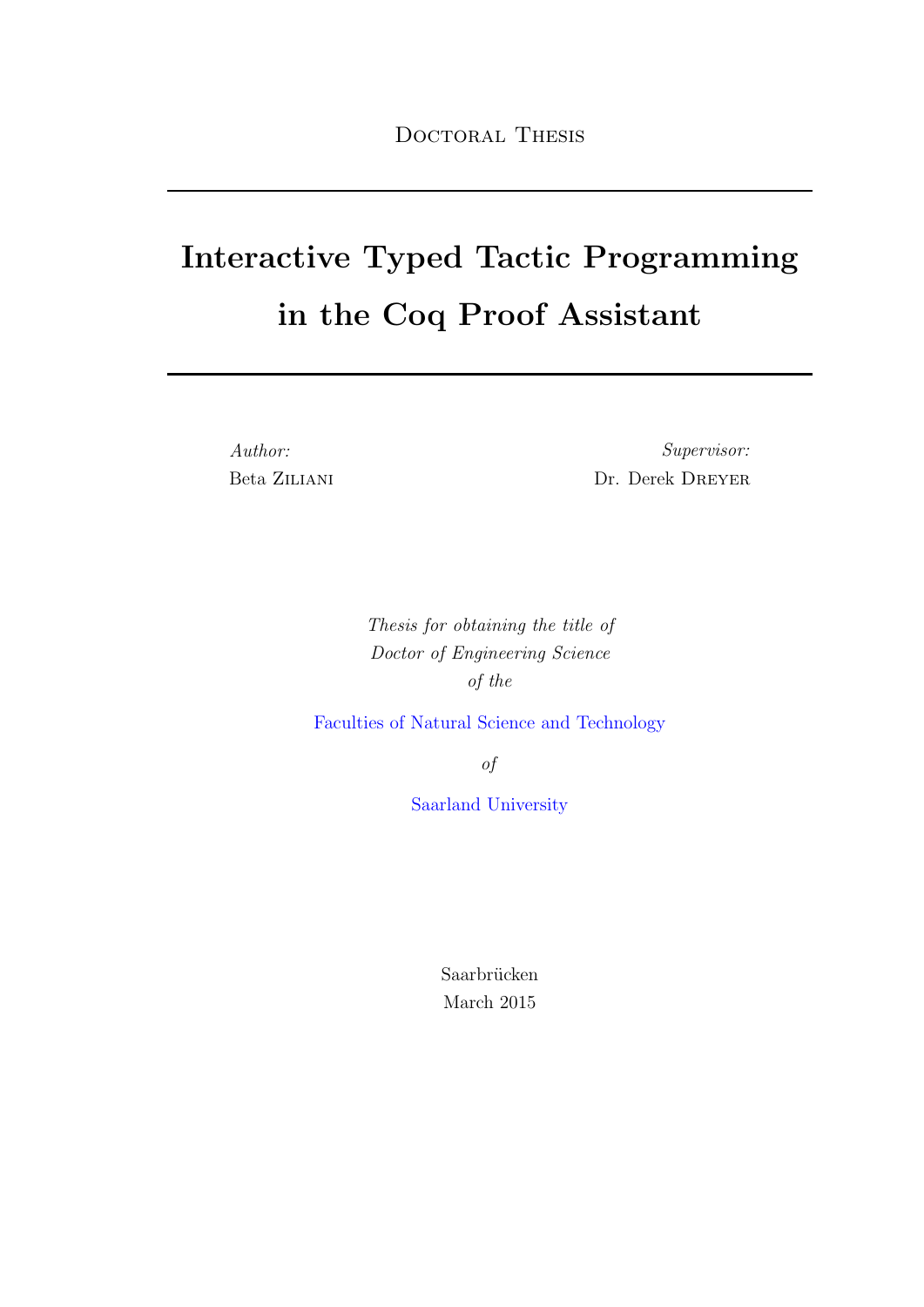| Date of the colloquium:                                     | 24.03.2015              |
|-------------------------------------------------------------|-------------------------|
| Dean:                                                       | Prof. Dr. Markus Bläser |
| Reporter:                                                   | Dr. Derek Dreyer        |
|                                                             | Dr. Georges Gonthier    |
|                                                             | Prof. Dr. Gert Smolka   |
| Chairman of the Examination board: Prof. Dr. Sebastian Hack |                         |
| Scientific Assistant:                                       | Dr. Ori Lahav           |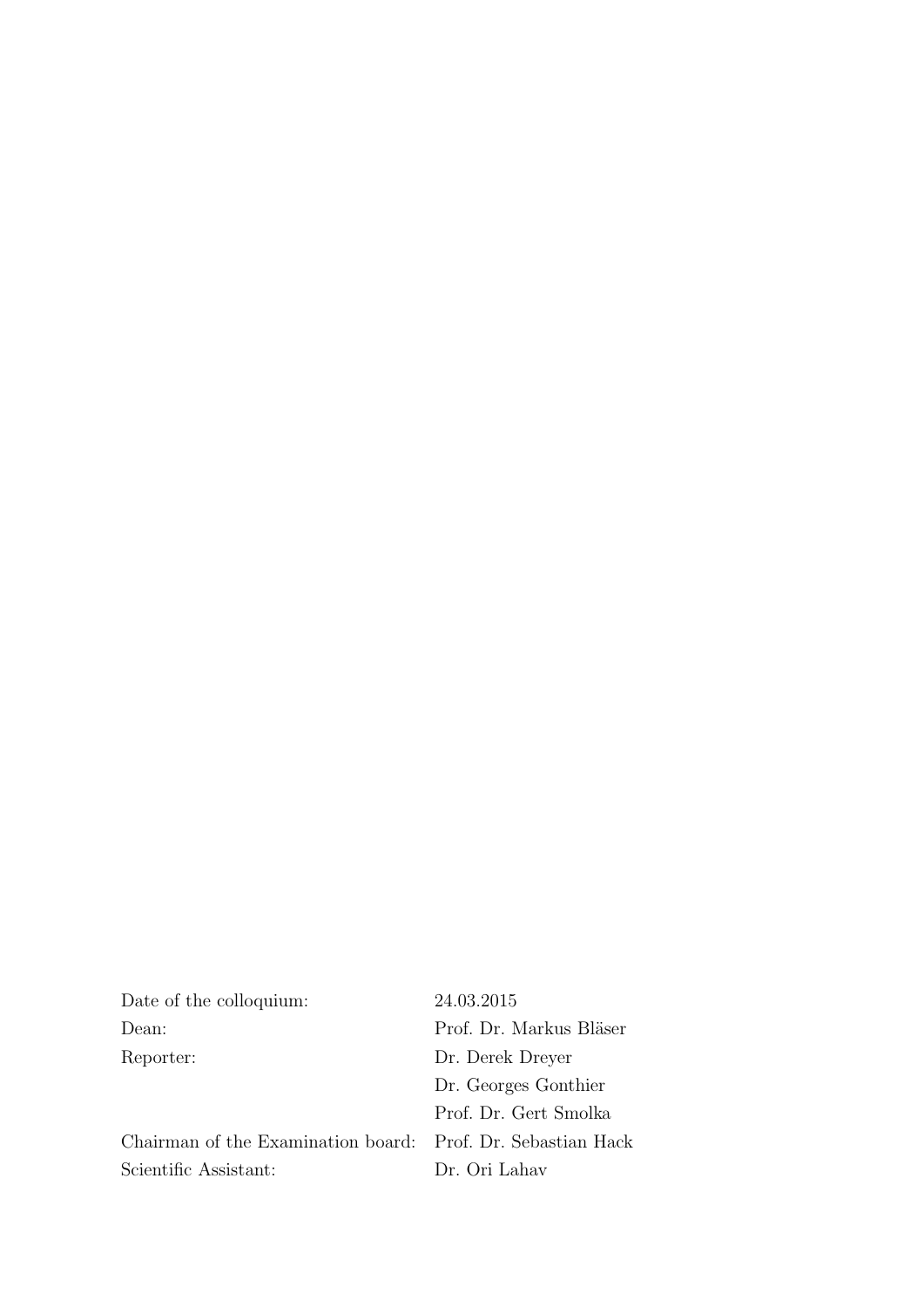"Those who do not move, do not notice their chains."

Rosa Luxemburg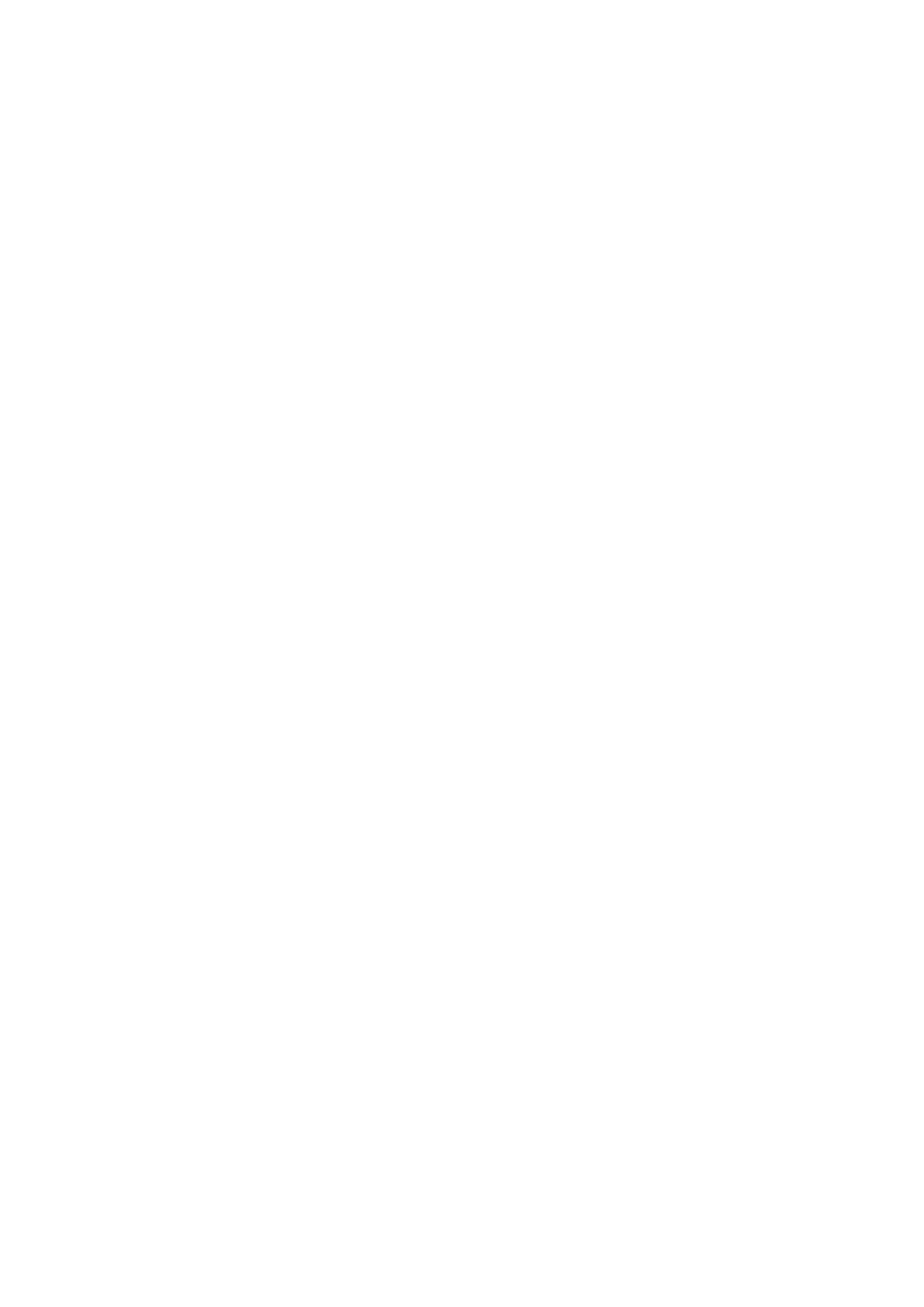#### Abstract

### <span id="page-4-0"></span>Interactive Typed Tactic Programming in the Coq Proof Assistant

Beta Ziliani 2015

In order to allow for the verification of realistic problems, Coq provides a language for tactic programming, therefore enabling general-purpose scripting of automation routines. However, this language is untyped, and as a result, tactics are known to be difficult to compose, debug, and maintain. In this thesis, I develop two different approaches to typed tactic programming in the context of Coq: Lemma Overloading and Mtac. The first one utilizes the existing mechanism of overloading, already incorporated into Coq, to build typed tactics in a style that resembles that of dependently typed logic programming. The second one, Mtac, is a lightweight yet powerful extension to Coq that supports dependently typed functional tactic programming, with additional imperative features.

I motivate the different characteristics of Lemma Overloading and Mtac through a wide range of examples, mainly coming from program verification. I also show how to combine these approaches in order to obtain the best of both worlds, resulting in extensible, typed tactics that can be programmed interactively.

Both approaches rely heavily on the unification algorithm of Coq, which currently suffers from two main drawbacks: it incorporates heuristics not appropriate for tactic programming, and it is undocumented. In this dissertation, in addition to the aforementioned approaches to tactic programming, I build and describe a new unification algorithm better suited for tactic programming in Coq.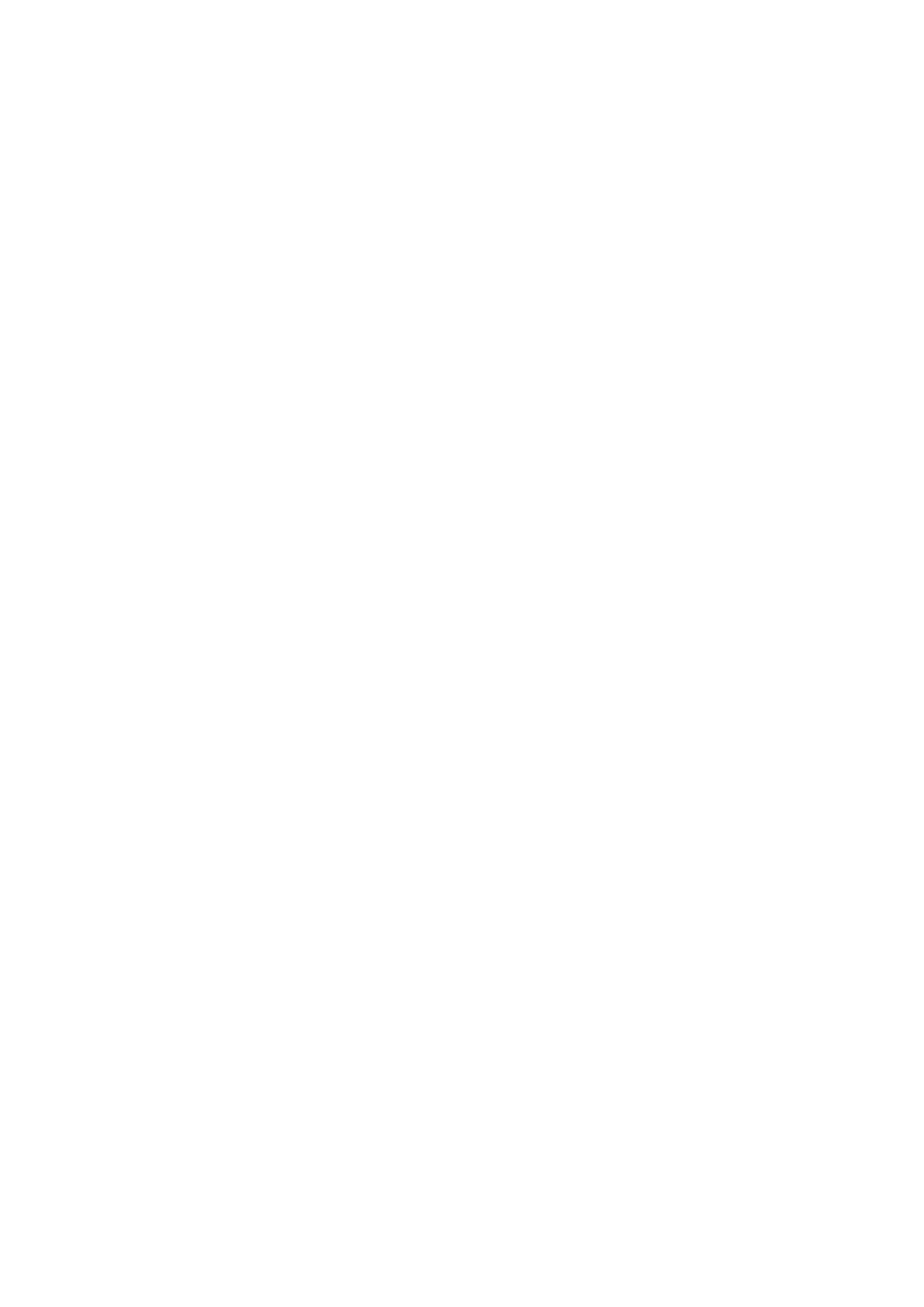#### Kurzdarstellung

#### <span id="page-6-0"></span>Interactive Typed Tactic Programming in the Coq Proof Assistant

Beta Ziliani

2015

Um realistische Programme zu verifizieren, bietet Coq eine Sprache zum Programmieren von Taktiken. Sie ermöglicht das Schreiben universeller Automatisierungsroutinen. Diese Sprache ist allerdings ungetypt. Die resultierenden Taktiken sind daher bekannt dafür, schwer zusammensetzbar, testbar und wartbar zu sein. Ich entwickle in dieser Doktorarbeit zwei Ansätze für getypte Taktiken im Kontext von Coq: Das Überladen von Lemmata und Mtac. Ersteres benutzt den in Coq vorhandenen Uberladungsmechanismus um Taktiken im Stil von Dependently Typed Logic Program- ¨ ming zu erstellen. Letzeres, Mtac, ist eine leichtgewichtige, aber mächtige Erweiterung zu Coq, die das Erstellen von funktionalen, Dependently Typed Taktiken mit imperativen Features erlaubt.

Ich motiviere die verschiedenen Charakteristika der beiden Ansätze durch eine große Auswahl an Beispielen, die haupts¨achlich aus der Programm-Verifizierung kommen. Ich demonstriere außerdem, wie man die Ansätze kombinieren kann, um das Beste aus beiden Welten zu bekommen: erweiterbare, getypte Taktiken die interaktiv programmiert werden können.

Beide Ansätze sind stark abhängig vom Unifizierungs-Algorithmus in Coq. Dieser leidet momentan unter zwei Nachteilen. Einerseits sind die Heuristiken nicht auf das Programmieren von Taktiken abgestimmt. Andererseits ist der Algorithmus undokumentiert. Zusätzlich zu den oben genannten Ansätzen zur Programmierung von Taktiken, entwickle und beschreibe ich in dieser Dissertation einen neuen Unifizierungs-Algorithmus, der besser für die Programmierung von Taktiken geeignet ist.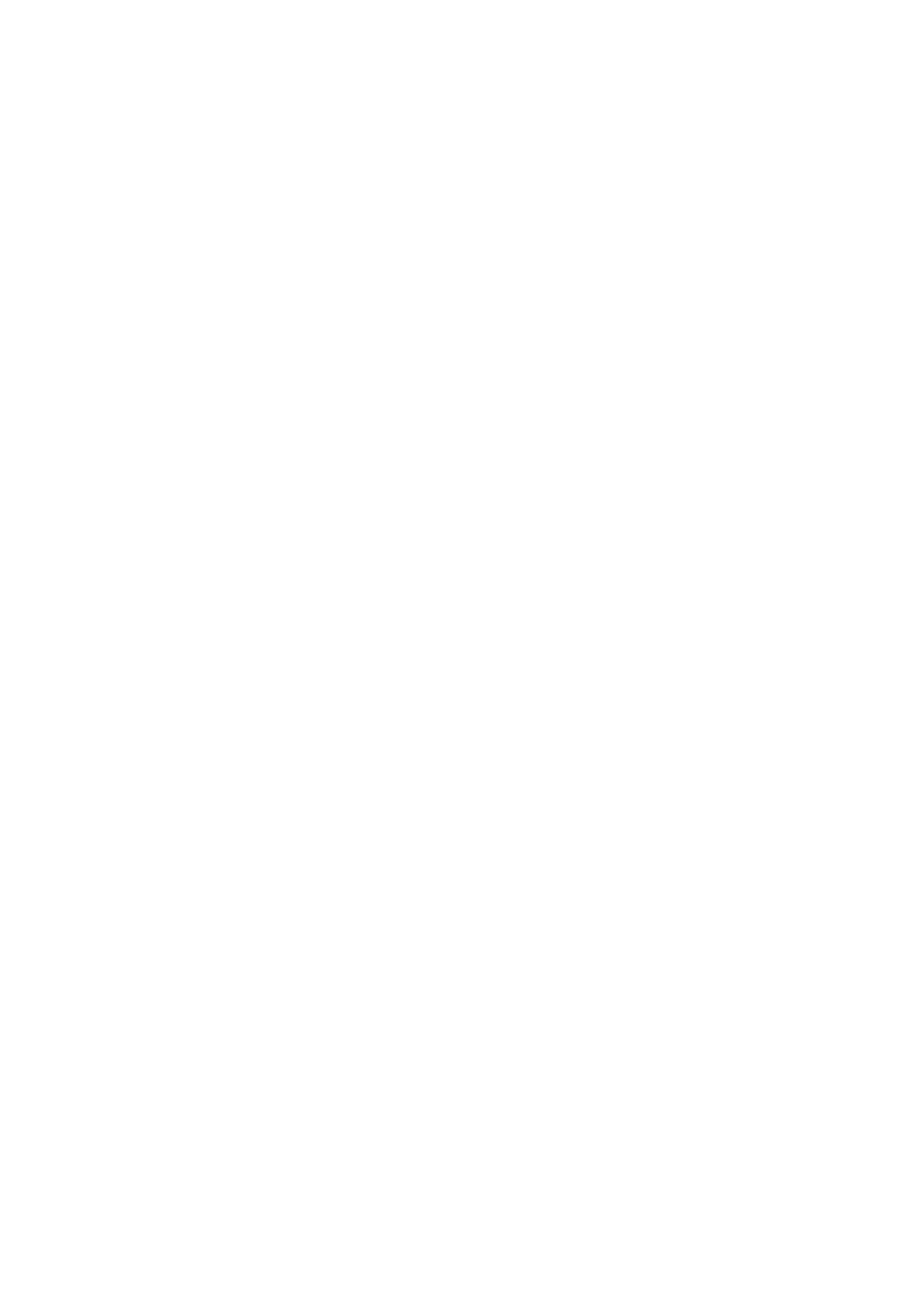## Acknowledgements

<span id="page-8-0"></span>For long, scientists have been wrongly portrayed by the media as lone workers, with no interest for social connections at all. In my particular case, I'm proud to say that, during my thesis, I've had the opportunity to interact with many brilliant people from all around the globe. I can claim most of the original contributions in this manuscript as mine, however, without the input from the many people I interacted with within these five years, these contributions would have been nothing more than pure vodka: a good base for very complex and tasty drinks, but not that exciting on its own.

Chronologically, I have to start with my "Doktoronkel" Aleks Nanevski, a great master from which I learned Coq and the Ssreflect library. He was the one who got me interested in the problem of proof automation in Coq, so this thesis owes him a lot! He was a big supporter and great collaborator in the projects. Moreover, he was the one who put me in contact with Georges Gonthier. Georges, in turn, opened to me the mysteries of the unification algorithm of Coq and of canonical structures. Georges was, and still is, a great source of inspiration for my work. When it comes to understanding the details of Coq, Matthieu Sozeau was a constant help in my thesis, and I greatly enjoy collaborating with him.

The work on Mtac got invaluable feedback from several people. First, I should mention Viktor Vafeiadis, who participated in engaging discussions when the project was only an idea on a board, and who encouraged me to continue developing it. Chung-Kil "Gil" Hur, as a post-doc in our group at the time, suggested the Mendler-style encoding of Mtac's fixpoint, saving the project from a possible inconsistency. Another post-doc at the time, Neel Krishnaswami, helped me develop the fragment of Mtac devoted to binders. As it turns out, my supervisor has an incredible hand at picking brilliant post-docs! I am also thankful to Arnaud Spiwack, for insisting on the use of telescopes for representing patterns, and Jesper Bengtson and Jonas Jensen, for testing an earlier version of the language. Other people who deserve gratitude are Nils Anders Danielsson and Antonis Stampoulis, for providing useful feedback about the paper.

Mtac keeps evolving thanks to the enthusiasm of Yann Règis-Gianas, Jan-Oliver Kaiser, and Thomas Refis. I'm certain the next version of the system will rock, and I'm looking forward to future collaborations with Yann and his group.

Many thanks to Enrico Tassi, who explained to me very thoroughly some details about the current unification algorithm in Coq, in particular the complicated heuristic for constant unfolding. Also, I am deeply thankful to Andreas Abel, who clarified some of the aspects involved in the process of unification.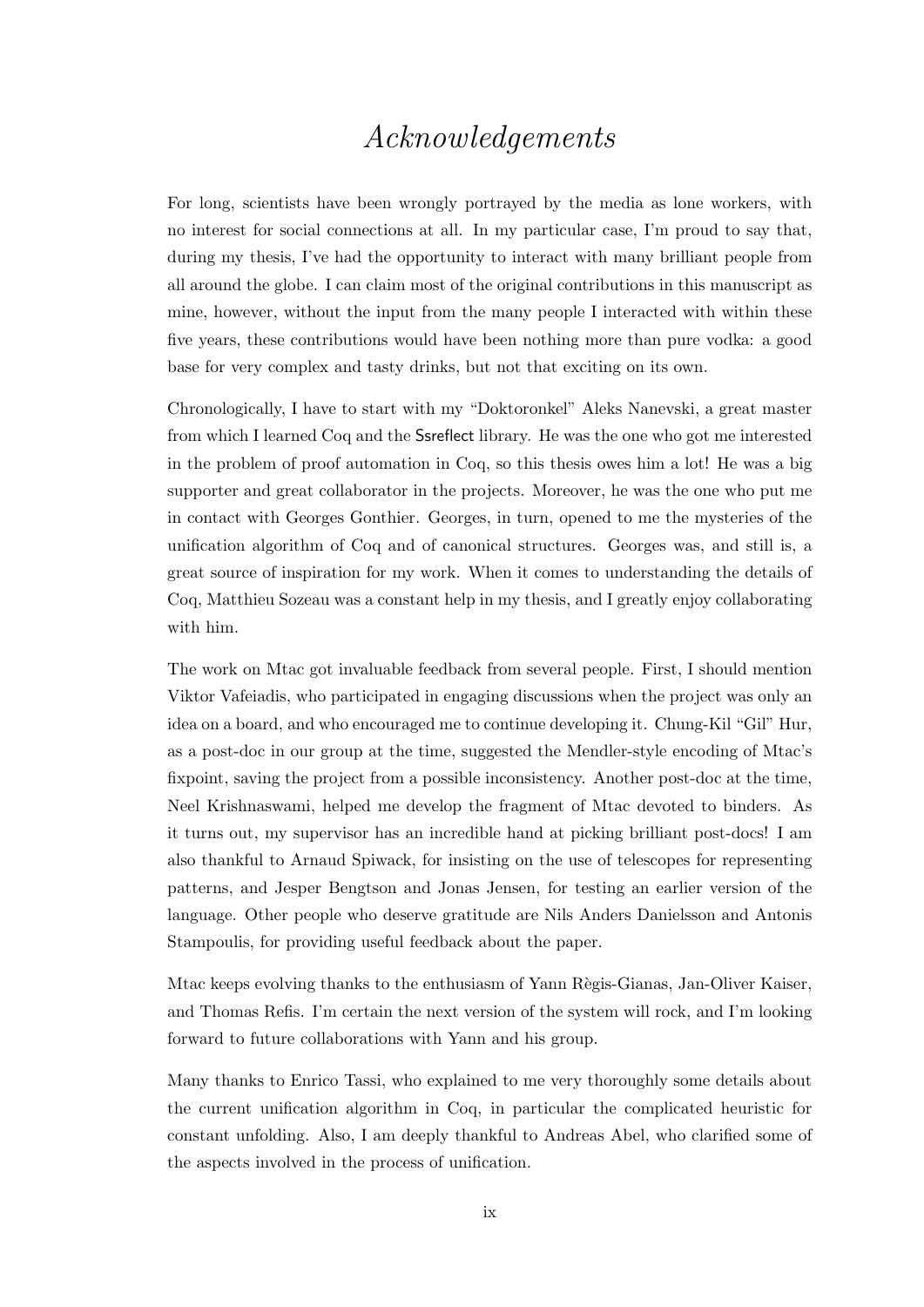To Rose Hoberman I owe my communication skills. I'm quite a terrible English student, but somehow she managed to make me write, if not proper English, at least something one can relate to!

I'd like to also thank Deepak Garg for the engaging discussions about logic and teaching.

Special mention to my great friend and comrade Scott Kilpatrick. We "grew up" together in the institute, and we shared many discussions on the board and in the pub. With him I learned a lot about politics, music, movies, etc. And, of course, modules! I will miss you big time, buddy!

And the best for last: to my Doktorvater Derek Dreyer, all my love. In one sentence: he was the structure I needed to build myself into a researcher. He was always very supportive and open. From day one, he listened to my ideas as if I were an established researcher. Despite him being one of the most intelligent researchers I know, I never felt inferior in his presence, and he never imposed a research agenda to me. As the busy man he is, I never felt alone when I needed him most. He taught me most of what I know about being a researcher, and he allowed me to develop ideas far off from his own research interests, a freedom I enjoyed greatly. Moreover, he encouraged me to visit some of the researchers listed above in order to learn from their experiences. At a personal level he's a warm, generous man, and a great cultural hub. He taught me all I know about whisky. Perhaps, thanks to his experience with drinks, he transformed the vodka from my production into the (hopefully) tasty different "coqtails" you're invited to enjoy in the next chapters!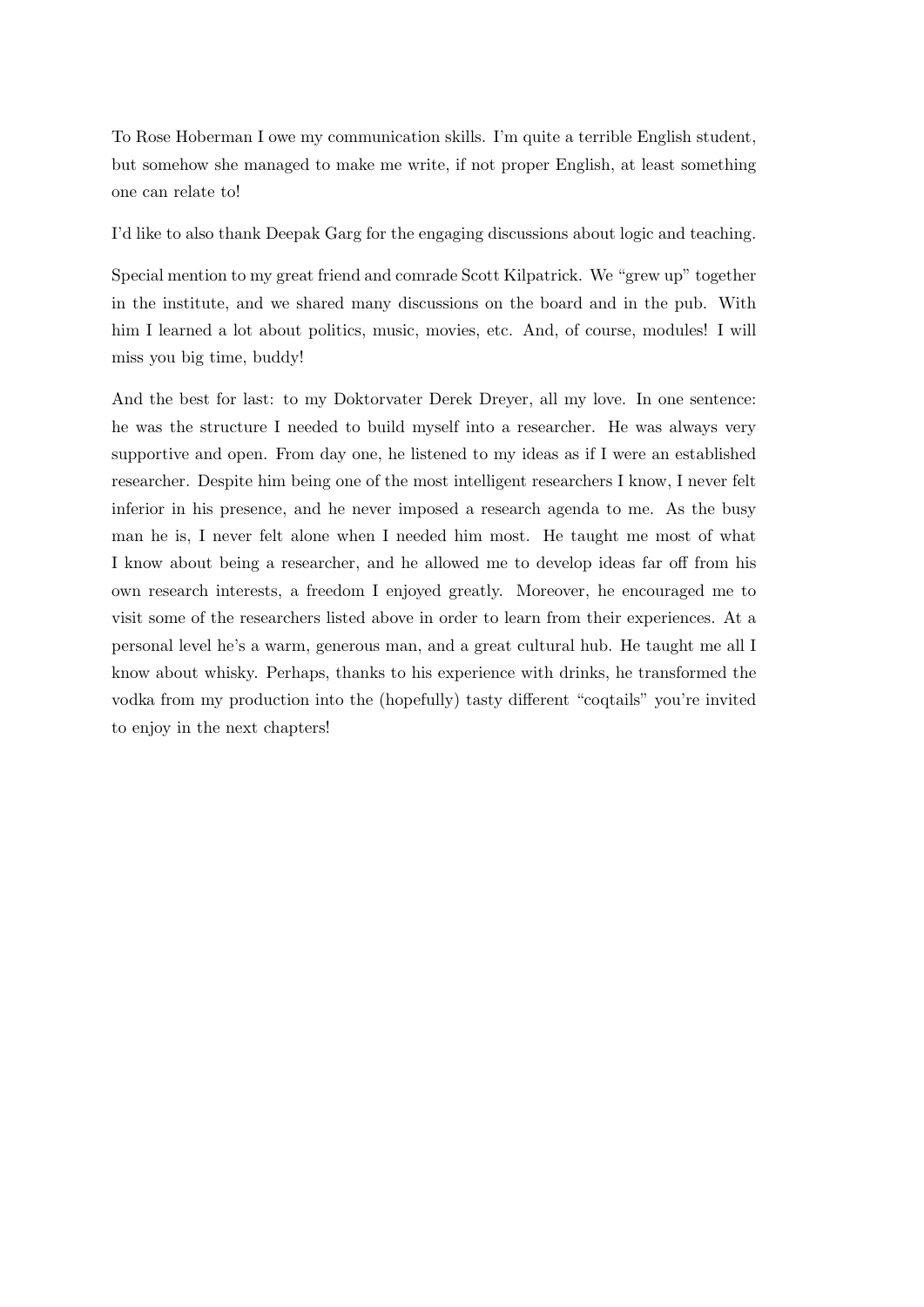# <span id="page-10-0"></span>**Contents**

|                         | Abstract        |                                                        | v                       |
|-------------------------|-----------------|--------------------------------------------------------|-------------------------|
|                         |                 | <b>Kurzdarstellung</b>                                 | vii                     |
|                         |                 | <b>Acknowledgements</b>                                | ix                      |
|                         | <b>Contents</b> |                                                        | xi                      |
|                         |                 | <b>List of Figures</b>                                 | $\mathbf{X} \mathbf{V}$ |
|                         |                 | <b>Introduction</b>                                    | $\mathbf 1$             |
| $\mathbf 1$             | <b>Basics</b>   |                                                        | 9                       |
|                         | 1.1             |                                                        | 9                       |
|                         |                 | 1.1.1                                                  | 12                      |
|                         | 1.2             |                                                        | 13                      |
|                         |                 | 1.2.1                                                  | 14                      |
|                         |                 | Meta-Variables and Contextual Types<br>1.2.1.1         | 16                      |
|                         |                 | 1.2.2                                                  | 18                      |
|                         |                 | 1.2.3                                                  | 19                      |
|                         | 1.3             |                                                        | 20                      |
|                         |                 | 1.3.1                                                  | 24                      |
| $\overline{\mathbf{2}}$ |                 | <b>Lemma Overloading</b>                               | $27\,$                  |
|                         | 2.1             |                                                        | 27                      |
|                         | 2.2             | Tagging: A Technique for Ordering Canonical Instances  | 30                      |
|                         | 2.3             |                                                        |                         |
|                         |                 | Applying the Lemma: The High-Level Picture 33<br>2.3.1 |                         |
|                         |                 | 2.3.2                                                  |                         |
|                         | 2.4             |                                                        | 37                      |
|                         |                 | 2.4.1<br>Cancellation                                  | 38                      |
|                         |                 | Reflection via Canonical Structures<br>2.4.2           | 41                      |
|                         |                 | 2.4.3                                                  | 45                      |
|                         | 2.5             |                                                        | 47                      |
|                         |                 | 2.5.1                                                  | 49                      |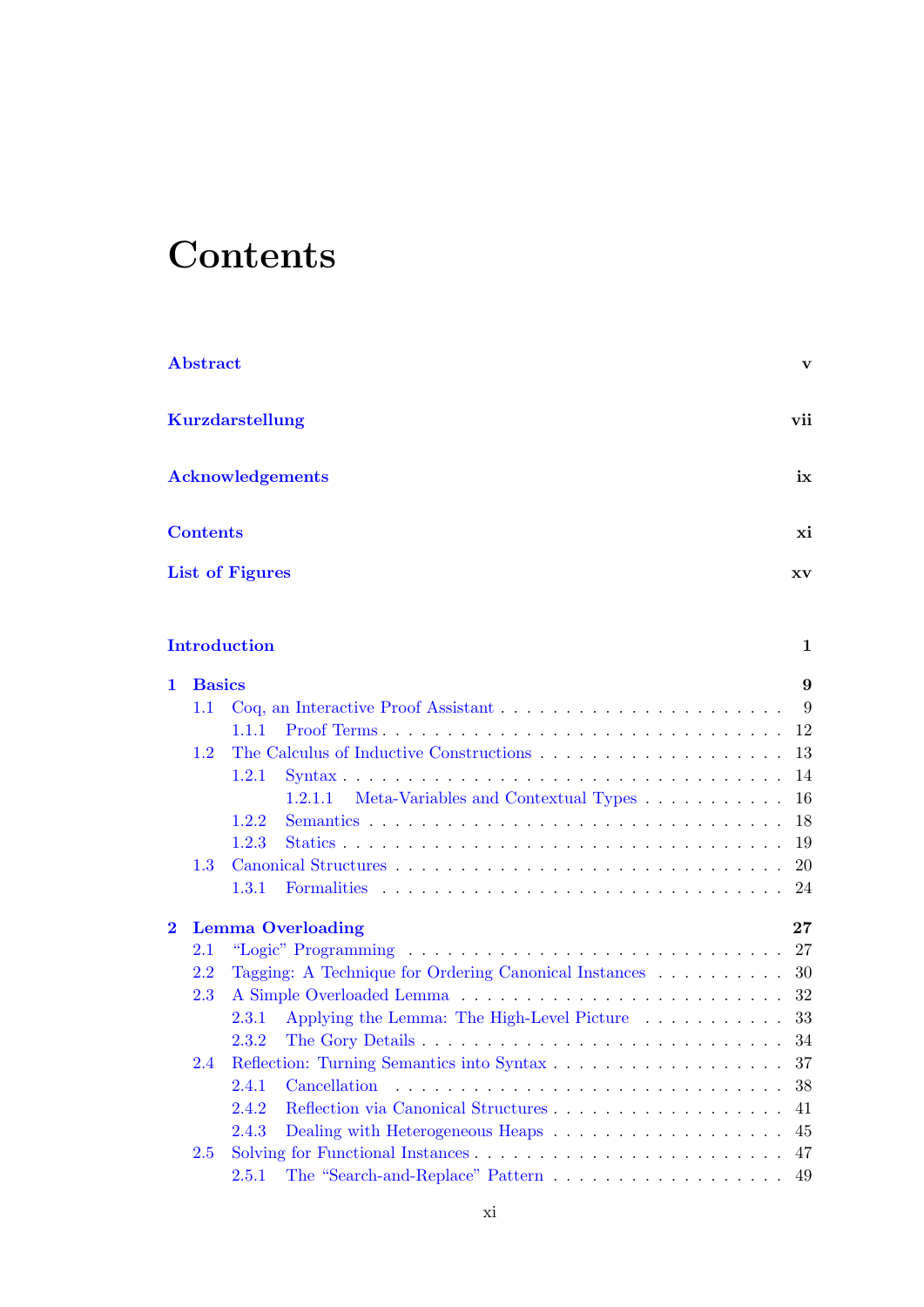|                         |             | 2.5.2 |                                                                                                    | 54 |
|-------------------------|-------------|-------|----------------------------------------------------------------------------------------------------|----|
|                         | 2.6         |       | Flexible Composition and Application of Overloaded Lemmas                                          | 58 |
|                         |             | 2.6.1 | Basic Infrastructure for the Overloaded Lemma                                                      | 59 |
|                         |             | 2.6.2 |                                                                                                    | 60 |
|                         |             | 2.6.3 | Connecting the Lemmas with an Equality Hypothesis $\ldots \ldots$                                  | 62 |
|                         |             | 2.6.4 |                                                                                                    | 64 |
|                         |             | 2.6.5 | Reordering Unification Subproblems via Parameterized Tagging                                       | 67 |
|                         | 2.7         |       |                                                                                                    | 70 |
| $\overline{\mathbf{3}}$ | <b>Mtac</b> |       |                                                                                                    | 77 |
|                         | 3.1         |       | Mtac: A Monad for Typed Tactic Programming in Coq                                                  | 78 |
|                         |             |       | Example: Searching in a List                                                                       | 79 |
|                         |             | 3.1.1 |                                                                                                    | 80 |
|                         | 3.2         |       |                                                                                                    | 80 |
|                         |             |       | Syntax of Mtac                                                                                     | 80 |
|                         |             |       |                                                                                                    | 83 |
|                         | 3.3         |       |                                                                                                    | 83 |
|                         |             | 3.3.1 |                                                                                                    | 84 |
|                         |             |       |                                                                                                    | 84 |
|                         |             |       |                                                                                                    | 85 |
|                         |             |       |                                                                                                    | 86 |
|                         |             |       |                                                                                                    | 87 |
|                         |             |       | Applying the Mtactic noalias. $\ldots \ldots \ldots \ldots \ldots$                                 | 88 |
|                         |             |       | Developing Mtactics Interactively<br>3.3.1.1                                                       | 88 |
|                         |             | 3.3.2 | tauto: A Simple First-Order Tautology Prover                                                       | 89 |
|                         |             |       | Warming up the Engine: A Simple Propositional Prover                                               | 89 |
|                         |             |       | Extending to First-Order Logic                                                                     | 90 |
|                         |             | 3.3.3 |                                                                                                    | 93 |
|                         |             |       |                                                                                                    | 96 |
|                         |             |       |                                                                                                    | 97 |
|                         |             |       |                                                                                                    |    |
|                         |             |       | 3.4 Operational Semantics and Type Soundness 99                                                    |    |
|                         |             | 3.4.1 |                                                                                                    |    |
|                         |             | 3.4.2 |                                                                                                    |    |
|                         |             | 3.4.3 |                                                                                                    |    |
|                         | 3.5         |       |                                                                                                    |    |
|                         |             | 3.5.1 |                                                                                                    |    |
|                         |             | 3.5.2 | Elaboration and the apply Tactic $\ldots \ldots \ldots \ldots \ldots \ldots 116$                   |    |
|                         |             | 3.5.3 |                                                                                                    |    |
|                         |             | 3.5.4 |                                                                                                    |    |
|                         |             | 3.5.5 |                                                                                                    |    |
|                         | 3.6         |       |                                                                                                    |    |
|                         |             | 3.6.1 |                                                                                                    |    |
|                         |             | 3.6.2 | A Dependently Typed Hashtable in Mtac 122                                                          |    |
|                         |             | 3.6.3 |                                                                                                    |    |
|                         |             | 3.6.4 |                                                                                                    |    |
|                         |             | 3.6.5 | Use Once and Destroy $\dots \dots \dots \dots \dots \dots \dots \dots \dots \dots \dots \dots 132$ |    |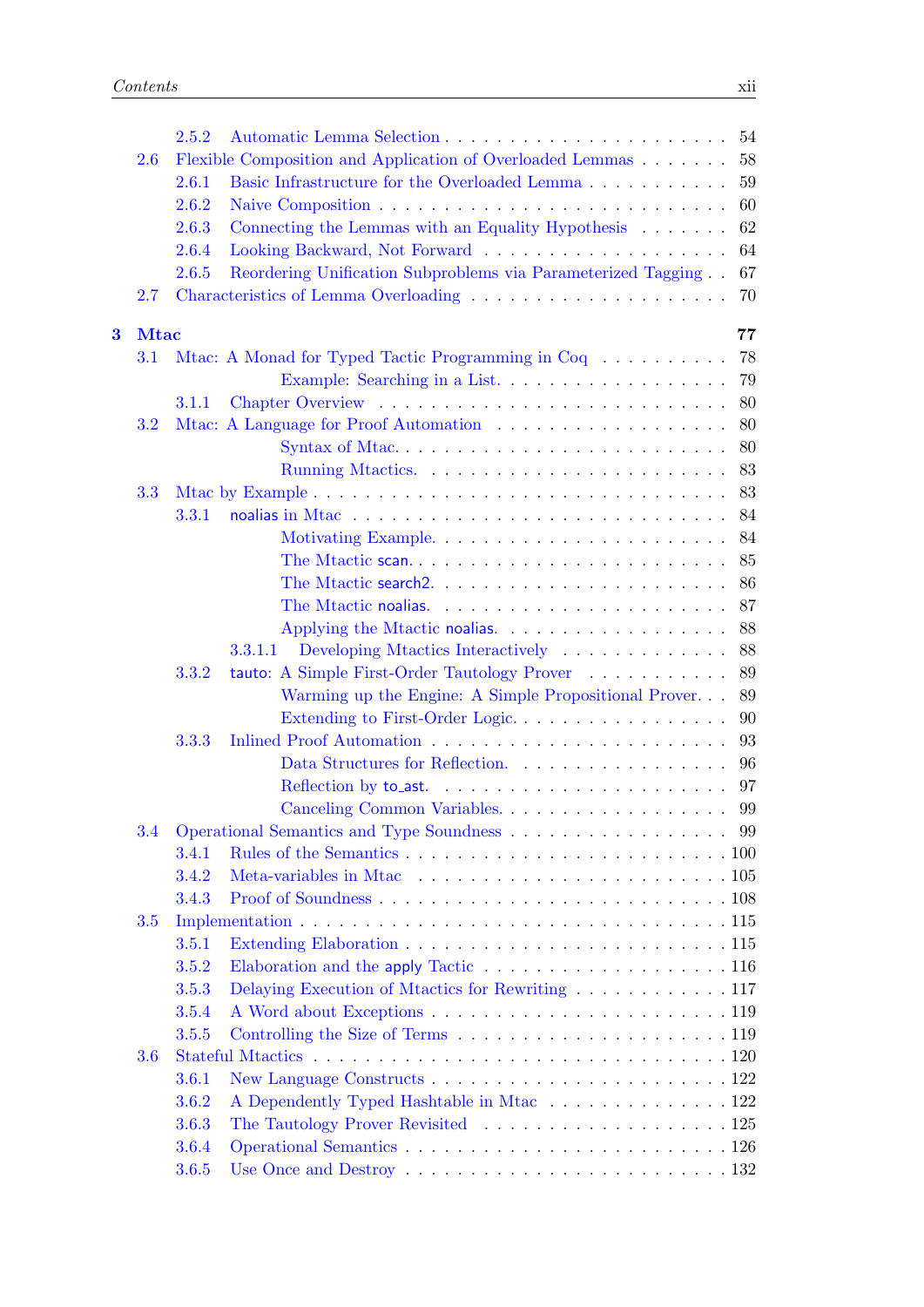|                |     | 3.6.6                                                                                                   |     |
|----------------|-----|---------------------------------------------------------------------------------------------------------|-----|
|                |     | 3.6.7                                                                                                   |     |
|                | 3.7 |                                                                                                         |     |
| 4              |     | An Improved Unification Algorithm for Coq                                                               | 141 |
|                | 4.1 | The Algorithm $\dots \dots \dots \dots \dots \dots \dots \dots \dots \dots \dots \dots \dots \dots 143$ |     |
|                |     | 4.1.1                                                                                                   |     |
|                |     | 4.1.2                                                                                                   |     |
|                |     | 4.1.3                                                                                                   |     |
|                |     | 4.1.3.1                                                                                                 |     |
|                |     | 4.1.4                                                                                                   |     |
|                |     | 4.1.5                                                                                                   |     |
|                | 4.2 |                                                                                                         |     |
|                |     | 4.2.1                                                                                                   |     |
|                |     | 4.2.2                                                                                                   |     |
|                | 4.3 | A Missing Heuristic: Constraint Postponement 167                                                        |     |
|                | 4.4 |                                                                                                         |     |
|                |     | 4.4.1                                                                                                   |     |
|                | 4.5 | A Heuristic to Remove Potentially Spurious Dependencies 172                                             |     |
| $\overline{5}$ |     | <b>Related Work</b>                                                                                     | 177 |
|                | 5.1 |                                                                                                         |     |
|                |     | 5.1.1                                                                                                   |     |
|                |     | 5.1.2                                                                                                   |     |
|                | 5.2 |                                                                                                         |     |
|                | 5.3 |                                                                                                         |     |
|                | 5.4 |                                                                                                         |     |
|                | 5.5 |                                                                                                         |     |
|                | 5.6 |                                                                                                         |     |
|                | 5.7 |                                                                                                         |     |
|                | 5.8 |                                                                                                         |     |
| $\bf{6}$       |     | <b>Conclusions and Future Work</b>                                                                      | 187 |

### [Bibliography](#page-210-0) 191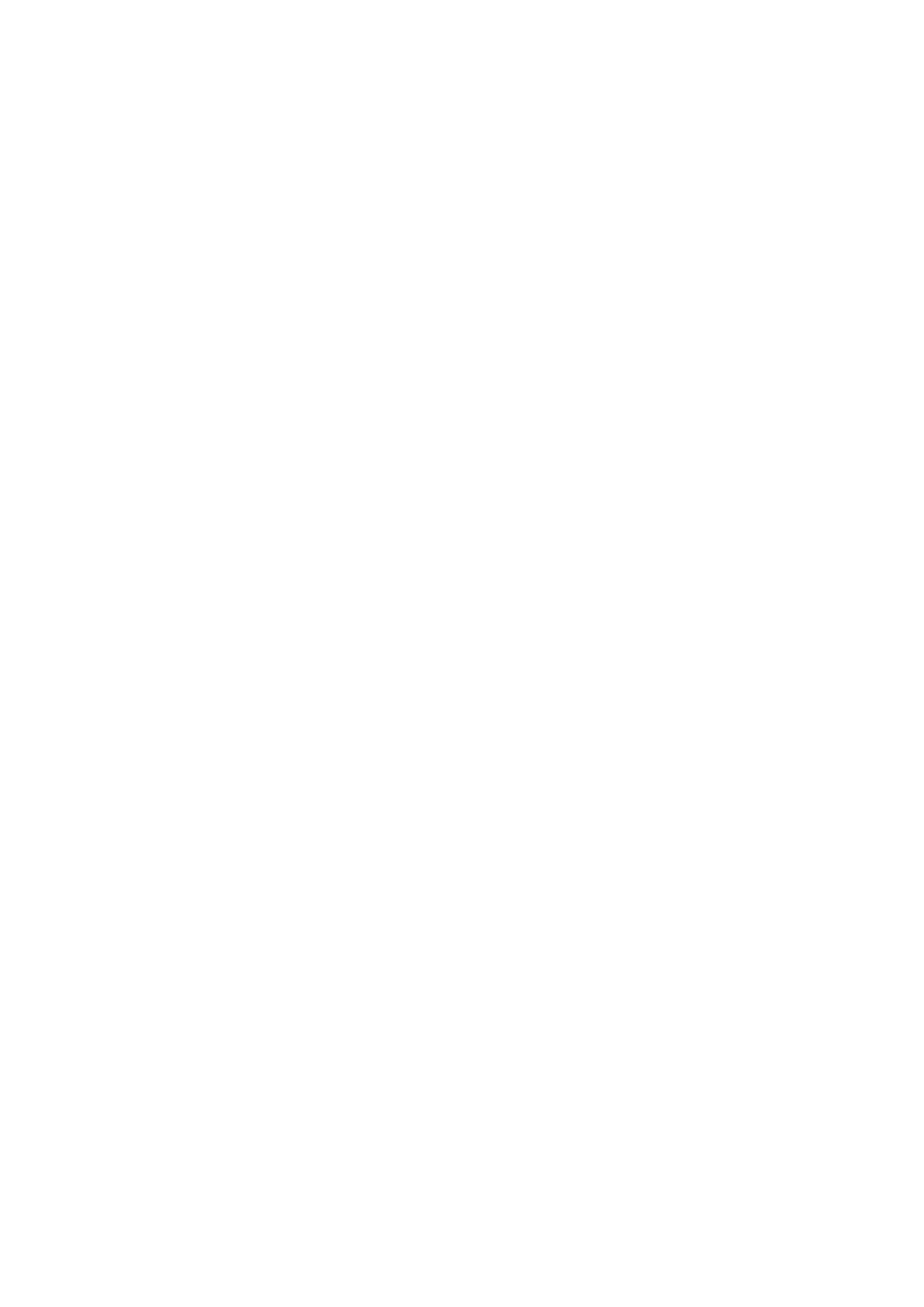# <span id="page-14-0"></span>List of Figures

| 1.1  | Example of interaction with $Coq \ldots \ldots \ldots \ldots \ldots \ldots \ldots$ | 10          |
|------|------------------------------------------------------------------------------------|-------------|
| 1.2  | Natural numbers in $Coq \tldots \tldots \tldots \tldots \tldots \tldots$           | 12          |
| 1.3  |                                                                                    | 18          |
| 1.4  |                                                                                    | 20          |
| 1.5  |                                                                                    | 21          |
| 1.6  |                                                                                    | 22          |
| 2.1  |                                                                                    | 40          |
| 2.2  | Structure ast for reflecting a heap                                                | 42          |
| 2.3  | Structure $x$ find for searching for (or appending) an element in a list $\dots$ . | 43          |
| 2.4  | Algorithm for post-processing the output of cancelR                                | $\sqrt{46}$ |
| 2.5  |                                                                                    | 49          |
| 2.6  |                                                                                    | 56          |
| 2.7  |                                                                                    | 57          |
| 2.8  | Structure scan for computing a list of pointers appearing in a heap $\dots$ .      | 59          |
| 2.9  | Structure search 2 for finding two pointers in a list $\dots \dots \dots \dots$    | 60          |
| 2.10 | Structure search1 for finding a pointer in a list                                  | 60          |
| 2.11 | Combining patterns to locally disambiguate instances                               | 75          |
| 3.1  |                                                                                    | 79          |
| 3.2  |                                                                                    | 81          |
| 3.3  | Mtactic for scanning a heap to obtain a list of pointers                           | 85          |
| 3.4  |                                                                                    | 86          |
| 3.5  | Mtactic for proving that two pointers do not alias                                 | 87          |
| 3.6  | Interactive construction of search2 using <b>Program</b>                           | 89          |
| 3.7  | Mtactic for a simple propositional tautology prover                                | 90          |
| 3.8  | Mtactic for a simple first-order tautology prover                                  | 91          |
| 3.9  | Mtactic to look up a proof of a proposition in a context                           | 92          |
|      | 3.10 Mtactic for proving inequalities between nat's                                | 95          |
|      |                                                                                    | 98          |
|      | 3.12 Algorithm for canceling common variables from terms $\ldots \ldots \ldots$    | 99          |
|      |                                                                                    |             |
|      | 3.14 Type class for delayed execution of Mtactics 117                              |             |
|      |                                                                                    |             |
|      | 3.16 The new array primitives of the $\circ$ inductive type 121                    |             |
|      |                                                                                    |             |
|      |                                                                                    |             |
|      | 3.19 Tautology prover with hashing of hypotheses 127                               |             |
|      |                                                                                    |             |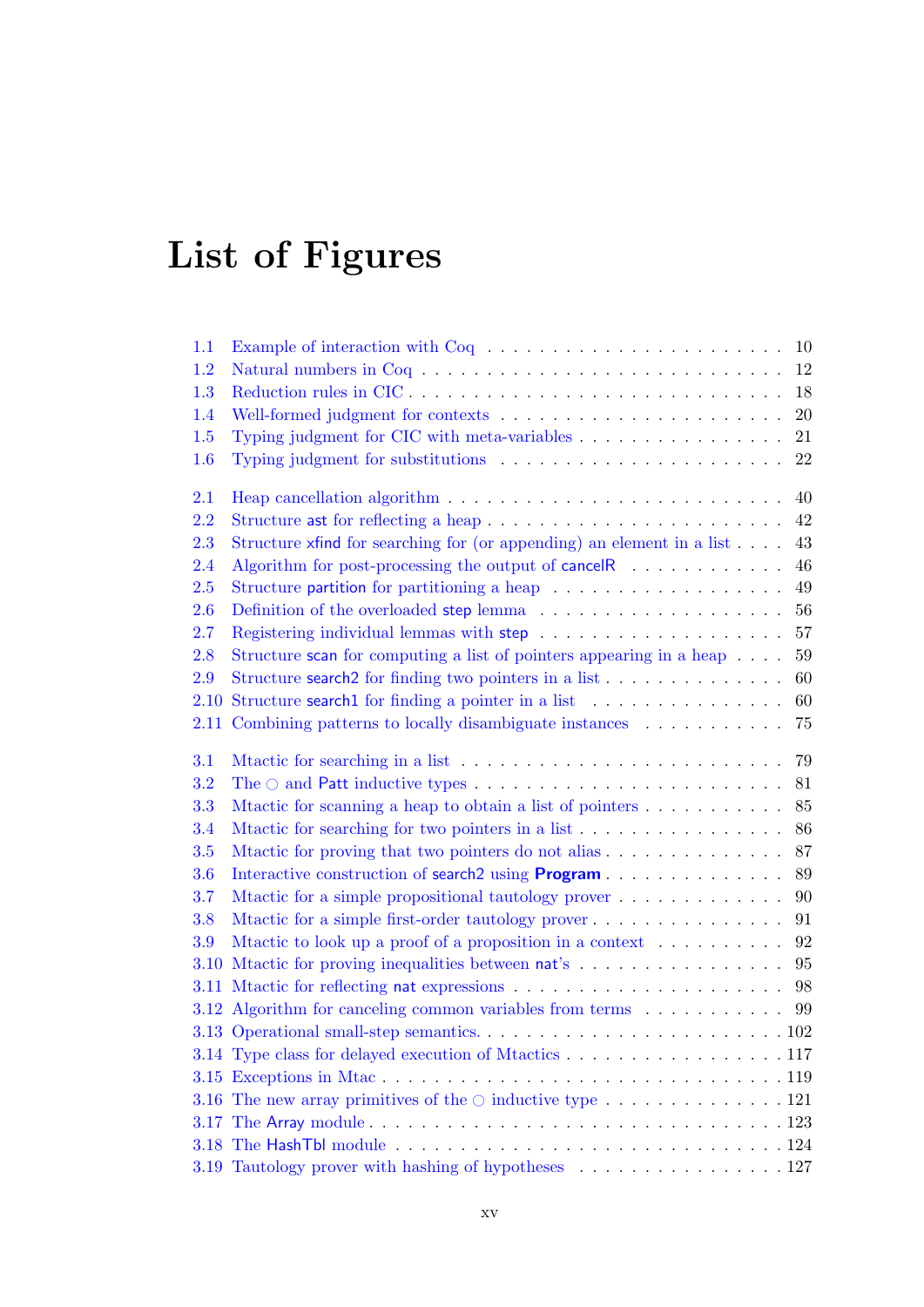| 3.20 Operational small-step semantics of references 131                                |
|----------------------------------------------------------------------------------------|
| 3.21 Invalidation of array positions whose contents are out of scope $\dots \dots$ 132 |
| 3.22 Performance of three different implementations of tautology provers 133           |
|                                                                                        |
|                                                                                        |
|                                                                                        |
| 4.2 Reduction steps attempted during unification 147                                   |
|                                                                                        |
|                                                                                        |
|                                                                                        |
|                                                                                        |
|                                                                                        |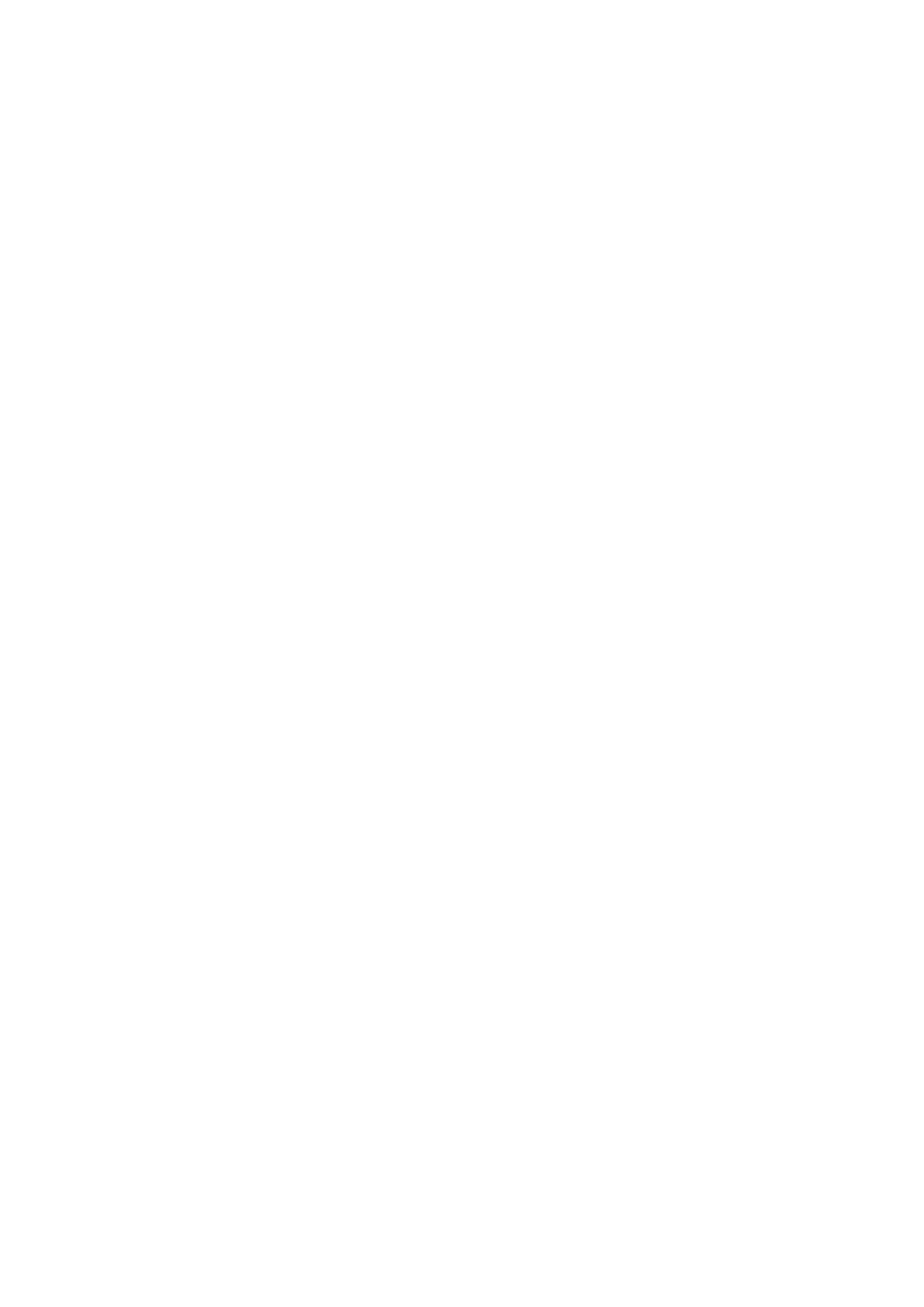Dedicated to Cecilia, my beloved girlfriend. She convinced me to pursue a scientific career and supported me in my endeavours.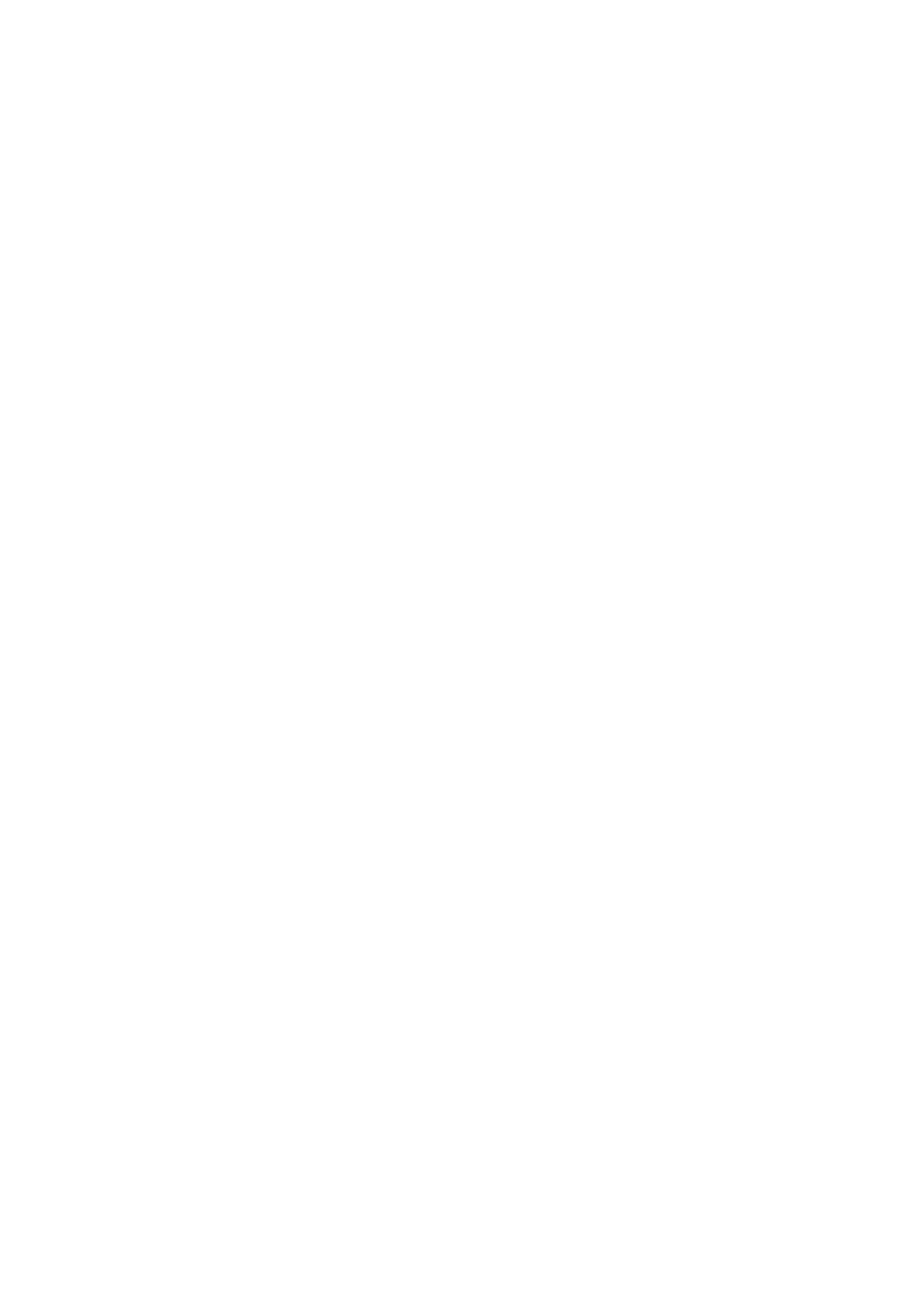# <span id="page-20-0"></span>Introduction

According to Wikipedia, $<sup>1</sup>$  $<sup>1</sup>$  $<sup>1</sup>$ </sup>

"A proof is sufficient evidence or an argument for the truth of a proposition."

This informal statement should raise the eyebrow of any hard-scientist: how do we declare that we have sufficient evidence, or a valid argument? Even in the rigorous world of mathematics, people tend to disagree on these concepts. Take for instance the Four Color Problem. For over more than a century many famous mathematicians provided proofs that turn out to be incorrect [\(Saaty and Kainen,](#page-215-0) [1977\)](#page-215-0), until in 1976 the first "correct" proof was developed by [Appel and Haken](#page-210-1) [\(1976\)](#page-210-1). The proof breaks the problem into a monstrous number of cases, analyzing each with the help of a computer.

The proof presented by Appel and Haken, novel in the use of a computer program, raised reasonable complaints. After all, on which grounds should we trust a computer program? Computer programs are usually plagued with bugs, hard to verify, and hard to relate to the mathematics they are intended to model. In this particular case, to make things worse, the program was written in IBM 370 assembly! On top of that, the proof included an initial manual case analysis with 10, 000 cases where several minor mistakes were found.

Twenty years later, [Robertson et al.](#page-215-1) [\(1997\)](#page-215-1) made a cleaner presentation of the same proof, this time in C, and with an accompanying monograph describing the proof. Still, the proof relies on a large computer program, which computer scientists had to manually verify. This gap between the math and the program was finally closed for good in 2008, when Georges Gonthier presented a formal proof written entirely in the Coq proof assistant [\(Gonthier,](#page-212-0) [2008\)](#page-212-0).

Proof assistants like Coq (Bertot and Castéran, [2004,](#page-211-0) [The Coq Development Team,](#page-216-0) [2012\)](#page-216-0), HOL [\(Gordon and Melham,](#page-212-1) [1993\)](#page-212-1), Isabelle [\(Paulson,](#page-214-0) [1994\)](#page-214-0), Lego [\(Luo and Pol](#page-213-0)[lack,](#page-213-0) [1992\)](#page-213-0), LF [\(Harper et al.,](#page-213-1) [1993\)](#page-213-1), and NuPRL [\(Constable et al.,](#page-211-1) [1986\)](#page-211-1), to name just

<span id="page-20-1"></span><sup>&</sup>lt;sup>1</sup>And to "common sense".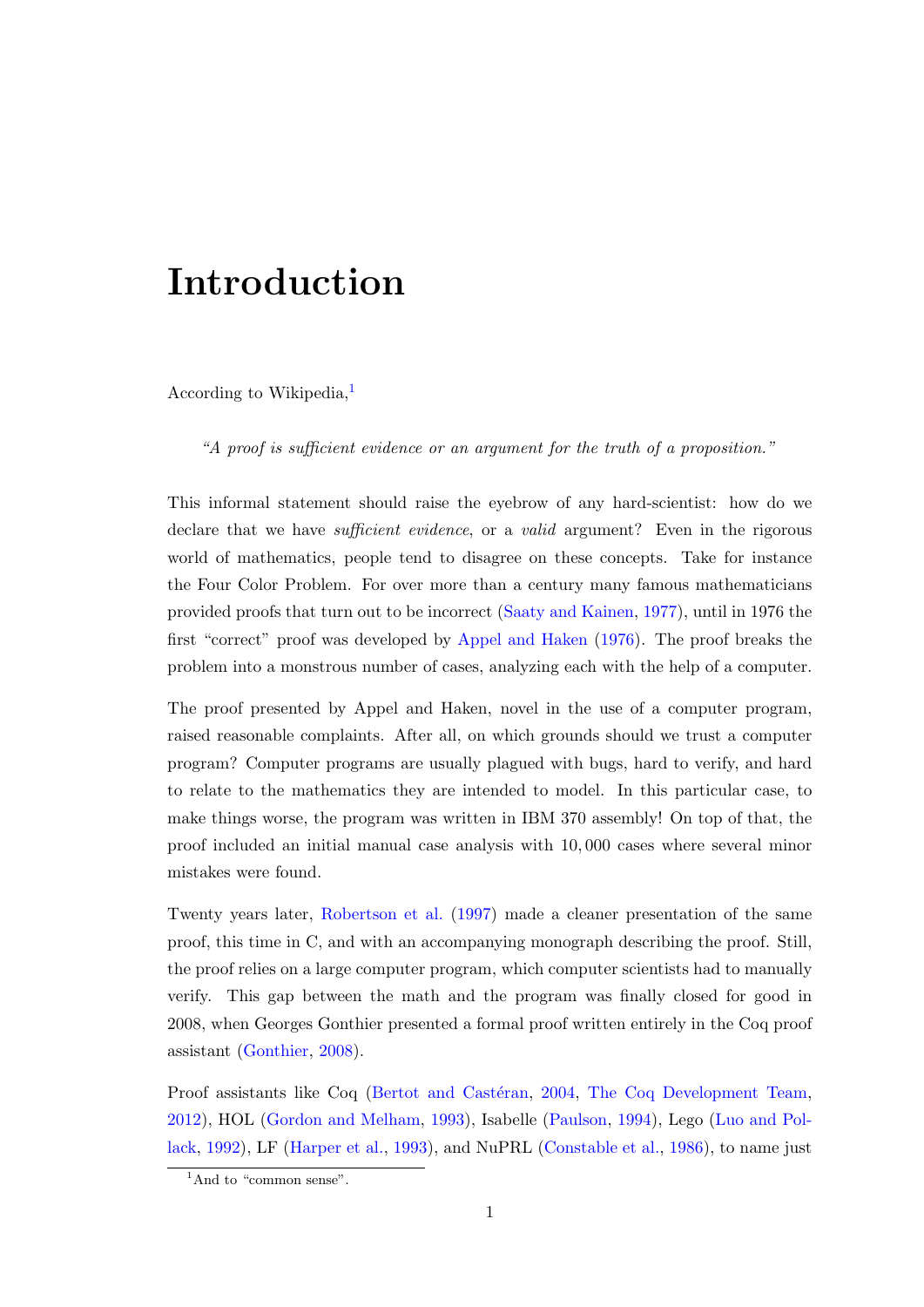a few, are tools designed specifically to bring confidence in our results, removing the natural doubts that come from large, complicated proofs. Essentially, a proof assistant is a computer software developed to verify proofs encoded in a certain logic. Then, the assistant has the mindless job of verifying that the proof is a valid sequence of steps in that logic.

Of course, there is still a fair amount of trust involved in the usage of a proof assistant: one has to trust that the logic is a trustworthy encoding of mathematical reasoning, and that the proof assistant is a trustworthy encoding of that logic (and, in addition, that the compiler and the hardware did not introduce significant errors). Nevertheless, the assistant is a generic tool, and not an ad-hoc program built to prove a specific problem. In the case of an established proof assistant, like the aforementioned ones, they are continuously being developed and tested by many proof developments. Therefore, their reliability is not at stake, even when bugs are to be found every now and then. It is commonly agreed that a mature proof assistant is significantly more trustworthy than a human reviewer.<sup>[2](#page-21-0)</sup>

To put it concisely, informal arguments are at one extreme of the "trust spectrum", while proof assistants are located at the opposite extreme. Needless to say, not every proof require such rigor; however, in modern mathematics (and accordingly, in computer science), proofs tend to grow large and complex, making proof assistants an increasingly adopted tool in the mathematician's toolbox. In this regard, Vladimir Voevodsky, a 2002 Fields Medal recipient, posits: [3](#page-21-1)

"Soon enough, [mathematicians] are going to find themselves doing mathematics at the computer, with the aid of computer proof assistants. Soon, they won't consider a theorem proven until a computer has verified it."

In the particular case of Coq, its popularity has grown quickly in the past years thanks to a large number of successful formalization efforts. For example, in the area of algebra, in addition to the already mentioned Four Color Theorem, the Feit-Thompson Theorem [\(Gonthier et al.,](#page-212-2) [2013a\)](#page-212-2) was recently formalized. The original proof of this theorem was published in two volumes, totaling an astounding 250 pages. Gonthier and his team were able to formalize it, together with all the necessary background material, in Coq. In the area of computer software verification, perhaps the most impressive example is the CompCert C compiler [\(Leroy,](#page-213-2) [2009\)](#page-213-2). This compiler comprises several compilation and optimization phases for a realistic fragment of C, and the formalization in Coq ensures that each phase preserves the intended semantics of the original program.

<span id="page-21-0"></span><sup>&</sup>lt;sup>2</sup>Although a human reviewer is still needed to check that the definitions and statements in the proof development are what the authors of the proof claim!

<span id="page-21-1"></span> $^3$ <http://blogs.scientificamerican.com/guest-blog/2013/10/01/voevodskys-mathematical-revolution/>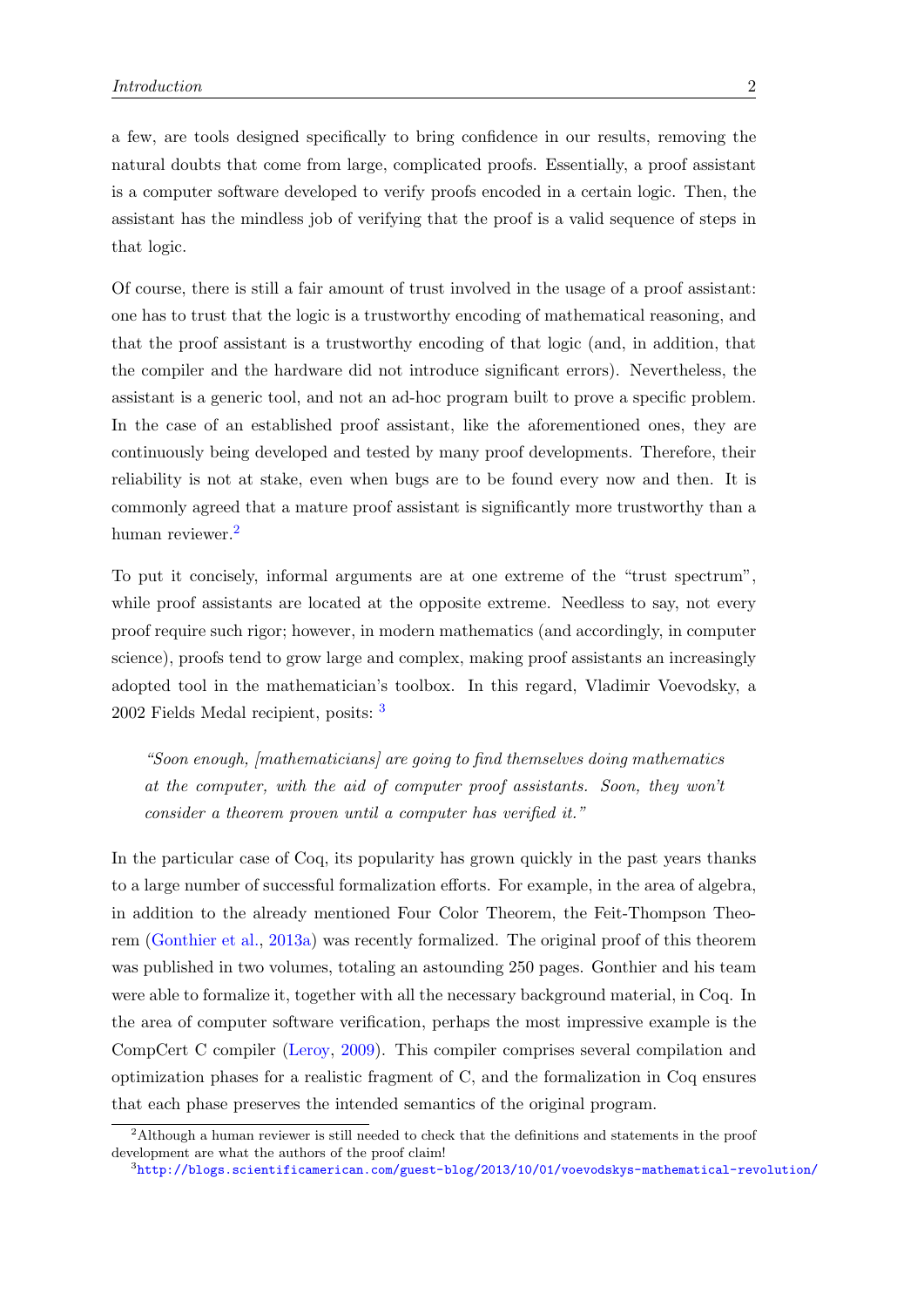The key for the success of such proof developments is due, at least in part, according to [Gonthier et al.](#page-212-2) [\(2013a\)](#page-212-2), to the use of the rich logic employed by Coq. Indeed, the Calculus of Inductive Constructions (CIC), as it is called, allows for very rich specifications and abstractions. However, despite its expressiveness, [Gonthier et al.](#page-212-2) [\(2013a\)](#page-212-2) also acknowledge that real verification efforts require automation beyond that allowed by the logic. We illustrate this point with a simple example from software verification, more precisely about pointer no-aliasing. Consider the following goal where we have to prove that pointers  $x_1, x_2, x_3$  are pairwise distinct, *i.e.*, they do not alias:

$$
x_1
$$
!=  $x_2$  &&  $x_2$ !=  $x_3$  &&  $x_1$ !=  $x_3$ 

in a context where the following hypothesis holds, stating that the pointers points to disjoint sections of a heap:

$$
D: \text{def}(x_1 \mapsto v_1 \bullet x_2 \mapsto v_2 \bullet x_3 \mapsto v_3)
$$

A heap is a finite map between locations and values;  $x \mapsto v$  is the singleton heap containing x pointing at v;  $h_1 \bullet h_2$  is the function that merges heaps  $h_1$  and  $h_2$  if they do not overlap on their domain, or returns a special value Undef if they do; def  $h$  is a function that returns true if the heap  $h$  is defined.

In order to solve the goal we can use the following lemma stating that if two pointers point to disjoint locations at the front of a heap, and the heap is defined, then they do not alias:

$$
\text{noalias}: \forall h: \text{heap. } \forall x_1 x_2: \text{ptr. } \forall v_1: A_1. \ \forall v_2: A_2.
$$
\n
$$
\text{def}(x_1 \mapsto v_1 \bullet x_2 \mapsto v_2 \bullet h) \to x_1 \mathrel{!}= x_2
$$

In order to apply this lemma to the three inequalities, we have to rearrange the heap in the hypothesis  $D$  in order to bring the singleton pointers to the front of the heap, as required by the lemma. This rearrangement is possible, as the disjoint union operator is associative and commutative, but tedious and, more importantly, not robust to changes in the original heap.

Ideally, one would like to have a tactic, that is, a meta-program, to solve the goal automatically, either by rearranging the heap to move the pointers to the front of the heap and then apply the lemma above, or by searching for the two pointers in the heap, constructing a proof of their inequality along the way. Note that, in either case, we need to go beyond of the logic of the proof assistant, since the tactic requires inspecting the syntax of the heap: both  $(\cdot \mapsto \cdot)$  and  $(\cdot \bullet \cdot)$  are functions, not constructors of an inductive type. Modern proof assistants enable this type of meta-reasoning by incorporating a tactic language.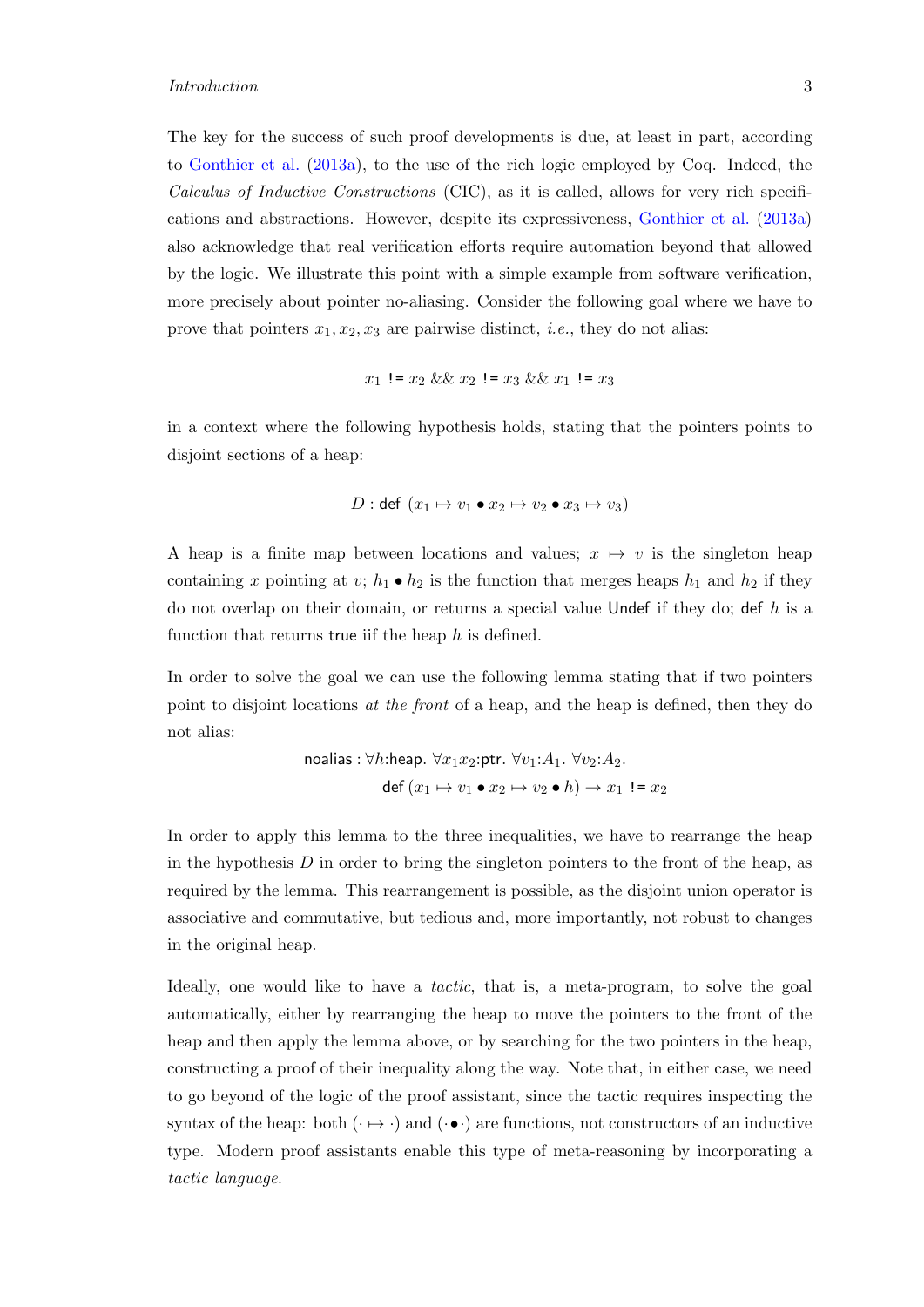Current tactic languages, however, have serious limitations. To illustrate this point, we will present and motivate different properties desirable for a tactic language, and evaluate the existing languages with respect to these properties.

- 1. Maintainability: Tactics should be easy to maintain. During the development of a proof, it is usually the case that we need to introduce changes to our definitions and lemmas. As a consequence, some of the tactics developed may break. We would like to have immediate feedback, like a typechecker, indicating the specific places where the tactic needs to be updated.
- 2. Composability: It should be easy to compose tactics and lemmas. This point is better explained with an example. Consider the following part of the goal above, now showing the implicit coercion from a boolean to a proposition:

$$
x_1 := x_2 = \mathsf{true}
$$

 $($ ! = is a boolean inequality operator, and any boolean b is automatically coerced to an equality  $b = \text{true}$  when a proposition is required.) In this goal one must provide a positive proof of a pointer inequality. An equivalent goal requires a negative proof of their equality:

$$
x_1 == x_2 = \mathsf{false}
$$

In a tactic language without composability, this trivial change of the goal can be quite problematic, since the original tactic, let's call it auto noalias, was originally conceived to solve pointer inequalities, and not equalities. The problem gets exacerbated if we suppose that the pointer (in-)equalities we want to resolve are embedded in a larger context, e.g.,

G : if 
$$
(x_2 == x_3) \&\& (x_1 != x_2)
$$
 then  $E_1$  else  $E_2$ 

In this situation, we cannot apply the tactic, directly to reduce  $(x_2 == x_3)$  and  $(x_1$  !=  $x_2$ ) to false and true, respectively, since those (in-)equalities are not the top-level goal. Coq's rewrite primitive is designed precisely for this situation—it enables one to reduce all (in-)equalities within  $G$  that match the conclusion of a particular lemma—but it is not applicable to tactics (like auto noalias).

Thus, with the auto-noalias tactic, we are left with essentially two options: (i) use it to prove a bespoke lemma about one specific inequality (say,  $x_1 := x_2$ ), perform a rewrite using that lemma, and repeat for other (in-)equalities of interest, or (ii) implement another custom tactic that crawls over the goal G searching for any and all (in-)equalities that auto noalias might resolve. The former option sacrifices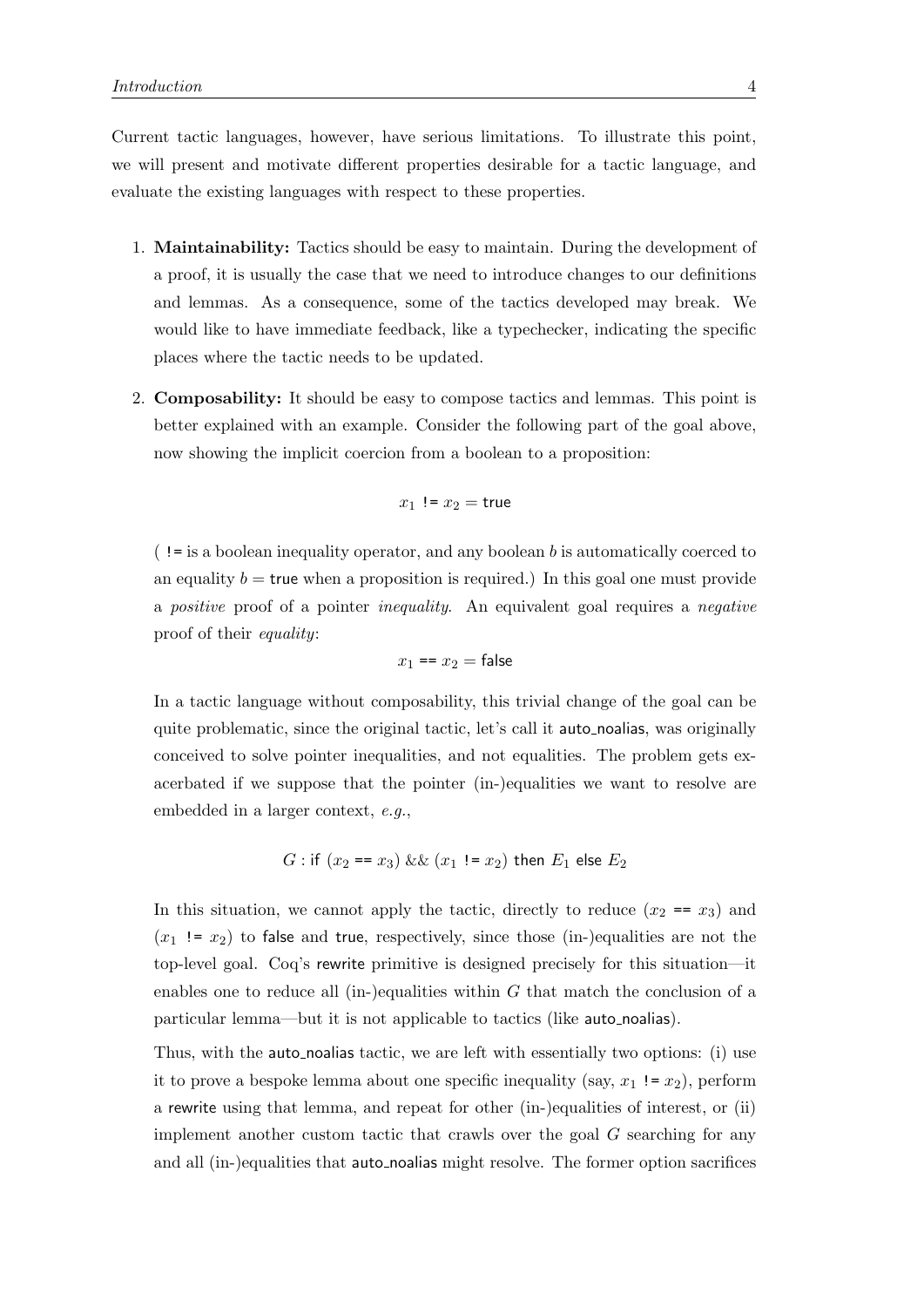the benefits of automation, while the latter option redundantly duplicates the functionality of rewrite.

Instead, we would like the language for proof automation to give tactics a similar status as standard lemmas, therefore enabling the composition of the rewrite tactic and the auto noalias tactic, additionally allowing tactics to be composed with standard lemmas. For instance, in order to rewrite pointer equalities, we would like to be able to compose the tactic auto noalias with the following standard lemma, which allows us to transform a problem of the form  $x_1 := x_2$  into one of the form  $x_1 == x_2 = false:$ 

$$
\mathsf{negbTE} : \forall b : \mathsf{bool} \colon !b \to b = \mathsf{false}
$$

- 3. Interactivity: In order to ease the development of tactics, the tactic developer should be able to construct *proof terms* appearing in the tactic *interactively*. A proof term is, basically, a term in CIC witnessing a proof. Proof assistants like Coq provide tools to build proof terms in an step-wise manner, where the proof developer interacts with the proof assistant to help construct the proof, either backwardly changing the goal to match some hypothesis, and/or forwardly changing the hypothesis to match the goal. These tools should be available for constructing tactics as well.
- 4. Simplicity: The tactic language should have a clear and simple semantics. It should be easy to guess what the output of a tactic should be based on a quick scrutiny of the code.
- 5. Formality: The semantics of the tactic language should be formally described, and it should be proven sound.
- 6. Efficiency: Since speed is a critical factor in an interactive proof assistant, the tactic language should provide the means to build efficient tactics.
- 7. Extensibility: The functionality of a tactic should be easily extensible. In the example above the heap from the hypothesis was constructed using functions  $\mapsto$ and •. If we want to consider a new function for heap subtraction, then it should be easy to extended the tactic to consider the new case.

Current tactic languages support only a subset of these properties. Coq incorporates two tactic languages: OCaml, the language on which Coq is built, and Ltac [\(Delahaye,](#page-211-2) [2000\)](#page-211-2). The former, in the specific case of tactic programming, is a very low-level language, as the developer is forced to use the internal representation of terms—for the interested reader, Coq is built using a locally nameless approach [\(Gordon,](#page-212-3) [1994\)](#page-212-3). OCaml tactics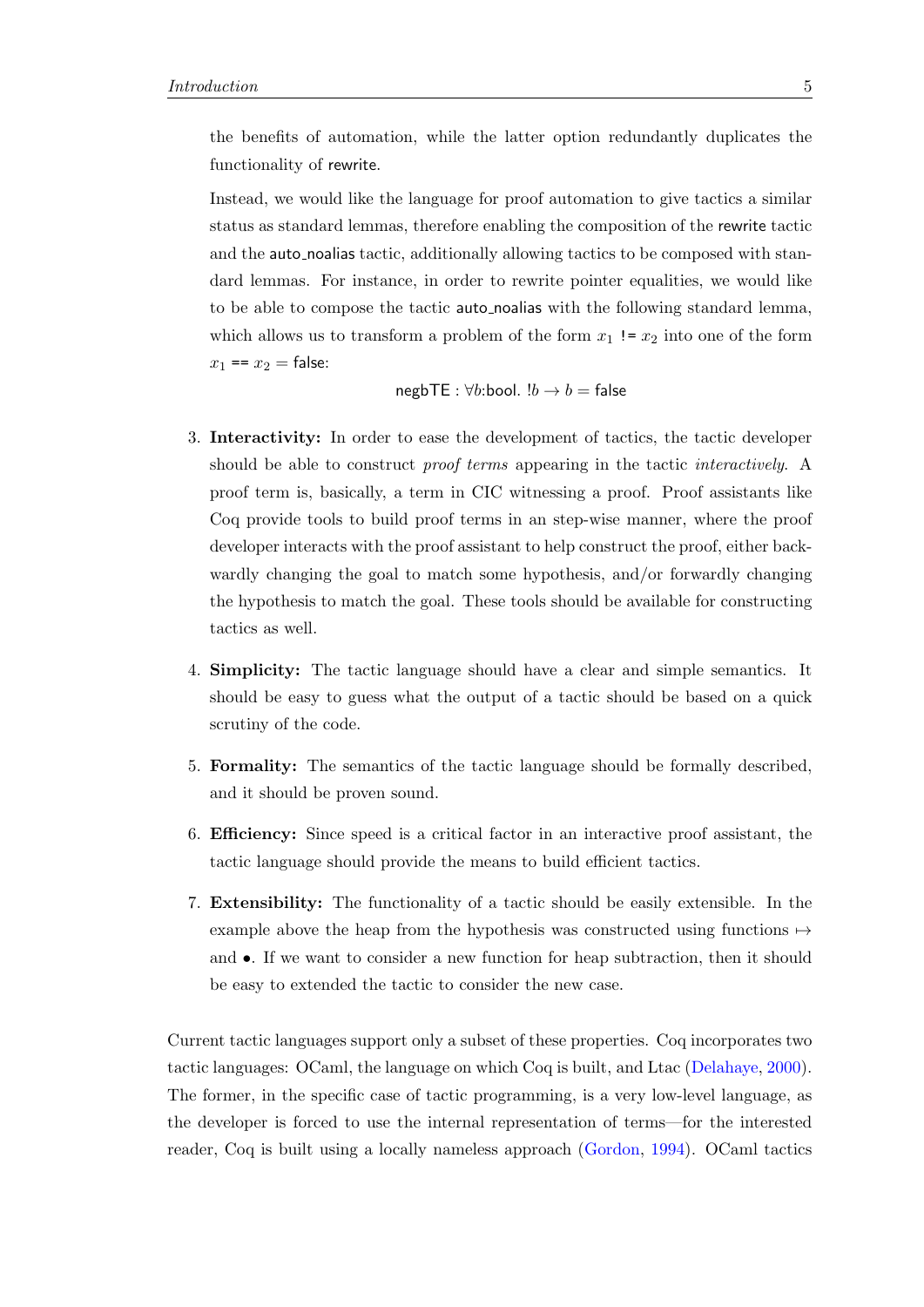are efficient and extensible, but they are hard to maintain, compose and reason about. And, of course, they cannot be built interactively.

On the other hand, Ltac is a purely functional high-level language, which allows for meta-programming without exposing the internal representation of terms. However, it also fails to satisfy almost all of the properties mentioned above, with the sole exception of extensibility. The primary drawback of Ltac, partially shared with OCaml, is that tactics lack the precise typing of the theorem prover's base logic (they are essentially untyped). To begin with, the lack of precise typing can make tactics much more difficult to maintain than, say, lemmas, as changes in basic definitions do not necessarily raise type errors in the code of the tactics affected by the changes. Rather, type checking is performed on the goals obtained during tactic execution, resulting in potentially obscure error messages and unpredictable proof states in the case of failure. Moreover, the behavior of a tactic cannot be specified, nor can it be verified against a specification.

Also, due to their lack of precise typing, tactics suffer a second-class status, in the sense that they may not be used as flexibly as lemmas. Another important restriction of Ltac is that tactics cannot be built interactively. And this is not just a technical restriction, but a fundamental one, as without a type the proof assistant is unable to figure out the missing goal required to be solved interactively.

Concerning performance, Ltac tactics are restricted to a pure functional model of computation, making it impossible to use hash tables or other fast imperative data structures to build efficient tactics.

As pointed out in [Malecha et al.](#page-213-3) [\(2014\)](#page-213-3), Ltac semantics are extremely complicated, making tactics hard to understand and debug. The recent efforts in pin-pointing Ltac's semantics [\(Jedynak,](#page-213-4) [2013,](#page-213-4) [Jedynak et al.,](#page-213-5) [2013\)](#page-213-5) fall short for two reasons: firstly, they miss the ability of Ltac to handle proof terms (constr: for the knowledgeable), and secondly, and more importantly, they do not describe the unification algorithm that Ltac uses. Unification is a critical component of meta-programming and, as a matter of fact, Ltac uses an unsound unification algorithm. Since Ltac cannot trust the answer of this algorithm, it checks the result, and backtracks if a problem is found, making the behavior of tactics unpredictable.

As we mentioned above, Ltac does allow for extensible tactics. More precisely, some OCaml tactics (e.g., auto and autorewrite) are extensible, and they can be accessed in Ltac. These tactics have access to *hint databases*, where a selection of previously proved lemmas are stored. Then, these tactics employ the hints in a given database to (try to) solve the goal at hand. At any future point in time, the proof developer is entitled to extend the database, increasing the solving power of the tactic. However, as Uncle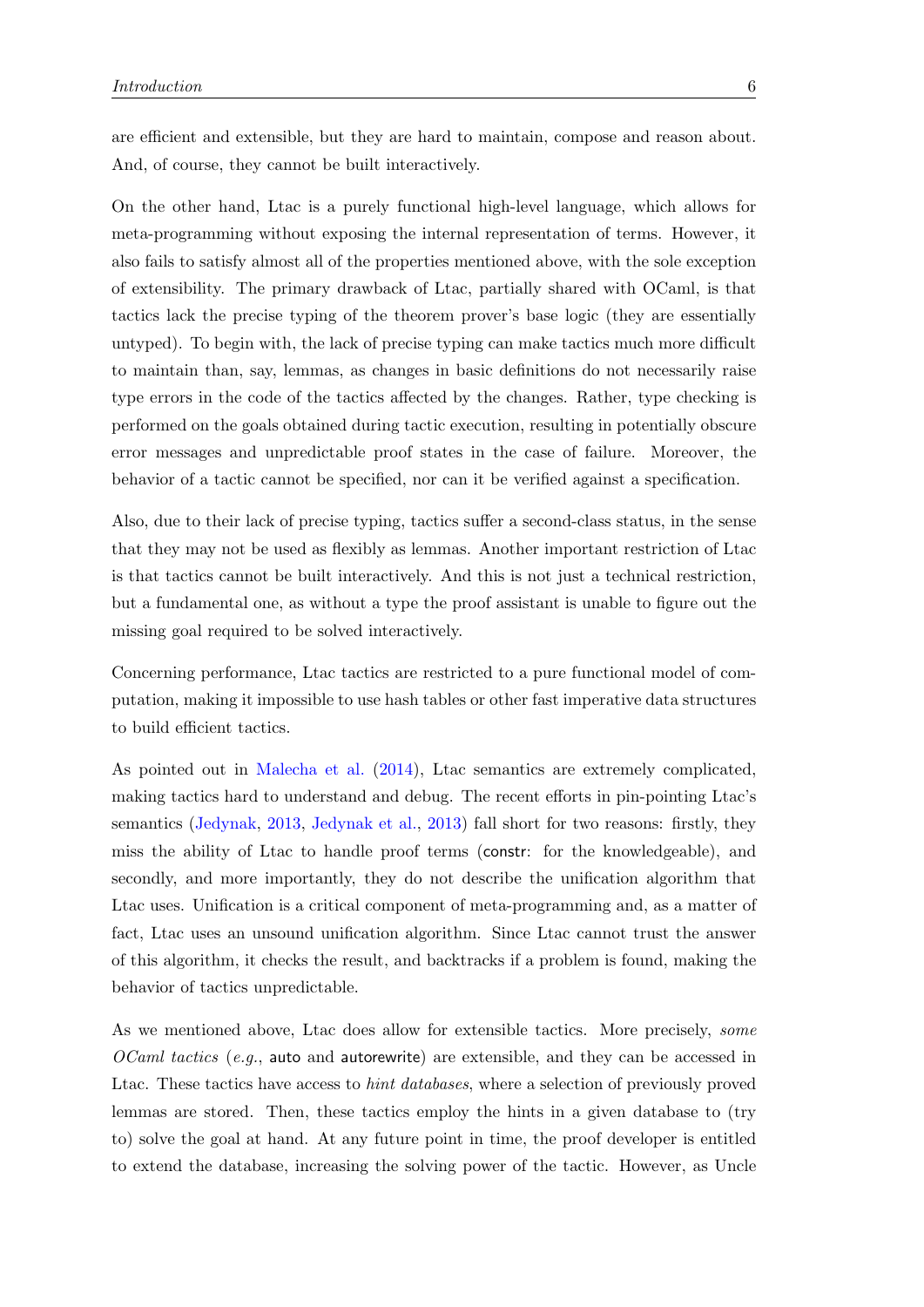Ben<sup>[4](#page-26-0)</sup> said: "With great power comes great responsibility", in this case meaning that the increased solving power may not be responsibly handled by the tactic engine. Since the length of proof search paths is potentially augmented with each new hint, previously solvable goals may become unsolvable in the time allocated by the tactic engine.

Despite all these problems, however, Ltac is still a powerful automation tool. [Chlipala](#page-211-3) [\(2011b\)](#page-211-3) shows how, once the beast is tamed, it can reduce significantly the number of lines of code required to verify low-level procedures. In [Chlipala](#page-211-4) [\(2013\)](#page-211-4), the same author teaches the art of beast-taming. That said, the issues mentioned here are well known by the Coq community, and partially documented in [Malecha et al.](#page-213-3) [\(2014\)](#page-213-3). In fact, in a recent survey<sup>[5](#page-26-1)</sup> the Coq community voted the creation of a better tactic language as the fourth most important request for a future version of Coq.

Many of the problems with Ltac mentioned above are a direct consequence of it lacking a proper type system. Several researchers in the past few years have worked on the problem of creating typed tactic languages, giving birth to proof assistants like Delphin (Poswolsky and Schürmann, [2009\)](#page-214-1), Beluga [\(Pientka,](#page-214-2) [2008\)](#page-214-2), and more recently VeriML [\(Stampoulis,](#page-215-2) [2012\)](#page-215-2). The tactic languages baked into these assistants employ rich, formally described type systems to ensure tactics comply with a given specification. Therefore, by having a specification, tactics are easy to maintain and compose. However, to the best of our knowledge, none of these typed tactic languages allow for interactive tactic programming nor extensible tactics. With respect to performance, VeriML is the only one that supports effectful computation and imperative data-structures, in a style resembling that of ML. But more importantly, the main downside of these languages is that they are not easy to incorporate into well-established proof assistants like Coq, mainly due to the advanced type-theoretic machinery on which they rely—e.g., Contextual Modal Type Theory [\(Nanevski et al.,](#page-214-3) [2008c\)](#page-214-3) for Beluga and VeriML.

### Thesis Statement

In this thesis, I study a novel approach to typed tactic languages in the context of proof assistants based on the Calculus of Inductive Constructions (CIC), in particular—but not restricted to—Coq. In this approach, unlike all previous tactic languages, the line dividing proof terms and tactics is blurred in order to encourage reuse of the mechanisms readily available in proof assistants. As a result, I obtain all the aforementioned properties in a tactic language for Coq. More succinctly:

<span id="page-26-0"></span><sup>4</sup>Character from Spider-Man.

<span id="page-26-1"></span> $^{5}$ http://www.irisa.fr/celtique/pichardie/cuw $2014$ /braibant.pdf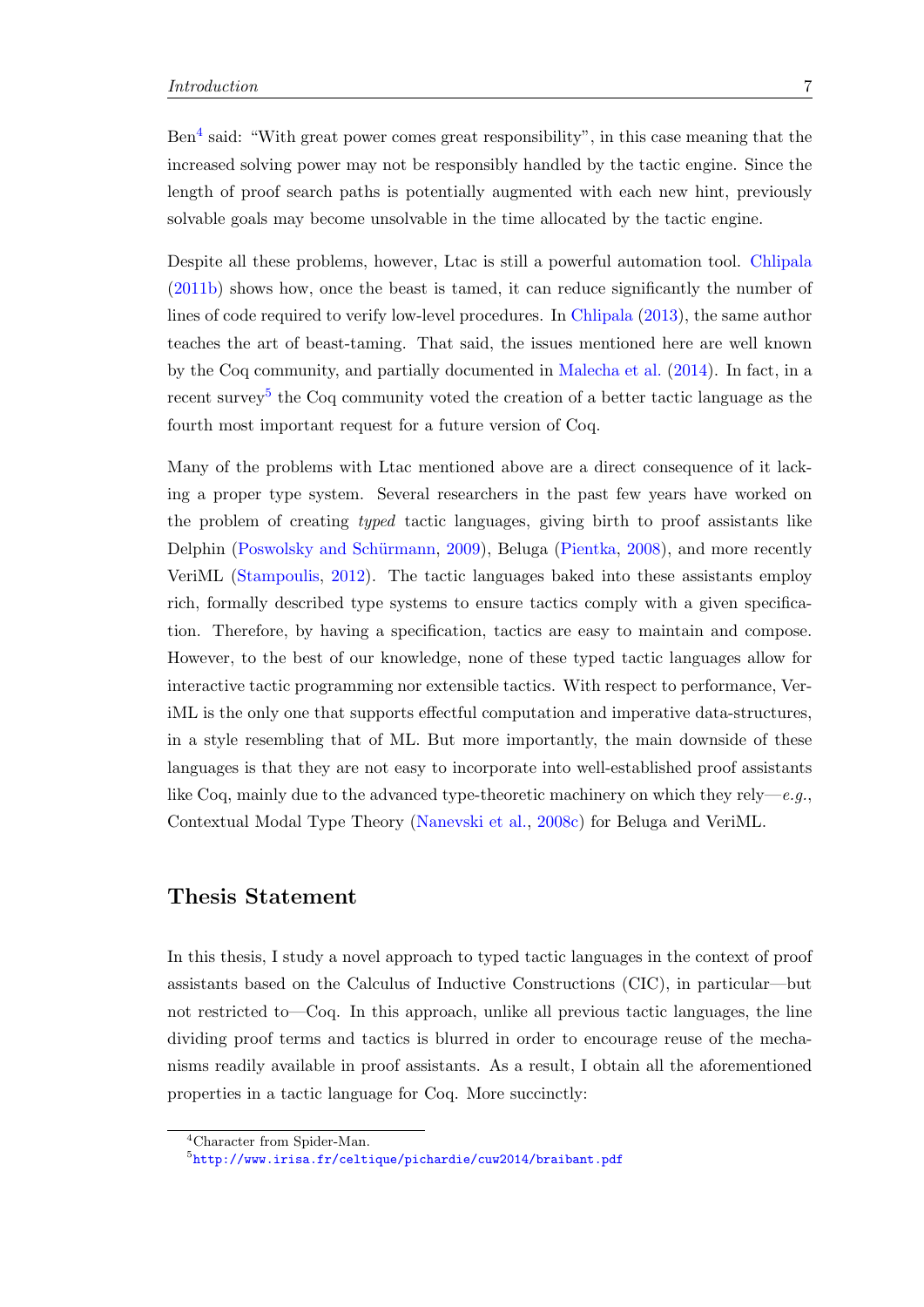My thesis is that interactive typechecked tactic programming in Coq is possible in two different programming styles: (1) logic programming (by exploiting the existing overloading mechanism) and (2) functional programming extended with imperative features (by creating a new language). Both styles can be formally described, and their combination leads to a novel way of creating extensible tactics.

Structure of the Thesis: In the remainder of this thesis I start by introducing the basic concepts of Coq and its underlying logic (Chapter [1\)](#page-28-0). Then, in Chapter [2,](#page-46-0) I introduce Lemma Overloading, a technique developed in collaboration with G. Gonthier, A. Nanevski and D. Dreyer [\(Gonthier et al.,](#page-212-4) [2013b\)](#page-212-4). The key idea in this chapter is to leverage the overloading mechanism à la Haskell's type classes, readily available in Coq, in order to perform typed tactic programming. The programming style afforded by overloading resembles that of (dependently) typed logic programming.

In contrast, in Chapter [3,](#page-96-0) I present a novel functional tactic language, Mtac, which was developed in collaboration with D. Dreyer, N. Krishnaswami, A. Nanevski and V. Vafeiadis [\(Ziliani et al.\)](#page-216-1). Mtac, in combination with Lemma Overloading, validates the claims made in my thesis statement.

As it will become evident in the following chapters, both programming idioms rely heavily on the unification algorithm. This complex algorithm is in charge of finding a solution to a problem of the form  $t \approx u$ , where t and u are *open* terms, that is, terms with meta-variables (holes) in them. The algorithm should find, if possible, a substitution  $\Sigma$  substituting meta-variables for (open) terms, such that the application of this substitution to t and u yields two *convertible* terms  $t'$  and  $u'$ .

Unfortunately, the current unification algorithm of Coq incorporates some heuristics not appropriate for proof automation, and that makes the algorithm unpredictable. Indeed, seemingly equivalent unification problems may have completely different outcomes. Furthermore, there is no good source of information to understand how it works. For these reasons, in Chapter [4](#page-160-0) I introduce a new unification algorithm, built in collaboration with M. Sozeau, with simpler, clearer, and well-documented semantics.

The work related to this dissertation is discussed in Chapter [5.](#page-196-0) Chapter [6](#page-206-0) presents the conclusions and directions for future work.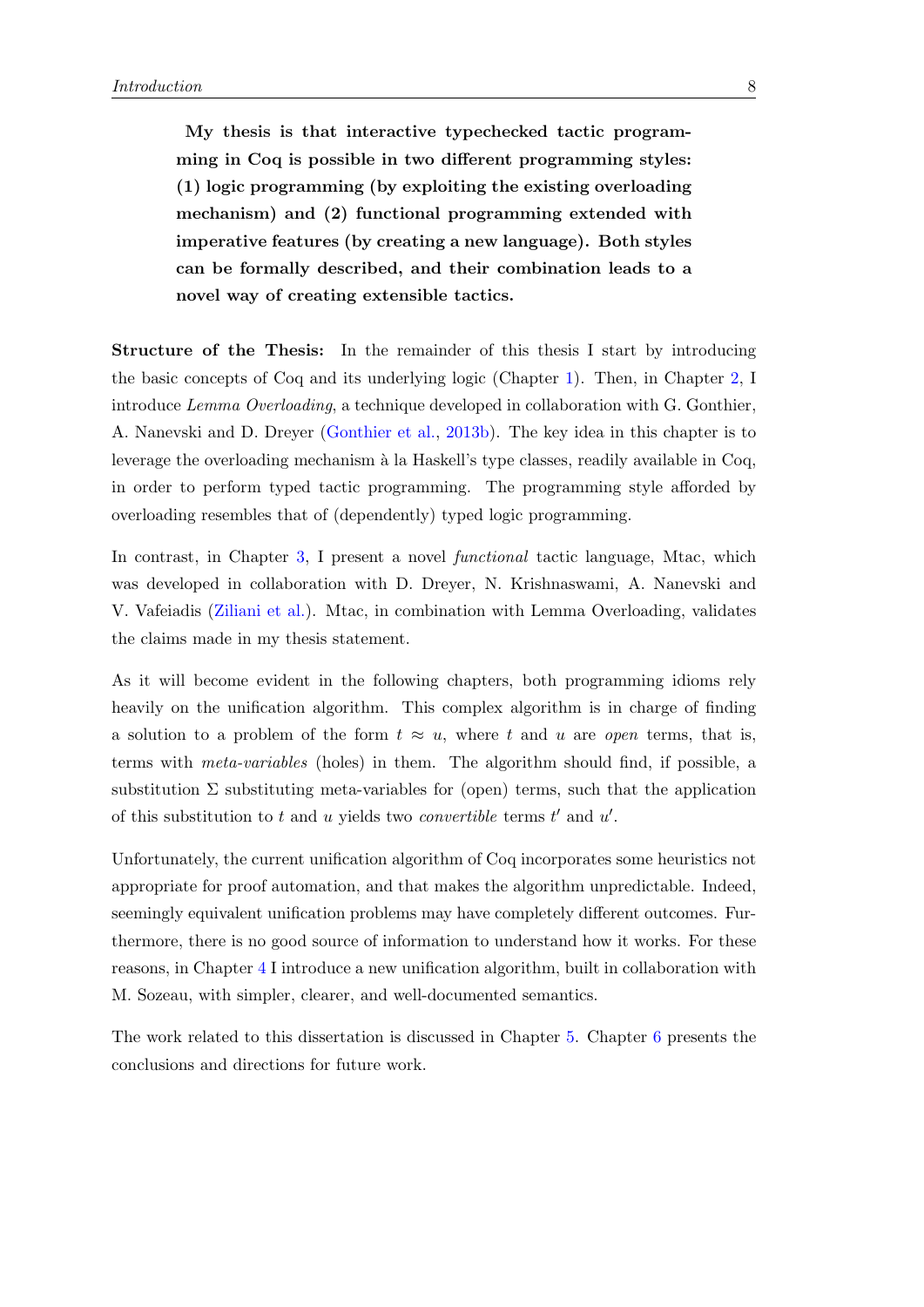## <span id="page-28-0"></span>Chapter 1

# Basics

This chapter presents the Coq proof assistant from both an informal and a formal point of view. First, in §[1.1,](#page-28-1) we provide a short, and necessarily incomplete, Coq tutorial. Then, in §[1.2,](#page-32-0) we provide the core technical aspects of the logic: the Calculus of Inductive Constructions (CIC). To conclude, in §[1.3,](#page-39-0) we provide the basics of canonical structures, Coq's overloading mechanism, which we used extensively in Chapter [2.](#page-46-0)

The knowledgeable reader may skim over this chapter, but is encouraged to pay special attention to the notation introduced, as well as the advanced features described in §[1.2.1.1](#page-35-0) and §[1.3.](#page-39-0)

### <span id="page-28-1"></span>1.1 Coq, an Interactive Proof Assistant

This section provides a quick introduction to the main concepts behind the interactive *proof assistant* called  $Coq$ . It is not intended to serve as a full tutorial— $Coq$ 's web page is full of better introductory materials than this chapter<sup>[1](#page-28-2)</sup>—but it gives the casual reader a big picture of the system, hopefully enough to comprehend the main concepts behind this thesis.

We start by giving an analogy, borrowed from Xavier Leroy. He described Coq as a game: The proof developer (proof dev for short) starts by providing a theorem she wants to solve. Then, Coq asks her for a proof. She responds by providing a *tactic* to somehow simplify the goal. This tactic can be to introduce a hypothesis, to use induction on a given variable, to rewrite a part of the goal with some given equality, to apply a previously proven lemma, etc. Coq, after performing the requested change in the goal, responds with the new goal. The game continues, perhaps branching into

<span id="page-28-2"></span> $\frac{1}{1}$ <http://coq.inria.fr>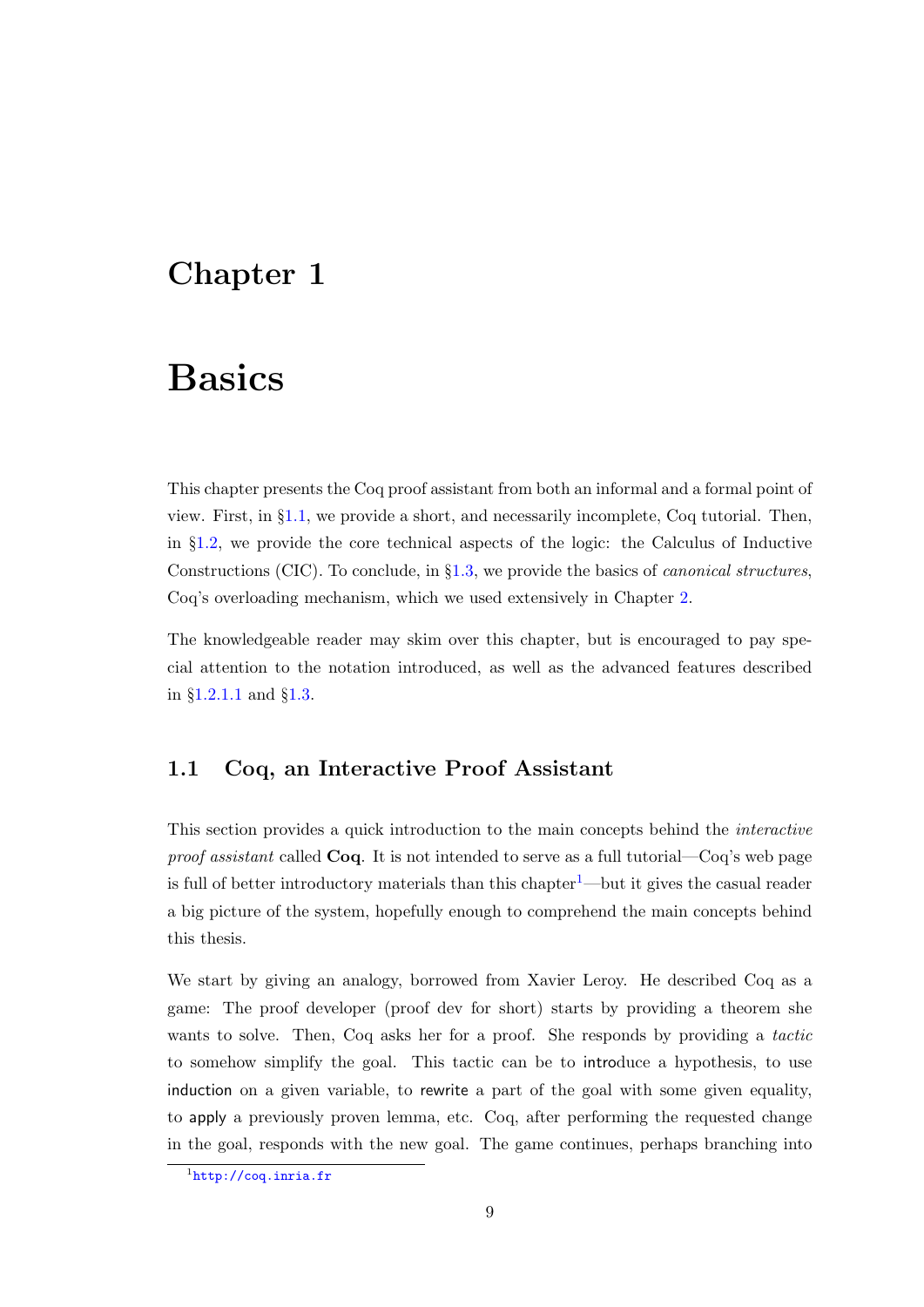```
01 Lemma addn0 : \forall n : nat. n + 0 = n.
02 Proof.
03 (* ============================ *)
04 (* forall n : nat, n + 0 = n *)
05 elim \Rightarrow [ | n' IH ].
06 (* 2 subgoals, subgoal 1 *)
07 (* ============================ *)
08 (* 0 + 0 = 0 *)
09 (* subgoal 2 is: *)
10 (* S n' + 0 = S n' * )11 - by [].
12 (* n' : nat *)
13 (* IH : n' + 0 = n' *)
14 (* ============================ *)
15 (* S n' + 0 = S n' * )16 - simpl.
17 (* n' : nat *)
18 (* IH : n' + 0 = n' *)
19 (* ============================ *)
20 (* S (n' + 0) = S n' *)
21 rewrite IH.
22 (* n' : nat *)
23 (* IH : n' + 0 = n' *)
24 (* ============================ *)
25 (* S n' = S n' *)
26 by [].
27 (* No more subgoals. *)
28 Qed.
29 (* addn0 is defined *)
```
FIGURE 1.1: Example of interaction with the Coq proof assistant.

different subgoals (subcases in a pen and paper proof, like when using induction), until every subgoal is solved. Coq then communicates its defeat and the proof dev gives the last estocade by typing **Qed**. If at any moment the step provided by the proof dev is invalid, Coq immediately complains. This back-and-forth interaction between Coq and the proof dev is what is meant by the term *interactive* in an interactive proof assistant, in sharp contrast with proof assistants like Twelf (Pfenning and Schürmann, [1999\)](#page-214-4), which compiles a proof in a batch fashion very much like a programming language compiler.

Figure [1.1](#page-29-0) shows a very simple example of this "game". In it, we prove a lemma stating that  $n + 0$  is equal to n, for every natural number n. Note that the proof is very short in itself—only four lines long—but we have interleaved comments, enclosed with  $(*^*)$ , showing the proof state (i.e., Coq's response) after a command or a tactic is executed. Commands in Coq are written in capitalized case, as in Proof or Qed, while tactics are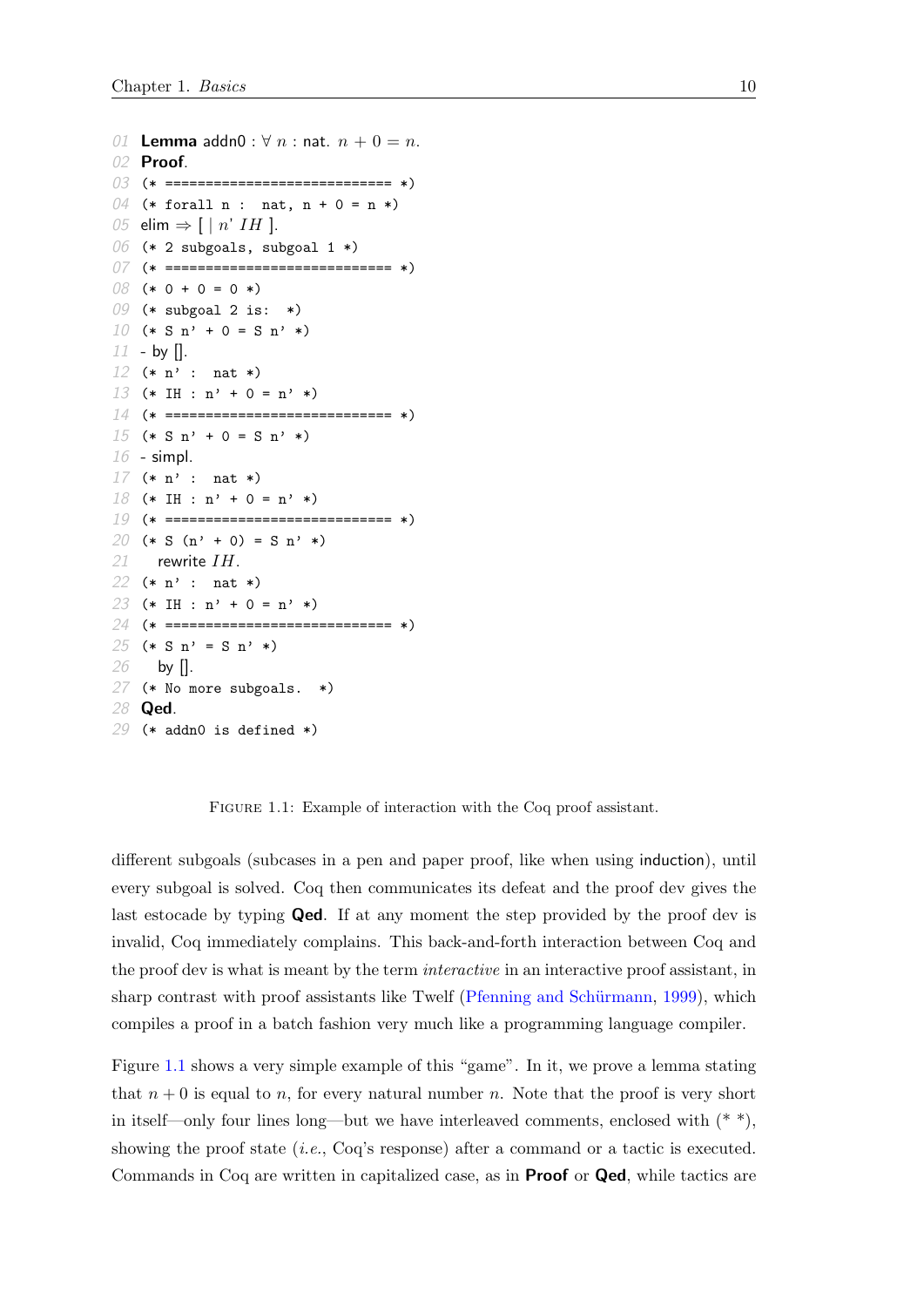written in lower case, as in elim. Commands modify and query the global environment, while tactics modify a current proof state.

Notational Convention 1. Throughout this thesis, for Coq programs we will mostly use the original Coq syntax. However, in a few exceptional cases, we will take the liberty of making the syntax more "math friendly". For instance, we will write functions and products as  $\lambda x$ . t and  $\forall x$ . u, respectively, instead of fun  $x \Rightarrow t$  and forall x, u.

Coming back to Figure [1.1,](#page-29-0) after stating the lemma in the first line, Coq responds with the proof obligation displayed in comments in lines 3 and 4. This proof obligation can be read as "under no assumptions, you need to prove that for all  $n, \ldots$ ." If there were any assumptions, as we are going to see next, they will be displayed above the double line. The command **Proof** in line 2 is just a no-op, but it is a Coq convention that every proof should start with it.

In line 5 the first tactic is provided. It is the elim tactic from Ssreflect, which performs induction on the first variable appearing in the goal (in this case,  $n$ ). Throughout this thesis we will use the idiom for tactics afforded by the library Ssreflect [\(Gonthier et al.,](#page-212-5) [2008\)](#page-212-5), which is better crafted than Coq's own tactics. The elim tactic takes an intro pattern (what comes after the  $\Rightarrow$ ), which is a list of lists of names. The outermost list should have one element per subgoal, separated by |. Each element of this list is a list of names separated by a space. In this case, the induction on natural numbers generates two subgoals, representing the base case, when  $n = 0$ , and the inductive case, when  $n = n' + 1$  for some n'. The definition of natural numbers, together with the addition function and its notation, is standard<sup>[2](#page-30-0)</sup> and can be found in Figure [1.2.](#page-31-1)

For the base case, no new hypotheses are added to the context, so no new names are given in the first list of the intro pattern. For the inductive case, two hypotheses are added: the number n' and the inductive hypothesis stating that  $n' + 0 = n'$ . Coq's answer is displayed in lines 6–10. In line 6, it communicates that we have to prove two subgoals, which are identified with numbers 1 and 2, respectively, and tell us that we are currently proving goal  $#1$ . Then, in lines  $7-10$ , it shows the two subgoals. It does not show the context of subgoal  $#2$ .

The first subgoal is trivial, we need to prove that  $0 + 0 = 0$  under no assumptions, and this holds by computation. We instruct Coq to dismiss this goal as trivial with Ssreflect's tactical by in line 11. (A tactical si simply a tactic that tas another tactic as argument.) The by tactical uses the tactic given as argument to prove the goal and to check that

<span id="page-30-0"></span><sup>&</sup>lt;sup>2</sup>It is interesting to note that the Coq language is minimal: it does not even include natural numbers natively; they are instead defined in the standard library. Ssreflect provides a slightly different notation for numbers, but we stick to the standard one for presentation purposes.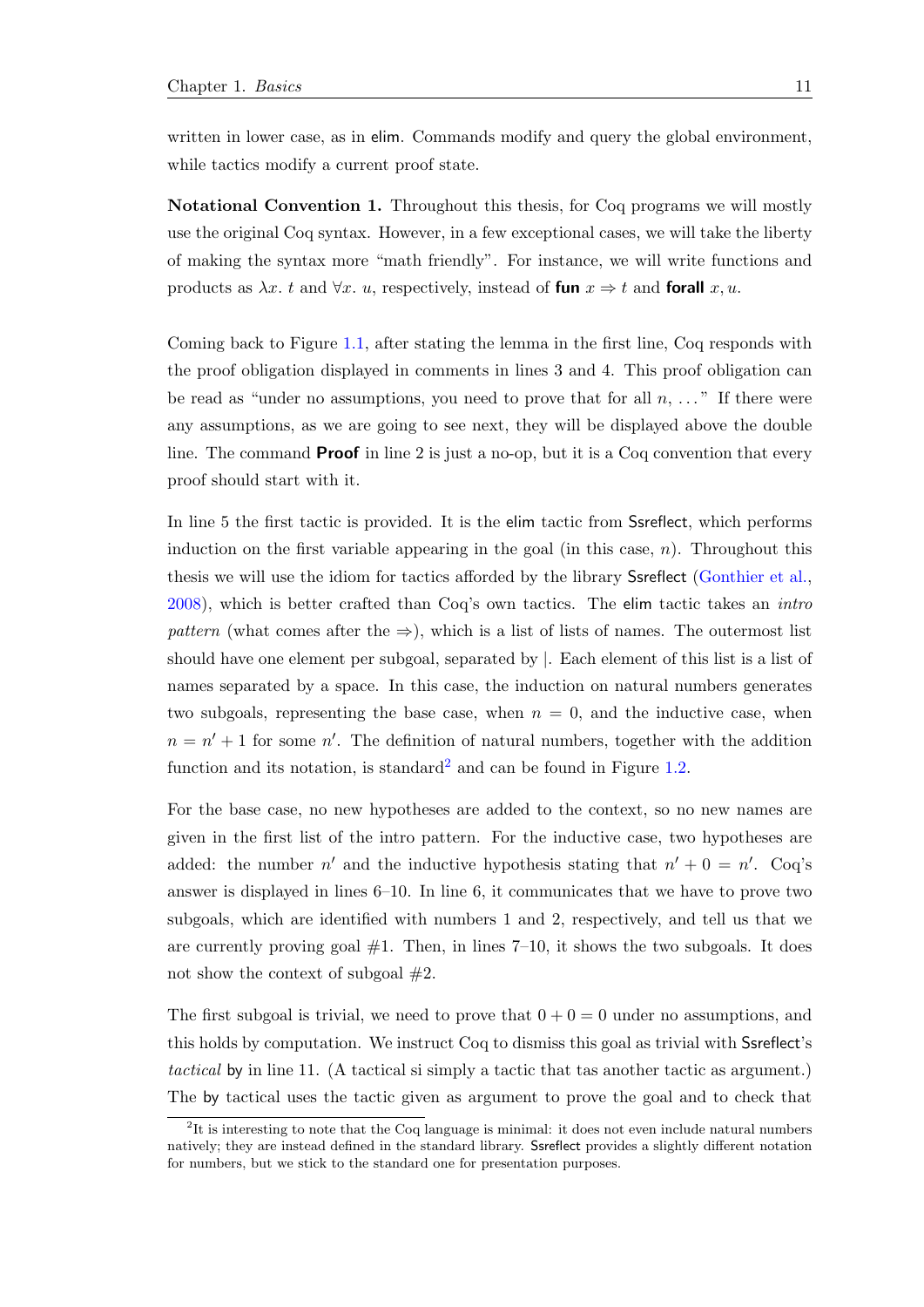<span id="page-31-1"></span>**Inductive** nat : Set :=  $O$  : nat  $|S:$  nat  $\rightarrow$  nat

```
Definition addn :=fix plus (n m : \text{nat}) {struct n} : nat :=
   match n with
    | 0 \Rightarrow m| S p \Rightarrow S (plus p m)
   end.
```

```
Notation "a + b" := (addn a b).
```
Figure 1.2: Natural numbers in Coq.

the goal was indeed solved by it. In this case we do not need any tactic, since the goal is trivial, so we provide [] as argument.

After the first subgoal is solved, Coq outputs the remaining subgoal (show in comments in lines 12–15). We note that the hypotheses for the second subgoal appear now in the context, with the names provided in the intro pattern from line 5. This subgoal requires us to prove that  $S$   $n' + 0 = S$   $n'$ . By performing some steps of computation on the left hand side, we can change the goal to  $S(n'+0) = S(n'.$  This is done with the simple tactic in line 16 (Ssreflect also allows a more general way to perform the same, writing rewrite  $/=$ ). The output of the simpl tactic is in the comments on lines 17–20.

At this point we can use the inductive hypothesis to rewrite the goal into its final form. This is done in line 21. The new goal is now trivial, as can be seen in lines 22–25, so we finish the proof again using the by tactical. Note that the last three steps can be accomplished in just one line, thanks to the Ssreflect's powerful rewrite tactic. The one-liner equivalent is

by rewrite 
$$
/ = IH
$$

The proof is completed and Coq communicates that there are no subgoals left. *Quod Erat Demostrandum* (**Qed**), it is then demonstrated. Lastly, Coq announces that the lemma is now part of the global environment, *i.e.*, the global knowledge we can make use of in any other proof.

### <span id="page-31-0"></span>1.1.1 Proof Terms

Coq does not store the proof script in its environment (the database of knowledge available to the user). Instead, it stores the proof term that the script helped generate.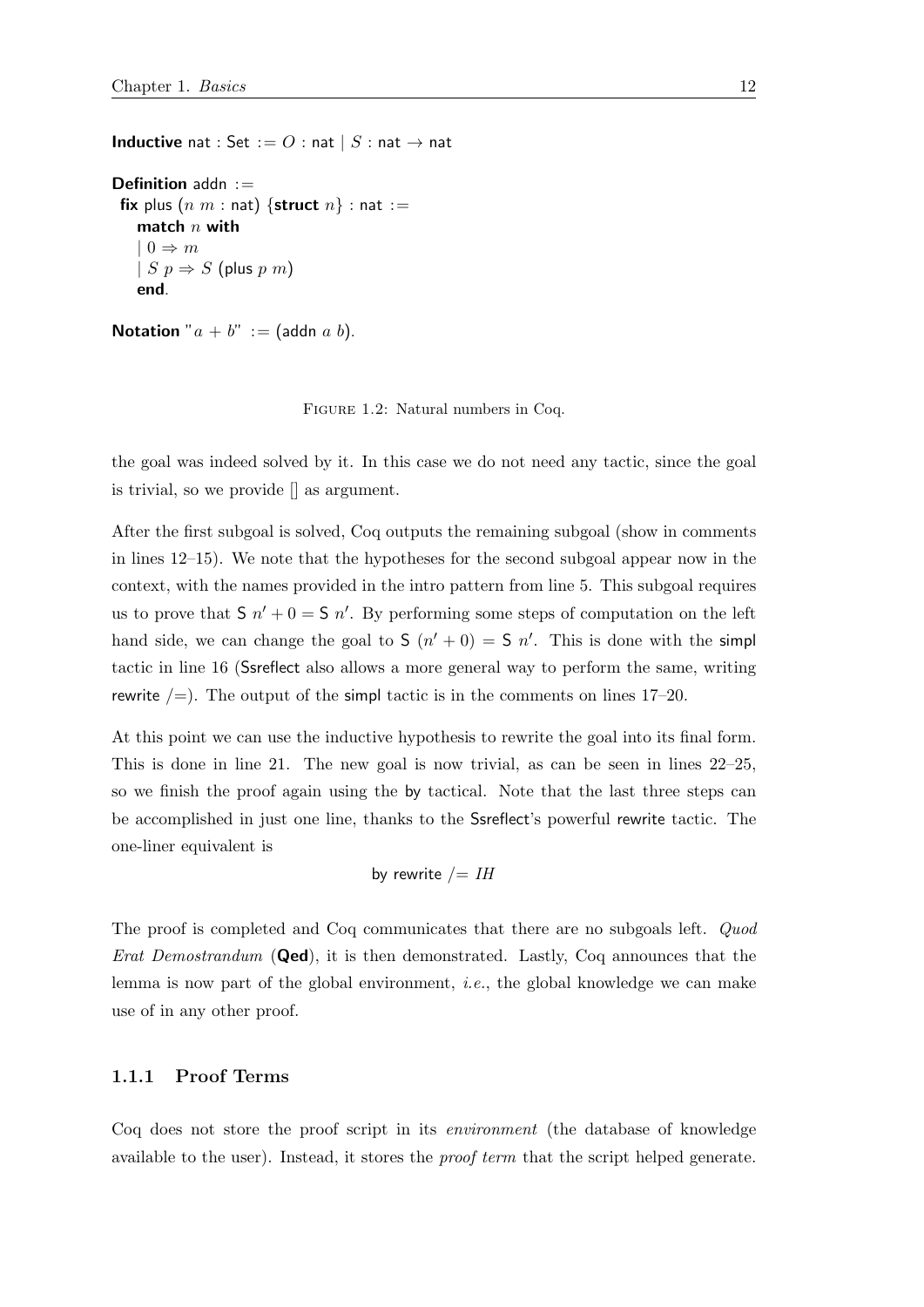A proof term is a  $\lambda$ -term that, following the Curry-Howard isomorphism (e.g., [Sørensen](#page-215-3) [and Urzyczyn,](#page-215-3) [2006\)](#page-215-3), represents a valid proof of the theorem stated in its type. For instance, this is the proof term, followed by its type, generated for the lemma above:

 $\lambda$   $n$  : nat. nat\_ind  $(\lambda n_0 : \text{nat. } n_0 + 0 = n_0)$  eq\_refl  $(\lambda (n_0 : \text{nat}) (IH : n_0 + 0 = n_0).$ eq\_ind\_r  $(\lambda n_1 : \text{nat. } S n_1 = S n_0)$  eq\_refl IH) n :  $\forall n$  : nat.  $n + 0 = n$ 

It is possible in Coq to write proof terms directly, without using tactics. Similarly, in the context of proof automation, it is possible to automate the generation of proof scripts or proof terms. In this dissertation we focus on the latter problem. For this reason, it is important to know Coq's  $\lambda$ -calculus, the Calculus of Inductive Constructions, which will be covered in the next section.

### <span id="page-32-0"></span>1.2 The Calculus of Inductive Constructions

One of the aspects that make Coq so special is its complex type system. It is so complex, in fact, that there is actually no distinction between the syntactical classes of terms and types! We have seen this already: the lemma addn0 from last section has type  $\forall n$ : nat.  $n + 0 = 0$ , that is, a type including a call to the addition function. As a consequence, a term in this language may represent either a proof, a function, a theorem, or a function type. It is the type system that is in charge of determining a term's true nature, making sure that, for instance, a function  $\lambda x : T$ . t has a type but is not in itself a type.

More precisely, the base language of Coq, the Calculus of Inductive Constructions (CIC) [\(The Coq Development Team,](#page-216-0) [2012,](#page-216-0) chap. 4), is a dependently typed  $\lambda$ -calculus extended with inductive types. It also includes co-inductive types, but their formulation is not important for this thesis, so it will be omitted.

In order to understand the technical contributions of this thesis, it is important to grasp an intuition on how terms in CIC are constructed, evaluated, and typechecked. Therefore, in the following sections we define the syntax, semantics, and statics of CIC. The reader well versed in Coq will still find this section useful, as we introduce the notation used throughout the thesis.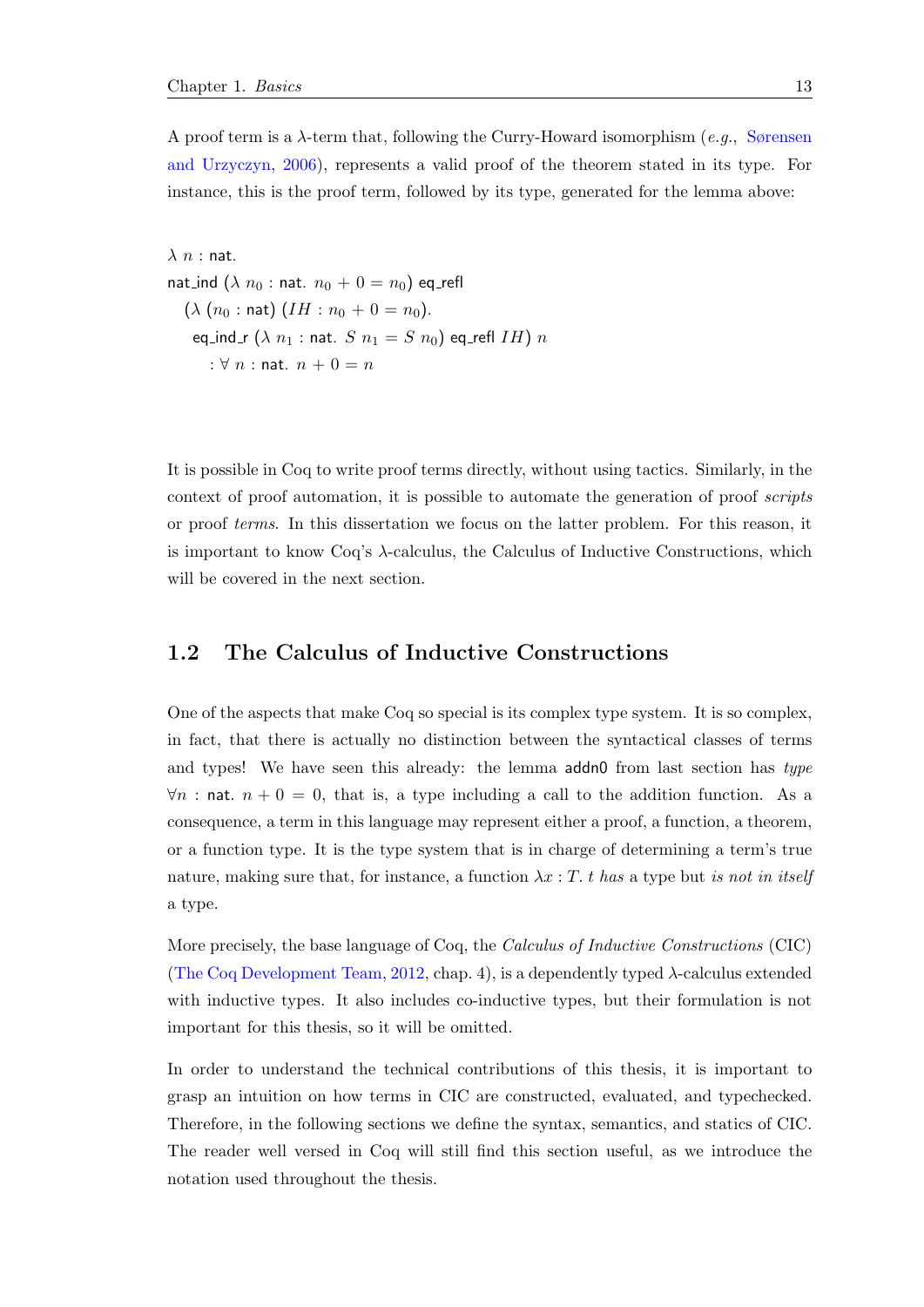### <span id="page-33-0"></span>1.2.1 Syntax

The terms (and types) of the language are defined as

$$
t, u, T, U, \rho \cong x \mid c \mid i
$$
\n
$$
k \mid s \mid ?x[\sigma]
$$
\n
$$
k \in \mathcal{K}, s \in \mathcal{S}, ?u \in \mathcal{M}
$$
\n
$$
|\nabla x : T. U \mid \lambda x : T. t \mid t u \mid \text{let } x := t : T \text{ in } u
$$
\n
$$
|\text{ match}_{\rho} t \text{ with } k_1 \overline{x_1} \Rightarrow t_1 | \dots | k_n \overline{x_n} \Rightarrow t_n \text{ end}
$$
\n
$$
|\text{ fix}_{j} \{x_1/n_1 : T_1 := t_1; \dots; x_m/n_m : T_m := t_m\}
$$

$$
\sigma \mathrel{\widehat{=}} \bar{t}
$$

where  $V$  is a disjoint sets of variables,  $M$  of meta-variables (also called unification variables), C of constants, T of inductive types, K of inductive constructors, and S is an infinite set of sorts defined as  $\{\text{Prop}, \text{Type}(i) \mid i \in \mathbb{N}\}.$ 

Notational Convention 2. Throughout this work we will use the following conventions:

- $x, y, z$  denote variables.
- $f, g$  denote variables with function type.
- $\bullet$  t, u denote terms.
- $A, B, C$  denote type variables.
- $T, U, \tau$  denote types.
- *s* denotes a sort variable.
- $\rho$  denotes a type predicate, that is, a function from any type to Prop or Type.
- $c, i$ , and k denote unknown constants, inductive type constructors and constructors, respectively.  $i$  and  $k$  will also be used as indexes, in which case their meaning will be clear from the context.
- Constants, inductive type constructors and constructors are noted in sans-serif font, as in addn0, nat, and S.
- A list of elements is denoted with a bar above a representative element. For instance,  $\bar{x}$  is a list of variables,  $\bar{t}$  is a list of terms, and so on. Sometimes we require the list to have exactly  $n$  elements, in which case we annotate the list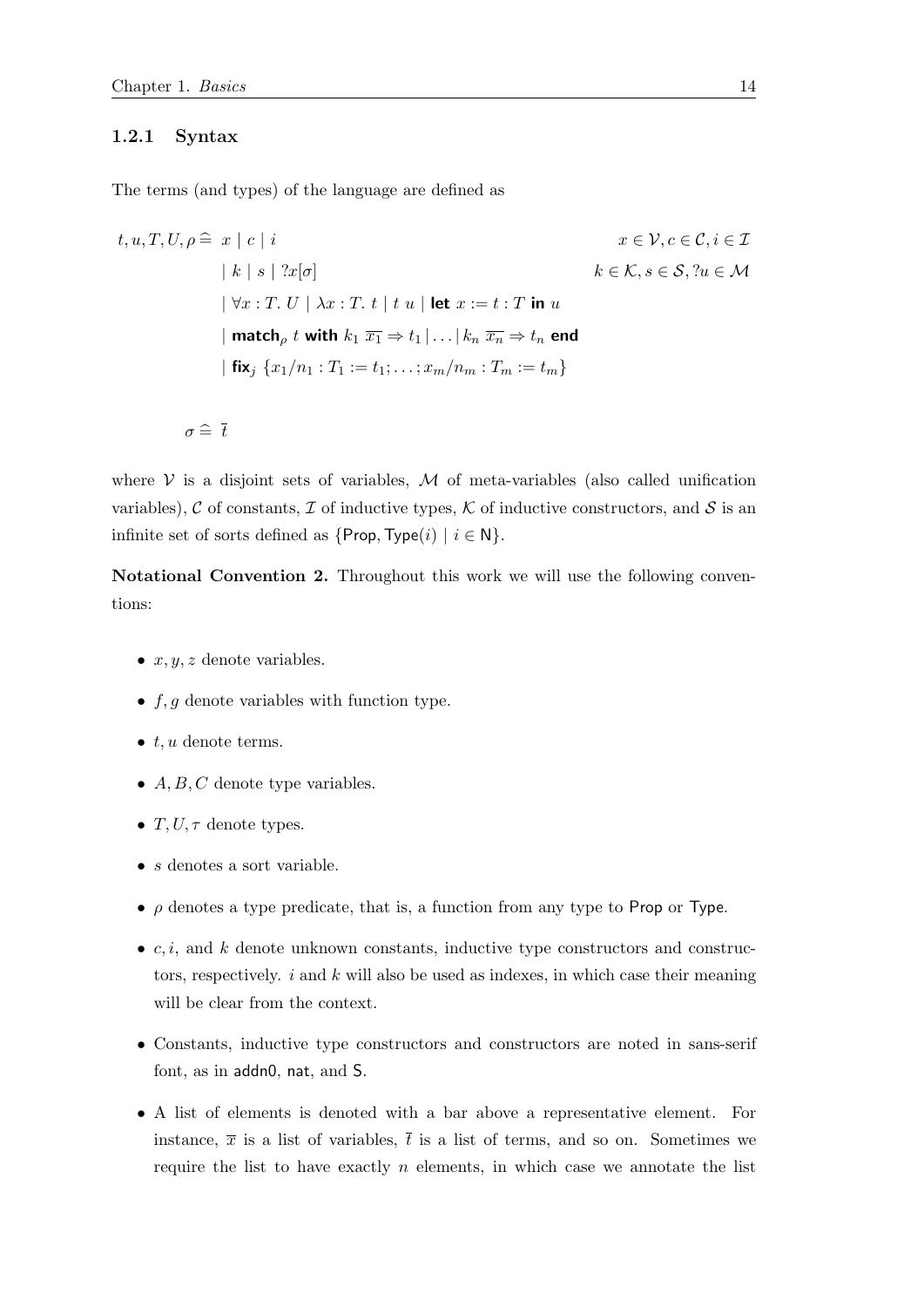with the subscript n, as in  $\overline{x_n}$ . To refer to the j-th element in the list we use the subscript notation without the bar:  $x_j$  is the j-th element of the list  $\overline{x}$ .

Coming back to the syntax, terms include variables  $x$ , constants  $c$ , inductive type constructors i, inductive *value* constructors  $k$ , and sorts s. Terms may contain a *hole*, representing a missing piece of the term (or proof). Holes are represented with *meta-variables*, a variable prepended with a question mark, as in  $x$  or  $x$  (the latter representing an unknown function). For reasons that will become apparent soon, meta-variables are applied to a *suspended substitution*  $[\sigma]$ , which is nothing more than a list of terms.

In order to destruct an element of an inductive type, CIC provides regular pattern **matching** and mutually recursive **fix**points. Their notation is slightly different from, but easily related to, the actual notation from Coq. match is annotated with the return predicate  $\rho$ , meaning that the type of the whole **match** expression may depend on the element being pattern matched  $(a\mathbf{s} \dots \mathbf{in} \dots$  in standard Coq notation). In the fix expression,  $x/n$  : T := t means that T is a type starting with at least n product types, and the *n*-th variable is the decreasing one in  $t$  (**struct** in Coq notation). The subscript  $j$ of fix selects the j-th function as the main entry point of the mutually recursive fixpoints.

In order to typecheck and reduce terms, Coq uses several contexts, each handling different types of knowledge:

- 1. The local context  $\Gamma$ , including bound variables and **let**-bound expressions;
- 2. the meta-context  $\Sigma$ , containing meta-variable declarations and definitions; and
- 3. the global environment  $E$ , containing the global knowledge; that is, axioms, theorems, and inductive definitions.

Formally, they are defined as follows:

$$
\Gamma, \Psi \cong \cdot \mid x : T, \Gamma \mid x := t : T, \Gamma
$$
  
\n
$$
\Sigma \cong \cdot \mid ?x : T[\Psi], \Sigma \mid ?x := t : T[\Psi], \Sigma
$$
  
\n
$$
E \cong \cdot \mid c : T, E \mid c := t : T, E \mid I, E
$$
  
\n
$$
I \cong \forall \Gamma. \{ i : \forall \overline{y : T_h}. s := \{k_1 : U_1; \dots; k_n : U_n \} \}
$$

The local context is standard, and requires no further explanation. Meta-variables have *contextual types*, meaning that the type  $T$  of a meta-variable must have all of its free variables bound within the local context  $\Psi$ . In this work we borrow the notation  $T[\Psi]$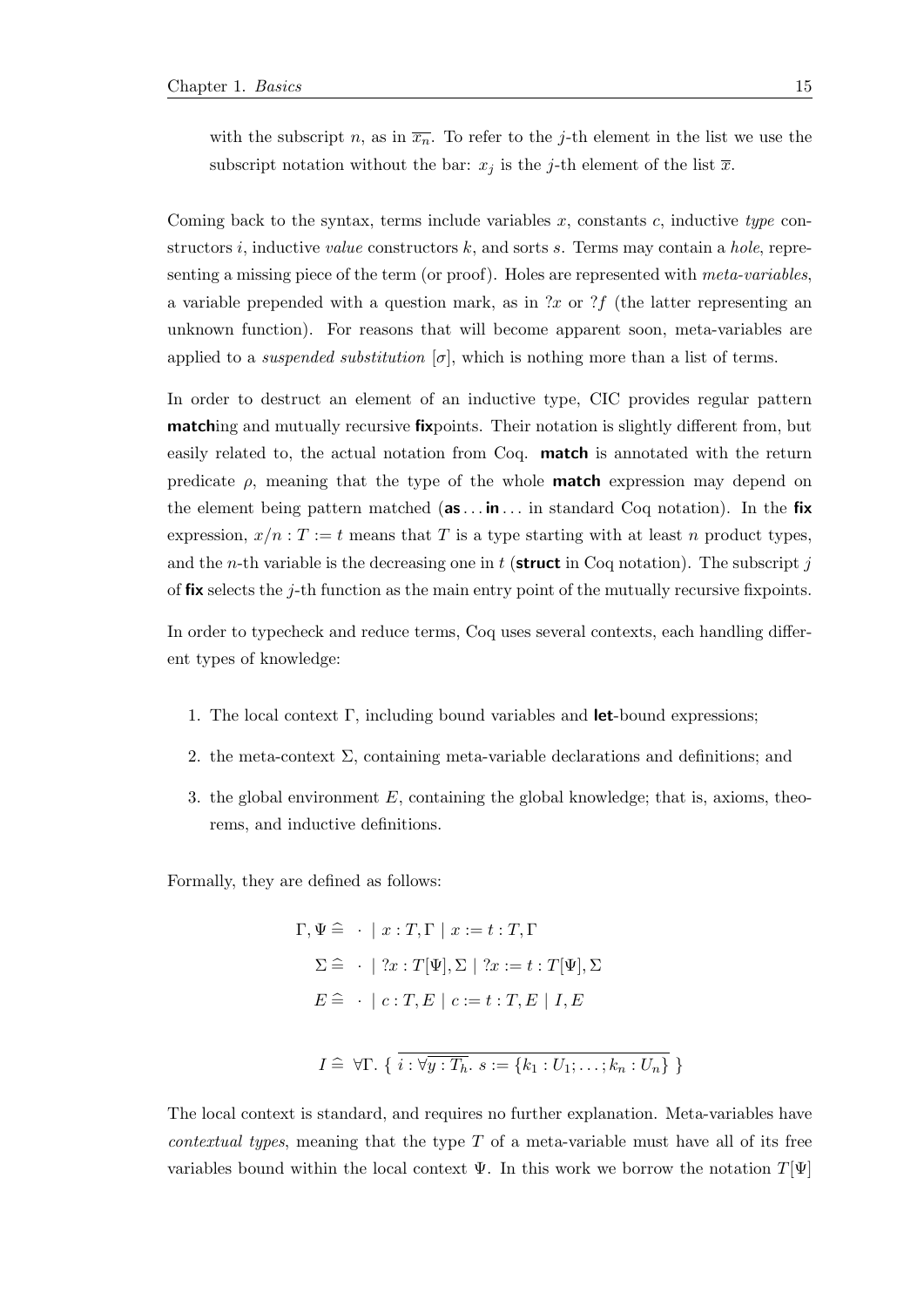from Contextual Modal Type Theory [\(Nanevski et al.,](#page-214-3) [2008c\)](#page-214-3). Note that this differs from [Pientka and Pfenning](#page-214-5) [\(2003\)](#page-214-5), which denotes the same contextual type as  $\Psi \vdash T$ . A meta-variable can be instantiated with a term t, noted  $?x := t : T[\Psi]$ . In this case, t should also contain only free variables occurring in Ψ.

The global environment associates a constant c with a type and, optionally, a definition. In the first case,  $c$  is an axiom, while in the second  $c$  is a theorem proved by term  $t$ . Additionally, this environment may also contain (mutually recursive) inductive types.

A set of mutually recursive inductive types I is prepended with a list of parameters  $\Gamma$ . Every inductive type i defined in the set has sort type, with parameters  $\overline{y : T_h}$ . It has a possibly empty list of constructors  $k_1, \ldots, k_n$ . For every j, each type  $U_j$  of constructor  $k_j$  has shape  $\forall \overline{z} : \overline{U'}$ ,  $i \; t_1 \; \ldots \; t_h$ .

Inductive definitions are restricted to avoid circularity, meaning that every type constructor i can only appear in a strictly positive position in the type of every constructor. For the purpose of this work, understanding this restriction is not crucial, and we refer the interested reader to [The Coq Development Team](#page-216-0) [\(2012,](#page-216-0) chap. 4).

#### <span id="page-35-0"></span>1.2.1.1 Meta-Variables and Contextual Types

Meta-variables play a central role in the different processes involving the interactive construction of terms. Understanding the details is crucial for understanding the most advanced parts of this work.

At a high-level, meta-variables are holes in a term, which are expected to be filled out at a later point in time. For instance, when a lemma is applied to solve some goal, Coq internally creates fresh meta-variables for all the formal parameters of the lemma, and proceeds to unify the goal with the conclusion of the lemma. During unification, the meta-variables are instantiated so that both terms (the goal and the conclusion of the lemma) become convertible (equal modulo reduction rules, as we will see in Section [1.2.2\)](#page-37-0).

As a simple example, consider the application of the lemma addn0, from the previous chapter, in the goal

$$
\cfrac{x:\, \text{nat}}{x+0=x}
$$

where, as customary, above the line is the context—in this case containing only variable x—and below is the actual goal we want to prove.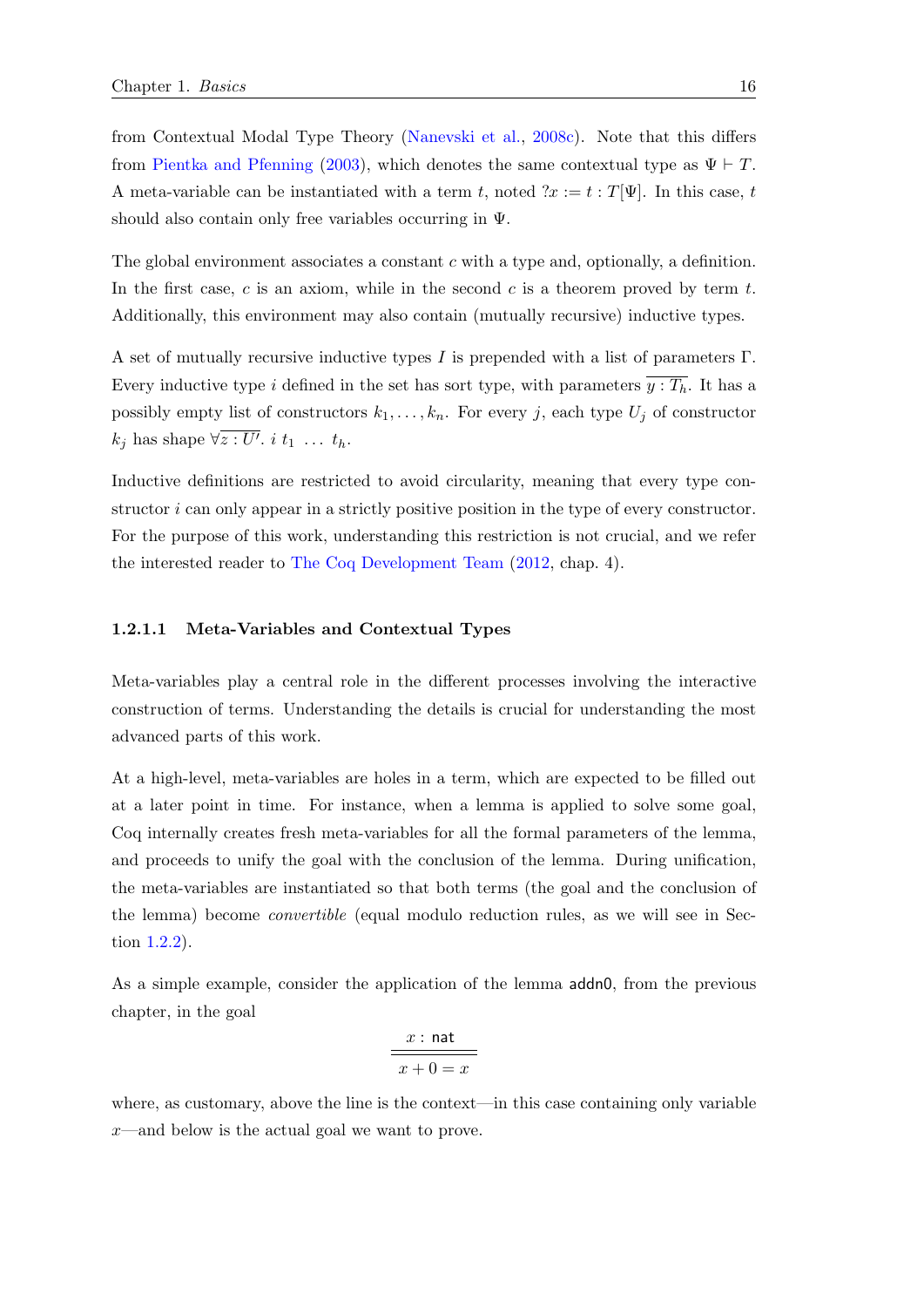The lemma addn0 has one parameter, n. Coq creates a fresh meta-variable, say  $?y$ , which has type nat. (For the moment, let's ignore the contextual type and suspended substitution.) Then it proceeds to unify the type of  $\alpha$  addn0 ?y with the goal, that is,

$$
?y + 0 = ?y \approx x + 0 = x
$$

The unification process instantiates ?y with x, therefore obtaining the proof term addn0 x, which has the exact type of the goal.

In this simple example, contextual types played no role but, as we are going to see in the next example, they prevent illegal instantiations of meta-variables. For instance, such illegal instantiations could potentially happen if the same meta-variable occurs at different locations in a term, with different variables in the scope of each occurrence. Suppose, for example, that we define a function  $f$  as follows:

$$
f := \lambda w : \text{nat. } (\_\cdot : \text{nat})
$$

where the *implicit* value  $\overline{\ }$  is an indication to Coq's elaboration mechanism to "fill in this hole with a meta-variable". The accessory typing annotation provides the expected type for the meta-variable. When this function is elaborated, it will become  $\lambda w$ : nat. ?v[w] for some fresh meta-variable ?v :  $nat[w : nat]$ . The contextual type of ?v specifies that ?v may only be instantiated by a term with at most a single free variable  $w$  of type nat, and the *suspended substitution*  $[w]$  specifies how to transform such a term into one that is well-typed under the current context. (The substitution is the identity at first, because the current context and the context under which ?v was created are both  $w : \text{nat.}$ )

Now suppose that we define

$$
g := \lambda x \ y : \text{nat. } f \ x \qquad h := \lambda z : \text{nat. } f \ z
$$

and then at some point we attempt to solve the following unification problem:

$$
g \approx \lambda x \ y : \text{nat. } x \tag{1.1}
$$

Should this unification succeed, and if so, what should ? $v$  be instantiated with? First, to solve the unification goal, Coq will attempt to unify  $f \nvert x \approx x$ , and then, after  $\beta$ -reducing f x, to unify  $\lceil v \rceil \geq x$ . This is where the contextual type of ?v comes into play. If we did not have the contextual type (and suspended substitution) for  $v$ , it would seem that the only solution for ?v is  $x$ , but that solution would not make any sense at the point where  $\n$ :  $\n v$  appears in  $h$ , since  $x$  is not in scope there. Given the contextual information,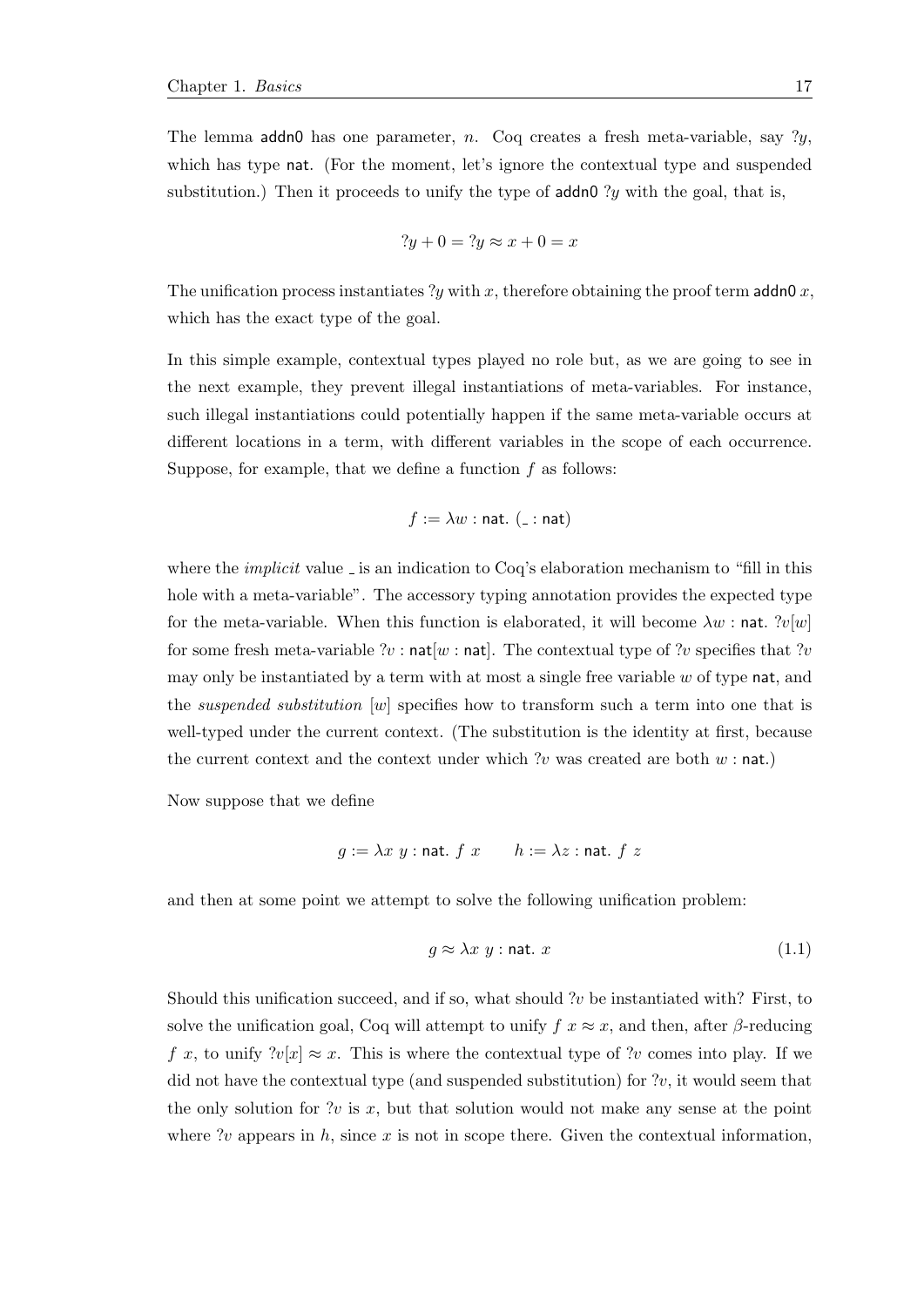<span id="page-37-0"></span>
$$
(\lambda x : T. t) u \rightsquigarrow_{\beta} t \{u/x\}
$$
  
\nlet  $x := u : T$  in  $t \rightsquigarrow_{\zeta} t \{u/x\}$   
\n $x \rightsquigarrow_{\delta\Gamma} t$  if  $(x := t : T) \in \Gamma$   
\n $2x[\sigma] \rightsquigarrow_{\delta\Sigma} t \{\sigma/\hat{\Psi}\}$  if  $2x := t : T[\Psi] \in \Sigma$   
\n $c \rightsquigarrow_{\delta E} t$  if  $(c := t : T) \in E$   
\n $\text{match}_T k_j \overline{t} \text{ with } \overline{k} \overline{x} \Rightarrow u \text{ end } \rightsquigarrow_t u_j \{\overline{t}/x_j\}$   
\n $\text{fix}_j \{F\} \overline{a} \rightsquigarrow_t t_j \{\overline{\text{fix}}_m \{F\}/x_m\} \overline{a}$   $F = \overline{x/n} : T := t$   
\n $t \rightsquigarrow_{\eta} \lambda y : T. (t y)$   $E; \Sigma; \Gamma \vdash t : \forall x : T. U$ 

Figure 1.3: Reduction rules in CIC.

however, Coq will correctly realize that ?v should be instantiated with  $w$ , not x. Under that instantiation, g will normalize to  $\lambda x$  y : nat. x, and h will normalize to  $\lambda z$  : nat. z.

The suspended substitution and the contextual type are the tools that the unification algorithm uses to know how to instantiate the meta-variable. Explaining the complex process of unification in a language like Coq will be the main topic of Chapter [4,](#page-160-0) but we can for the moment provide an intuitive hint: when Coq faces a problem of the form

$$
?u[y_1,\ldots,y_n] \approx e
$$

where the  $y_1, \ldots, y_n$  are all distinct variables, then the most general solution to the problem is to invert the substitution and apply it on the right-hand side of the equa-tion [\(Miller,](#page-214-0) [1991b\)](#page-214-0), in other words instantiating ?u with  $e\{x_1/y_1, \ldots, x_n/y_n\}$ , where  $x_1, \ldots, x_n$  are the variables in the local context of ?u (and assuming the free variables of e are in  $\{y_1, \ldots, y_n\}$ .

In the example above, at the point where Coq tries to unify  $2u[x] \approx x$ , the solution (through inversion) is to instantiate ?u with  $x\{w/x\}$ , that is, w.

#### 1.2.2 Semantics

Reduction of CIC terms is performed through a set of rules listed in Figure [1.3.](#page-37-0) Besides the standard  $\beta$  rule, CIC provides six more rules to destruct the different term constructions: the  $\zeta$  rule, which expands let-definitions, three  $\delta$  rules, which expand definitions from each of the contexts, and two  $\iota$  rules, which evaluate pattern **match**ings and fixpoints.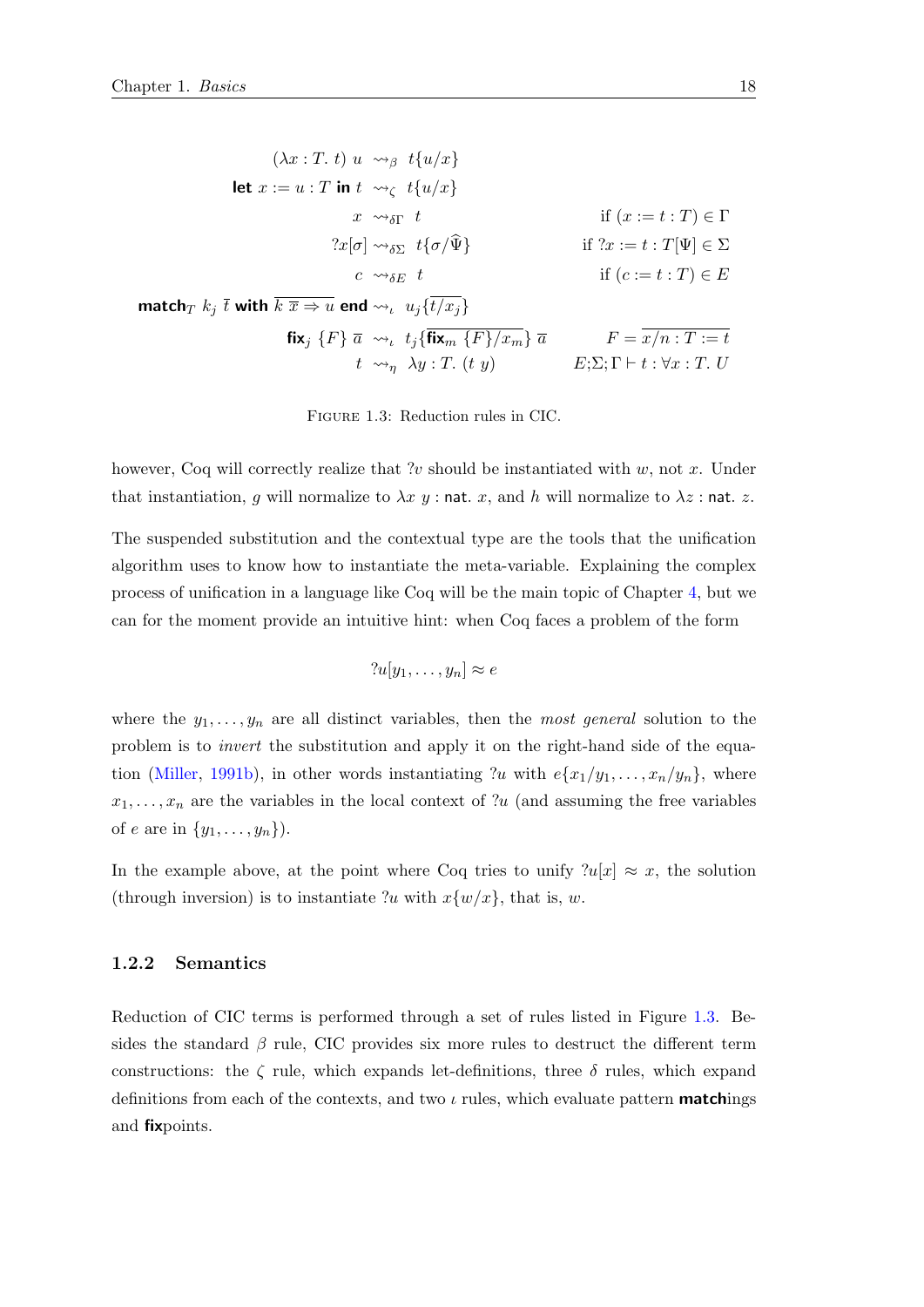Most of the rules are self explanatory, with the sole exception of the  $\delta\Sigma$  rule. It takes a meta-variable ?x, applied to suspended substitution  $\sigma$ , and replaces it by its definition t, replacing each variable from its local context  $\Psi$  by the corresponding term from substitution  $\sigma$ . For this we use the multi-substitution of terms, mapping the variables coming from the domain of  $\Psi$  with terms in  $\sigma$ . To obtain the domain of  $\Psi$ , we use the type-eraser function  $\hat{\cdot}$ , defined as:

$$
x_1: \widehat{T_1, \ldots, x_n} : T_n \widehat{=} x_1, \ldots, x_n
$$

The unfolding rules  $(\delta \Gamma, \delta \Sigma, \delta E)$ , of course, depend on the contexts. As customary, we will always consider the environment E implicit. We will also omit  $\Gamma$  and  $\Sigma$  when there is no room for ambiguity.

Another important rule is  $\eta$ -expansion, which takes a term t with functional type  $\forall x$ : T. U and expands it into  $\lambda y$ : T. (t y) (for y a fresh variable). Note that this rule, unlike the rest of the rules in Figure [1.3,](#page-37-0) requires knowledge of the type of  $t$ .

The set of rules described so far allows us to define a concept widely used in this thesis:

**Definition 1.1** (Convertibility). Two terms  $t_1$  and  $t_2$  are *convertible*, noted  $\Sigma; \Gamma \vdash$  $t_1 \equiv t_2$ , if they reduce to the same normal form using the  $\beta$ ,  $\delta$ ,  $\eta$ ,  $\iota$ ,  $\zeta$ -rules. As with the reduction rules, we will often omit the contexts, and write  $t_1 \equiv t_2$  instead. In some cases we will be explicit about the rules employed in the normalization of the terms, noting for instance  $t_1 \equiv_{\beta\delta} t_2$  for the  $\beta$ ,  $\delta$ -conversion of  $t_1$  and  $t_2$ .

#### 1.2.3 Statics

We provide the typing rules for reference, although a deep understanding of the rules will not be necessary. The typing rules are similar to those found in [The Coq Development](#page-216-0) [Team](#page-216-0) [\(2012\)](#page-216-0), with the addition of rules for meta-variables similar to those found in [Pientka and Pfenning](#page-214-1) [\(2003\)](#page-214-1).

Figure [1.4](#page-39-0) shows the rules for checking well-formedness of the contexts. The environment cannot depend on local variables or on meta-variables, so the judgment is simply

 $\vdash E$ 

In turn, the meta-variables in the meta-context may refer only to constants and inductive definitions from the environment:

 $E \vdash \Sigma$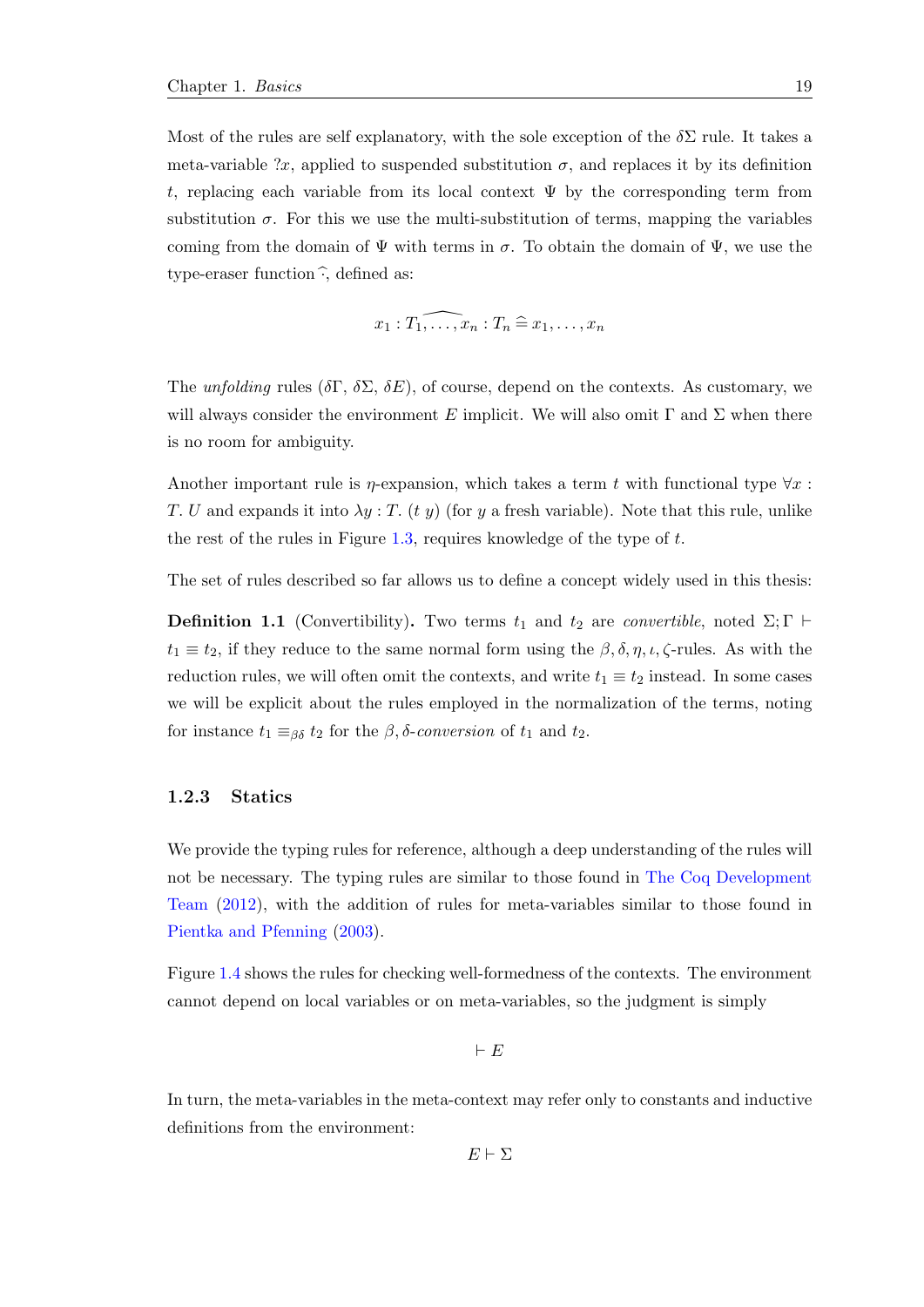<span id="page-39-0"></span>
$$
\begin{array}{ll}\n & E: \emptyset; \emptyset \mapsto t : T \quad c \notin E \\
 & \mapsto E, c := t : T \n\end{array}
$$
\n
$$
\begin{array}{ll}\nE: \emptyset; \emptyset \mapsto T : s \quad s \in S \quad c \notin E \\
 & \mapsto E, c : T\n\end{array}
$$
\n
$$
\begin{array}{ll}\nU_k^j = \forall \Gamma_j. \ i_j \overline{t} \quad E; \emptyset; \Gamma_0, \overline{i} : T, \Gamma_j \mapsto i_j \overline{t} : s \quad \overline{i} \text{ satisfy the positivity condition} \\
 & \mapsto E, \ \forall \Gamma_0. \{\overline{i} : T := \{k_1 : U_1; \dots; k_m : U_m\} \} \n\end{array}
$$
\n
$$
\begin{array}{ll}\n\frac{\vdash E}{E \mapsto} & M \text{-EMPTY} \quad E: \Sigma; \Psi \mapsto T : s \quad s \in S \quad 2x \notin \Sigma \\
& E \mapsto \Sigma, 2x : T[\Psi] \quad E \mapsto \Sigma, 2x : T[\Psi] \n\end{array}
$$
\n
$$
\begin{array}{ll}\nE: \Sigma; \Psi \mapsto t : T \quad 2x \notin \Sigma \\
E \mapsto \Sigma, 2x := t : T[\Psi] \quad M \text{-DEF} \quad E: \Sigma \mapsto \overline{E \mapsto \Sigma}, C \text{-EMPTY} \\
& E: \Sigma; \Gamma \mapsto T : s \quad s \in S \quad x \notin \Gamma \\
& E: \Sigma \mapsto \Gamma, x : T \quad E: \Sigma \mapsto \Gamma, x := t : T \quad x \notin \Gamma \\
& E: \Sigma \mapsto \Gamma, x : T \quad C \text{-LBT}\n\end{array}
$$

FIGURE 1.4: Well-formed judgment for contexts.

Finally, the local context may depend on both the environment and the meta-context:

 $E:\Sigma \vdash \Gamma$ 

Figure [1.5](#page-40-0) shows the rules for the typing judgment for terms, which has the standard form:

$$
E;\Sigma;\Gamma \vdash t:T
$$

### <span id="page-39-1"></span>1.3 Canonical Structures

Canonical structures is a powerful overloading mechanism, heavily used in large formalization efforts like the Feit-Thompson Theorem [\(Gonthier et al.,](#page-212-0) [2013a\)](#page-212-0), in order to make notations and proofs tractable. We will see in Chapter [2](#page-46-0) that canonical structures can be cleverly used also for proof automation. This section is an introduction to canonical structures, starting with a canonical—in the sense of common—example and concluding with an overview of its semantics. In Chapter [4](#page-160-0) we will provide a detailed description of its semantics.

We have to note that, in the literature and everyday use of Coq, the word "structure" is used interchangeably (and confusingly) to mean both dependent records and the types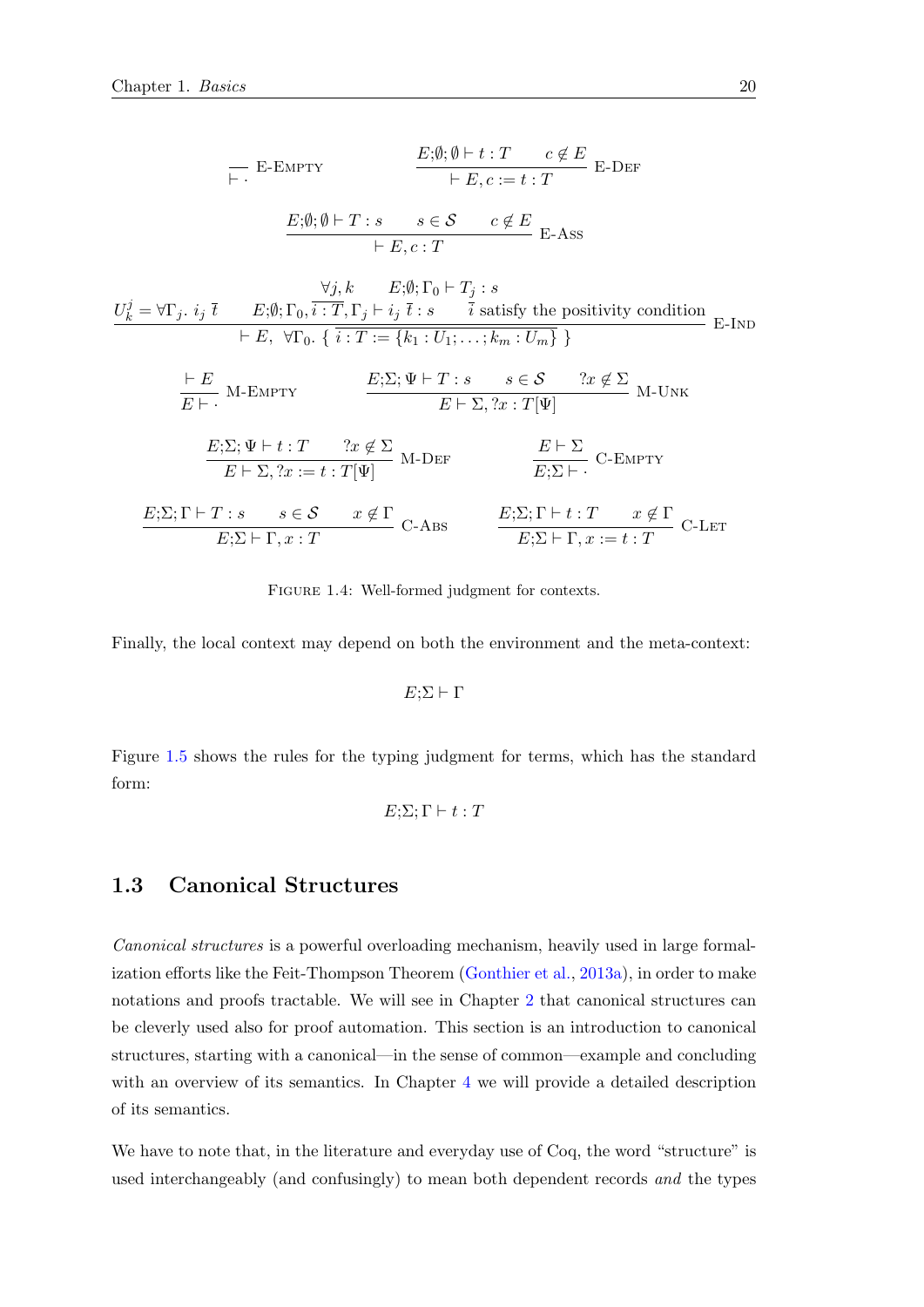<span id="page-40-0"></span>

| $\frac{E;\Sigma\vdash\Gamma}{E;\Sigma;\Gamma\vdash \mathsf{Prop}:\mathsf{Type}(1)}\;\mathrm{Ax1}$                                                                                                                                                                                                                                                                                                  | $\frac{E;\Sigma\vdash\Gamma\qquad i < j}{E;\Sigma\vdots\Gamma\vdash\mathsf{Type}(i):\mathsf{Type}(j)}\text{ Ax2}$ |
|----------------------------------------------------------------------------------------------------------------------------------------------------------------------------------------------------------------------------------------------------------------------------------------------------------------------------------------------------------------------------------------------------|-------------------------------------------------------------------------------------------------------------------|
| $\frac{\vdash E \qquad \forall \Gamma_0. \ \{\ldots, i : T := \ldots, \ldots\} \in E}{E;\Sigma; \Gamma \vdash i : \forall \Gamma_0. \ T}$ Ax3                                                                                                                                                                                                                                                      |                                                                                                                   |
| $\vdash E \qquad \forall \Gamma_0. \ \{\ldots; i : T := \{\ldots; k : U; \ldots\}; \ldots\} \in E$ Ax4<br>$E:\Sigma:\Gamma \vdash k:\forall \Gamma_0, U$                                                                                                                                                                                                                                           |                                                                                                                   |
| $\frac{E;\Sigma\vdash\Gamma\qquad(x:T)\in\Gamma\text{ or }(x:=t:T)\in\Gamma}{E;\Sigma\vdots\Gamma\vdash x:T}\text{ }\text{Var}$                                                                                                                                                                                                                                                                    |                                                                                                                   |
| $E;\Sigma \vdash \Gamma$ $(c:T) \in E$ or $(c:=t:T) \in E$<br>$E;\Sigma; \Gamma \vdash c:T$ CONST                                                                                                                                                                                                                                                                                                  |                                                                                                                   |
| $E;\Sigma;\Gamma\vdash T:s \qquad s\in\mathcal{S} \qquad E;\Sigma;\Gamma,x:T\vdash U:\mathsf{Prop}\ \mathsf{Prop}$<br>$E:\Sigma$ : $\Gamma \vdash \forall x : T. U$ : Prop                                                                                                                                                                                                                         |                                                                                                                   |
| $E:\Sigma; \Gamma \vdash T : \mathsf{Type}(i) \qquad i \leq k \qquad E:\Sigma; \Gamma, x : T \vdash U : \mathsf{Type}(j) \qquad j \leq k$ PROD2<br>$E:\Sigma$ : $\Gamma \vdash \forall x : T. U : Type(k)$                                                                                                                                                                                         |                                                                                                                   |
| $E;\Sigma;\Gamma,x:T\vdash t:U$ $E;\Sigma;\Gamma\vdash \forall x:T. U:s$ LAM<br>$E:\Sigma: \Gamma \vdash \lambda x : T. t : \forall x : T. U$                                                                                                                                                                                                                                                      |                                                                                                                   |
| $\frac{E;\Sigma;\Gamma\vdash u:U\qquad E;\Sigma;\Gamma\vdash t:\forall x:U.\ T}{E;\Sigma;\Gamma\vdash t\:u:T\{u/x\}} \text{ App}$                                                                                                                                                                                                                                                                  |                                                                                                                   |
| $\frac{E;\!\Sigma;\Gamma\vdash u:U\qquad E;\!\Sigma;\Gamma,x:=u:U\vdash t:T}{E;\!\Sigma;\Gamma\vdash \mathrm{let}\ x:=u:U\;\mathrm{in}\ t:T\{u/x\}}\;\;\mathrm{LET}\;$                                                                                                                                                                                                                             |                                                                                                                   |
| $E:\Sigma\vdash\Gamma$<br>$(?x : T[\Psi]) \in \Sigma \ \lor \ (?x := t : T[\Psi]) \in \Sigma \qquad E; \Sigma; \Gamma \vdash \sigma : \Psi$ METAVAR<br>$E:\Sigma$ : $\Gamma \vdash ?x[\sigma]$ : $T\{\sigma/\widehat{\Psi}\}\$                                                                                                                                                                     |                                                                                                                   |
| $E;\Sigma;\Gamma\vdash t:i\ \overline{t'} \qquad \forall \Gamma_0.\ \{\ldots;i:T:=\{\overline{k}:\forall \Gamma',\ \overline{U}\};\ldots\}\in E$<br>$\forall j \qquad E;\Sigma;\Gamma,\Gamma_0,\Gamma'_j\vdash u_j:\rho\ \overline{t'}\ (k_j\ \Gamma'_j)$<br>CASE<br>$E:\Sigma; \Gamma \vdash \textbf{match}_{\rho} t$ with $\overline{k} \overline{x} \Rightarrow u$ end : $\rho \overline{t'} t$ |                                                                                                                   |
| $E:\Sigma;\Gamma\vdash T_l:s_l$ $E:\Sigma;\Gamma,\overline{f:T}\vdash t_l:A_l$<br>Aſ<br>$t_l$ satisfy the guarded condition<br>$E:\Sigma; \Gamma \vdash$ fix <sub>i</sub> $\{f/n : T := t\} : T_i$                                                                                                                                                                                                 | Fix                                                                                                               |
| $\frac{E;\Sigma;\Gamma\vdash t:T \hspace{0.3cm} T\equiv U}{E;\Sigma;\Gamma\vdash t:U} \hspace{0.2cm}\textnormal{CHECK-CONV}$                                                                                                                                                                                                                                                                       |                                                                                                                   |

FIGURE 1.5: Typing judgment for CIC with meta-variables.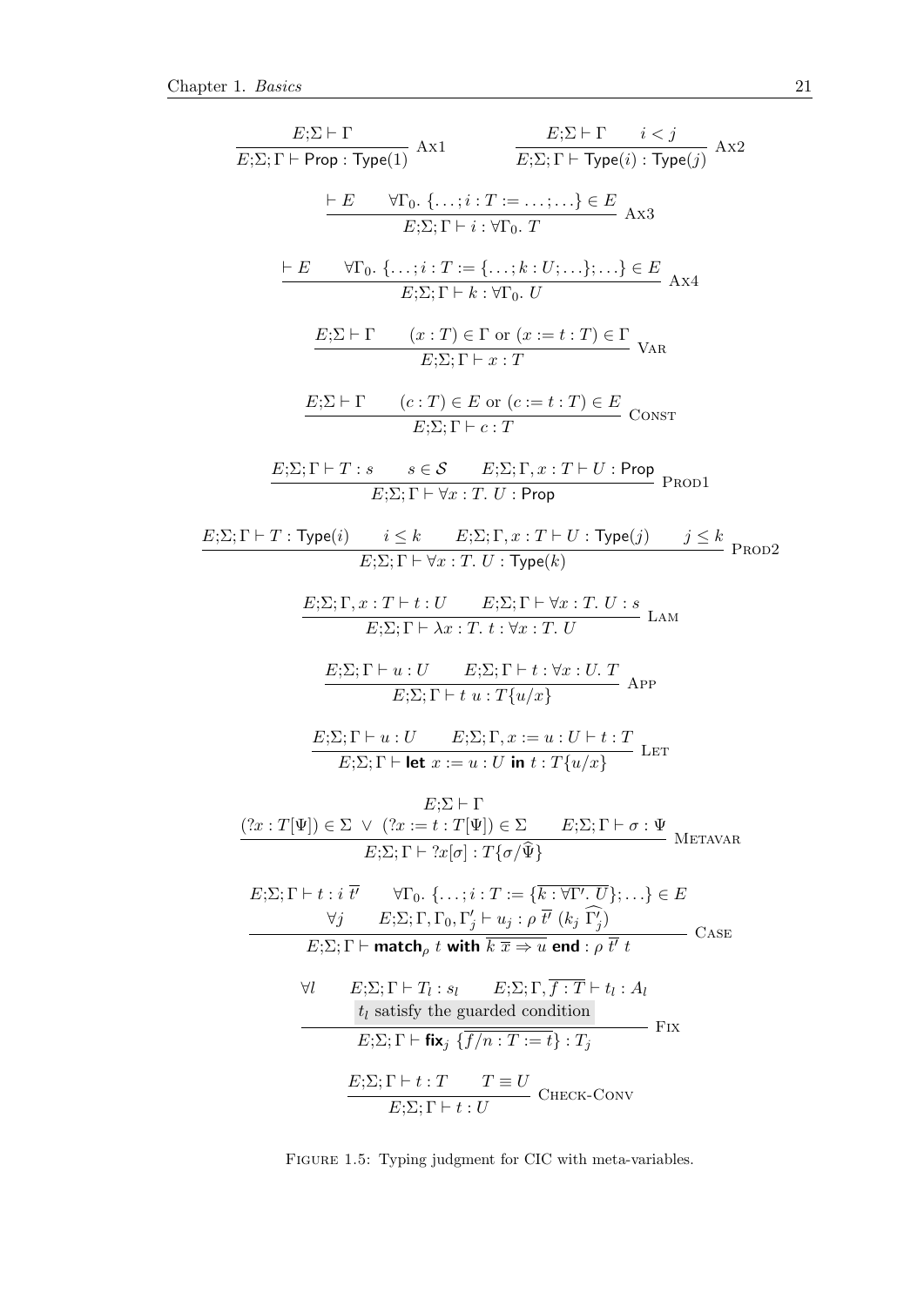$$
\frac{E;\Sigma;\Gamma\vdash\sigma:\Psi\qquad E;\Sigma;\Gamma\vdash t:T\{\sigma/\widehat{\Psi}\}}{E;\Sigma;\Gamma\vdash(\sigma,t):(\Psi,x:T)} \text{ Assumption}
$$
\n
$$
\frac{E;\Sigma;\Gamma\vdash\sigma:\Psi\qquad E;\Sigma;\Gamma\vdash t:T\{\sigma/\widehat{\Psi}\}\qquad t=_{\beta\zeta\delta}u\{\sigma/\widehat{\Psi}\}}{E;\Sigma;\Gamma\vdash(\sigma,t):(\Psi,x:=u:T)} \text{DEFINITION}
$$

FIGURE 1.6: Typing judgment for substitutions.

they inhabit. To disambiguate, in this thesis we use structure for the type, instance for the value, and canonical instance for a canonical value of a certain type. We will use the term canonical structures only when referring generally to the use of all of these mechanisms in tandem.

The following definition is a simplified example of a structure (i.e., type) taken from the standard Ssreflect library [\(Gonthier and Mahboubi,](#page-212-1) [2010\)](#page-212-1):

**Structure** eqType := EqType { 
$$
sort : Type;
$$

\n
$$
equal : sort \rightarrow sort \rightarrow bool;
$$

\n
$$
- : \forall x \ y : sort.\text{ equal } x \ y \leftrightarrow x = y \}
$$

The definition makes eqType a record type, with EqType as its constructor, taking three arguments: a type sort, a boolean binary operation equal on sort, and a proof that equal decides the equality on sort. For example, one possible eqType *instance* for the type bool, may be

 $eqType\_bool := EqType$  bool  $eq\_bool$  pf bool

where eq bool x  $y := (x \&& y)$  ||  $(x \&& y)$ , and pf bool is a proof, omitted here, that  $\forall x \ y$ : bool. eq\_bool  $x \ y \leftrightarrow x = y$ . (Note that, in Coq, although it may seem as though EqType is declared as taking a single record argument with three components, applications of EqType pass the three arguments in curried style.)

The labels for the record fields serve as projections out of the record, so the definition of eqType also introduces the constants:

$$
sort : eqType \rightarrow Type
$$
  
equal :  $\forall A:eqType.sort A \rightarrow sort A \rightarrow bool$ 

We do not care to project out the proof component of the record, so we declare it anonymous by naming it with an underscore.

Notational Convention 3. We will usually omit the argument A of equal, and write equal t u instead of equal T t u, as T can be inferred from the types of t and u. We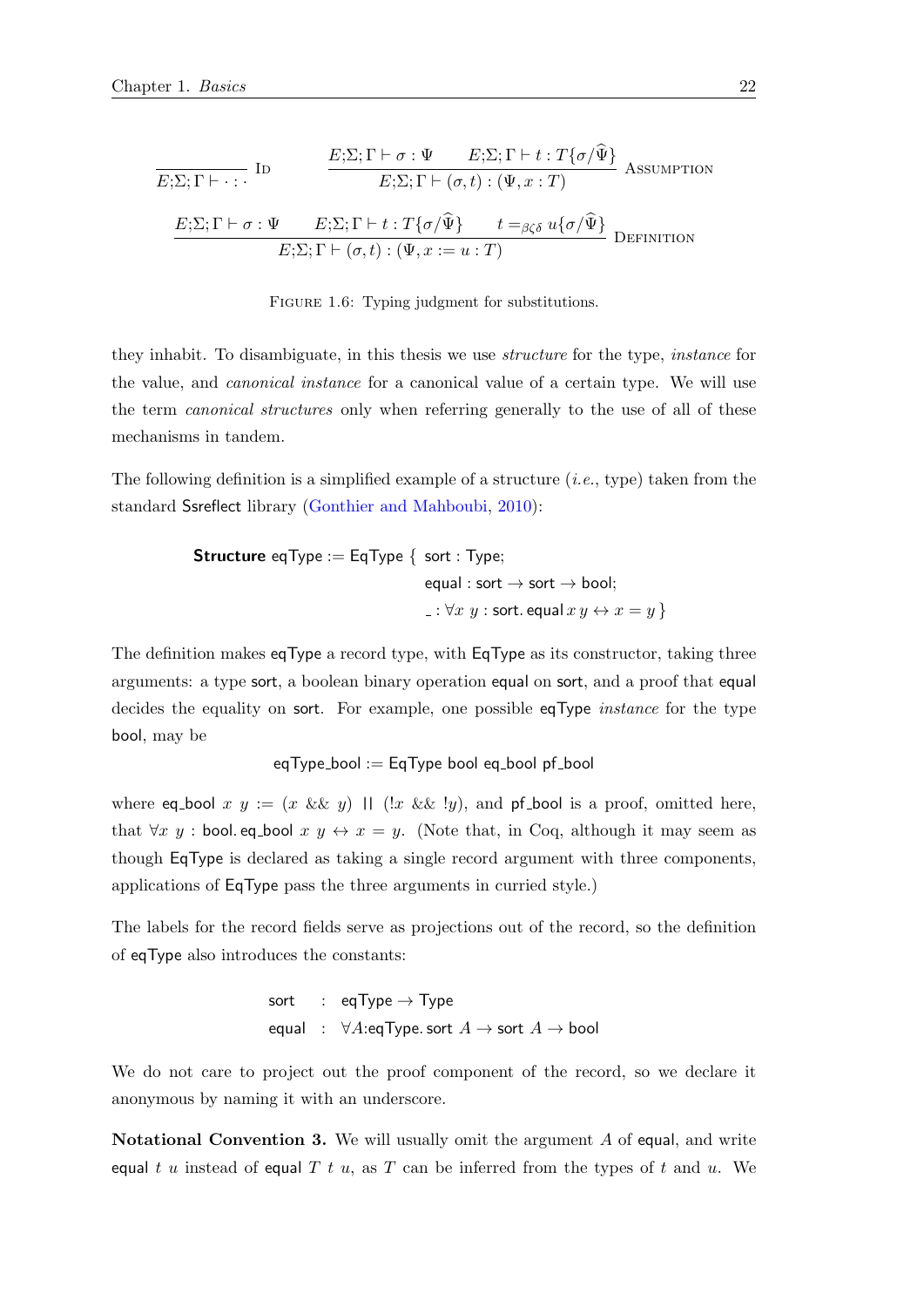use the same convention for other functions as well, and make implicit such arguments that can be inferred from the types of other arguments. This is a standard notational convention in Coq.

It is also very useful to define generic instances. For example, consider the eqType instance for the pair type  $A \times B$ , where A and B are themselves instances of eqType:

eqType-pair (
$$
A B
$$
: eqType) :=  
EqType (sort  $A \times$ sort  $B$ ) (eq-pair  $A B$ ) (pf-pair  $A B$ )

where

eq-pair 
$$
(A B : \text{eqType})
$$
  $(u v : \text{sort } A \times \text{sort } B) :=$   
equal  $(\pi_1 u) (\pi_1 v) \& \& \text{equal } (\pi_2 u) (\pi_2 v)$ 

and pf pair is a proof, omitted just like pf bool above, that  $\forall A \ B$  : eqType.  $\forall x \ y$  : (sort  $A \times$  sort  $B$ ). eq\_pair  $x, y \leftrightarrow x = y$ .

Declaring both eqType bool and eqType pair now as canonical instances—using Coq's Canonical keyword—will have the following effect: whenever the type checker is asked to type a term like equal  $(b_1, b_2)$   $(c_1, c_2)$ , where  $b_1, b_2, c_1$  and  $c_2$  are of type bool, it will generate a unification problem matching the expected and inferred type of the first non-implicit argument of equal, that is,

$$
\text{sort } ?e \approx \text{bool} \times \text{bool}
$$

for some meta-variable ?e, generated implicitly at the application of equal.

Notational Convention 4. In some sections or chapter we will not bother with contextual types for meta-variables, as they play no role in the examples therein. In these cases we will overload the notation  $x$  to refer to both the meta-variable and the application of the meta-variable to an implicit suspended substitution.

In the equation above, Coq will try to solve this problem using the canonical instance eqType pair, resulting in two new unification subproblems, for fresh meta-variables  $?A$ and ?B:

sort  $?A \approx$  bool sort  $?B \approx$  bool

Next, it will choose  $?A := eq$ Type\_bool and  $?B := eq$ Type\_bool, with the final result that equal  $(b_1, b_2)$   $(c_1, c_2)$  reduces implicitly to eq-bool  $b_1$   $c_1$  && eq-bool  $b_2$   $c_2$ , as one would expect.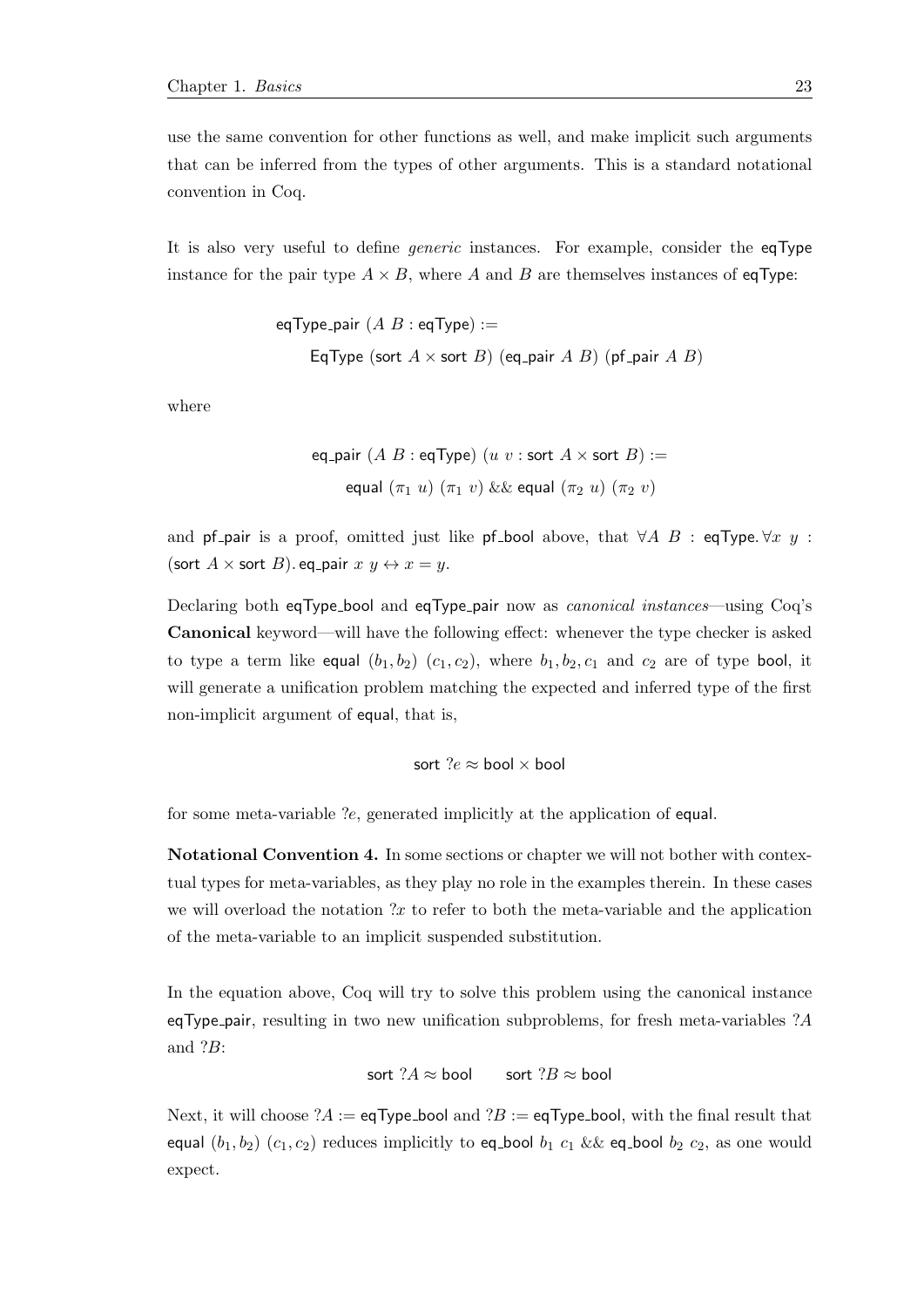In this manner, canonical instances can be used for overloading, similar to the way type classes are used in Haskell [\(Hall et al.,](#page-212-2) [1996,](#page-212-2) [Wadler and Blott,](#page-216-1) [1989\)](#page-216-1).<sup>[3](#page-43-0)</sup> We can declare a number of canonical eqType instances, for various primitive types, as well as generic instances for type constructors (like the pair example above). Then we can uniformly write equal  $t$  u, and the typechecker will compute the canonical implementation of equality at the types of t and u by solving for equal's implicit argument  $A$ .

#### 1.3.1 Formalities

In Coq, a structure is not a primitive element of the language; it is encoded as a particular inductive type: it has only one constructor, and it generates one projector for each argument of the constructor. The general syntax is

$$
\textbf{Structure } i \Gamma_0 : s := k \{p_1 : U_1; \ldots; p_n : U_n\}
$$

where  $\Gamma_0$  is a list of *arguments* of the type. Each  $p_j$  is a *projector* name. This language construct generates an inductive type

$$
\{ i : \forall \Gamma_0. s := \{ k : \forall \Gamma_0. \ \forall p : \overline{U}. \ i \ \widehat{\Gamma_0} \ \}
$$

and for each projector *name*  $p_j$  it generates a projector *function*:

$$
\lambda \Gamma_0
$$
.  $\lambda z : i \widehat{\Gamma_0}$ . **match** s with  $k x_1 \ldots x_j \ldots x_n \Rightarrow x_j$  **end** :  $\forall \Gamma_0, \forall z : i \widehat{\Gamma_0}.$   $U_j$ 

An instance  $\iota$  of the structure is created with the constructor k:

$$
\iota := \forall \Gamma_1. \ k \ t_1 \ \ldots \ t_{m+n}
$$

where m is the number of arguments of the structure. Terms  $t_1$  to  $t_m$  correspond to the arguments of the structure, and  $t_{m+1}$  to  $t_{m+n}$  to each of the  $p_j$ .

As we saw in the previous section, the important aspect of structures is that their instances can be deemed "canonical". A canonical instance instructs the unification algorithm to instantiate a structure meta-variable with the instance, if certain conditions hold. More precisely, a canonical instance populates the canonical instance database  $\Delta_{\rm db}$  with triples  $(p_j, h_j, \iota)$ , where  $h_j$  is the head constant appearing in value  $t_{m+j}$ . (As a matter of fact,  $h_j$  can also be an implication  $(\rightarrow)$ , a sort, or a variable.) Then, whenever

<span id="page-43-0"></span><sup>&</sup>lt;sup>3</sup>It is worth noting that Coq also provides a built-in *type class* mechanism, but this feature is independent of canonical structures. We discuss Coq type classes more in Section [5.](#page-196-0)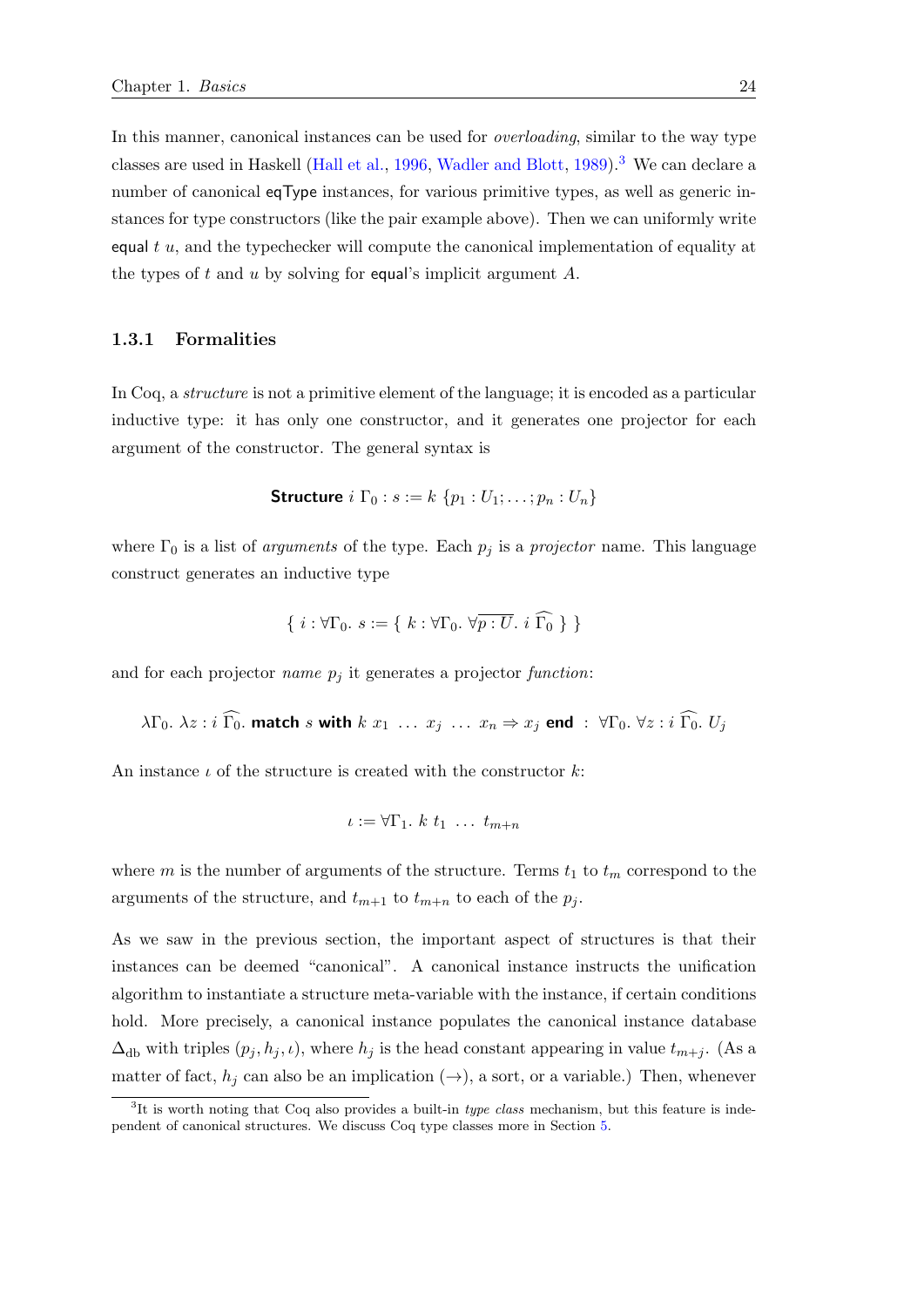the unification algorithm has to solve a problem of the form

<span id="page-44-0"></span>
$$
p_j \; ?s \approx h_j \; \overline{u} \tag{1.2}
$$

it instantiates  $?s$  with  $\iota$ .

For instance, in the unification equation generated by the equal application above, the projector  $p_j$  is sort, the head constant  $h_j$  is  $(\cdot \times \cdot)$ , and the head constant arguments  $\overline{u}$ are bool and bool.

If the head symbol of the field  $p_j$  in instance  $\iota$  is a variable, then  $\iota$  is chosen for unification with ?s, irrespectively of h in equation [\(1.2\)](#page-44-0). In this case, we refer to  $\iota$  as a *default* canonical instance for  $p_i$ .

We emphasize that: (1) to control the number of  $(p_j, h_j)$ -pairs that the typechecker has to remember, we will frequently anonymize the projections if they are not important for the application, as in the case of the proof component in eqType above; (2) there can only be one specified canonical instance for any given  $p_j$  and  $h_j$ . In particular, overlapping canonical instances for the same  $p_j$  and  $h_j$  are not permitted. This limitation, however, can be easily circumvented, as we will see shortly in §[2.1.](#page-46-1)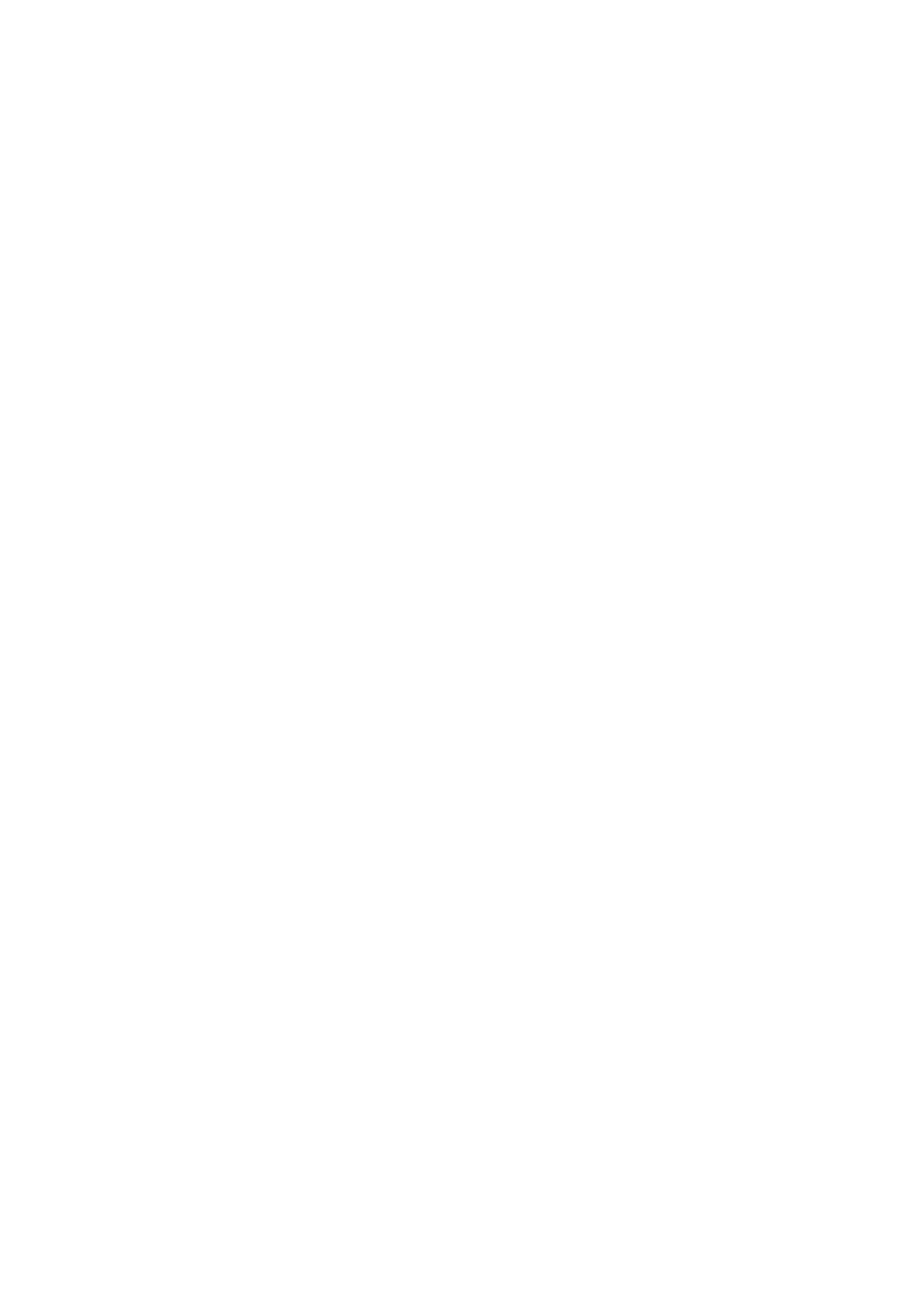## <span id="page-46-0"></span>Chapter 2

# Lemma Overloading

In this chapter we explore the first of the two tactic programming approaches that we explore in this thesis. We show how to use canonical structures to enable a sort of dependently typed logic meta-programming in Coq that we call "Lemma Overloading". As we will see in Section [2.1,](#page-46-1) this style of programming requires *overlapping instances*, which are not allowed in Coq. Despite this limitation, we are able to encode overlapping instance using a very simple *design pattern* that we introduce in Section [2.2.](#page-49-0) With this pattern we are able to encode the first overloaded lemma in Section [2.3.](#page-51-0) We devote Section [2.4](#page-56-0) to provide an interesting example involving heap cancellation that uses heavily this design pattern. Since canonical structures lies at the heart of unification, we are able to exploit unification and write a rather powerful pattern involving higher-order unification, which allows us to greatly improve the automation of the hoare-style rules used in HTT (Section [2.5\)](#page-66-0). However, composing procedures can be sometimes challenging with Lemma Overloading. We present in Section [2.6](#page-77-0) a problematic example, and a design pattern to solve this type of examples. We close the chapter with an analysis of Lemma Overloading (Section [2.7\)](#page-89-0).

## <span id="page-46-1"></span>2.1 "Logic" Programming

Although the eqType example from Section [1.3](#page-39-1) is typical of how canonical structures are used in much existing Coq code, it is not actually representative of the style of canonical structure programming that we explore in this thesis. Our idiomatic style is closer in flavor to logic programming and relies on the fact that, unlike in Haskell, the construction of canonical instances in Coq can be guided not only by the structure of types (such as the sort projection of eqType) but by the structure of terms as well.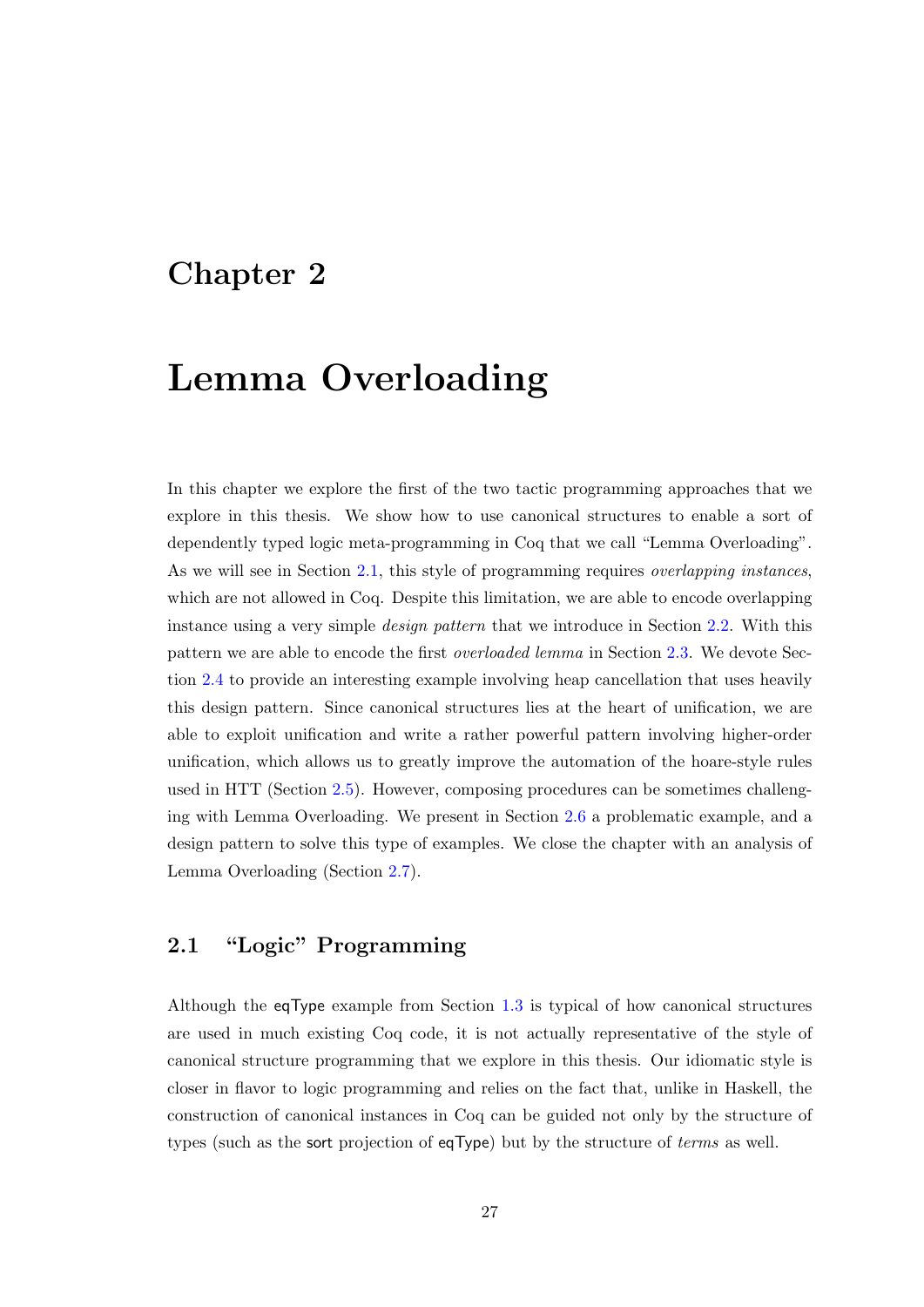To make matters concrete, let's consider a simple automation task, one which we will employ gainfully in Section [2.3](#page-51-0) when we present our first "overloaded lemma". We will first present a naïve approach to solving the task, which *almost* works; the manner in which it fails will motivate our first "design pattern" (Section [2.2\)](#page-49-0).

The task is as follows: search for a pointer x in the domain of a heap  $h$ . If the search is successful, that is, if  $h$  is of the form

 $\cdots \bullet (\cdots \bullet x \mapsto v \bullet \cdots) \bullet \cdots,$ 

then return a proof that  $x \in$  dom h. To solve this task using canonical structures, we will first define a structure find:

**Structure** find 
$$
x :=
$$
 Find { heap\_of : heap;  
  $\_\_\_\$  : spec  $x$  heap\_of }

where spec is defined as

$$
spec x h := def h \rightarrow x \in dom h
$$

The first thing to note here is that the structure find is *parameterized* by the pointer x (causing the constructor Find to be implicitly parameterized by x as well). This is a common idiom in canonical structure programming—and we will see that structure parameters can be used for various different purposes—but here x may be viewed simply as an "input" to the automation task. The second thing to note here is that the structure has no type component, only a heap of projection, together with a proof that  $x \in$ dom heap of (under the assumption that heap of is well-defined).

The search task will commence when some input heap h gets unified with heap of ?f for an unknown  $?f:$  find x, at which point Coq's unification algorithm will recursively deconstruct h in order to search for a canonical implementation of ?f such that heap of ?f = h. If that search is successful, the last field of ?f will be a proof of spec x h, which we can apply to a proof of def h to obtain a proof of  $x \in$  dom h, as desired. (By way of analogy, this is similar to what we previously did for eqType pair. The construction of a canonical equality operator at a given type  $T$  will commence when  $T$  is unified with sort ?e for an unknown ?e : eqType, and the unification algorithm will proceed to solve for ?e by recursively deconstructing T and composing the relevant canonical instances.)

The structure find provides a formal specification of what a successful completion of the search task will produce, but now we need to actually implement the search. We do that by defining several canonical instances of find corresponding to the different cases of the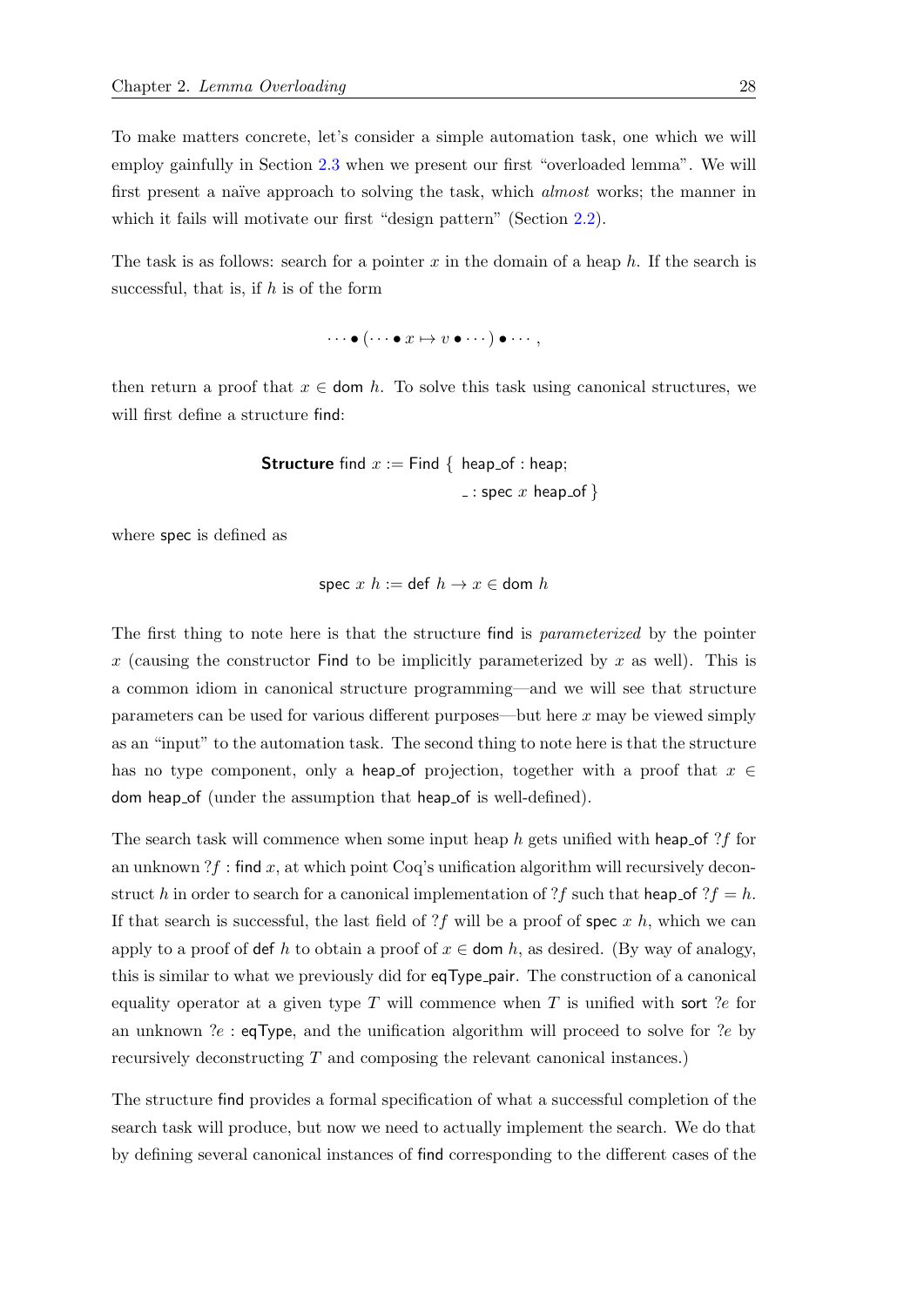recursive search, and relying on Coq's unification algorithm to perform the recursion:

**Canonical** found struct  $A x (v : A) :=$ Find  $x(x \mapsto v)$  (found pf A x v) **Canonical** left\_struct x h ( $f$  : find x) := Find x ((heap of f) • h) (left pf x h f) **Canonical** right\_struct x h (f: find x) := Find  $x (h \bullet (heap_of f)) (right_p f x h f)$ 

Note that the first argument to the constructor Find in these instances is the parameter x of the find structure.

The first instance, found struct, corresponds to the case where the heap of projection is a singleton heap whose domain contains precisely the  $x$  we're searching for. (If the heap is  $y \mapsto v$  for  $y \neq x$ , then unification fails.) The second and third instances, left\_struct and right struct, handle the cases where the heap of projection is of the form  $h_1 \bullet h_2$ , and x is in the domain of  $h_1$  or  $h_2$ , respectively. Note that the recursive nature of the search is implicit in the fact that the latter two instances are parameterized by instances f: find x whose heap of projections are unified with the subheaps  $h_1$  or  $h_2$  of the original heap of projection.

Notational Convention 5. In the declarations above, found pf, left pf and right pf are proofs, witnessing that spec relates  $x$  and the appropriate heap expression. We omit the proofs here, but they are available in our source files [\(Ziliani,](#page-216-2) [2014\)](#page-216-2). From now on, we omit writing such explicit proofs in instances, and simply replace them with ". . . ", as in: Find x ((heap of  $f$ )  $\bullet$  h) ...

Unfortunately, this set of canonical instances does not quite work. The trouble is that left struct and right struct are overlapping instances since both match against the same head symbol (namely,  $\bullet$ ), and overlapping instances are not permitted in Coq. Moreover, even if overlapping instances were permitted, we would still need some way to tell Coq that it should try one instance first and then, if that fails, to backtrack and try another. Consequently, we need some way to deterministically specify the order in which overlapping instances are to be considered. For this, we introduce our first design pattern.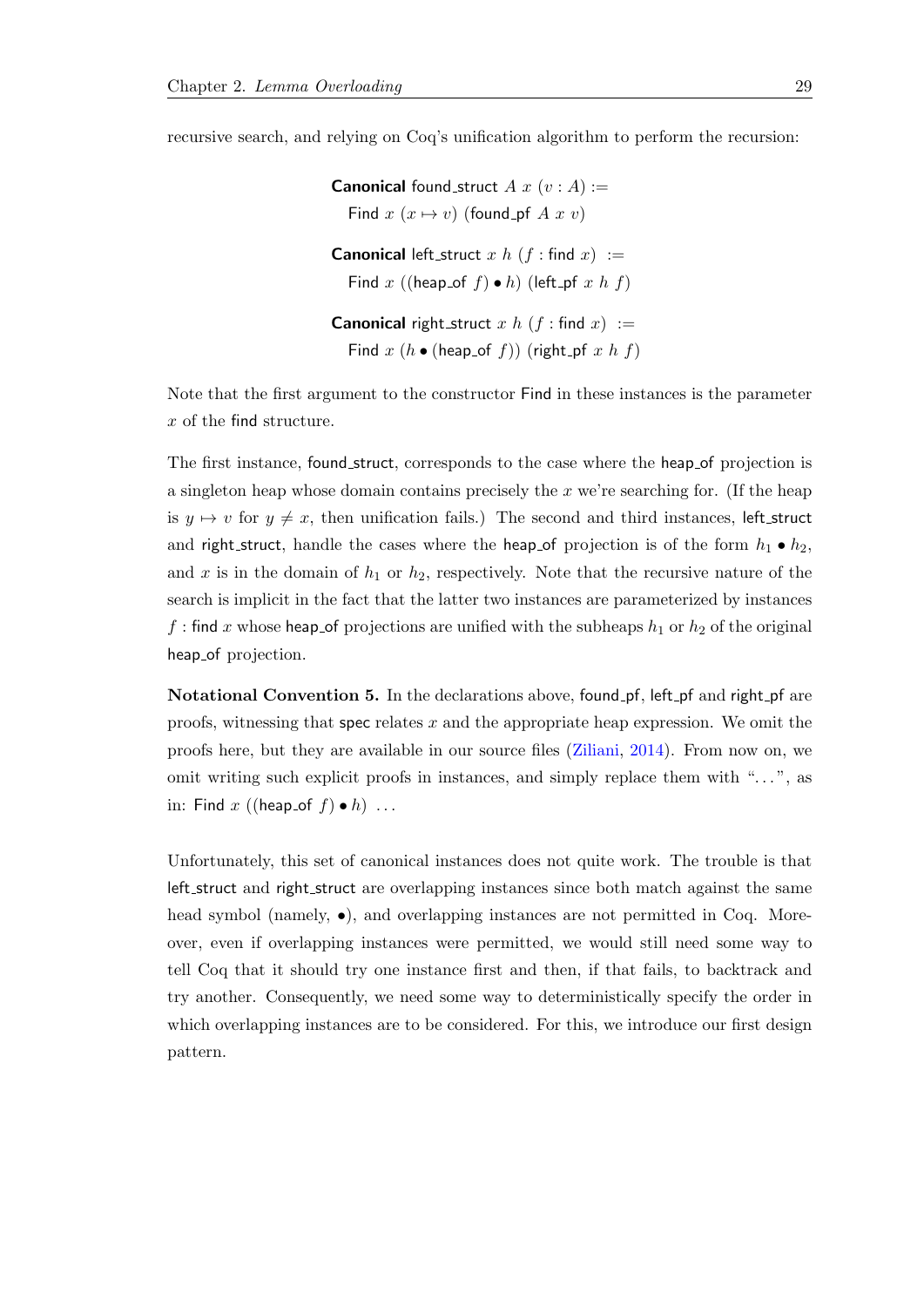## <span id="page-49-0"></span>2.2 Tagging: A Technique for Ordering Canonical Instances

Our approach to ordering canonical instances is, in programming terms, remarkably simple. However, understanding why it actually works is quite tricky because its success relies critically on an aspect of Coq's unification algorithm that (a) is not well known, and (b) diverges significantly from how unification works in, say, Haskell. We will thus first illustrate the pattern concretely in terms of our find example, and then explain afterwards how it solves the problem.

The Pattern: First, we define a "tagged" version of the type of thing we're recursively analyzing—in this case, the heap type:

**Structure** tagged heap :=  $\text{Tag } \{$  untag : heap

This structure declaration also introduces two functions witnessing the isomorphism between heap and tagged heap:

> Tag : heap  $\rightarrow$  tagged heap untag : tagged heap  $\rightarrow$  heap

Then, we modify the find structure to carry a tagged heap instead of a plain heap, *i.e.*, we declare

> spec  $x(h:$  tagged heap) := def (untag  $h$ )  $\rightarrow$   $x \in$  dom (untag  $h$ )

**Structure** find  $x :=$  Find {heap\_of : tagged\_heap;

 $=$ : spec  $x$  heap of  $\}$ 

Next, we define a sequence of *synonyms* for  $\text{Tag}$ , one for each canonical instance of find. Importantly, we define the tag synonyms in the reverse order in which we want the canonical instances to be considered during unification, and we make the last tag synonym in the sequence be the canonical instance of the tagged heap structure itself. (The order does not matter much in this particular example, but it does in other examples in the paper.)

```
right_tag h := \text{Tag } hleft_tag h := \text{right\_tag } hCanonical found tag h := left tag h
```
Notice that found tag is a *default instance* for the untag projector matching any heap  $h$ .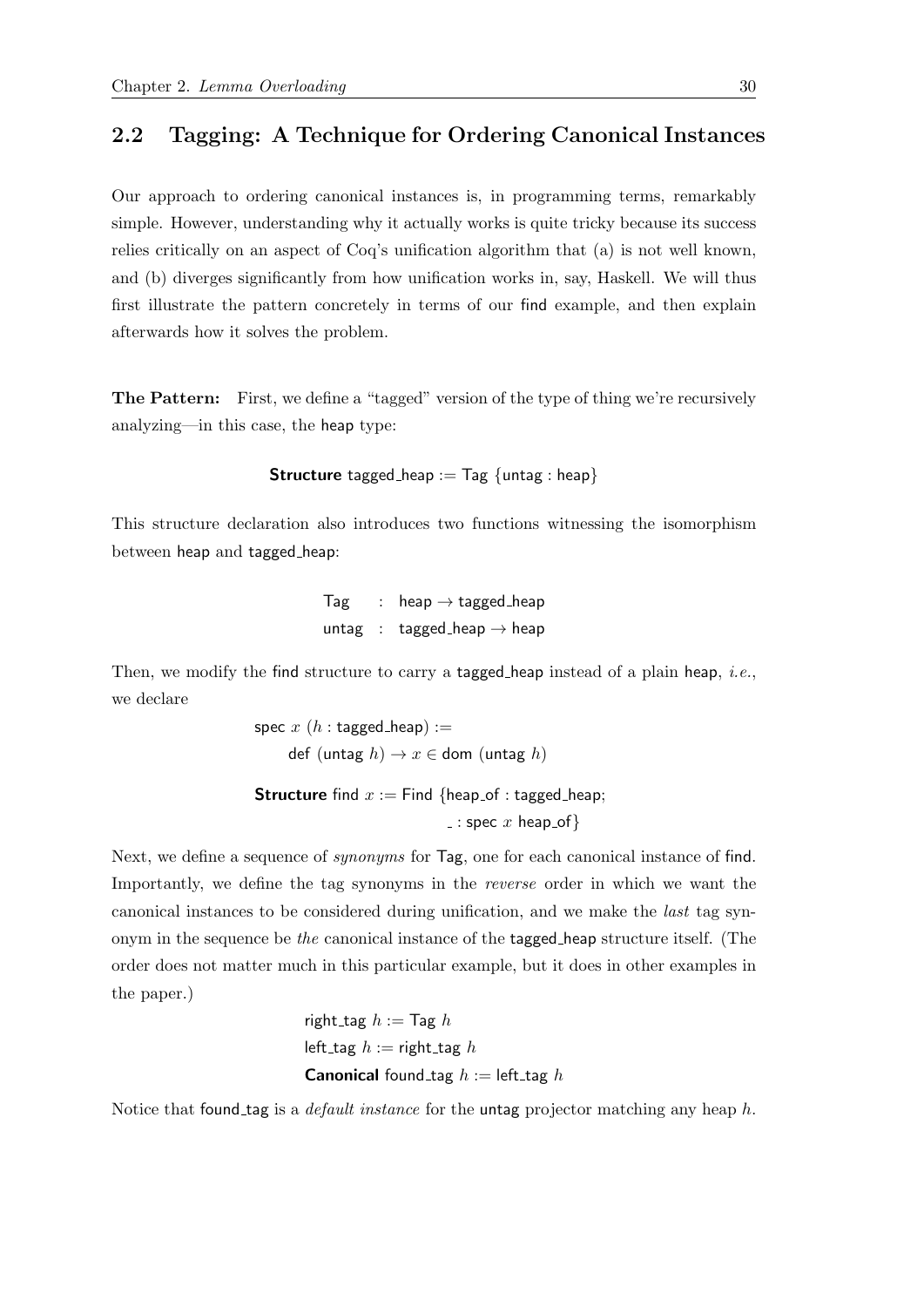Finally, we modify each canonical instance so that its heap of projection is wrapped with the corresponding tag synonym.

> **Canonical** found struct  $A x (v : A) :=$ Find x (found\_tag  $(x \mapsto v)$ ) ... **Canonical** left\_struct x h  $(f : \text{find } x) :=$ Find x (left\_tag ((untag (heap\_of f))  $\bullet$  h)) ... **Canonical** right struct x h  $(f : \text{find } x) :=$ Find x (right\_tag ( $h \bullet$  (untag (heap\_of f)))) ...

The Explanation: The key to the tagging pattern is that, by employing different tags for each of the canonical instance declarations, we are able to syntactically differentiate the head constants of the heap of projections, thereby circumventing the need for overlapping instances. But the reader is probably wondering: (1) how can semantically equivalent tag synonyms differentiate anything? and (2) what's the deal with defining them in the reverse order?

The answer to (1) is that Coq does not unfold all definitions automatically during the unification process—it only unfolds the definition of a term like found tag h automatically if that term is unified with something else and the unification fails (see the next paragraph). This stands in contrast to Haskell type inference, which implicitly expands all (type) synonyms right away. Thus, even though found tag, left tag, and right tag are all semantically equivalent to Tag, the unification algorithm can distinguish between them, rendering the three canonical instances of find non-overlapping.

The answer to (2) is as follows. By making the last tag synonym found tag the sole canonical instance of tagged heap, we guarantee that unification always pattern-matches against the found struct case of the search algorithm first before any other. To see this, observe that the execution of the search for  $x$  in  $h$  will get triggered when a unification problem arises of the form

untag (heap\_of 
$$
?f) \approx h
$$
,

for some unknown  $?f$ : find x. Since found tag is a default canonical instance, the problem will be reduced to unifying

heap\_of 
$$
?f \approx
$$
 found-tag h

As found struct is the only canonical instance of find whose heap of projection has found tag as its head constant, Coq will first attempt to unify  $?f$  with some instantiation of found struct. If h is a singleton heap containing x, then the unification will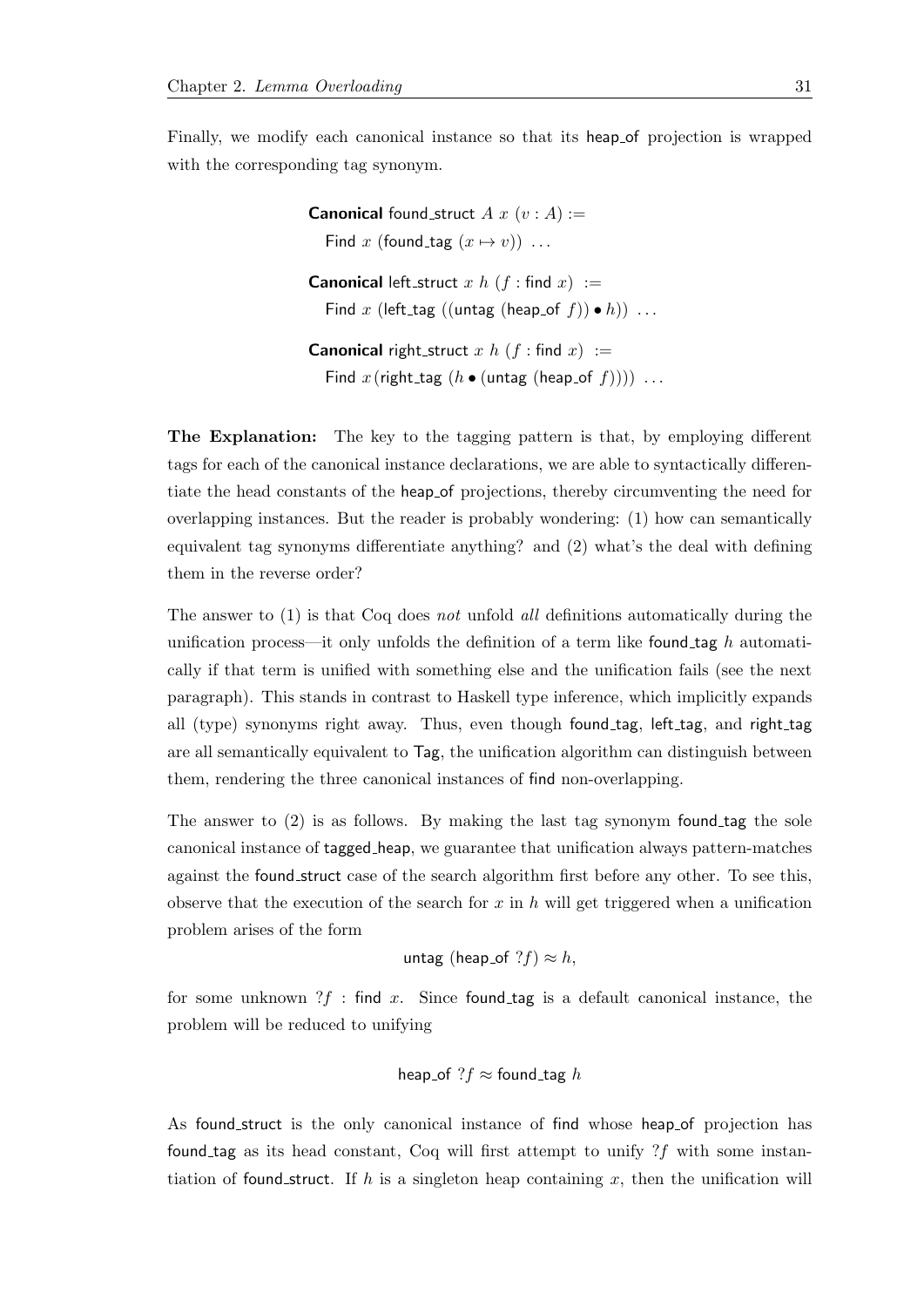succeed. Otherwise, Coq will backtrack and try unfolding the definition of found  $\text{tag } h$ instead, resulting in the new unification problem

heap\_of 
$$
?f \approx
$$
 left-tag h,

which will in turn cause Coq to try unifying ?f with some instantiation of left\_struct. If that fails again, left tag h will be unfolded to right tag h and Coq will try right struct. If in the end that fails as well, then it means that the search has failed to find  $x$  in  $h$ , and Coq will correctly flag the original unification problem as unsolvable.

## <span id="page-51-0"></span>2.3 A Simple Overloaded Lemma

Let us now attempt our first example of lemma overloading, which makes immediate use of the find structure that we developed in the previous section. First, here is the non-overloaded version:

$$
\begin{array}{lcl}\n\text{indom} & : & \forall A \colon \text{Type.} \ \forall x \colon \text{ptr.} \ \forall v \colon A. \ \forall h \colon \text{heap.} \\
& \text{def} \ (x \mapsto v \bullet h) \to x \in \text{dom} \ (x \mapsto v \bullet h)\n\end{array}
$$

The indom lemma is somewhat simpler than noalias from the introduction, but the problems in applying them are the same—neither lemma is applicable unless its heap expressions are of a special syntactic form, with the relevant pointer(s) at the top of the heap.

To lift this restriction, we will rephrase the lemma into the following form:

$$
\begin{array}{rl}\text{indomR} & : \ \forall x \text{:ptr.} \, \forall f \text{:find } x.\\ & \mathrm{def}\ (\text{untag}\ (\text{heap_of}\ f)) \rightarrow \\ & x \in \mathrm{dom}\ (\text{untag}\ (\text{heap_of}\ f))\end{array}
$$

The lemma is now parameterized over an instance  $f$  of structure find  $x$ , which we know just from the definition of find alone—contains within it a heap  $h = \text{untag}$  (heap of f), together with a proof of def  $h \to x \in$  dom h. Based on this, it should come as no surprise that the proof of indomR is trivial (it's a half-line long in Ssreflect). In fact, the lemma is really just the projection function corresponding to the unnamed spec component from the find structure, much as the overloaded equal function from Section [1.3](#page-39-1) is a projection function from the eqType structure.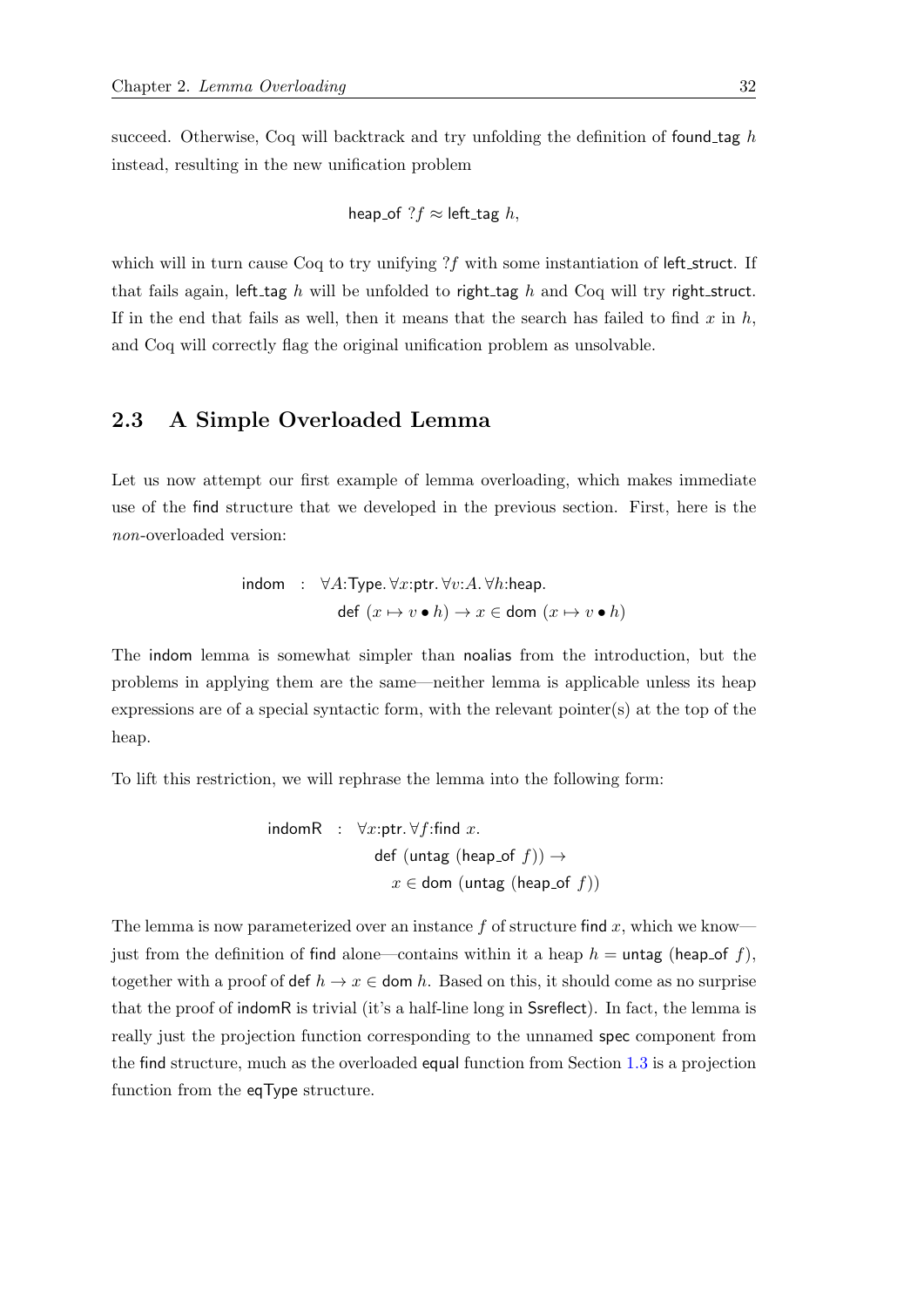#### <span id="page-52-0"></span>2.3.1 Applying the Lemma: The High-Level Picture

To demonstrate the automated nature of indomR on a concrete example, we will explain how Coq type inference proceeds when indomR is applied to prove the goal

$$
z\in\text{dom }h
$$

in a context where  $x y z$ : ptr,  $u v w$ : A for some type  $A, h$ : heap  $:= x \mapsto u \bullet y \mapsto v \bullet z \mapsto w$ , and  $D$ : def h. For the moment, we will omit certain details for the sake of clarity; in the next subsection, we give a much more detailed explanation.

To begin with, let us first explain the steps involved in the application of a lemma to some goal, and how this produces the equation needed to solve the instance  $f$  of the structure.

When a lemma  $(e,q)$ , indomR) is applied to a goal, the following process takes place:

- 1. The lemma's formal parameters are turned into meta-variables  $2x$  and  $2f$  : find  $2x$ , which will be subsequently constrained by the unification process.
- 2. The lemma's conclusion  $x \in$  dom (untag (heap of  $?f$ ) is unified with the goal.

Given this last step, the system tries to unify

 $?x \in$  dom (untag (heap\_of  $?f$ ))  $\approx$  z  $\in$  dom h

solving subproblems from left to right, that is, first getting  $2x = z$ , and then

untag (heap\_of 
$$
?f) \approx h
$$

By canonicity of found tag, it then tries to solve

heap\_of 
$$
?f \approx
$$
 found-tag h

Expanding the heap variable, and since • is left-associative, this is equivalent to

$$
\mathsf{heap\_of}\ ?f \approx \mathsf{found\_tag}\ (\ (x \mapsto u \bullet y \mapsto v) \bullet z \mapsto w)
$$

At this point, guided by the instances we defined in the previous section, the search for a canonical instantiation of ?f begins. Coq will first try to instantiate ?f with found struct, but this attempt will fail when it tries to unify the entire heap with a singleton heap. Then, Coq will try instantiating  $?f$  instead with left\_struct, which leads it to create a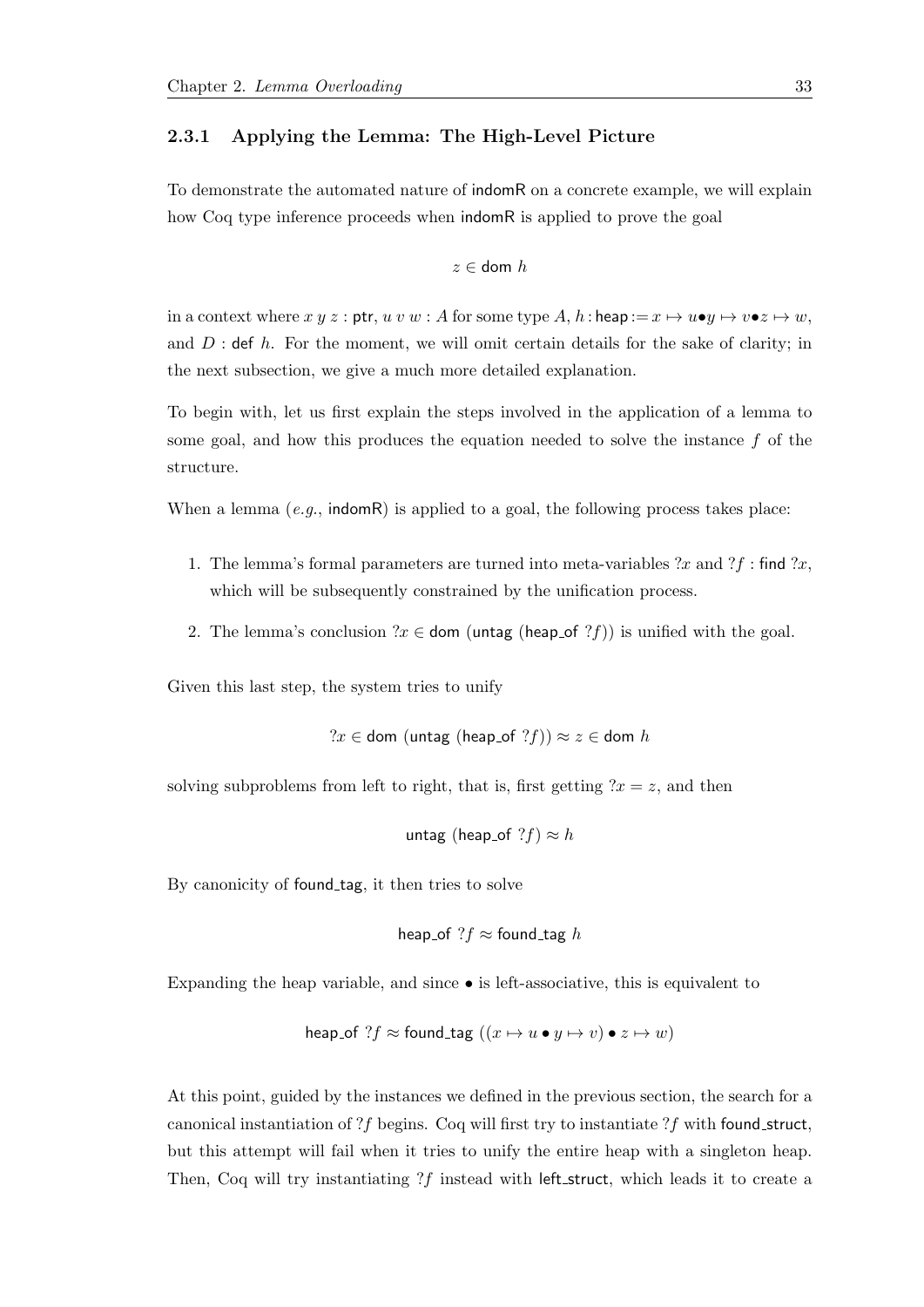fresh variable  $?f_2$ : find z and recursively solve the equation untag (heap of  $?f_2$ )  $\approx x \mapsto$  $u\bullet y \mapsto v$ . This attempt will ultimately fail again, because z is not in  $x \mapsto u\bullet y \mapsto v$ , the left subheap of the original  $h$ . Finally, Coq will backtrack and try to instantiate  $?f$  with right\_struct, which will lead it to create a fresh variable  $?f_3$ : find z and recursively solve the equation untag (heap of  $?f_3$ )  $\approx z \mapsto w$ . This final attempt will indeed succeed by instantiating  $?f_3$  with found struct, since the right subheap of h is precisely the singleton heap we are looking for.

Putting the pieces together, the unification algorithm instantiates ?f with

?f = right\_struct  $z(x \mapsto u \bullet y \mapsto v)$  (found\_struct  $z(w)$ )

Effectively, the heap of component of ?f contains the (tagged) heap h that was input to the search, and the proof component contains the output proof that  $z$  is in the domain of h.

#### <span id="page-53-1"></span>2.3.2 The Gory Details

To understand better how it works, we will now spell out the "trace" of how Coq's unification algorithm implements proof search in the example above, with a particular emphasis on how it treats resolution of canonical instances. This knowledge is not critical for understanding most of the examples in the chapter—indeed, the whole point of our "design patterns" is to avoid the need for one to think about unification at this level of gory detail. But it will nonetheless be useful in understanding why the design patterns work, as well as how to control Coq's unification algorithm in more complex examples where the design patterns do not immediately apply.

Let us look again at the initial equation that started the search:

untag (heap\_of 
$$
?f) \approx h
$$

As mentioned before, the canonicity of found tag reduces this to solving

heap\_of 
$$
?f \approx
$$
 found-tag h

Unification tries to instantiate  $?f$  with found struct, but for that it must unify the entire heap h with  $z \mapsto ?v$ , which fails. Before giving up, the system realizes it can unfold the definitions of  $h$  and of found tag, yielding

<span id="page-53-0"></span>
$$
\text{heap_of } ?f \approx \text{left\_tag } ((x \mapsto u \bullet y \mapsto v) \bullet z \mapsto w) \tag{2.1}
$$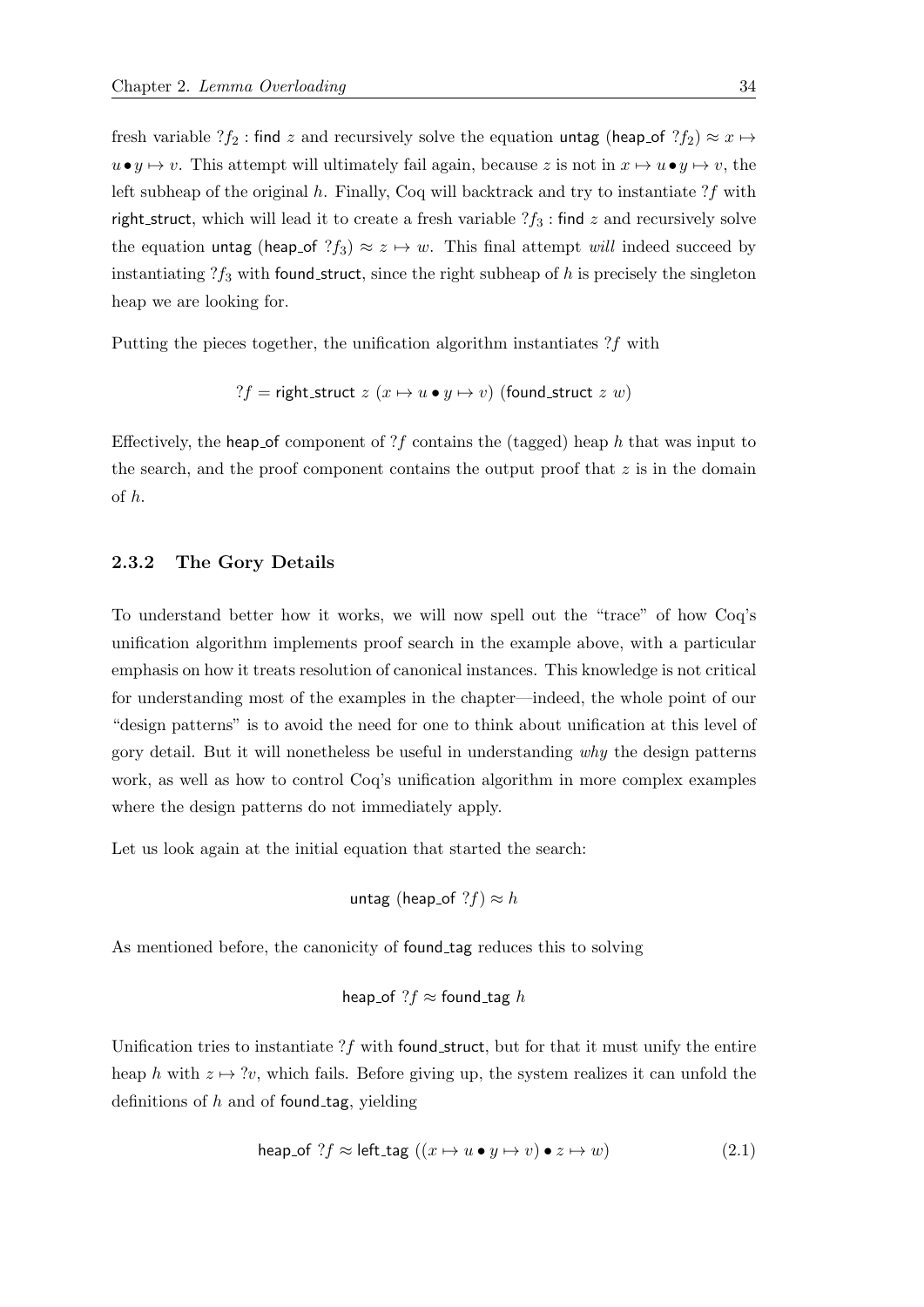With this unfolding,  $?f$  has become eligible for instantiation by left\_struct, since left\_struct is the canonical instance of the find structure with head constant left tag. To figure out if/whether this instantiation is possible, Coq will engage in the following procedure, which we will describe here quite carefully—and in as general a manner as possible since it is important for understanding subsequent, more complex examples.

To instantiate  $?f$  with left\_struct, Coq first "opens" the right-hand side of the definition of left struct by generating fresh unification variables for each of left struct's formal parameters:  $?y$  : ptr,  $?h$  : heap, and  $?f_2$  : find  $?y$ . It will eventually unify  $?f$  with left\_struct ?y ?h ? $f_2$ , but *before* doing that, it must figure out how to marry together two sources of (hopefully compatible) information about ?f: the unification goal (*i.e.*, Equation  $(2.1)$  and the definition of left struct. Each of these provides information about:

1. The type of the structure we are solving for (in this case,  $?f$ ). From the initial unification steps described in Section [2.3.1,](#page-52-0) we already know that  $?f$  must have type find z, while the type of left\_struct  $?y ?h ?f_2$  is find  $?y$ . This leads to the unification

$$
?y \approx z
$$

2. The (full) value of the projection in question (in this case, heap of  $?f$ ). From Equa-tion [\(2.1\)](#page-53-0), we know that heap of ?f must equal left tag  $((x \mapsto u \bullet y \mapsto v) \bullet z \mapsto w)$ , while from the definition of left\_struct, we know that heap\_of (left\_struct ?y ?h ? $f_2$ ) equals left\_tag ((untag (heap\_of  $?f_2$ )) •  $?h$ ). This leads to the unification

left\_tag ((untag (heap\_of  $?f_2$ )) •  $?h$ )  $\approx$  left\_tag ( $(x \mapsto u \bullet y \mapsto v) \bullet z \mapsto w$ ),

which in turn induces the following unification equations:

$$
\begin{aligned} \text{untag (heap_of } ?f_2) &\approx x \mapsto u \bullet y \mapsto v \\ &\quad ?h \approx z \mapsto w \end{aligned}
$$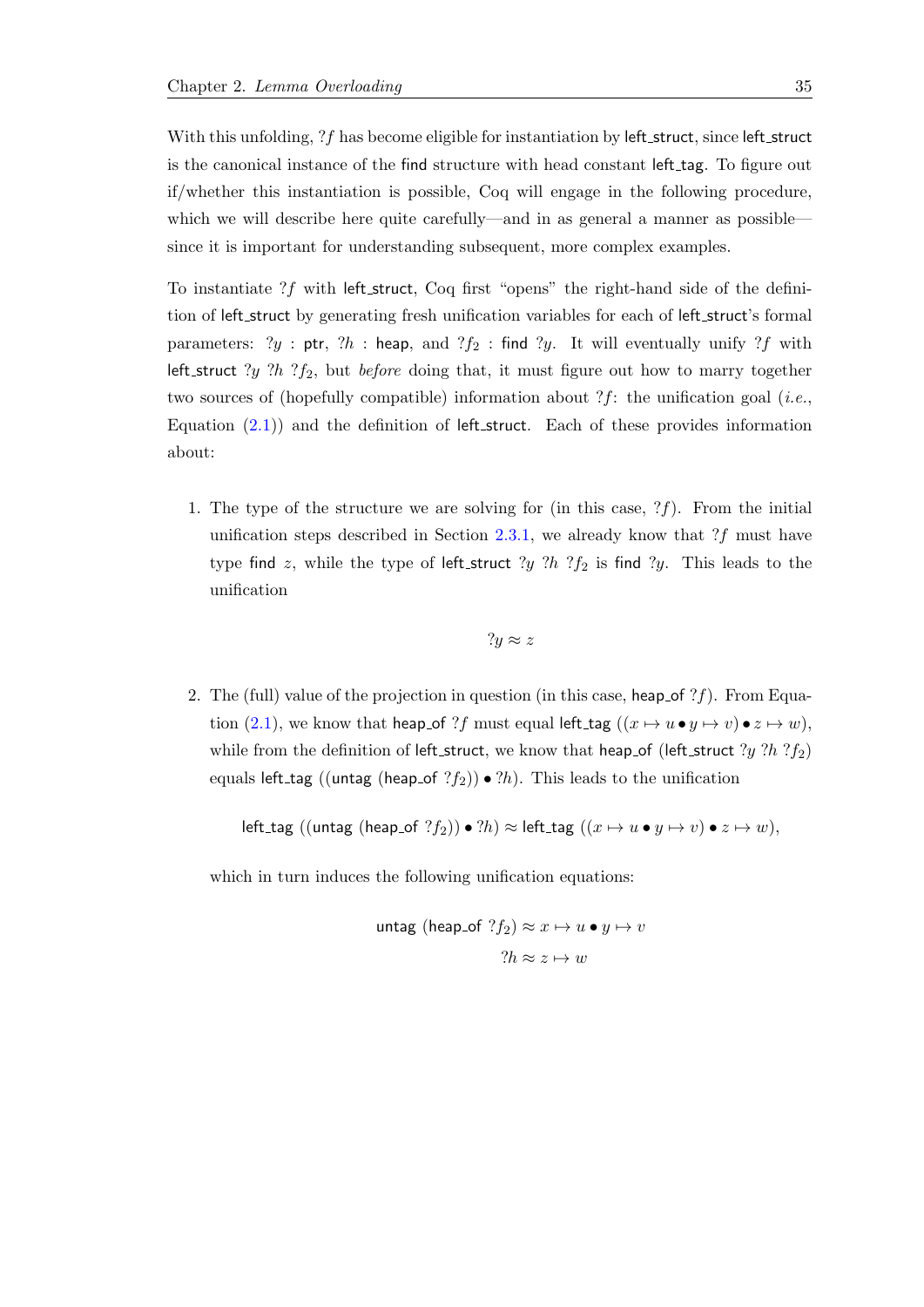Putting it all together, the attempt to instantiate  $?f$  with left\_struct generates the following unification problems, which Coq processes in order:

$$
?y \approx z
$$
  
untag (heap\_of  $?f_2$ )  $\approx x \mapsto u \bullet y \mapsto v$   
 $?h \approx z \mapsto w$   
 $?f \approx$  left\_struct  $?y ?h ?f_2$ 

Note here that the order matters! For instance, the first equation will be resolved immediately, thus concretizing the type of  $?f_2$  to find z. It is important that this happens before solving the second equation, so that when we attempt to solve the second equation we know what pointer (z) we are searching for in the heap  $x \mapsto u \bullet y \mapsto v$ . (Otherwise, we would be searching for the unification variable  $y$ , which would produce senseless results.)

Attempting to solve the second equation, Coq again applies found tag and found struct and fails. Then, it unfolds found tag to get left tag and the following equation:

<span id="page-55-0"></span>
$$
\text{heap_of } ?f_2 \approx \text{left\_tag } (x \mapsto u \bullet y \mapsto v) \tag{2.2}
$$

It attempts to instantiate  $?f_2$  with left\_struct, by the same procedure as described above, obtaining the following equations:

$$
?y' \approx z
$$
\n
$$
\text{untag (heap_of } ?f_3) \approx x \mapsto u \qquad \qquad \text{where } ?f_3: \text{find } ?y'
$$

After solving the first one, the attempt to solve the second one will fail. Specifically, Coq will first try to use found\_struct as before; however, this will not work because, although the heap in question  $(x \mapsto u)$  is a singleton heap, the pointer in its domain is not z. Unfolding to left struct and right struct will not help because those solutions only apply to heaps with • as the top-level constructor.

Rolling back to Equation  $(2.2)$ , Coq unfolds left tag to right tag and tries to instantiate  $?f_2$  with right\_struct. As before, it fails because z is not y.

Rolling back further to Equation  $(2.1)$ , Coq unfolds left tag to right tag, resulting in

heap\_of ?
$$
f
$$
 ≈ right-tag  $((x \mapsto u \bullet y \mapsto v) \bullet z \mapsto w)$ .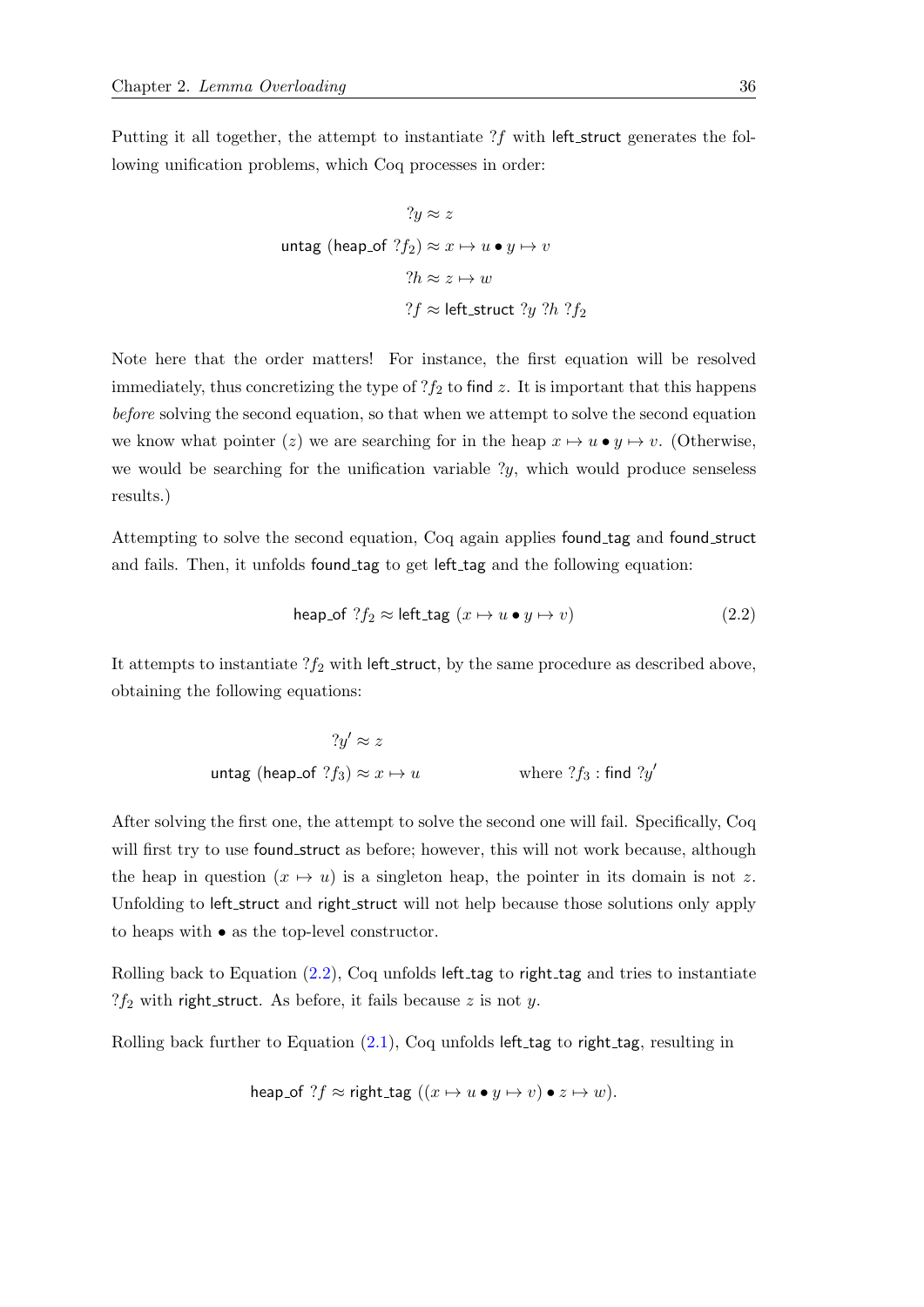It then chooses right struct and applies the same procedure as before to obtain the following equations.

$$
?x' \approx z
$$
  
\n
$$
?h' \approx x \mapsto u \bullet y \mapsto v
$$
  
\n
$$
u \mapsto u \bullet y \mapsto v
$$
  
\n
$$
?f_2' \approx z \mapsto w
$$
  
\n
$$
?f \approx \text{right\_struct } ?x' ?h' ?f_2'
$$
  
\nwhere  $?f_2'$ : find  $?x'$ 

The first two equations unify immediately, after which the third one is solved by applying found tag and choosing found struct for  $?f'_{2}$ . After that, the third equation also unifies right away, producing the final result

? 
$$
f
$$
 = right-struct  $z$  ( $x \mapsto u \bullet y \mapsto v$ ) (found-struct  $z$   $w$ )

It is a fair question to ask why, in case of failure of an equation like [2.1,](#page-53-0) Coq unfolds the right definition (the tag) instead of the heap of projector. After all, both are defined constants, the latter being the definition of a pattern matching on the instance of the structure. As a quick answer, the unification algorithm performs a heuristic that makes projectors on unknown instances to not be unfolded. The full details can be found in Chapter [4.](#page-160-0)

## <span id="page-56-0"></span>2.4 Reflection: Turning Semantics into Syntax

As canonical structures are closely coupled with the type checker, it is possible to fruitfully combine the logic-programming idiom afforded by canonical structures together with ordinary functional programming in Coq. In this section, we illustrate the combination by developing a thoroughly worked example of an overloaded lemma for performing cancellation on heap equations using a technique known as proof by reflection (e.g., Grégoire and Mahboubi  $(2005)$ ), which exploits computation at the level of types to drastically reduce the size of proof terms, and therefore the time spent typechecking them.

Mathematically, cancellation merely involves removing common terms from disjoint unions on the two sides of a heap equation. For example, if we are given an equation

$$
x \mapsto v_1 \bullet (h_3 \bullet h_4) = h_4 \bullet x \mapsto v_2
$$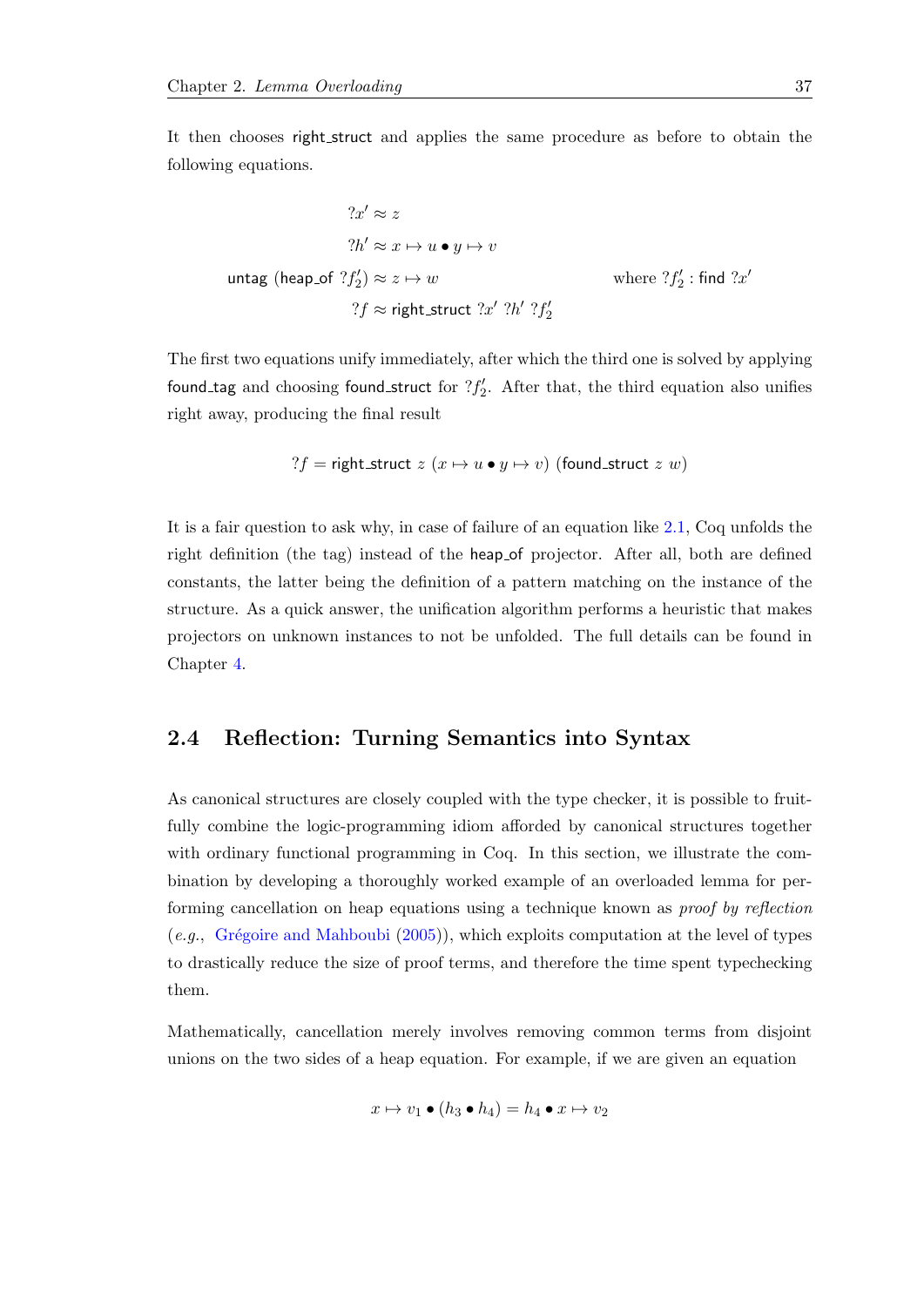and we know that the subheaps are disjoint  $(i.e.,$  the unions are defined), then we can extract the implied equations

$$
v_1 = v_2 \wedge h_3 = \text{empty}
$$

We will implement the lemma in two stages, as commonly done in proof by reflection. The first stage is an extra-logical program (in our case, a canonical structure program), which *reflects* the equation, that is, turns the equation on heap expressions into an abstract syntax tree (or abstract syntax list, as it will turn out). Then the second stage is a functional program, which cancels common terms from the syntax tree. Notice that the functional program from the second stage cannot work directly on the heap equation for two reasons: (1) it needs to compare heap and pointer variable names, and (2) it needs to pattern match on function names, since in HTT heaps are really partial maps from locations to values, and  $\rightarrow$  and  $\bullet$  are merely convenient functions for constructing them. As neither of these is possible within Coq's base logic, the equation has to be reflected into syntax in the first stage. The main challenge then is in implementing reflection, so that the various occurrences of one and the same heap variable or pointer variable in the equation are ascribed the same syntactic representation.

#### 2.4.1 Cancellation

Since the second stage is simpler, we explain it first. For the purposes of presentation, we begin by restricting our pointers to only store values of some predetermined type T (although in Section [2.4.3](#page-64-0) we will generalize it to any type, as in our actual implementation). The data type that we use for syntactic representation of heap expressions is the following:

$$
elem := Var of nat \mid \text{Pts of nat} \& T
$$
\n
$$
term := seq \text{ elem}
$$

An element of type elem identifies a heap component as being either a heap variable or a points-to clause  $x \mapsto v$ . In the first case, the component is represented as Var n, where  $n$  is an index identifying the *heap* variable in some environment (to be explained below). In the second case, the component is represented as Pts  $m v$ , where m is an index identifying the pointer variable in an environment. We do not perform any reflection on  $v$ , as it is not necessary for the cancellation algorithm. A heap expression is then represented via term as a list (seq) of elements. We could have represented the original heap expression more faithfully as a tree, but since  $\bullet$  is commutative and associative, lists suffice for our purposes.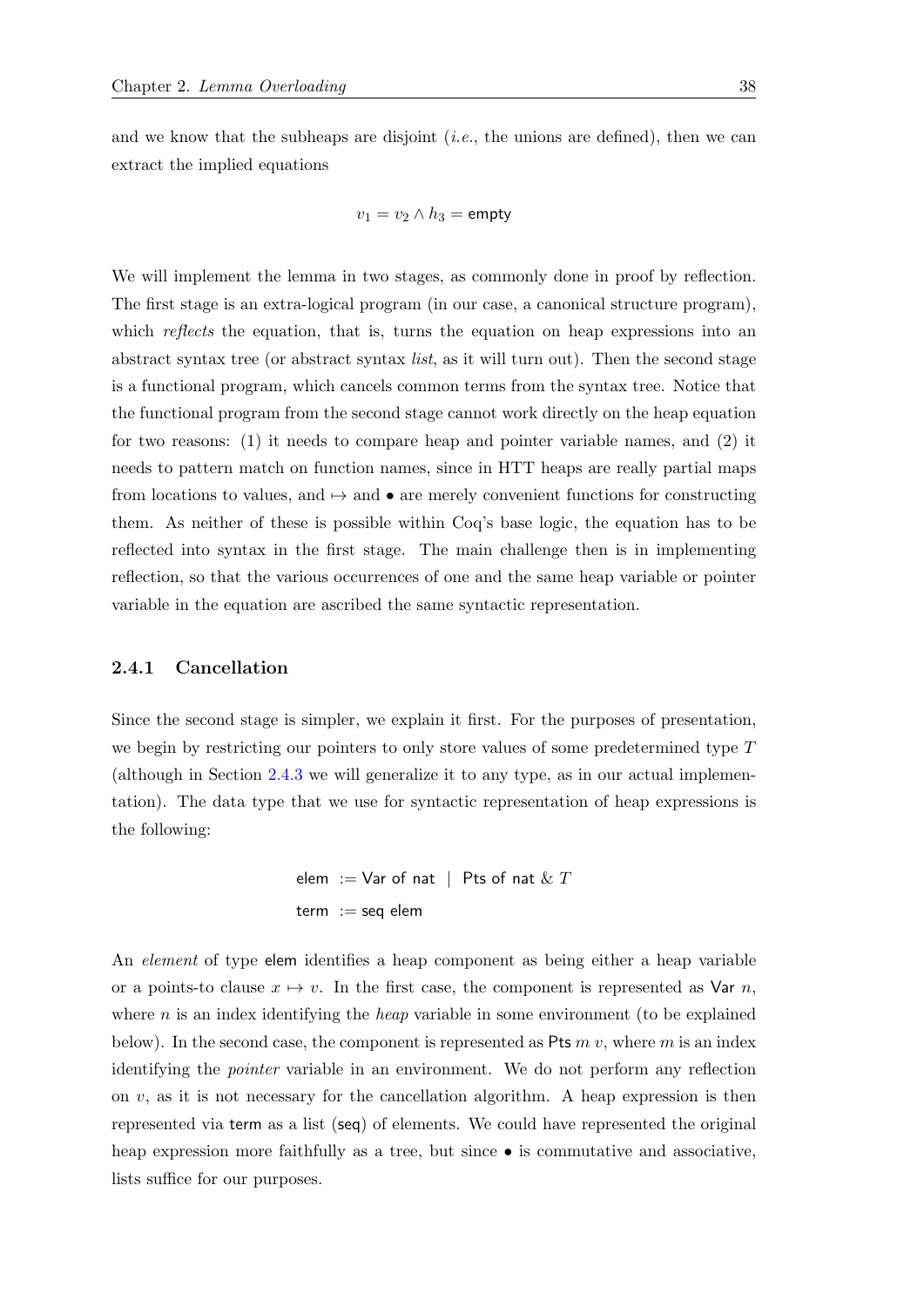We will require two kinds of environments, which we package into the type of *contexts*:

$$
ctx := seq \text{ heap} \times seq \text{ptr}
$$

The first component of a context is a list of heaps. In a term reflecting a heap expression, the element Var *n* stands for the *n*-th element of this list (starting from 0-th). Similarly, the second component is a list of pointers, and in the element Pts  $m\,v$ , the number  $m$ stands for the m-th pointer in the list.

Because we will need to verify that our syntactic manipulation preserves the semantics of heap operations, we need a function that interprets syntax back into semantics. Assuming lookup functions hlook and plook which search for an index in a context of a heap or pointer, respectively, the interpretation function crawls over the syntactic term, replacing each number index with its value from the context (and returning an undefined heap, if the index is out of bounds). The function is implemented as follows:

```
interp (i : \text{ctx}) (t : \text{term}) : \text{heap} :=match t with
      Var n :: t' \Rightarrow if hlook i \; n is Some h then h \bullet interp i \; t'else Undef
    | Pts m v :: t' \Rightarrowif plook i m is Some x then x \mapsto v \bullet interp i t'
            else Undef
    | nil ⇒ empty
   end
```
For example, if the context i is  $([h_3, h_4], [x])$ , then

$$
\begin{array}{rcl}\n\text{interp } i \; [\text{Pts } 0 \; v_1, \text{Var } 0, \text{Var } 1] & = & x \mapsto v_1 \bullet (h_3 \bullet (h_4 \bullet \text{empty})) \\
\text{interp } i \; [\text{Var } 1, \text{Pts } 0 \; v_2] & = & h_4 \bullet (x \mapsto v_2 \bullet \text{empty})\n\end{array}
$$

Given this definition of term, we can now encode the cancellation algorithm as a predicate (*i.e.*, a function into Prop) in Coq (Figure [2.1\)](#page-59-0). The predicate essentially constructs a conjunction of the residual equations obtained as a consequence of cancellation. Referring to Figure [2.1,](#page-59-0) the algorithm works as follows. It looks at the head element of the left term  $t_1$ , and tries to find it in the right term  $t_2$  (keying on the index of the element). If the element is found, it is removed from both sides, before recursing over the rest of  $t_1$ . When removing a Pts element keyed on a pointer x, the values v and v' stored into  $x$  in  $t_1$  and  $t_2$  must be equal. Thus, the proposition computed by cancel should contain an equation between these values as a conjunct. If the element is not found in  $t_2$ , it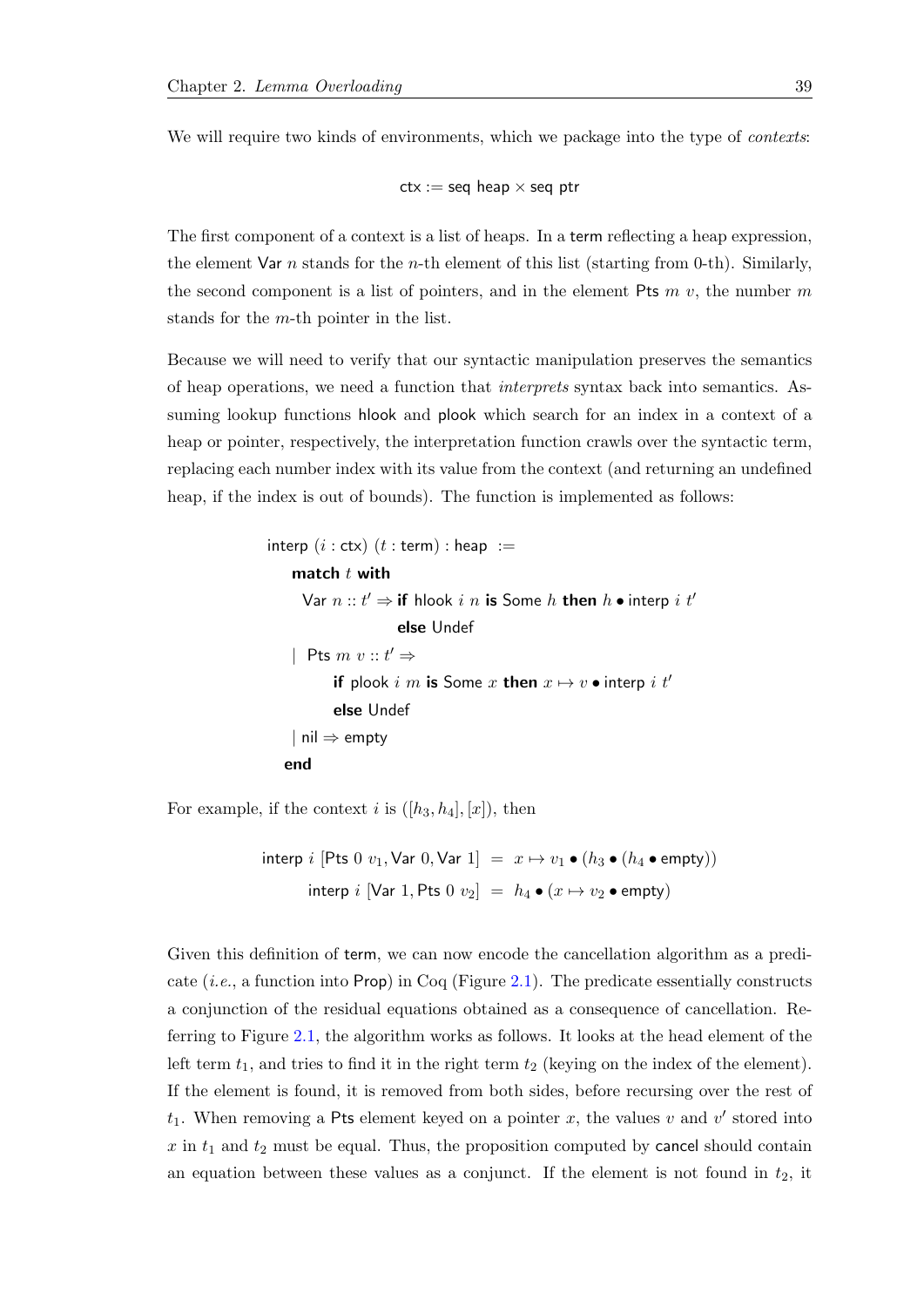```
cancel (i : \text{ctx}) (t_1 t_2 r : \text{term}) : \text{Prop} :=match t_1 with
       [] \Rightarrow interp i r = interp i t_2| Pts m\ v :: t'_1 \Rightarrowif premove m t_2 is Some (v^\prime, t_2^\prime) then
              cancel i \; t'_1 \; t'_2 \; r \wedge v = v'else cancel i \, t'_1 \, t_2 (Pts m \, v :: r)
     | Var n :: t'_1 \Rightarrowif hremove n \; t_2 is Some t_2' then cancel i \; t_1' \; t_2' \; relse cancel i \; t'_1 \; t_2 \; (\textsf{Var} \; n :: r)end
```
FIGURE 2.1: Heap cancellation algorithm.

is shuffled to the accumulator r, before recursing. When the term  $t_1$  is exhausted, *i.e.*, it becomes the empty list, then the accumulator stores the elements from  $t_1$  that were not cancelled by anything in  $t_2$ . The equation between the interpretations of r and  $t_2$  is a semantic consequence of the original equation, so cancel immediately returns it (our actual implementation performs some additional optimization before returning). The helper function premove  $m t_2$  searches for the occurrences of the pointer index  $m$  in the term  $t_2$ , and if found, returns the value stored into the pointer, as well as the term  $t_2$ obtained after removing m from  $t_2$ . Similarly, hremove n  $t_2$  searches for Var n in  $t_2$  and if found, returns  $t'_2$  obtained from  $t_2$  after removal of n.

Soundness of cancel is established by the following lemma which shows that the facts computed by cancel do indeed follow from the input equation between heaps, when cancel is started with the empty accumulator.

```
cancel_sound : \forall i : ctx. \forall t_1 \, t_2 : term.
   def (interp i \t t_1) \rightarrow interp i \t t_1 = interp i \t t_2 \rightarrowcancel i t_1 t_2 \parallel
```
The proof of cancel sound is rather involved and interesting in its own right, but we omit it here not to distract the attention of the reader from our main topic. (The interested reader can find it in our source files [\(Ziliani,](#page-216-2) [2014\)](#page-216-2).) We could have proved the converse direction as well, to obtain a completeness result, but this was not necessary for our purposes.

The related work on proofs by reflection usually implements the cancellation phase in a manner similar to that above (see for example the work of Grégoire and Mahboubi [\(2005\)](#page-212-3)). Where we differ from the related work is in the implementation of the reflection phase. This phase is usually implemented by a tactic, but here we show that it can be implemented with canonical structures instead.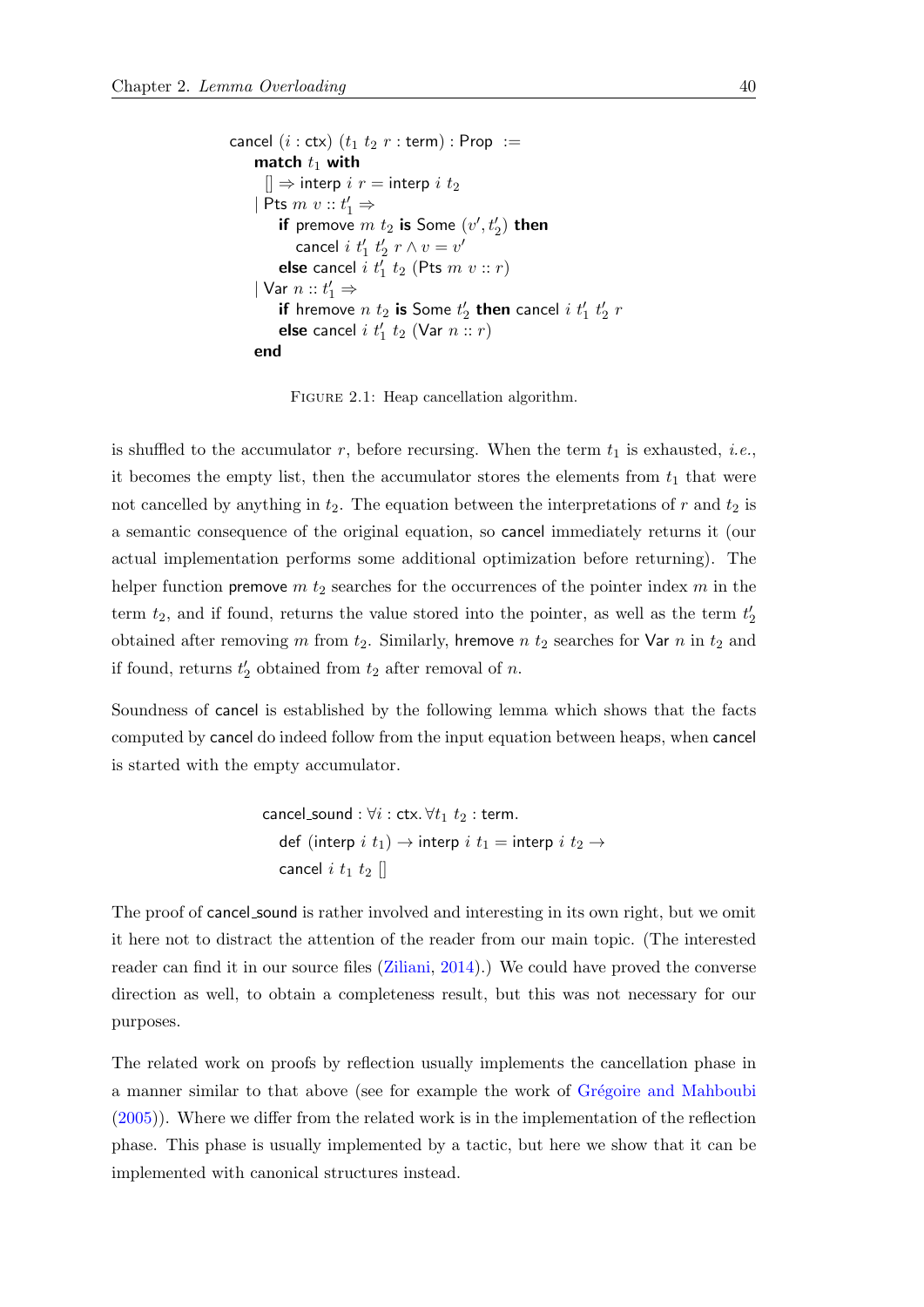#### 2.4.2 Reflection via Canonical Structures

Intuitively, the reflection algorithm traverses a heap expression, and produces the corresponding syntactic term. In our overloaded lemma, presented further below, we will invoke this algorithm twice, to reflect both sides of the equation. To facilitate cancellation, we need to ensure that identical variables on the two sides of the equation, call them  $E_1$  and  $E_2$ , are represented by identical syntactic elements. Therefore, reflection of  $E_1$ has to produce a context of newly encountered elements and their syntactic equivalents, which is then fed as an input to the reflection of  $E_2$ . If reflection of  $E_2$  encounters an expression which is already in the context, the expression is reflected with the syntactic element provided by the context.

<span id="page-60-0"></span>Notational Convention 6. Hereafter, projections out of an instance are considered implicit coercions, and we will typically omit them from our syntax. For example, in Figure [2.2](#page-61-0) (described below), the canonical instance union struct says union tag  $(f_1 \bullet f_2)$ instead of union\_tag ((untag (heap\_of  $f_1$ ))  $\bullet$  (untag (heap\_of  $f_2$ ))), which is significantly more verbose. This is a standard technique in Coq.

The reflection algorithm is encoded using the structure ast from Figure [2.2.](#page-61-0) The inputs to each traversal are the initial context  $i$  of ast, and the initial heap in the heap of projection. The output is the (potentially extended) context  $j$  and the syntactic term  $t$ that reflects the initial heap. One invariant of the structure is precisely that the term  $t$ , when interpreted under the output heap  $j$ , reflects the input heap:

$$
interp j t = \text{heap_of}
$$

There are two additional invariants needed to carry out the proofs:

$$
\mathsf{subctx} \text{ } i \text{ } j \quad \text{and} \quad \mathsf{valid} \text{ } j \text{ } t
$$

The first one states that the output context  $j$  is an extension of the input context  $i$ , while the second one ensures that the syntactic term  $t$  has no indices out of the bounds of the output context  $j$ . (We omit the definition of subctx and valid, but they can be found in the source files [\(Ziliani,](#page-216-2) [2014\)](#page-216-2).)

There are several cases to consider during a traversal, as shown by the canonical instances in Figure [2.2.](#page-61-0) We first check if the input heap is a union, as can be seen from the ordering of tag synonyms (which is reversed, as demanded by the tagging pattern). In this case, the canonical instance is union struct. The instance specifies that we recurse over both subheaps, by unifying the left subheap with  $f_1$  and the right subheap with  $f_2$ .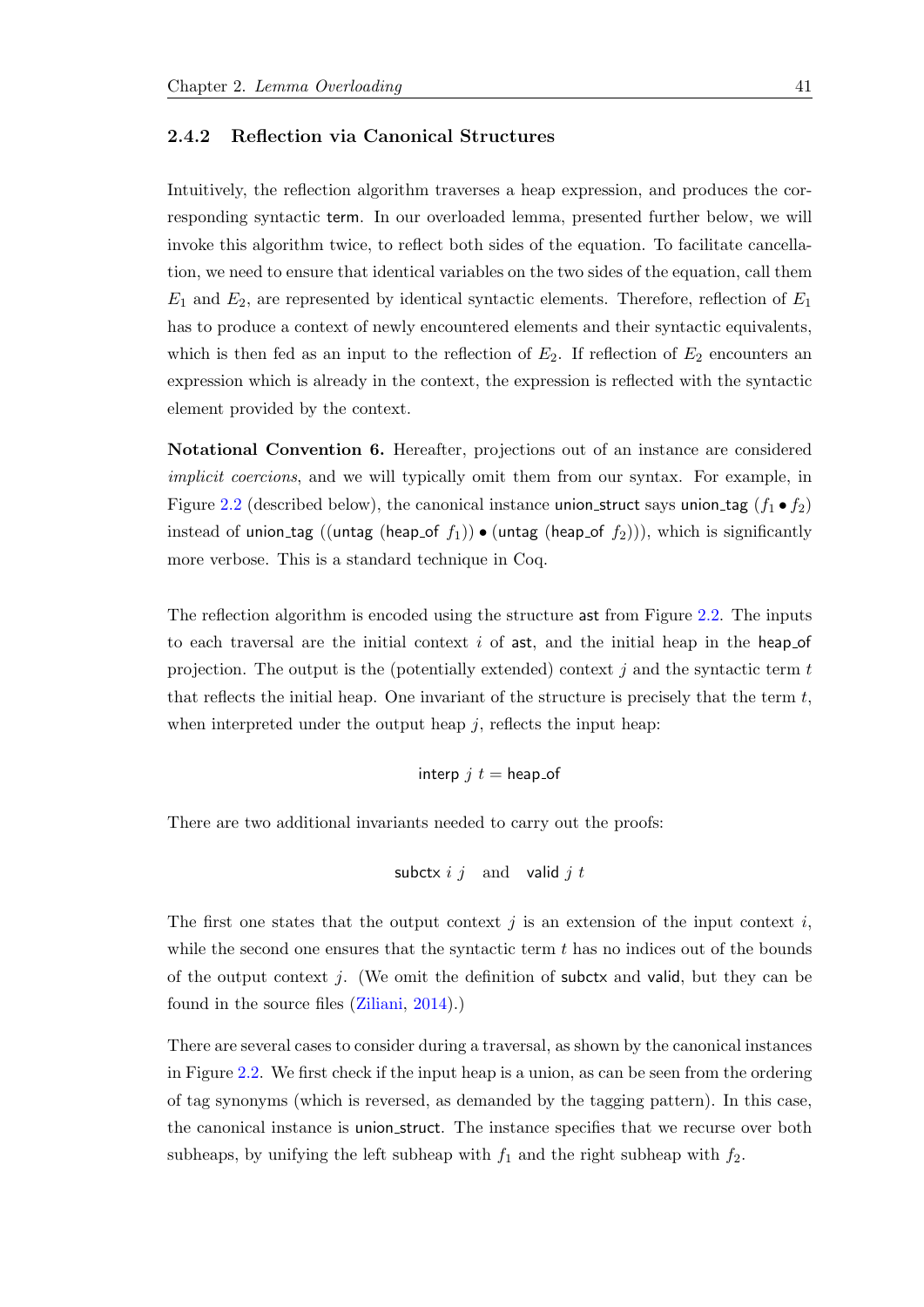<span id="page-61-0"></span>var tag  $h := \textsf{Tag } h$ pts\_tag  $h := \text{var\_tag } h$ empty\_tag  $h :=$  pts\_tag  $h$ **Canonical** union\_tag  $h :=$  empty\_tag  $h$ **Structure** ast  $(i \ j : \text{ctx}) \ (t : \text{term}) :=$ Ast { heap\_of : tagged\_heap;  $\Box$ : interp  $j$  t = heap\_of  $\land$  subctx  $i$   $j \land$  valid  $j$  t  $\}$ **Canonical** union struct  $(i \, j \, k : \text{ctx})$   $(t_1 \, t_2 : \text{term})$  $(f_1 : \textsf{ast} \, i \, j \, t_1)(f_2 : \textsf{ast} \, j \, k \, t_2) :=$ Ast i k (append  $t_1$   $t_2$ ) (union\_tag  $(f_1 \bullet f_2)$ ) ... **Canonical** empty\_struct  $(i : \text{ctx}) :=$ Ast  $i \ i$   $\lbrack$  (empty\_tag empty)  $\ldots$ **Canonical** pts\_struct  $(hs : \text{seq heap})$   $(xs_1 \, xs_2 : \text{seq phr})$  $(m : \textsf{nat})$   $(v : A)$   $(f : \textsf{xfind } xs_1 xs_2 m) :=$ Ast  $(hs, xs_1)$   $(hs, xs_2)$  [Pts  $m v$ ] (pts\_tag  $(f \mapsto v)$ ) ... **Canonical** var\_struct  $(hs_1, hs_2$  : seq heap)  $(xs : seq ptr)$  $(n : \textsf{nat})$   $(f : \textsf{xfind}$   $hs_1$   $hs_2$   $n) :=$ Ast  $(hs_1, xs)$   $(hs_2, xs)$   $[Var\ n]$   $(var\_tag\ f)$  ...

FIGURE 2.2: Structure ast for reflecting a heap.

The types of  $f_1$  and  $f_2$  show that the two recursive calls work as follows. First the call to  $f_1$  starts with the input context i and computes the output context j and term  $t_1$ . Then the call to  $f_2$  proceeds with input context j, and computes outputs k and  $t_2$ . The output context of the whole union is  $k$ , and the output reflected term is the list-concatenation of  $t_1$  and  $t_2$ .

When reflecting the empty heap, the instance is **empty** struct. In this case, the input context  $i$  is simply returned as output, and the reflected term is the empty list.

When reflecting a singleton heap  $x \mapsto v$ , the corresponding instance is ptr\_struct. In this case, we first have to check if x is a pointer that already appears in the pointer part  $xs_1$ of the input context. If so, we should obtain the index m at which x appears in  $xs_1$ . This is the number representing x, and the returned reflected elem is Pts  $m\,v$ . On the other hand, if x does not appear in  $xs_1$ , we need to add it. We compute a new context  $xs_2$ which appends  $x$  at the end of  $xs_1$ , and this is the output pointer context for ptr\_struct. The number m representing x in  $xs_2$  now equals the size of  $xs_1$ , and returned reflected elem is again Pts  $m$  v. Similar considerations apply in the case where we are reflecting a heap variable h. The instance is then var struct and we search in the heap portion of the context  $hs_1$ , producing a new heap portion  $hs_2$ .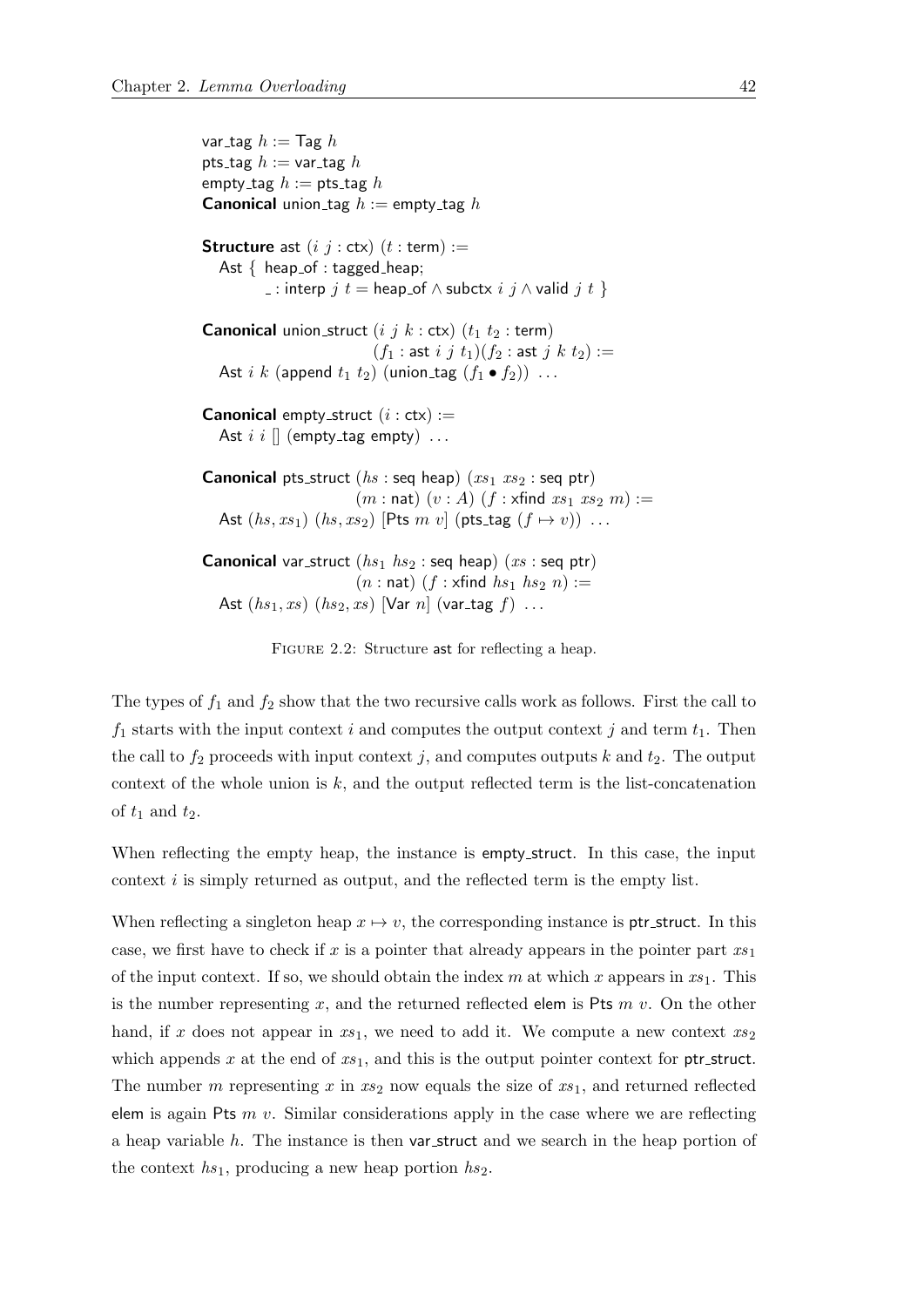<span id="page-62-0"></span>**Structure** xtagged  $A := \text{XTag} \ \{xuntag : A\}$ extend\_tag  $A(x : A) := \mathsf{XTag} x$ recurse\_tag  $A(x:A) :=$  extend\_tag x **Canonical** found\_tag  $A(x:A) :=$  recurse\_tag x **Structure** xfind A (s r : seq A)  $(i : nat) :=$  $XFind \{ elem_of : xtagged A;$  $\lbrack$  : index  $r$  *i* = elem\_of  $\land$  prefix  $s$   $r$  } **Canonical** found struct  $A(x:A)$   $(s:seq A) :=$  $XFind(x:: s)(x:: s) 0 (found\_tag x)...$ **Canonical** recurse\_struct  $(i : nat)$   $(y : A)$   $(s r : \text{seq } A)$  $(f : x$ find s r i) := XFind  $(y:: s)$   $(y:: r)$   $(i + 1)$  (recurse\_tag  $f$ )... **Canonical** extend struct  $A(x : A) :=$  $XFind [ ] [x] 0 (extend\_tag x) \dots$ 

FIGURE 2.3: Structure xfind for searching for an element in a list, and appending the element at the end of the list if not found.

In both cases, the task of searching (and possibly extending) the context is performed by the polymorphic structure xfind (Figure [2.3\)](#page-62-0), which recurses over the context lists in search of an element, relying on unification to make syntactic comparisons between expressions. The inputs to the structure are the parameter s, which is the sequence to search in, and the field elem of, which is the (tagged) element to search for. The output sequence  $r$  equals  $s$  if elem of is in  $s$ , or extends  $s$  with elem of otherwise. The output parameter i is the position at which the elem of is found in  $r$ .

If the searched element  $x$  appears at the head of the list, the selected instance is found struct and the index  $i = 0$ . Otherwise, we recurse using recurse struct. Ultimately, if s is empty, the returned r is the singleton  $[x]$ , via the instance extend struct.

It may be interesting to notice here that while xfind is in principle similar to find from Section [2.2,](#page-49-0) it is keyed on the element being searched for, rather than on the list (or in the case of find, the heap) in which the search is being performed. This exemplifies that there are many ways in which canonical structures of similar functionality can be organized. In particular, which term one keys on  $(i.e.,$  which term one unifies with the projection from the structure) may in general depend on when a certain computation needs to be triggered. If we reorganized xfind to match find in this respect, then the structure ast would have to be reorganized too. Specifically, ast would have to recursively invoke xfind by unifying it against the contexts  $xs_1$  and  $hs_1$  in the instances pts struct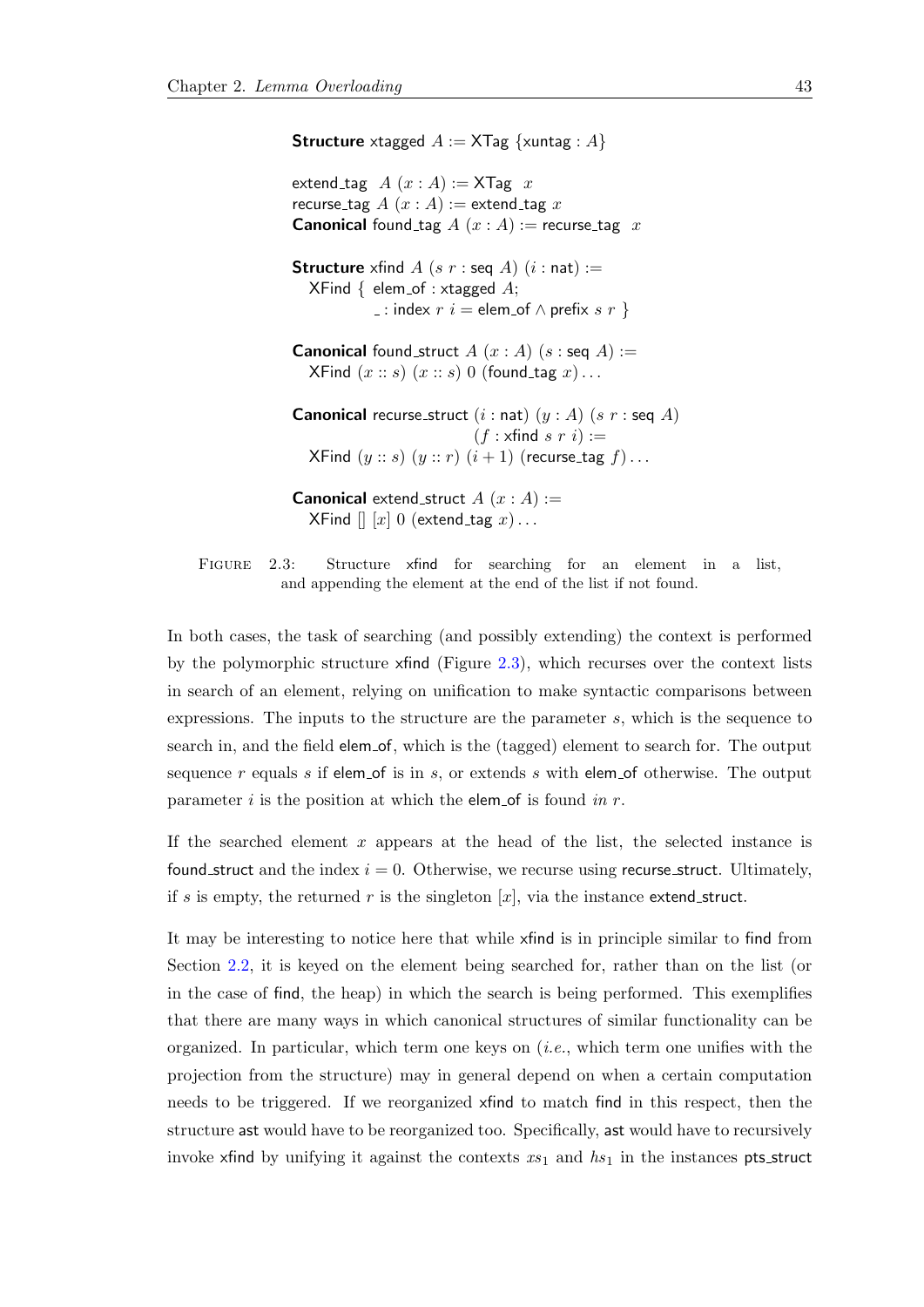and var struct, respectively. As we will argue in Section [3.3.1,](#page-103-0) such unification can lead to incorrect results, if done directly, but we will be able to perform it *indirectly*, using a new design pattern.

We are now ready to present the overloaded lemma cancelR.

$$
\begin{aligned}\n\text{cancelR}: \forall j \ k: \text{ctx.} \ \forall t_1 \ t_2: \text{term.} \\
\forall f_1: \text{ast nil } j \ t_1. \forall f_2: \text{ast } j \ k \ t_2. \\
\text{def} (\text{untag (heap_of } f_1)) \rightarrow \\
\text{untag (heap_of } f_1) = \text{untag (heap_of } f_2) \rightarrow \\
\text{cancel } k \ t_1 \ t_2 \ []\n\end{aligned}
$$

At first sight it may look strange that we are not using the notation convention [6](#page-60-0) presented in this very same section. It is true that we can omit the projections and write def  $f_1$  as the first hypothesis, but for the second one we have to be verbose. The reason is simple: if we write instead  $f_1 = f_2$ , Coq will consider this an equality on asts and not expand the implicit coercions, as needed.

Assuming we have a hypothesis

$$
H: \overbrace{x \mapsto v_1 \bullet (h_3 \bullet h_4)}^{h_1} = \overbrace{h_4 \bullet x \mapsto v_2}^{h_2}
$$

and a hypothesis  $D$ : def  $h_1$ , we can *forwardly* apply cancelR to H using  $D$ , *i.e.*,

move: (cancelR  $D$  H)

The move tactic of Ssreflect allows us to move a hypothesis from the goal to the context, or vice versa. In this case, we are taking the term cancel  $D H$ —whose type, we expect, is the result of canceling the heaps—and get this type as a premise in the goal. In order to obtain the type of the term, Coq will fire the following unification problems:

- 1. def (untag (heap\_of  $?f_1$ ))  $\approx$  def  $h_1$
- 2. untag (heap of  $?f_1$ ))  $\approx h_1$
- 3. untag (heap\_of  $?f_2$ ))  $\approx h_2$

Because  $?f_1$  and  $?f_2$  are variable instances of the structure ast, Coq will construct canonical values for them, thus reflecting the heaps into terms  $t_1$  and  $t_2$ , respectively. The reflection of  $h_1$  will start with the empty context, while the reflection of  $h_2$  will start with the output context of  $f_1$ , which in this case is  $([h_3, h_4], [x])$ .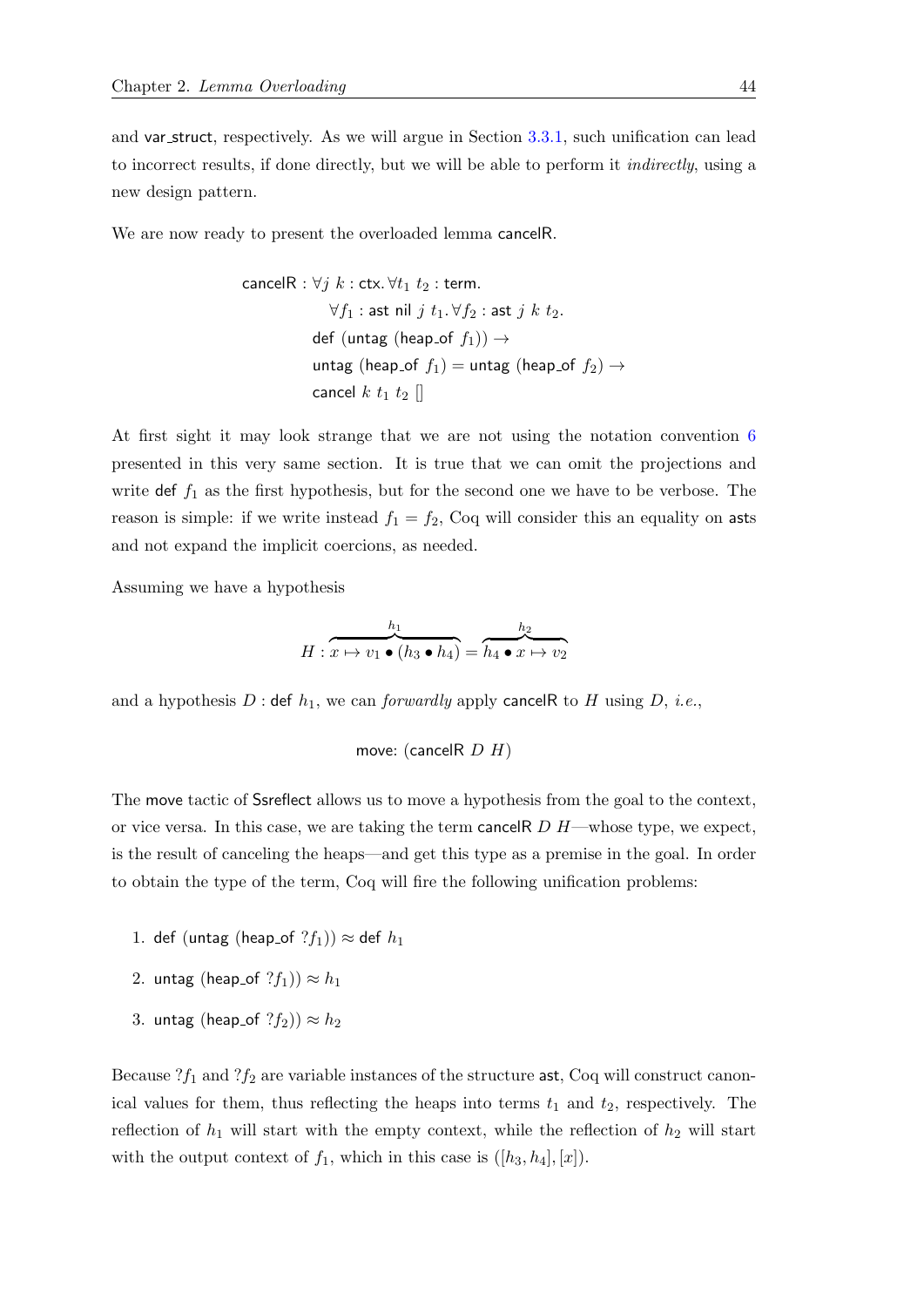Finally, the lemma will perform cancel on  $t_1$  and  $t_2$  to produce  $v_1 = v_2 \wedge h_3 =$  empty  $\wedge$  $empty = empty$ . The trailing empty  $=$  empty can ultimately be removed with a few simple optimizations of cancel, which we have omitted to simplify the presentation.

To Reflect or Not to Reflect: We used the power of canonical structures to inspect the structure of terms, in this case heaps, and then create abstract syntax trees representing those terms. Thus, a natural question arises: cannot we implement the cancellation algorithm entirely with canonical structures, just as it was implemented originally in one big tactic? The answer is yes, and the interested reader can find the code in the source files [\(Ziliani,](#page-216-2) [2014\)](#page-216-2). There, we have encoded a similar algorithm to the one shown in Figure [2.1](#page-59-0) with a structure parameterized over its inputs: the heaps on the left and on the right of the equation, the heap with "the rest"—i.e., what could not be cancelled—and two invariants stating that (a) the right heap is defined and (b) the union of the left and rest heaps is equal to the right heap. As output, it returns a proposition and a proof of this proposition. Each instance of this structure will correspond to one step of the algorithm. As an immediate consequence, this direct encoding of the cancellation algorithm avoids the long proof of soundness, since each step (or instance) includes the local proof for that step only, and without having to go through the fuss of the interpretation of abstract syntax.

However, this approach has at least one big disadvantage: by comparison to the automated proof by reflection, it is slow. Indeed, this should come as no surprise, as it is well known that the method of proof by reflection is fast  $(e.g., Gr\acute{e}g\acute{o}ire$  and Mahboubi [\(2005\)](#page-212-3)), and this is why we pursued it in the first place.

#### <span id="page-64-0"></span>2.4.3 Dealing with Heterogeneous Heaps

So far we have represented singleton heaps as  $x \mapsto v$ , assuming that all values in the heaps are of the same type. However, as promised above, we would like to relax this assumption. Allowing for variation in the type  $T$  of  $v$ , a more faithful representation would be  $x \mapsto_T v$ . One easy way of supporting this without modifying our cancellation algorithm at all is to view the values in the heap as being elements of type dynamic, i.e., as dependent pairs (or structures) packaging together a type and an element of the type:

#### **Structure** dynamic := dyn { typ : Type; val : typ }

In other words, we can simply model  $x \mapsto_T v$  as  $x \mapsto$  dyn T v. As a result, when we apply the cancelR lemma to the singleton equality  $x \mapsto_{T_1} v_1 = x \mapsto_{T_2} v_2$ , we would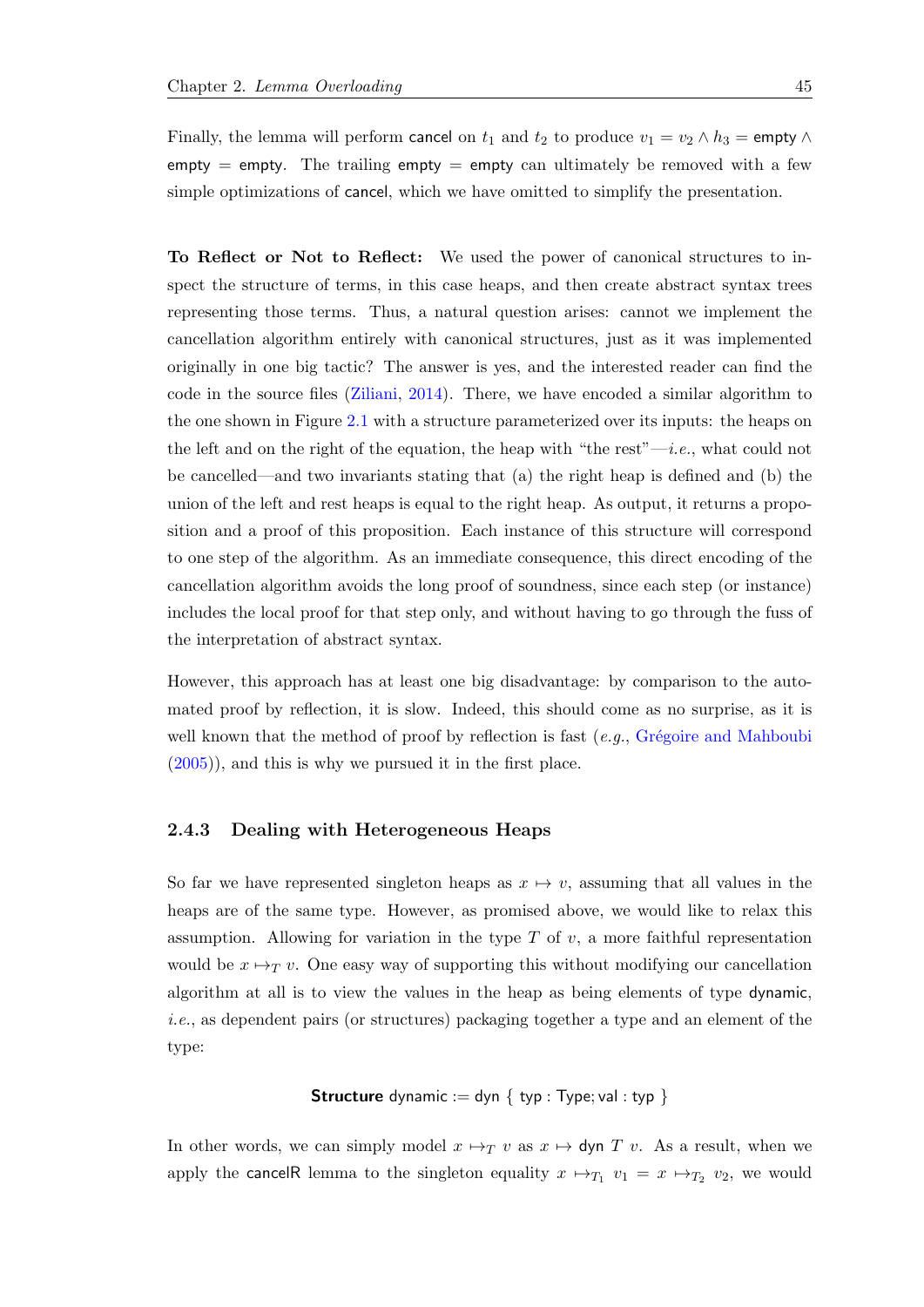<span id="page-65-0"></span>**Structure** tagged prop := Tag prop { puntag : Prop } default\_tag  $p := \text{Tag\_prop } p$ dyneq\_tag  $p :=$  dyneq\_tag  $p$ **Canonical** and tag  $p :=$  dyneq tag p **Structure** simplifier  $(p : Prop) :=$ Simpl  $\{$  prop\_of : tagged\_prop;  $\Box : p \leftrightarrow \text{prop_of}$ **Canonical** and struct  $(p_1 \ p_2 : \text{Prop})$  $(f_1 :$  simplifier  $p_1)$   $(f_2 :$  simplifier  $p_2) :=$ Simpl  $(p_1 \wedge p_2)$  (and\_tag  $(f_1 \wedge f_2)$ ) ... **Canonical** dyneq\_struct  $(A : Type)$   $(v_1 v_2 : A) :=$ Simpl  $(v_1 = v_2)$  (dyneq\_tag (dyn  $A v_1 =$  dyn  $A v_2$ )) ... **Canonical** default\_struct  $(p : Prop) :=$ Simpl p (default\_tag  $p$ ) ...

FIGURE 2.4: Algorithm for post-processing the output of cancelR.

obtain:

$$
\text{dyn } T_1 \ v_1 = \text{dyn } T_2 \ v_2 \tag{2.3}
$$

But if the types  $T_1$  and  $T_2$  are equal, we would like to also automatically obtain the equality on the underlying values:

$$
v_1 = v_2 \tag{2.4}
$$

(Note that this cannot be done within the pure logic of Coq since equality on types is not decidable.) A key benefit of obtaining the direct equality on  $v_1$  and  $v_2$ , rather than on dyn  $T_1$   $v_1$  and dyn  $T_2$   $v_2$ , is that such an equality can then be fed into the standard rewrite tactic in order to rewrite occurrences of  $v_1$  in a goal to  $v_2$ .

This effect could perhaps be achieved by a major rewriting of cancelR, but that would require a major effort, just to come up with a solution that is not at all modular. Instead, we will show now how we can use a simple overloaded lemma to post-process the output of the cancellation algorithm, reducing equalities between dynamic packages to equalities on their underlying value components wherever possible.

Figure [2.4](#page-65-0) presents the algorithm to simplify propositions using canonical instances. Basically, it inspects a proposition, traversing through a series of ∧s until it finds an equality of the form dyn A  $v_1 =$  dyn A  $v_2$ —*i.e.*, where the values on both sides have the same type A—in which case it returns  $v_1 = v_2$ . For any other case, it just returns the same proposition. We only consider the connective ∧ since the output of cancelR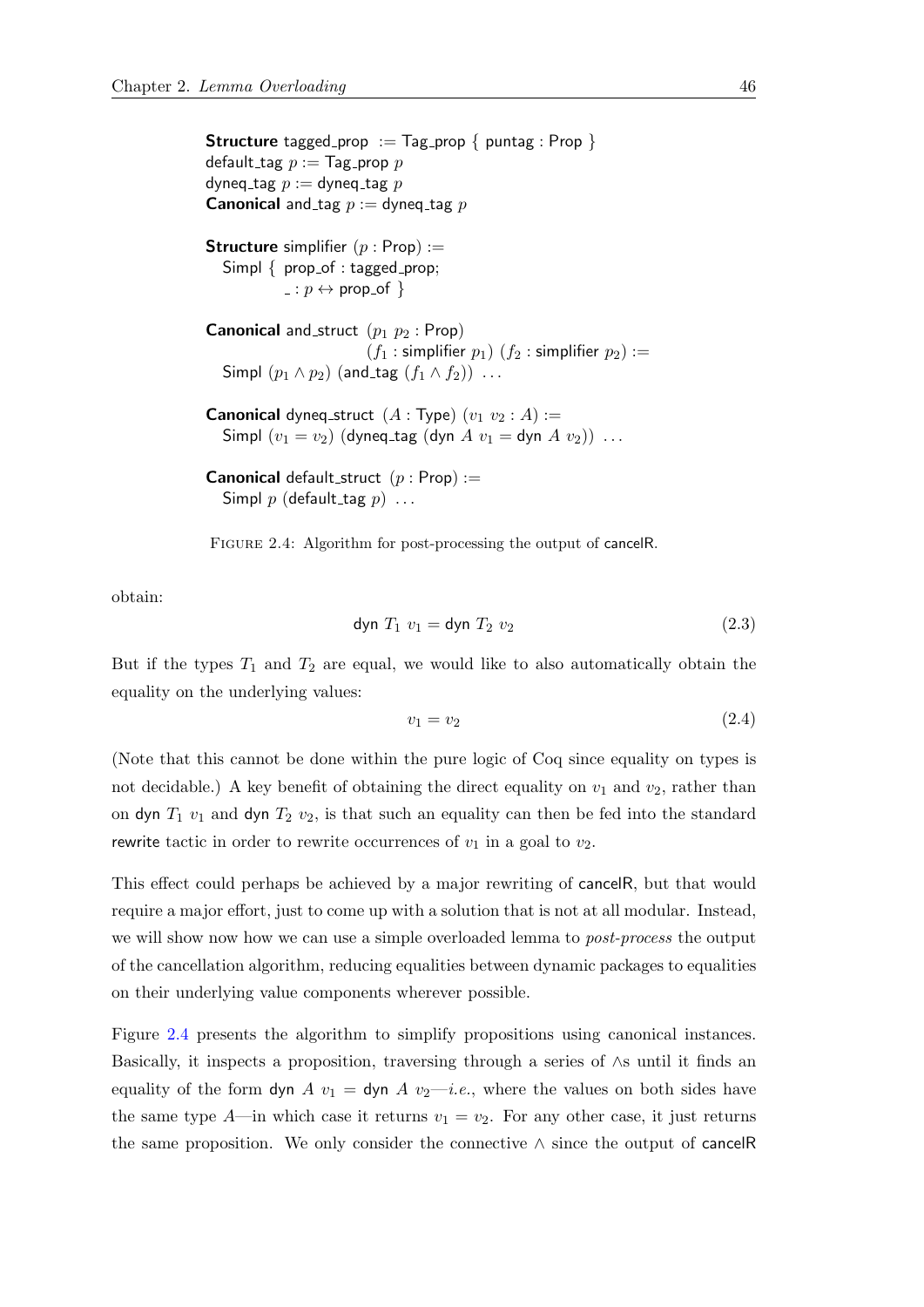contains only this connective. If necessary, we could easily extend the algorithm to consider other connectives.

The algorithm is encoded in a structure called simplifier with three canonical instances, one for each of the aforementioned cases. The proof component of this structure lets us prove the following overloaded lemma. (Following notational convention [6,](#page-60-0) we omit the projectors, so g below should be read as "the proposition in  $g$ ".)

```
simplify : \forall p : Prop. \forall q : simplifier p.
```

```
g \to p
```
By making  $p$  and  $g$  implicit arguments, we can write simplify  $P$  to obtain the simplified version of P. For example, say we have to prove some goal with hypotheses

$$
D: \text{def}(x \mapsto_T v_1 \bullet h_1)
$$

$$
H: x \mapsto_T v_1 \bullet h_1 = h_2 \bullet x \mapsto_T v_2
$$

We can forwardly apply the composition of simplify and cancelR  $D$  to  $H$ 

```
move : (simplify (cancelR D H))
```
to get the hypothesis exactly as we wanted:

$$
v_1 = v_2 \wedge h_1 = h_2
$$

## <span id="page-66-0"></span>2.5 Solving for Functional Instances

Previous sections described examples that search for a pointer in a heap expression or for an element in a list. The pattern we show in this section requires a more complicated functionality, which we describe in the context of our higher-order implementation of separation logic [\(Reynolds,](#page-215-0) [2002\)](#page-215-0) in Coq. Interestingly, this search-and-replace pattern can also be described as higher-order, as it crucially relies on the typechecker's ability to manipulate first-class functions and solve unification problems involving functions.

To set the stage, the formalization of separation logic that we use centers on the predicate

verify : 
$$
\forall A
$$
. prog  $A \rightarrow$  heap  $\rightarrow$   $(A \rightarrow$  heap  $\rightarrow$  Prop)  $\rightarrow$  Prop.

The exact definition of verify is not important for our purposes here, but suffice it to say that it encodes a form of Hoare-style triples. Given a program  $e$ : prog  $\ddot{A}$  returning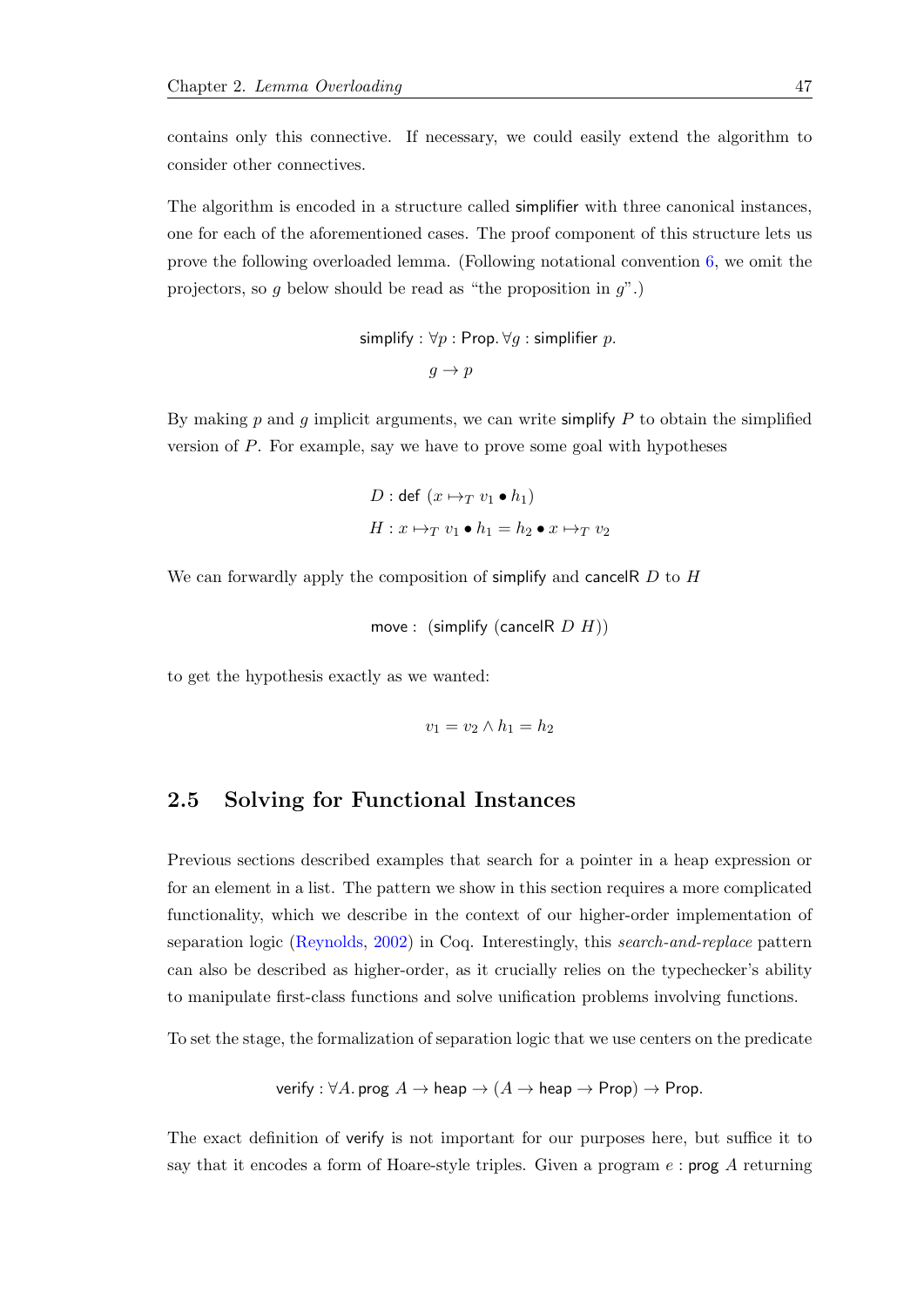values of type A, an input heap i : heap, and a postcondition  $q : A \rightarrow$  heap  $\rightarrow$  Prop over A-values and heaps, the predicate

verify 
$$
e
$$
 i  $q$ 

holds if executing  $e$  in heap i is memory-safe, and either diverges or terminates with a value w and heap m, such that  $q w m$  holds.

Programs can perform the basic heap operations: reading and writing a heap location, allocation, and deallocation. In this section, we focus on the writing primitive; given x : ptr and  $v : A$ , the program write x v : prog unit stores v into x and terminates. We also require the operation for sequential composition, which takes the form of monadic bind:

bind : 
$$
\forall A
$$
 *B*. prog  $A \rightarrow (A \rightarrow \text{prog } B) \rightarrow \text{prog } B$ 

We next consider the following provable lemma, which serves as a Floyd-style rule for symbolic evaluation of write.

End-write: 
$$
\forall A \ B \ C. \forall x : \text{ptr. } \forall v : A. \forall w : C. \forall e : \text{unit} \rightarrow \text{prog } B.
$$

\n $\forall h : \text{heap. } \forall q : B \rightarrow \text{heap} \rightarrow \text{Prop.}$ 

\nverify (e())  $(x \mapsto v \bullet h) \ q \rightarrow$ 

\nverify (bind (write  $x \ v)$  e)  $(x \mapsto w \bullet h) \ q$ 

To verify write x v in a heap  $x \mapsto w \bullet h$ , it suffices to change the contents of x to v, and proceed to verify the continuation e.

In practice, bnd write suffers from the same problem as indom and noalias, as each application requires the pointer  $x$  to be brought to the top of the heap. We would like to devise an automated version bnd writeR, but, unlike indomR, application of bnd writeR will not merely check if a pointer  $x$  is in the heap. It will remember the heap  $h$  from the goal and reproduce it in the premise, only with the contents of  $x$  in  $h$  changed from  $w$  to  $v$ .

For example, applying bnd writeR to the goal

$$
G_1: \text{verify (bind (write } x_2 \ 4) \ e)
$$
\n
$$
(i_1 \bullet (x_1 \mapsto 1 \bullet x_2 \mapsto 2) \bullet (i_2 \bullet x_3 \mapsto 3))
$$
\n
$$
q
$$

should return a subgoal which changes  $x_2$  in place, as in:

$$
G_2
$$
: verify (e())  $(i_1 \bullet (x_1 \mapsto 1 \bullet x_2 \mapsto 4) \bullet (i_2 \bullet x_3 \mapsto 3)) q$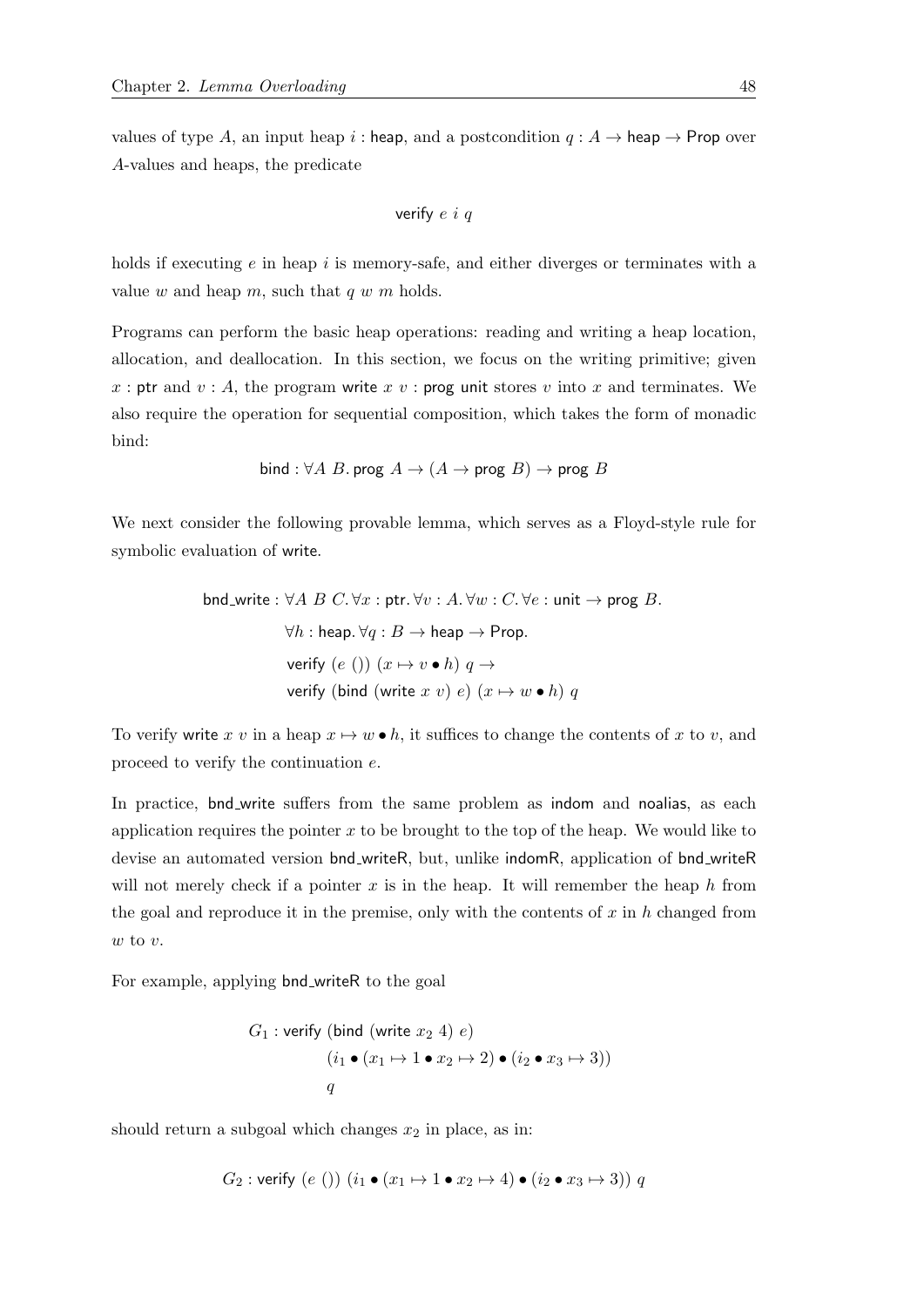<span id="page-68-0"></span>**Structure** tagged heap :=  $\text{Tag } \{$  untag : heap $\}$ 

right tag  $(h : \text{heap}) := \text{Tag } h$ left\_tag  $h := \text{right\_tag } h$ **Canonical** found tag  $h :=$  left tag  $h$ 

**Structure** partition  $(k r : \text{heap}) :=$ Partition  $\{$  heap of : tagged heap;  $\Box$ : heap\_of =  $k \bullet r$  }

**Canonical** found struct  $k :=$ Partition  $k$  empty (found tag  $k$ )...

**Canonical** left\_struct h r (f :  $\forall k$ . partition k r) k := Partition  $k$   $(r \cdot h)$  (left\_tag  $(f \cdot k \cdot h)) \dots$ 

**Canonical** right\_struct h r (f :  $\forall k$ . partition k r) k := Partition  $k(h \bullet r)$  (right\_tag  $(h \bullet f k)) \dots$ 

FIGURE 2.5: Structure partition for partitioning a heap into the part matching  $k$  and "the rest"  $(r)$ .

#### 2.5.1 The "Search-and-Replace" Pattern

Here is where functions come in. The bnd writeR lemma should attempt to infer a function f which represents a heap with a "hole", so that filling the hole with  $x \mapsto w$ (*i.e.*, computing  $f(x \rightarrow w)$ ) results in the heap from the goal. Then replacing w with v is computed as  $f(x \mapsto v)$ .

For example, in  $G_1$  we want to "fill the hole" with  $x_2 \mapsto 2$ , while in  $G_2$ , we want to fill it with  $x_2 \mapsto 4$ . Hence, in this case, the inferred function f should be:

$$
\lambda k. \ i_1 \bullet (x_1 \mapsto 1 \bullet k) \bullet (i_2 \bullet x_3 \mapsto 3)
$$

To infer f using canonical structures, we generalize it from a function mapping heaps to heaps to a function mapping a heap k to a *structure*, partition k r (defined in Figure [2.5\)](#page-68-0), with a heap projection heap of that is equal to  $k \bullet r$ . This heap of projection will be used to trigger the search for the subheap that should be replaced with a hole. (The role of the additional heap parameter  $r$  will be explained later, but intuitively one can think of r as representing the rest of the heap, *i.e.*, the "frame" surrounding the hole.)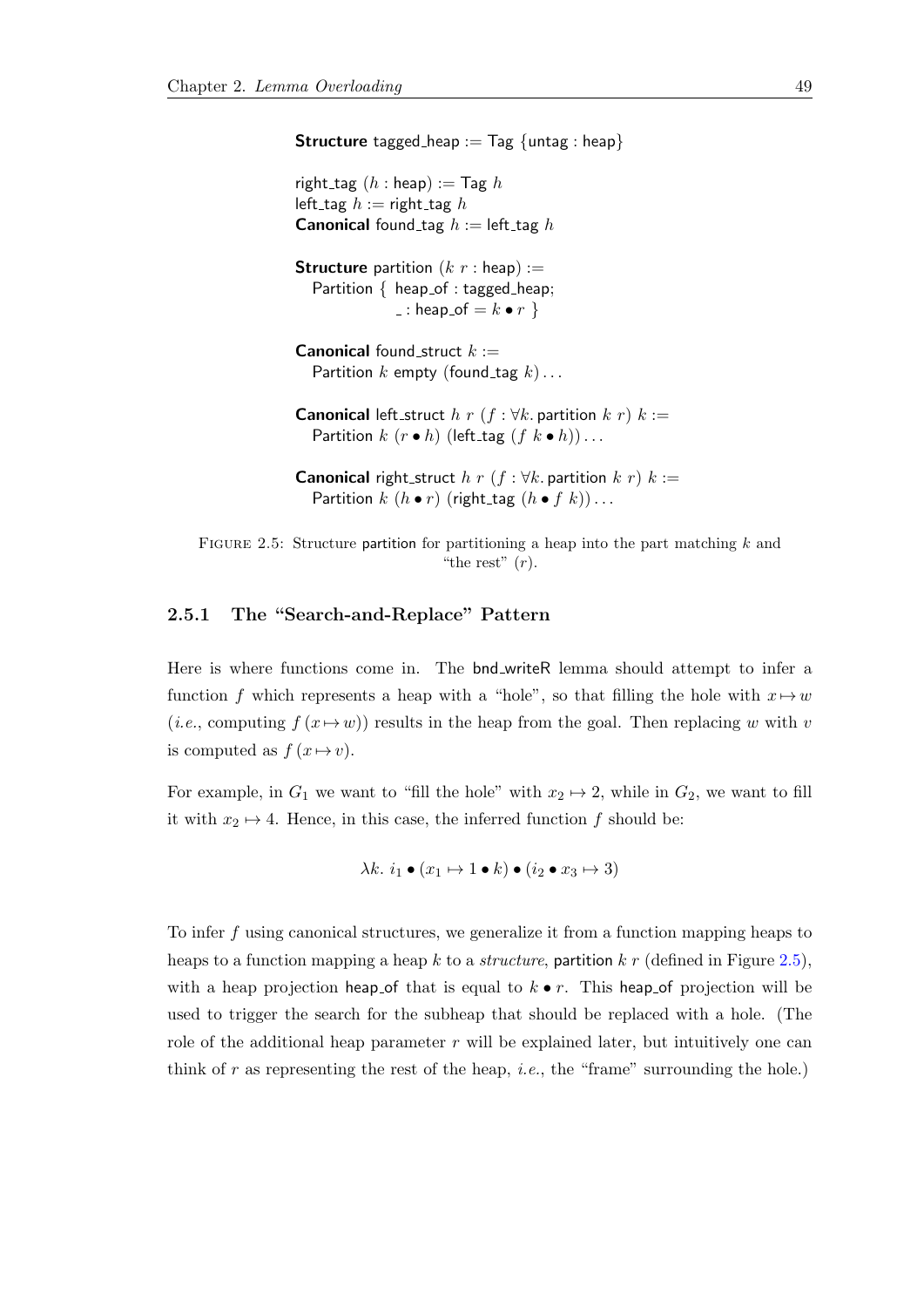Because the range of f depends on the input  $k$ , f must have a *dependent function type*, and the bnd writeR lemma looks as follows.

> bnd\_writeR :  $\forall A \ B \ C.\forall x : \text{ptr.} \forall v : A.\forall w : C.\forall e : \text{unit} \rightarrow \text{prog } B.$  $\forall q : B \rightarrow \text{heap} \rightarrow \text{Prop}.$  $\forall r$  : heap.  $\forall f : (\forall k : \text{heap. partition } k r)$ . verify  $(e)$ )  $(f (x \mapsto v)) q \rightarrow$ verify (bind (write x v) e)  $(f (x \mapsto w)) q$

As before, following notational convention [6,](#page-60-0) we have omitted the projections and written  $f(x \mapsto w)$  instead of untag (heap of  $(f(x \mapsto w))$ ), and similarly in the case of  $x \mapsto v$ .

When the **bnd\_writeR** lemma is applied to a goal of the form

verify (bind (write  $x$  v) e)  $h$  q

the type checker creates unification variables for each of the parameters of bind writeR, and proceeds to unify the conclusion of the lemma with the goal, getting the equation

untag (heap\_of  $(?f (x \mapsto ?w)) \approx h$ 

where ?f has type  $\forall k$ : heap. partition k ?r. (Note that, because Coq's unification follows a strict left-to-right order, x is not a unification variable but the actual location being written to in the goal.)

This unification goal will prompt the search (using the instances in Figure [2.5\)](#page-68-0) for a canonical solution for ?f with the property that the heap component of ?f (x  $\mapsto$ ?w) syntactically equals h, matching exactly the order and the parenthesization of the summands in h. We have three instance selectors: one for the case where we found the heap we are looking for, and two to recurse over each side of the  $\bullet$ .

The reader may wonder why all the instances of **partition** take the k parameter *last*, thus forcing the f parameter in the latter two instances to be itself abstracted over  $k$  as well. The reason is best illustrated by following a partial trace of Coq's unification.

Suppose  $h = h_0 \bullet x \mapsto z$ . After trying and failing to unify ?f  $(x \mapsto ?w)$  with h using the instances found\_struct and left\_struct, it will proceed to try to use the instance right\_struct. More precisely, as described previously in Section [2.3.2,](#page-53-1) when solving the equation

<span id="page-69-0"></span>
$$
\text{heap_of }(?f(x \mapsto ?w)) \approx \text{right\_tag } (h_0 \bullet x \mapsto z) \tag{2.5}
$$

Coq will: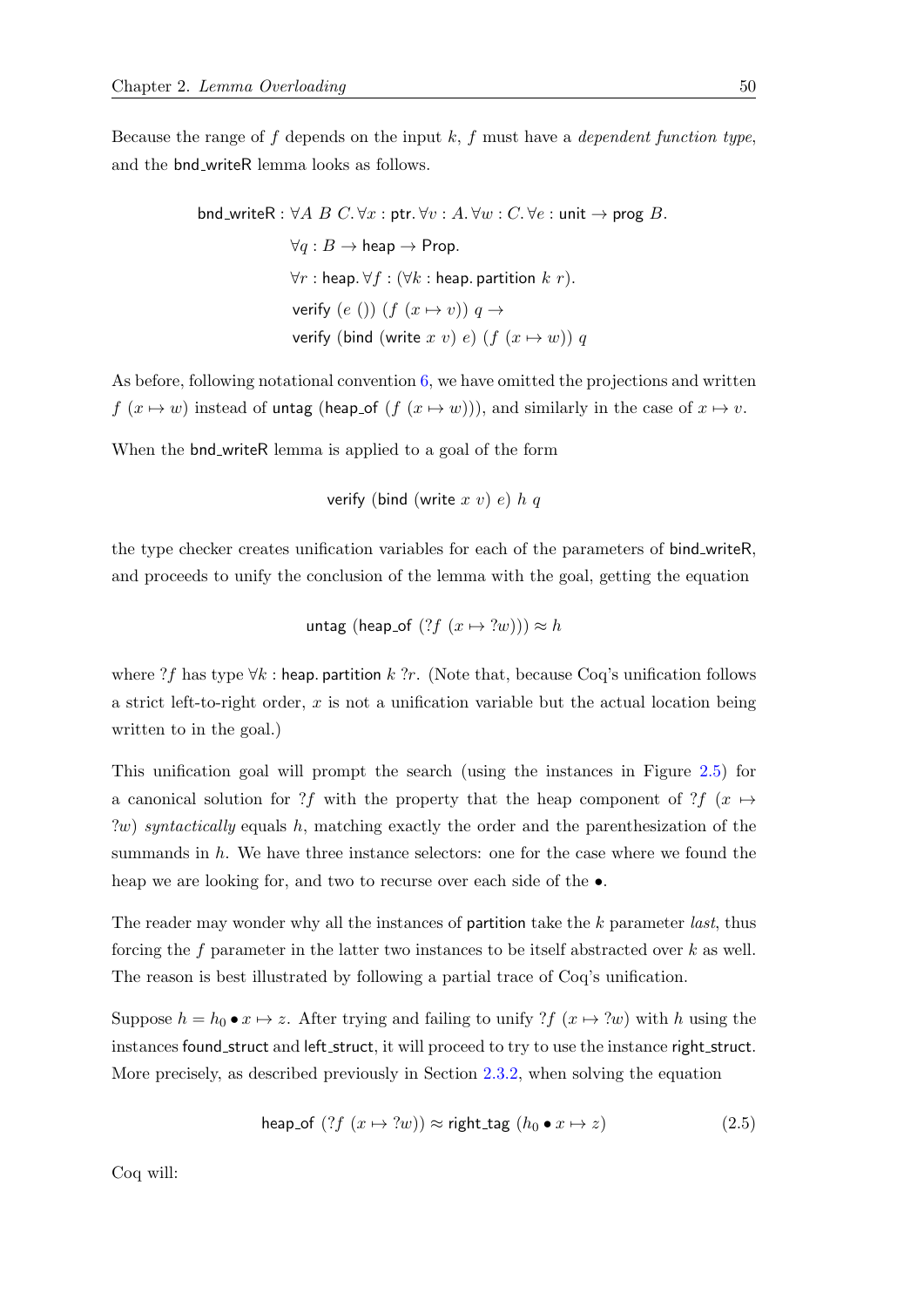1. Build an instance

<span id="page-70-0"></span>
$$
right\_struct ?h' ?r' ?f' ?k'
$$
 (2.6)

with  $2h', 2r', 2f', 2k'$  fresh unification variables,  $2f'$  with type  $\forall k$ . partition k  $2r'$  and the rest with type heap.

2. Unify the type of the instance from [\(2.6\)](#page-70-0) with the type of the expected instance (*i.e.*, the argument of heap of) in [\(2.5\)](#page-69-0). We know that ?f has type  $\forall k$  : heap. partition k ?r, and therefore that ?f  $(x \mapsto ?w)$  has type partition  $(x \mapsto ?w)$  ?r. The type of [\(2.6\)](#page-70-0) is partition  $2k'$  ( $2h' \bullet 2r'$ ). Putting it all together, we get the equation

partition 
$$
?k' (?h' \bullet ?r') \approx
$$
 partition  $(x \mapsto ?w)$  ?r

3. Unify the heap of projection of  $(2.6)$  with the right-hand side of  $(2.5)$ , that is,

$$
\mathsf{right\_tag} (?h' \bullet ?f' ?k') \approx \mathsf{right\_tag} (h_0 \bullet x \mapsto z)
$$

4. Finally, unify the instances:

? 
$$
f(x \mapsto ?w) \approx \text{right} \cdot \text{struct } ?h' ?r' ?f' ?k'
$$

Altogether, we get the following equations that Coq processes in order:

- 1.  $?k' \approx x \mapsto ?w$
- 2.  $?h' \bullet ?r' \approx ?r$
- 3.  $2h' \approx h_0$
- 4.  $?f' ?k' \approx x \mapsto z$
- 5. ? $f(x \mapsto 2w) \approx$  right\_struct  $2h'$   $2r'$   $2f'$   $2k'$

The first three equations are solved immediately. The fourth one, if we expand the implicit projection and instantiate the variables, is

$$
\text{untag (heap_of }(?f'(x \mapsto ?w))) \approx x \mapsto z \tag{2.7}
$$

Solving this recursively (we give the details of this part of the trace at the end of the section), Coq instantiates the following variables:

1.  $?r' = \text{empty}$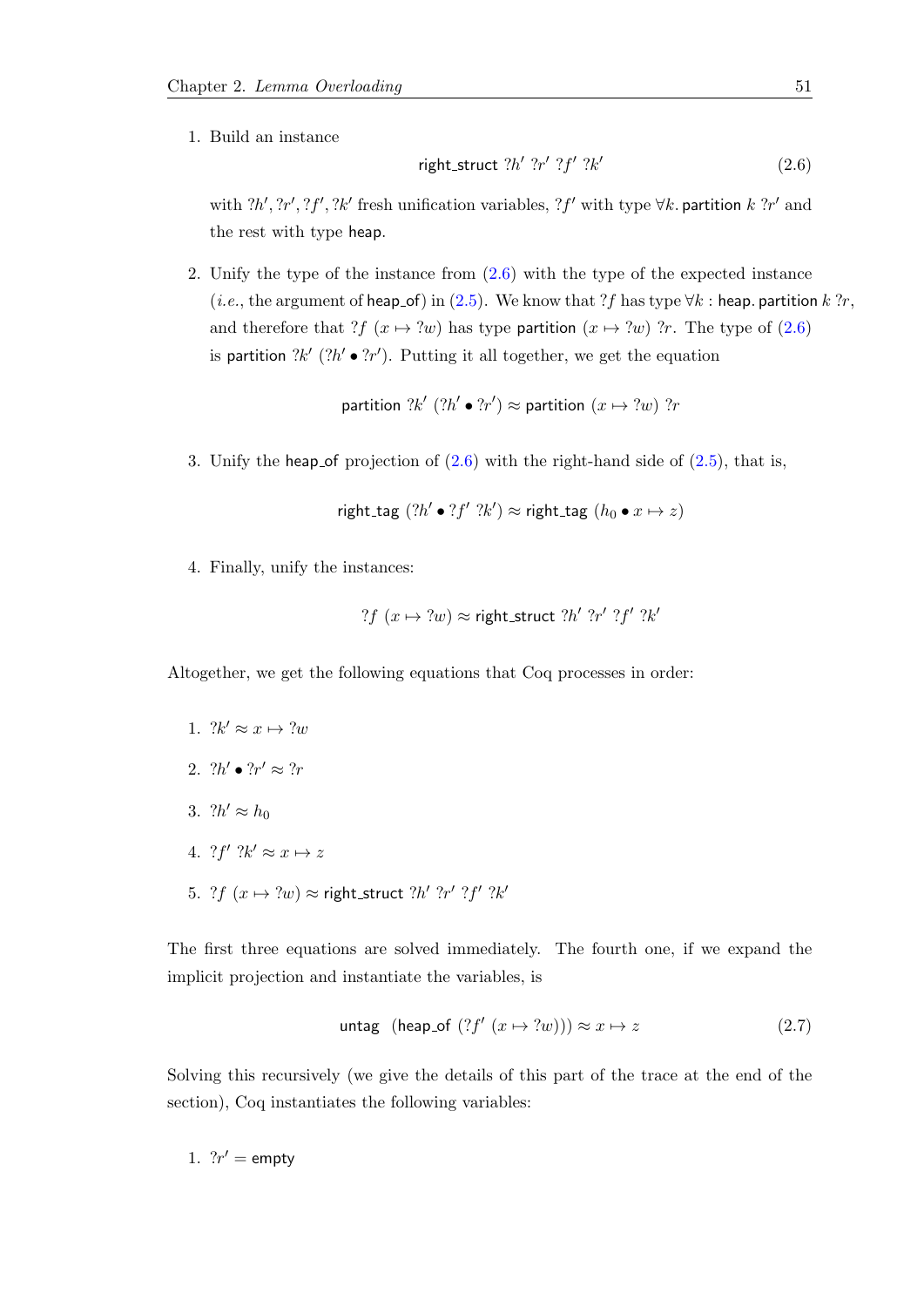2.  $?w = z$ 

3. 
$$
?f' = \text{found\_struct}
$$

Note how the type of the instance found struct actually matches the type of  $?f'$ , that is,  $\forall k$ . partition  $k$  empty.

Coq now can proceed to solve the last equation, which after instantiating the variables is

?f 
$$
(x \mapsto z) \approx
$$
 right-struct  $h_0$  empty found-struct  $(x \mapsto z)$ 

which means that it has to find a function for  $?f$  such that, when given the singleton  $x \mapsto z$ , produces the instance on the right-hand side. As it is well known [\(Goldfarb,](#page-212-4) [1981\)](#page-212-4), higher-order unification problems are in general undecidable, as they might have an infinite number of solutions, without any one being the most general one. For this example<sup>[1](#page-71-0)</sup>, Coq takes a commonly-used pragmatic solution of falling back to a kind of first-order unification: it tries to unify the functions and then the arguments on both side of the equation, which in this case immediately succeeds:

1. ? $f \approx$  right\_struct  $h_0$  empty found\_struct

2. 
$$
(x \mapsto z) \approx (x \mapsto z)
$$

This is the key to understanding why the instances of partition all take the  $k$  parameter last: we want the k parameter to ultimately be unified with the argument of  $?f$ . If the k parameter did not come last, then Coq would try here to unify  $x \mapsto z$  with whatever parameter did come last, which would clearly lead to failure.

Thus far, we have described how to construct the canonical solution of  $?f$ , but the mere construction is not sufficient to carry out the proof of bnd writeR. For the proof, we further require an explicit invariant that  $?f(x \mapsto v)$  produces a heap in which the contents of  $x$  is changed to  $v$ , but *everything else is unchanged* when compared to ?f  $(x \mapsto w)$ .

This is the role of the parameter  $r$ , which is constrained by the invariant in the definition of partition to equal the "rest of the heap", that is

$$
h=k\bullet r
$$

<span id="page-71-0"></span><sup>&</sup>lt;sup>1</sup>There exists a decidable fragment of higher-order unification called the "pattern fragment" [\(Miller,](#page-214-2) [1991a\)](#page-214-2). If the problem at hand falls into this fragment, Coq will find the most general unifier. However, our example does not fall into this fragment.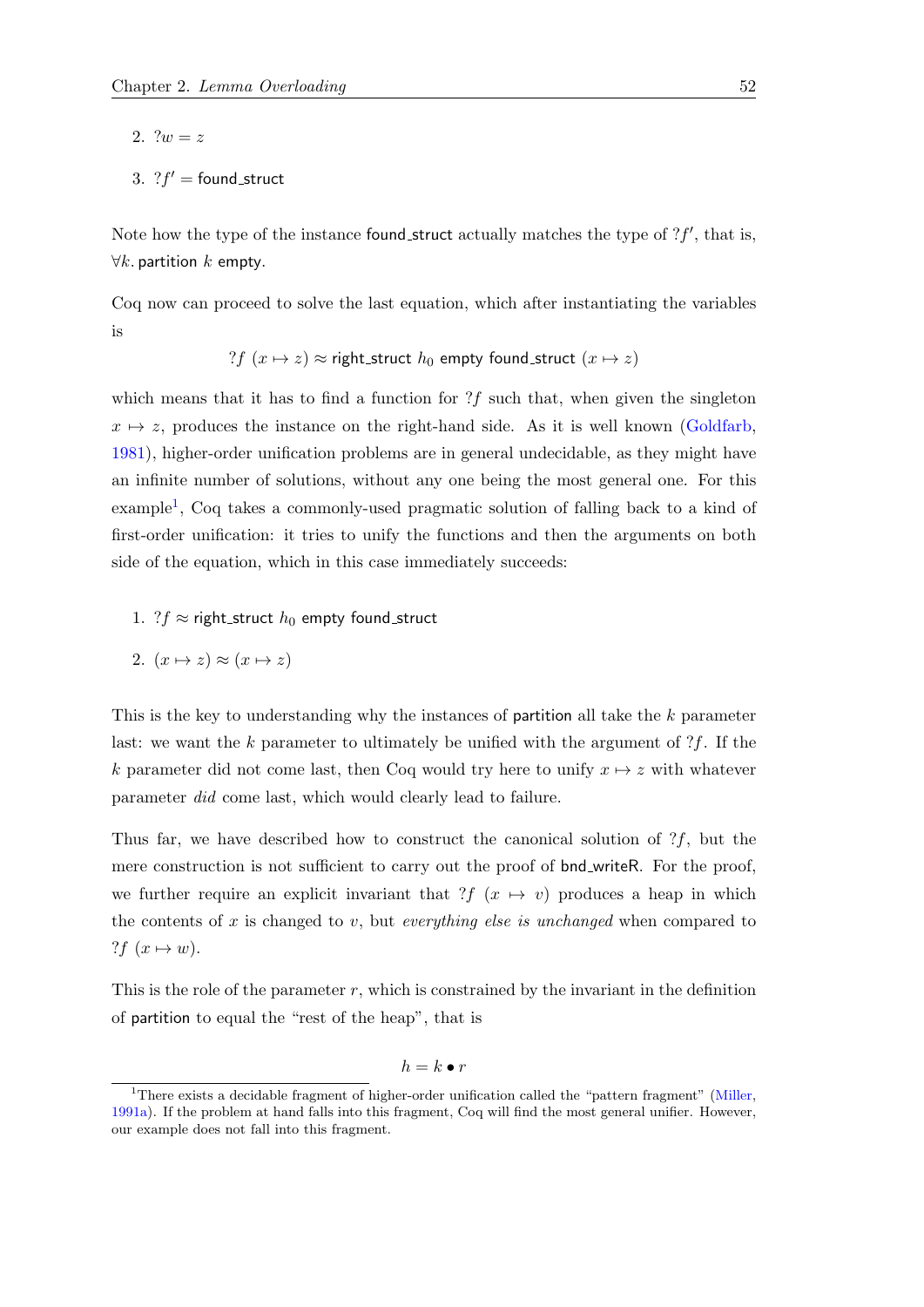With this invariant in place, we can vary the parameter k from  $x \mapsto w$  in the conclusion of bnd writeR to  $x \mapsto v$  in the premise. However, r remains fixed by the type of ?f, providing the guarantee that the only change to the heap was in the contents of  $x$ .

It may be interesting to note that, while our code computes an ?f that syntactically matches the parentheses and the order of summands in  $h$  (as this is important for using the lemma in practice), the above invariant on  $h$ ,  $k$  and  $r$  is in fact a *semantic*, not a syntactic, equality. In particular, it does not guarantee that h and  $k \bullet r$  are constructed from the same exact applications of  $\mapsto$  and  $\bullet$ , since in HTT those are defined functions, not primitive constructors. Rather, it captures only equality up to commutativity, associativity and other semantic properties of heaps as partial maps. This suffices to prove **bnd** writeR, but more to the point: the syntactic property, while true, cannot even be expressed in Coq's logic, precisely because it concerns the syntax and not the semantics of heap expressions.

To conclude the section, we note that the premise and conclusion of bnd writeR both contain projections out of  $?f$ . As a result, the lemma may be used both in forward reasoning (out of hypotheses) and in backward reasoning (for discharging a given goal). For example, we can prove the goal

verify (bind (write 
$$
x_2
$$
 4)  $e$ )  $(i_1 \bullet (x_1 \mapsto 1 \bullet x_2 \mapsto 2)) q$ 

under hypothesis

$$
H : \text{verify } (e ())(i_1 \bullet (x_1 \mapsto 1 \bullet x_2 \mapsto 4)) q
$$

in two ways:

- *Backward*: By applying bnd\_writeR to the goal. The goal will therefore be changed to exactly match H.
- Forward: By applying bnd\_writeR  $(x := x_2)$   $(w := 2)$  to the hypothesis H, thus obtaining the goal. Note how in this case we need to explicitly provide the instantiations of the parameters  $x$  and  $w$  because they cannot be inferred just from looking at H.

This kind of versatility is yet another advantage that lemmas based on canonical instances exhibit when compared to tactics. The latter, it seems, must be specialized to either forward or backward mode, and we have not managed to encode a tactic equivalent of bnd writeR that is usable in both directions. It likewise appears difficult, if not impossible, to encode this bidirectional functionality using the style of proof by reflection we explored in Section [2.4.](#page-56-0)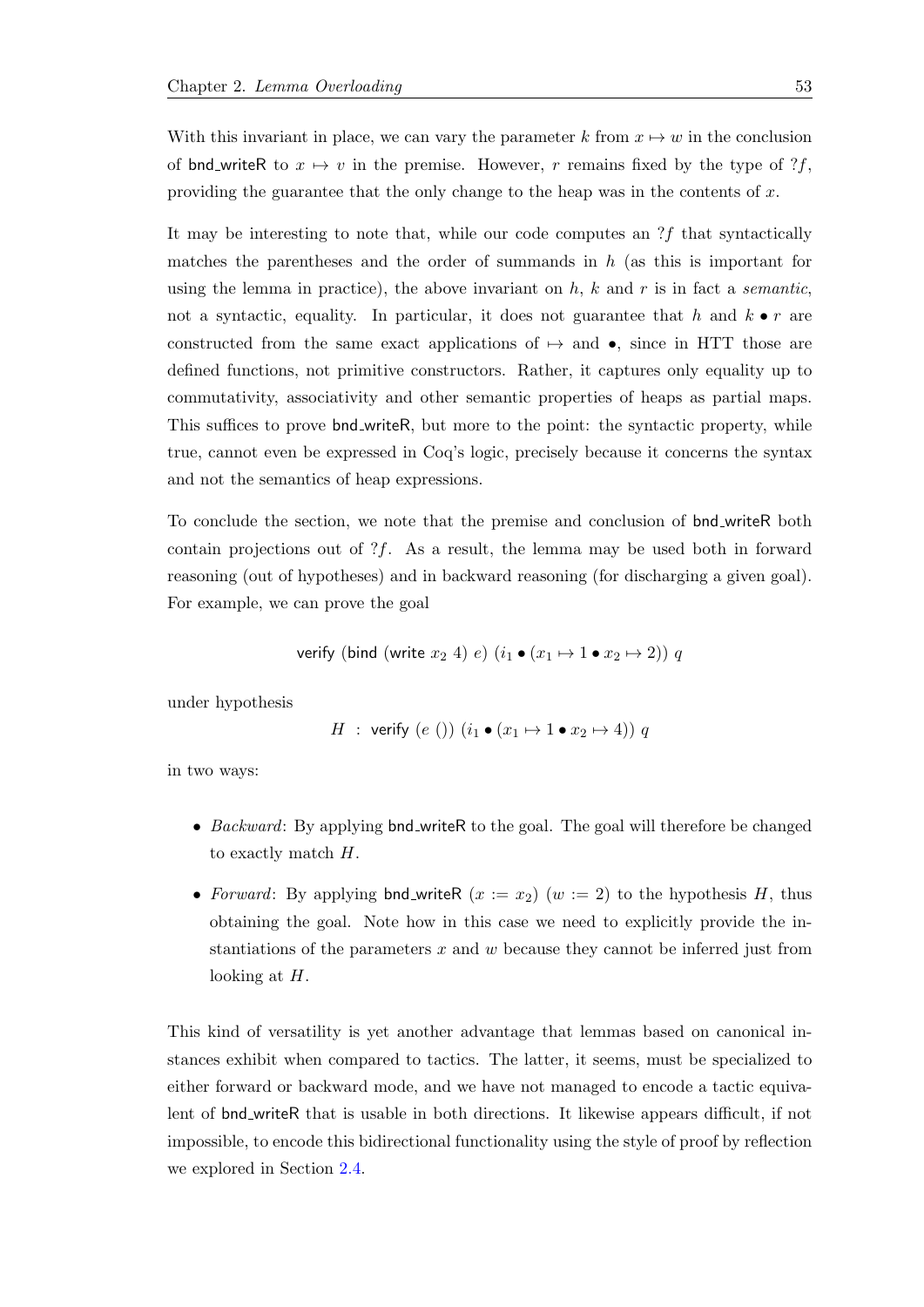Fleshing out the Trace: In the partial unification trace given above, we streamlined the presentation by omitting the part concerning the resolution of the unification equation  $(2.7)$ . Since found tag is the canonical instance of the tagged heap structure, instance resolution will reduce this problem to:

<span id="page-73-0"></span>
$$
\text{heap_of } (?f'(x \mapsto ?w)) \approx \text{found\_tag } (x \mapsto z) \tag{2.8}
$$

For this equation, Coq follows the same steps as in the processing of equation [\(2.5\)](#page-69-0). It will:

- 1. Create a unification variable  $2k''$  for the argument of found\_struct.
- 2. Unify the type of found\_struct  $?k''$  with the type of  $?f'(x \mapsto ?w)$ , that is,

partition  $?k''$  empty  $\approx$  partition  $(x \mapsto ?w)$   $?r'$ 

getting  $?k'' = x \mapsto ?w$  and  $?r' =$  empty.

3. Unify the heap of projection of found struct  $?k''$  with the right-hand side of  $(2.8)$ :

found\_tag  $?k'' \approx$  found\_tag  $(x \mapsto z)$ 

Unfolding the already known definition of  $?k''$  as  $x \mapsto ?w$ , we get  $?w = z$ .

4. Unify the argument of heap of with the instance. After applying the solutions found so far, this produces

$$
?f'(x \mapsto z) \approx \text{found\_struct } (x \mapsto z)
$$

As before, Coq solves this higher-order problem by unifying

- (a)  $?f' \approx$  found\_struct
- (b)  $x \mapsto z \approx x \mapsto z$

#### <span id="page-73-1"></span>2.5.2 Automatic Lemma Selection

In the previous section we saw how to automate the symbolic evaluation of the command write. In our implementation of separation logic in Coq, there are in fact several such commands (allocation, deallocation, read, write, etc.), each of which may appear in one of two contexts (either by itself or as part of a bind expression sequencing it together with other commands). We have created one automated lemma for each combination of command and context, but picking the right one to apply at each step of a proof can be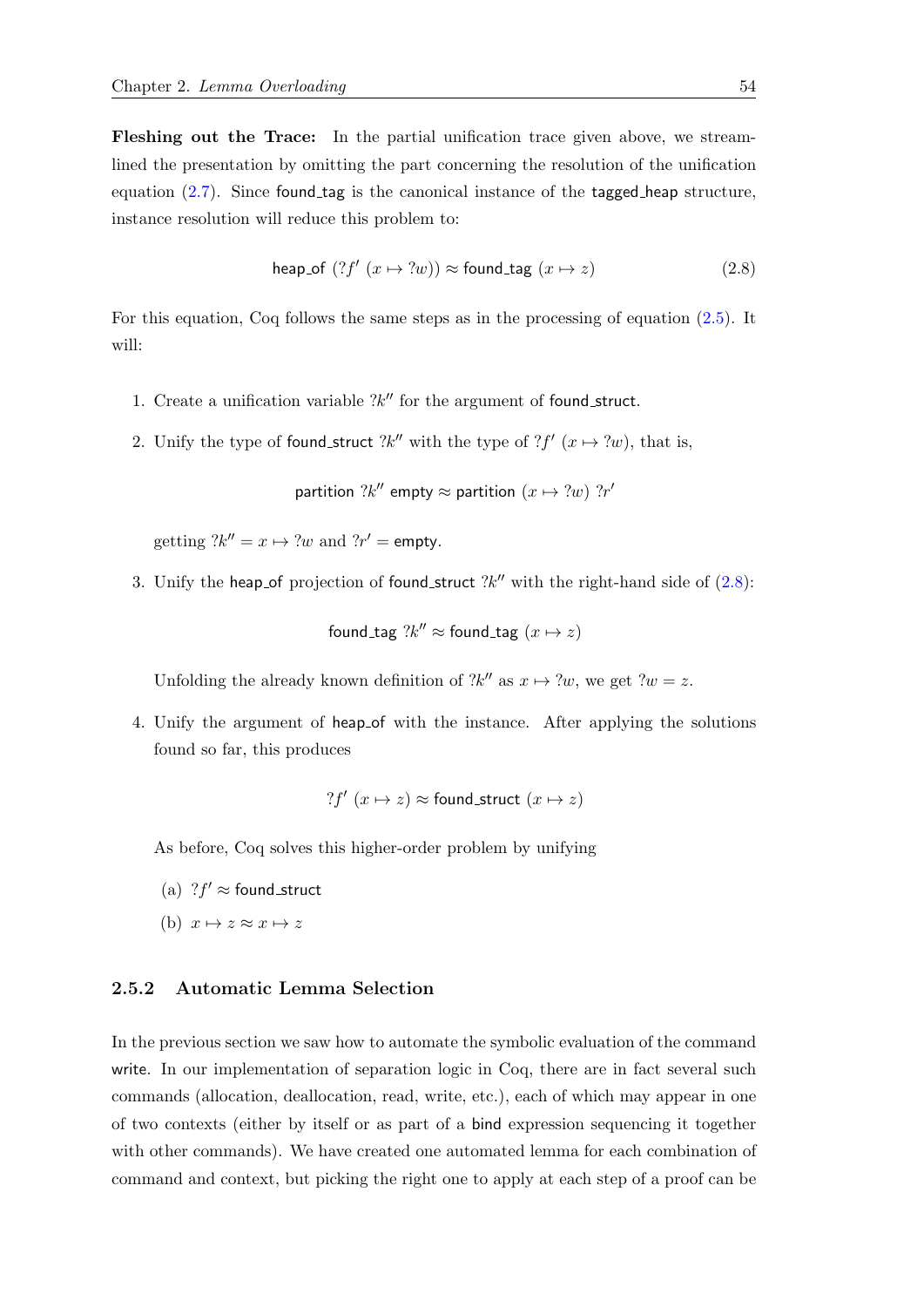tedious, so we would like to automate this process by creating a procedure for selecting the right lemma in each case. We will now show how to build such an automated procedure.

For the running example we will use just two lemmas:

find\_writeR: ∀A B C. ∀x: ptr. ∀v: A. ∀w: C. ∀e: unit → prog B.

\n
$$
\forall q: B \rightarrow \text{heap} \rightarrow \text{Prop}.
$$
\n
$$
\forall r: \text{heap. } \forall f: (\forall k: \text{heap. partition } k \ r).
$$
\n
$$
\text{verify } (e ()) \ (f (x \rightarrow v)) \ q \rightarrow
$$
\n
$$
\text{verify } (\text{bind (write } x \ v) \ e) \ (f (x \rightarrow w)) \ q
$$
\n
$$
\text{val\_readR}: \forall A. \forall x: \text{ptr. } \forall v: A. \forall q: A \rightarrow \text{heap} \rightarrow \text{Prop}.
$$
\n
$$
\forall r: \text{heap. } \forall f: (\text{partition } (x \mapsto v) \ r).
$$
\n
$$
(\text{def } f \rightarrow q \ v \ f) \rightarrow
$$
\n
$$
\text{verify } (\text{read } x) \ f \ q
$$

The first one is the automated lemma from the previous section. The second one executes the command read alone (not as part of a bind expression). The lemma val-readR states that, in order to show that read x satisfies postcondition  $q$ , we need to prove that q holds of the value  $v$  that  $x$  points to.

Consider a simple example, in which we have the following goal:

verify (bind (write x 4) ( $\lambda$ . read x))  $(x \mapsto 0)$  ( $\lambda r$ .  $\lambda$ .  $r = 4$ )

This goal states that after writing the value 4 in location  $x$ , we read  $x$  and get a result r that is equal to 4. Using the above lemmas directly, we would prove this as follows  $2$ :

> apply: bnd\_writeR by apply: val\_readR

The first application changes the goal to

verify (read x) 
$$
(x \mapsto 4)
$$
  $(\lambda r. \lambda_-, r = 4)$ 

while the second application performs the read and produces the trivial goal  $4 = 4$ .

<span id="page-74-0"></span><sup>&</sup>lt;sup>2</sup>Note that we are using Ssreflect apply (*i.e.*, with colon) instead of Coq's native tactic. This is required since Coq's apply tactic might use two different and inconsistent unification algorithms.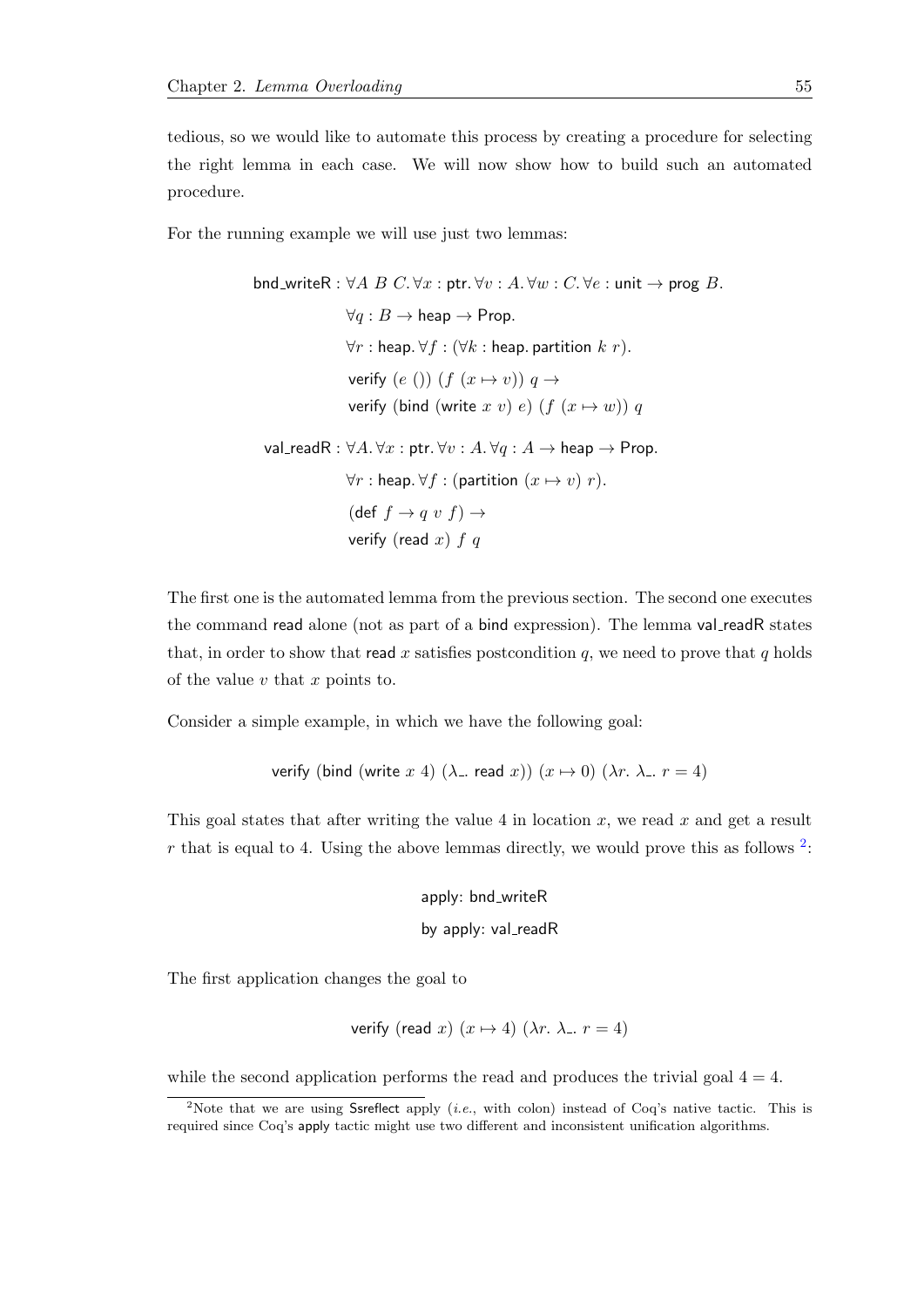<span id="page-75-0"></span>**Structure** val\_form  $(h : \text{heap})$   $(q : A \rightarrow \text{heap} \rightarrow \text{Prop})$   $(p : \text{Prop}) :=$ ValForm  $\{$  val\_pivot : prog  $A$ ;  $\Box : p \rightarrow$  verify val\_pivot  $h \ q$  }

**Structure** bnd form  $(h : \text{heap})$   $(e : A \rightarrow \text{prog } B)$   $(q : B \rightarrow \text{heap} \rightarrow \text{Prop})$   $(p : \text{Prop}) :=$ BndForm  $\{$  bnd\_pivot : prog  $A$ ;  $: p \rightarrow$  verify (bind bnd\_pivot e) h q }

**Canonical** val bind struct h e q p (f : bnd form h e q p) := ValForm (bind (bnd\_pivot  $f$ )  $e$ ) ...

step :  $\forall h. \forall q. \forall p. \forall f : \text{val-form } h \ q \ p. \ p \rightarrow \text{verify } f \ h \ q$ 

FIGURE 2.6: Definition of the overloaded step lemma.

Using the overloaded lemma step we will present below, we will instead be able to prove this as follows:

#### by do 2 apply: step

where  $\phi$  *n* tactic is the *n*th repeated application of tactic. When verifying a large program, an overloaded lemma like step becomes increasingly convenient to use, for all the usual reasons that overloading is useful in ordinary programming. This convenience is borne out in our source files [\(Ziliani,](#page-216-0) [2014\)](#page-216-0), where the interested reader can find the verification of a linked list data type using step.

Intuitively, step works by inspecting the program expression being verified and selecting an appropriate lemma to apply. In our example, the first application of step will apply bnd writeR, and the second one val readR, exactly as in our manual proof.

Notational Convention 7. We use val ∗ to name every lemma concerning the symbolic execution of a program expression consisting of a single command, like val readR. We use bnd ∗ to name every lemma concerning the symbolic execution of a command inside a bind expression, like bnd writeR.

Figure [2.6](#page-75-0) shows the main structure, val form, for the overloaded lemma step. It has two fields:  $(1)$  a program expression, which we call val pivot, and  $(2)$  a proof that, assuming precondition  $p$ , the postcondition  $q$  will hold after executing the pivot program in the initial heap  $h$ . Our overloaded lemma step is trivially proved by the projection of this second field.

When step is applied to a goal verify  $e \, h \, q$ , the system tries to construct an instance f : val form h q p, whose val pivot matches e. Figure [2.7](#page-76-0) declares one such val  $*$  instance,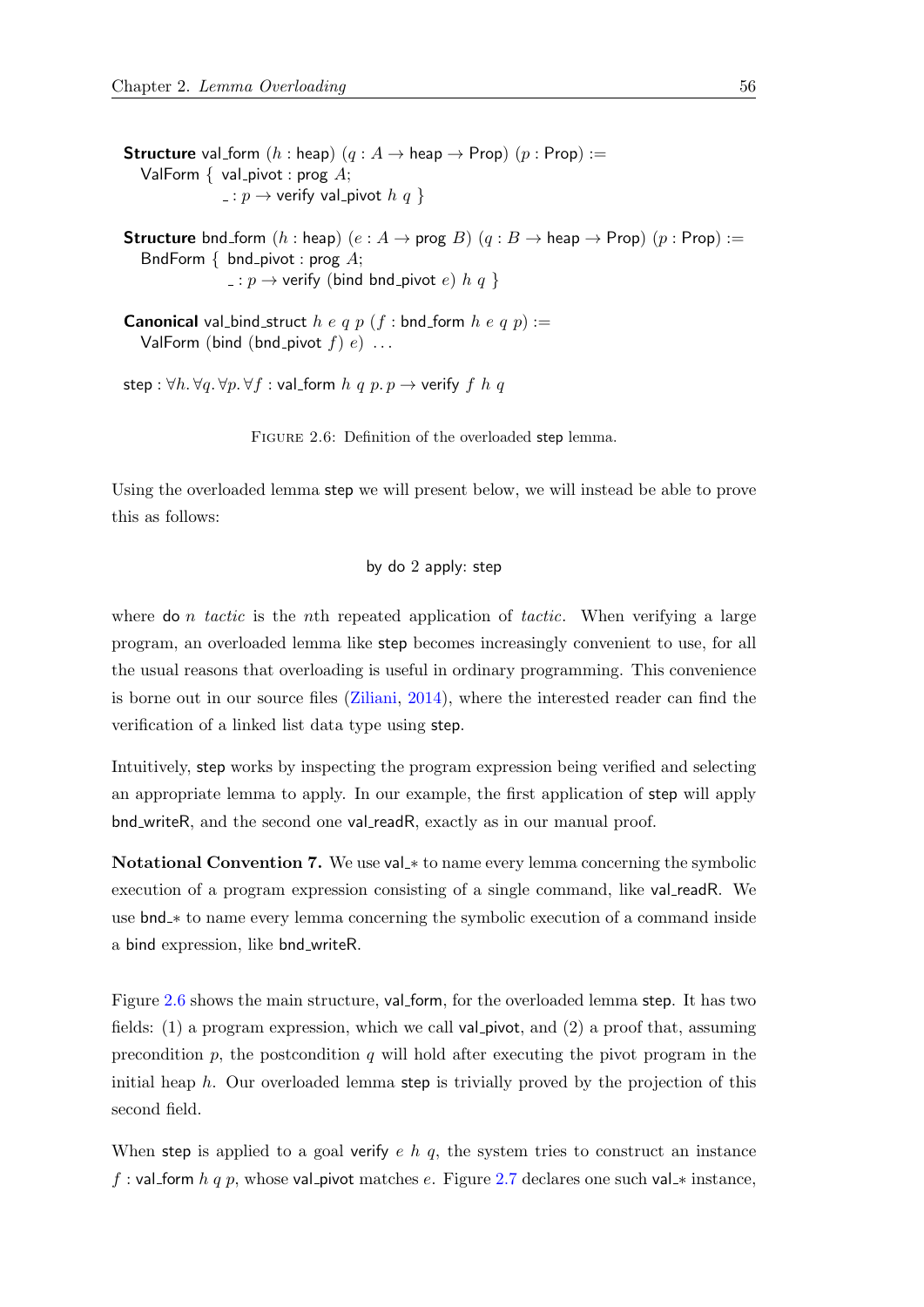<span id="page-76-0"></span>**Canonical** val\_read\_struct x v q r  $f :=$ ValForm (read x) (val\_readR x v q r f)

**Canonical** bnd write struct x v w e q r  $f :=$ BndForm (write  $x \, v$ ) (bnd\_writeR  $x \, v \, w \, e \, q \, r \, f$ )

FIGURE 2.7: Registering individual lemmas with step.

val read struct, which is selected when e is a read x command, for some x. The second field of the instance declares the lemma that should be applied to the verify goal; in this case the val readR lemma.

Thus, declaring instances of val-form corresponds to *registering* with step the lemmas that we want applied for specific forms of e. For example, we can register lemmas that apply when  $e$  is a primitive command such as alloc or dealloc. The only requirement is that the form of the registered lemma matches the second field of val form; namely, the lemma has a conclusion verify e h q and one premise p, for some e, h, q, and p.

When the command e is not a standalone command, but a bind composite, we redirect step to search for an approriate lemma among bnd\_\* instances. That is achieved by declaring a new structure bnd\_form and a canonical instance val\_bnd\_struct for val\_form in Figure [2.6.](#page-75-0) When step is applied to a goal verify  $e \, h \, q$ , in which  $e$  is a bind, val-bnd-struct is selected as a canonical instance. But since val bnd struct is parameterized by a hypothesis f : bnd form h e q p, this redirects the unification algorithm into solving for f.

Much as in the val form case, we need to register the  $bnd_*$  lemmas that the algorithm should apply depending on the first command of e. Figure [2.7](#page-76-0) shows an example instance bnd write struct which registers lemma bnd writeR to be applied by step whenever *e starts* with a write command.

In a similar way, we can register val\_\* and bnd\_\* lemmas for *user-defined* commands as well, thereby extending step at will as we implement new commands. In this sense, step is an open-ended automation procedure. Such open-endedness is yet another aspect of lemma overloading that does not seem to have a direct correspondent in tactic-based automation.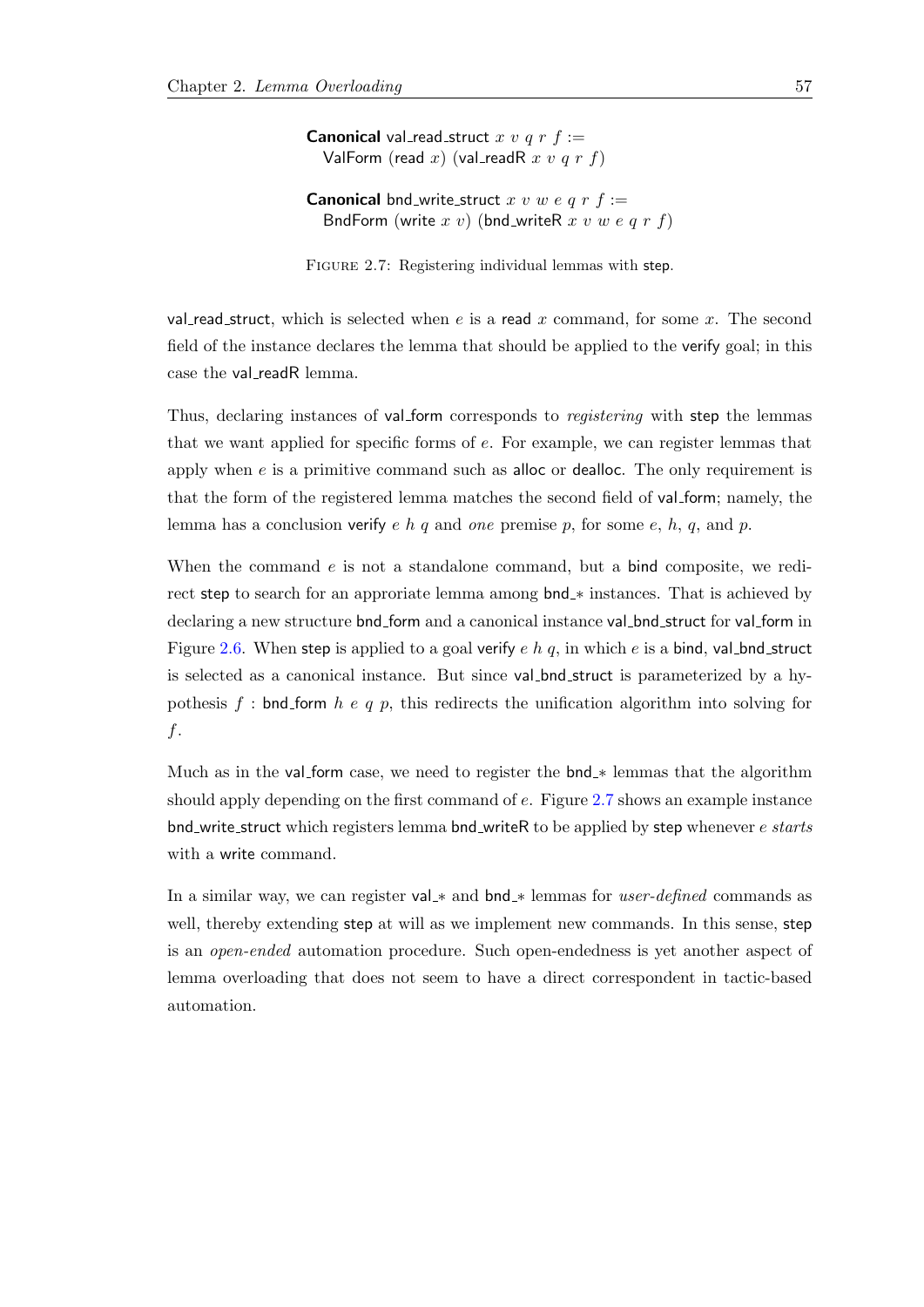# <span id="page-77-0"></span>2.6 Flexible Composition and Application of Overloaded Lemmas

In this section we construct an overloaded version of the noalias lemma from the introduction. This example presents two main challenges: (1) composing two overloaded lemmas where the output of one is the input to the other one, and (2) making the resulting lemma applicable in both forward and backward reasoning.

Concerning the first problem, there are several ways to solve it. We present different alternative approaches to composing overloaded lemmas, equipping the interested reader with a handy set of techniques with varying complexity/flexibility tradeoffs.

Concerning the second problem, the key challenge is to ensure that the unification constraints generated during canonical structure inference are resolved in the intended order. This is important because the postponing of a certain constraint may underspecify certain variables, leading the system to choose a wrong intermediate value that will eventually fail to satisfy the postponed constraint. In the case of noalias, the problem is that a naive implementation will result in the triggering of a search for a pointer in a heap before we know what pointer we're searching for. Fortunately, it is possible to handle this problem very easily using a simple design pattern we call parameterized tagging.

In the following sections, we build several, progressively more sophisticated, versions of the noalias lemma, ultimately arriving at a lemma noaliasR that will be applicable both backwards and forwards. In the backwards direction, we will be able to use to it solve a goal such as

$$
(x_1 := x_2) \&& (x_2 := x_3) \&& (x_3 := x_1)
$$

by rewriting repeatedly (notice the modifier "!"):

by rewrite  $!($  noalias $R$   $D)$ 

Here,  $D$  is assumed to be a hypothesis describing the well-definedness of a heap containing three singleton pointers, one for each pointer appearing in the goal. Notice how, in order to rewrite repeatedly using the same lemma (noalias R $D$ ), it is crucial that we do not need to explicitly specify the pointers involved in each application of the lemma, since each application involves a different pair of pointers. In our first versions of the lemma, this advanced functionality will not be available, and the pointers will need to be given explicitly, but eventually we will show how to support it.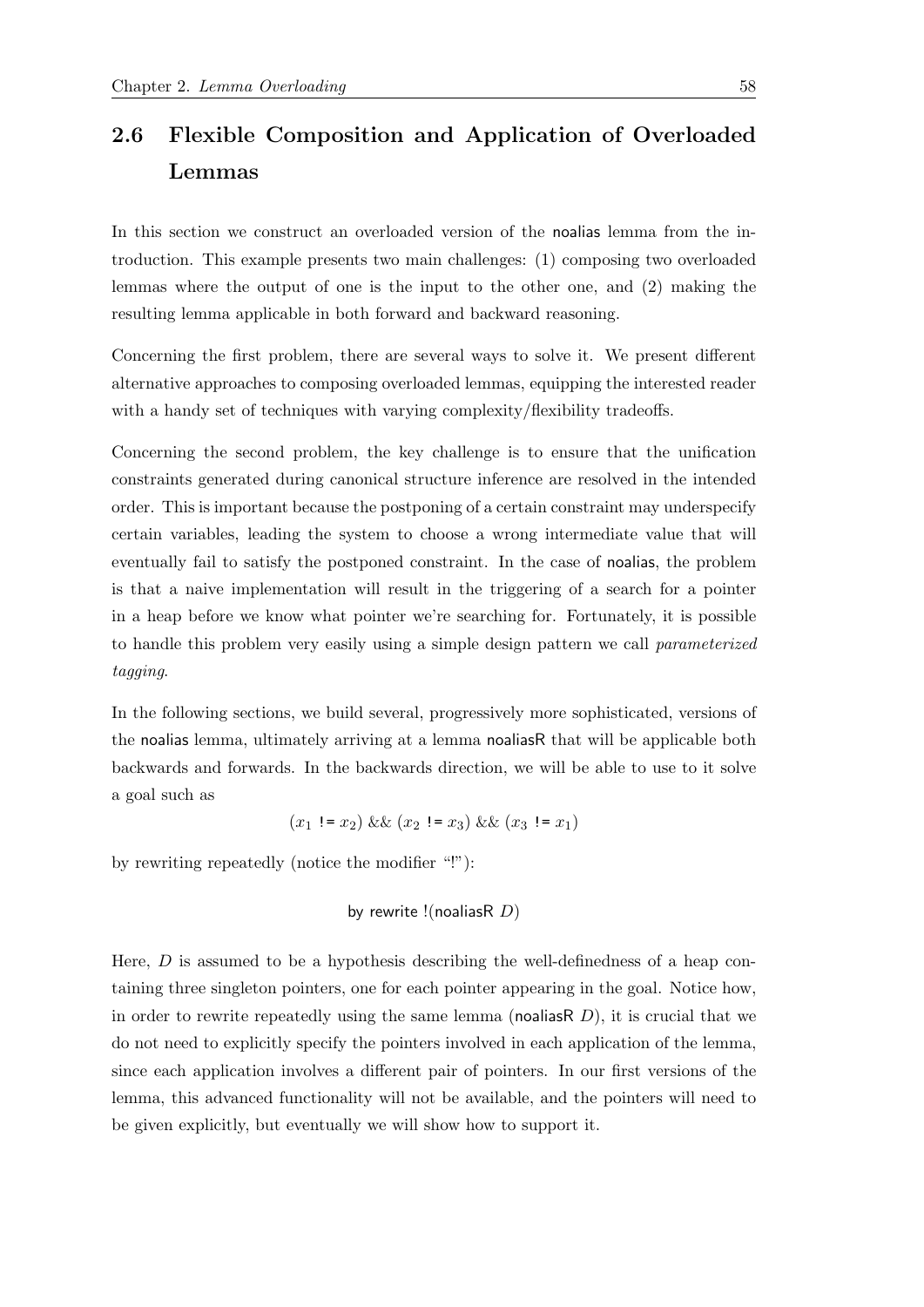```
Structure tagged heap := Tag \{ untag : heap\}default_tag (h : \text{heap}) := \text{Tag } hptr_tag h := default_tag hCanonical union tag h := \text{ptr}\text{-tag } hStructure scan (s: seq ptr) :=
  Scan { heap_of : tagged_heap;
            -: def heap_of \rightarrowuniq s \wedge \forall x \ldotp x \in s \rightarrow x \in dom heap of }
Canonical union_struct s_1 s_2 (f_1 : scan s_1) (f_2 : scan s_2) :=
  Scan (append s_1 s_2) (union_tag (f_1 \bullet f_2)) ...
Canonical ptr_struct A x (v : A) :=Scan (x:: nil) (ptr_tag (x \mapsto v)) ...
Canonical default_struct h := Scan nil (default_tag h) ...
```
FIGURE 2.8: Structure scan for computing a list of pointers syntactically appearing in a heap.

Before exploring the different versions of the lemma, we begin by presenting the infrastructure common to all of them.

#### 2.6.1 Basic Infrastructure for the Overloaded Lemma

Given a heap  $h$ , and two pointers x and y, the algorithm for noalias proceeds in three steps:  $(1)$  scan h to compute the list of pointers s appearing in it, which must by welldefinedness of h be a list of *distinct* pointers;  $(2)$  search through s until we find either x or y; (3) once we find one of the pointers, continue searching through the remainder of s for the other one. Figures [2.8–](#page-78-0)[2.10](#page-79-0) show the automation procedures for performing these three steps.

Step (1) is implemented by the scan structure in Figure [2.8.](#page-78-0) Like the ast structure from Section [2.4,](#page-56-0) scan returns its output using its *parameter* (here, s). It also outputs a proof that the pointers in s are all distinct (*i.e.*, uniq s) and that they are all in the domain of the input heap, assuming it was well-defined.

Step  $(2)$  is implemented by the search 2 structure (named so because it searches for two pointers, both taken as parameters to the structure). It produces a proof that x and y are both distinct members of the input list  $s$ , which will be passed in through unification with the seq2 of projection. The search proceeds until either x or  $y$  is found, at which point the search1 structure (next paragraph) is invoked with the other pointer.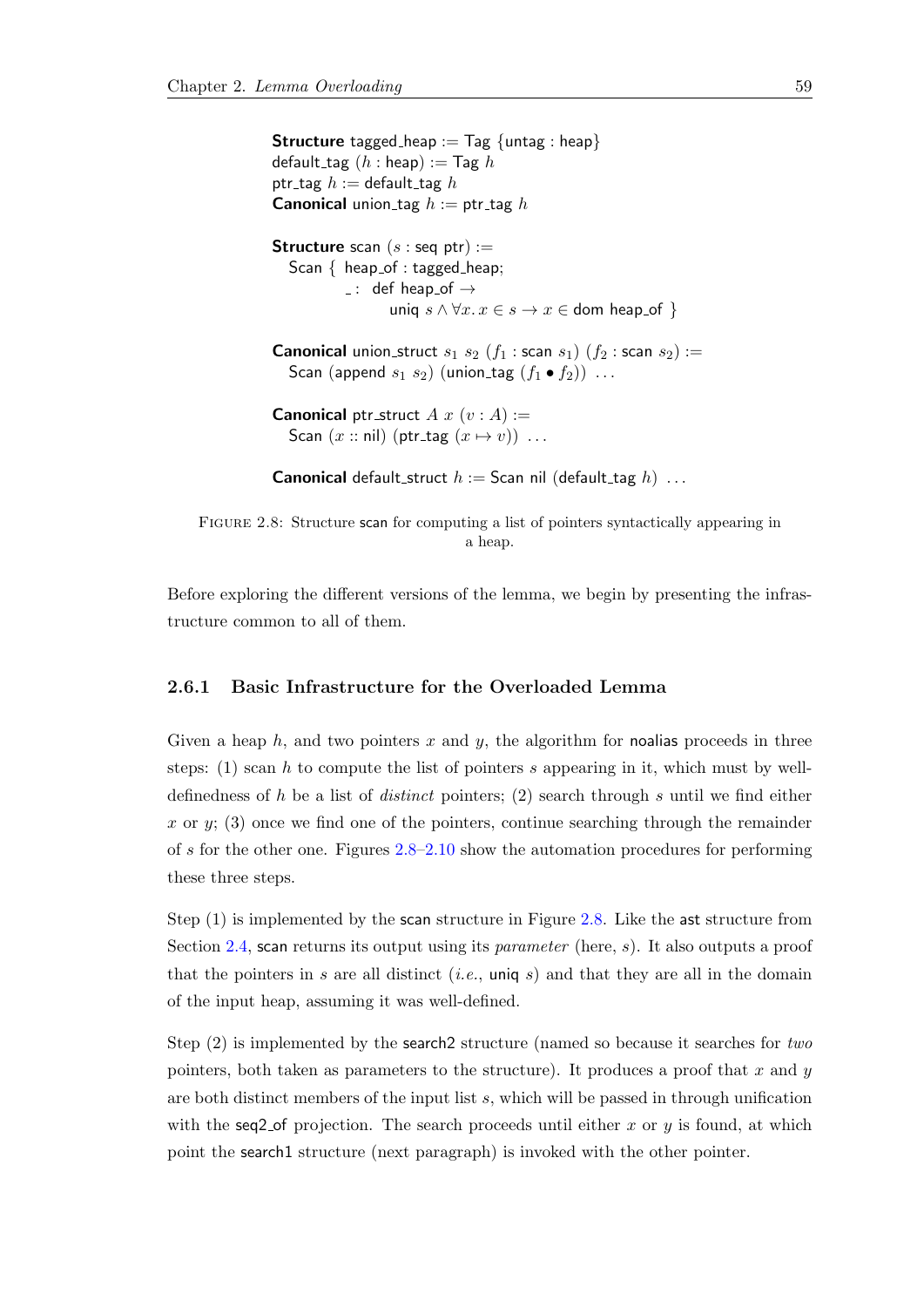<span id="page-79-1"></span>**Structure** tagged\_seq2 :=  $Tag2 \{untag2 : seq \, pt\}$ foundz  $(s : \text{seq ptr}) := \text{Tag2 } s$ foundy  $s :=$  foundz  $s$ **Canonical** foundx  $s :=$  foundy  $s$ **Structure** search  $(x, y : \text{ptr}) :=$ Search2  $\{$  seq2\_of : tagged\_seq2;  $\ldots$   $x \in$  seq2\_of  $\land$   $y \in$  seq2\_of  $\wedge$ (uniq seq2\_of  $\rightarrow$  x != y) } **Canonical** x struct x y  $(s_1 : \text{search1 } y) :=$ Search  $2 x y$  (found  $x : s_1$ ) ... **Canonical** y\_struct x y ( $s_1$ : search1 x) := Search  $2 x y$  (foundy  $(y :: s_1)$ ) ... **Canonical** z\_struct x y z ( $s_2$ : search2 x y) := Search  $2 x y$  (foundz  $(z :: s_2)$ ) ... FIGURE 2.9: Structure search 2 for finding two pointers in a list. **Structure** tagged\_seq1 := Tag1  $\{$  untag1 : seq ptr $\}$ recurse\_tag  $(s : \text{seq ptr}) := \text{Tag1 } s$ **Canonical** found tag  $s :=$  recurse tag s

<span id="page-79-0"></span>**Structure** search1  $(x : \text{ptr}) :=$  Search1  $\{$  seq1\_of : tagged\_seq1;  $\ldots$   $x \in \text{seq1_of}$ 

**Canonical** found struct  $(x : \text{ptr})$   $(s : \text{seq} \text{ptr}) :=$ Search1 x (found tag  $(x:: s)$ ) ...

```
Canonical recurse_struct (x, y : \text{ptr}) (f : \text{search1 } x) :=Seach1 x (recurse_tag (y:: f)) ...
```
FIGURE 2.10: Structure search1 for finding a pointer in a list.

Step  $(3)$  is implemented by the search1 structure, which searches for a single pointer x in the remaining piece of s, returning a proof of  $x$ 's membership in s if it succeeds. Its implementation is quite similar to that of the find structure from Section [2.2.](#page-49-0)

#### 2.6.2 Naive Composition

The noalias lemma we wish to build is, at heart, a composition of two subroutines: one implemented by the structure scan and the other by the structure search2. Indeed, looking at the structures scan and search2, we notice that the output of the first one coincides with the input of the second one: scan computes the list of distinct pointers in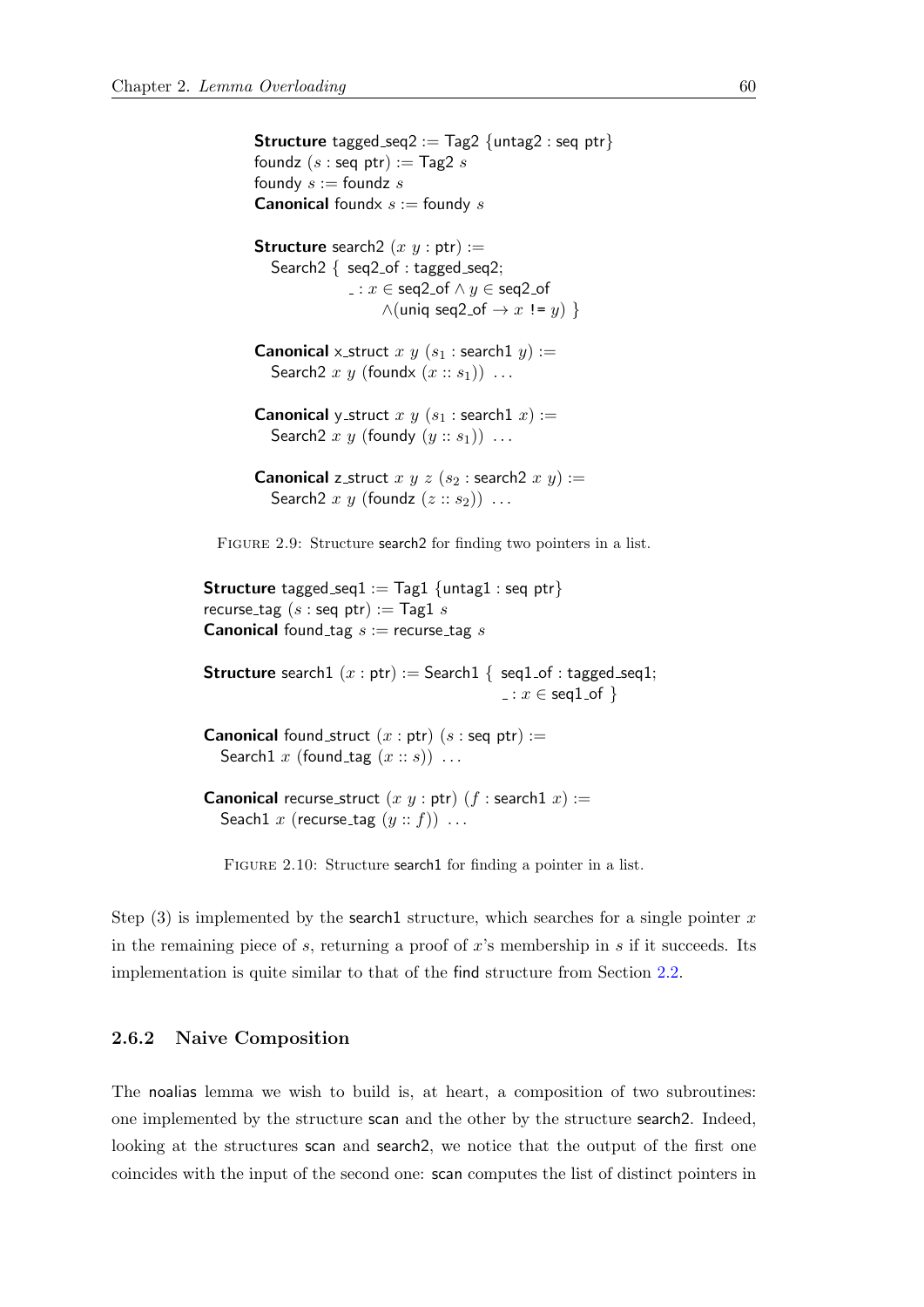a heap, while search2 proves that, if the list output by scan contains distinct pointers, then the two pointers given as parameters are distinct.

Our first, naive attempt at building noalias is to (1) define overloaded lemmas corresponding to scan and search2, and (2) compose them using ordinary (function) composition, in the same that way that we composed the two lemmas simplify and cancelR in Section [2.4.3.](#page-64-0) As we will see, this direct approach does not quite work—*i.e.*, we will not get out a general lemma in the end—but it is instructive to see why.

First, we create the two overloaded lemmas, scan it and search them, whose proofs are merely the proof projections from the scan and search2 structures. As usual, we leave the structure projections (here of  $f$  and  $g$ ) implicit:

> scan\_it :  $\forall s$  : seq ptr.  $\forall f$  : scan s. def  $f \rightarrow$  uniq s search\_them :  $\forall x \ y : \text{ptr.} \ \forall g : \text{search2} \ x \ y.$ uniq  $q \rightarrow x$ != y

We can apply their composition in the same way as in Section [2.4.3.](#page-64-0) For example:

Hyper. 
$$
D
$$
: def  $(i_1 \bullet (x_1 \mapsto v_1 \bullet x_2 \mapsto v_2) \bullet (i_2 \bullet x_3 \mapsto v_3))$ 

\nGoal:  $x_1 := x_3$ 

\nProof: by apply: (search<sub>them</sub>  $x_1$   $x_3$  (scan<sub>it</sub>  $D$ ))

During the typechecking of the lemma to be applied (*i.e.*, search them  $x_1 x_3$  (scan it D)), Coq will first unify D's type with that of scan it's premise (*i.e.*, def (untag (heap of ?f))), which forces the unification of the heap in the type of  $D$  with the implicit projection untag (heap of  $?f$ ). This in turn triggers an inference problem in which the system solves for the canonical implementation of  $?f$  by executing the scan algorithm, thus computing the pointer list s (in this case,  $[x_1, x_2, x_3]$ ). After obtaining uniq s as the output of scan it, the search for the pointers  $x_1$  and  $x_3$  is initiated by unifying uniq s with the premise of search\_them (i.e., uniq (seq2\_of (untag2  $?g$ ))), which causes s to be unified with seq2 of (untag2 ?g), thus triggering the resolution of ?g by the search2 algorithm.

We may be tempted, then, to define the lemma noalias as a direct composition of the two lemmas. Unfortunately this will not work, because although we can compose the lemmas *dynamically* (*i.e.*, when applied to a particular goal), we cannot straightforwardly compose them *statically* (*i.e.*, in the proof of the general noalias lemma with unknown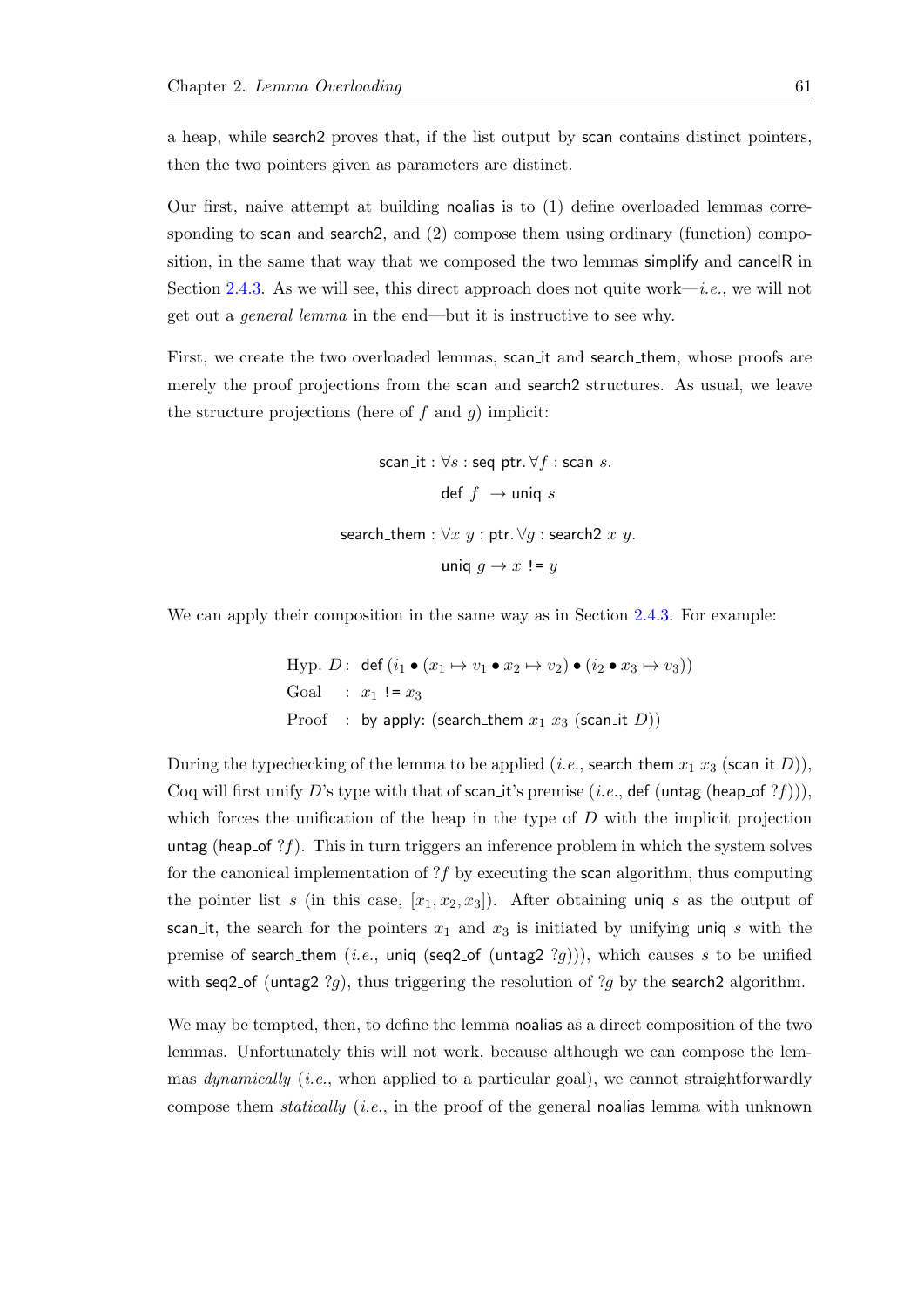parameters). To see why, let us try to build the lemma using the structures:

$$
\text{noaliasR.fwd\_wrong}: \forall x \ y: \text{ptr.} \ \forall s: \text{seq \ } \text{ptr.} \ \forall f: \text{scan } s. \ \forall g: \text{search2 } x \ y.
$$
\n
$$
\text{def } f \to x \ \mathrel{!=} y
$$

The reason we cannot prove this lemma is that there is no connection between the output of the scan—that is, s—and the input sequence of search2. To put it another way, what we have is a proof that the list of pointers s appearing in the heap component of  $f$  is unique, but what we need is a way to prove that the list component of  $g$  is unique. We do not have any information telling us that these two lists should be equal, and in fact there is no reason for that to be true.

### 2.6.3 Connecting the Lemmas with an Equality Hypothesis

To prove the general noalias lemma, we clearly need a way to connect the output of scan with the input of search 2. A simple way to achieve this is by adding an extra hypothesis representing the missing connection (boxed below), using which the proof of the lemma is straightforward. For clarity, we make the projection in this hypothesis explicit.

$$
\text{noaliasR.fwd}: \forall x \ y : \text{ptr.} \forall s : \text{seq \text{ptr.}} \forall f : \text{scan } s. \forall g : \text{search2 } x \ y.
$$
\n
$$
\text{def } f \to \boxed{s = (\text{untag2 } (\text{seq2_of } g))} \to x := y
$$

We show how it works by applying it to the same example as before. We assume  $s, f, g$ implicit.

```
Hyp. D: def (i_1 \bullet (x_1 \mapsto v_1 \bullet x_2 \mapsto v_2) \bullet (i_2 \bullet x_3 \mapsto v_3))Goal : x_1 := x_3Proof : by apply: (noaliasR_fwd x_1 x_3 D (erefl =))
```
Here, erefl x is the proof that  $x = x$ . The trace of the typechecker is roughly as follows. It:

- 1. Generates fresh unification variables for each of the arguments:  $x, y, z_s, z_f, z_g$ .
- 2. Unifies  $x$  and  $y$  with the pointers given as parameters,  $x_1$  and  $x_3$ , respectively.
- 3. Unifies the hypothesis D with the hypothesis of the lemma. More precisely, with  $?f$  : scan  $?s$ , it will unify

$$
\text{def } ?f \approx \text{def } (i_1 \bullet (x_1 \mapsto v_1 \bullet x_2 \mapsto v_2) \bullet (i_2 \bullet x_3 \mapsto v_3))
$$

starting the scan'ing of the heap. When scan is finished, we get  $?s = [x_1, x_2, x_3]$ .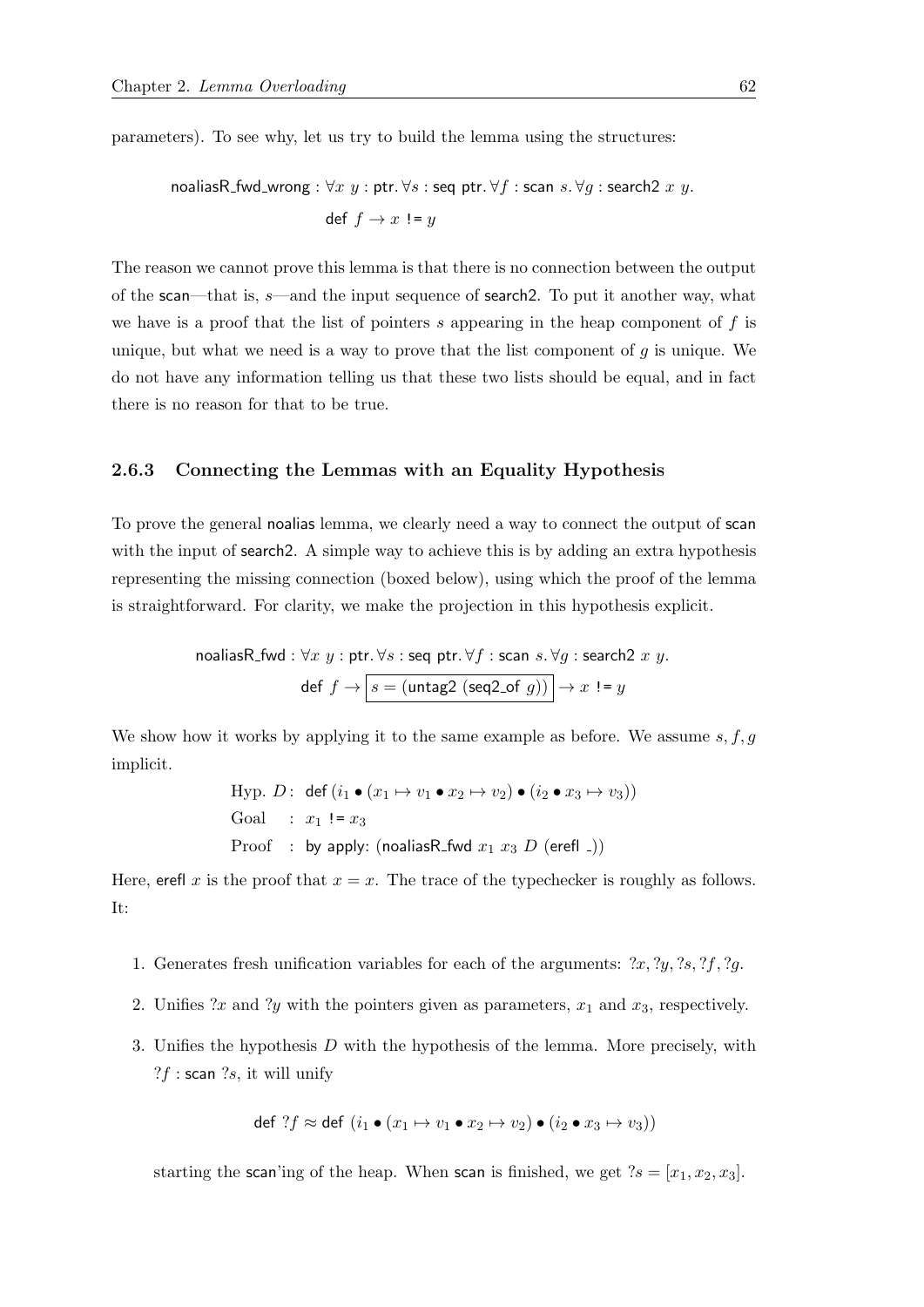4. Unifies the equality with the type of erefl , where is an implicit argument. More precisely, Coq will create a unification variable ?t for this implicit argument, and unify

$$
(?t = ?t) \approx ([x_1, x_2, x_3] = \text{untag2 (seq2_of } ?g))
$$

where  $?g$  : search  $2x_1 x_3$ . Next, it decomposes the equality, obtaining equations

$$
?t \approx [x_1, x_2, x_3]
$$
  

$$
?t \approx \text{untag2 (seq2_of } ?g)
$$

which effectively results in the equation we need for triggering the search for the two pointers in s:

$$
[x_1, x_2, x_3] \approx \text{untag2 (seq2_of } ?g)
$$

The astute reader may have noticed that, in the definition of noaliasR\_fwd, we purposely arranged for the hypothesis def f to appear before the equality of s and g. If instead we had put it afterward, the last two steps would have been swapped, resulting in a doomed search for the pointers in s before the identity of s as  $[x_1, x_2, x_3]$  was known.

In fact, note that we can actually arrange for def  $f$  to be hoisted out even further, outside the scope of the pointers x and y. The benefit of doing so is that we can scan a heap just once, and then use the resulting lemma to prove non-aliasing properties between different pairs of pointers without rescanning the heap each time. In particular, let our lemma be

$$
\text{noaliasR\_fwd}: \forall s: \text{seq ptr. } \forall f: \text{scan } s. \boxed{\forall d: \text{def } f. \quad} \forall x \ y: \text{ptr. } \forall g: \text{search2 } x \ y.
$$
\n
$$
s = \text{untag2 (seq2_of } g) \rightarrow x := y
$$

and hypothesis D be as before. We can then make a local lemma abbreviation with the partially applied lemma

have 
$$
F :=
$$
 noaliasR\_fwd D

Typechecking this local definition implicitly solves for  $s$  and  $f$  by scanning the heap defined by  $D$ , leaving only  $x$ ,  $y$ , and  $g$  to be resolved by subsequent instantiation. We can then solve the following goal by rewriting several times using the partially-applied F:

Goal : 
$$
x_1 := x_3 \&& x_2 := x_3
$$
  
Proof: by rewrite  $(F x_1 x_3 (erefl -)) (F x_2 x_3 (erefl -))$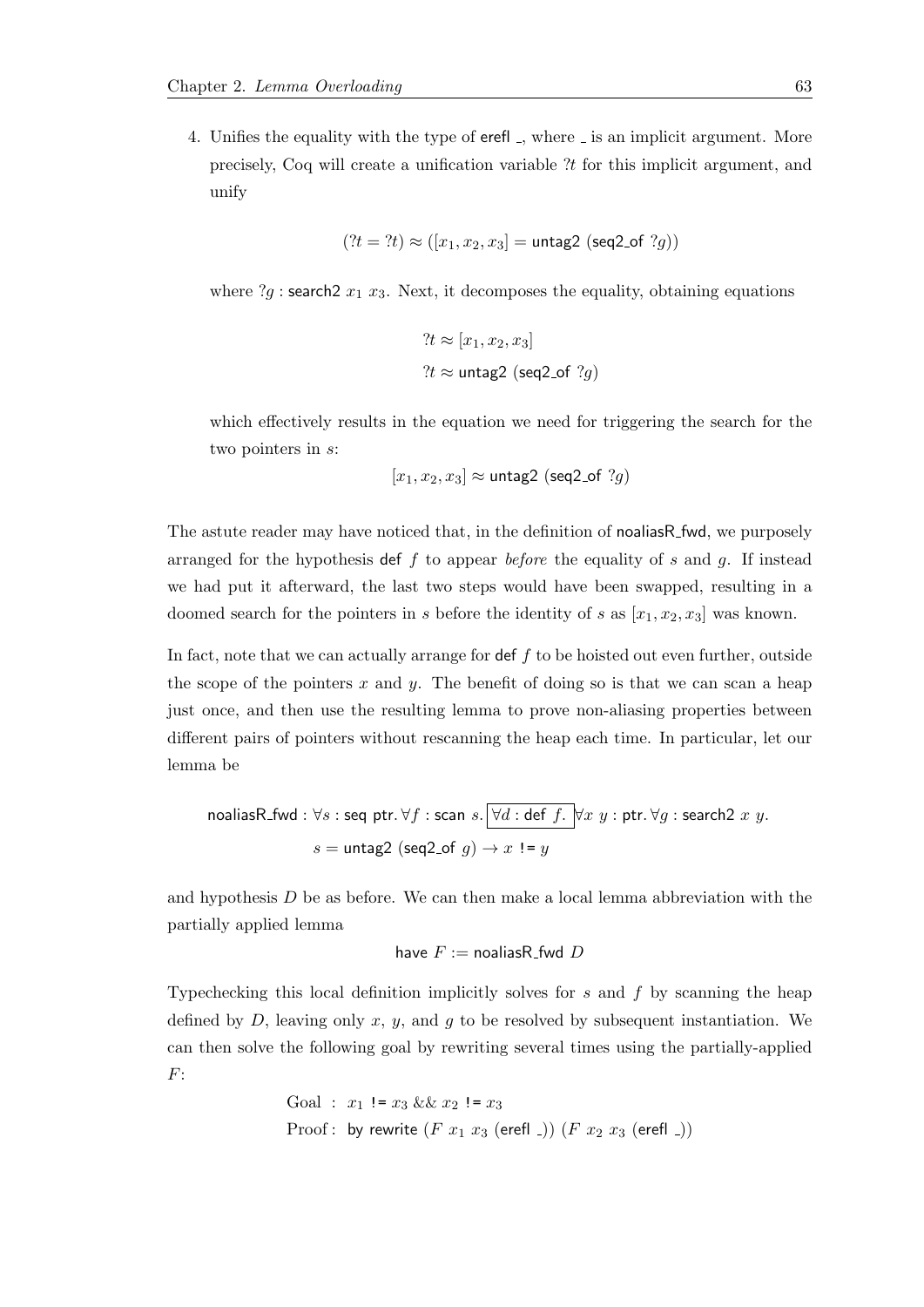#### 2.6.4 Looking Backward, Not Forward

Note that, when applying the noaliasR fwd lemma from the previous section, we need to instantiate the pointer parameters  $x$  and  $y$  explicitly, or else the search will fail. More precisely, the search will proceed without knowing which pointers to search for, and Coq will end up unifying x and y with (as it happens) the first two pointers in the list s (in the above example,  $x_1$  and  $x_2$ ). If they are not the pointers from the goal (as indeed in the example they are not), the application of the lemma will simply fail.

For many examples, like the cancelR example in Section [2.4](#page-56-0) this is not a problem since the lemma is intended to be used only in *forward* mode. However, if we want noalias to be applicable also in backward mode—in particular, if we want to rewrite repeatedly with noalias D as shown at the beginning of this section—then we need to find a way of helping Coq infer the pointer arguments. The approach we present in this section will demonstrate yet another way of composing lemmas, which improves on the approach of the previous section in that it enables one (but not both) of the pointer arguments of noalias to be inferred. It thus serves as a useful bridge step to the final version of noalias in Section [2.6.5,](#page-86-0) which will be applicable both forwards and backwards.

The idea is to replace the equality hypothesis in the previous formulation of the lemma with a bespoke structure, check, which serves to unify the output of scan and the input of search2. To understand where we put the "trigger" for this structure, consider the noaliasR fwd lemma from the previous section. There, the trigger was placed strategically after the hypothesis deff to fire the search after the list of pointers is computed. If we want to remove the equality hypothesis, then we do not have any other choice but to turn one of the pointers into the trigger.

We show first the reformulated lemma noaliasR fwd to explain the intuition behind this change. As in our last version of the lemma, we move the hypothesis def  $f$  before the pointer arguments x and y to avoid redundant recomputation of the scan algorithm.

noglias R\_fwd : 
$$
\forall s
$$
 : seq ptr.  $\forall f$  : scan  $s$ .  $\forall d$  : def  $f$ .  $\forall x \ y$  : ptr.  $\boxed{\forall g$  : check  $x \ y \ s$ .  
 $x := y$  of  $g$ 

As before, when the lemma is applied to a hypothesis  $D$  of type def  $h$ , the heap  $h$ will be unified with the (implicit) projection untag (heap of f). This will execute the scan algorithm, producing as output the pointer list s. However, when this lemma is subsequently applied in order to solve a goal of the form  $x' := y'$ , the unification of that goal with the conclusion of the lemma will trigger the unification of  $y'$  with y\_of ?g (the projection from check, which we have made explicit here for clarity), and that will in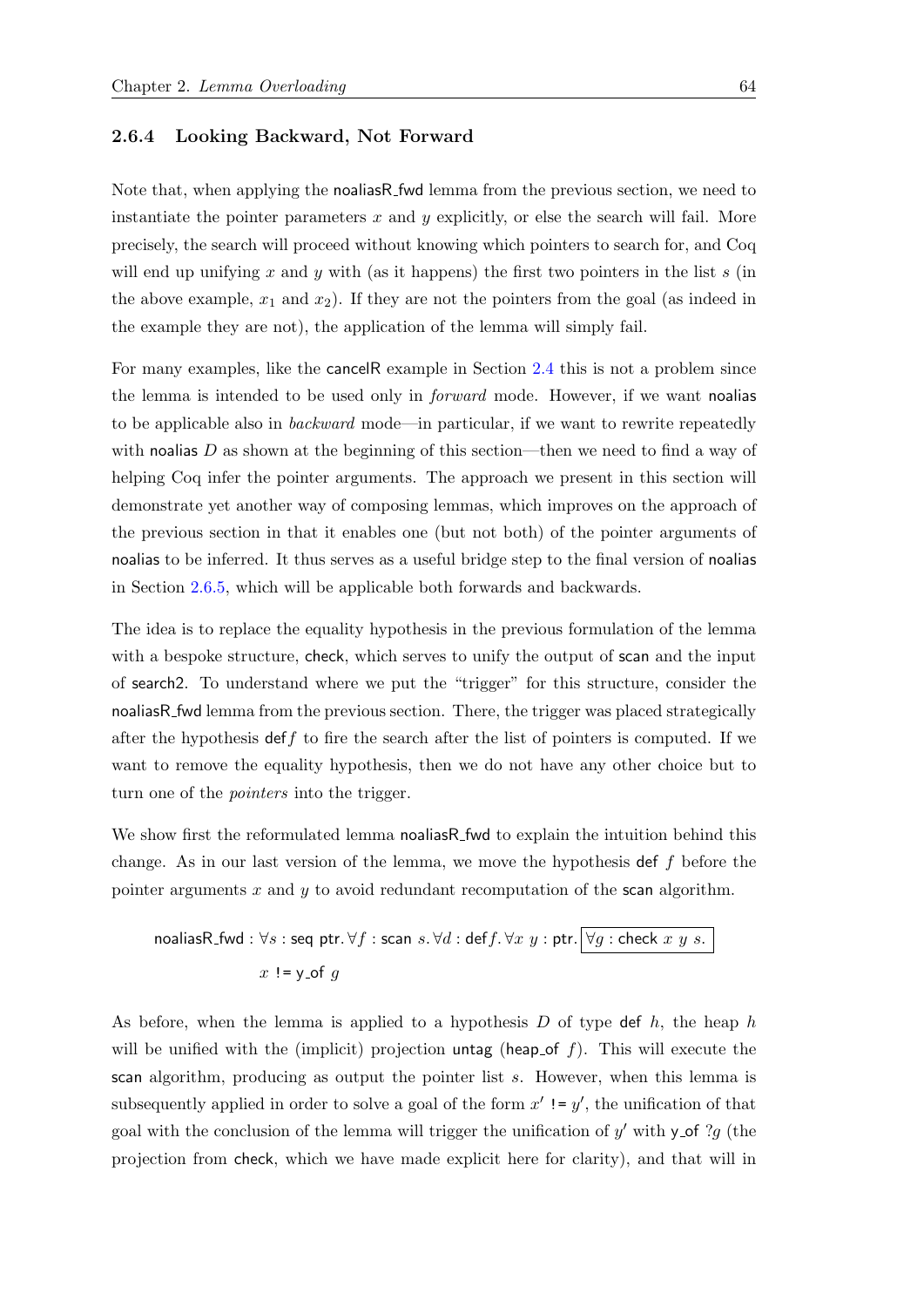turn initiate the automated search for the pointers in the list s. Note that we could use the unification with either  $x'$  or  $y'$  to trigger the search, but here we have chosen the latter.

We define the structure check and its canonical instance start as follows:

```
Structure check (x, y : \text{ptr}) (s : \text{seqptr}) :=Check \{ y_of : ptr;\lnot: y = y \lnotof;
               \Box: uniq s \rightarrow x! = y_of }
Canonical start x \, y \, (s_2 : \text{search2 } x \, y) :=Check x \, y (untag2 (seq2_of s_2)) y (erefl -)...
```
The sole purpose of the canonical instance start for the check structure is to take the pointers  $x'$  and  $y'$  and the list s, passed in as parameters, and repackage them appropriately in the form that the search2 structure expects. In particular, while check is keyed on the right pointer (here,  $y'$ ), search 2 is keyed on the list of pointers s, so a kind of coercion between the two structures is necessary. Notice that this coercion is only possible if the structure's pointer parameter  $y$  is constrained to be *equal* to its  $y$ -of projection. Without this constraint, appearing as the second field (first proof field) of check, we obviously cannot conclude x  $!=$  y of from x  $!=$  y.

Knowing that Coq unifies subterms in a left-to-right order, it should be clear that we can avoid mentioning the pointer  $x'$ , since Coq will unify ?x with  $x'$  before unifying y\_of g with  $y'$  and triggering the search. Consequently, if we have the goal

$$
x_1 \mathrel{!}\mathrel{\mathop:}= x_3 \ \&\& \ x_2 \mathrel{!}\mathrel{\mathop:}= x_3
$$

and D has the same type as before, we can solve the goal by repeated rewriting as follows:

$$
rewrite!(noaliasR_fwd D_x x_3)
$$

It is thus sensible to ask if we can avoid passing in the instantiation for the y parameter (here,  $x_3$ ) explicitly. Unfortunately, we cannot, and the reason will become apparent by following a trace of application.

Assume D as before. We solve the goal

 $x_1$ ! =  $x_3$ 

by

$$
\mathsf{apply: (noulias R_fwd} \ D = x_3)
$$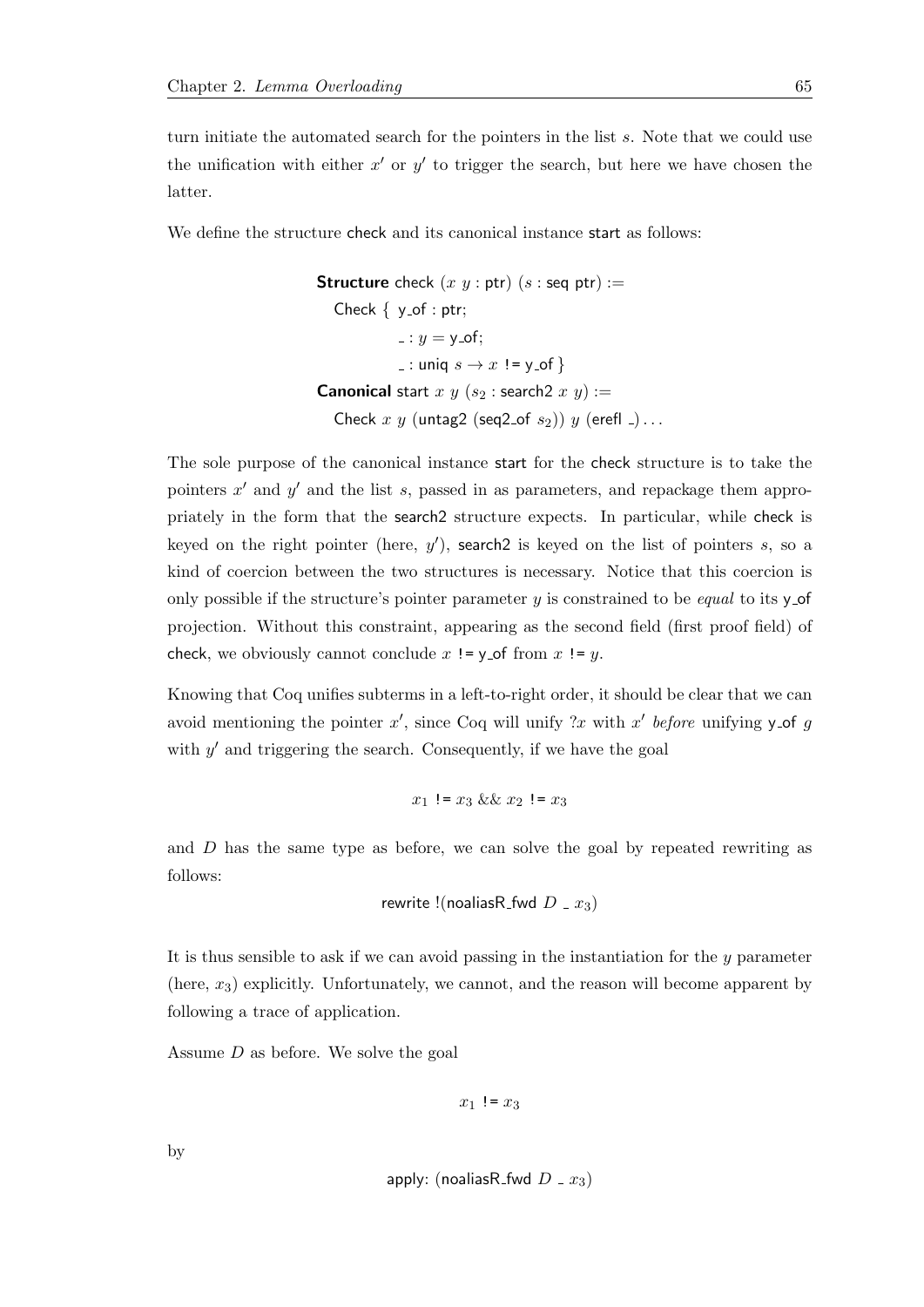For the application to succeed, it must unify the goal with the inferred type for the lemma being applied. Let us write  $?s, ?f, ?d, ?x, ?y$  and  $?g$  for the unification variables that Coq creates for the arguments of noaliasR fwd. As usual in type inference, the type of D must match the type of  $d, i.e.,$  def  $\gamma f$ . As mentioned above, this produces the unification problem that triggers the scanning:

$$
\mathsf{untag}\;(\mathsf{heap\_of}\;?f) \approx i_1 \bullet (x_1 \mapsto v_1 \bullet x_2 \mapsto v_2) \bullet (i_2 \bullet x_3 \mapsto v_3)
$$

In solving this problem, Coq instantiates variables ?f and ?s with  $I_f$  and  $[x_1, x_2, x_3]$ respectively, where  $I_f$  stands for an instance that we omit here.

Now Coq continues the inference, instantiating  $y$  with  $x_3$ , and getting the following type for the conclusion of the lemma:

$$
?x != y_of ?g
$$

where ?g : check ?x  $x_3$  [ $x_1, x_2, x_3$ ]. Coq proceeds to unify this type with the goal:

?x != y\_of ?
$$
g \approx x_1
$$
 !=  $x_3$ 

This generates two subproblems:

- 1.  $?x \approx x_1$
- 2. y\_of  $?q \approx x_3$

The first one is solved immediately, and the second one triggers the search for an instance. The only available instance is start. After creating unification variables  $x', y'$  and  $3s'_2$ , one for each argument of the instance, Coq unifies the type of the instance with the expected type, i.e.,

$$
\mathsf{check}\,\,\mathit{?x}'\,\,\mathit{?y}'\,\,(\mathsf{untag2}\,\,(\mathsf{seq2\_of}\,\,\mathit{?s}'_2)) \approx \mathsf{check}\,\,x_1\,\,x_3\,\,[x_1,x_2,x_3]
$$

therefore creating the following unification problems:

- 1.  $2x' \approx x_1$
- 2.  $?y' \approx x_3$
- 3. untag2 (seq2\_of  $?s'_2$ )  $\approx [x_1, x_2, x_3]$

After solving the first two problems right away, the third problem triggers the search for the pointers in the list. It is only now, after successfully solving these equations, that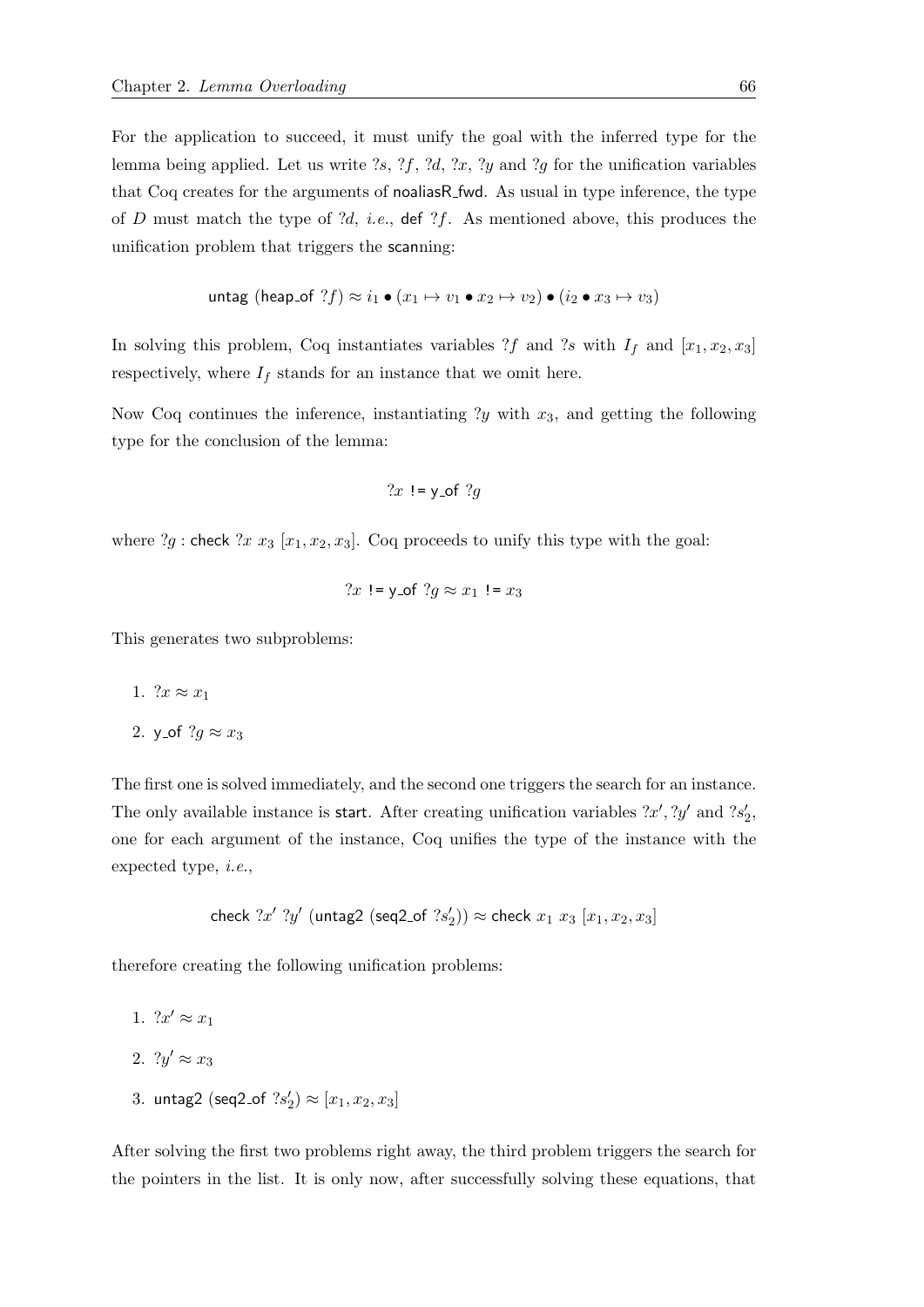Coq unifies the y of projection of the instance with the expected one from the original equation, getting the trivial equation  $x_3 \approx x_3$ . Finally, it can assign the instance to ?g, i.e.,

$$
?g \approx \text{start } x_1 \ x_3 \ ?s'_2
$$

thus successfully proving the goal.

It should now hopefully be clear why we needed to pass  $x_3$  as an explicit argument. If we had left it implicit, the unification problem  $#3$  above would have triggered a search on an unknown  $y'$ , even though the information about the identity of  $y'$  was made available in the subsequent step.

#### <span id="page-86-0"></span>2.6.5 Reordering Unification Subproblems via Parameterized Tagging

Fortunately, there is a simple fix to our check structure to make our lemma infer both pointers from the goal without any intervention from the user.

The Pattern: In order to fix our check structure, we need a way to reorder the unification subproblems so that ?y gets unified with  $x_3$  before the search algorithm gets triggered on the pointer list  $s$ . The trick for doing this is to embed the parameter  $y$ in the type of the projector y\_of, thus ensuring higher priority in the unification order. Specifically, we will give y of the type equals ptr y, which (as the name suggests) will serve to constrain  $y$ -of to be equal to y and to ensure that this constraint is registered before the search algorithm is triggered. (Technically, equals ptr  $y$  is not a singleton type, but canonical instance resolution will cause it to effectively behave like one.) We call this pattern parameterized tagging.

To illustrate, we present the structure equals ptr, its canonical instance equate, and the requisite changes to the check structure (and its instance) according to the pattern:

> **Structure** equals\_ptr  $(z : ptr) :=$  Pack {unpack : ptr} **Canonical** equate  $(z : ptr) :=$  Pack  $z z$ **Structure** check  $(x, y : \text{ptr})$   $(s : \text{seqptr}) :=$ Check  $\{ y_0$ -of : equals\_ptr y;  $\Box$ : uniq  $s \rightarrow x$ ! = unpack y\_of } **Canonical** start  $x \, y \, (s_2 : \text{search2 } x \, y) :=$ Check x y (untag2 (seq2\_of  $s_2$ )) (equate  $y$ ) ...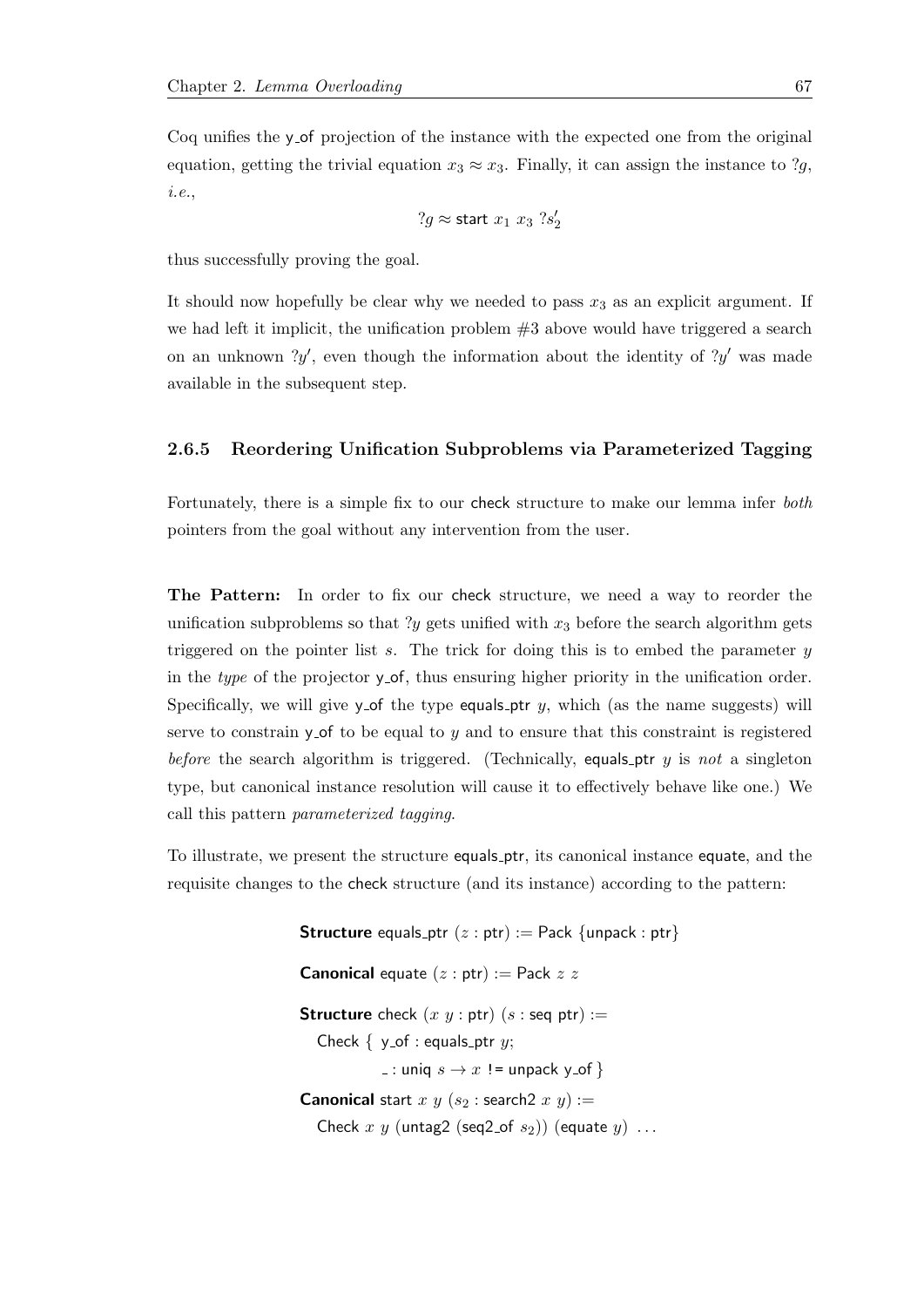Here, the instance equate guarantees that the canonical value of type equals  $ptr z$  is a package containing the pointer z itself.

We can now revise our statement of the overloaded noaliasR\_fwd lemma ever so slightly to mention the new projector unpack (which could be made implicit). We also rename it, since this is the final presentation of the lemma:

noaliasR : 
$$
\forall s
$$
 : seq  $\text{ptr}$ .  $\forall f$  : scan  $s$ .  $\forall d$  : def  $f$ .  $\forall x \ y$  :  $\text{ptr}$ .  $\forall g$  : check  $x \ y \ s$ .  
 $x := \text{unpack}(y \text{ of } g)$ 

As before, suppose that nonlinear has already been applied to a hypothesis  $D$  of type def  $h$ , so that the lemma's parameter  $s$  has already been solved for. Then, when noaliasR is applied to a goal  $x_1$  !=  $x_3$ , the unification engine will unify  $x_1$  with the argument ?x of noaliasR, and proceed to unify

unpack (y\_of 
$$
?g
$$
)  $\approx x_3$ 

in a context where  $?g$  : check  $x_1 ?y s$ . In order to fully understand what is going on, we detail the steps involved in the instance search. The only instance applicable is equate. After opening the instance by creating the unification variable ?z, Coq unifies the type of the instance with the type of  $y_{\text{-}}$  of ?g:

equals\_ptr 
$$
?z \approx
$$
 equals\_ptr  $?y$ 

and obtains the solution  $2z = 2y$ . Then, the unpack projection from equate  $2z$  (which is simply  $\langle z \rangle$  is unified with the value it is supposed to match, namely  $x_3$ . This step is the key to understanding how we pick up  $x_3$  from the goal. Replacing ?z with its solution ?y, we thus get the equation

$$
?y \approx x_3
$$

Finally, Coq unifies the expected instance with the one computed:

y\_of 
$$
?g \approx
$$
equate  $x_3$ 

which triggers the search for the pointers in s as before.

Applying The Lemma: The overloaded noaliasR lemma supports a number of modes of use: it can be applied, used as a rewrite rule, or composed with other lemmas. For example, assume that we have a hypothesis specifying a disjointness of a number of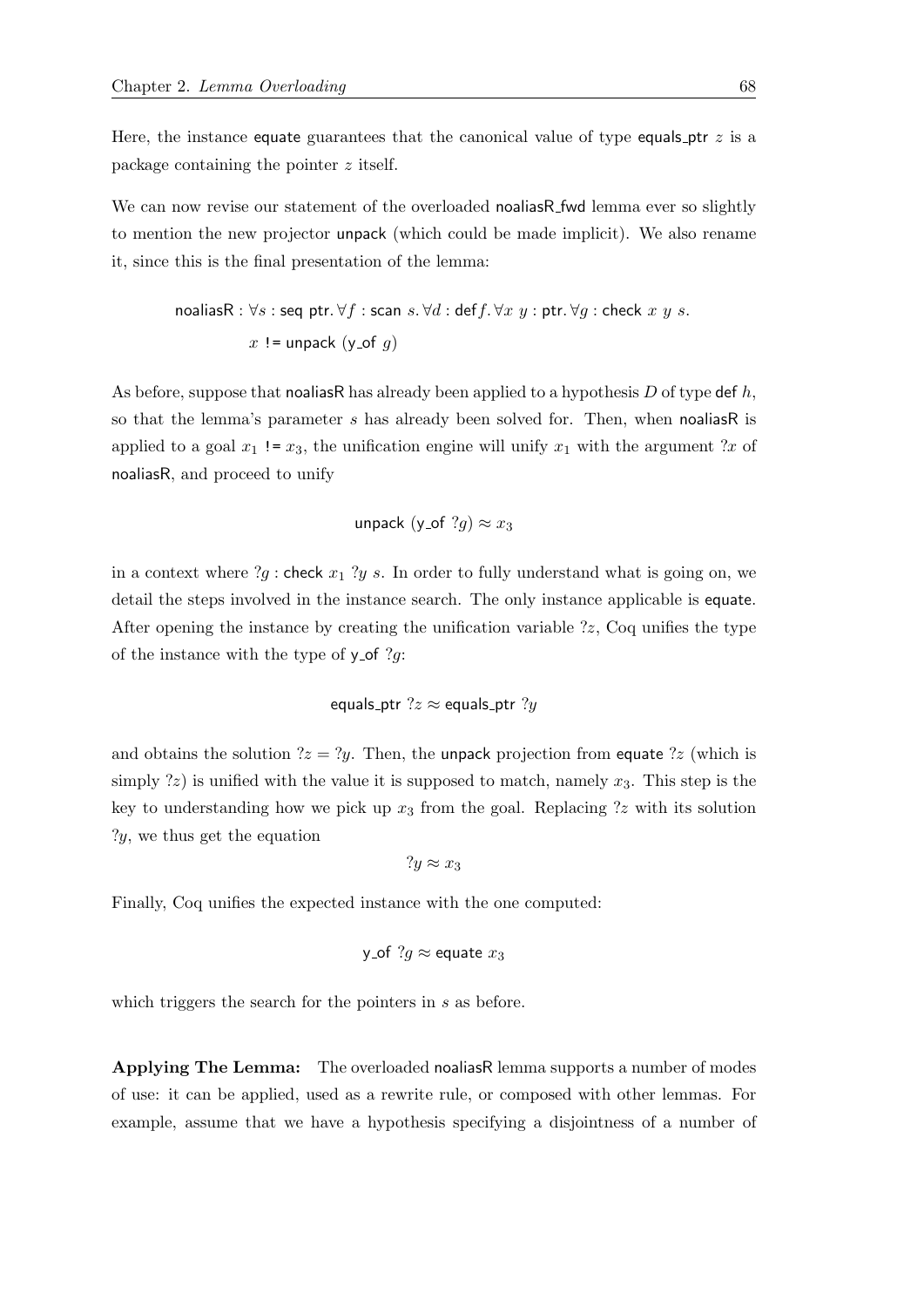heaps in a union:

$$
D: \text{def } (i_1 \bullet (x_1 \mapsto v_1 \bullet x_2 \mapsto v_2) \bullet (i_2 \bullet x_3 \mapsto v_3))
$$

Assume further that the arguments  $x, y, s, f$  and g of noaliasR are implicit, so that we can write simply (noalias R $D$ ) when we want to partially instantiate the lemma with the hypothesis D. Then the following are some example goals, and proofs to discharge them, illustrating the flexibility of use. As can be seen, no tedious reordering of heap expressions by commutativity and associativity is needed.

1. The lemma can be used in backward reasoning. The type checker picks up  $x_1$  and  $x_2$  from the goal, and confirms they appear in  $D$ .

Goal : 
$$
x_1 := x_2
$$
  
Proof: by apply: (nouliasR D)

2. The lemma can be used in iterated rewriting. The lemma is partially instantiated with  $D$ . It performs the initial scan of  $D$  once, but is then used three times to reduce each conjunct to true. There is no need in the proof to specify the input pointers to be checked for aliasing. The type checker can pick them up from the goal, in the order in which they appear in the conjunction.

> Goal :  $(x_1 := x_2) \&\& (x_2 := x_3) \&\& (x_3 := x_1)$ Proof : by rewrite !(noaliasR  $D$ )

3. The lemma can be composed with other lemmas, to form new rewrite rules. Again, there is no need to provide the input pointers in the proofs. For example, given the standard library lemma negbTE :  $\forall b$ :bool.  $!b = \text{true} \rightarrow b = \text{false}$ , we have:

> Goal : if  $(x_2 == x_3)$  &&  $(x_1 != x_2)$  then false else true Proof : by rewrite (negbTE (noaliasR  $D$ ))

4. That said, we can provide the input pointers in several ways, if we wanted to, which would correspond to forward reasoning. We can use the term selection feature of rewrite to reduce only the specified conjunct in the goal.

Goal : 
$$
((x_1 ! = x_2) \& \& (x_2 ! = x_3)) = (x_1 ! = x_2)
$$
  
Proof: by rewrite  $[x_2 ! = x_3]$ (nodiasR *D*) andbT

Here a rewrite by and  $\mathsf{b}\mathsf{T}$  :  $\forall b$ . b && true = b is used to remove the true left in the goal after rewriting by noaliasR.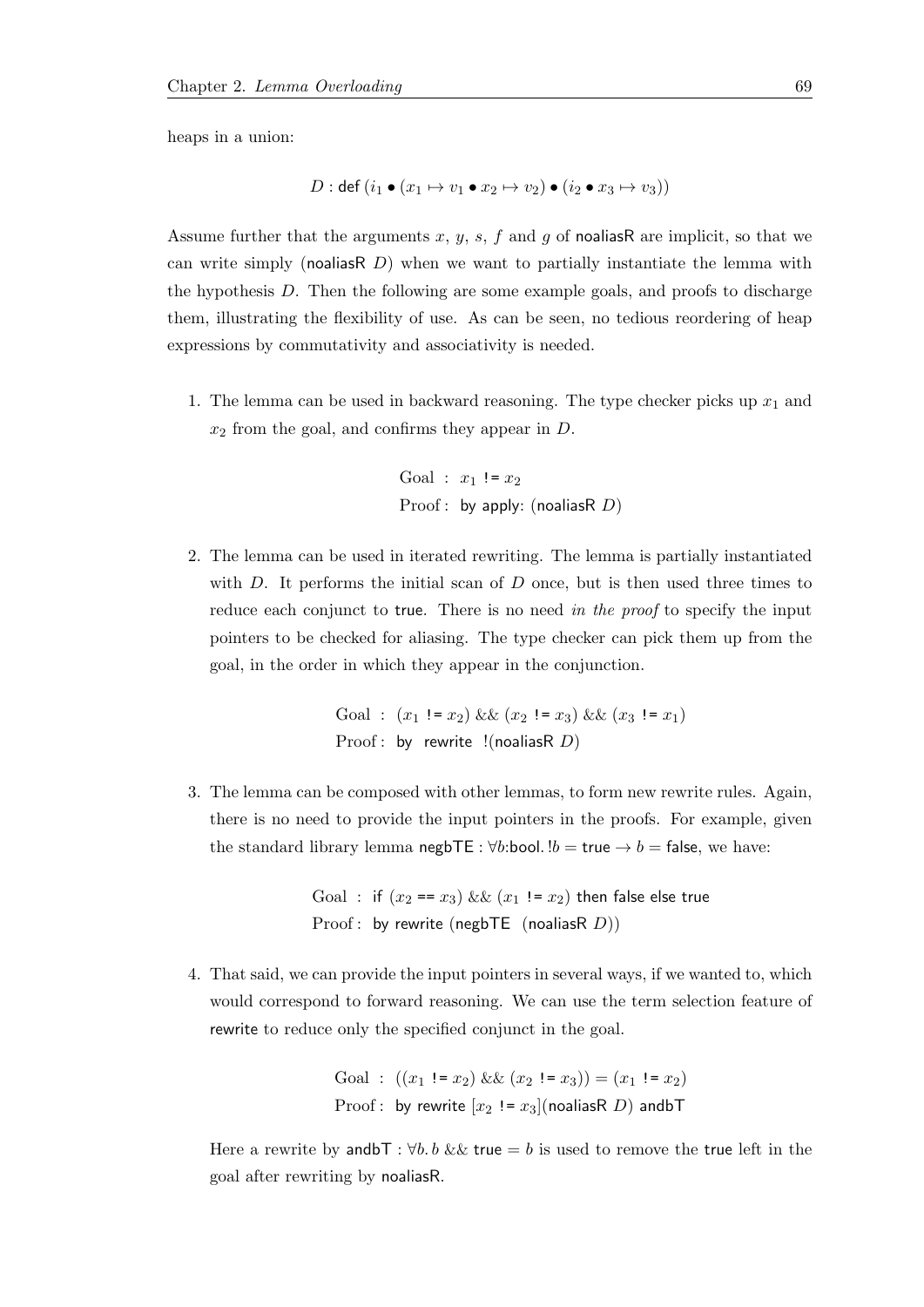5. Or, we can supply one (or both) of the pointer arguments directly to noaliasR.

Goal :  $((x_1 \cdot x_2) \& (x_2 \cdot x_3)) = (x_1 \cdot x_2)$ Proof : by rewrite (noaliasR  $(x := x_2)$  D) andbT

Goal :  $((x_1 := x_2) \& (x_2 := x_3)) = (x_1 := x_2)$ Proof : by rewrite (noaliasR  $(y := x_3)$  D) andbT

## 2.7 Characteristics of Lemma Overloading

We conclude this chapter by discussing the properties of Lemma Overloading, as they were laid out in the introduction of the dissertation.

Maintainability. Since overloaded lemmas are typed, changes in definitions are immediately spot by the typechecker. Moreover, overloaded lemmas, such as regular lemmas, can be easily packed in modules to help reusability.

Composability. As we have shown in the previous section, composing two overloaded lemmas can be a trivial or a highly convoluted task, depending on the problem at hand. For instance, in Figure [2.9](#page-79-1) the search2 overloaded lemma calls the search overloaded lemma without needing any particular technical device; however, this was not the case when trying to compose scan with search2. But where the technique of Lemma Overloading really shines is when tactics are extended by simple composition with regular lemmas, as shown at the end of the previous section.

Interactive Tactic Programming. A very distinctive characteristic of Lemma Overloading (and, as it will turn out, Mtac), with respect to other tactic languages, is its integration with the Coq proof environment. This comes from the fact that each instance is a plain Coq term, only with a particular treatment during unification. Therefore, building an instance interactively is as easy as building any other term interactively.

The code shown below is an example of interactive tactic programming applied to the search algorithm from Figure [2.10.](#page-79-0) In this case we consider two new instances to handle list concatenation. The first instance searches for the element in the list on the left of the concatenation symbol, while the second one searches for it in the list on the right. We omit the definition of the new tags, app right tag and app left tag, but they are standard.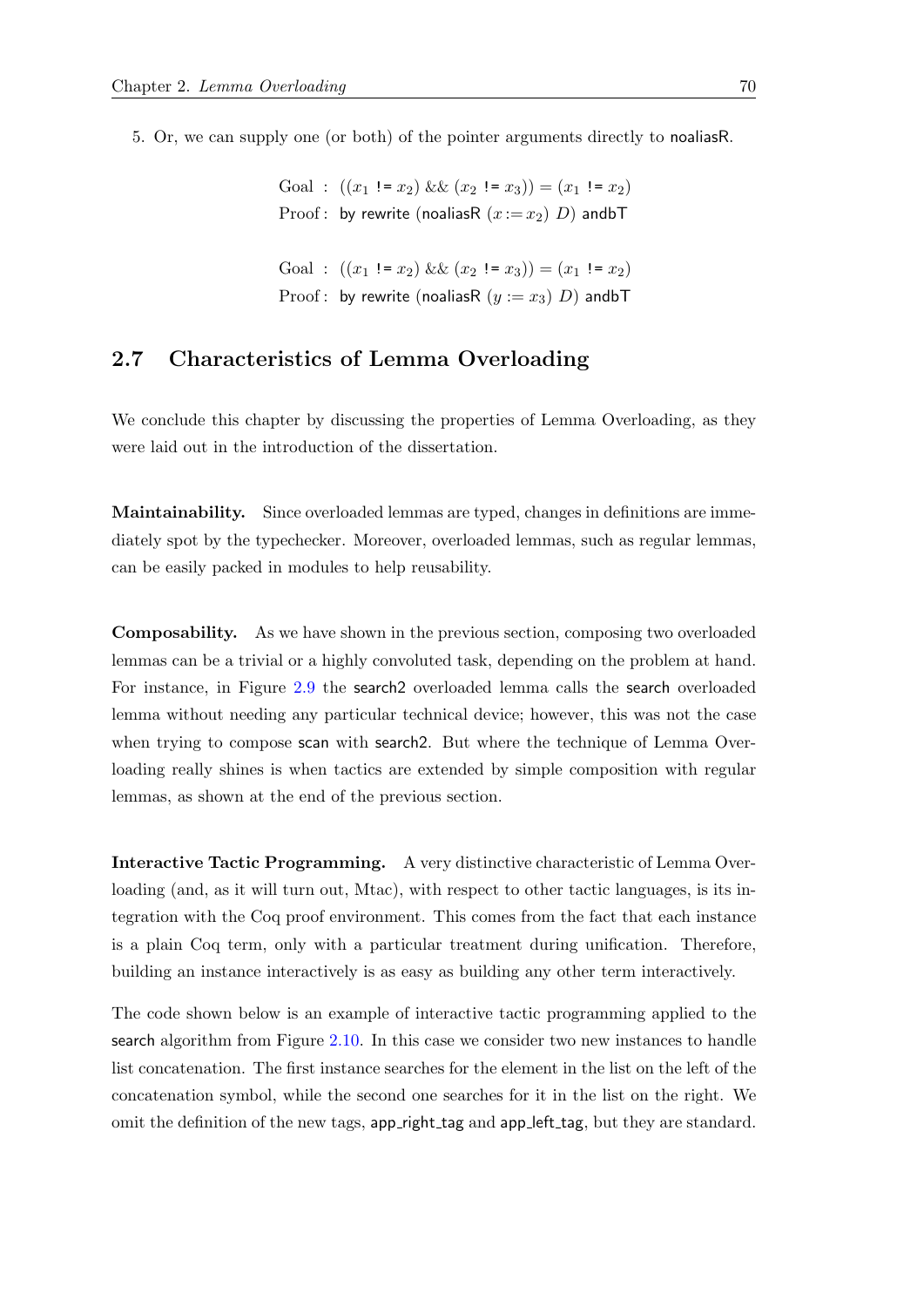**Program Canonical** app\_right\_form x s (f: search x) := Search x (app\_right\_tag  $(s + f)$ ) ... Next Obligation. case:  $f \Rightarrow/- r$  H. rewrite /axiom in  $H \times$ . by rewrite mem\_cat  $H$  orbT. Qed. **Program Canonical** app left form x s (f : search x) := Search x (app\_left\_tag  $(f + s)$ ) ...

Next Obligation.

case:  $f \Rightarrow/- r$  H.

rewrite /axiom in  $H \times$ .

by rewrite mem\_cat  $H$ .

#### Qed.

In this code the instances are created very much as the previous instances in Figure [2.10,](#page-79-0) except for two things:  $(1)$  we prepended the keyword **Program** to the declaration of the instances, and  $(2)$  we provided underscores  $($ ) as the values for the proof component of the search structure.

The Program keyword [\(Sozeau,](#page-215-0) [2007\)](#page-215-0) works as follows: after elaborating a term, Coq will ask us to construct interactively every missing part of the term  $(i.e.,$  uninstantiated meta-variables). In the Coq terminology, every such meta-variable is an obligation we must instantiate by iterating the list of obligations (via the **Next Obligation** keyword). The original term is completed when all the obligations are done with.

In the code above, the **Program** keyword is used to enable interactive tactic programming. The two underscores (one for each proof component of an instance) are transformed into meta-variables by Coq at elaboration. Since these meta-variables are left uninstantiated (Coq cannot guess the proofs), Coq asks us for the proofs as obligations. We then provide the proofs interactively, with the proof scripts listed.

Simplicity and Formality. Clearly the main drawback of Lemma Overloading is the difficulty to build and compose complex tactics, as we saw in Section [2.6.](#page-77-0) The semantics of Lemma Overloading relies heavily on the order in which subproblems are considered by both the elaboration and the unification algorithm. About the former, the closest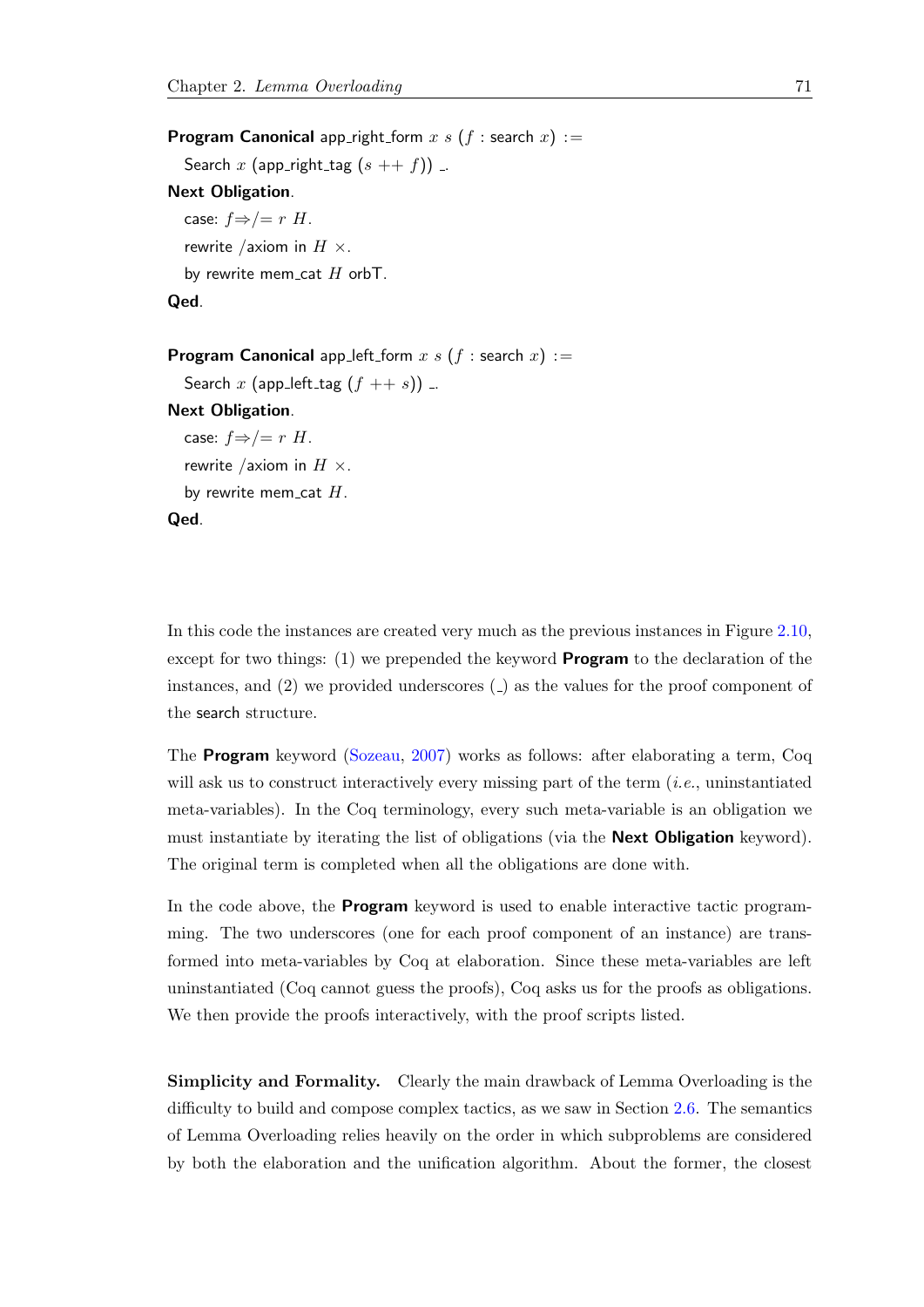formal description we are aware of, is the elaboration algorithm for the CIC based proof assistant HELM [Sacerdoti Coen](#page-215-1) [\(2004,](#page-215-1) chp. 10). Although it is not precisely what Coq does, it helps grasping and intuitive idea of what it does. For the elaboration algorithm, this intuitive idea is, according to our experience, enough for building overloaded lemmas.

However, intuition is not enough when it comes to unification. Although the patterns presented in this chapter help building most of the idioms required in a real development, the proof developer still has to carefully consider the order of unification subproblems. This order is difficult to grasp by mere intuition, and to the best of our knowledge, there is no up-to-date documentation explaining unification in Coq. It is possible to get a rough approximation by combining the unification algorithm of HELM, described also in [Sacerdoti Coen](#page-215-1) [\(2004,](#page-215-1) chp. 10), with the description of canonical structures in Saïbi [\(1997\)](#page-215-2). However, taking these sources to understand the underlying mechanism of Lemma Overloading can result in a backshot, as the difference between these works and the actual algorithm in Coq is quite big.

In Chapter [4](#page-160-0) we provide a full-fleshed description of a new unification algorithm for Coq, considering CIC with Canonical Structures. Although it is not intended to be a precise description of the current algorithm in Coq, but rather of an improved algorithm, it still covers the main aspects of the current algorithm. And the proof of soundness of the unification algorithm is, for the moment, a conjecture.

Performance. The method presented in this chapter has some performance issues, mainly due to the following reasons:

- 1. There are no tools available to control the size of proof terms, and therefore proof terms generated using this method tend to grow. In particular, the excessive use of structure arguments generates several copies of objects. This problem can be witnessed in the proof term shown at the end of Section [2.2,](#page-49-0) where the input pointer z is copied twice, once for each instance of the structure.
- 2. The programming model is a restricted form of dependently typed logic programming, without a cut operator to reduce the size of the search tree.
- 3. The programming model does not allow for effective imperative data structures.

To a certain extent, a highly experienced proof developer may encode the algorithms in certain ways to overcome the first two issues. For (1), sometimes (but not always!) it is possible to encode the algorithm in a way that it requires fewer arguments in the type of the structure. And for (2), it is possible to force the unification algorithm to fail early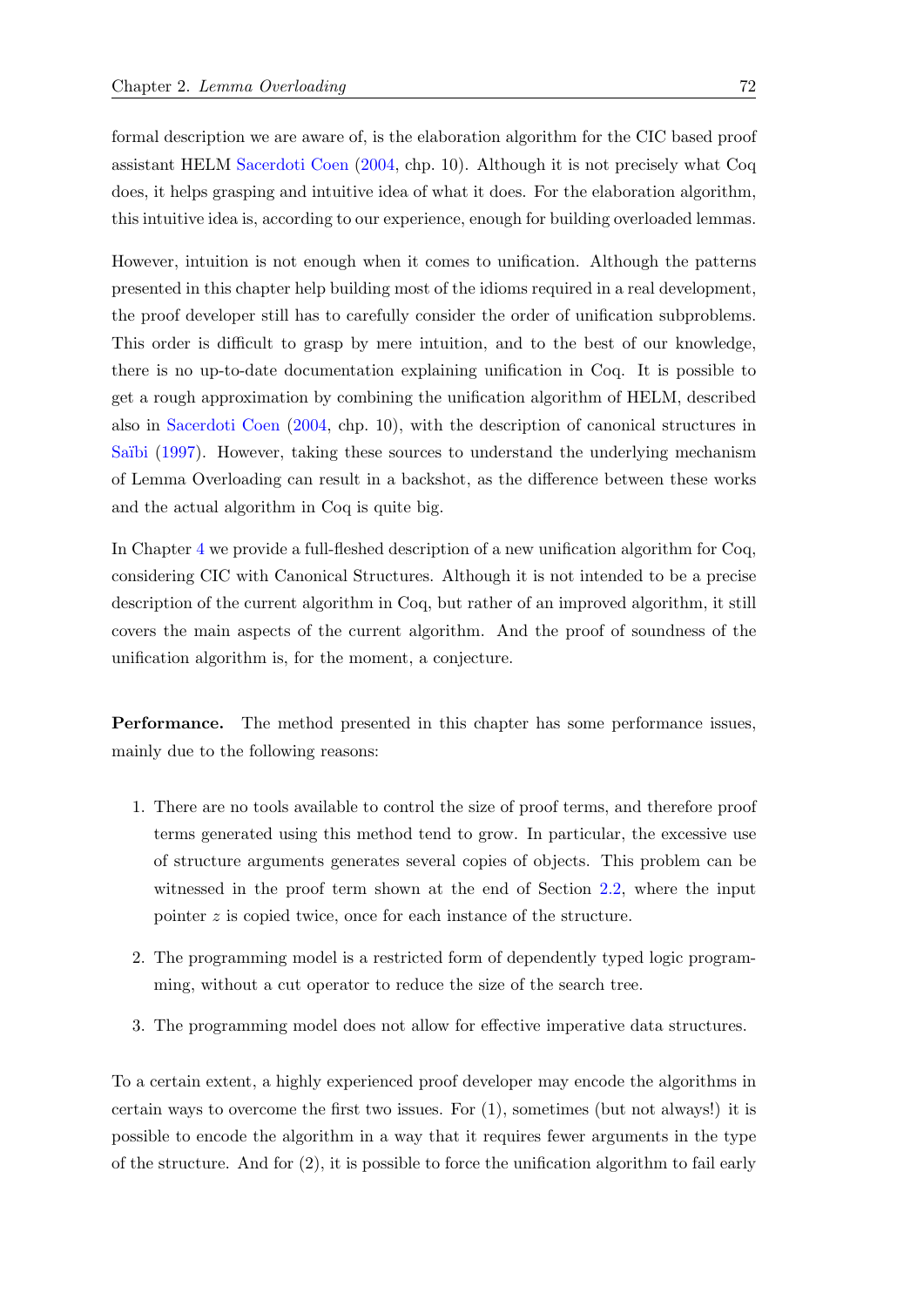and, therefore, to backtrack early. Still, for the most of the cases, there is no way of eliminating all of the data duplication and backtracking.

Extensibility. Canonical structures, like any other overloading mechanism, exists precisely to extend dynamically the cases of a generic function. We already saw a simple example of an extensible algorithm in Section [2.5.2,](#page-73-1) where adding a new case to the step overloaded lemma is just a matter of adding a new canonical instance.

Now, in the presence of overlapping instances, where the tagging pattern is used, this is not the case. That is, we cannot add an instance just like that, as the list of instances is hardcoded in the list of tags. There is, however, a simple fix to the problem: use the tagging pattern locally, to solve the disambiguation of the overlapping instances. This is, in fact, the spirit of the step overloaded lemma: all the bind ∗ instances, which overlap on the bind constructor, are treated separately in their own structure. The main structure then uses this auxiliary structure to disambiguate the overlapping instances.

In the case of the step overloaded lemma, each of the instances of the auxiliary structure is uniquely determined by the constructor (read, write, etc.). Sometimes, however, the structure of the problem at hand requires us to use the tagging pattern in the auxiliary structure. In that case, the problem requires a bit more of thinking when combining the main structure with the auxiliary structure.

To illustrate, we consider a fully extensible version of the indom overloaded lemma from Section [2.3](#page-51-0) . The original version uses a fixed list of tags, and therefore does not allow for new instances to be added. If we look at the constants we need to disambiguate, we find that only the disjoint union of heaps is the problematic one. Therefore, we can push the disambiguation of instances to that constructor only, and use an auxiliary structure to help disambiguate the two possible cases (when the pointer is in the heap on the left or on the right).

However, as it turns out, adding the tagging pattern to the auxiliary structure is not a trivial task. The reader is invited to try a naive approach; here we present the final solution, which uses the parametrized tagging pattern to trigger the search in both sides of the disjoint union operator.

In Figure [2.11](#page-94-0) we present the revised version of the indom overloaded lemma. In the first lines (01–06) we create the main structure find as before, except that now the heap is not tagged. Between lines  $08-20$  we create a new structure, find U, that uses the tagging pattern to disambiguate the two instances for the union operator. Note that this structure is keyed on the pointer being searched for instead of the heap (as in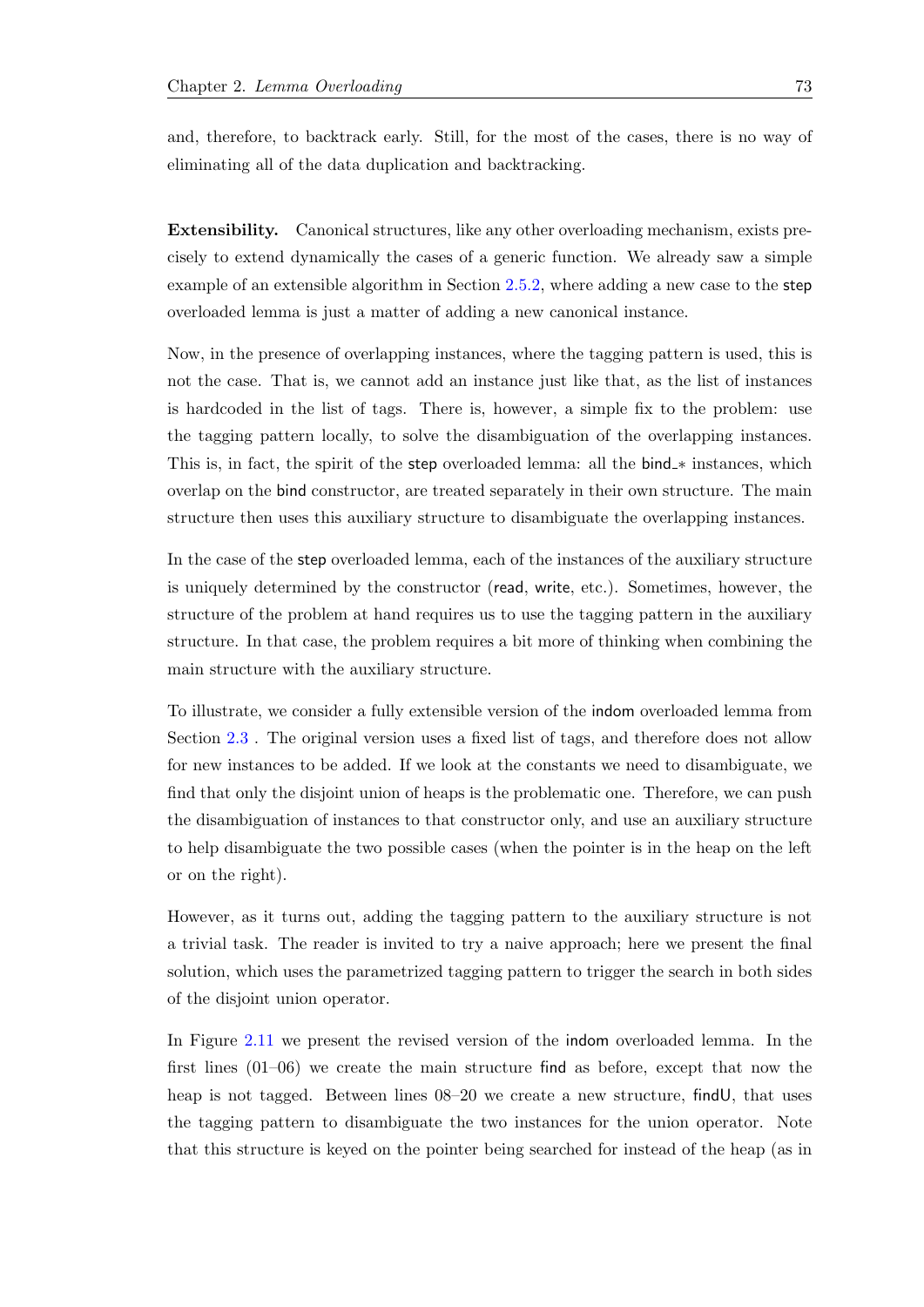The parametrized tagging pattern is used between lines 22–32, with the structure checkH as the "glue code" to trigger the algorithm encoded in the findU structure. The following lines show the two instances of the main algorithm: the one for points-to, and the one for disjoint union. The former is standard, but the latter requires a bit of explanation. It uses the auxiliary checkH structure to trigger the search of the pointer of both heaps. The search for an instance c of this structure is done when the heap on the right of the operator is unified with the heap of H (implicit) projector of  $c$ . Since the heap is also an input of the algorithm, the heap ofH field of checkH must use the parametrized tagging pattern.

When the unique instance of checkH, startH, is invoked, it calls further the findU algorithm to perform the actual search. The call is done, as mentioned above, by matching the pointer with the ptr ofU (implicit) projector of findU. This is to make sure that both heaps are known before the search, since in startH the pointer is unified last, after the heaps  $h_1$  and  $h_2$ .

The astute reader may wonder why we are not using the parametrized tagging pattern again, since we need the pointer as input of the algorithm in findU. The answer is: we can, but we do not need to in this particular case, for rather technical reasons that will become obvious when we look in details the unification algorithm in Chapter [4.](#page-160-0)

With the new definition of indom we can create a new heap operator and add a new instance for it. For instance, the code below defines the function array, that given an initial pointer x, a length n, and an initial value v, creates n adjoined pointers, starting from x, pointing to n copies of value v. The notation  $x+m$  creates a pointer m places higher in memory than x. Then, we add a new instance stating that the last pointer of the array is in the domain. (This instance is just for illustration purposes only; a real application will search for inclusion of any pointer between x and  $x+n$ . In Section [3.3.3](#page-112-0) we discuss a solution for a similar problem.)

**Definition** array A  $(x : ptr)$   $(n : nat)$   $(v : A) :=$ iteri  $n (\lambda m h. x + m \mapsto v \bullet h)$  empty.

**Canonical** array last A m y  $(v : A) :=$ **@Form**  $(y + m)$  (array  $y$   $m+1$   $v$ ) ...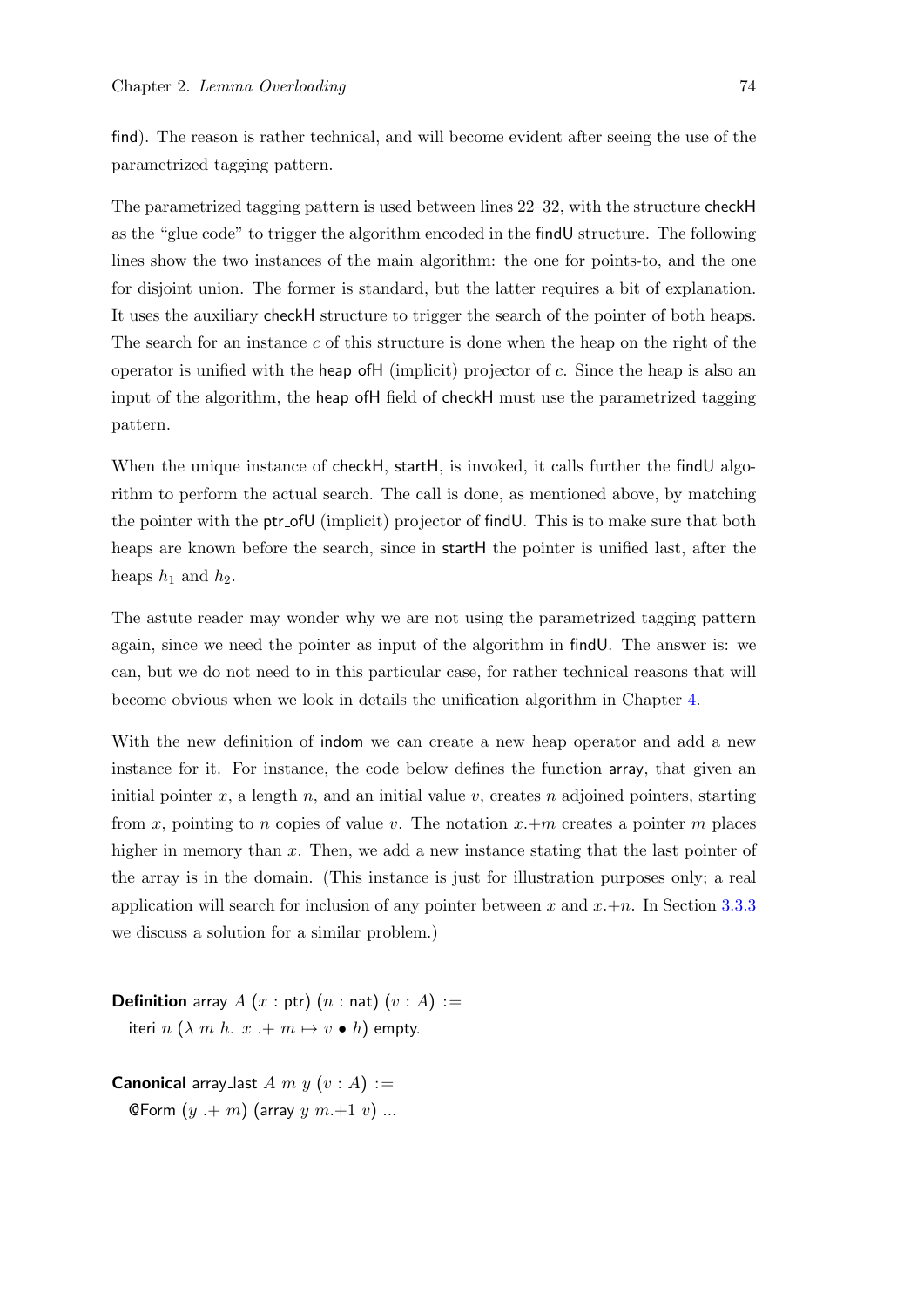```
01 Definition invariant x(h : \text{heap}) :=02 def h \to x \in dom h.
03
04 Structure find (x : ptr) :=05 Form { heap_of : > heap;
06 \Box: invariant x heap of \}.
07
08 Structure tagged_ptrU := TagU { untagU :> ptr }.
09 Definition right_tagU := TagU.
10 Canonical left_tagU x := right_tagU x.
11
12 Structure find (h : \text{heap}) :=13 FormU \{ \text{ptr\_ofU} : \text{~tagged\_ptrU}; \}14 \qquad \qquad = : invariant ptr_ofU h }.
15
16 Canonical search_leftU x (h : \text{heap}) (f : \text{find } x) :=17 FormU (f \bullet h) (left_tagU x) ...
18
19 Canonical search_rightU x (h : \text{heap}) (f : \text{find } x) :=20 FormU (h \bullet f) (right_tagU x) ...
21
22 Structure equals heap (h : \text{heap}) :=23 PackH \{ unpackH : > heap;
24 : unpackH = h }.
25 Canonical equateH h := PackH (erefl h).
26
27 Structure checkH (h_1 h_2 : \text{heap}) x :=28 CheckH { heap_ofH :> equals_heap h_2;
29 \ldots : invariant x(h_1 \bullet h_2) }.
30
31 Canonical startH h_1 h_2 (f: findU (h_1 \bullet h_2)) :=32 CheckH h_1 h_2 f (equateH h_2) ...
33
34 Canonical ptr_found A x (v : A) := Form x (x \mapsto v) ...
35
36 Canonical find U bridge x(h_1 h_2 : \text{heap}) (c : \text{checkH} h_1 h_2 x) :=37 Form x(h_1 \bullet c) ...
38
39 indom (x : ptr) (f : find x) : def f \rightarrow x \in dom f
```
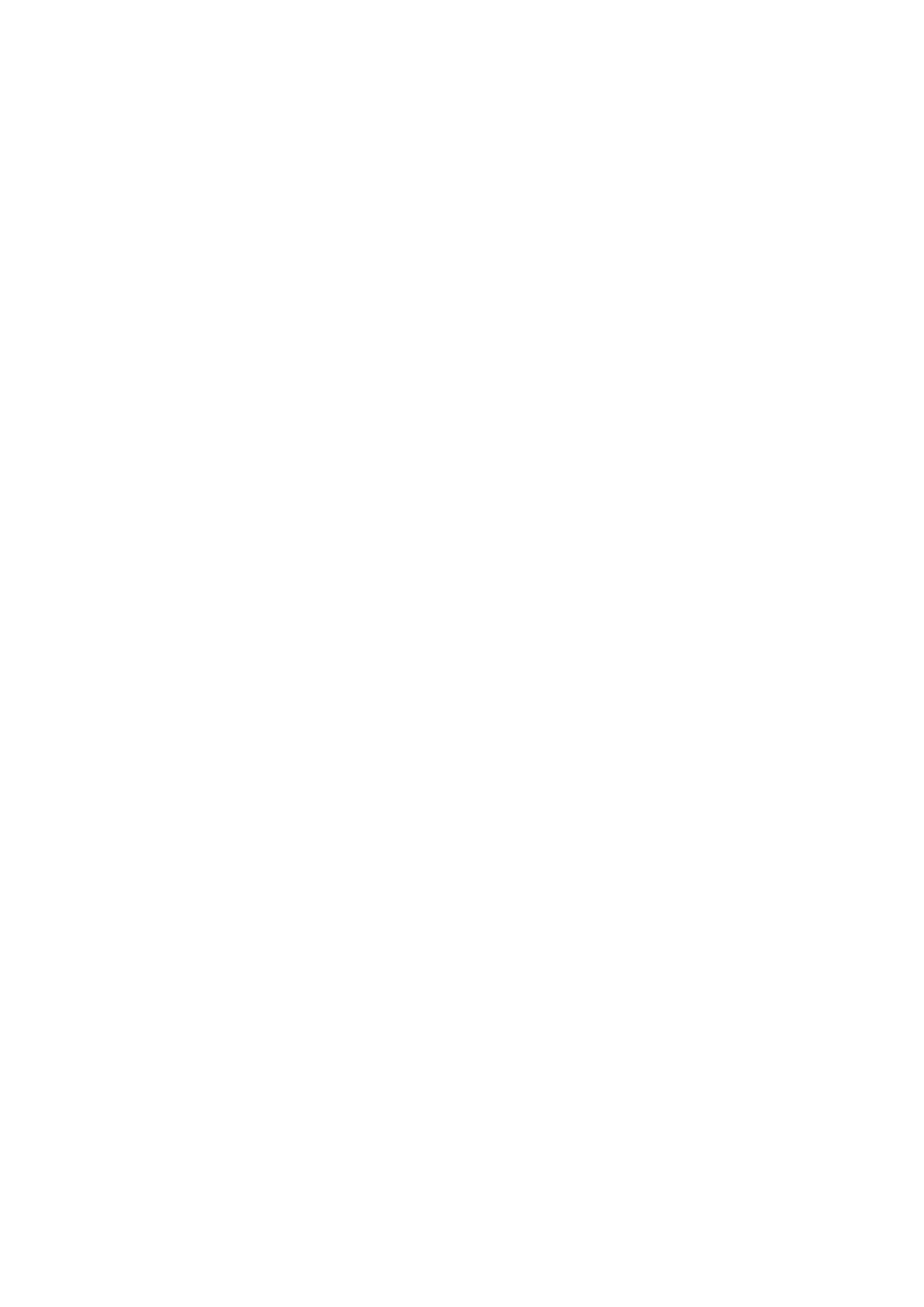# Chapter 3

# Mtac

We saw in the previous chapter how to encapsulate automation routines as *overloaded* lemmas. Like an ordinary lemma, an overloaded lemma has a precise formal specification in the form of a (dependent) Coq type. The key difference is that an overloaded lemma much like an overloaded function in Haskell—is not proven (i.e., implemented) once and for all up front; instead, every time the lemma is applied to a particular goal, the system will run a user-specified automation routine in order to construct a proof on the fly for that particular instance of the lemma. To program the automation routine, one uses canonical structure to declare a set of proof-building rules—implemented as Coq terms that will be fired in a predictable order by the Coq unification algorithm (but may or may not succeed). In effect, one encodes one's automation routine as a dependently typed logic program to be executed by Coq's type inference engine.

The major benefit of this approach is its integration into Coq: it enables users to program tactics in Coq directly, rather than in a separate language, while at the same time offering significant additional expressive power beyond what is available in the base logic of Coq. The downside, however, is that the logic-programming style of canonical structures is in most cases not as natural a fit for tactics as a *functional-programming* style would be.<sup>[1](#page-96-0)</sup> Moreover, canonical structures provide a relatively low-level language for writing tactics. The control flow of sophisticated canonical structure programs depends closely on how Coq type inference is implemented, and thus writing even simple tactics requires one to think at the level of the Coq unification algorithm, sometimes embracing its limitations and sometimes working around them. The series of "design patterns" presented in the previous chapter were designed precisely for programming effectively with canonical structures. While these design patterns are clearly useful, the desire for them nonetheless suggests that there is a high-level language waiting to be born.

<span id="page-96-0"></span><sup>&</sup>lt;sup>1</sup>In terms of expressivity, there are tradeoffs between the two styles—for further discussion, see Section [3.7.](#page-154-0)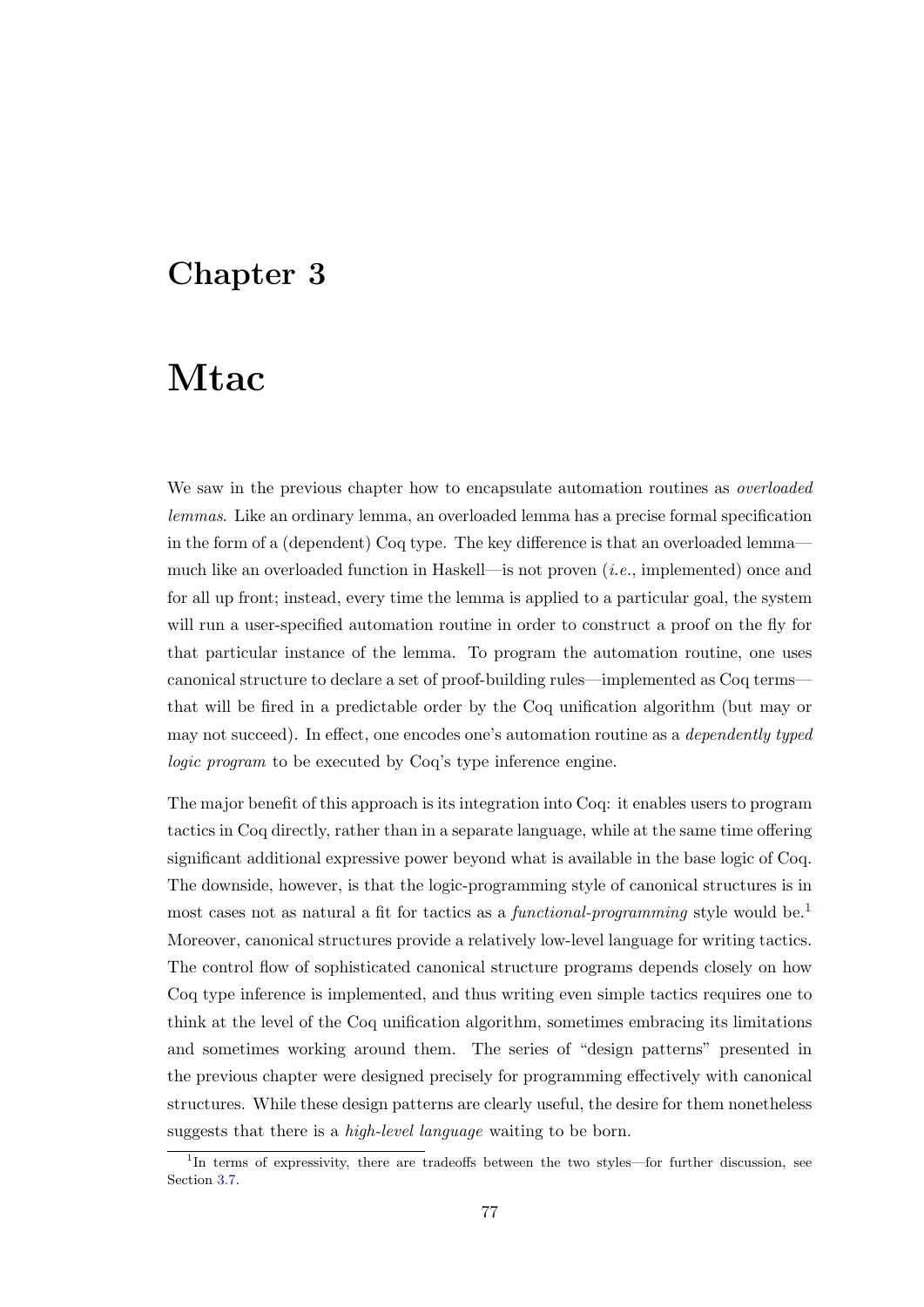# <span id="page-97-0"></span>3.1 Mtac: A Monad for Typed Tactic Programming in Coq

In this chapter, we present a new language—Mtac—for typed tactic programming in Coq. Like Beluga and VeriML, Mtac supports general-purpose tactic programming in a direct functional style. Unlike those languages, however, Mtac is not a separate language, but rather a simple extension to Coq. As a result, Mtac tactics (or as we call them, Mtactics) have access to all the features of ordinary Coq programming in addition to a new set of tactical primitives. Furthermore, like overloaded lemmas, their (partial) correctness is specified statically within the Coq type system itself, and they are fully integrated into Coq, so they can be programmed and used interactively. Mtac is thus, to our knowledge, the first language to support interactive, dependently typed tactic programming.

The key idea behind Mtac is dead simple. We encapsulate tactics in a monad, thus avoiding the need to change the base logic and trusted kernel typechecker of Coq at all. Then, we modify the Coq infrastructure so that it executes these monadic tactics, when requested to do so, during type inference (i.e., during interactive proof development or when executing a proof script).

More concretely, Mtac extends Coq with:

- 1. An inductive type family  $\circ \tau$  (read as "maybe  $\tau$ ") classifying Mtactics that—if they terminate successfully—will produce Coq terms of type  $\tau$ . The constructors of this type family essentially give the syntax for a monadically-typed tactic language: they include the usual monadic return and bind, as well as a suite of combinators for tactic programming with fixed points, exception handling, pattern matching, and more. (Note: the definition of the type family  $\Diamond \tau$  does not per se require any extension to Coq—it is just an ordinary inductive type family.)
- 2. A primitive tactic execution construct, run t, which has type  $\tau$  assuming its argument t is a tactic of type  $\circ$  . When (our instrumentation of) the Coq type inference engine encounters run  $t$ , it executes the tactic  $t$ . If that execution terminates, it will either produce a term u of type  $\tau$  (in which case Coq will rewrite run t to  $u$ ) or else an uncaught exception (which Coq will report to the user). If a proof passes entirely through type inference without incurring any uncaught exceptions, that means that all instances of run in the proof must have been replaced with standard Coq terms. Hence, there is no need to extend the trusted kernel typechecker of Coq to handle run.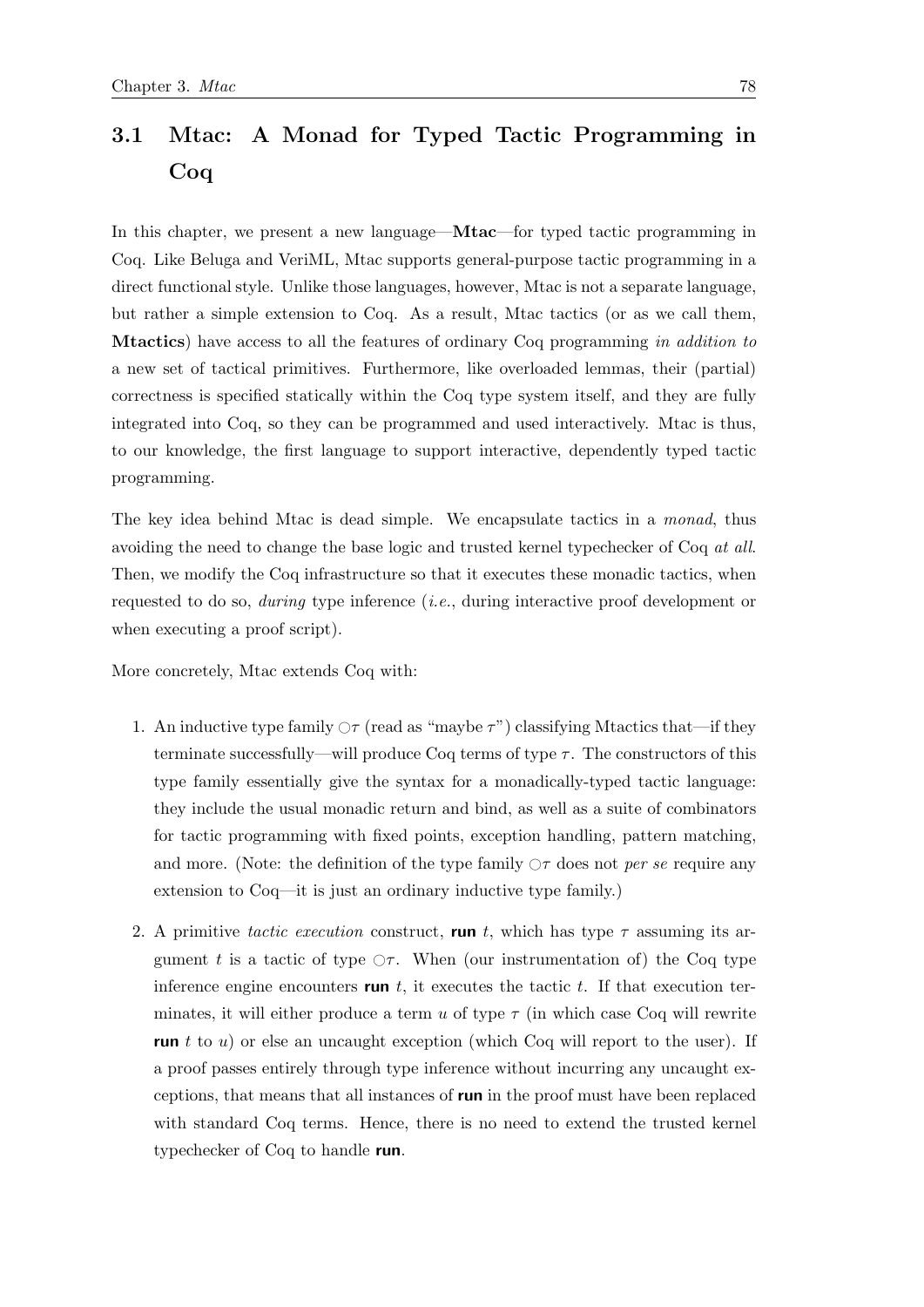```
01 Definition search (x : A) :=02 mfix f(s : \text{seq } A) :=03 mmatch s as s' return \bigcirc (x \in s') with<br>04 \bigcup l \bigcup l + r \Rightarrow\left| \begin{array}{c} l \end{array} r \right| l + r \Rightarrow05 mtry
06 il \leftarrow f \, l;07 ret (in or app l r x (or introl il))
08 with \Rightarrow09 ir \leftarrow f r;10 ret (in or app l r x (or intror ir))
11 end
12 |\space{1em} [s'] (x :: s') \Rightarrow \text{ret (in_eq } \_ )13 [y s'] (y :: s') \Rightarrow14 r \leftarrow f s';
15 ret (in_cons y r)
16 | \Rightarrow raise NotFound
17 end.
```
FIGURE 3.1: Mtactic for searching in a list.

Example: Searching in a List. To get a quick sense of what Mtac programming is like, consider the example in Figure [3.1.](#page-98-0) Here, search is a tactical term of type  $\forall x:A. \forall s: \text{seq } A. \bigcirc (x \in s).$  When executed, search x s will search for an element x (of type A) in a list s (of type seq A), and if it finds x in s, it will return a proof that  $x \in s$ . Note, however, that search x s itself is just a Coq term of monadic type  $\bigcirc (x \in s)$ , and that the execution of the tactic will only occur when this term is run.

The implementation of search relies on four new features of Mtac that go beyond what is possible in ordinary Coq programming: it iterates using a potentially unbounded fixed point **mfix** (line 2), it case-analyzes the input list s using a new **mmatch** constructor (line 3), it raise-s an exception NotFound if the element x was not found (line 16), and this exception is caught and handled (for backtracking purposes) using **mtry** (line 5). These new features, which we will present in detail in Section [3.2,](#page-99-0) are all constructors of the inductive type family  $\sigma \tau$ . Regarding **mmatch**, the reason it is different from ordinary Coq match is that it supports pattern-matching not only against primitive datatype constructors  $(e.g., \parallel \text{and} ::)$  but also against arbitrary terms  $(e.g.,$  applications of the  $++$  function for concatenating two lists). For example, search starts out (line 4) by checking whether s is an application of  $++$  to two subterms l and r. If so, it searches for x first in l and then in r. In this way, **mmatch** supports case analysis of the intensional syntactic structure of open terms, in the manner of VeriML's **holcase** [\(Stampoulis and](#page-215-3) [Shao,](#page-215-3) [2010\)](#page-215-3) and Beluga's **case** [\(Pientka,](#page-214-0) [2008\)](#page-214-0).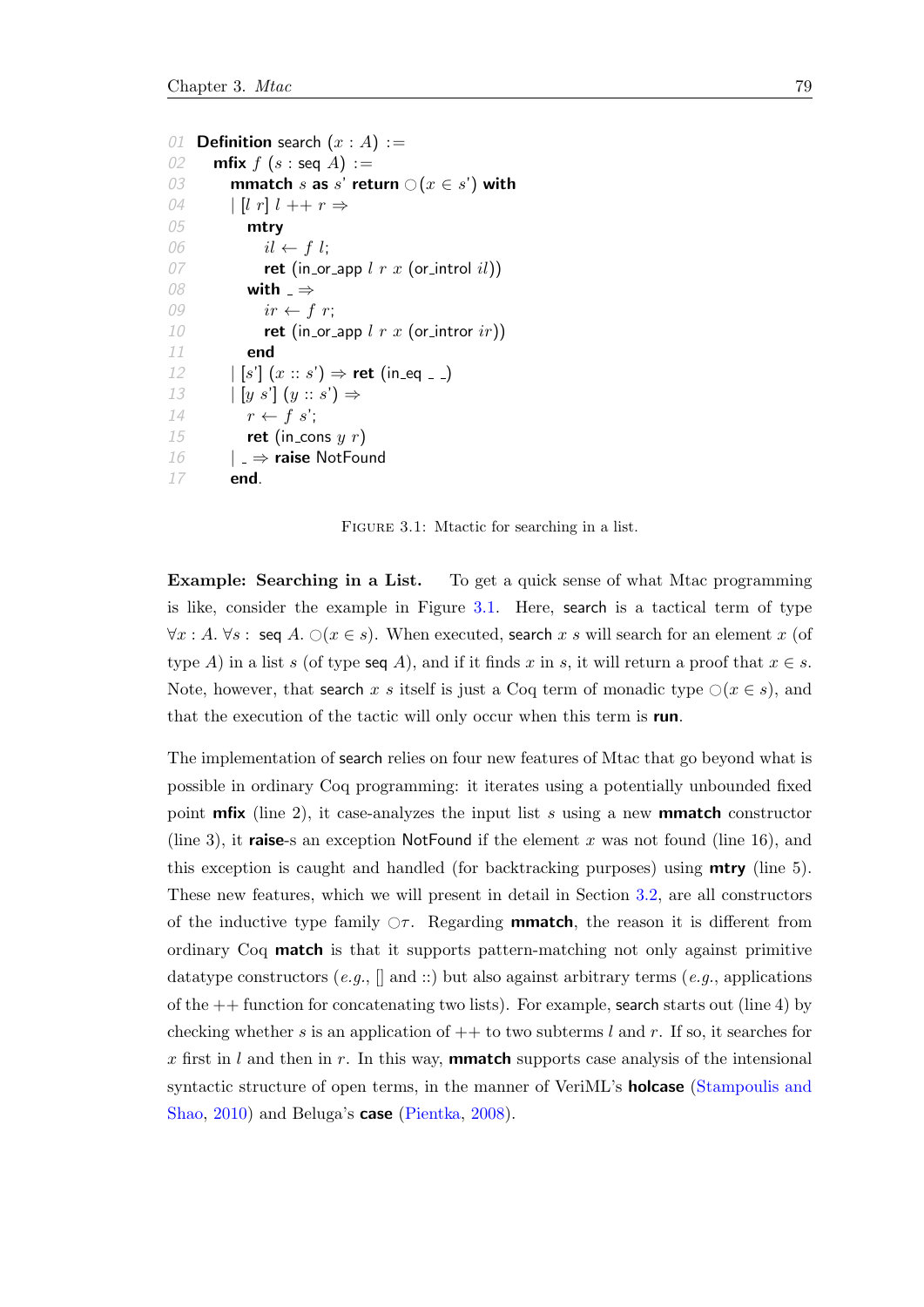By run-ning search, we can now, for example, very easily prove the following lemma establishing that z is in the list  $[x; y; z]$ :

**Lemma** z\_in\_xyz  $(x \ y \ z : A) : z \in [x, y; z] :=$  run (search  $\sqrt{-1}$ )

Note here that we did not even need to supply the inputs to search explicitly: they were picked up from context, namely the goal of the lemma  $(z \in [x; y; z])$ , which Coq type inference proceeds to unify with the output type of the Mtactic search.

#### 3.1.1 Chapter Overview

In the remainder of this chapter, we will:

- Describe the design of Mtac in detail  $(\S3.2)$  $(\S3.2)$ .
- Give a number of examples to concretely illustrate the benefits of Mtac programming  $(\S3.3)$  $(\S3.3)$ .
- Present the formalization of Mtac, along with meta-theoretic results such as type safety  $(\S3.4)$  $(\S3.4)$ .
- Explore some technical issues regarding the integration of Mtac into Coq (§[3.5\)](#page-134-0).
- Extend the language to support *stateful* Mtactics  $(\S3.6)$  $(\S3.6)$ .

The Coq patch and the examples can be downloaded from:

<http://plv.mpi-sws.org/mtac>

## <span id="page-99-0"></span>3.2 Mtac: A Language for Proof Automation

In this section, we describe the syntax and typing of Mtac, our language for typed proof automation.

Syntax of Mtac. Mtac extends CIC, the Calculus of (co-)Inductive Constructions (see e.g., Bertot and Castéran [\(2004\)](#page-211-0)), with a monadic type constructor  $\Diamond \tau$ , representing tactic computations returning results of type  $\tau$ , along with suitable introduction and elimination forms for such computations. We define  $\circ$  : Type  $\rightarrow$  Prop as a normal CIC inductive predicate with constructors reflecting our syntax for tactic programming, which are shown in Fig. [3.2.](#page-100-0) (We prefer to define  $\odot$  inductively instead of axiomatizing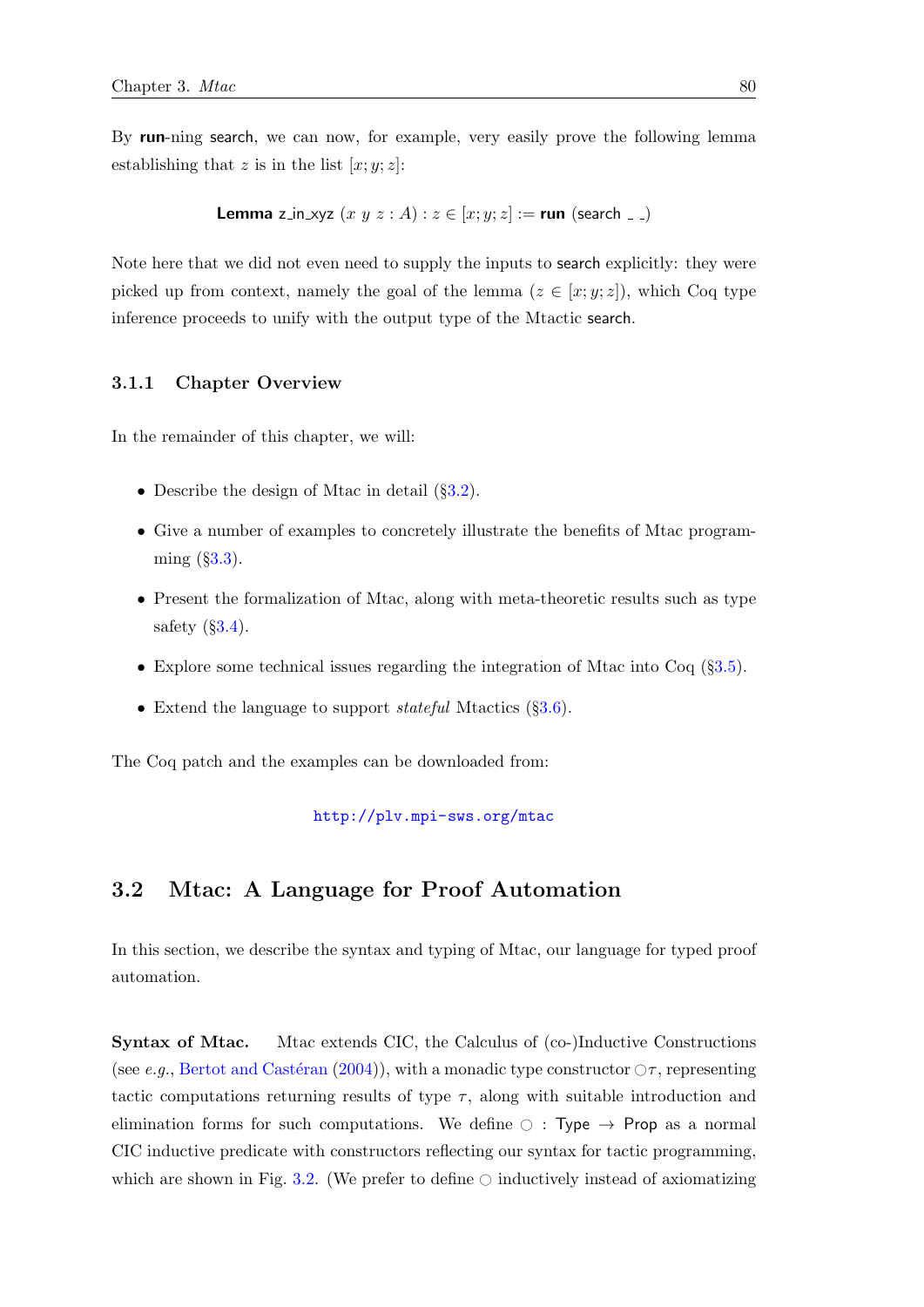<span id="page-100-0"></span>

| $\bigcirc$ | : Type $\rightarrow$ Prop                                                                                     |
|------------|---------------------------------------------------------------------------------------------------------------|
| ret        | : $\forall A. A \rightarrow \bigcirc A$                                                                       |
| bind       | : $\forall A \ B. \ \odot A \rightarrow (A \rightarrow \odot B) \rightarrow \odot B$                          |
| raise      | : $\forall A$ . Exception $\rightarrow \bigcirc A$                                                            |
| mtry       | : $\forall A. \bigcirc A \rightarrow (\mathsf{Exception} \rightarrow \bigcirc A) \rightarrow \bigcirc A$      |
| mfix       | : $\forall A \; P \; ((\forall x : A \; \bigcirc (P \; x)) \rightarrow (\forall x : A \; \bigcirc (P \; x)))$ |
|            | $\rightarrow \forall x:A. \bigcirc (P\ x)$                                                                    |
|            | <b>mmatch</b> : $\forall A \; P \; (t:A)$ . seq $($ Patt $A \; P) \rightarrow \bigcirc (P \; t)$              |
|            | <b>print</b> : $\forall s$ : string. Ounit                                                                    |
| nu         | : $\forall A \ B$ . $(A \rightarrow \bigcirc B) \rightarrow \bigcirc B$                                       |
| abs        | : $\forall A \; P \; x. \; P \; x \rightarrow \bigcirc (\forall y : A. \; P \; y)$                            |
|            | <b>is_var</b> : $\forall A. A \rightarrow \circ$ bool                                                         |
| evar       | : $\forall A. \bigcirc A$                                                                                     |
|            | <b>is_evar</b> : $\forall A. A \rightarrow \bigcirc$ bool                                                     |
| Patt       | : $\forall A \; (P : A \rightarrow Type)$ . Type                                                              |
| Pbase      | : $\forall A \; P \; (p:A) \; (b: \bigcirc (P \; p)).$ Patt A P                                               |
| Ptele      | : $\forall A \; P \; C. \; (\forall x : C.$ Patt $A \; P) \rightarrow$ Patt $A \; P$                          |

FIGURE 3.2: The  $\circ$  and Patt inductive types.

it in order to cheaply ensure that we do not affect the logical consistency of CIC.) The  $\circ$  constructors include standard monadic return and bind (ret, bind), primitives for throwing and handling exceptions (raise,  $mtry$ ), a fixed point combinator  $(mfix)$ , a pattern matching construct (mmatch), and a printing primitive useful for debugging Mtactics (**print**). Mtac also provides more specialized operations for handling parameters and unification variables (**nu**, **abs, is\_var, evar, is\_evar**), but we defer explanation of those features until §[3.3.2.](#page-108-0)

First, let us clear up a somewhat technical point. The reason we define  $\bigcirc$  as an inductive predicate (i.e., whose return sort is Prop rather than Type) has to do with the handling of mfix. Specifically, in order to satisfy Coq's syntactic positivity condition on inductive definitions, we cannot declare mfix directly with the type given in Figure [3.2,](#page-100-0) since that type mentions the monadic type constructor  $\bigcirc$  in a negative position. To work around this, in the inductive definition of  $\circlearrowright$ , we replace the **mfix** constructor with a variant,  $m$ fix', in "Mendler style" [\(Hur et al.,](#page-213-0) [2013,](#page-213-0) [Mendler,](#page-213-1) [1991\)](#page-213-1), *i.e.*, in which references to  $\circlearrowright$  are substituted with references to a parameter  $\circlearrowright$ :

$$
\begin{aligned} \text{mfix}' : \forall A \ P \odot. \ (\forall x : A. \ \odot (P \ x) \rightarrow \odot (P \ x)) \rightarrow \\ (\ (\forall x : A. \ \odot (P \ x)) \rightarrow (\forall x : A. \ \odot (P \ x))) \rightarrow \forall x : A. \ \odot (P \ x) \end{aligned}
$$

The **mfix** from Figure [3.2](#page-100-0) is then recovered simply by instantiating the  $\odot$  parameter of **mfix'** with  $\circ$ , and instantiating its first value parameter with the identity function. However, due to the inherent "circularity" of this trick, it only works if the type  $\circ \tau$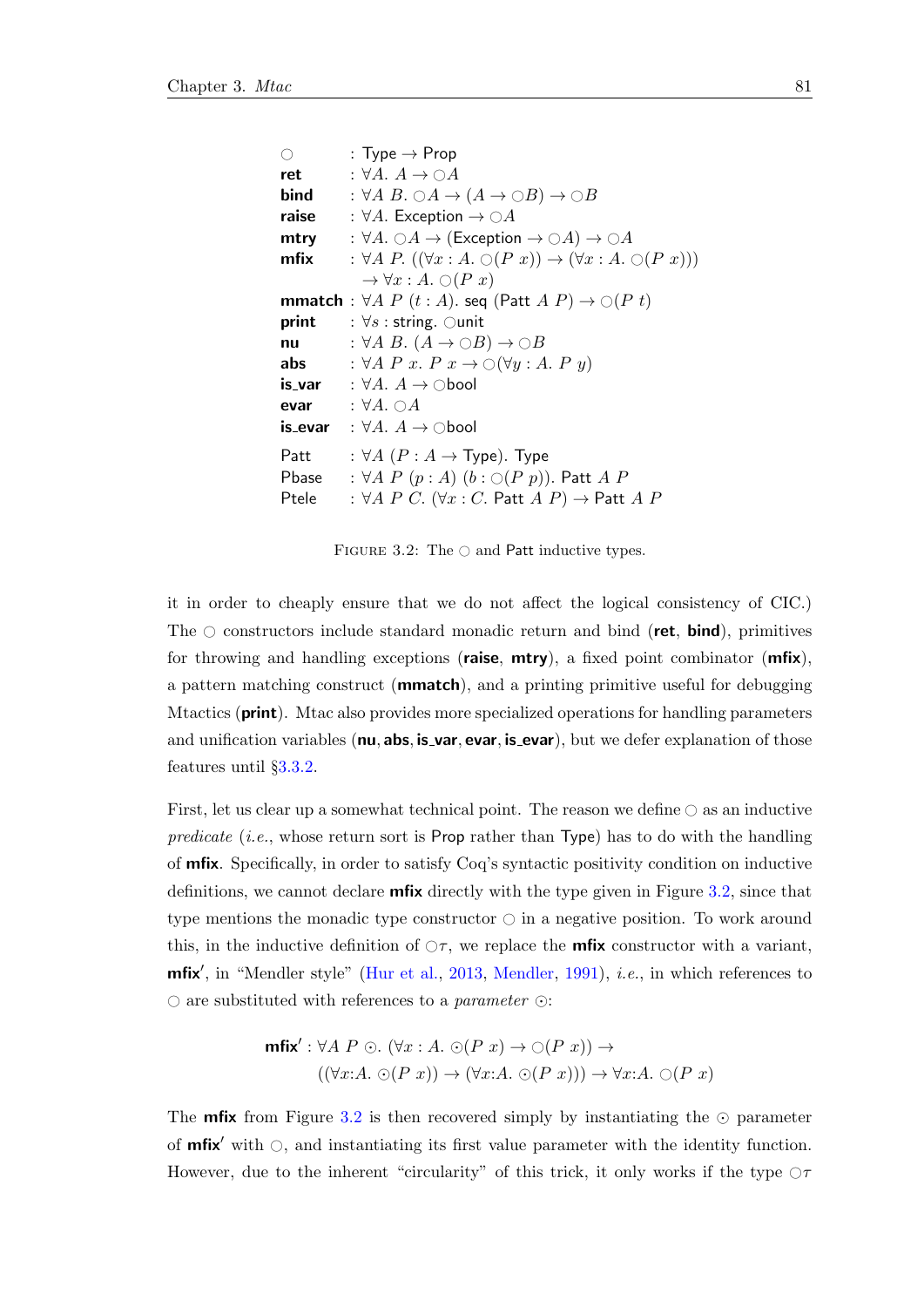belongs to an impredicative sort like Prop. (In particular, if  $\sigma \tau$  were defined in Type, then while **mfix'** would be well-formed, applying **mfix'** to the identity function in order to get an **mfix** would cause a universe inconsistency.) Fortunately, defining  $\circ \tau$  in Prop has no practical impact on Mtac programming. Note that, in CIC, Prop : Type; so it is possible to construct nested types such as  $\circlearrowleft(\circlearrowleft\tau)$ .

Now, on to the features of Mtac. The typing of monadic **ret** and **bind** is self-explanatory. The exception constructs **raise** and **mtry** are also straightforward: their types assume the existence of an exception type Exception. It is easy to define such a type, as well as a way of declaring new exceptions of that type, in existing Coq (see §[3.5.4](#page-138-0) for details). The print statement **print** takes the string to print onto the standard output and returns the trivial element.

Pattern matching, **mmatch**, expects a term of type A and a sequence of pattern matching clauses of type Patt  $A$  P, which match objects  $x$  of type  $A$  and return results of type  $P$  x. Binding in the pattern matching clauses is represented as a telescope: **Pbase p b** describes a ground clause that matches the constant  $p$  and has body  $b$ , and Ptele( $\lambda x$ . pc) adds the binder x to the pattern matching clause pc. So, for example, Ptele( $\lambda x$ . Ptele( $\lambda y$ . Pbase  $(x + y)$  b) represents the clause that matches an addition expression, binds the left subexpression to  $x$  and the right one to  $y$ , and then returns some expression b which can mention both x and y. Another example is the clause, Ptele( $\lambda x$ . Pbase x b) which matches any term and returns b.

Note that it is also fine for a pattern to mention free variables bound in the ambient environment (i.e., not bound by the telescope pattern). Such patterns enable one to check that (some component of) the term being pattern-matched is unifiable with a specific term of interest. We will see examples of this in the **search** and lookup Mtactics in §[3.3.](#page-102-0)

Just as we did in the previous chapter, we often omit inferrable type annotations. Also, in our examples and in our Coq development we use the following notation to improve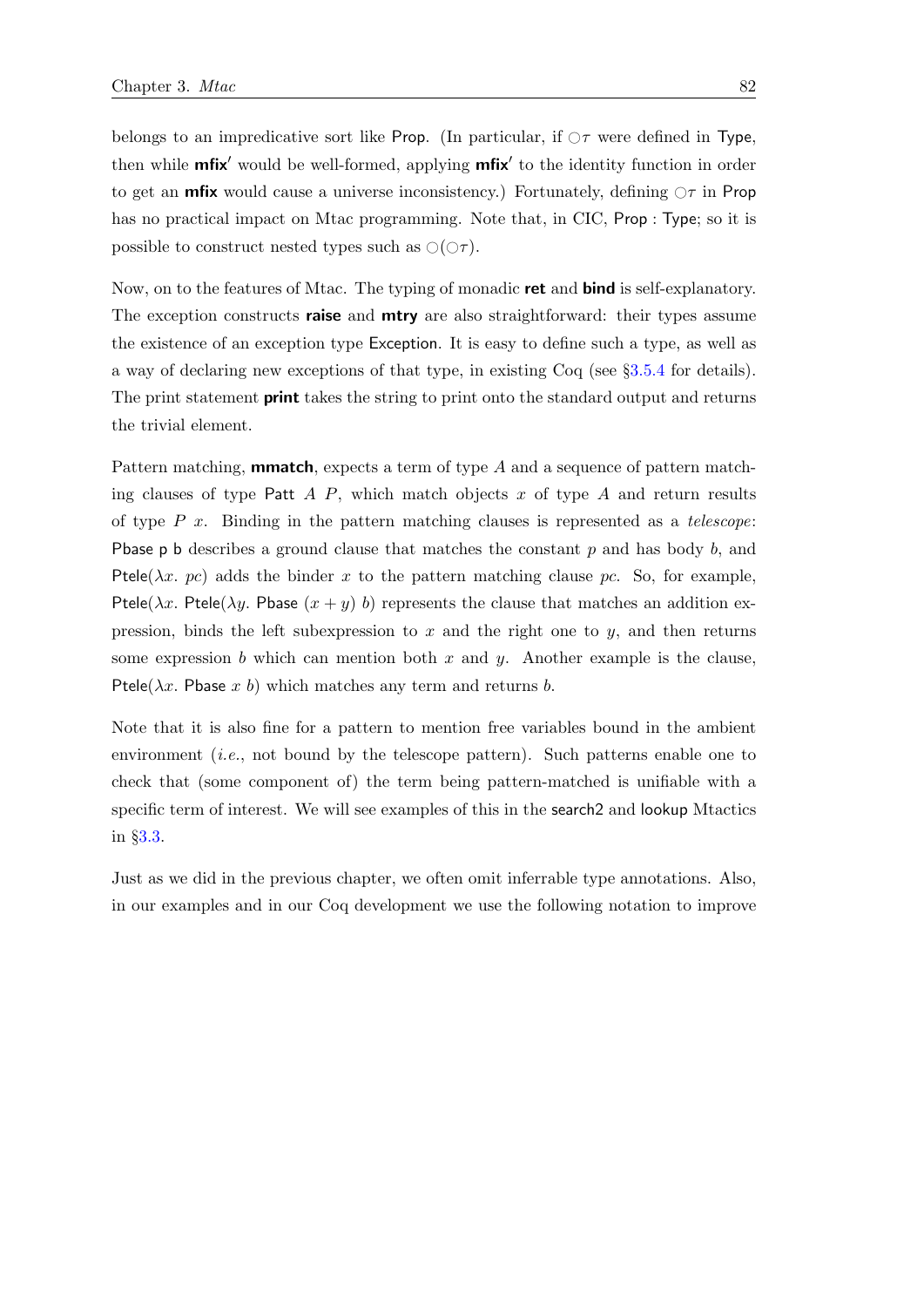readability of Mtactics:

 $x \leftarrow t : t'$  $\mathcal{O}$  denotes **bind**  $t$   $(\lambda x. t')$ **mfix**  $f(x : \tau) : \bigcirc \tau' := t$  denotes **mfix**  $(\lambda x : \tau, \tau') (\lambda f, \lambda x, t)$  $\nu x : A. t$  denotes **nu**  $(\lambda x : A. t)$ **mmatch** t denotes **mmatch** ( $\lambda x$ .  $\tau$ ) t as x return  $\bigcirc$  with  $| \overline{x_1} | p_1 \Rightarrow b_1$  Ptele  $\overline{x_1}$  (Pbase  $p_1$   $b_1$ ), . . . . . .  $| \overline{(x_m)} \ p_m \Rightarrow b_m$  Ptele  $\overline{x_m}$  (Pbase  $p_m \ b_m$ ) end  $\qquad \qquad \qquad \qquad \qquad \qquad$ **mtry** t denotes **mtry** t  $(\lambda x)$ . with  $ps$  end mmatch x with  $ps$  end)

where Ptele  $x_1 \cdots x_n$  p means Ptele( $\lambda x_1 \cdots$ . Ptele( $\lambda x_n$ . p) $\cdots$ ). Both type annotations in the **mfix** and in the **mmatch** notation (in the latter, denoted **as x return**  $\bigcirc \tau$ ) are optional and can be omitted, in which case the returning type is left to the type inference algorithm to infer. The mfix construct accepts up to 5 arguments.

**Running Mtactics.** Defining  $\bigcirc$  as an inductive predicate means that terms of type  $\circ$  can be destructed by case analysis and induction. Unlike other inductive types,  $\circ$ supports an additional destructor: *tactic execution*. Formally, we extend Coq with a new construct, run t, that takes an Mtactic t of type  $\circ \tau$  (for some  $\tau$ ), and runs it at type-inference time to return a term  $u$  of type  $\tau$ .

$$
\frac{\Gamma\vdash t:\bigcirc\tau\qquad \Gamma\vdash t\leadsto^*\mathbf{ret}\ u}{\Gamma\vdash\mathbf{run}\ t:\tau}
$$

We postpone the definition of the tactic evaluation relation,  $\rightsquigarrow$ , as well as a precise formulation of the rule, to §[3.4,](#page-118-0) but note that since tactic evaluation is type-preserving, u has type  $\tau$ , and thus  $\tau$  is inhabited.

## <span id="page-102-0"></span>3.3 Mtac by Example

In this section, we offer a gentle introduction to the various features of Mtac by working through a sequence of proof automation examples.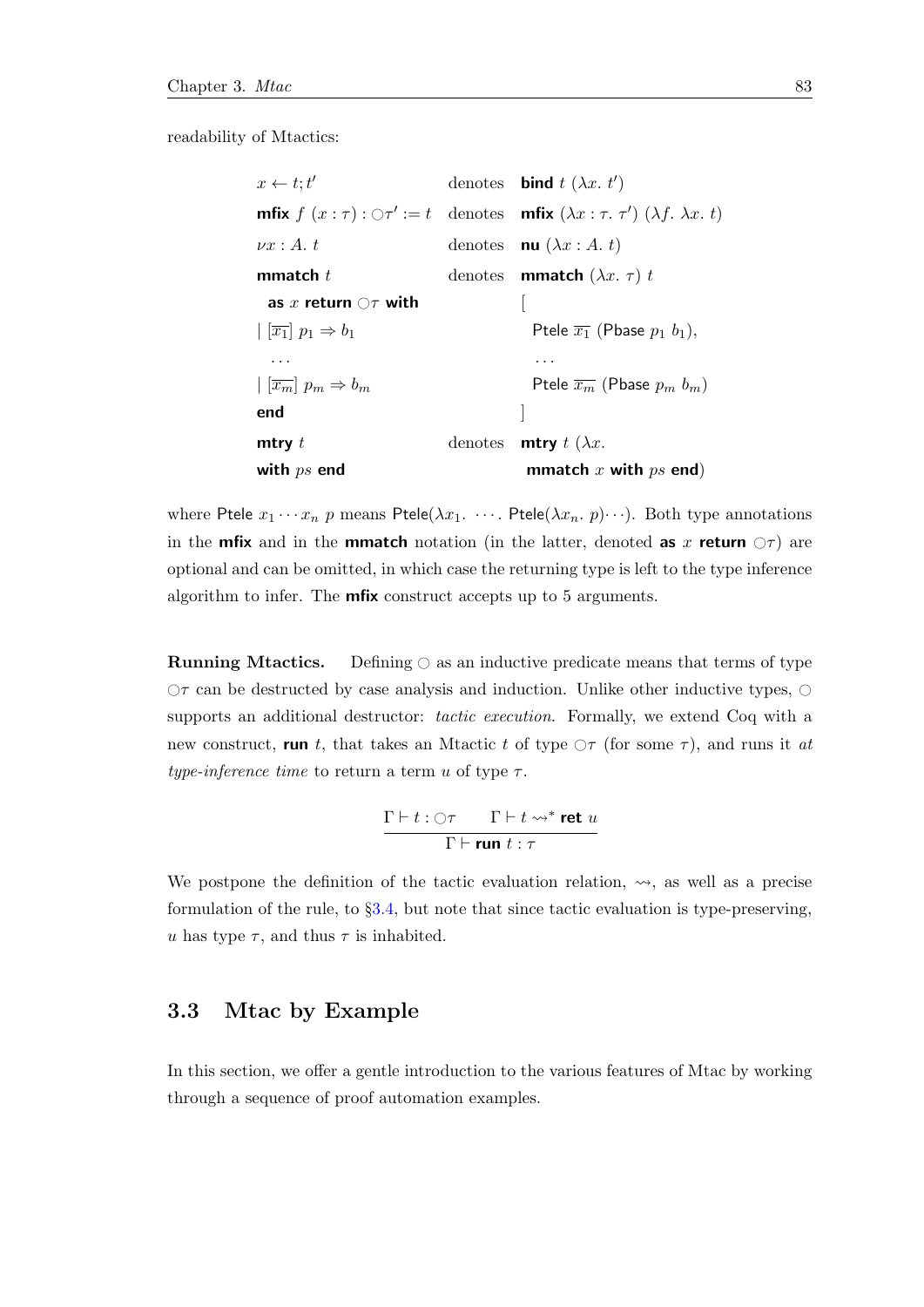#### 3.3.1 noalias in Mtac

Our first example is a new version of the example that motivated Section [2.6,](#page-77-0) the lemma noalias about non-aliasing of disjointly allocated pointers. The goal is to prove that two pointers are distinct, given the assumption that they appear in the domains of disjoint subheaps of a well-defined memory.

In Section [2.6,](#page-77-0) the noalias example was used to illustrate a rather subtle and sophisticated design pattern for composition of overloaded lemmas. Here, it will help illustrate the main characteristics of Mtac, while at the same time emphasizing the relative simplicity and readability of Mtactics compared to previous approaches.

Motivating Example. Let us state a goal we would like to solve automatically:

$$
D: \text{def }(h_1 \bullet (x_1 \mapsto v_1 \bullet x_2 \mapsto v_2) \bullet (h_2 \bullet x_3 \mapsto v_3))
$$
  

$$
x_1 := x_2 \land x_2 := x_3
$$

Above the line is a hypothesis concerning the well-definedness of a heap mentioning  $x_1$ ,  $x_2$ , and  $x_3$ , and below the line is the goal, which is to show that  $x_1$  is distinct from  $x_2$ , and  $x_2$  from  $x_3$ .

Intuitively, the truth of the goal follows obviously from the fact that  $x_1, x_2,$  and  $x_3$ appear in disjoint subheaps of a well-defined heap. This intuition is made formal with the following lemma (in plain Coq):

$$
\text{ noalias\_manual}: \forall (h:\text{heap}) \ (y_1 \ y_2: \text{ptr}) \ (w_1:A_1) \ (w_2:A_2).
$$
\n
$$
\text{def} \ (y_1 \mapsto w_1 \bullet y_2 \mapsto w_2 \bullet h) \to y_1 \ \mathbf{!} = y_2
$$

Unfortunately, we cannot apply this lemma using hypothesis  $D$  as it stands, since the heap that D proves to be well-defined is not of the form required by the premise of the lemma—that is, with the pointers in question  $(x_1 \text{ and } x_2, \text{ or } x_2 \text{ and } x_3)$  at the very front of the heap expression. It is of course possible to solve the goal by: (a) repeatedly applying rules of associativity and commutativity for heap expressions in order to rearrange the heap in the type of  $D$  so that the relevant pointers are at the front of the heap expression; (b) applying the noalias manual lemma to solve the first inequality; and then repeating (a) and (b) to solve the second inequality.

But we would like to do better. What we really want is an Mtactic that will solve these kinds of goals automatically, no matter where the pointers we care about are located inside the heap. One option is to write an Mtactic to perform all the rearrangements necessary to put the two pointers at the front, and then apply the lemma above. This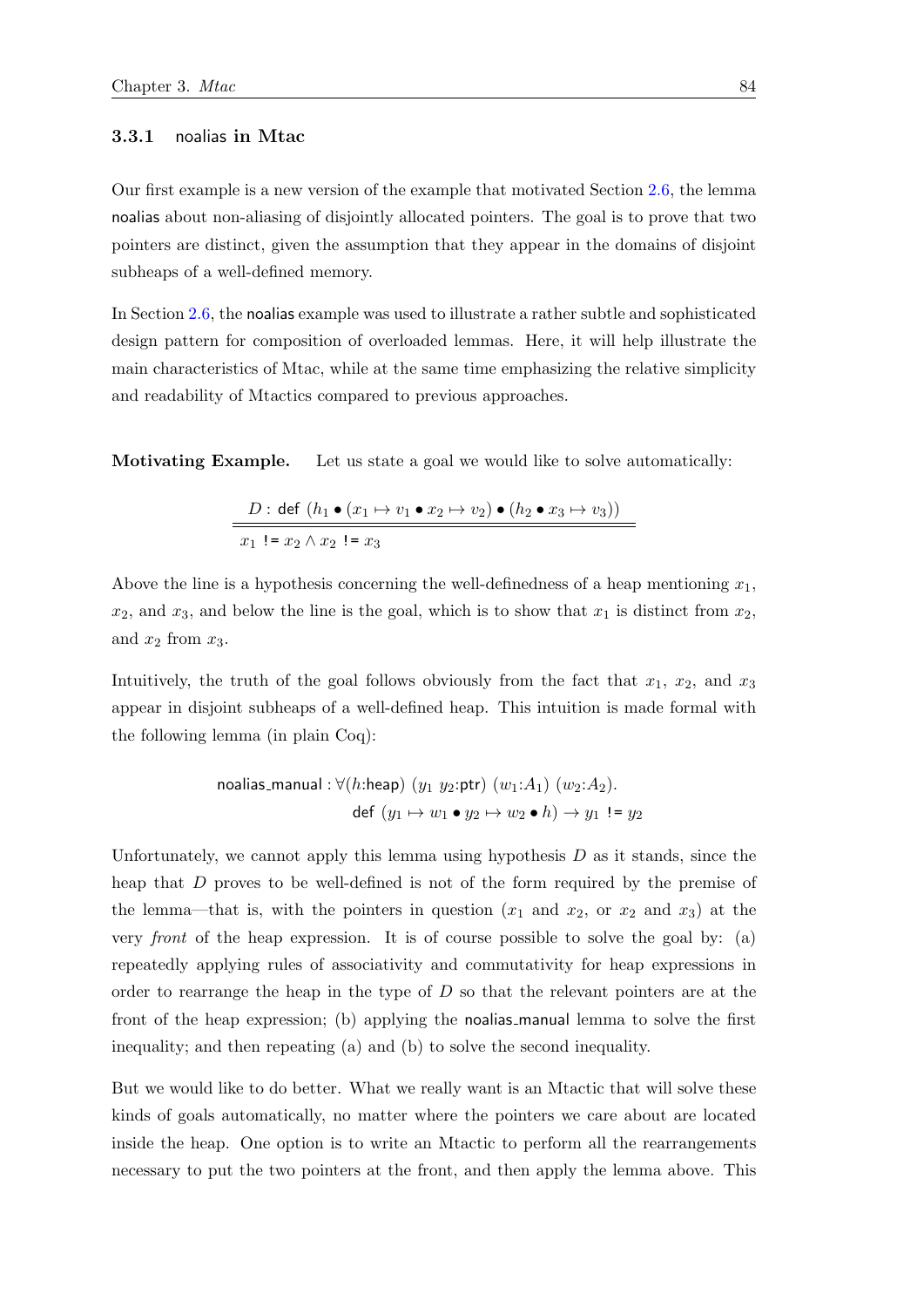```
01 Record form h := Form {
02 seq_of :> seq ptr;
03 axiom_of : def h \to \text{uniq seq_of}04 \wedge \forall x. x \in \text{seq_of} \rightarrow x \in \text{dom } h }.
05
06 Definition scan :=
07 mfix f(h : \text{heap}) : \bigcirc(\text{form } h) :=<br>08 mmatch h with
           mmatch h with
09 \left| \begin{array}{cc} [x \ A \ (v:A)] \ x \mapsto v \Rightarrow \text{ret } (\text{Form } [x] \ ... ) \end{array} \right|10 \left| \begin{array}{c} l \end{array} \right| l \bullet r \Rightarrow11 rl \leftarrow f \, l;12 rr \leftarrow f r;13 ret (Form (seq_of rl ++ seq_of rr) ...)
14 | [h'] h' \Rightarrow \text{ret} (\text{scan\_h} [] ...)15 end.
```
FIGURE 3.3: Mtactic for scanning a heap to obtain a list of pointers.

approach has two drawbacks: it is computationally expensive, and it generates big proof terms. Both problems comes from the observation that the algorithm has to rearrange the heap twice for each inequality, moving each pointer in the inequality to the front of the heap by multiple applications of the commutativity and associativity lemmas.

Instead, we pursue a solution analogous to the one in Section [2.6,](#page-77-0) breaking the problem into two smaller Mtactics scan and search2, combined in a third Mtactic, noalias.

The Mtactic scan. Figure [3.3](#page-104-0) presents the Mtactic scan, the functional analogous to the overloaded lemma with the same name. It scans its input heap  $h$  to produce a list of the pointers x appearing in singleton heaps  $x \mapsto v$  in h. More specifically, it returns a dependent record<sup>[2](#page-104-1)</sup> containing a list of pointers (seq of, of type seq ptr), together with a proof that, if h is well-defined, then  $(1)$  the list seq of is "unique" (denoted uniq seq of), meaning that all elements in it are distinct from one another, and (2) its elements all belong to the domain of the heap.

To do this, scan inspects the heap and considers three different cases. If the heap is a singleton heap  $x \mapsto v$ , then it returns a singleton list containing x. If the heap is the disjoint union of heaps  $l$  and  $r$ , it proceeds recursively on each subheap and returns the concatenation of the lists obtained in the recursive calls. Finally, if the heap does not match any of the previous cases, then it returns an empty list. Note that this case analysis is not possible using Coq's standard **match** mechanism, because **match** only pattern-matches against primitive datatype constructors. In the case of heaps, which

<span id="page-104-1"></span> $2$ The keyword Record is a synonym of Structure, but we use the former to avoid confusion with the structures that we use for overloading.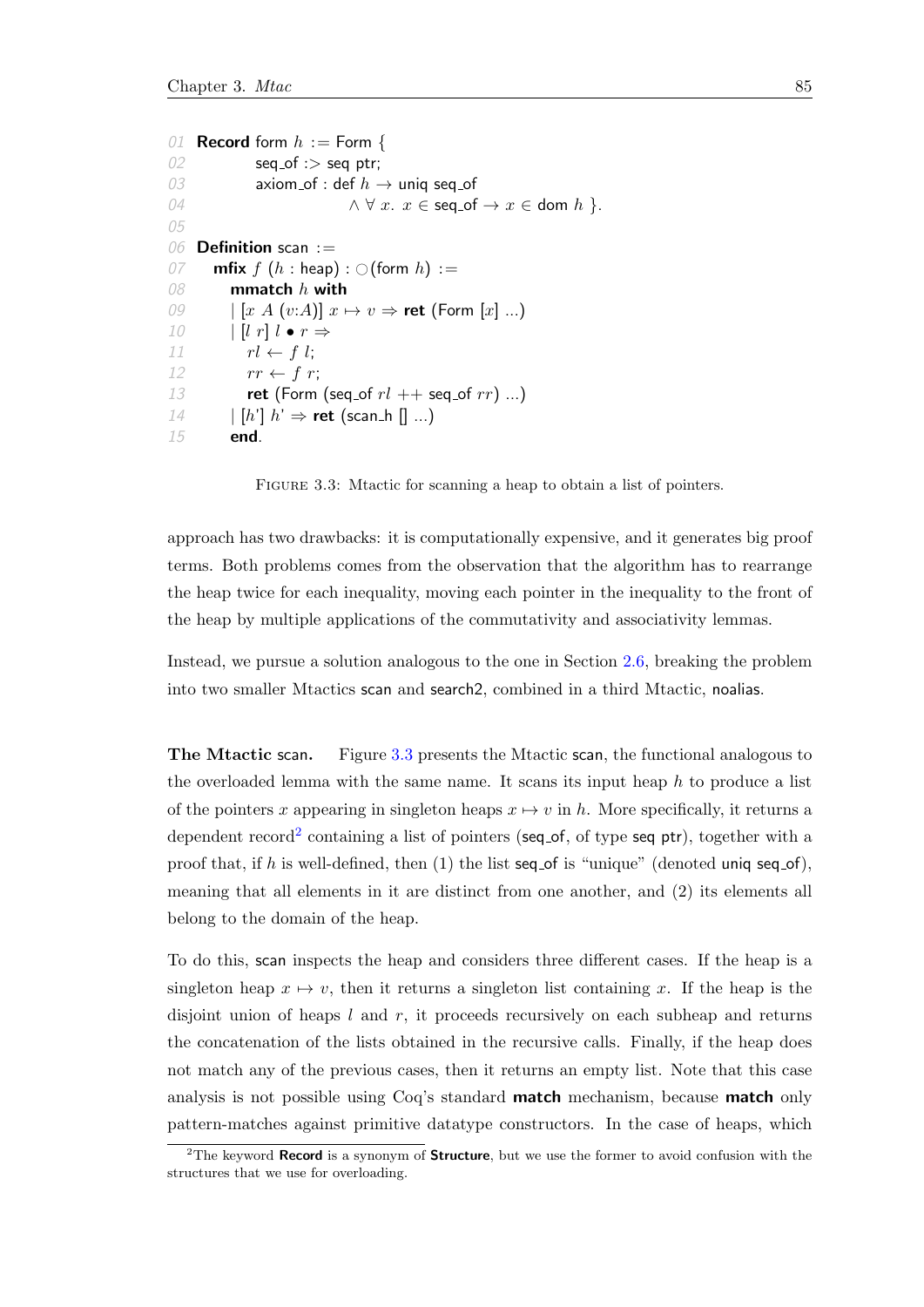```
01 Definition search 2 x y :=
02 mfix f(s : \text{seq} \text{ptr}) : \bigcirc (\text{uniq} \ s \to x \ \text{!=} \ y) :=<br>03 mmatch s with
           mmatch s with
04 |\; [s'] \; x :: s' \Rightarrow r \leftarrow search y s'; ret (foundx_pf x r)
05 | [s'] y :: s' \Rightarrow r \leftarrow search x s'; ret (foundy pf y r)
06 |[z s'] z :: s' \Rightarrow r \leftarrow f s'; ret (foundz_pf z r)
07 \vert \Rightarrow raise NotFound
08 end.
```
FIGURE 3.4: Mtactic for searching for two pointers in a list.

are really finite maps from pointers to values,  $x \mapsto v$  and  $l \bullet r$  are applications not of primitive datatype constructors but of defined functions ( $\mapsto$  and  $\bullet$ ). Thus, in order to perform our desired case analysis, we require the ability of Mtac's mmatch mechanism to pattern-match against the syntax of heap expressions.

In each case, scan also returns a proof that the output list obeys the aforementioned properties (1) and (2). For presentation purposes, we follow the notation convention [5](#page-48-0) and omit these proofs (denoted with ... in the figures), but they are proven as standard Coq lemmas. (We will continue to omit proofs in this way throughout the chapter when they present no interesting challenges. The reader can find them in the source files [\(Ziliani,](#page-216-0) [2014\)](#page-216-0).)

The Mtactic search2. Figure [3.4](#page-105-0) presents the Mtactic search2. It takes two elements x and y and a list s as input, and searches for x and y in s. If successful, search 2 returns a proof that, if s is unique, then x is distinct from y. Similarly to scan, this involves a syntactic inspection and case analysis of the input list s.

When s contains x at the head (*i.e.*, s is of the form  $x :: s'$ ), search2 searches for y in the tail  $s'$ , using the Mtactic search from Section [3.1.](#page-97-0) If this search is successful, producing a proof  $r : y \in s'$ , then search2 concludes by composing this proof together with the assumption that  $s$  is unique, using the easy lemma foundx\_pf:

$$
\begin{aligned}\n\text{foundx\_pf}: \forall x \ y: \text{ptr.} \ \forall s: \text{seq ptr.} \\
y \in s \rightarrow \text{uniq} \ (x :: s) \ \rightarrow x \ \text{!= } y\n\end{aligned}
$$

(In the code, the reader will notice that found  $\mathbf{r}$  pf is not passed the arguments y and s explicitly. That is because we treat  $y$  and  $s$  as implicit arguments because they are inferrable from the type of  $r$ .)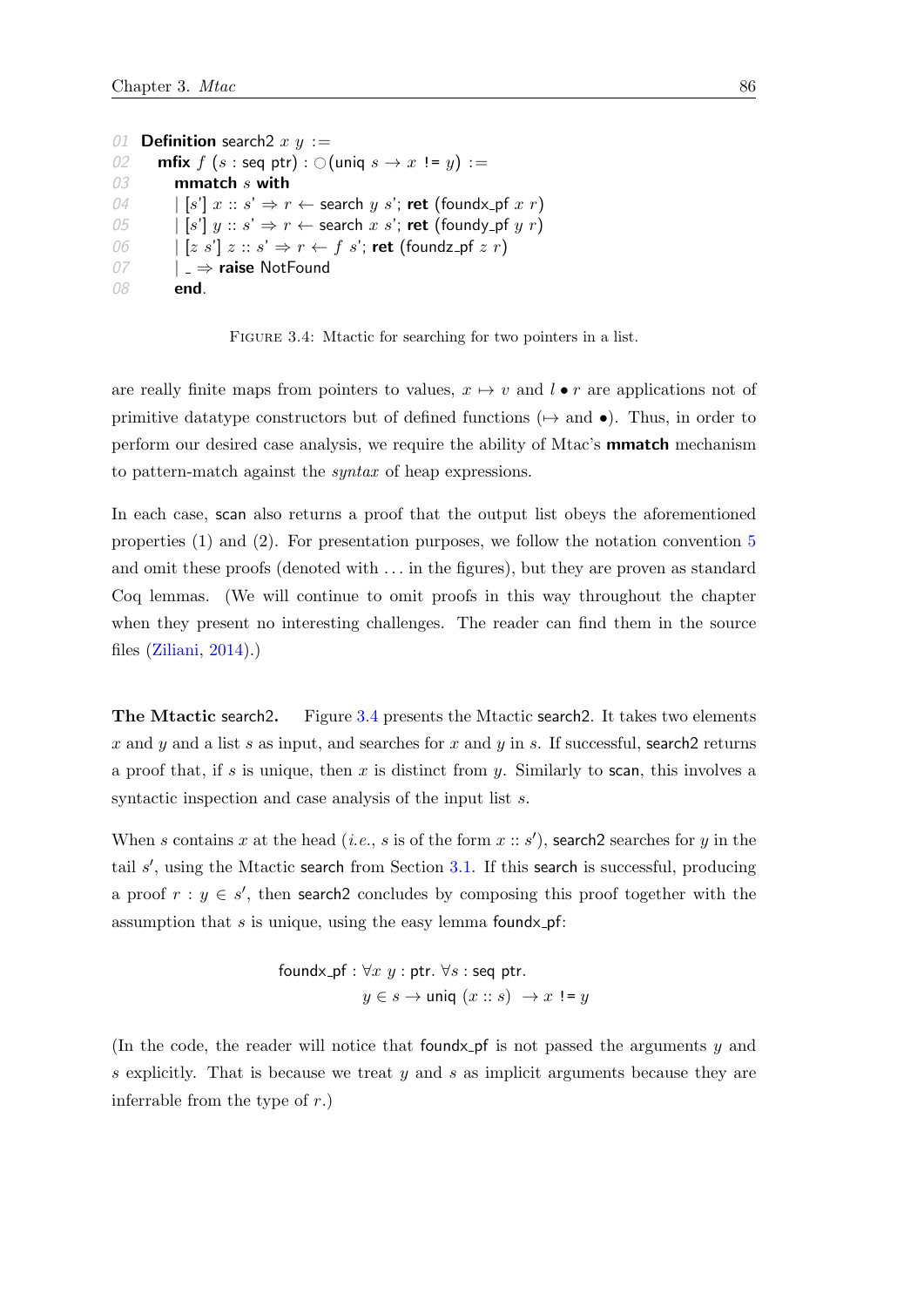<span id="page-106-0"></span>**Definition** noalias  $h(D : \text{def } h) : \bigcirc (\forall x y. \bigcirc (x != y)) :=$  $sc \leftarrow$  scan  $h$ ; ret  $(\lambda x y)$ .  $s_2 \leftarrow$  search2 x y (seq\_of sc); ret (combine  $s_2$  D)).

FIGURE 3.5: Mtactic for proving that two pointers do not alias.

If s contains y at the head, search2 proceeds analogously. If the head element is different from both  $x$  and  $y$ , then it calls itself recursively with the tail. In any other case, it throws an exception.

Note that, in order to test whether the head of s is x or y, we rely crucially on the ability of patterns to mention free variables from the context. In particular, the difference between the first two cases of search2's mmatch and the last one is that the first two do not bind  $x$  and  $y$  in their telescope patterns (thus requiring the head of the list in those cases to be syntactically unifiable with x or y, respectively), while the third does bind z in its telescope pattern (thus enabling  $z$  to match anything).

The Mtactic noalias. The Mtactics shown above are a direct translation from the ones in Section [2.6.](#page-77-0) But the Mtactic noalias presented in Figure [3.5,](#page-106-0) which stitches scan and search2 together, shows how easy is the composition of other Mtactics is. Compare the code from this figure with the code required for the same problem in Section [2.6.5!](#page-86-0)

The type of noalias is as follows:

$$
\forall h: \text{heap. def } h \to \bigcirc (\forall x \ y. \bigcirc (x != y))
$$

As the two occurrences of  $\circlearrowright$  indicate, this Mtactic is staged: it takes as input a proof that h is defined and first runs the scan Mtactic on h, producing a list of pointers sc, but then it immediately returns another Mtactic. This latter Mtactic in turn takes as input x and y and searches for them in sc. The reason for this staging is that we may wish to prove non-aliasing facts about different pairs of pointers in the same heap. Thanks to staging, we can apply notalize to some  $D$  just once and then reuse the Mtactic it returns on many different pairs of pointers, thus avoiding the need to rescan  $h$  redundantly.

At the end, the proofs returned by the calls to scan and search2 are composed using a combine lemma with the following type:

> **Lemma** combine  $h x y (sc : form h)$ : (uniq (seq\_of  $sc$ )  $\rightarrow x$  != y)  $\rightarrow$  def  $h \rightarrow x$  != y.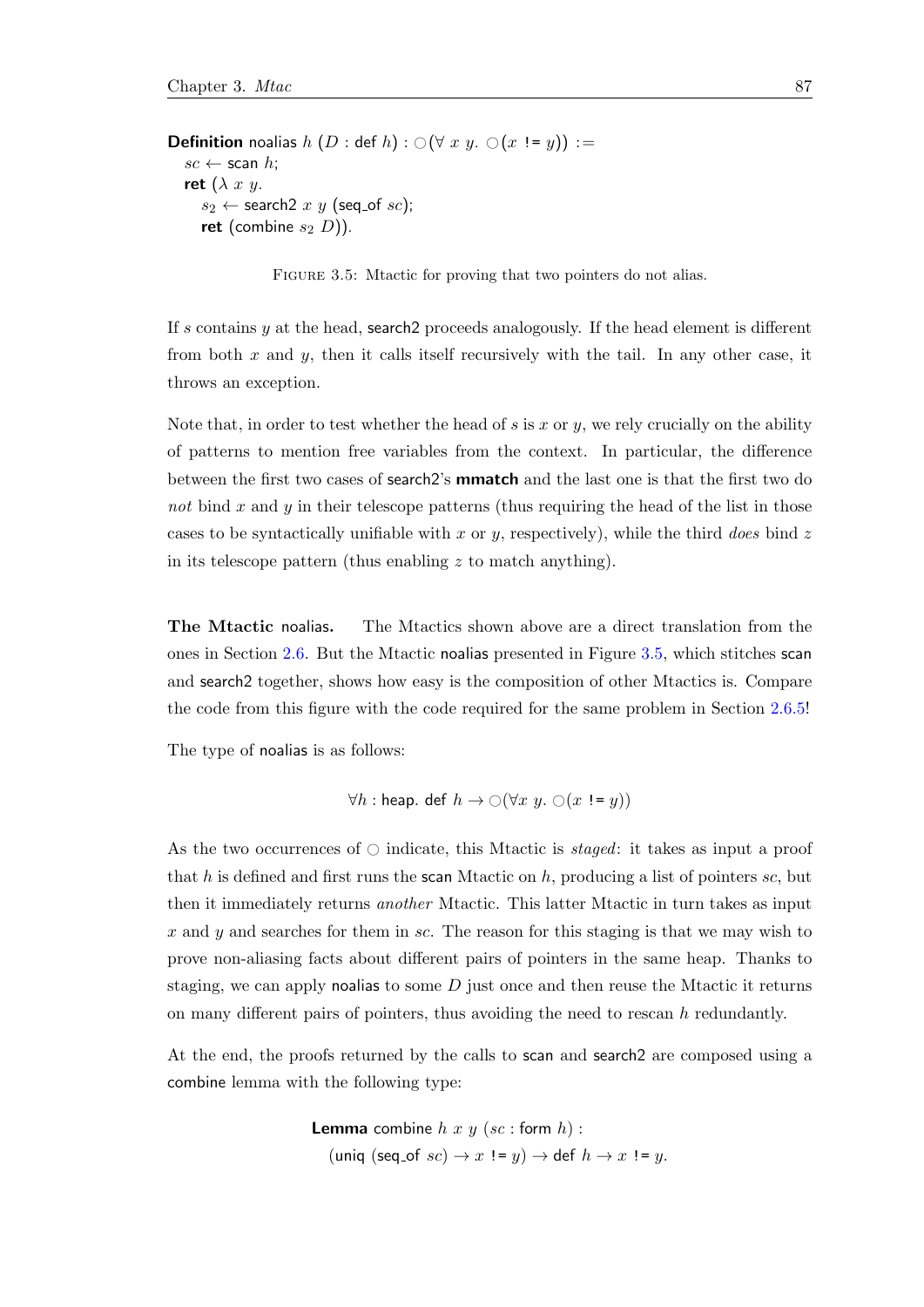This lemma is trivial to prove by an application of the cut rule.

Applying the Mtactic noalias. The following script shows how noalias can be invoked in order to solve the motivating example from the beginning of this section:

pose 
$$
F :=
$$
 run (ncalias  $D$ )  
by split; apply: run ( $F_{--}$ )

When Coq performs type inference on the **run** in the first line, that forces the execution of (the first scan-ning phase of) the Mtactic noalias on the input hypothesis  $D$ , and the standard pose mechanism then binds the result to  $F$ . This  $F$  has the type

$$
\forall x \ y : \mathsf{ptr}.\ \bigcirc(x := y)
$$

In the case of our motivating example,  $F$  will be an Mtactic that, when passed inputs  $x$ and y, will search for those pointers in the list  $[x_1; x_2; x_3]$  output by the scan phase.

The script continues with Coq's standard split tactic, which generates two subgoals, one for each proposition in the conjunction. For our motivating example, it generates subgoals  $x_1$  !=  $x_2$  and  $x_2$  !=  $x_3$ . We then solve both goals by executing the Mtactic F. When F is run to solve the first subgoal, it will search for  $x_1$  and  $x_2$  in  $[x_1; x_2; x_3]$ and succeed; when F is run to solve the second subgoal, it will search for  $x_2$  and  $x_3$  in  $[x_1; x_2; x_3]$  and succeed. QED. Note that we provide the arguments to F implicitly (as  $\Box$ . As in the proof of the z in xyz lemma from §[3.1,](#page-97-0) these arguments are inferred from the respective goals being solved. (We will explain how this inference works in more detail in §[3.5.](#page-134-0))

#### 3.3.1.1 Developing Mtactics Interactively

As with Lemma Overloading, Mtac shares the key advantage that it works very well with the rest of Coq, allowing us among other things to develop Mtactics interactively.

For instance, consider the code shown in Figure [3.6.](#page-108-1) This is an interactive development of the search2 Mtactic, where the developer knows the overall search structure in advance, but not the exact proof terms to be returned, as this can be difficult in general. Here, we have prefixed the definition with the keyword **Program** [\(Sozeau,](#page-215-0) [2007\)](#page-215-0), which allows us to omit certain parts of the definition by writing underscores. **Program** instructs the type inference mechanism to treat these underscores as unification variables, which—unless instantiated during type inference—are exposed as proof obligations. In our case, none of these underscores is resolved, and so we are left with three proof obligations. Each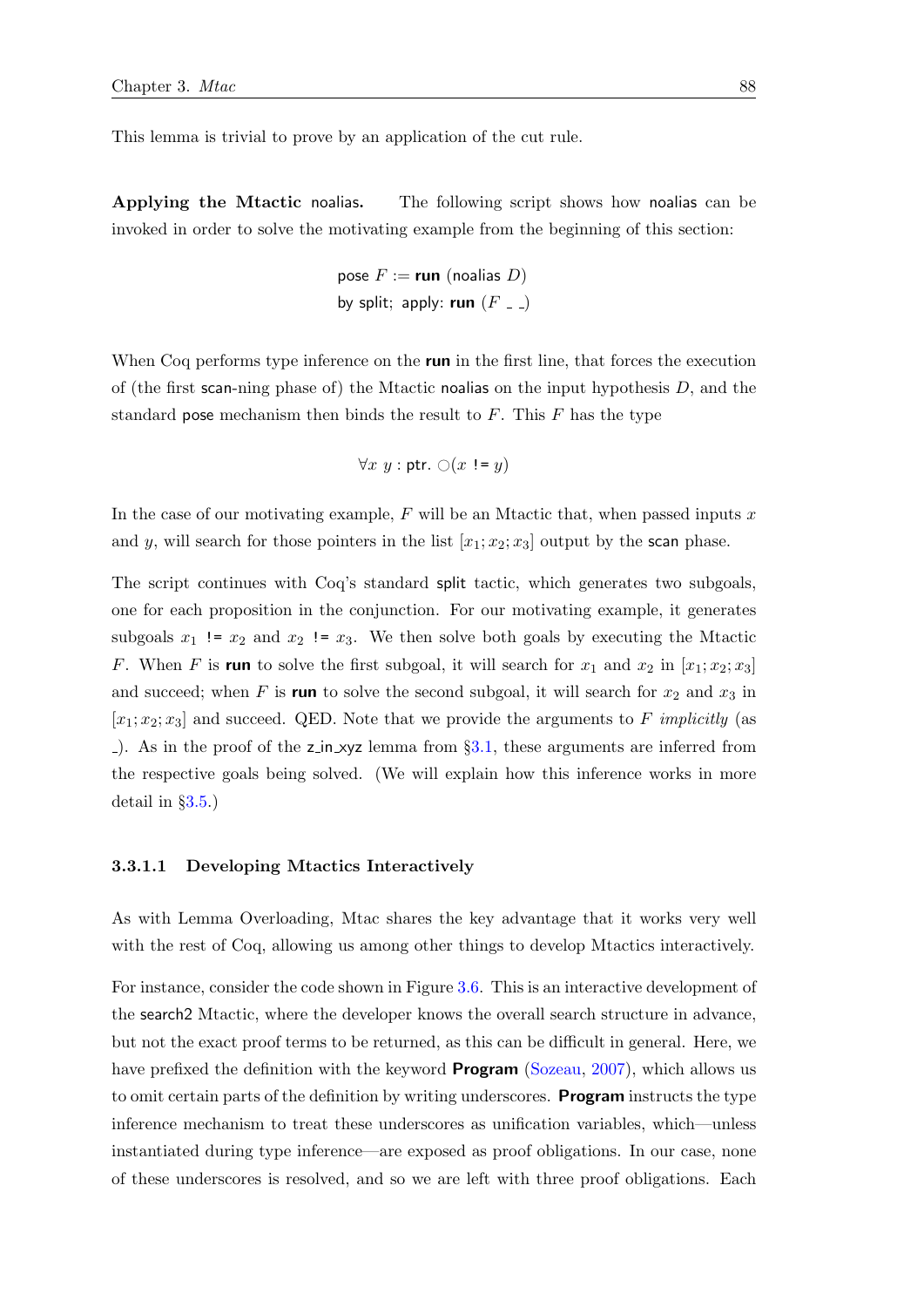```
01 Program Definition interactive search2 x y :=
02 mfix f(s : \text{seq ptr}) : \bigcirc (\text{uniq } s \to x \text{ !} = y) :=<br>03 mmatch s with
             mmatch s with
04 |\;|s'|\;x::s'\Rightarrow r \leftarrow search y s'; ret _
05 \begin{array}{c|c|c|c|c} | & [s'] & y :: s' \Rightarrow r \leftarrow \text{search } x & s'; \text{ret } \end{array}06 \left| \begin{array}{c} \begin{bmatrix} z & s' \end{bmatrix} z :: s' \Rightarrow r \leftarrow f \ s' ; \ \text{ret} \end{array} \right|07 | \Rightarrow raise NotFound
08 end.
09 Next Obligation. ... Qed.
10 Next Obligation. ... Qed.
11 Next Obligation. ... Qed.
```
FIGURE 3.6: Interactive construction of search2 using **Program.** 

of these obligations can then be solved interactively within a **Next Obligation**... **Qed** block.

Finally, it is worth pointing out that within such blocks, as well as within the actual definitions of Mtactics, we could be running other more primitive Mtactics.

# <span id="page-108-0"></span>3.3.2 tauto: A Simple First-Order Tautology Prover

With this next example, we show how Mtac provides a simple but useful way to write tactics that manipulate contexts and binders. Specifically, we will write an Mtactic implementing a rudimentary tautology prover, modeled after those found in the work on VeriML [\(Stampoulis and Shao,](#page-215-0) [2010\)](#page-215-0) and Chlipala's CPDT textbook [\(Chlipala,](#page-211-0) [2011a\)](#page-211-0). Compared to VeriML, our approach has the benefit that it does not require any special type-theoretic treatment of contexts: for us, a context is nothing more than a Coq list. Compared to Chlipala's Ltac version, our version is typed, offering a clear static specification of what the tautology prover produces, if it succeeds.

To ease the presentation, we break the problem in two. First, we show a simple propositional prover that uses the language constructs we have presented so far. Second, we extend this prover to handle first-order logic, and we use this extension to motivate some additional features of Mtac.

Warming up the Engine: A Simple Propositional Prover. Figure [3.7](#page-109-0) displays the Mtactic for a simple propositional prover, taking as input a proposition  $p$  and, if successful, returning a proof of p.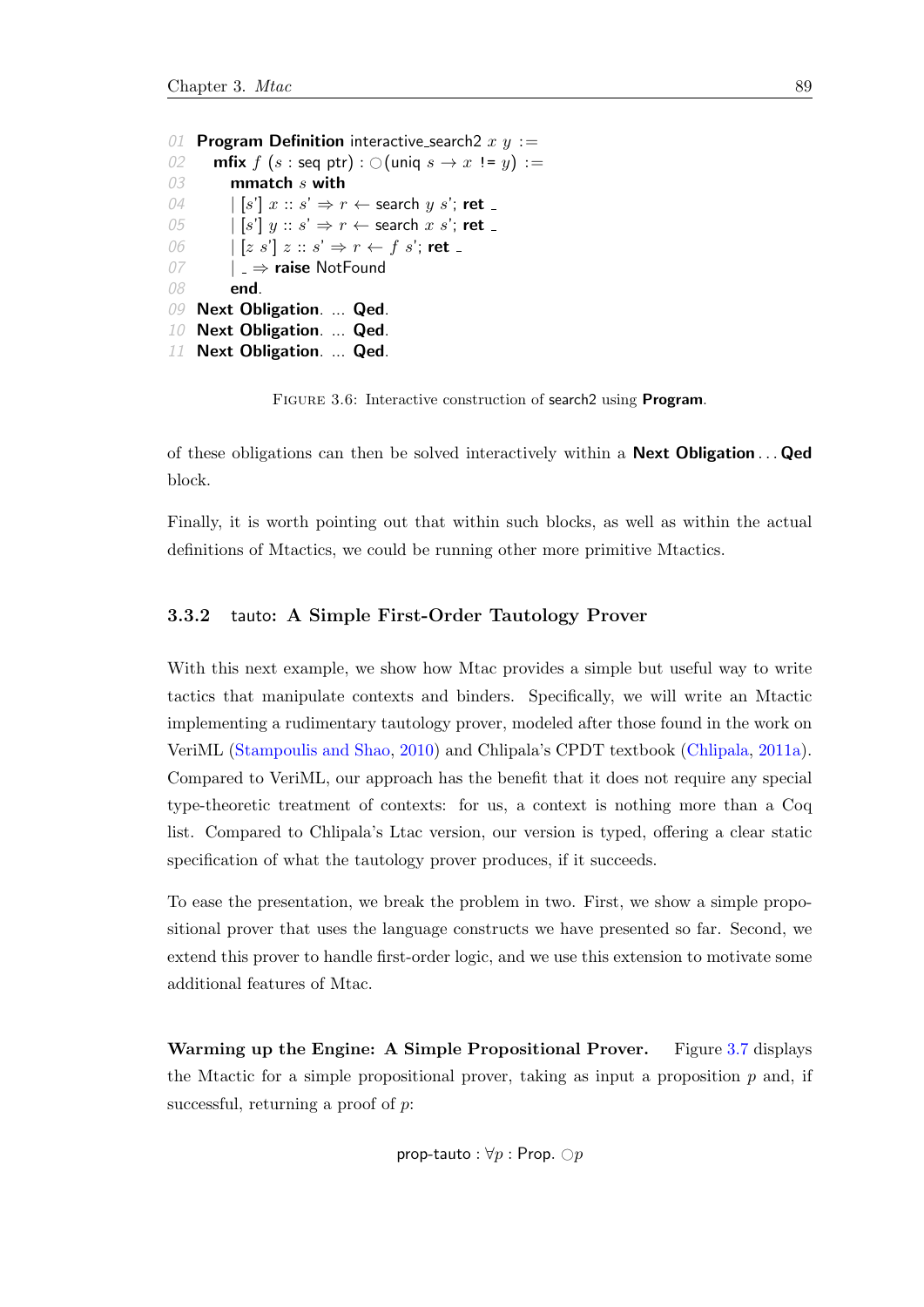```
01 Definition prop-tauto :=02 mfix f(p : Prop) : \bigcirc p :=<br>03 mmatch p as p' return
03 mmatch p as p' return \bigcirc p' with <br>04 True \Rightarrow ret l
           True \Rightarrow ret I
05 [p_1\ p_2]\ p_1\wedge p_2 \Rightarrow06 r_1 \leftarrow f \ p_1;07 r_2 \leftarrow f \, p_2;08 ret (conj r_1 r_2)
09 [p_1\ p_2]\ p_1\ \vee\ p_2 \Rightarrow10 mtry
11 r_1 \leftarrow f \, p_1; ret (or_introl r_1)
12 with = \Rightarrow13 r_2 \leftarrow f \, p_2; ret (or_intror r_2)
14 end
15 \vert \Rightarrow raise NotFound
16 end.
```
FIGURE 3.7: Mtactic for a simple propositional tautology prover.

The Mtactic only considers three cases:

- $p$  is True. In this case, it returns the trivial proof I.
- p is a conjunction of  $p_1$  and  $p_2$ . In this case, it proves both propositions and returns the introduction form of the conjunction (conj  $r_1$   $r_2$ ).
- p is a disjunction of  $p_1$  and  $p_2$ . In this case, it tries to prove the proposition  $p_1$ , and if that fails, it tries instead to prove the proposition  $p_2$ . The corresponding introduction form of the disjunction is returned (or introl  $r_1$  or or intror  $r_2$ ).
- Otherwise, it raises an exception, since no proof could be found.

Extending to First-Order Logic. We now extend the previous prover to support first-order logic. This extension requires the tactic to keep track of a context for hypotheses, which we model as a list of (dependent) pairs pairing hypotheses with their proofs. More concretely, each element in the hypothesis context has the type  $\textsf{dyn} = \Sigma p$ : Prop. p. (In Coq, this is encoded as an inductive type with constructor Dyn  $p\ x$ , for any  $x : p$ .)

Figure [3.8](#page-110-0) shows the first-order logic tautology prover tauto. The fixed point takes the proposition p and is additionally parameterized over a context  $(c : \text{seq } dyn)$ . The first three cases of the mmatch are similar to the ones in Figure [3.7,](#page-109-0) with the addition that the context is passed around in recursive calls.

Before explaining the cases for  $\rightarrow$ ,  $\forall$  and  $\exists$ , let us start with the last one (line 29), since it is the easiest. In this last case, we attempt to prove the proposition in question by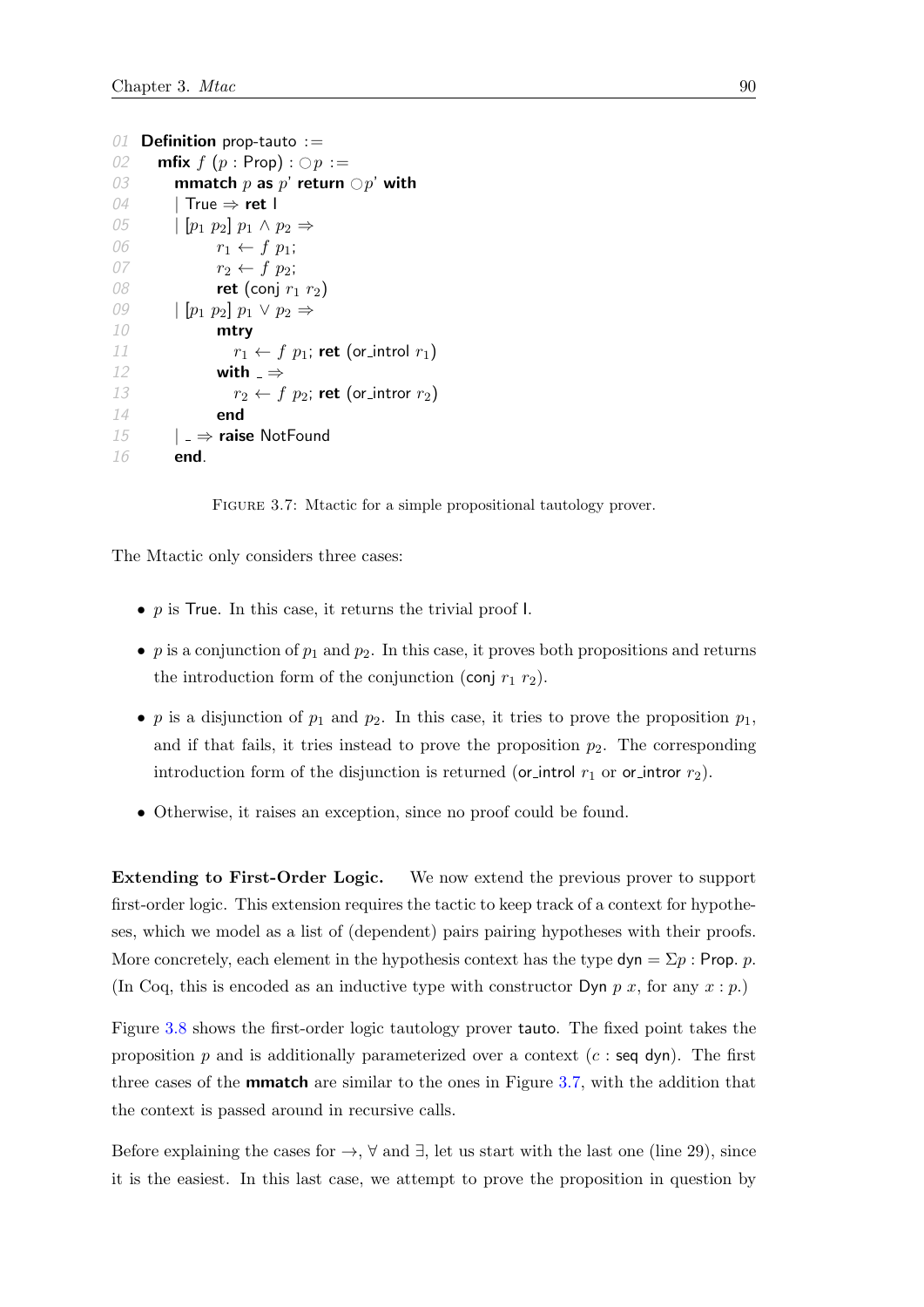```
01 Definition tauto' :=
02 mfix f(c : \text{seq dyn}) (p : \text{Prop}) : \bigcirc p :=<br>03 mmatch p as p' return \bigcirc p' with
03 mmatch p as p' return \bigcirc p' with <br>04 True \Rightarrow ret I
              | True \Rightarrow ret |
05 \left| \begin{array}{cc} [p_1 \ p_2] \ p_1 \wedge p_2 \Rightarrow \end{array} \right.06 r_1 \leftarrow f \ c \ p_1 ;07 r_2 \leftarrow f \ c \ p_2 ;08 ret (conj r_1 r_2)
09 \left[\begin{array}{cc} [p_1 \ p_2] \ p_1 \vee p_2 \Rightarrow \end{array}\right]10 mtry
11 r_1 \leftarrow f \ c \ p_1 ; \text{ret (or-introl } r_1)12 with \Rightarrow13 r_2 \leftarrow f \ c \ p_2 ; \text{ret (or_-intro } r_2)14 end
15 \left| \begin{array}{cc} [p_1 \ p_2 \ \text{:} \ \text{Prop} \end{array} \right] p_1 \rightarrow p_2 \Rightarrow16 \nu (y:p<sub>1</sub>).<br>
17 \tau \leftarrow fr \leftarrow f (Dyn p_1 y :: c) p_2;
18 abs y r19 \left[\begin{array}{c} [A \ (q:A \rightarrow \text{Prop})] \ (\forall \ x:A. \ q \ x) \Rightarrow \end{array}\right]20 \nu (y:A).21 r \leftarrow f \ c \ (q \ y);22 abs y r23 \left[\begin{array}{c} [A (q:A \rightarrow \text{Prop})] \ (\exists x:A. q x) \Rightarrow \end{array}\right]24 X \leftarrow evar A;
25 r \leftarrow f \ c \ (q \ X);26 b ← is_evar X;
27 if b then raise ProofNotFound
28 else ret (ex_intro q X r)
29 | [p':Prop] p' \Rightarrow lookup p' c
30 end.
```
FIGURE 3.8: Mtactic for a simple first-order tautology prover.

simply searching for it in the hypothesis context. The search for the hypothesis  $p'$  in the context c is achieved using the Mtactic lookup shown in Figure  $3.9$ . lookup takes a proposition  $p$  and a context and traverses the context linearly in the hope of finding a dependent pair with  $p$  as the first component. If it finds such a pair, it returns the second component. Like the Mtactic search2 from §[3.3.1,](#page-103-0) this simple lookup routine depends crucially on the ability to match the propositions in the context syntactically against the  $p$  for which we are searching.

Returning to the tautology prover, lines 15–18 concern the case where  $p = p_1 \rightarrow p_2$ . Intuitively, in order to prove  $p_1 \rightarrow p_2$ , one would (1) introduce a *parameter y* witnessing the proof of  $p_1$  into the context, (2) proceed to prove  $p_2$  having  $y : p_1$  as an assumption, and  $(3)$  abstract any usage of y in the resulting proof. The rationale behind this last step is that if we succeed proving  $p_2$ , then the result is *parametric* over the proof of  $p_1$ ,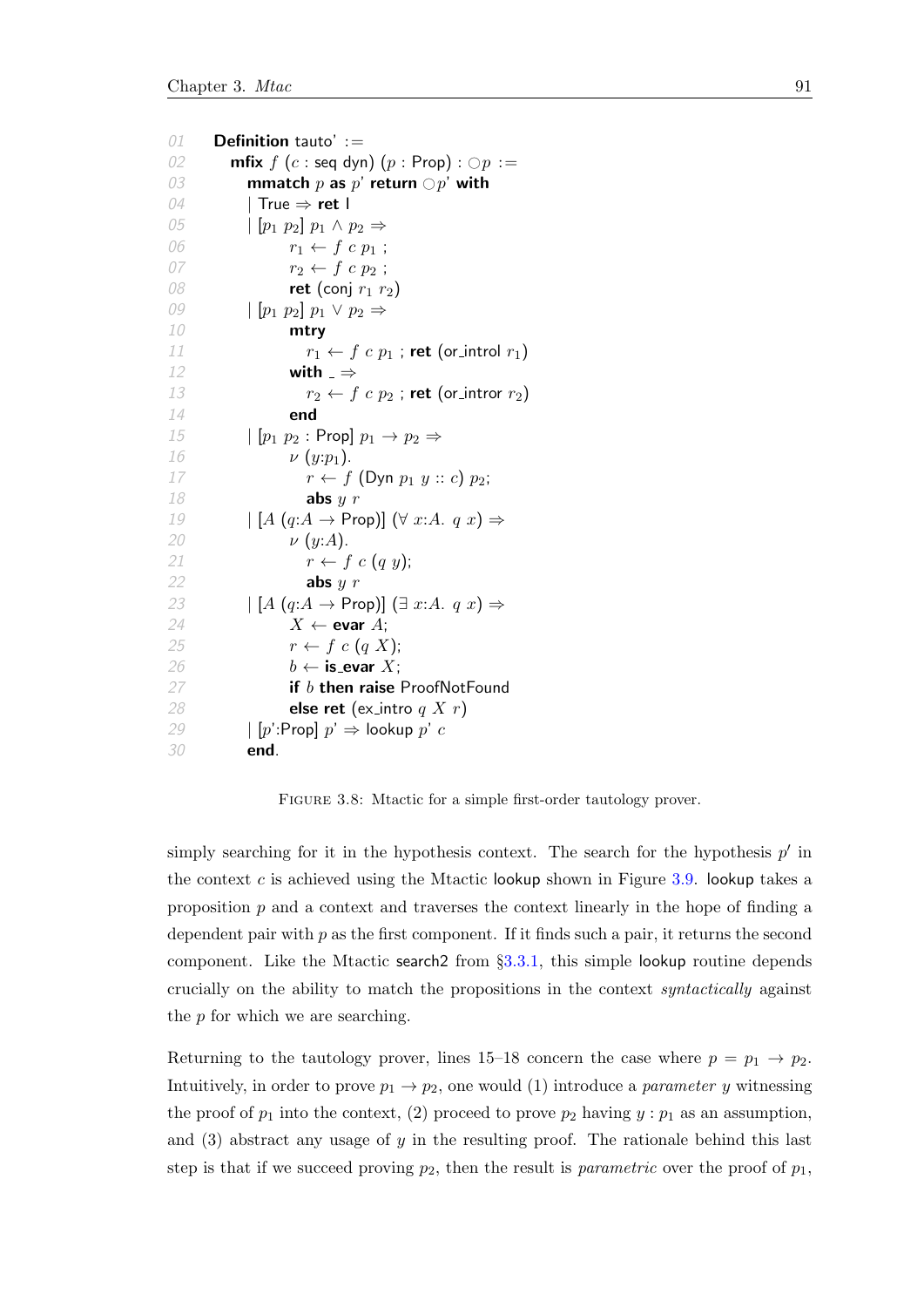<span id="page-111-0"></span>**Definition** lookup  $(p : Prop) :=$ **mfix**  $f(s : \text{seq } \text{dyn}) : \bigcirc p :=$ mmatch s return  $\bigcirc p$  with  $\left| \begin{array}{c} x & s' \end{array} \right|$  (Dyn  $p x) :: s' \Rightarrow$  ret  $x$  $\left| \begin{bmatrix} d & s' \end{bmatrix} d :: s' \Rightarrow f s' \right|$ | ⇒ raise ProofNotFound end.

FIGURE 3.9: Mtactic to look up a proof of a proposition in a context.

in the sense that any proof of  $p_1$  will suffice to prove  $p_2$ . Steps (1) and (3) are performed by two of the operators we have not yet described: nu and abs (the former is denoted by the  $\nu x$  binder). In more detail, the three steps are:

**Line 16:** It creates a parameter  $y : p_1$  using the constructor **nu**. This constructor has type

 $\mathsf{nu}: \forall (A \ B : \mathsf{Type}).$   $(A \to \bigcirc B) \to \bigcirc B$ 

(where  $A$  and  $B$  are left implicit). It is similar to the operator with the same name in [Nanevski](#page-214-0) [\(2002\)](#page-214-0) and Schürmann et al. [\(2005\)](#page-215-1). Operationally,  $\nu x : \tau$ . f (which is notation for **nu**  $(\lambda x : \tau, f)$  creates a parameter y with type A, pushes it into the local context, and executes  $f\{y/x\}$  (where  $\{\cdot/\cdot\}$  is the standard substitution) in the hope of getting a value of type  $B$ . If the value returned by  $f$  refers to  $y$ , then it causes the tactic execution to fail: such a result would lead to an ill-formed term because  $y$  is not bound in the ambient context. This line constitutes the first step of our intuitive reasoning: we introduce the parameter  $y$  witnessing the proof of  $p_1$  into the context.

- Line 17: It calls tauto' recursively, with context  $c$  extended with the parameter  $y$ , and with the goal of proving  $p_2$ . The result is bound to r. This line constitutes the second step.
- **Line 18:** The result r created in the previous step has type  $p_2$ . In order to return an element of the type  $p_1 \rightarrow p_2$ , we abstract y from r, using the constructor

**abs**: 
$$
\forall (A : Type) (P : A \rightarrow Type) (y : A).
$$
  
 $P y \rightarrow \bigcirc (\forall x : A. P x)$ 

(with  $A, P$  implicit). Operationally, **abs** y r checks that the first parameter y is indeed a variable, and returns the function

$$
\lambda x:A.\; r\{x/y\}
$$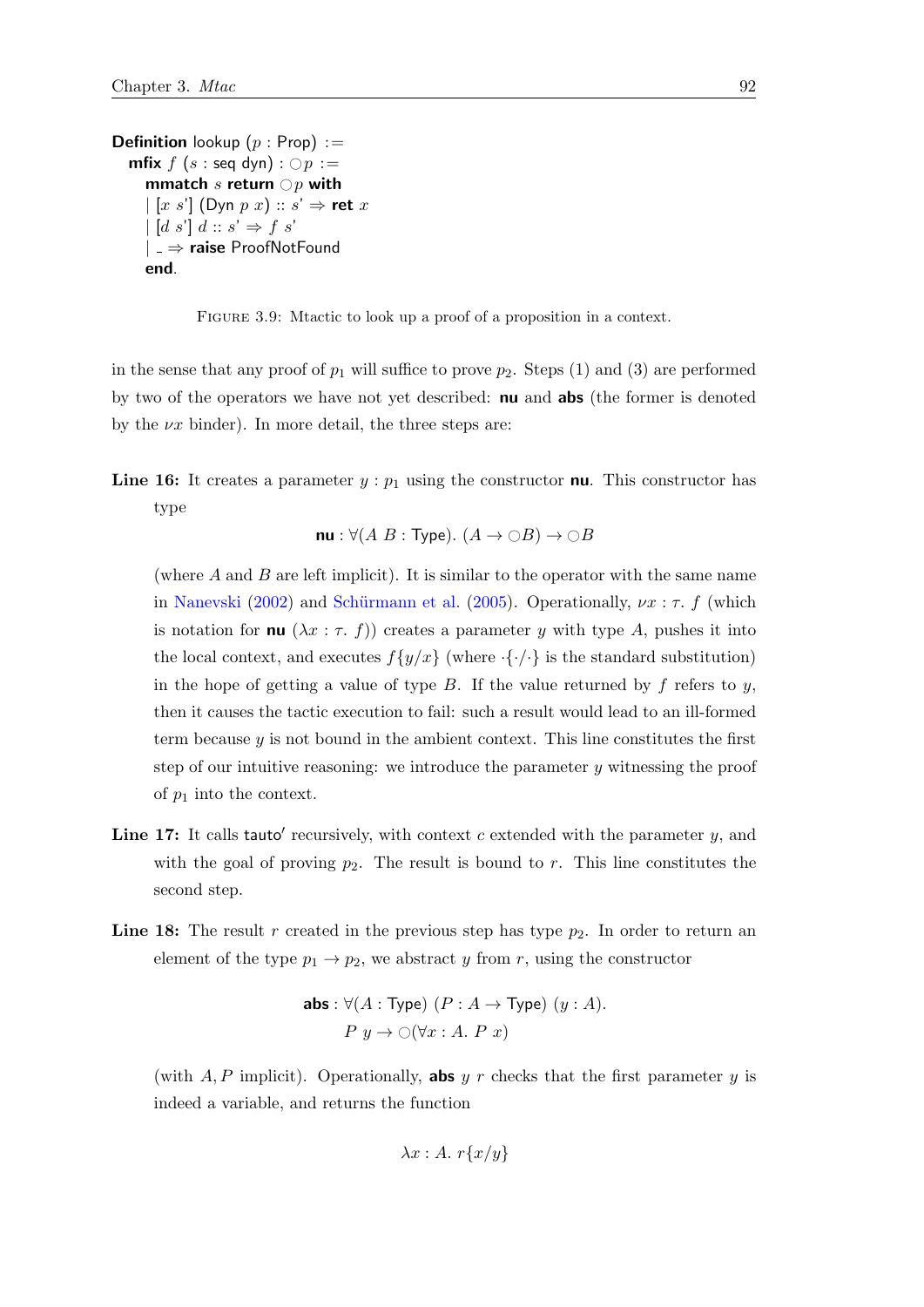In this case, the resulting element has type  $\forall x : p_1, p_2$ , which, since  $p_2$  does not refer to x, is equivalent to  $p_1 \rightarrow p_2$ . This constitutes the last step: by abstracting over  $y$  in the result, we ensure that the resulting proof term no longer mentions the *v*-bound variable (as required by the use of **nu** in line 16).

Lines 19–22 consider the case that the proposition is an abstraction  $\forall x : A, q x$ . Here,  $q$  is the body of the abstraction, represented as a function from  $A$  to Prop. We rely on Coq's use of higher-order pattern unification [\(Miller,](#page-214-1) [1991b\)](#page-214-1) to instantiate q with a faithful representation of the body. The following lines mirror the body of the previous case, except for the recursive call. In this case we do not extend the context with the parameter  $y$ , since it is not a proposition. Instead, we try to recursively prove the body q replacing x with y (that is, applying q to y).

If the proposition is an existential  $\exists x : A. q x$  (line 23), then the prover performs the following steps:

Line 24: It uses Mtac's evar constructor to create a fresh unification variable called X.

Line 25: It calls tauto' recursively, replacing  $x$  for  $X$  in the body of the existential.

**Lines 26–28:** It uses Mtac's **is evar** mechanism to check whether X is still an uninstantiated unification variable. If it is, then it raises an exception, since no proof could be found. If it is not—that is, if  $X$  was successfully instantiated in the recursive call—then it returns the introduction form of the existential, with  $X$  as its witness. Note that the instantiation of  $X$  may occur during the lookup of a hypothesis to solve the goal. That is, if the goal refers to  $X$ , and there is a hypothesis similar to the goal, but with some term  $t$  instead of  $X$ , then the pattern matching performed during the lookup will instantiate  $X$  with  $t$ .

Now we are ready to prove an example, where  $P: \textsf{nat} \to \textsf{Prop}$ :

**Definition** exmpl :  $\forall P \ x. \ P \ x \rightarrow \exists y. \ P \ y := \text{run}(\text{tauto }[]$ .

The proof term generated by run is

$$
exmpl = \lambda P \ x \ (H:P \ x).
$$
ex.intro  $P \ x \ H$ 

## <span id="page-112-0"></span>3.3.3 Inlined Proof Automation

Due to the tight integration between Mtac and Coq, Mtactics can be usefully employed in definitions, notations and other Coq terms, in addition to interactive proving. In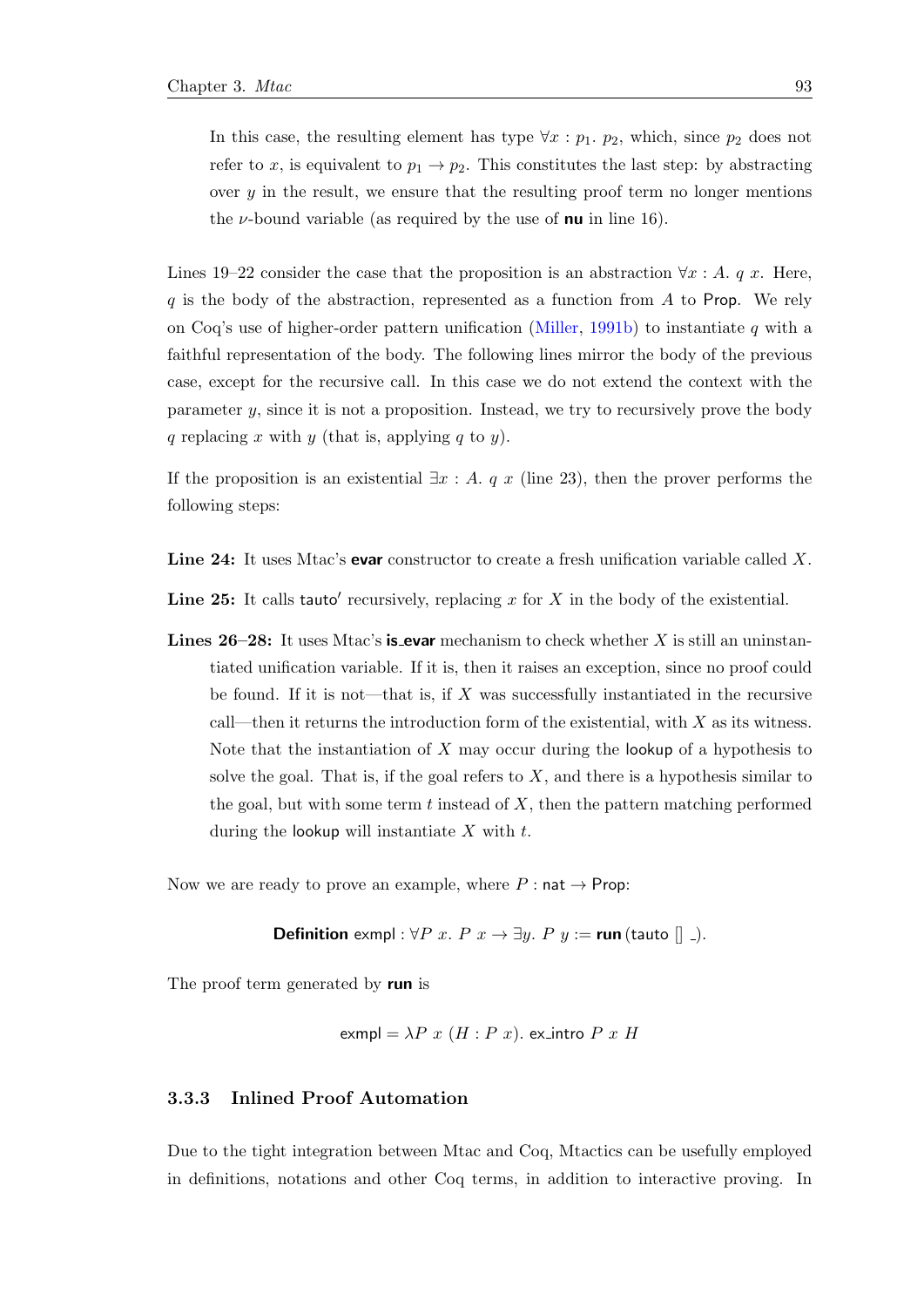this respect, Mtac differs from the related systems such as VeriML [\(Stampoulis and](#page-215-0) [Shao,](#page-215-0) [2010\)](#page-215-0) and Beluga [\(Pientka,](#page-214-2) [2008\)](#page-214-2), where, to the best of our knowledge, such expressiveness is not currently available due to the strict separation between the object logic and the automation language.

In this section, we illustrate how Mtactics can be invoked from Coq proper. To set the stage, consider the scenario of developing a library for n-dimensional integer vector spaces, with the main type vector  $n$  defined as a record containing a list of nats and a proof that the list has size n:

**Record** vector  $(n : nat) := Vector \{$  $seq_of : seq$  nat;  $\overline{\ }$ : size seq of  $\overline{\ }$   $\overline{\ }$  n  $\}$ .

One of the important methods of the library is the accessor function ith, which returns the *i*-th element of the vector, for  $i < n$ . One implementation possibility is for ith to check at run time if  $i < n$ , and return an option value to signal when i is out of bounds. The downside of this approach is that the clients of ith have to explicitly discriminate against the option value. An alternative is for ith to explicitly request a proof that  $i < n$ as one of its arguments, as in the following type ascription:

$$
\mathsf{ith} : \forall n \mathsf{:nat}.\mathsf{vector}\ n \to \forall i \mathsf{:nat}.i < n \to \mathsf{nat}
$$

Then the clients have to construct a proof of  $i < n$  before invoking ith, but we show that in some common situations, the proof can be constructed automatically by Mtac and then passed to ith.

Specifically, we describe an Mtactic compare, which automatically searches for a proof that two natural numbers  $n_1$  and  $n_2$  satisfy  $n_1 \leq n_2$ . compare is incomplete, and if it fails to find a proof, because the inequality does not hold, or because the proof is too complex, it raises an exception.

Once compare is implemented, it can be composed with ith as follows. Given a vector  $v$ whose size we denote as vsize  $v$ , and an integer  $i$ , we introduce the following notation, which invokes compare to automatically construct a proof that  $i+1 \leq$  vsize v (equivalent to  $i <$  vsize  $v$ ).

```
Notation "['ith' v i ]" :=
  (@ith \lrcorner v i (run (compare (i+1) (vsize v))))
```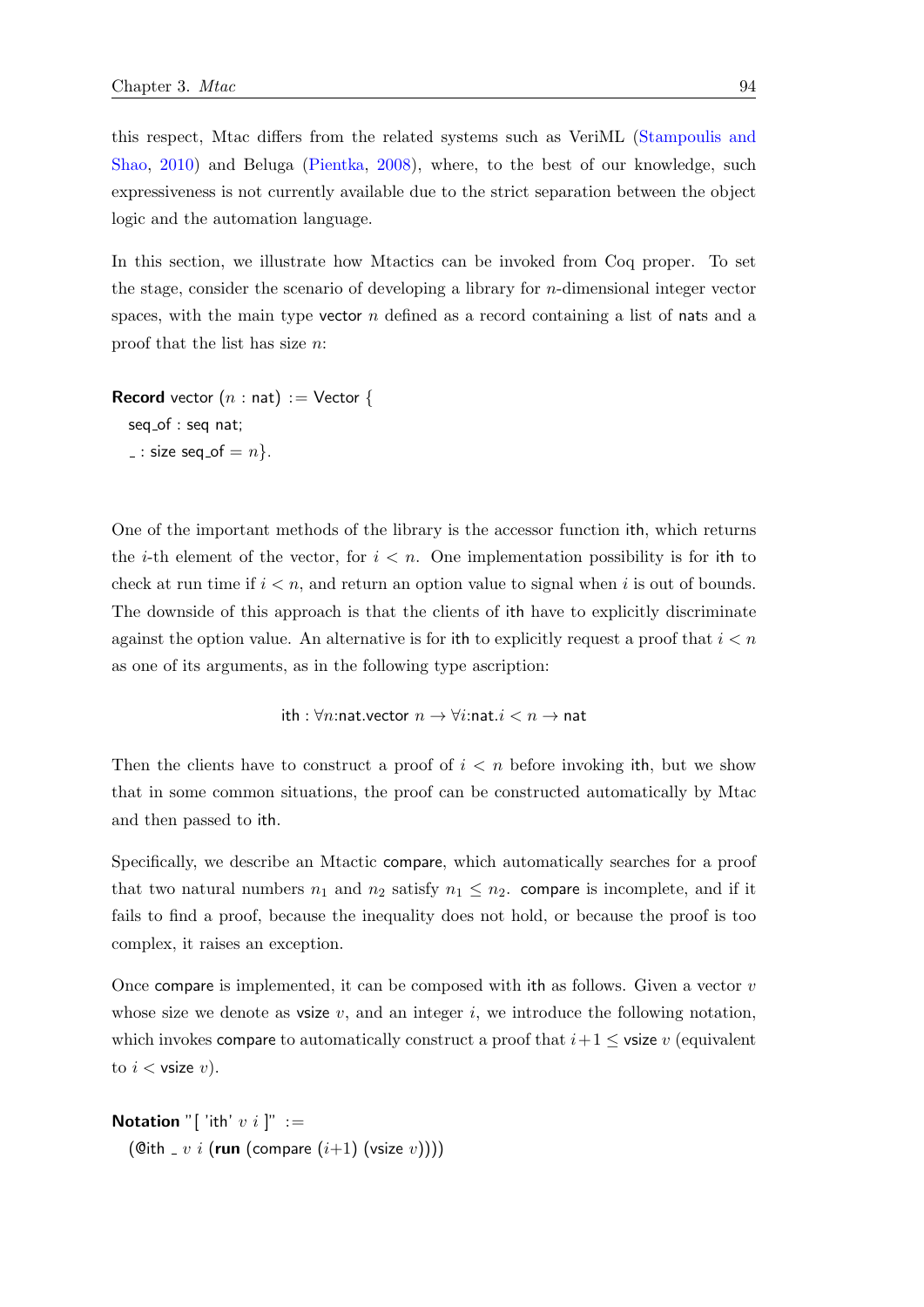<span id="page-114-0"></span>**Program Definition** compare  $(n_1 n_2 : \text{nat}) : \bigcirc (n_1 \leq n_2) :=$  $r_1 \leftarrow \text{to}$  ast  $[] n_1;$  $r_2 \leftarrow$  to ast (ctx of  $r_1$ )  $n_2$ ; **match** cancel (ctx\_of  $r_2$ ) (term\_of  $r_1$ ) (term\_of  $r_2$ ) return  $\bigcirc$   $(n_1 \leq n_2)$  with | true  $\Rightarrow$  ret (@sound  $n_1$   $n_2$   $r_1$   $r_2$   $\Box$ )  $| \Rightarrow$  raise NotLeqException end. Next Obligation. ... Qed.

FIGURE 3.10: Mtactic for proving inequalities between nat's.

The notation can be used in definitions. For example, given vectors  $v_1, v_2$  of fixed size 2, we could define the inner product of  $v_1$  and  $v_2$  as follows, letting Coq figure out automatically that the indices 0, 1 are within bounds.

**Definition** inner-prod  $(v_1 \ v_2 :$  vector 2) := [ith  $v_1$  0]  $\times$  [ith  $v_2$  0] + [ith  $v_1$  1]  $\times$  [ith  $v_2$  1].

If we tried to add the summand [ith  $v_1$  2]  $\times$  [ith  $v_2$  2], where the index 2 is out of bounds, then compare raises an exception, making the whole definition ill-typed. Similarly, if instead of vector 2, we used the type vector  $n$ , where  $n$  is a variable, the definition will be ill-typed, because there is no guarantee that  $n$  is larger than 1. On the other hand, the following is a well-typed definition, as the indices  $k$  and  $n$  are clearly within the bound  $n + k + 1$ .

> **Definition** indexing n k (v : vector  $(n + k + 1)$ ) := [ith v  $k$ ] + [ith v n].

We proceed to describe the implementation of compare, presented in Figure [3.10.](#page-114-0) compare is implemented similarly to the heap cancellation overloaded lemma from Section [2.4,](#page-56-0) using two main helper functions. The first is the Mtactic to ast which  $reflects^3$  $reflects^3$  the numbers  $n_1$  and  $n_2$ . More concretely, to ast takes an integer expression and considers it as a syntactic summation of a number of components. It parses this syntactic summation into an explicit list of summands, each of which can be either a constant or a free variable  $(subexpressions containing operations other than + are treated as free variables).$ 

The second helper is a CIC function cancel which cancels the common terms from the syntax lists obtained by reflecting  $n_1$  and  $n_2$ . If all the summands in the syntax list of

<span id="page-114-1"></span> ${}^{3}$ In the literature this step is also known as *reification*.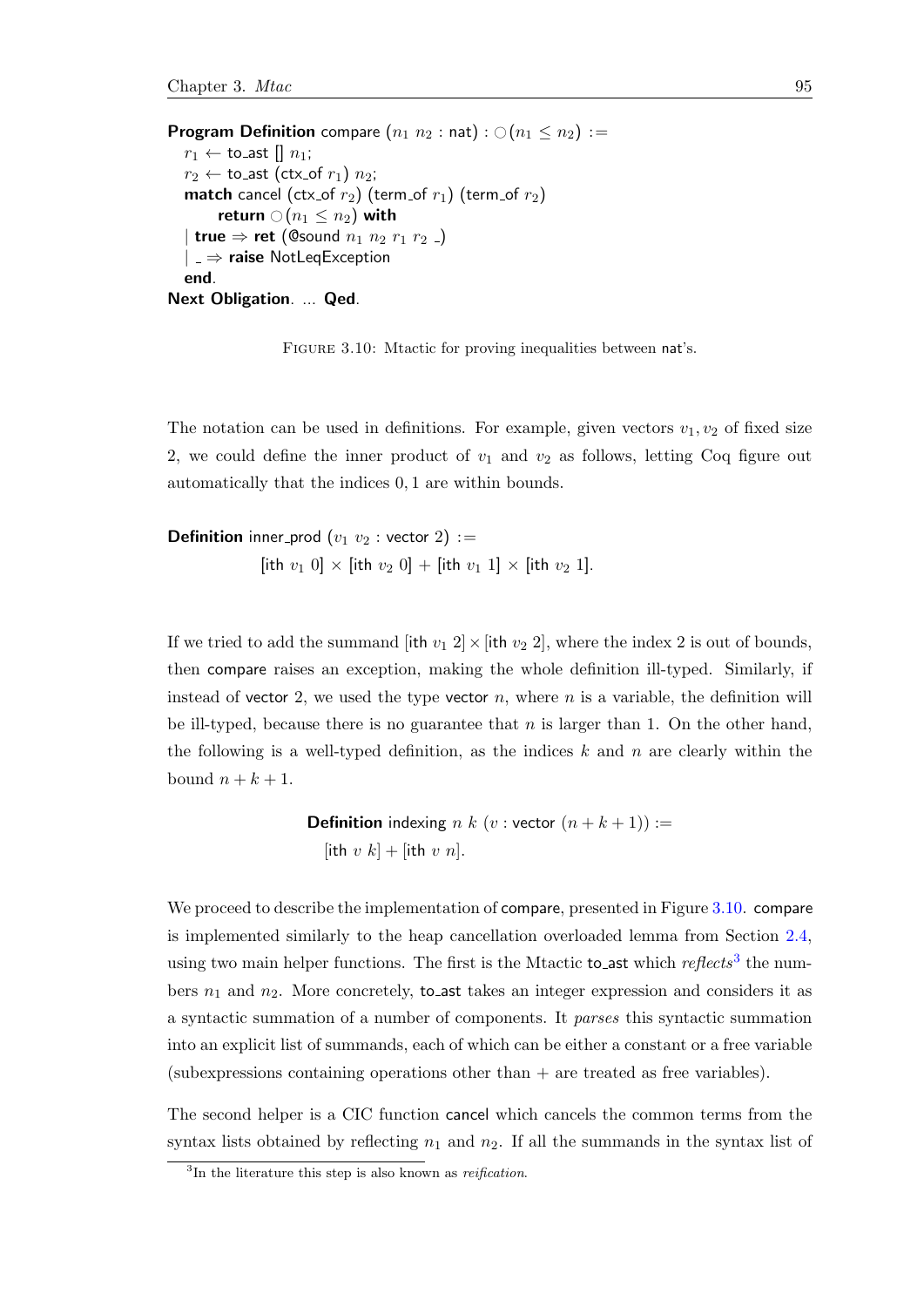$n_1$  are found in the syntax list of  $n_2$ , then it must be that  $n_1 \leq n_2$  and cancel returns the boolean true. Otherwise, cancel does not search for other ways of proving  $n_1 \leq n_2$  and simply returns false to signal the failure to find a proof. This failure ultimately results in compare raising an exception. Notice that cancel cannot directly work on  $n_1$  and  $n_2$ , but has to receive their syntactic representation from to ast (in the code of compare these are named term of  $r_1$  and term of  $r_2$ , respectively). The reason is that cancel has to compare names of variables appearing in  $n_1$  and  $n_2$ , and has to match against the occurrences of the (non-constructor) function  $+$ , and such comparisons and matchings are not possible in CIC.

Alternatively, we could use mmatch to implement cancel in Mtac, but there are good reasons to prefer a purely functional Coq implementation when one is possible, as is the case here. With a pure cancel, compare can return a very short proof term as a result (e.g., (sound  $n_1$   $n_2$   $r_1$   $r_2$   $\ldots$ ) in the code of compare). An Mtac implementation would have to expose the reasoning behind the soundness of the Mtactic at a much finer granularity, resulting in a larger proof.

We next describe the implementations of the two helpers.

Data Structures for Reflection. There are two main data structures used for reflecting integer expressions. As each expression is built out of variables, constants and +, we syntactically represent the sum as term containing a list of syntactic representations of variables appearing in the expression, followed by a nat constant that sums up all the constants from the expression. We also need a type of variable contexts ctx, in order to determine the syntactic representation of variables. In our case, a variable context is simply a list of nat expression, each element standing for a different variable, and the position of the variable in the context serves as the variable's syntactic representative.

> **Definition**  $ctx := seq$  nat **Record** var  $:=$  Var of nat **Definition** term := (seq var)  $\times$  nat

**Example 3.1.** The expression  $n = (1 + x) + (y + 3)$  may be reflected using a variable context  $c = [x, y]$ , and a term ([Var 0, Var 1], 4). Var 0 and Var 1 correspond to the two variables in  $c$  (x and y, respectively). 4 is the sum of the constants appearing in n.

Example 3.2. The syntactic representations of 0, successor constructor S, addition and an individual variable may be given as following term constructors. We use .1 and .2 to denote projections out of a pair, following the standard Ssreflect notation.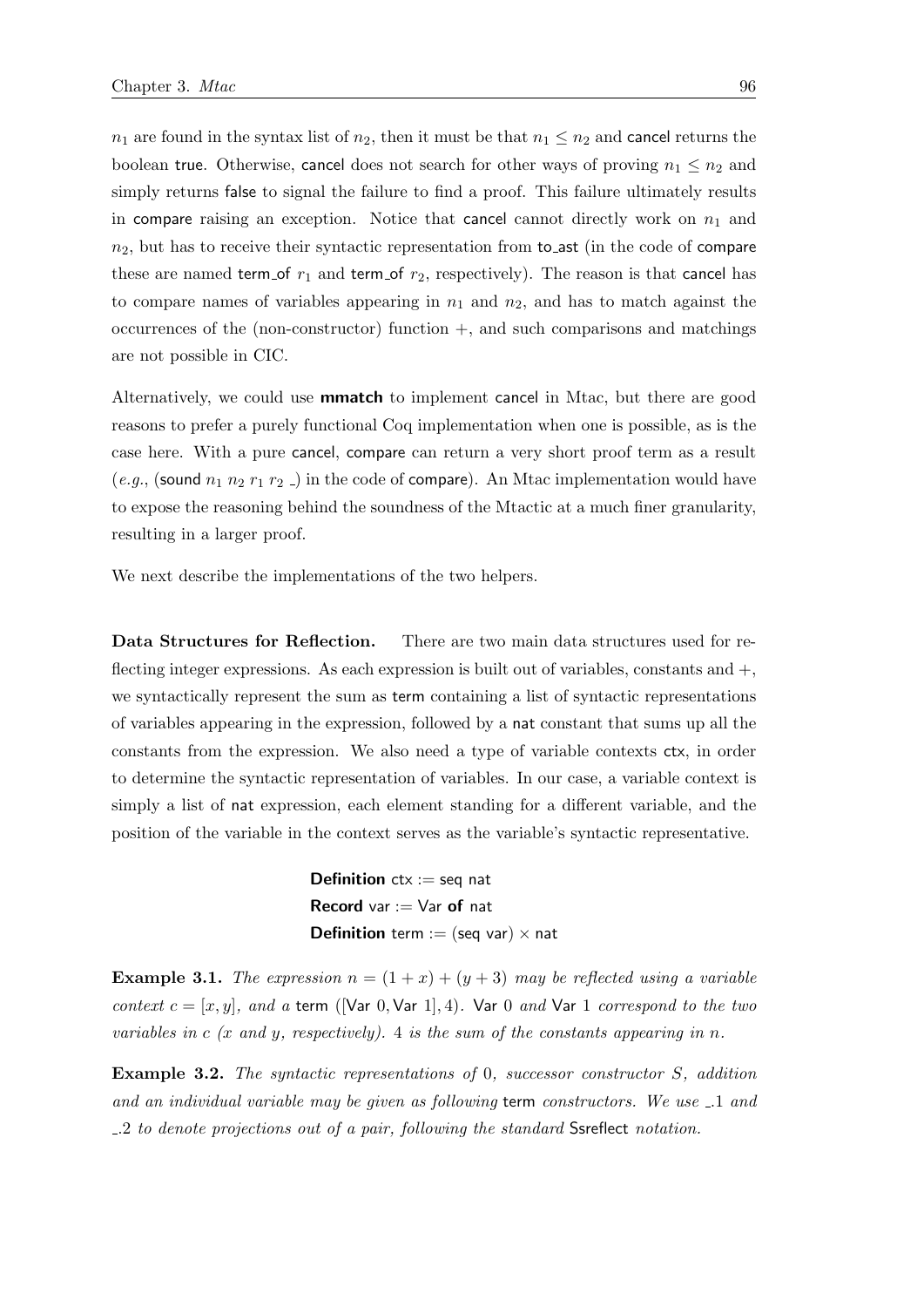**Definition** syn\_zero : term :=  $($ [ $]$ , 0). **Definition** syn\_succ  $(t : \text{term}) := (t.1, t.2 + 1)$ . **Definition** syn\_add  $(t_1 \ t_2 : \text{term}) :=$  $(t_1.1 + t_2.1, t_1.2 + t_2.2).$ **Definition** syn\_var  $(i : nat) := ([Var i], 0)$ .

In prose, 0 is reflected by an empty list of variable indexes, and 0 as a constant term; if t is a term reflecting n, then the successor  $S$  n is reflected by incrementing the constant component of t, etc.

We further need a function interp that takes a variable context  $c$  and a term  $t$ , and interprets t into a nat, as follows.

```
interp_vars (c : \text{ctx}) (t : \text{list var}) :=if t is (\forall a \rvert i) :: t' then
     if (vlook c j, interp c t') is (Some v, Some e)
        then Some (v + e) else None
  else Some 0.
```
interp  $(c : \text{ctx})$   $(t : \text{term}) :=$ if interp\_vars  $c$  t.1 is Some  $e$ then Some  $(e + t.2)$  else None.

First, interp vars traverses the list of variable indices of  $t$ , turning each index into a natural number by looking it up in the context c, and summing the results. The lookup function vlook  $c \, j$  is omitted here, but it either returns Some  $j$ -th element of the context c, or None if c has less than j elements. Then, interp simply adds the result of interp-vars to the constant part of the term. For example, if the context  $c = [x, y]$  and term  $t = ($ [Var 0, Var 1], 4), then interp c t equals Some  $(x + y + 4)$ .

**Reflection by to ast.** The to ast Mtactic is applied twice in compare: once to reflect  $n_1$ , and again to reflect  $n_2$ . Each time, to ast is passed as input a variable context, and extends this context with new variables encountered during reflection. To reflect  $n_1$  in compare, to ast starts with the empty context  $\left\| \right\|$ , and to reflect  $n_2$ , it starts with the context obtained after the reflection of  $n_1$ . This ensures that if the reflections of  $n_1$  and  $n_2$  encounter the same variables, they will use the same syntactic representations for them.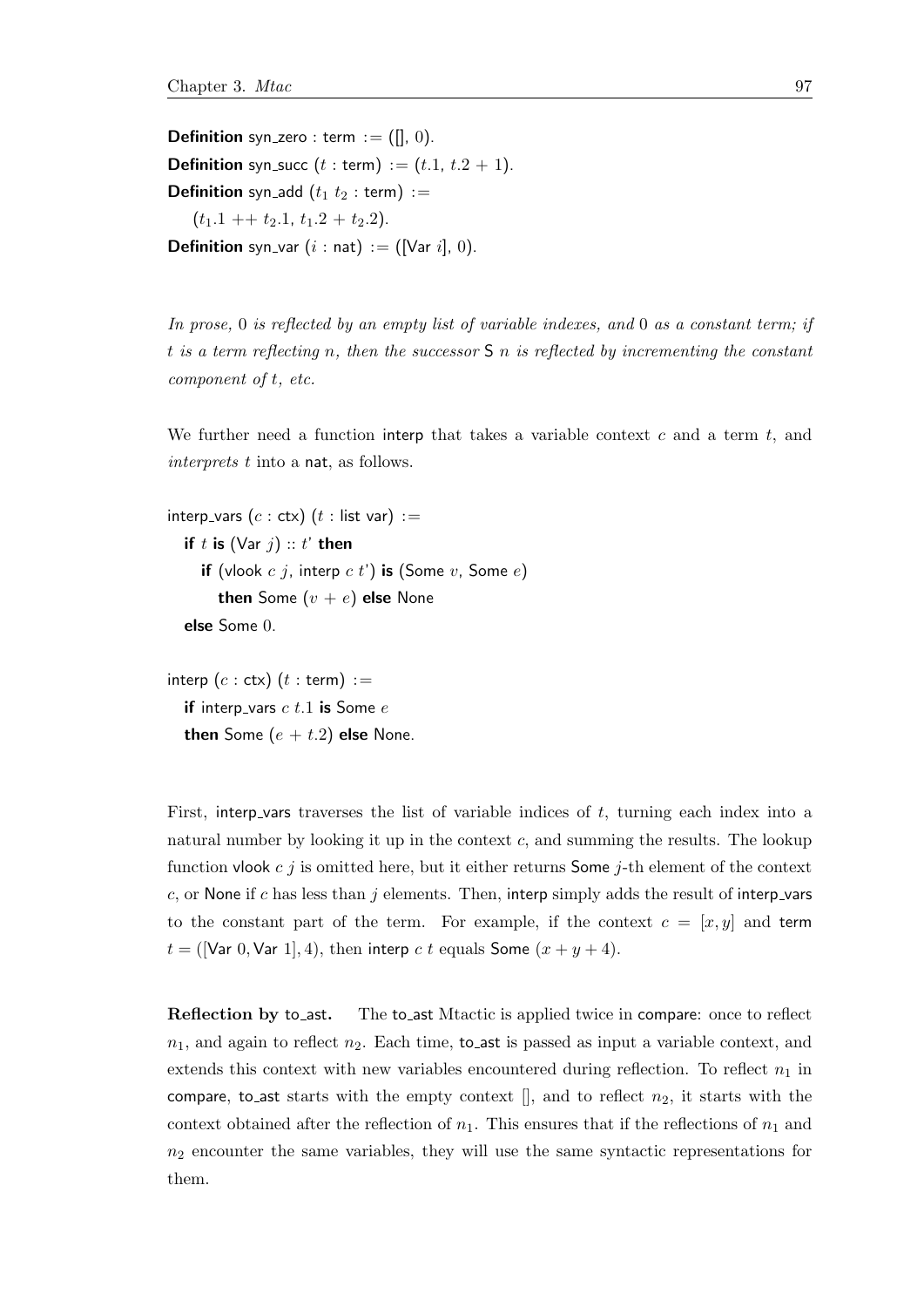```
Record ast (c : \text{ctx}) (n : \text{nat}) :=Ast \{term_of : term;ctx<sub>-of</sub> : ctx;
           \overline{\ } : interp ctx_of term_of = Some n \wedge prefix c ctx_of}
Definition to_ast : \forall c n. \bigcirc (ast c n) :=
   mfix f c n :=mmatch n with
      | 0 \Rightarrow ret (Ast c 0 syn_zero c ...)
      \lfloor n' \rfloor S n' \Rightarrowr \leftarrow f \ c \ n;
         ret (Ast c(S \; n') (syn_succ (term_of r))
                    (\text{ctx_of } r) ...)\mid [n_1 \; n_2] \; n_1 + n_2 \Rightarrowr_1 \leftarrow f \ c \ n_1; r_2 \leftarrow f \ (\textsf{ctx_of} \ r_1) \ n_2;ret (Ast c(n_1+n_2)(syn_add (term_of r_1) (term_of r_2)) (ctx_of r_2) ...)
      | \Rightarrowctx_index \leftarrow find n c;
         ret (Ast c n (syn_var ctx_index.2) ctx_index.1 ...)
      end.
```
FIGURE 3.11: Mtactic for reflecting nat expressions.

The invariants associated with to ast are encoded in the data structure ast (Figure [3.11\)](#page-117-0). ast is indexed by the input context  $c$  and the number  $n$  to be reflected. Upon successful termination of to\_ast, the term of field contains the term reflecting  $n$ , and the ctx of field contains the new variable context, potentially extending c. The third field of ast is a proof formalizing the described properties of term of and ctx of.

Referring to Figure [3.11,](#page-117-0) the Mtactic to ast takes the input variable context  $c$  and the number n to be reflected, and traverses n trying to syntactically match the head construct of n with 0, S or  $+$ , respectively. In each case it returns an ast structure containing the syntactic representation of  $n$ , e.g.: syn\_zero, syn\_succ or syn\_add, respectively. In the  $n_1+n_2$  case, to ast recurses into  $n_2$  by using the variable context returned from reflection of  $n_1$  as an input, similar as in compare. In each case, the Ast constructor is supplied a proof that we omit but can be found in the sources. In the default case, when no constructor matches,  $n$  is treated as a variable. The Mtactic find  $n$  c (omitted here), searches for n in c, and returns a  $\text{ctx} \times \text{nat pair}$ . If n is found, the pair consists of the old context c, and the position of n in c. If n is not found, the pair consists of a new context in which n is cons-ed to c, and the index k, where k is the index of n in the new context. to ast then repackages the context and the index into an ast structure.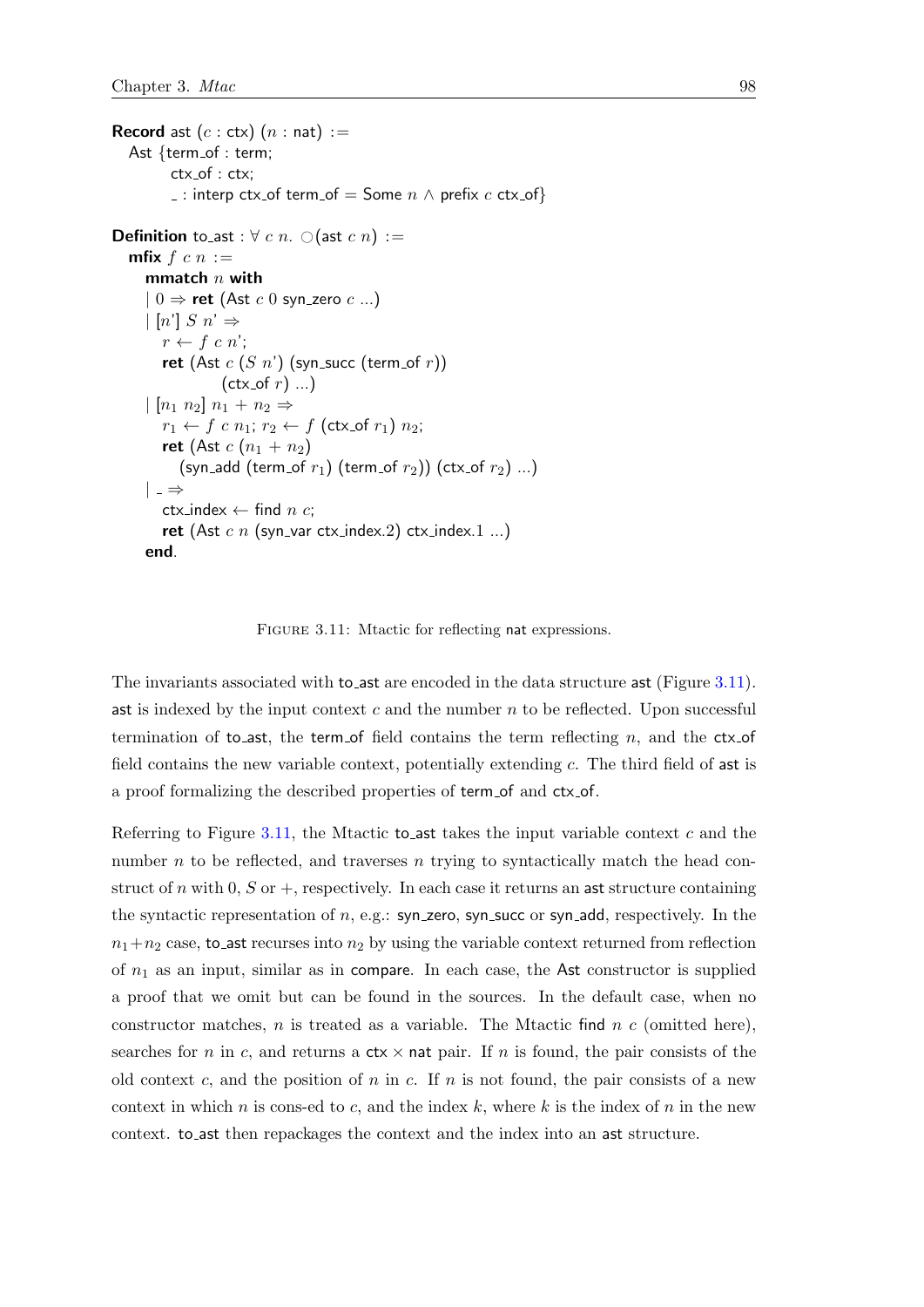<span id="page-118-0"></span>**Fixpoint** cancel\_vars  $(s_1 \ s_2 : \text{list var}) : \text{bool} :=$ if  $s_1$  is  $v :: s_1'$  then  $v \in s_2$  && cancel\_vars  $s_1$ ' (remove\_var  $v$   $s_2$ ) else true.

**Definition** cancel  $(t_1 \ t_2 : \text{term}) : \text{bool} :=$ cancel\_vars  $t_1.1 \ t_2.1 \ \&\& \ t_1.2 \leq t_2.2.$ 

FIGURE 3.12: Algorithm for canceling common variables from terms.

Canceling Common Variables. The cancel function is presented in Figure [3.12.](#page-118-0) It takes terms  $t_1$  and  $t_2$  and tries to determine if  $t_1$  and  $t_2$  syntactically represent two ≤-related expressions by cancelling common terms, as we described previously. First, the helper cancel vars iterates over the list of variable representations of  $t_1$ , trying to match each one with a variable representation in  $t_2$  (in the process, removing the matched variables by using yet another helper function remove vars, omitted here). If the matching is successful and all variables of  $t_1$  are included in  $t_2$ , then cancel merely needs to check if the constant of  $t_1$  is smaller than the constant of  $t_2$ .

We conclude the example with the statement of the correctness lemma of cancel, which is the key component of the soundness proof for compare. We omit the proof here, but it can be found in our Coq files [\(Ziliani,](#page-216-0) [2014\)](#page-216-0).

> **Lemma** sound  $n_1$   $n_2$   $(a_1 :$  ast  $[|n_1|)(a_2 :$  ast  $(\text{ctx_of } a_1) n_2)$ : cancel (term of  $a_1$ ) (term of  $a_2$ )  $\rightarrow$  $n_1 \leq n_2$ .

In prose, let  $a_1$  and  $a_2$  be reflections of  $n_1$  and  $n_2$  respectively, where the reflection of  $a_1$  starts in the empty context, and the reflection of  $a_2$  starts in the variable context returned by  $a_1$ . Then running cancel in the final context of  $a_2$  over the reflected terms of  $a_1$  and  $a_2$  returns true only when it is correct to do so; that is, only when  $n_1 \leq n_2$ .

# 3.4 Operational Semantics and Type Soundness

In this section we present the operational semantics and type soundness of Mtac. After presenting the rules of the semantics  $(\S3.4.1)$  $(\S3.4.1)$ , we provide more motivation for the use of contextual types  $(\S3.4.2)$  $(\S3.4.2)$ , before giving details of the type soundness proof  $(\S3.4.3)$  $(\S3.4.3)$ . Along the way, we motivate by example a number of our design decisions.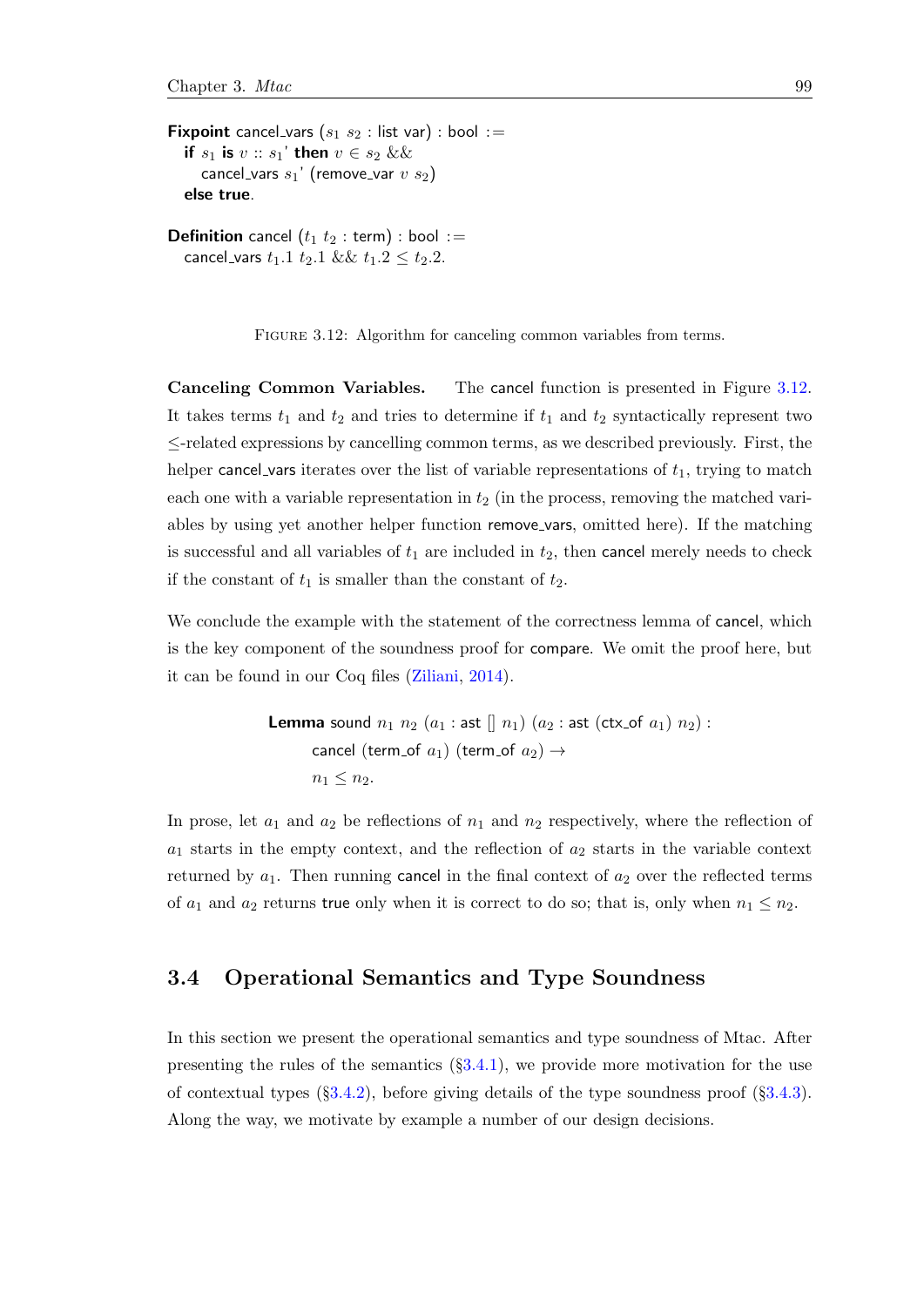#### <span id="page-119-0"></span>3.4.1 Rules of the Semantics

First, some preliminaries. Following the conventions used throughout this thesis, we write A, B, C for CIC type variables,  $\tau$  for CIC types,  $\rho$  for CIC type predicates (functions returning types), f for CIC functions. We depart ever so slightly from the conventions when it comes to terms: since we need to distinguish any CIC term from Mtactics, *i.e.*, CIC terms of type  $\circ$  for some type  $\tau$ . For the former we use e while for the latter we use t from tactic. The operational semantics of Mtac defines the judgment form

$$
\Gamma \vdash (\Sigma; t) \leadsto (\Sigma'; t')
$$

where, as before, Γ is the typing context containing parameters and (let-bound) local definitions, and  $\Sigma$  and  $\Sigma'$  are contexts for meta-variables ?x. We remind the reader that both kinds of contexts contain both variable declarations (standing for parameters and uninstantiated meta-variables, respectively) and definitions (let-bound variables and instantiated meta-variables, respectively). These contexts are needed for weak head reduction of CIC terms  $(\Sigma; \Gamma \vdash e \stackrel{\text{whd}}{\leadsto} e')$ , but also for some of Mtac's constructs. The types of meta-variables are annotated with a "local context", as in  $\tau[\Gamma]$ , in which  $\Gamma$ should bind a superset of the free variables of  $\tau$ . As we mentioned in Section [1.2,](#page-32-0) such local contexts prevents ill-typed instantiations of meta-variables. Below (§[3.4.2\)](#page-124-0) we discuss Mtac specific examples of how these local contexts prevent Mtac from being unsound.

As is usual in Coq, we omit function arguments that can be inferred by the type inference engine (typically, the type arguments). In some cases, however, it is required, or clearer, to explicitly flesh out all of the arguments, in which case we adopt another convention from Coq: prepending the @ symbol to the function being applied.

We assume that the terms are well-typed in their given contexts, and we ensure that this invariant is maintained throughout execution. Tactic computation may either (a) terminate successfully returning a term, **ret**  $e$ , (b) terminate by throwing an exception, **raise**  $e$ , (c) diverge, or (d) get blocked. (We explain the possible reasons for getting blocked below.) Hence we have the following tactic values:

**Definition 1** (Values).  $v \in$  Values ::= **ret** e | **raise** e.

Figure [3.13](#page-121-0) shows our operational semantics. The first rule (EREDUC) performs a CIC weak head reduction step. As mentioned, weak head reduction requires both contexts because, among other things, it will unfold definitions of variables and meta-variables in head position. For a precise description of Coq's standard reduction rules, revisit §[1.2.](#page-32-0) It is important to note that the decision to evaluate lazily instead of strictly is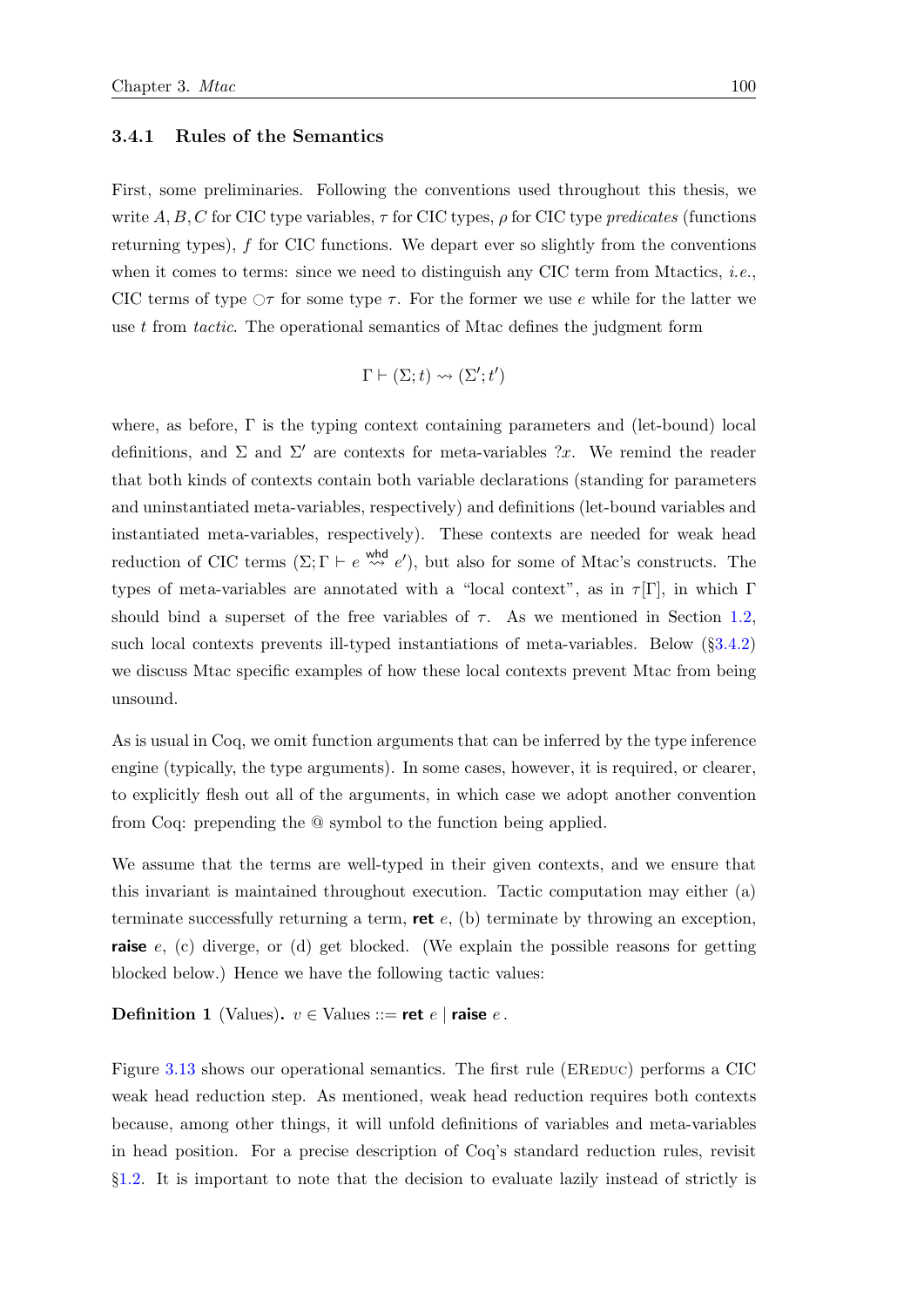not arbitrary. Weak head reduction preserves the structure of terms, which is crucial to avoid unnecessary reductions, and to produce small proof terms. Take for instance the search example in §[3.1.](#page-97-0) The proof showing that x is in the list  $[z; y; w] + \frac{1}{x}$  consists of one application of the lemma in or app to the lemma in eq, while the proof showing the same element is in the list  $[x; y; w; x]$ , resulting from forcing the execution of the append function, consists of three applications of the lemma in cons to the lemma in eq. That is, a call-by-value reduction forces the reduction of the append and results in a larger proof term.

The next seven rules, concerning the semantics of Mtac fixed points, **bind**, and **mtry**, are all quite standard.

The most complex rule is the subsequent one concerning pattern matching (EMmatch). It matches the term e with some pattern described in the list ps. Each element  $ps_i$  of ps is a pair containing a pattern  $p$  and a body  $b$ , abstracted over a list of (dependent) variables  $\overline{x:\tau}$ . Since patterns are first-class citizens in CIC,  $ps_i$  is first reduced to weak head normal form in order to expose the pattern and the body. The normalization relation is written  $\stackrel{\text{whd}}{\leadsto}{}^*$  and, as with the weak head reduction relation, it requires the two contexts. Then, we replace each variable x with a corresponding meta-variable  $y$  in p, and proceed to unify the result with term e. For this, the context  $\Sigma$  is extended with the freshly created meta-variables  $\overline{y}$ . For each  $y_k$ , the type  $\tau_k$  is created within the context  $\Gamma'_k$ , which is the original context Γ extended with the variables appearing to the left of variable  $x_k$  in the list  $\overline{x : \tau}$ . After unification is performed, a new meta-variable context is returned that might not only instantiate the freshly generated meta-variables  $\overline{?y}$ , but may also instantiate previously defined meta-variables. (Instantiating such meta-variables is important, for instance, to instantiate the existentials in the tautology prover example of §[3.3.2\)](#page-108-0). The meta-variables appearing in the body of the pattern are substituted with their definitions, denoted as  $\Sigma'(b')$ , where b' is the body after substituting the pattern variables with the meta-variables, *i.e.*,  $b' = b\{?y_1[\text{id}_{\Gamma'_1}]/x_1\} \cdots \{?y_n[\text{id}_{\Gamma'_n}]/x_n\}$ . Here,  $[\mathrm{id}_{\Gamma_k'}]$  refers to the identity substitution for variables in  $\Gamma_k'$ ; its use will be explained in detail in the discussion of Example [3.4](#page-125-0) (§[3.4.2](#page-124-0) below). Finally, we require that patterns are tried in sequence, *i.e.*, that the scrutinee,  $e$ , should not be unifiable with any previous pattern  $ps_j$ . In case no patterns match the scrutinee, the **mmatch** is blocked.

The semantics for pattern matching is parametric with respect to the unification judgment and thus does not rely on any particular unification algorithm. (Our implementation allows choosing between two algorithms: Coq's standard unification algorithm and our unification algorithm from Chapter [4.](#page-160-0)) We observe that our examples, however, implicitly depend on *higher-order pattern unification* [\(Miller,](#page-214-1) [1991b\)](#page-214-1). Higher-order unification is in general undecidable, but Miller identified a decidable subset of problems,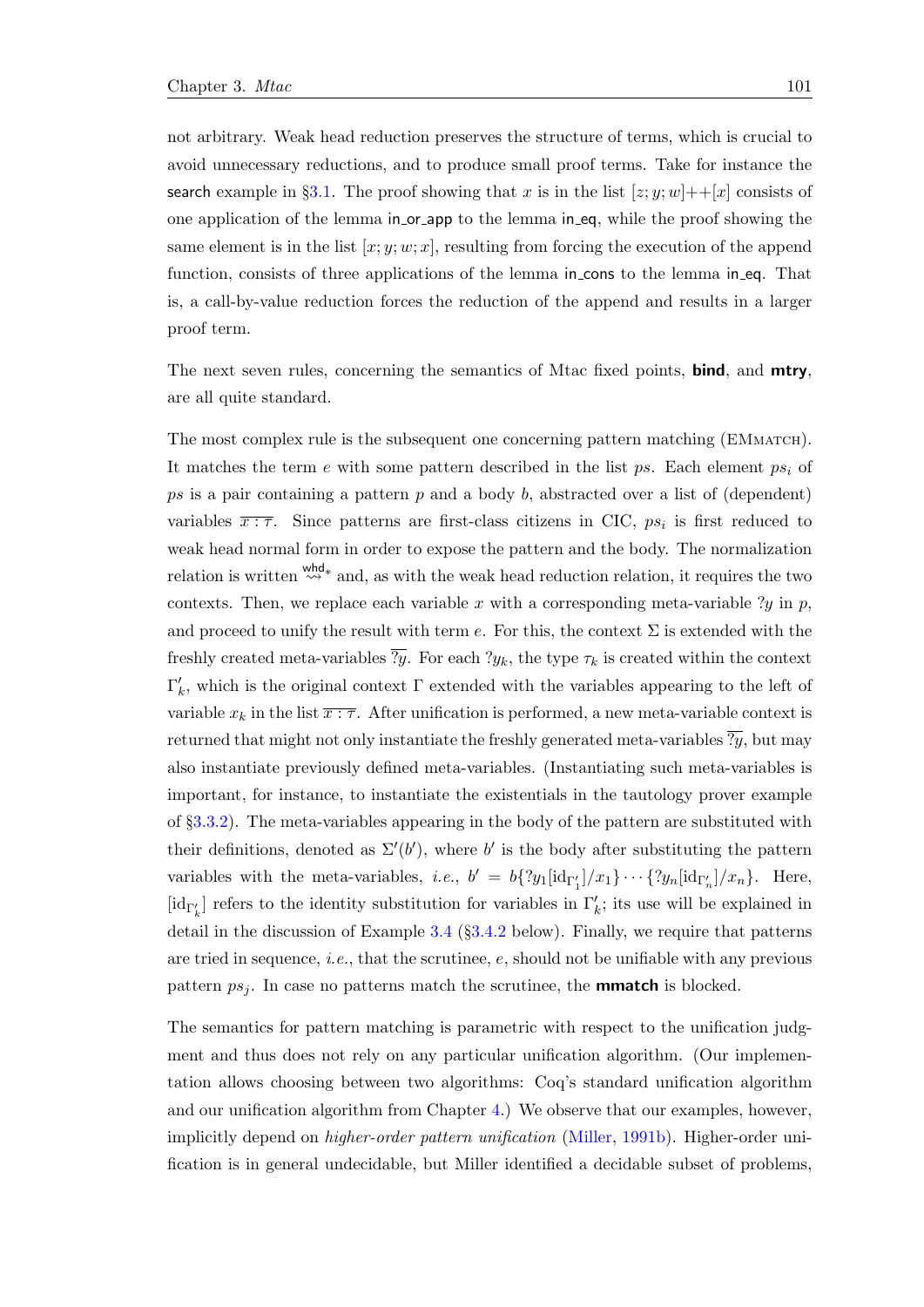<span id="page-121-0"></span>
$$
\frac{\Sigma; \Gamma \vdash t \xrightarrow{\text{whd}} t'}{\Gamma \vdash (\Sigma; t) \rightsquigarrow (\Sigma; t')} \xrightarrow{\text{REDUC}} \frac{\Gamma \vdash (\Sigma; \text{mfix } f t) \rightsquigarrow (\Sigma; f (\text{mfix } f) t)}{\Gamma \vdash (\Sigma; \text{bind } t f) \rightsquigarrow (\Sigma'; t')}\n\frac{\Gamma \vdash (\Sigma; t) \rightsquigarrow (\Sigma'; t')}{\Gamma \vdash (\Sigma; \text{bind } t f) \rightsquigarrow (\Sigma'; \text{thut } t') \cong (\Sigma'; \text{mtry } t' f)} \xrightarrow{\text{E-RWS}}\n\frac{\Gamma \vdash (\Sigma; \text{bind} (\text{ret } e) f) \rightsquigarrow (\Sigma'; \text{mtry } t' f)}{\Gamma \vdash (\Sigma; \text{bind } (\text{ret } e) f) \rightsquigarrow (\Sigma; \text{Graise}_{\tau'} e)} \xrightarrow{\text{EBRDR}}\n\frac{\Gamma \vdash (\Sigma; \text{Gind } \text{ret } e) f) \rightsquigarrow (\Sigma; \text{Graise}_{\tau'} e)}{\Gamma \vdash (\Sigma; \text{mtry } (\text{rate } e) f) \rightsquigarrow (\Sigma; \text{Graise}_{\tau'} e)} \xrightarrow{\text{EBRDE}}\n\frac{\Sigma; \Gamma \vdash p_{8i} \xrightarrow{\text{wdd}} t \text{Ptele } (\overline{x} : \overline{\tau}) \text{ (Pbase } p b)}{\Gamma \vdash (\Sigma; \text{mtry } (\text{raise } e) f) \rightsquigarrow (\Sigma; f e)} \xrightarrow{\text{ETRVE}}\n\frac{\Sigma; \Gamma \vdash p_{8i} \xrightarrow{\text{wdd}} t \text{Ptele } (\overline{x} : \overline{\tau}) \text{ (Pbase } p b)}{\Gamma \vdash (\Sigma; \text{murt } e) \text{ P} \implies (\overline{\tau} \vee \overline{\tau}) \text{ (log} \vee \overline{\tau}) \text{ (log} \vee \overline{\tau}) \text{)}
$$
\n
$$
\frac{\Sigma; \Gamma \vdash p_{8i} \xrightarrow{\text{wdd}} t \text{Ptele } (\overline{x} : \overline{\tau}) \text{ (Pbase } p b)}{\Gamma \vdash (\Sigma; \text{evar } \tau) \rightsquigarrow (\Sigma; \Sigma'; \nabla' (\overline{\tau}) \text{ (log} \vee \overline{\tau}) \text{)}
$$
\n
$$
\frac{\Sigma; \Gamma \vd
$$

FIGURE 3.13: Operational small-step semantics.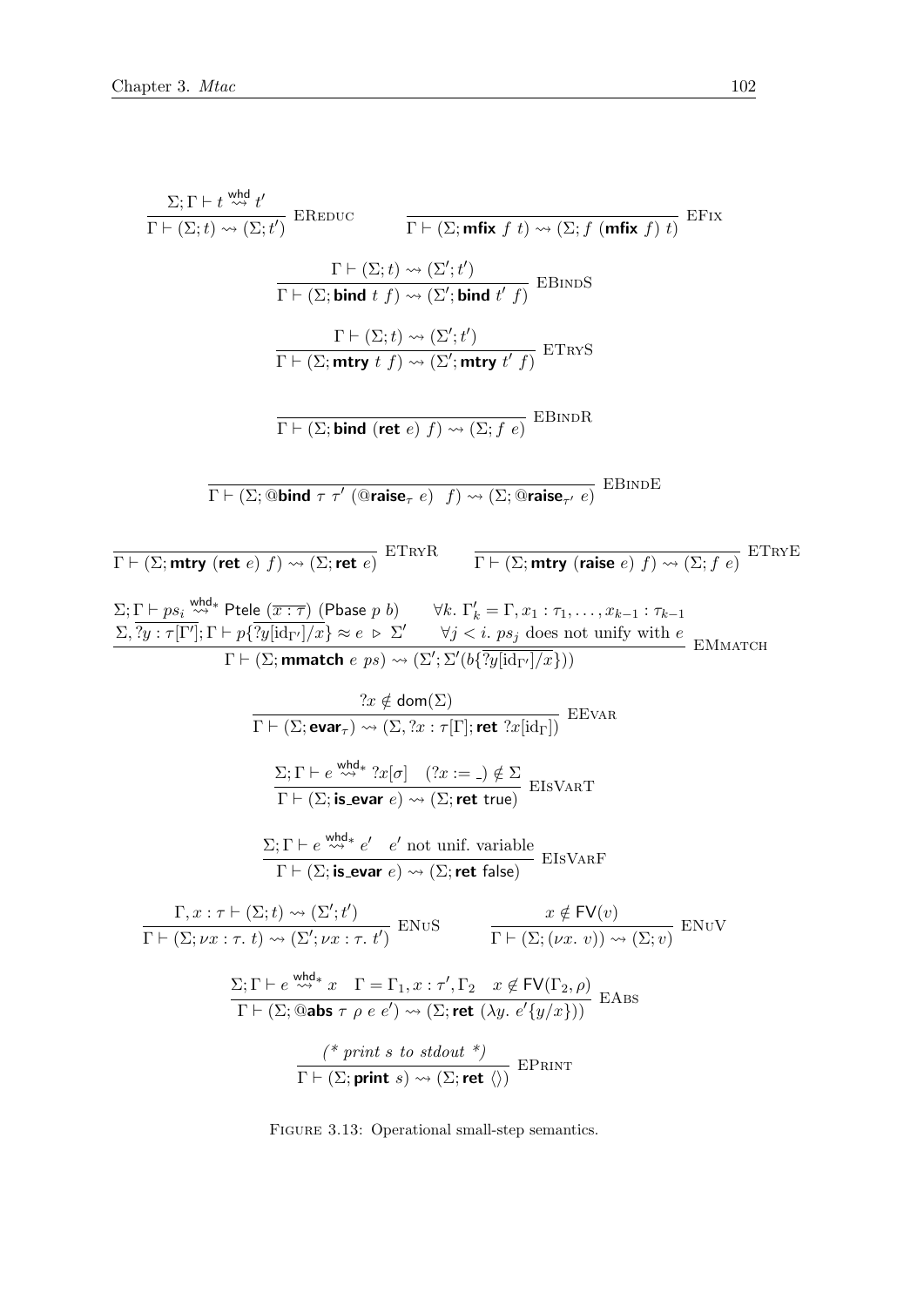the so-called pattern fragment, where unification variables appear only in equations of the form ?f  $x_1 \ldots x_n \approx e$ , with  $x_1, \ldots, x_n$  distinct variables. The  $\forall$  and  $\exists$  cases of the tautology prover  $(\S 3.3.2)$  $(\S 3.3.2)$  fall into this pattern fragment, and their proper handling depends on higher-order pattern unification.

Another notable aspect of Coq's unification algorithm is that it equates terms up to definitional equality. In particular, if a pattern match at first does not succeed, Coq will take a step of reduction on the scrutinee, try again, and repeat. Thus, the ordering of two patterns in a mmatch matters, even if it seems the patterns are syntactically non-overlapping. Take for instance the search example in  $\S 3.1$ . If the pattern for concatenation of lists were moved after the patterns for consing, then the consing patterns would actually match against (many) concatenations as well, since the concatenation of two lists is often reducible to a term of the form  $h :: t$ .

Related to this, the last aspect of Coq's unification algorithm that we depend on is its first-order approximation. That is, in the presence of an equation of the form  $c \ e_1 \ \ldots \ e_n \approx c \ e'_1 \ \ldots \ e'_n$ , where c is a constant, the unification algorithm tries to equate each  $e_i \approx e'_i$ . While this may cause Coq to miss out on some solutions, it has the benefit of being simple and predictable. For instance, consider the equation

$$
?l++?r \approx []++(h::t)
$$

that might result from matching the list  $[$ ++ $(h:: t)$  with the pattern for concatenation of lists in the search example from  $\S 3.1$ , with  $\mathcal{U}$  and  $\mathcal{U}$  fresh meta-variables. Here, although there exist many solutions, the algorithm assigns  $\mathcal{U} := []$  and  $\mathcal{U} := (h :: t)$ , and assignment that is intuitively easy to explain. [4](#page-122-0)

Coming back to the rules, next is the rule for **evar**<sub>*r*</sub>, which simply extends  $\Sigma$  with a fresh uninstantiated meta-variable of the appropriate type. Note that it is always possible to solve a goal by returning a fresh meta-variable. But a proof is only complete if it is closed and, therefore, before QED time, every meta-variable has to be instantiated. The two following rules govern **is evar** e and check whether an expression (after reduction to weak head normal form) is an uninstantiated meta-variable.

The next two rules define the semantics of the  $\nu x$  binder: the parameter x is pushed into the context, and the execution proceeds until a value is reached. The computed value is simply returned if it does not contain the parameter,  $x$ ; otherwise,  $\nu x$ . v is blocked. The latter rule is for abstracting over parameters. If the first non-implicit argument

<span id="page-122-0"></span> $4$ For the Ltac *connoisseur*, there are several differences between our **mmatch** and Ltac's **match**. In particular, the latter (1) does not reduce terms during unification, (2) uses an unsound unification algorithm, unlike Mtac (§[3.4.3\)](#page-127-0), and (3) backtracks upon (any kind of) failure, making it hard to understand the flow of the program.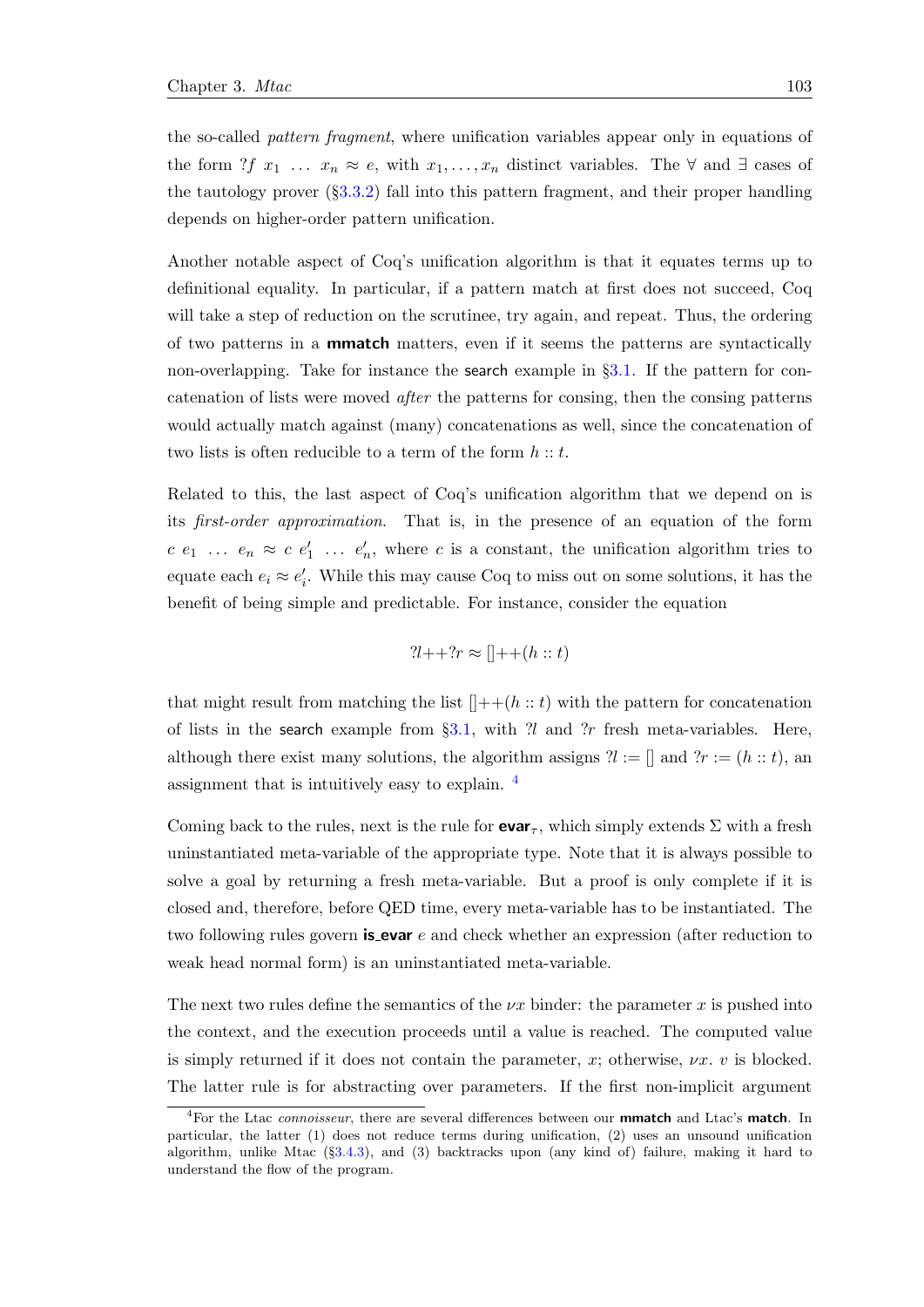of abs weak-head reduces to a parameter, then we abstract it from the second (also non-implicit) argument of **abs**, thereby returning a function. In order to keep a sound system, we need to check that the return type and the local context do not depend on the variable being abstracted, as discussed below in Example [3.5.](#page-126-0)

The astute reader may wonder why we decided to have  $\nu x$  and **abs** instead of one single constructor combining the semantics of both. Such a combined constructor would always abstract the parameter  $x$  from the result, therefore avoiding the final check that the parameter is not free in the result. The reason we decided to keep nu and abs separate is simple: it is not always desirable to abstract the parameters in the same order in which they were introduced. This is the case, for instance, in the Mtactic skolemize for skolemizing a formula (provided in the Mtac distribution). Moreover, sometimes the parameter is not abstracted at all, for instance in the Mtactic fv for computing the list of free variables of a term (also provided in the Mtac distribution).

Finally, the last rule (EPRINT) replaces a printing command with the trivial value  $\langle \rangle$ . Informally, we also print out the string s to the standard output, although standard  $I/O$ is not formally modeled here.

**Example 3.3.** We show the trace of a simple example to get a grasp of the operational semantics. In this example,  $\Gamma = \{h : \text{nat}\}.$ 

let 
$$
s := (h :: [])++[]
$$
 in search  $h$  s

We want to show that the final term produced by running this Mtactic expresses the fact that  $h$  was found at the head of the list on the left of the concatenation, that is,

in-or-app 
$$
(h::[])
$$
 [] (or-introl (in\_eq h []))

First, the let is expanded, obtaining

search 
$$
h((h::[])++[])
$$

Then, after expanding the definition of search and  $\beta$ -reducing the term, we are left with the fixpoint being applied to the list:

(mfix 
$$
f
$$
 ( $s$  : seq  $A$ ) := ...)( $(h$  :: [])++[])

At this point the rule for **mfix** triggers, exposing the **mmatch**:

**mmatch** 
$$
((h::[])++[])
$$
 with ... end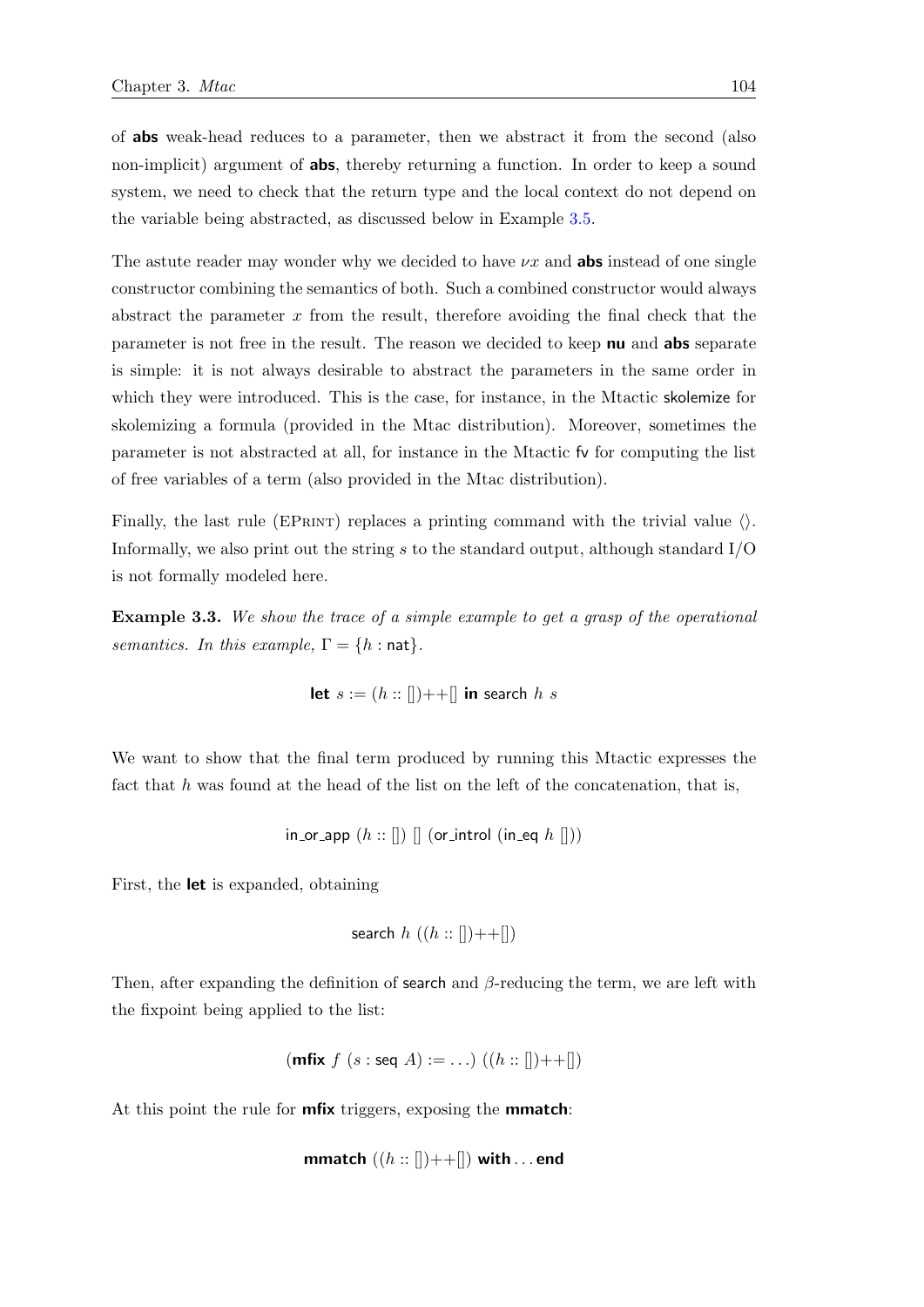Thanks to first-order approximation, the case for append is unified, and its body is executed:

<span id="page-124-2"></span>
$$
\text{mtry } il \leftarrow f \ (h :: []); \text{ ret } \dots \text{ with } \exists \Rightarrow \dots \text{ end} \tag{3.1}
$$

where  $f$  stands for the fixpoint. The rule ETRYS executes the code for searching for the element in the sublist  $(h::[])$ :

<span id="page-124-1"></span>
$$
il \leftarrow f (h::[]); \text{ret (in-or-app } (h::[]) [] h (or-introl il))
$$
 (3.2)

The rule EBINDS triggers, after which the fixpoint is expanded and a new **mmatch** exposed:

$$
\textbf{mmatch}\,\left(h::\left[\right]\right)\,\textbf{with}\;\dots\;\textbf{end}
$$

This time, the rule for append fails to unify, but the second case succeeds, returning the result in eq h []. Coming back to  $(3.2)$ , il is replaced with this result, getting the expected final result that is in turn returned by the **mtry** of  $(3.1)$ .

As a last remark, notice how at each step the selected rule is the only applicable one: the semantics of Mtac is deterministic.

#### <span id="page-124-0"></span>3.4.2 Meta-variables in Mtac

So far we mentioned that is indispensable for Mtac's type soundness that meta-variables have *contextual types*, but did not explain why.

In the rules in Figure [3.13,](#page-121-0) there are two places where contextual types and suspended substitutions are relevant: the rule for creation of meta-variables (EEvar) and the rule for pattern matching (EMMATCH). In EEVAR, the new meta-variable  $x$  is created with contextual type  $\tau[\Gamma]$ , where  $\Gamma$  is a copy of the local context coming from the evaluation judgment. The returned value is ?x applied to the identity suspended substitution  $\mathrm{id}_{\Gamma}$ . In EMMATCH, every pattern variable  $?y_k$  is created with the contextual type  $\tau_k[\Gamma_k']$ .  $\Gamma_k'$ is the context  $\Gamma$  extended with the prior variables in the telescope  $x_1, \ldots, x_{k-1}$ . In order to marry the context in the contextual type with the local context  $\Gamma$ , each meta-variable  $y_k$  is applied, as before, with the identity suspended substitution.

There is another, more subtle use of contextual types in EMMATCH: the unification condition. In Mtac, the unification algorithm is in charge of instantiating meta-variables. As we saw in the example from Section [1.2.1.1,](#page-35-0) it cannot instantiate meta-variables arbitrarily, as it may end up with an ill-typed meta-substitution.

But not only contextual types are useful to ensure soundness of unification. In particular, the following examples show two different potential sources of unsoundness related to the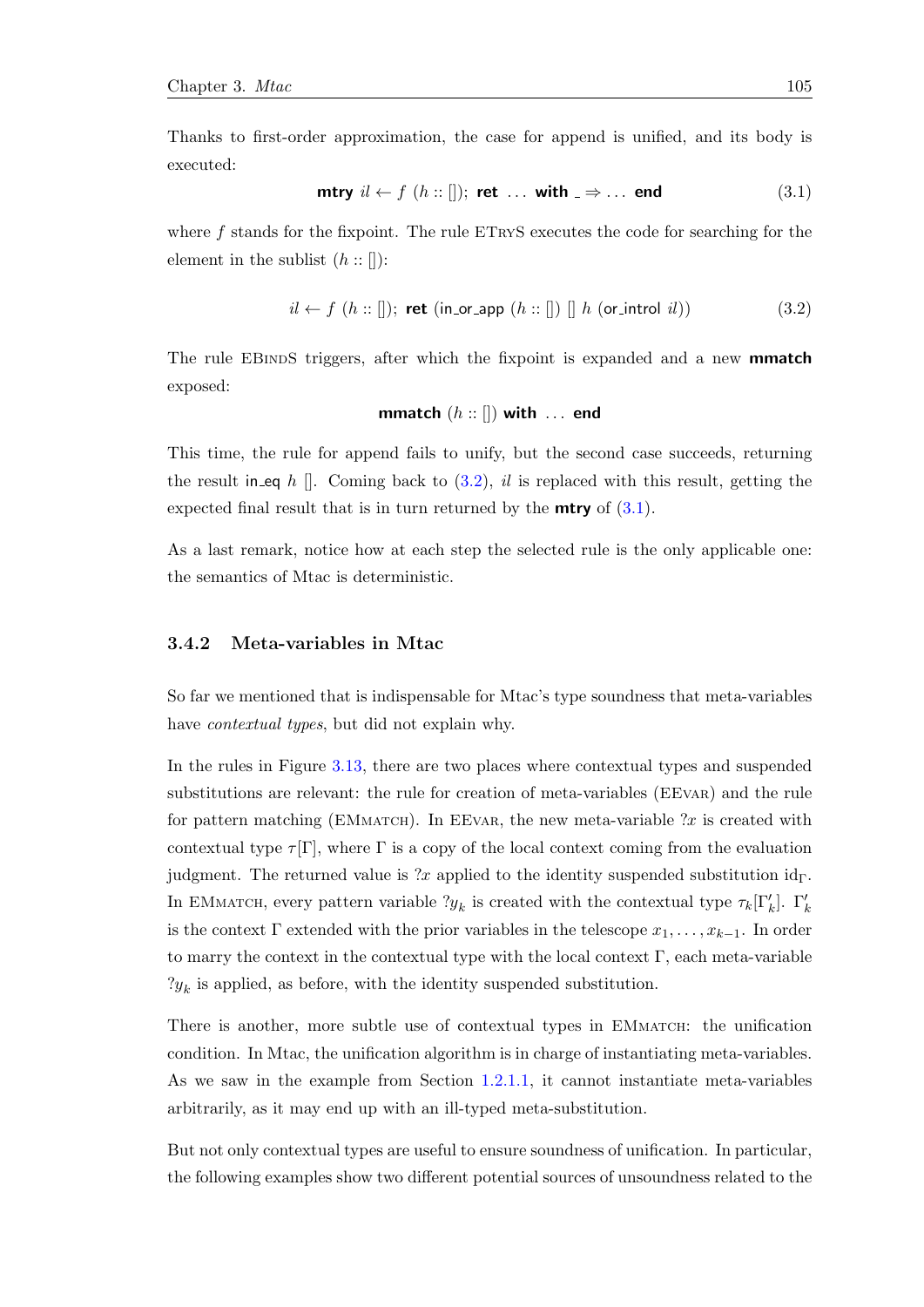abs constructor. Fortunately, thanks to contextual types, plus the restrictions enforced by the rule EAbs, neither example presents any risk to the soundness of Mtac.

<span id="page-125-0"></span>Example 3.4. Example showing how contextual types preclude the assignment of different types to the same term.

- 01 **Definition** abs\_evar  $(A : Type) :=$
- 02  $X \leftarrow$  evar A;
- 03  $f \leftarrow$  **@abs** Type  $(\lambda \ B \ B) \ A \ X : \bigcirc (\forall \ B : \text{Type. } B);$
- 04 ret  $(f \text{ nat}, f \text{ bool})$ .

In short, this example takes a type  $A$  and creates a meta-variable  $X$  of type  $A$ . Then, it abstracts its type, creating the function  $f$ , which is then applied to the types nat and bool. For readability, we annotated the type of  $f: \forall B: \text{Type } B$ , and therefore the returned terms  $f$  nat and  $f$  bool have type nat and bool, respectively. However, they both compute to  $X$ , the meta-variable, so at first sight it looks like the same expression can be typed with different and incompatible types!

No need to panic here, contextual types solve the conundrum! Let's see what really happens when we execute the Mtactic. First, note that, in order for the **abstraction** in line 3 to succeed, the Mtactic should instantiate the argument A with a type variable. Otherwise, the computation will get blocked, as we are only allowed to abstract variables. So let's assume abs\_evar is executed in a local context with only variable  $A'$ : Type, which is then passed in as the argument. When executing line 2, the meta-variable  $?u$  is created with contextual type  $A'[A': \text{Type}].$  Then, the variable X is bound to  $?u[A'].$ 

Next,  $f$  is bound to the value resulting from abstracting the type  $A'$  from the metavariable, that is,

$$
f = \lambda B : \text{Type. } ?u[A'] \{ B/A' \},
$$

which after applying the substitution is equal to

$$
f = \lambda B
$$
: Type.  $?u[B]$ .

Therefore, the value resulting from applying  $f$  to the different types is

$$
(?u[\mathsf{nat}], ?u[\mathsf{bool}]).
$$

Since the type of the meta-variable *depends on*  $A'$ , the return type is nat  $\times$  bool. But the substitution distinguishes both terms in the pair, so even when they refer to the same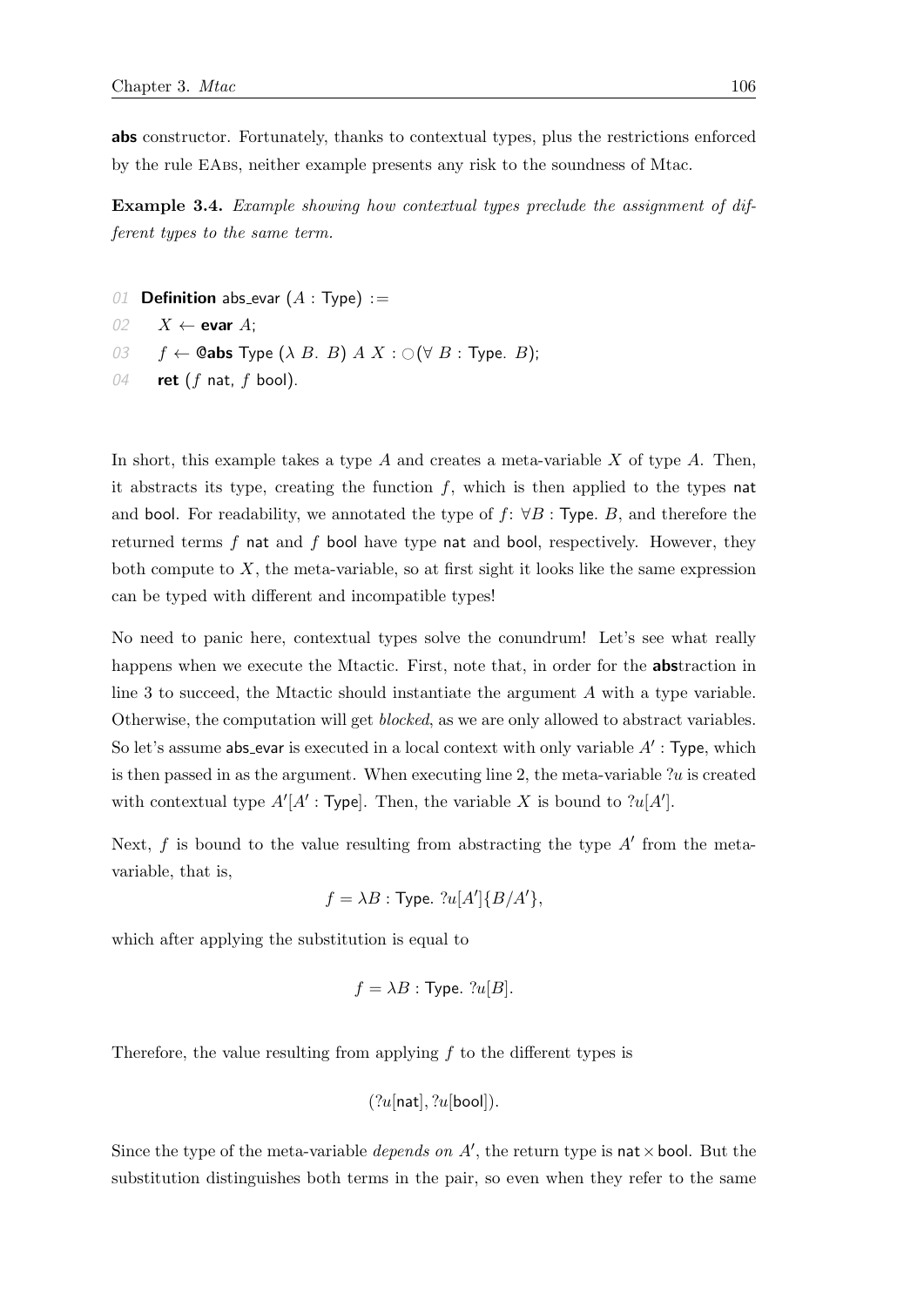meta-variable, they're actually referring to different interpretations of the value carried by  $u$ . It might be instructive at this point to go back to the typing rule for meta-variables in Figure [1.5](#page-40-0) to fully understand how  $u$  gets two different types according to the substitution applied.

Thus, contextual types prevents us from providing a value to the meta-variable that will only comply to one of the interpretations. That is, whatever value  $?u$  holds, it must have the abstract type  $A'$ , such that each substitution to which ?u is applied provides a proper interpretation for the type of the value (in the example, nat or bool).

To conclude with this example, observe that  $?u$  can only be instantiated with a falsity. In fact, the contextual type  $A'[A':\text{Type}]$  is equivalent to the standard type for falsity  $\forall A'$ : Type.  $A'$ .

<span id="page-126-0"></span>**Example 3.5.** In this example we show why it is necessary to severely restrict occurrences of the variable being abstracted.

In the previous example the variable being abstracted occurred only in the term (more precisely, in the substitution). If it instead occurred in the return type or in the local context  $(\Gamma)$ , then this could lead to another potential source of unsoundness. To see what can go wrong, let us consider the following example:

**Definition** abs\_dep  $(A : Type)$   $(x : A) :=$  $X \leftarrow$  evar nat; **@abs** Type  $(\lambda \dots$  nat)  $A X : \bigcirc$  (Type  $\rightarrow$  nat).

After running the first line of the function, X is bound to the term  $?u[A, x]$ , where ?u is a fresh meta-variable with (contextual) type  $\text{nat}[A : \text{Type}, x : A]$ . If we allow the abstraction of  $A$  in  $X$ , then we arrive at the ill-typed term

$$
\lambda
$$
 B.  $2u[B,x]$ 

Note that x should have as type the first component of the substitution, which is  $B$ , but it has type A instead. For this reason we impose the restriction that the abstracted variable (A in this case) must not occur anywhere in the context aside from the point where it is bound. It is not hard to see what goes wrong when the abstracted variable appears in the return type, so we prohibit this case as well. The technical reasons for these restrictions, as we will see in the following section, can be understood as follow: after the abstraction of the variable, we should be able to strength the local context by removing the variable.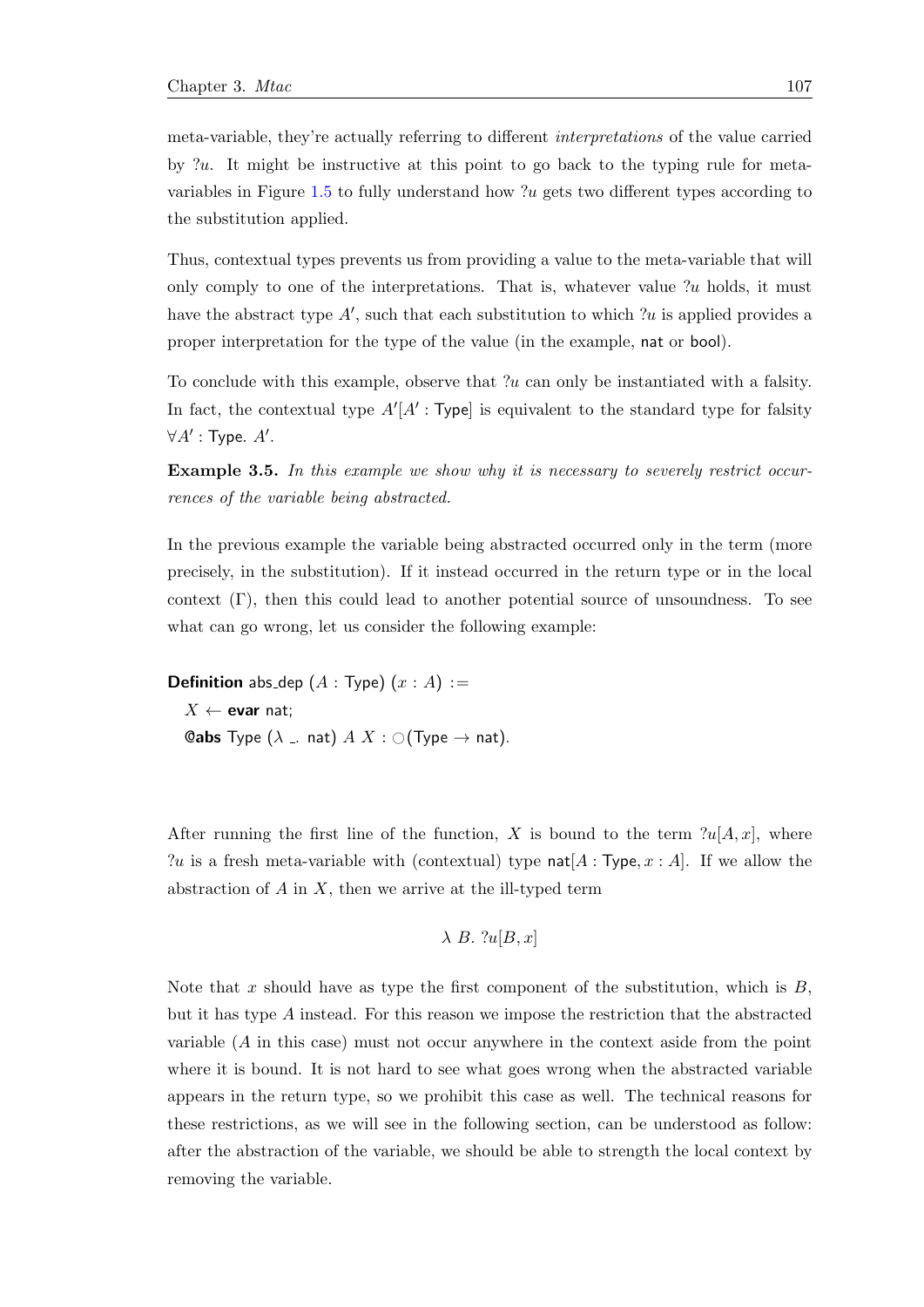# <span id="page-127-0"></span>3.4.3 Proof of Soundness

As mentioned earlier, Mtactic execution can block. Here, we define exactly the cases when execution of a term is blocked.

**Definition 2** (Blocked terms). A term t is blocked if and only if the subterm in reduction position satisfies one of the following cases:

- It is not an application of one of the  $\circ$  constructors and it is not reducible using the standard CIC reduction rules  $\begin{pmatrix} \omega h d \\ \omega \end{pmatrix}$ .
- It is  $\nu x. v$  and  $x \in \text{FV}(v)$ .
- It is abs  $e e'$  and  $e \stackrel{\text{whd}}{\leadsto} e''$  and  $(e'': \_) \notin \Gamma$ .
- It is **@abs**  $\tau \rho e e'$  and  $e \stackrel{\text{whd}}{\leadsto} x$  and  $\Gamma = \Gamma_1, x : \tau, \Gamma_2$  and  $x \in \text{FV}(\Gamma_2, \rho)$ .
- It is **mmatch** e ps and no pattern in ps unifies with e.

With this definition, we can then establish a standard type soundness theorem for Mtac.

<span id="page-127-4"></span>**Theorem 3.1** (Type soundness). If  $\Sigma$ ;  $\Gamma \vdash t : \bigcirc \tau$ , then either t is a value, or t is blocked, or there exist t' and  $\Sigma'$  such that  $\Gamma \vdash (\Sigma; t) \leadsto (\Sigma'; t')$  and  $\Sigma'; \Gamma \vdash t' : \bigcirc \tau$ .

In order to prove it, we take the typing judgment for Coq terms from Chapter [1:](#page-28-0)

$$
\Sigma;\Gamma\vdash e:\tau
$$

and also assume the following standard properties:

**Postulate 1** (Convertibility). If  $\Sigma; \Gamma \vdash e : \tau$  and  $\Sigma; \Gamma \vdash \tau \equiv \tau'$  ( $\tau$  and  $\tau'$  are convertible up to CIC reduction) then

$$
\Sigma;\Gamma\vdash e:\tau'
$$

<span id="page-127-1"></span>**Postulate 2** (Type preservation of reduction). If  $\Sigma; \Gamma \vdash e : \tau$  and  $\Sigma; \Gamma \vdash e \stackrel{\text{whd}}{\leadsto} e'$  then

$$
\Sigma;\Gamma\vdash e':\tau
$$

<span id="page-127-3"></span>**Postulate 3** (Meta-substitution). If  $\Sigma; \Gamma \vdash e : \tau$  then  $\Sigma; \Gamma \vdash \Sigma(e) : \tau$ .

<span id="page-127-2"></span>**Postulate 4** (Substitution). If  $\Sigma; \Gamma_1, x : \tau', \Gamma_2 \vdash e : \tau$  and  $\Sigma; \Gamma_1 \vdash e' : \tau'$  then

$$
\Sigma;\Gamma_1,\Gamma_2\{e'/x\} \vdash e\{e'/x\} : \tau\{e'/x\}
$$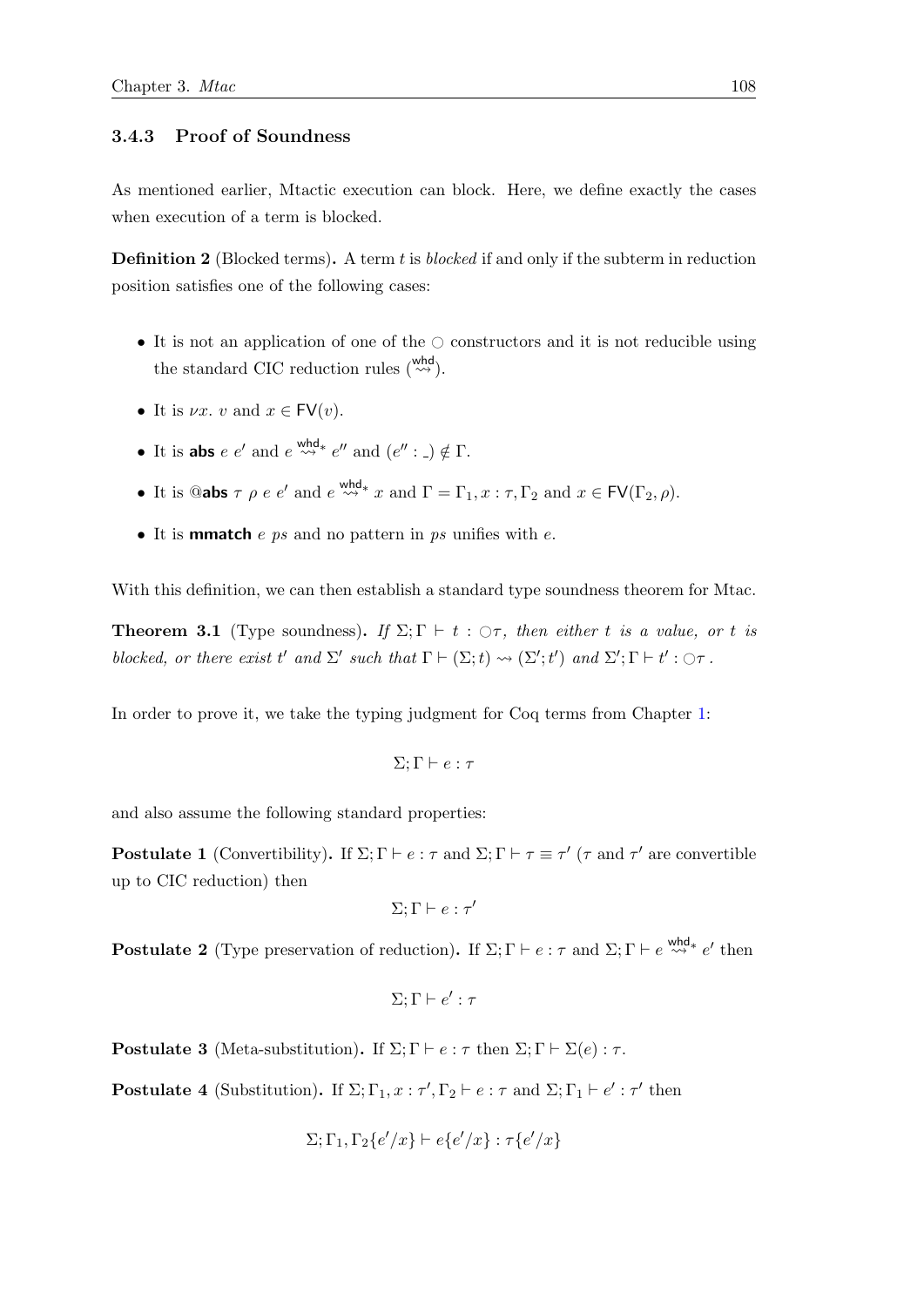**Postulate 5** (Weakening of meta-context). If  $\Sigma; \Gamma_1, \Gamma_2 \vdash e : \tau$  and  $\Sigma; \Gamma_1 \vdash \tau' : \text{Type }$ and  $?x \notin \text{dom}(\Sigma)$  then

$$
\Sigma, ?x : \tau'[\Gamma_1]; \Gamma_1, \Gamma_2 \vdash e : \tau
$$

<span id="page-128-2"></span>**Postulate 6** (Strengthening). If  $\Sigma; \Gamma_1, x : \tau, \Gamma_2 \vdash e : \tau'$  and  $x \notin \mathsf{FV}(\Gamma_2, e, \tau')$  then

$$
\Sigma;\Gamma_1,\Gamma_2 \vdash e:\tau'
$$

<span id="page-128-3"></span>**Postulate 7** (Weakening). If  $\Sigma; \Gamma_1, \Gamma_2 \vdash e : \tau'$  and  $\Sigma; \Gamma_1 \vdash \tau : \text{Type and } x \notin \text{dom}(\Gamma_1, \Gamma_2)$ then

$$
\Sigma;\Gamma_1,x:\tau,\Gamma_2\vdash e:\tau'
$$

We also need the following relation between meta-contexts:

**Definition 3** (Meta-context extension). We say that  $\Sigma'$  extends  $\Sigma$ , written  $\Sigma' \geq \Sigma$ , when every meta-variable in  $\Sigma$  occurs in  $\Sigma'$ , with the same type, and in case it has been instantiated, instantiated with the same term. Formally,

$$
\Sigma' \geq \Sigma \widehat{=} \forall ?x : \tau[\Gamma] \in \Sigma. \; ?x : \tau[\Gamma] \in \Sigma' \lor ?x : \tau[\Gamma] := e \in \Sigma'
$$

$$
\land \forall ?x : \tau[\Gamma] := e \in \Sigma. \; ?x : \tau[\Gamma] := e \in \Sigma'
$$

We postulate that meta-context extension does not alter typechecking:

<span id="page-128-0"></span>**Postulate 8** (Preservation under meta-context extension). If  $\Sigma; \Gamma \vdash e : \tau$  and  $\Sigma' \geq \Sigma$ , then

$$
\Sigma';\Gamma \vdash e : \tau
$$

We require from unification the following:

<span id="page-128-1"></span>**Postulate 9** (Soundness of unification). If  $\Sigma; \Gamma \vdash e : \tau$  and  $\Sigma; \Gamma \vdash e' : \tau'$  and  $\Sigma; \Gamma \vdash e \approx$  $e' \geq \sum'$  then

$$
\Sigma' \equiv ee'
$$
 and  $\Sigma' \equiv \tau \tau'$  and  $\Sigma' \geq \Sigma$ 

We start by proving type preservation:

<span id="page-128-4"></span>**Theorem 3.2** (Type preservation). If  $\Gamma \vdash (\Sigma; t) \leadsto (\Sigma'; t')$  and  $\Sigma; \Gamma \vdash t : \bigcirc \tau$ , then  $\Sigma' \geq \Sigma$  and  $\Sigma'; \Gamma \vdash t' : \bigcirc \tau.$ 

Proof. By induction on the reduction relation. We will expand (some of) the implicit parameters for clarity.

Case EReduc: It follows by preservation of reduction (Postulate [2\)](#page-127-1).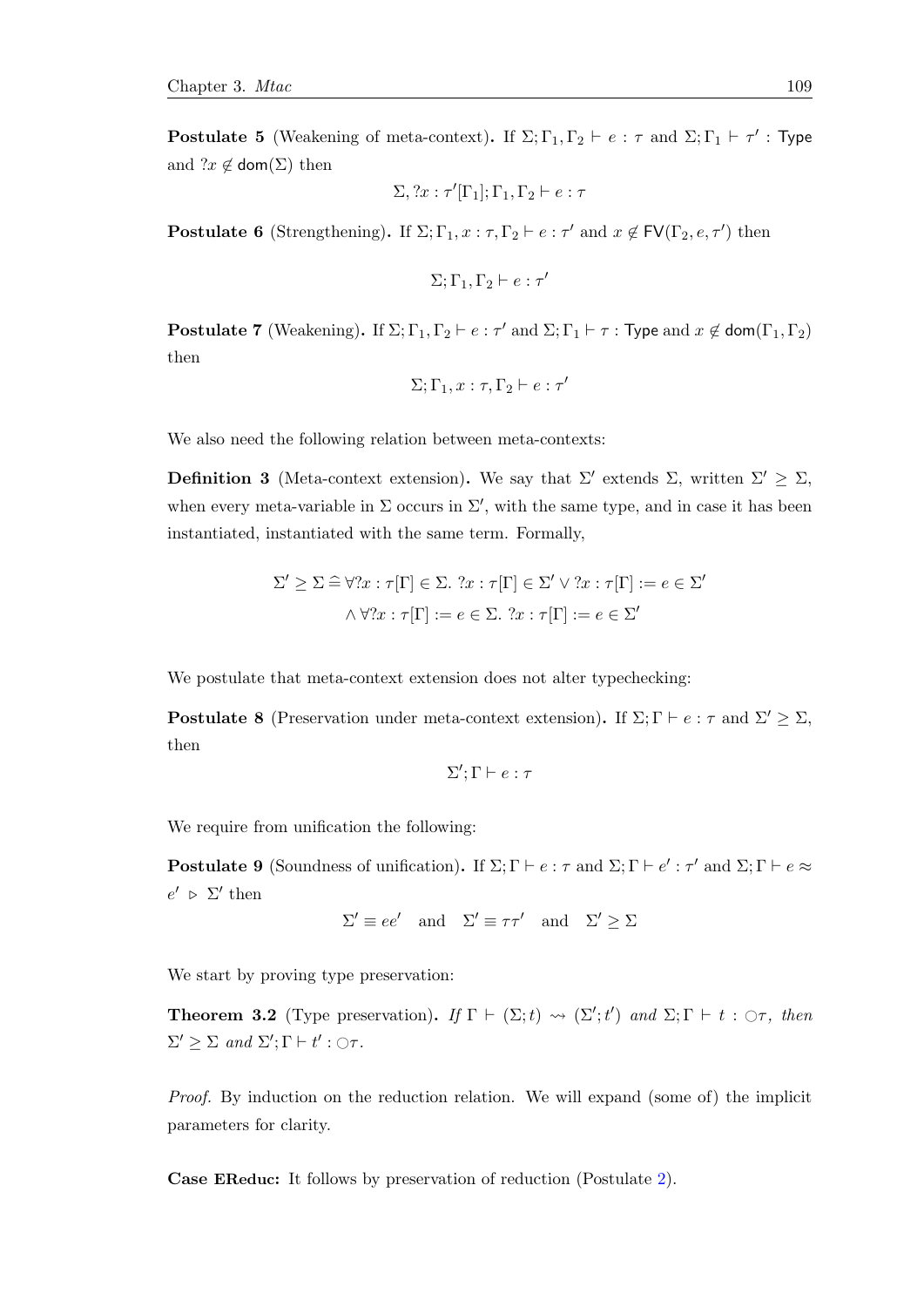**Case EFix:** We have  $t = \mathbb{Q}$ **mfix**  $\tau' \rho f t''$ . Remember the type of the fixpoint:

$$
\text{mfix}: \forall A \ P. \ ((\forall x:A. \bigcirc (P\ x)) \to (\forall x:A. \bigcirc (P\ x))) \to \forall x:A. \bigcirc (P\ x)
$$

By hypothesis we know t is well-typed, and as a consequence,  $t''$  has type  $\tau'$ . We have to show that

$$
\Sigma;\Gamma\vdash f\;(\mathbf{Qmitix}\;\tau'\;\rho\;f)\;t'':\bigcirc(\rho\;t'')
$$

It follows immediately from the types of the subterms:

$$
f: (\forall x: \tau'. \bigcirc (\rho x)) \to (\forall x: \tau'. \bigcirc (\rho x))
$$

and

$$
\text{mfix } f: \forall x: \tau'. \bigcirc (\rho \ x)
$$

and  $t'': \tau'.$ 

**Case EBindS:** We have  $t = \mathbb{Q}$ **bind**  $\tau'$   $\tau''$   $t''$   $f$ . By the premise of the rule, there exists  $t^{\prime\prime\prime}$  such that

$$
\Gamma \vdash (\Sigma; t'') \leadsto (\Sigma'; t''')
$$

Remember the type of bind:

$$
bind: \forall A \ B. \ \bigcirc A \to (A \to \bigcirc B) \to \bigcirc B
$$

We have that t has type  $\bigcirc \tau''$ . We have to show that

$$
\Sigma'; \Gamma \vdash \textcircled{abind } \tau' \ \tau'' \ t''' \ f : \bigcirc \tau''
$$

By the inductive hypothesis, we know that  $\Sigma' \geq \Sigma$  and

$$
\Sigma';\Gamma\vdash t''':\bigcirc\tau'
$$

We conclude by noting that, by Postulate [8](#page-128-0) (Preservation under meta-context), the type of f is not changed in the new meta-context  $\Sigma'$ .

**Case EBindR:** We have  $t = \mathbb{Q}$ **bind**  $\tau'$   $\tau''$  (ret e) f. We have to show that

$$
\Sigma;\Gamma\vdash f\ e:\bigcirc\tau''
$$

Immediate by type of  $f$  and  $e$ .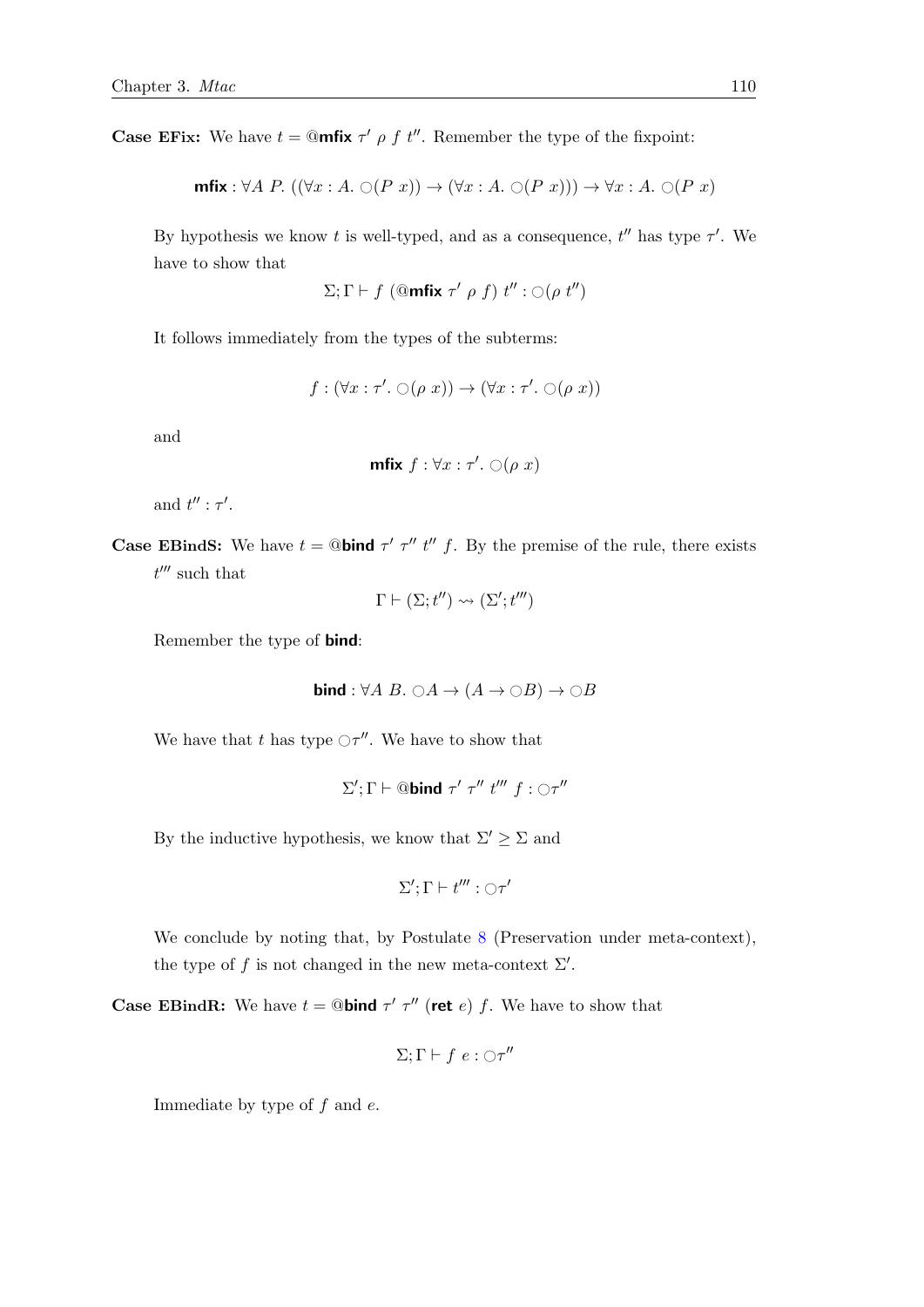**Case EBindE:** We have  $t = \mathbb{Q}$ **bind**  $\tau'$   $\tau''$  ( $\mathbb{Q}$ **raise**<sub> $\tau'$ </sub> e) f. We have to show that

$$
\Sigma;\Gamma\vdash @{\mathsf{raise}}_{\tau''}\;e:\bigcirc\tau''
$$

Immediate by type of  $@{\mathsf{raise}}_{\tau''}$  e.

Cases ETryS, ETryR, ETryE: Analogous to the previous cases.

**Case EMmatch:** We have  $t = \mathbb{Q}$ **mmatch**  $\tau'$   $\rho$  e ps. The type of **mmatch** is

**mmatch** : 
$$
\forall A \ P \ (t : A)
$$
. seq (Patt  $A \ P)$   $\rightarrow \bigcirc (P \ t)$ 

By the premises of the rule:

$$
\Sigma; \Gamma \vdash ps_i \stackrel{\text{whd}}{\leadsto} \text{Ptele } (\overline{x : \tau''}) \text{ (Phase } p \ b)
$$
 (3.3)

<span id="page-130-1"></span>
$$
\Sigma, \overline{\gamma y : \tau''[\Gamma']}; \Gamma \vdash p\{\overline{\gamma y[\text{id}_{\Gamma'}]/x}\} \approx e \; \triangleright \; \Sigma'
$$
\n(3.4)

$$
\forall j < i. \text{ } ps_j \text{ does not unify with } e \tag{3.5}
$$

That is, reducing ps leads to a list whose *i*-th element is a *telescope* (see  $\S 3.2$ ) abstracting variables  $\overline{x}$ :  $\tau''$  from a pattern p and body b. This pattern, after replacing its abstraction with unification variables, is unifiable with term  $e$ , producing a new meta-context  $\Sigma'$ . Every unification variable  $?y_k$  is created with type  $\tau_k$  in a context resulting form extending the context  $\Gamma$  with the variables to the left of the telescope, that is

$$
\Gamma'_k = \Gamma, x_1 : \tau_1, \dots, x_{k-1} : \tau_{k-1}
$$

We have to show that

$$
\Sigma';\Gamma\vdash\Sigma'(b\{\overline{?y[\operatorname{id}_{\Gamma'}]/x}\}):{\bigcirc}(\rho\;e)
$$

Given the hypothesis that  $t$  is well-typed, we know that

$$
\Sigma; \Gamma \vdash e : \tau' \tag{3.6}
$$

<span id="page-130-0"></span>
$$
\Sigma; \Gamma, \overline{x:\tau''} \vdash p:\tau' \tag{3.7}
$$

$$
\Sigma; \Gamma, \overline{x:\tau''} \vdash b: \bigcirc (\rho \ p) \tag{3.8}
$$

Taking Equation [3.7](#page-130-0) and by multiple weakenings of the meta-context we obtain

$$
\Sigma, \overline{?y : \tau''[\Gamma']}; \Gamma, \overline{x : \tau'' \vdash p : \tau'}
$$
\n(3.9)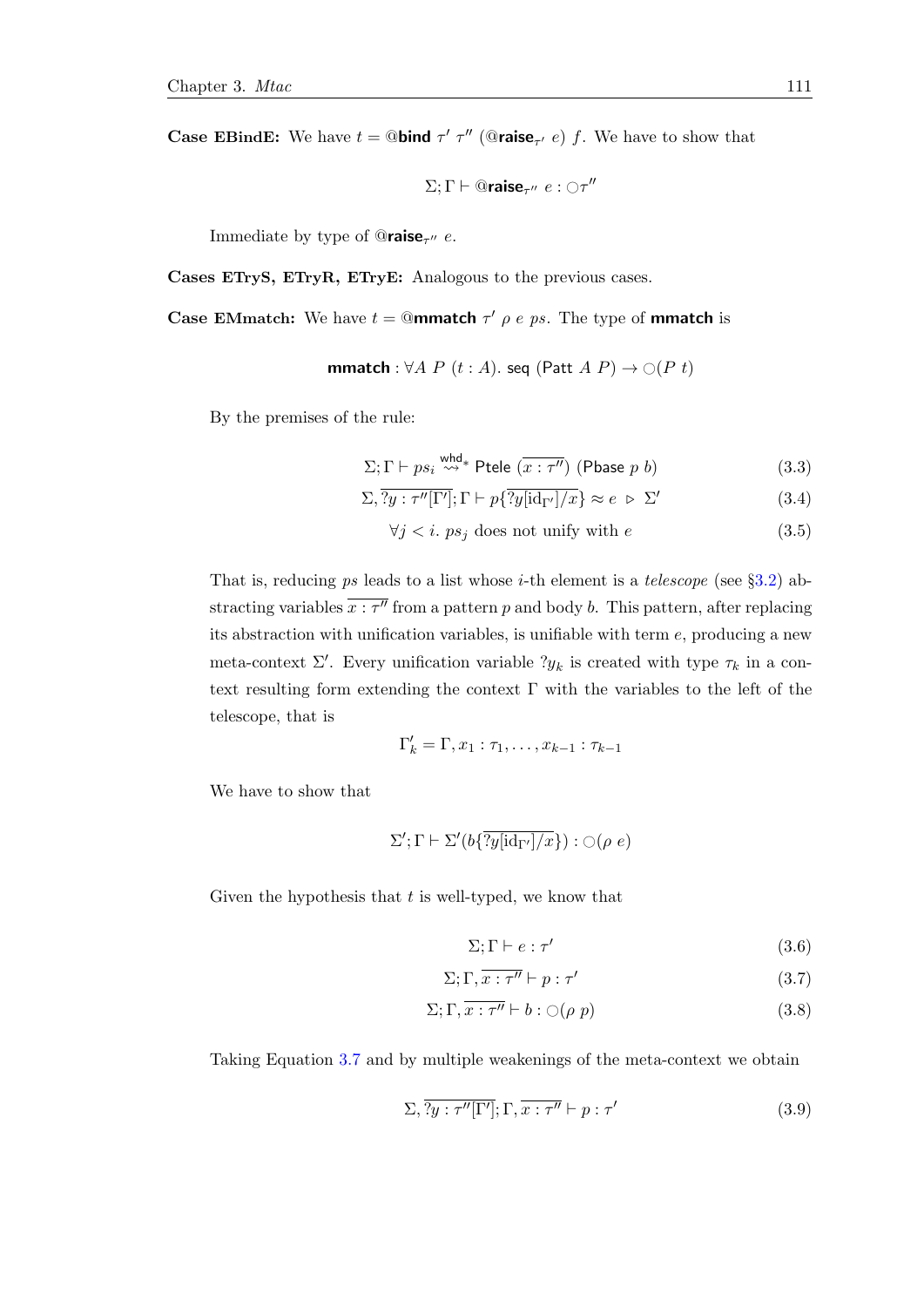By Postulate [4](#page-127-2) (Substitution), noting that the variables  $\bar{x}$  cannot appear free in  $\tau'$  or in  $\Gamma$ ,

<span id="page-131-0"></span>
$$
\Sigma, \overline{\gamma y : \tau''[\Gamma']}; \Gamma \vdash p\{\overline{\gamma y[\text{id}_{\Gamma'}]/x}\} : \tau'
$$
\n(3.10)

Therefore, by Postulate [9](#page-128-1) (soundness of unification) and equations [3.4,](#page-130-1) [3.6,](#page-130-0) and [3.10,](#page-131-0) we obtain that both sides of the unification are convertible under the new context  $\Sigma'$ .

Similarly as before, by Equation [3.8,](#page-130-0) weakening of meta-context, and Substitution postulate, we obtain

$$
\Sigma';\Gamma \vdash b\{\overline{\exists y[\mathsf{id}_{\Gamma'}]/x}\} : \bigcirc (\rho \ p\{\overline{\exists y[\mathsf{id}_{\Gamma'}]/x}\})
$$

(noting that  $\rho$  actually does not have any  $x_k$  in its set of free variables).

By convertibility, this is equal to

$$
\Sigma'; \Gamma \vdash b\{\overline{\exists y[\mathrm{id}_{\Gamma'}]/x}\} : \bigcirc (\rho \ e)
$$

We conclude by Postulate [3](#page-127-3) (Meta-substitution).

**Case EEvar:** We have  $t = \text{evar}_{\tau}$ . It is trivial,

$$
\Sigma, ?x : \tau[\Gamma]; \Gamma \vdash \mathsf{ret} \ ?x[\mathrm{id}_{\Gamma}] : \bigcirc \tau
$$

Cases EIsEvarT and EIsEvarF: Trivial, both return a boolean value.

**Case ENuS:** Desugaring and making parameters explicit, we have  $t = \mathbf{0}$ nu  $\tau'$   $\tau(\lambda x : \tau'. t'')$ . The type of **nu** is

$$
nu: \forall A B. (A \to \bigcirc B) \to \bigcirc B
$$

Therefore,

<span id="page-131-1"></span>
$$
\Sigma; \Gamma, x: \tau' \vdash t'' : \bigcirc \tau \tag{3.11}
$$

By the premise of the rule,  $\Gamma, x : \tau' \vdash (\Sigma; t'') \leadsto (\Sigma'; t''')$ . By the inductive hypothesis with Equation [3.11,](#page-131-1)

$$
\Sigma';\Gamma,x:\tau'\vdash t''':\bigcirc\tau
$$

and  $\Sigma' \geq \Sigma$ . Therefore

$$
\Sigma'; \Gamma \vdash \lambda x : \tau'. t''': \tau' \to \bigcirc \tau
$$

which allows us to conclude that

$$
\Sigma';\Gamma \vdash \nu x : \tau'. t''' : \bigcirc \tau
$$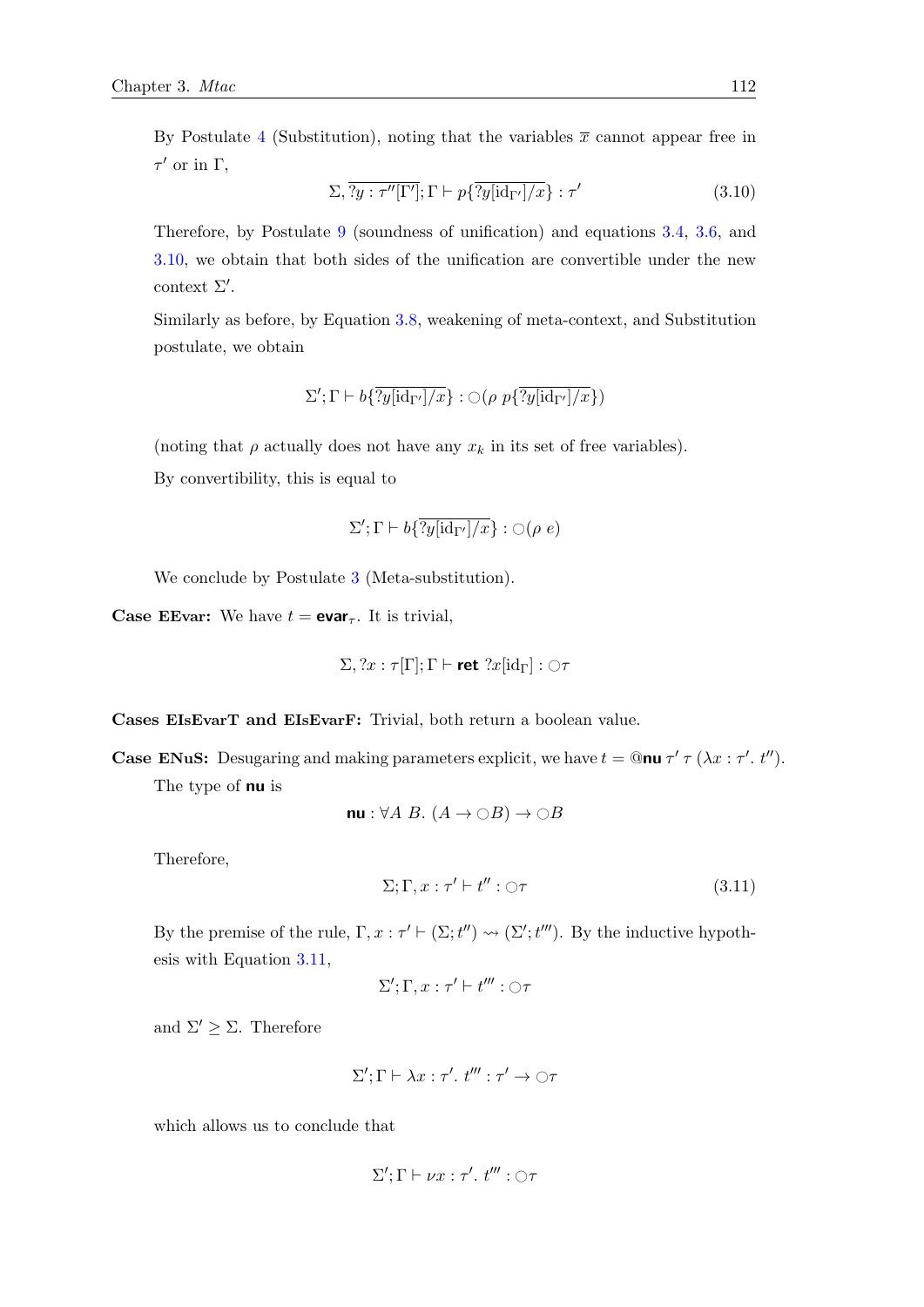**Case ENuV:** As in the previous case, we have  $t = \mathbb{Q}$ **nu**  $\tau'$   $\tau$  ( $\lambda x : \tau'$ . v). We have to show that

$$
\Sigma;\Gamma \vdash v : \bigcirc \tau
$$

Since  $t$  is well-typed, we know that

$$
\Sigma;\Gamma,x:\tau'\vdash v:\bigcirc\tau
$$

By the premise of the rule,  $x \notin \mathsf{FV}(v)$ , and it cannot appear free in  $\tau$ , so by strengthening (Postulate [6\)](#page-128-2),

$$
\Sigma;\Gamma \vdash v : \bigcirc \tau
$$

**Case EAbs:** We have  $t = \mathbb{Q}$ **abs**  $\tau' \rho e e'$ . Remember the type of **abs**:

$$
abs: \forall A \ P \ x. \ P \ x \rightarrow \bigcirc (\forall y: A. \ P \ y)
$$

We need to show that

$$
\Sigma; \Gamma \vdash \mathbf{ret} \; (\lambda y: \tau'.\; e'\{y/x\}) : \bigcirc (\forall y: \tau'. \; \rho \; y)
$$

where, by the premises of the rule,  $e$  reduces to  $x$ . By preservation of reduction (Postulate [2\)](#page-127-1), we know that x has type  $\tau'$ , and therefore  $\Gamma$  is equivalent (*i.e.*, convertible) to  $\Gamma_1, x : \tau', \Gamma_2$ , for some context  $\Gamma_1$  and  $\Gamma_2$ . Also, by the premises of the rule,  $x \notin \text{FV}(\Gamma_2, \rho)$ .

By t being well-typed, we know

$$
\Sigma; \Gamma \vdash e' : \rho \ e
$$

which by convertibility is equivalent to (expanding  $\Gamma$ )

$$
\Sigma;\Gamma_1,x:\tau',\Gamma_2\vdash e':\rho\ x
$$

By weakening (Postulate [7\)](#page-128-3),

$$
\Sigma;\Gamma_1,x:\tau',\Gamma_2,y:\tau'\vdash e':\rho\ x
$$

and by Postulate  $4$  (Substitution), noting that by the premise of the rule  $x$  does not appear free in  $\rho$  nor in  $\Gamma_2$ ,

$$
\Sigma;\Gamma_1,\Gamma_2,y:\tau'\vdash e'\{y/x\}:\rho\ y
$$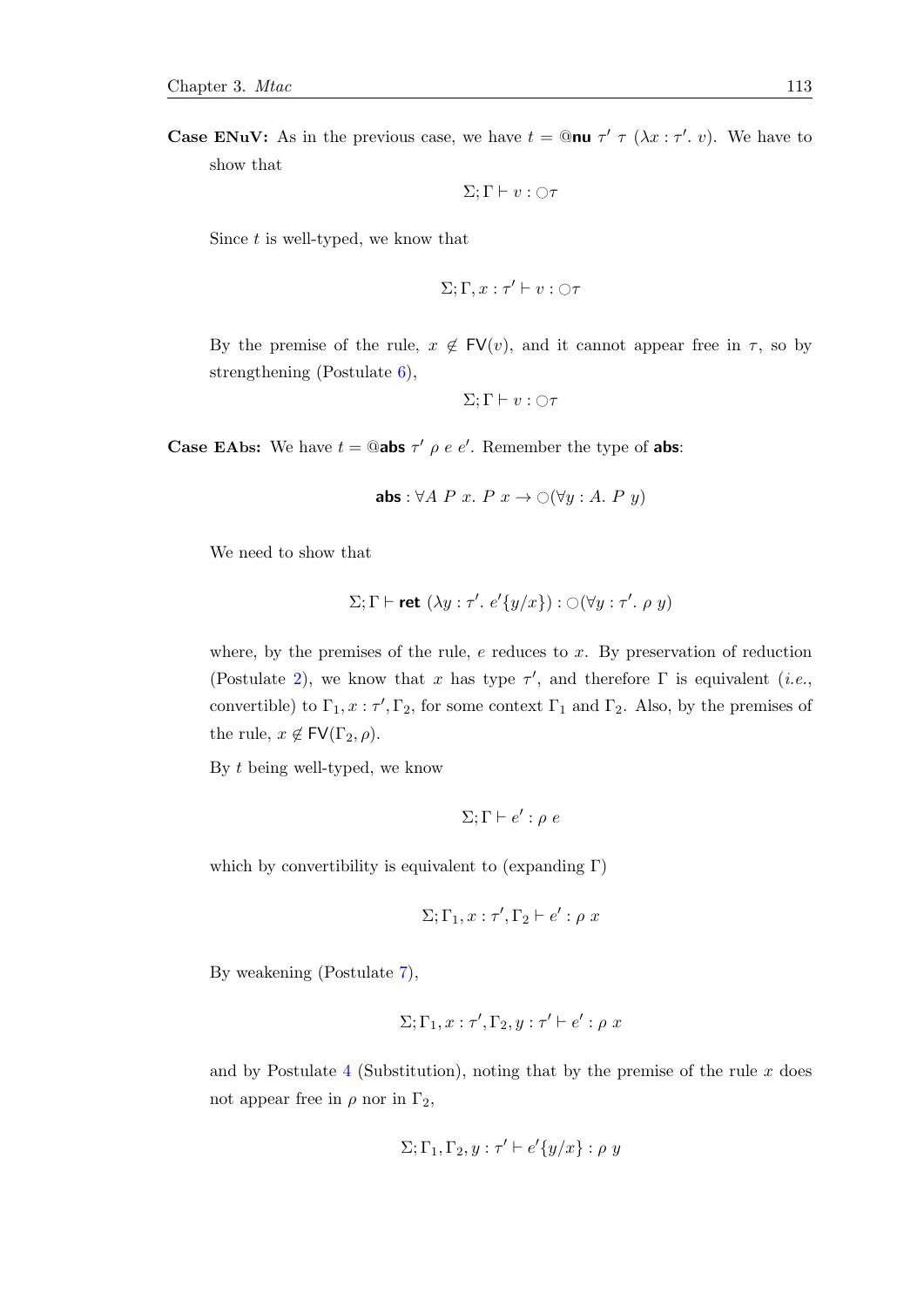By weakening,

$$
\Sigma; \Gamma, y : \tau' \vdash e'\{y/x\} : \rho y
$$

We can conclude that

$$
\Sigma; \Gamma \vdash \lambda y : \tau'. e'\{y/x\} : (\forall y : \tau'. \rho y)
$$

which is precisely what we have to show.

Case EPrint: Immediate.

 $\Box$ 

As a corollary, we have the main theorem of this section:

**Theorem [3.1](#page-127-4)** (Type soundness). If  $\Sigma$ ;  $\Gamma \vdash t : \bigcirc \tau$ , then either t is a value, or t is blocked, or there exist t' and  $\Sigma'$  such that  $\Gamma \vdash (\Sigma; t) \leadsto (\Sigma'; t')$  and  $\Sigma'; \Gamma \vdash t' : \bigcirc \tau$ .

*Proof.* Since t is well-typed with type  $\circ$ , then the following two cases have to occur: either the head constructor of t is one of the constructors of  $\bigcirc$ —and it is fully applied—or it is another CIC construct (another constant, a let-binding, etc.).

In the first case we have further three sub-cases:

- 1. It is a value (of the form ret  $e$  or raise  $e$ ).
- 2. It is blocked, that is, is of any of the following forms:
	- It is  $\nu x. v$  and  $x \in FV(v)$ .
	- It is abs  $e \cdot e'$  and  $\Sigma; \Gamma \vdash e \stackrel{\text{whd}}{\leadsto} e''$  and  $(e'': \square) \notin \Gamma$ .
	- It is **@abs**  $\tau' \rho e e'$  and  $e \stackrel{\text{whd}}{\leadsto} x$  and  $\Gamma = \Gamma_1, x : \tau', \Gamma_2$  and  $x \in \text{FV}(\Gamma_2, \rho)$ .
	- It is **mmatch**  $e$  *ps* and no pattern in *ps* unifies with  $e$ .
- 3. There exist a t' and  $\Sigma'$  such that  $\Gamma \vdash (\Sigma; t) \leadsto (\Sigma'; t').$

In the first two cases there is nothing left to prove. In the last case we conclude by applying Theorem [3.2.](#page-128-4)

If t's head constant is another CIC construct, then it either reduces using the standard CIC reduction rules, in which case the proof follows by preservation of CIC reduction  $\Box$ rules, or it does not reduce and hence it is blocked.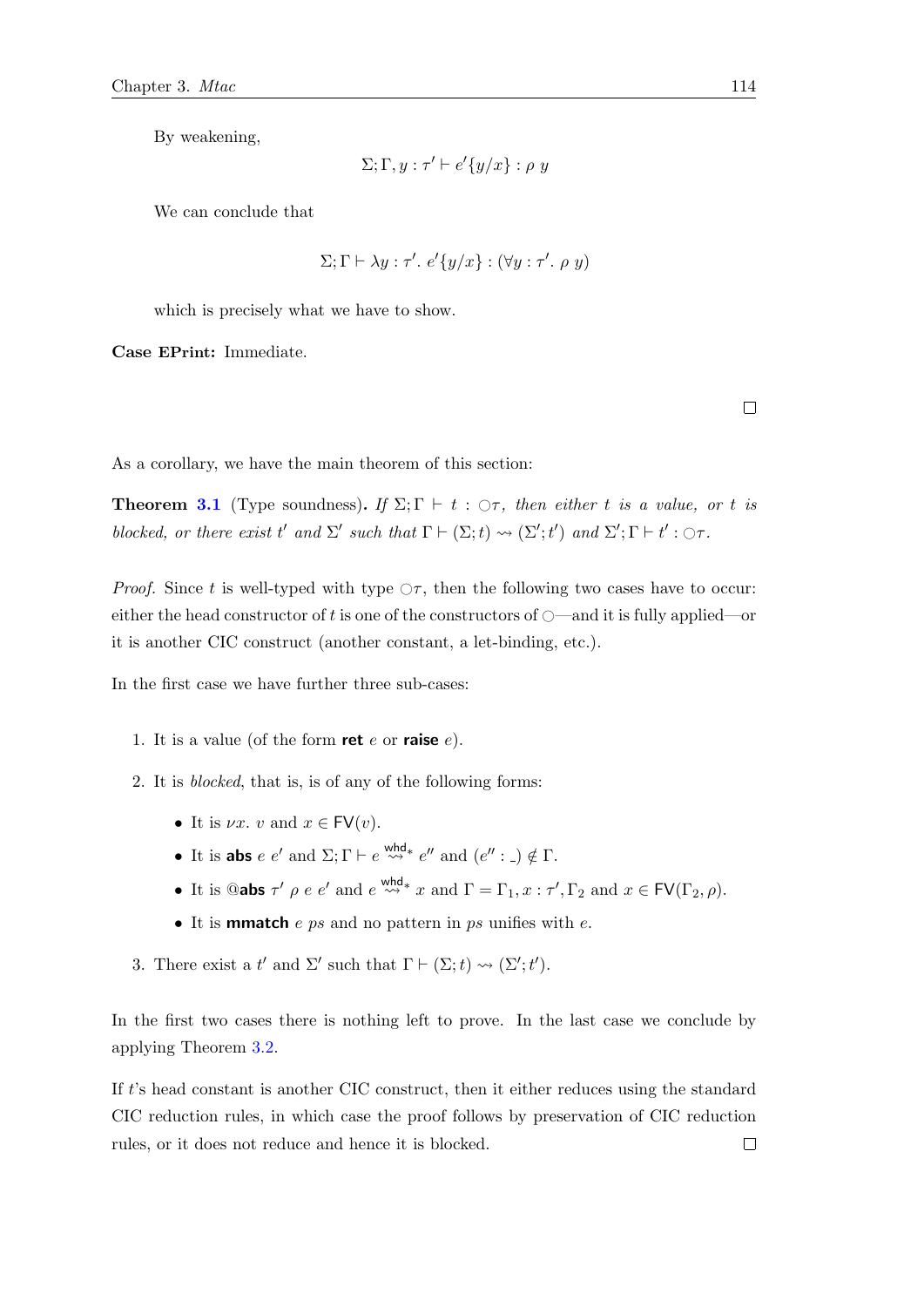# 3.5 Implementation

This section presents a high-level overview of the architecture of our Mtac extension to Coq, explaining our approach for guaranteeing soundness even in the possible presence of bugs in our Mtac implementation.

The main idea we leverage in integrating Mtac into Coq is that Coq distinguishes between fully and partially type-annotated proof terms: Coq's type inference (or *elaboration*) algorithm transforms partially annotated terms into fully annotated ones, which are then fed to Coq's kernel type checker. In this respect Coq follows the typical architecture of interactive theorem provers, ensuring that all proofs are ultimately certified by a small trusted kernel. Assuming that the kernel is correct, no code outside this kernel may generate incorrect proofs. Thus, our Mtac implementation modifies only the elaborator lying outside of Coq's kernel, and leaves the kernel type checker untouched.

### 3.5.1 Extending Elaboration

The typing judgment used by Coq's elaboration algorithm [\(Sacerdoti Coen,](#page-215-2) [2004,](#page-215-2) Saïbi, [1997\)](#page-215-3) takes a partially type-annotated term e, a local context  $\Gamma$ , a unification variable context  $\Sigma$ , and an optional expected type  $\tau'$ , and returns its type  $\tau$ , and produces a fully annotated term  $e'$ , and updated unification variable context  $\Sigma'$ .

$$
\Sigma;\Gamma\vdash_{\tau'} e\hookrightarrow e':\tau\;\mathrel{\triangleright}\; \Sigma'
$$

If an expected type  $\tau'$ , is provided, then the returned type  $\tau$  will be convertible to it, possibly instantiating any unification variables appearing in both  $\tau$  and  $\tau'$ . The elaboration judgment serves three main purposes that the kernel typing judgment does not support:

- 1. To resolve implicit arguments. We have already seen several cases where this is useful  $(e.g., in §3.1)$  $(e.g., in §3.1)$ , allowing us to write underscores and let Coq's unification mechanism replace them with the appropriate terms.
- 2. To insert appropriate coercions. For example, Ssreflect [\(Gonthier et al.,](#page-212-0) [2008\)](#page-212-0) defines the coercion is true : bool  $\rightarrow$  Prop := ( $\lambda b$ .  $b$  = true). So whenever a term of type Prop is expected and a term b of type bool is encountered, elaboration will insert the coercion, thereby returning the term is true  $b$  having type Prop.
- 3. To perform canonical structure resolution. We have seen ample examples of canonical structures in Chapter [2.](#page-46-0) As we mentioned in that chapter, the instances are resolved during unification, which is a subprocess of elaboration.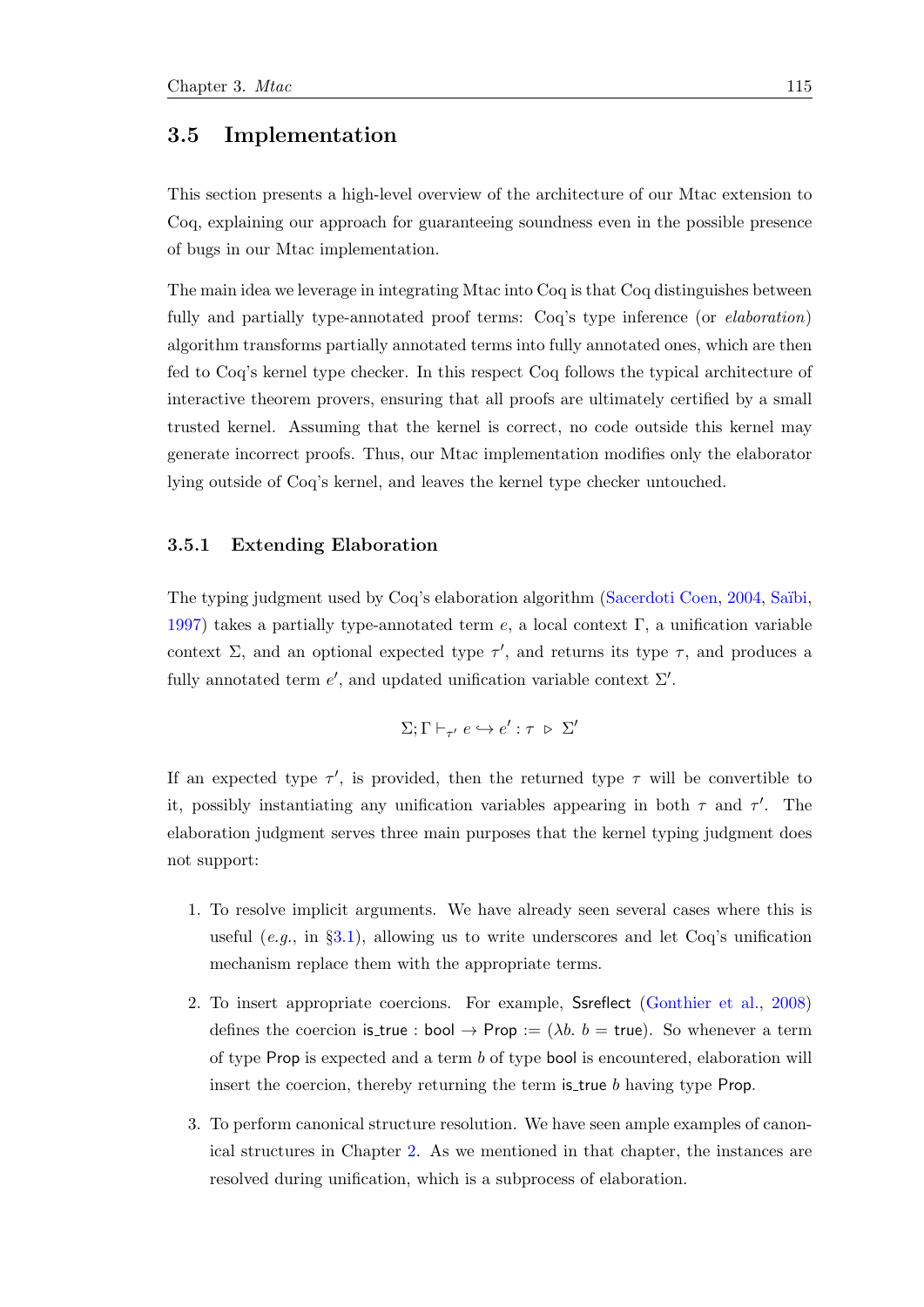We simply extend the elaboration mechanism to perform a fourth task, namely to run Mtactics. We achieve this by adding the following rule for handling run  $t$  terms:

$$
\frac{\Sigma;\Gamma\vdash_{\bigcirc\tau'}t\hookrightarrow t':\bigcirc\tau\;\rhd\;\Sigma'}{\Sigma;\Gamma\vdash_{\tau'}\mathop{\hbox{\rm run}} t\hookrightarrow e:\tau\;\rhd\;\Sigma''}\frac{\Gamma\vdash(\Sigma';t')\leadsto^*(\Sigma'';\mathop{\hbox{\rm ret}} e)}{\Sigma;\Gamma\vdash_{\tau'}\mathop{\hbox{\rm run}} t\hookrightarrow e:\tau\;\rhd\;\Sigma''}
$$

This rule first recursively elaborates the tactic body, while also unifying the return type  $\tau$ of the tactic with the expected goal  $\tau'$  (if present). This results in the refinement of t to a new term  $t'$ , which is then executed. If execution terminates successfully returning a term e (which from Theorem [3.1](#page-127-4) will have type  $\tau$ ), then that value is returned. Therefore, as a result of elaboration, all run  $t$  terms are replaced by the terms produced when running them, and thus the kernel type checker does not need to be modified in any way.

#### 3.5.2 Elaboration and the apply Tactic

We have just seen how the elaborator coerces the return type  $\tau$  of an Mtactic to be equivalent to the goal  $\tau'$ , but we did not stipulate in what situations the knowledge of  $\tau'$  is available. Our examples so far assumed  $\tau'$  was given, and this was indeed the case thanks to the specific ways we invoked Mtac. For instance, at the end of §[3.1](#page-97-0) we proved a lemma by *direct definition—i.e.*, providing the proof term directly—and in  $\S 3.3.1$  $\S 3.3.1$  we proved the goal by calling the Ssreflect tactic apply: (note the colon!). In both these situations, we were conveniently relying on the fact that Coq passed the knowledge of the goal being proven into the elaboration of **run**.

Unfortunately, not every tactic does this. In particular, the standard Coq tactic apply (without colon) does not provide the elaborator with the goal as expected type, so if we had written apply (run  $(F_-\)$ ), the Mtactic F would have been executed on unknown parameters, resulting in a different behavior from what we expect. (Specifically, it would have unified the implicits with the first two pointers appearing in the heap, succeeding only if, luckily, these are the pointers in the goal.)

To ensure that information about the goal is available when running Mtactics, we recommend installing Ssreflect [\(Gonthier et al.,](#page-212-0) [2008\)](#page-212-0). However, we note that using the standard Coq tactic refine instead of apply also works.

One last point about tactics: Mtac is intended as a typed alternative to Ltac for developing custom automation routines, and it is neither intended to replace the built-in tactics (like apply) nor to subsume all uses of existing Coq tactics. For example, the OCaml tactic vm compute enables dramatic efficiency gains for reflection-based proofs (Grégoire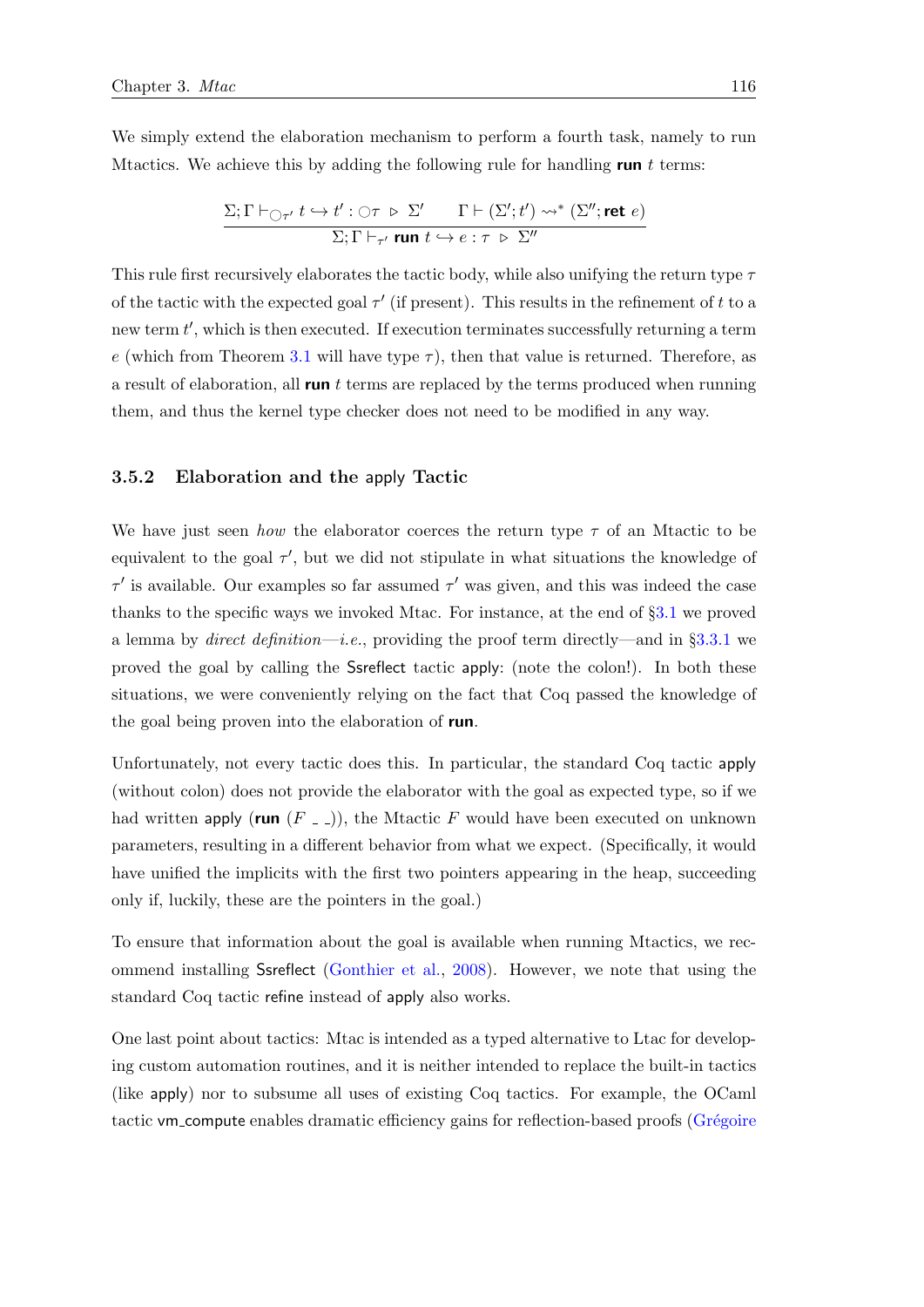<span id="page-136-0"></span>01 Class runner  $A(t : \bigcirc A) := \{$  eval : A  $\}.$ 02 03 Hint Extern 20 (runner ?t)  $\Rightarrow$ 04 (exact (Build\_runner  $t$  (run  $t$ )) 05 : typeclass\_instances.

FIGURE 3.14: Type class for delayed execution of Mtactics.

[and Leroy,](#page-212-1) [2002\)](#page-212-1), but its performance depends critically on being *compiled*. Mtac is interpreted, and it is not clear how it could be compiled, given the interaction between Mtac and Coq unification.

### 3.5.3 Delaying Execution of Mtactics for Rewriting

Consider the goal from §[3.3.1,](#page-103-0) after doing pose  $F := \text{run}$  (noalias D), unfolding the implicit is true coercions for clarity:

$$
D: \text{def } (h_1 \bullet (x_1 \mapsto v_1 \bullet x_2 \mapsto v_2) \bullet (h_2 \bullet x_3 \mapsto v_3))
$$
\n
$$
F: \forall x \ y. \bigcirc ((x != y) = \text{true})
$$
\n
$$
(x_1 != x_2) = \text{true} \land (x_2 != x_3) = \text{true}
$$

Previously we solved this goal by applying the Mtactic F twice to the two subgoals  $x_1$ !  $x_2$  and  $x_2$ ! =  $x_3$ . An alternative way in which a Coq programmer would hope to solve this goal is by using Coq's built-in rewrite tactic. rewrite enables one to apply a lemma one or more times to reduce various *subterms* of the current goal. In particular, we intuitively ought to be able to solve the goal in this case by invoking rewrite !(run  $(F_-\)$ ), where the ! means that the Mtactic F should be applied repeatedly to solve any and all pointer inequalities in the goal. Unfortunately, however, this does not work, because—like Coq's apply tactic—rewrite typechecks its argument without knowledge of the expected type from the goal, and only later unifies the result with the subterms in the goal. Consequently, just as with apply, F gets run prematurely.

Fortunately, we can circumvent this problem, using a cute trick based on Coq's type class resolution mechanism.

Type classes are an advanced Coq feature similar to canonical structures, with the crucial difference that their resolution is triggered by proof search at specific points in the tactics and commands of Coq [\(Sozeau and Oury,](#page-215-4) [2008\)](#page-215-4). We exploit this functionality in Figure [3.14,](#page-136-0) by defining the class runner, which is parameterized over an Mtactic  $t$ with return type  $\tau$  and provides a value, eval, of the same type. We then declare a **Hint**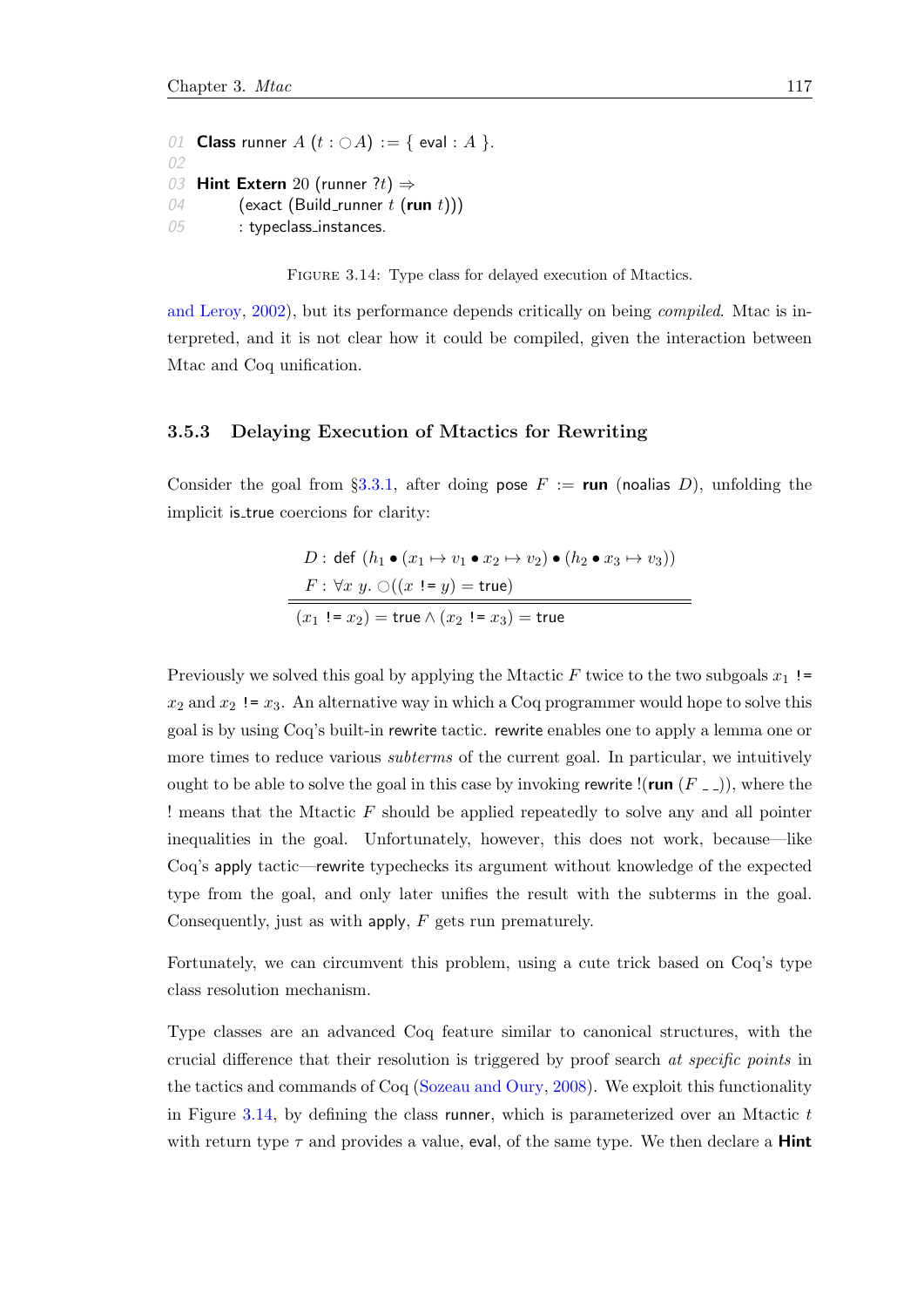instructing the type class resolution mechanism how to build an instance of the runner class, which is precisely by running  $t$ .

The details of this implementation are a bit of black magic and, although we will provide some details below for the interested reader, it is beyond the scope of this thesis to explain fully. Intuitively, all that is going on is that eval is *delaying* the execution of its Mtactic argument until type class resolution time, at which point information about the goal to be proven is available.

Returning to our example, we can now use the following script:

$$
rewrite \text{!} (eval (F \_ -))
$$

This will convert the goal to is true true  $\wedge$  is true true, which is trivially solvable.

In fact, with eval we can even employ the standard apply tactic, with the caveat that eval creates slightly bigger proof terms, as the final proof term will also contain the unevaluated Mtactic inside it.

Turning Black Magic into Grey Magic. As promised, we provide the interested reader with some of the key ingredients to understand how the trick works. In particular, we are interested in two things: (1) the time at which type class resolution is triggered, and (2) the dynamic construction of a type class instance. About the former, we mentioned already that type class resolution happens at specific points in the tactics and commands of Coq. More precisely, Coq sources include an Ocaml primitive called solve typeclasses, which takes all the meta-variables with class type from the metacontext, and proceeds to find an instance for each of them. This primitive, for instance, is called by the apply tactic after the tactic has unified the goal with the conclusion of the lemma. Similarly, and key to understanding why eval works in the example above, the rewrite tactic calls the primitive after each unification of the left/right hand side of the equation with the subterms of the goal. At this point, the Mtactic knows which is the pointer inequality of interest, and is able to provide a proof for it.

About the dynamic construction of instances, the idea is to execute an Mtactic at the moment of instance resolution. Therefore, when presented with the problem of finding an instance for some meta-variable  $?X$  with type runner t, we construct it by runing the Mtactic  $t$ . Obviously, we can achieve this by extending the type class resolution algorithm with the capability to execute Mtactics, but fortunately this is not needed. Instead, we use the existing command **Hint Extern**, which allows for the dynamic construction of an instance by executing a given tactic. In our case, the tactic is the simple variant of apply, exact, providing the term Build runner t (run t), where Build runner is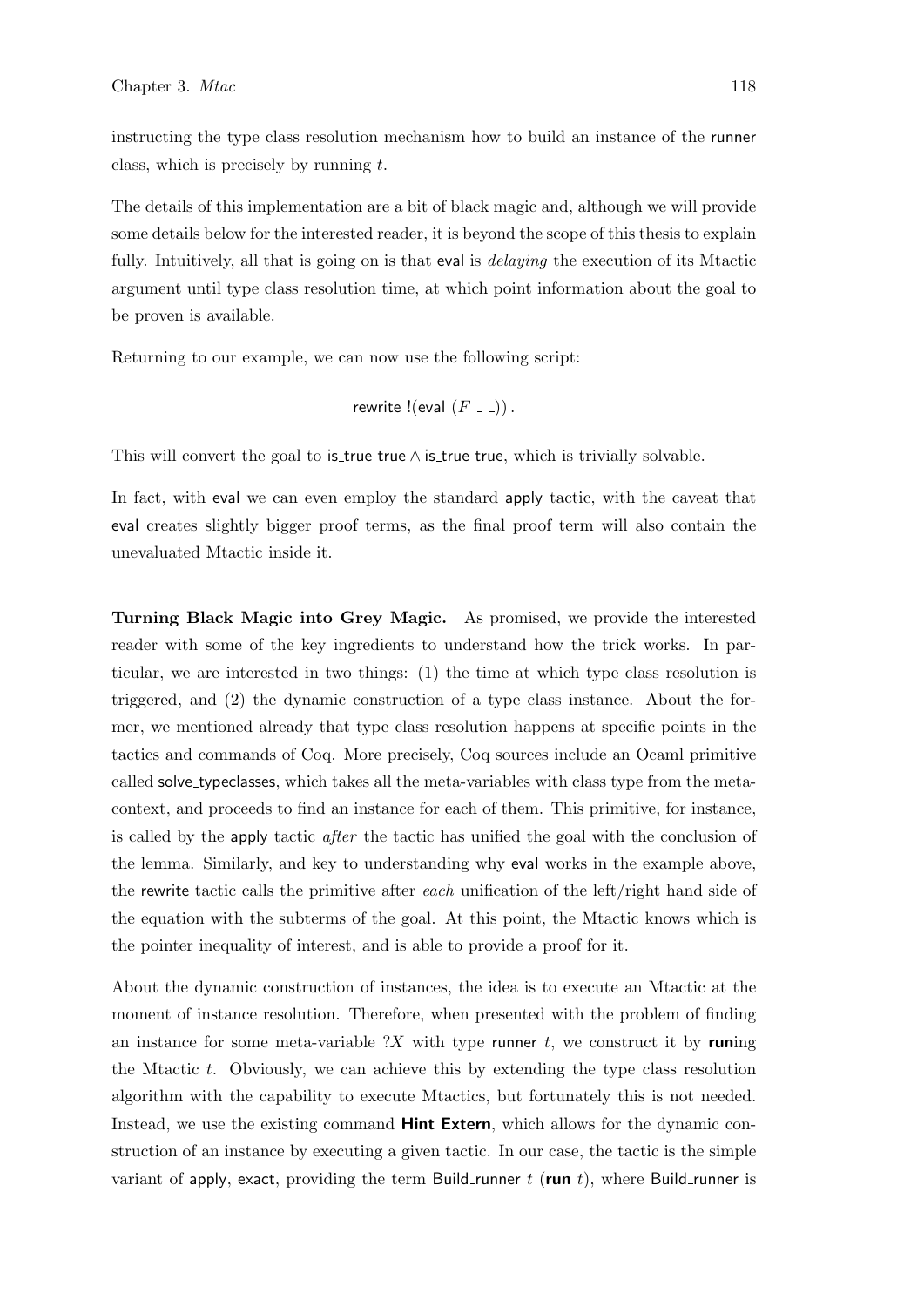```
01 Definition MyException (s : string) : Exception.02 exact exception.
03 Qed.
04
05 Definition AnotherException : Exception.
06 exact exception.
07 Qed.
08
09 Definition test_ex e :=10 mtry (raise e) with
11 | AnotherException \Rightarrow ret ""
12 | MyException "hello" \Rightarrow ret "world"
13 | [s] MyException s \Rightarrow ret s
14 end.
```


the constructor of the class. This effectively results in the execution of the Mtactic  $t$  at instance resolution time.

### 3.5.4 A Word about Exceptions

In ML, exceptions have type exn and their constructors are created via the keyword exception, as in

### exception MyException of string

Porting this model into Coq is difficult as it is not possible to define a type without simultaneously defining its constructors. Instead, we opted for a simple yet flexible approach. We define the type Exception as isomorphic to the unit type, and to distinguish each exception we create them as *opaque*, that is, irreducible. Figure [3.15](#page-138-0) shows how to create two exceptions, the first one parameterized over a string. What is crucial is the sealing of the definition with Qed, signaling to Coq that this definition is opaque. The example test ex illustrates the catching of different exceptions.

#### 3.5.5 Controlling the Size of Terms

Some tactics tend to generate unnecessarily big terms. Take for instance the to ast Mtactic from Figure [3.11.](#page-117-0) In the case of an addition, this Mtactic constructs an instance of the ast structure using the values projected out from calling the Mtactic recursively. That means that the final proof term will contain several copies of a structure, one for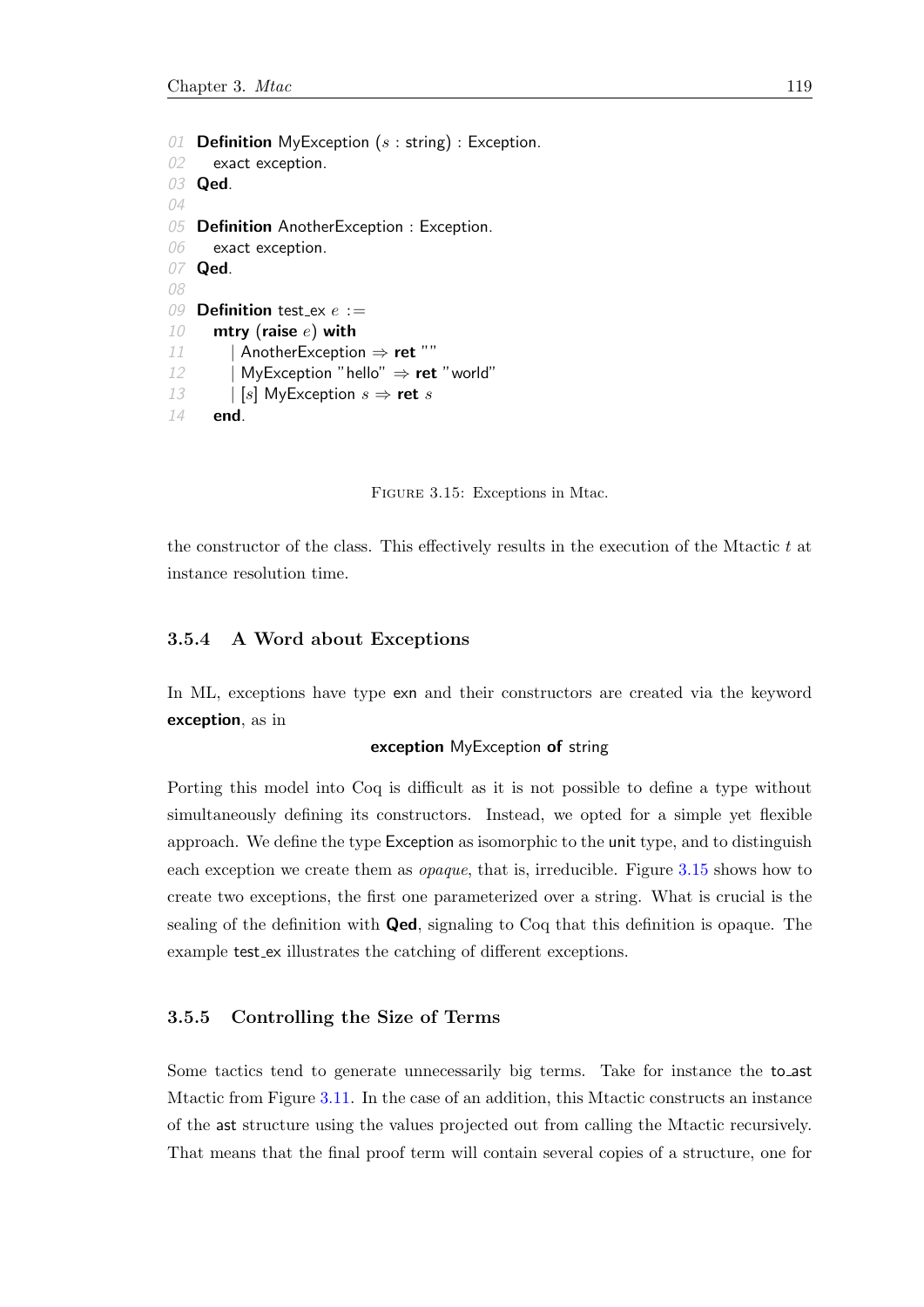each projector called on that structure. As a matter of fact, for a type that admits a term of size *n* we can end up constructing a term with size as big as  $n^2$ !

For this reason, Mtac is equipped with three different unit operators: ret, retS, retW. The first one we have already seen in the rest of the work; the other two are new and are actually used extensively in the source files [\(Ziliani,](#page-216-0) [2014\)](#page-216-0). They both reduce the term prior to returning it: **retS** using the simplification strategy from the simpl tactic, and retW using the weak head reduction strategy.

For instance, **run**-ning the following terms produces different outputs:

$$
ret (1 + 1) \rightsquigarrow 1 + 1
$$
  
retS (1 + 1)  $\rightsquigarrow 2$   
retW (1 + 1)  $\rightsquigarrow$  S (0 + 1)

As mentioned above, **retS** is critical to reduce the size of terms containing nested projections of structures. For instance, given a context  $G$  (in the sense of Section [3.3.3,](#page-112-0) that is, an element of type ctx) the term

$$
@term{\_} of\ G\ 0\ (\text{@Ast}\ G\ 0\ {\sf syn\_zero}\ G\ ({\sf zero\_pf}\ G)),
$$

which may result as intermediate step of the to\_ast Mtactic, can be drastically reduced to

#### syn zero

by using simplification. Note the 4 copies of  $G$  in the original term!

For details on the reduction strategies see Section [1.2.2](#page-37-0) or [The Coq Development Team](#page-216-1) [\(2012\)](#page-216-1).

# 3.6 Stateful Mtactics

So far, we have seen how Mtactics support programming with a variety of effects, including general recursion, syntactic pattern matching, exceptions, and unification, that are not available in the base logic of Coq. If, however, we compare these to the kinds of effects available in mainstream programming languages, we will immediately spot a huge omission: mutable state! This omission is costly: the lack of imperative data structures can in some cases preclude us from writing efficient Mtactics.

One example is the tautology prover from Section [3.3.2,](#page-108-0) whose running time can be asymptotically improved by using a hashtable. To see this, consider the complexity of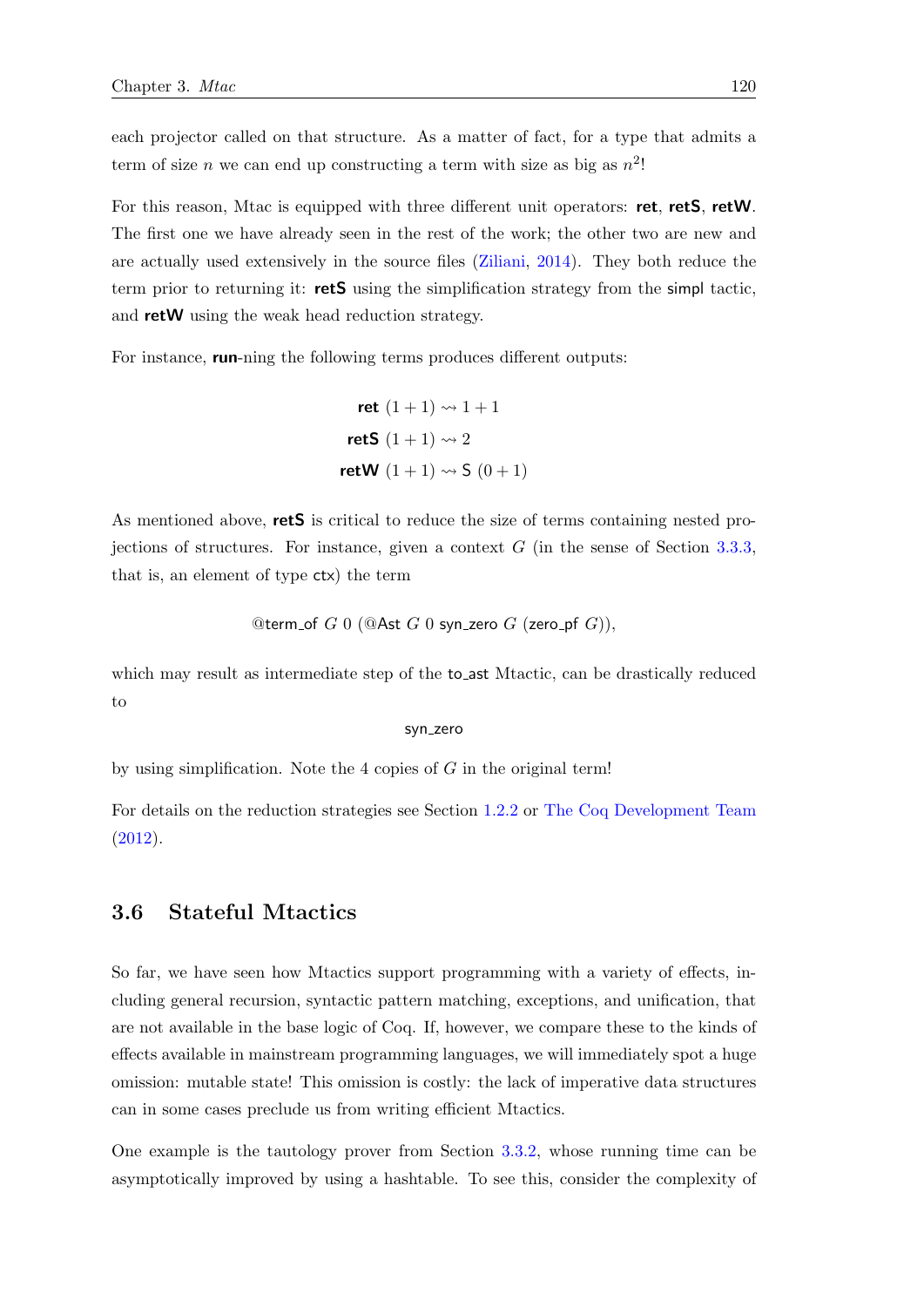```
\bigcirc : Type \rightarrow Prop
. . .
hash : \forall A. A \rightarrow N \rightarrow \bigcirc Narray_make : \forall A. \mathsf{N} \rightarrow A \rightarrow \bigcirc(array A)<br>array_get : \forall A. array A \rightarrow \mathsf{N} \rightarrow \bigcirc Aarray_get : ∀A. array A \to N \to \bigcirc A<br>array_set : ∀A. array A \to N \to A: ∀A. array A \to \mathsf{N} \to A \to \mathsf{Qunit}array_length : \forall A. array A \rightarrow N
```
FIGURE 3.16: The new array primitives of the  $\circ$  inductive type.

proving the following class of tautologies:

$$
p_1 \to \ldots \to p_n \to p_1 \land \ldots \land p_n
$$

in a context where  $p_1 \ldots p_n$ : Prop. First, the tautology prover will perform n steps to add hypotheses  $h_1 : p_1, \ldots, h_n : p_n$  to the context. Then, it will proceed to decompose the conjunctions and prove each  $p_i$  by searching for it in the context. Since the lookup Mtactic performs a linear search on the context, the overall execution will take  $O(n^2)$ steps in total. Had we used a more clever functional data structure for implementing the context, such as a balanced tree, we could reduce the lookup time to logarithmic and the total running time to  $O(n \log n)$ . By using a hashtable to represent the context, however, we can do much better: we can achieve a constant-time lookup, thereby reducing the total proof search time to  $O(n)$ .

Rather than directly adding hashtables to Mtac, in this section, we show how to extend Mtac with two more primitive constructs: arrays and a hashing operator (§[3.6.1\)](#page-141-0). With these primitives, we implement a hashtable in Mtac (§[3.6.2\)](#page-141-1) and use it to implement a more efficient version of the tautology prover (§[3.6.3\)](#page-144-0), obtaining the expected significant speedup  $(\S3.6.6)$  $(\S3.6.6)$ .

The model of mutable state that we decided to incorporate to Mtac is very flexible and allows us to write complex imperative structures, but that comes at a price. First of all, combining mutable state with parameters (*i.e.*, the **nu** and **abs** operators) and syntax inspection (*i.e.*, the **mmatch** operator) is tricky and requires special care in the design of the operational semantics  $(\S3.6.4)$  $(\S3.6.4)$ . Second, the interactive nature of a proof assistant like Coq enforces certain constraints  $(\S3.6.5)$  $(\S3.6.5)$ . Despite these difficulties, the language enhanced with mutable state remains sound  $(\S3.6.7)$  $(\S3.6.7)$ .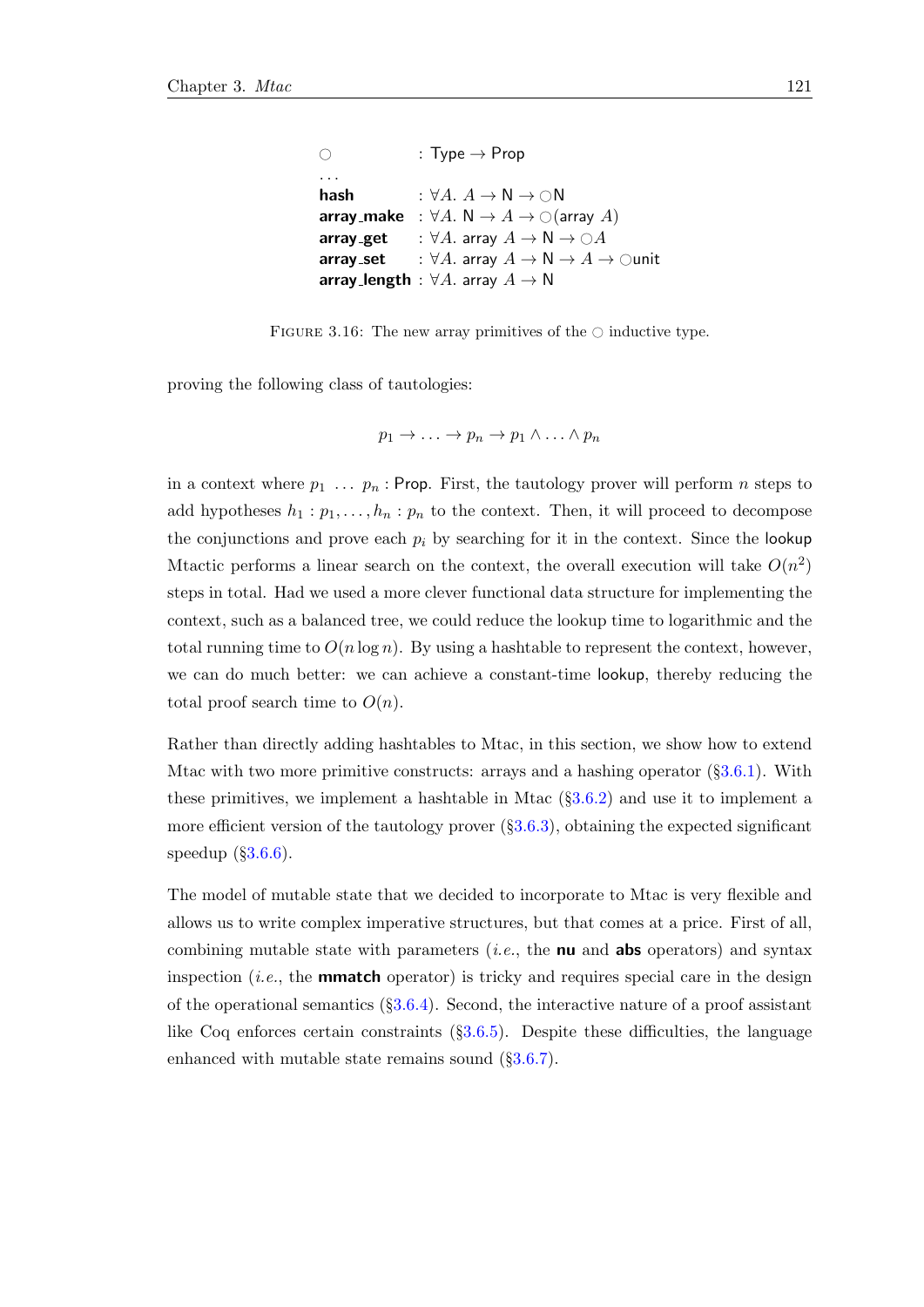### <span id="page-141-0"></span>3.6.1 New Language Constructs

Figure [3.16](#page-140-0) shows the new language constructs, where N stands for binary encoded natural numbers and array  $\tau$  is an abstract type representing arrays of type  $\tau$  (this type will be discussed later). The new constructs are explained next:

- hash  $e \, n$  takes term  $e$  and natural number  $n$  and returns the hash of  $e$  as a natural number between 0 and  $n-1$ , ensuring a fair distribution.
- array make  $n \in \mathbb{R}$  creates an array with  $n$  elements initialized to  $e$ .
- array get a i returns the element stored in position i in the array a. If the position is out of bounds, it raises an exception.
- array set a i e stores element e in position i in the array a. If the position is out of bounds, it raises an exception.
- array length a returns the size of array a. Note that it's not part of the  $\circlearrowright$  inductive type.

For each of these constructs, the type parameter A is treated as an implicit argument.

In the rest of the section we will use *references*, which are arrays of length 1. We will use a notation resembling that of ML: ref e creates a reference of type Ref  $\tau$ , where  $e : \tau$ , ! r returns the current contents of reference r, and  $r ::= e$  updates r to e.

# <span id="page-141-1"></span>3.6.2 A Dependently Typed Hashtable in Mtac

The aforementioned primitives are enough to build stateful algorithms and data structures, in particular a dependently typed hashtable. We present the hashtable below, introducing first a required module:

The Array module. Figure [3.17](#page-142-0) presents the wrapper module Array, emulating the one in OCaml. The motivation for this module is merely to pack together all array operations into one module, and to provide the developer with a familiar interface. Besides the four primitive operations on arrays (make, length, get, set, mere synonyms of the primitives shown in Figure [3.16\)](#page-140-0), the module also provides an iterator iter, an array constructor with an initialization function init (which throws an exception if asked to create a 0-length array), a conversion function from array to seq, and a copy function that copies the elements from the first array into the second one, if there's enough space, or fails otherwise. We omit the code for these, but they are standard and can be found in the source files [\(Ziliani,](#page-216-0) [2014\)](#page-216-0).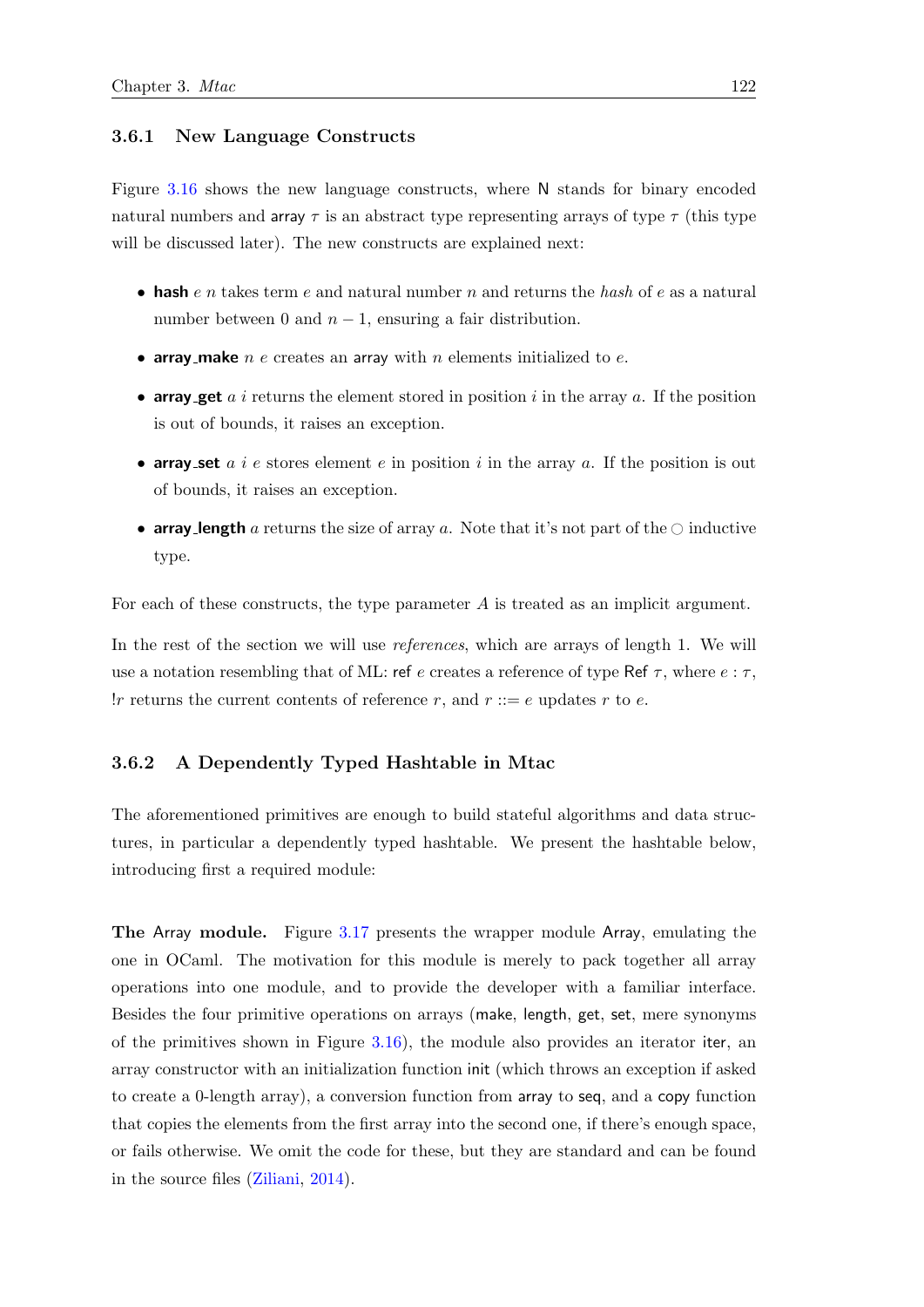#### <span id="page-142-0"></span>**Definition** t  $A := \text{array } A$ .

**Definition** make  $\{A\}$  n  $(c : A) :=$  array\_make n c. **Definition** length  $\{A\}$  (a : t A) := array\_length a. **Definition** get  $\{A\}$   $(a : t A)$   $i :=$  array get  $a$   $i$ . **Definition** set  $\{A\}$   $(a : t A)$   $i$   $(c : A) :=$  array set  $a$   $i$   $c$ .

**Definition** iter  $\{A\}$   $(a : t A)$   $(f : N \rightarrow A \rightarrow \text{Qunit})$  :  $\text{Qunit} := ...$ **Definition** init  $\{A\}$  n  $(f : N \to \bigcirc A) : \bigcirc(t A) := ...$ **Definition** to list  $\{A\}$   $(a : t A) : \bigcirc$  (seq  $A$ )  $\Rightarrow$  : = ... **Definition** copy  $\{A\}$   $(a \, b : t \, A) : \bigcirc$ unit := ...

Figure 3.17: The Array module.

The HashTbl module. Figure [3.18](#page-143-0) presents the module HashTbl, which implements a (rudimentary) dependently typed hashtable. At a high level, given types  $\tau$  and  $\rho : \tau \rightarrow$ Type, a hashtable maps each key x of type  $\tau$  to a term of type  $\rho$  x. More concretely, it consists of a pair of references, one containing the load of the hash (how many elements were added), and the other containing an array of "buckets". Each bucket, following the standard open hashing strategy for conflict resolution, is a list of  $\Sigma$ -types packing a key with its element. In open hashing, each bucket holds all the values in the table whose keys have the same hash, which is the index of that bucket in the array.

The hashtable is created with an initial size (initial size) of 16 buckets, and every time it gets expanded it increases by a factor (inc factor) of 2. The threshold to expand the hashtable is when its load reaches 70% of the buckets.

The function quick add adds key x, mapped to element y, to the table. It does so by hashing x, obtaining a position i for a bucket  $l$ , and adding the existential package containing both  $x$  and  $y$  to the head of the list. Note that this function does not check whether the threshold has been reached and is thus not intended to be called from the outside—it is just used within the HashTbl module as an auxiliary function.

The function expand first creates a new array of buckets doubling the size of the original one, and then it iterates through the elements of the original array, adding them to the new array. We omit the code of the iterator function iter for brevity.

The function add first checks if the load exceeds the threshold and, if this is the case, proceeds to expand the table. It then adds the given key-element pair to the table. Finally, the count of the load is increased by one. Since the load is a binary natural, and for binary naturals the successor (succ) operation is a function, we force the evaluation of succ load by simplifying it with retS.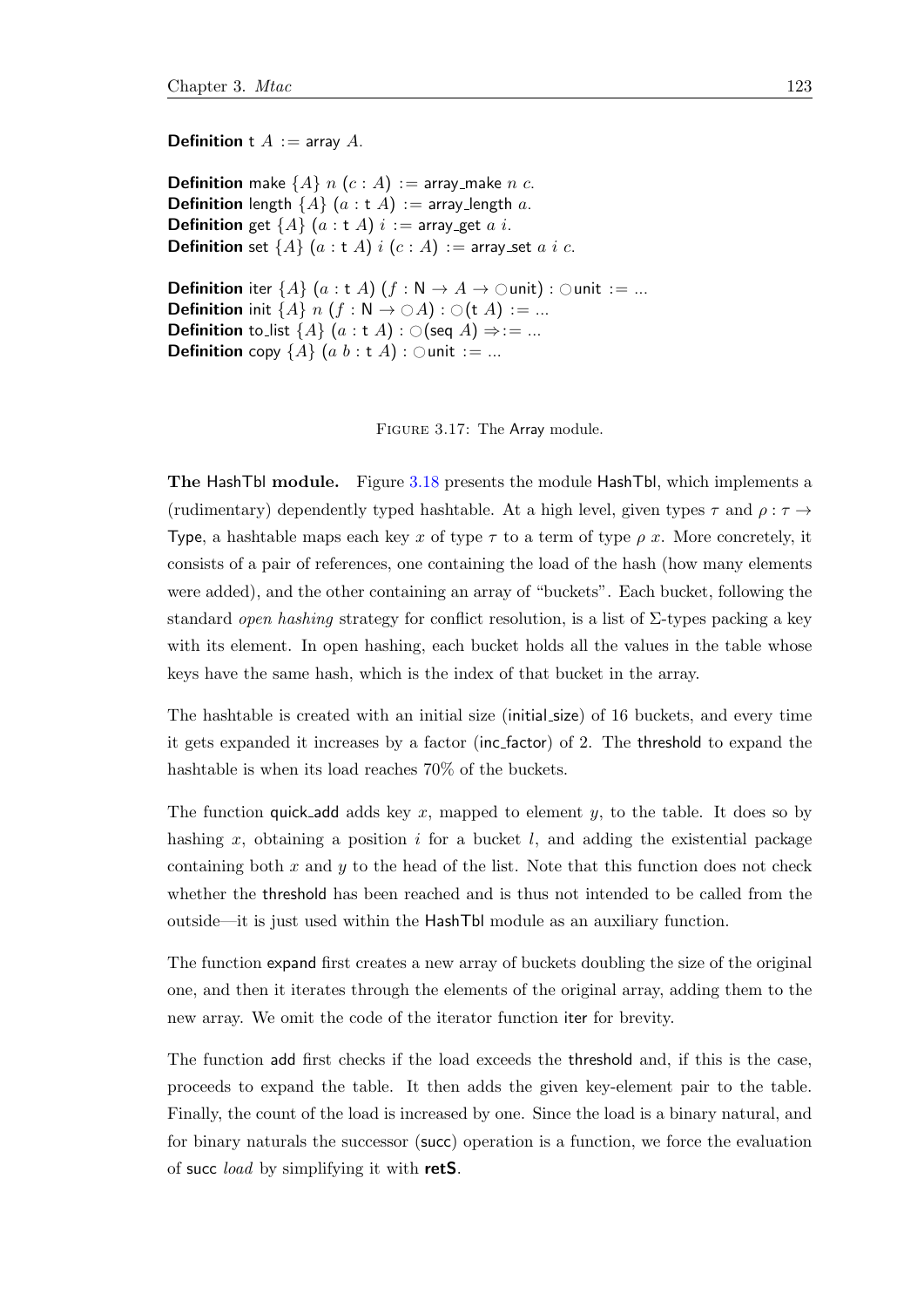<span id="page-143-0"></span>**Definition** t A ( $P: A \rightarrow Type$ ) := (Ref N  $\times$  Ref (Array.t (seq  $\{x : A \& P x\}\)$ ).

**Definition** initial size  $:= 16$ . **Definition** inc factor  $:= 2$ . **Definition** threshold  $:= 7$ .

**Definition** create  $A P : \bigcirc (t A P) :=$  $n \leftarrow$  ref 0;  $a \leftarrow$  Array.make initial\_size [];  $ra \leftarrow$  ref a; ret  $(n, ra)$ .

**Definition** quick add  $\{A \ P\} \ a \ (x : A) \ (y : P \ x) : \bigcirc$ unit := let  $n :=$  Array.length  $a$  in  $i \leftarrow$  hash  $x$   $n; l \leftarrow$  Array.get  $a$   $i;$ Array.set  $a \, i$  (exist  $\top x \, y :: l$ ).

**Definition** iter  $\{A \ P\}$   $(h : t \ A \ P)$   $(f : \forall x : A \ P \ x \rightarrow \Diamond$ unit :  $\Diamond$ unit : = ...

**Definition** expand  $\{A \ P\}$   $(h : t \ A \ P)$  :  $\bigcirc$  unit := let  $\left(\frac{1}{2}, ra\right) := h$  in  $a \leftarrow \frac{1}{ra}$ ; let  $size :=$  Array.length a in let  $new\_size := size \times inc\_factor$  in  $new\_a \leftarrow$  Array make  $new\_size$  []; iter h ( $\lambda$  x y. quick add new a x y);; ra ::= new a.

**Definition** add  $\{A \ P\}$   $(h : t \ A \ P)$   $(x : A)$   $(y : P \ x) :=$ let  $(rl, ra) := h$  in  $load \leftarrow \text{!}ri; a \leftarrow \text{!}ra;$  let  $size :=$  Array.length a in (if threshold  $\times size \leq 10 \times load$  then expand h else ret tt);;  $a \leftarrow \text{!}ra$ ; quick\_add  $a \text{ } x \text{ } y$ ;;  $new\_load \leftarrow \mathsf{retS}$  (N.succ *load*);  $rl ::= new\_load$ .

**Definition** find  $\{A \ P\}$   $(h : t \ A \ P)$   $(x : A) : \bigcirc (P \ x) :=$ let  $($ ,  $ra) := h$  in  $a \leftarrow ! ra;$ let  $size :=$  Array.length a in  $i \leftarrow$  hash  $x \text{ size}$ ;  $l \leftarrow$  Array.get  $a \text{ } i$ ; list\_find  $x$   $l$ .

**Definition** remove  $\{A \ P\}$   $(h : t \ A \ P)$   $(x : A) :$   $\bigcirc$  unit := let  $(rl, ra) := h$  in  $a \leftarrow \text{!} ra;$ let  $size :=$  Array.length a in  $i \leftarrow$  hash x size;  $l \leftarrow$  Array.get a i;  $l'$  ← list\_remove x l; Array.set  $a i l';$  $load \leftarrow \text{!}ri; \text{new\_load} \leftarrow \text{retS}$  (N.pred *load*);  $rl ::= new\_load$ .

Figure 3.18: The HashTbl module.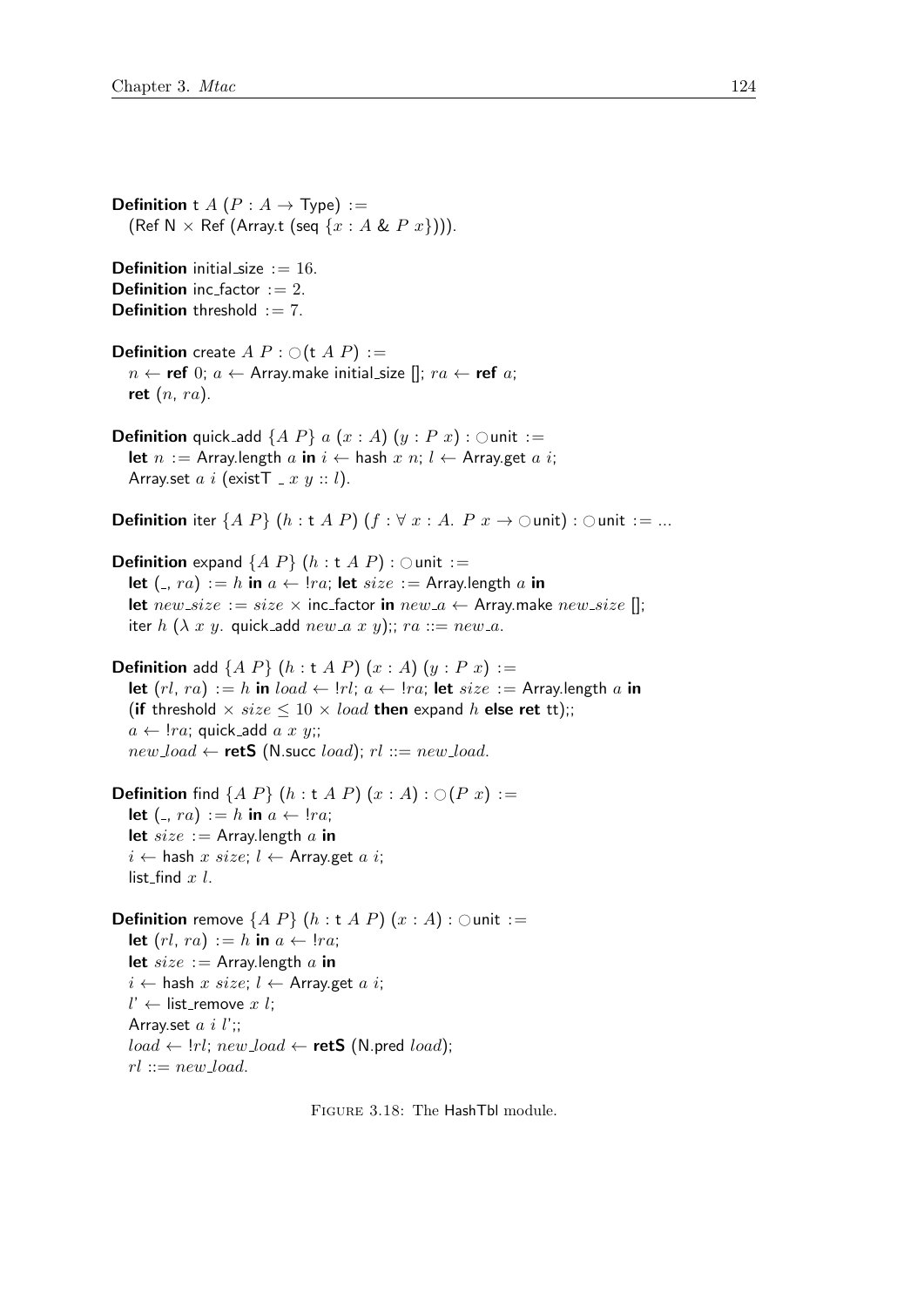The function list find first obtains the bucket l corresponding to the hashed index i of the key  $x$ , and then performs a linear search using the function

list.find 
$$
(A : Type) (P : A \rightarrow Type) (x : A) (l : seq \{z : A \& P z\}) : \bigcirc (P x)
$$

We omit the code of this function since it is similar to the **lookup** function from §[3.3.2.](#page-108-0) Similarly, the function list remove removes an element from the hashtable by obtaining the bucket  $l$  of the key  $x$  and removing the element using the auxiliary function

list\_remove 
$$
(A : Type) (P : A \rightarrow Type) (x : A) (l : seq \{z : A \& P z\})
$$
  

$$
: \bigcirc (\text{seq} \{z : A \& P z\})
$$

This function throws the exception NotFound if the element is not in the list, and only removes one copy if the key x appears more than once.

### 3.6.3 The Tautology Prover Revisited

The code for the new tautology prover with hashing of hypotheses is listed in Figure [3.19.](#page-146-0) The type used to represent contexts is defined in the first line: it is a dependently typed hashtable whose keys are propositions and whose elements are proofs of those propositions. The prover itself begins on line 3. The cases for the trivial proposition, conjunction and disjunction (lines 5–17), as well as for  $\forall$  (lines 23–26), are similar to the original ones, except that the context is not threaded through recursive calls but rather updated imperatively.

The implication, existential, and base cases require more drastic changes. The implication case is modified to extend the hashtable (line 20) with the mapping of parameter  $x$ with hypothesis  $p_1$ . In order to avoid leaving garbage in the hashtable, the added element is removed after the recursive call. Since the recursive call may raise an exception, the removal is performed before re-throwing the exception.

The base case (line 36) is modified to perform the lookup in the hashtable.

Finally, the existential case (line 27), requires a bit of explanation. It starts, as in the previous prover, by creating a unification variable for the witness  $X$  (line 28). Then it differs substantially. The reason why we need to change its behavior is simple: in the previous prover we were expecting it to find the solution for the witness by unification during the lookup in the base case. Since now we have a hash table for the lookup, there is no unification process going on, and therefore no instantiation for the witness can occur.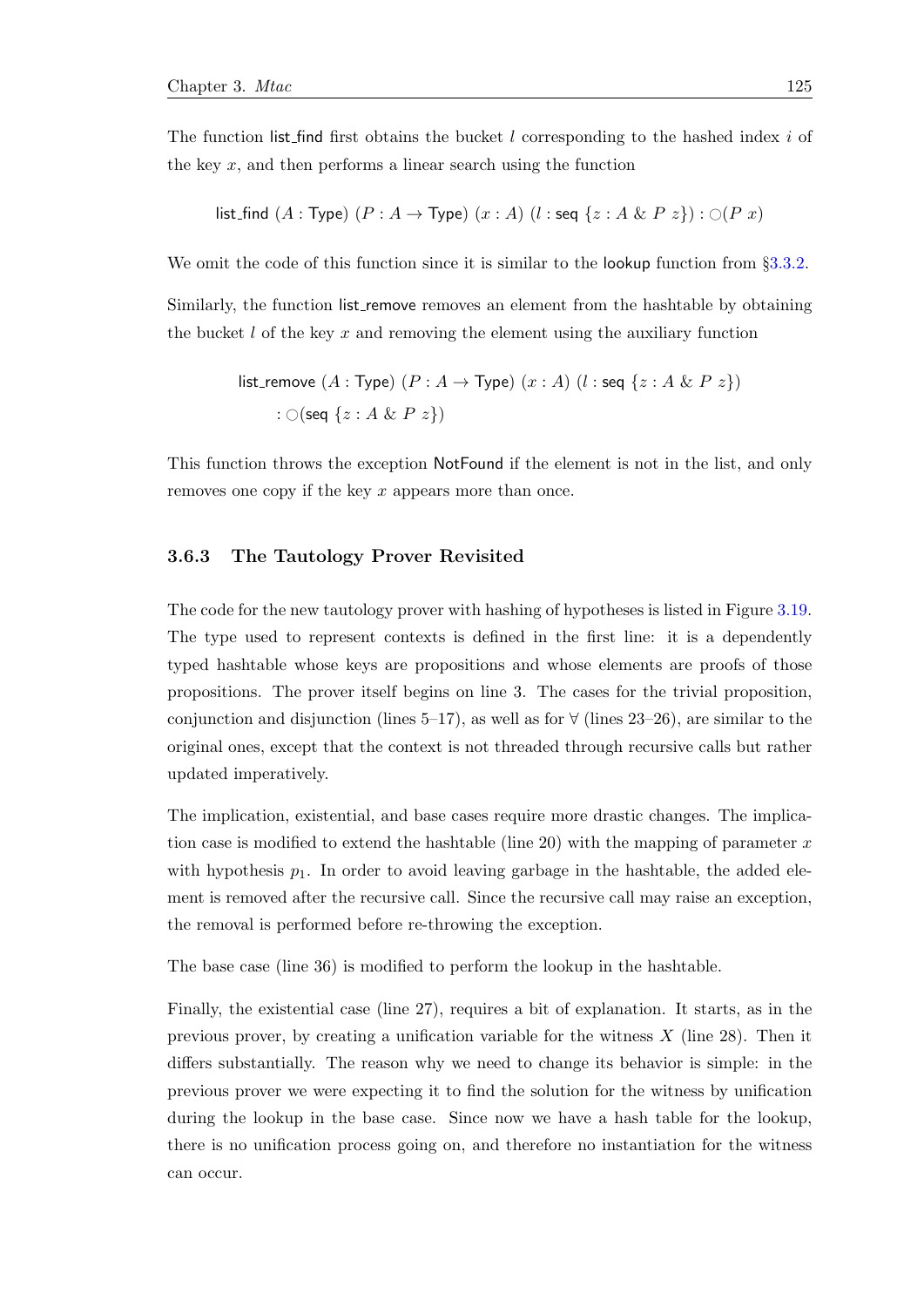Here instead we do the following: we still try to find a solution recursively (line 30) for when the solution is trivial or does not depend on the witness—for instance, consider the case  $\exists p : \text{Prop. } p \text{ with trivial solution}$ 

ex.intro 
$$
(\lambda p : \text{Prop. } p)
$$
 True I

If no solution is found  $(i.e.,$  an exception ProofNotFound is raised), then we create another unification variable for the proof r and return the proof term ex-intro  $q X r$ (line 34). That is, we return a proof with a hole, expecting the proof developer to fill the hole later on. For instance, if we run the tautology prover on the example

$$
\forall x : \texttt{nat. } \exists y : \texttt{nat. } y \leq x
$$

then Coq will ask, as a subgoal, for a proof of  $?X \leq x$ . The proof developer can proceed to provide the standard proof of  $0 \leq x$ , thereby instantiating ?X with 0.

More to the point, this example focuses primarily on the use of a hashtable for quick lookups for hypotheses. It is possible to create a more involved prover combining both a hashtable- and a list-based context to regain the previous functionality for existentials, paying the price of linear lookup only when needed.

#### 3.6.4 Operational Semantics

As we mentioned in the introduction of this section, we need to take special care when combining mutable state with parameters and syntax inspection.

Mutable State and Parameters: The combination of these two features requires us to adjust the operational semantics for the **nu**  $(\nu)$  operator in order to preserve soundness. More precisely, we need to ensure that if we store a parameter  $x$  in an array or reference, then we should not be able to read from that location outside the scope of x. Take for instance the following example:

**Definition** wrong :=  $r \leftarrow$  ref 0; ( $\nu$  x:nat.  $r ::= x$ );; !r.

In this code, first a reference  $r$  is created, then a new parameter  $x$  is created and assigned to r. Later, outside of the scope of x, r is dereferenced and returned. Without checking the context of the element being returned, the result of this computation would be undefined.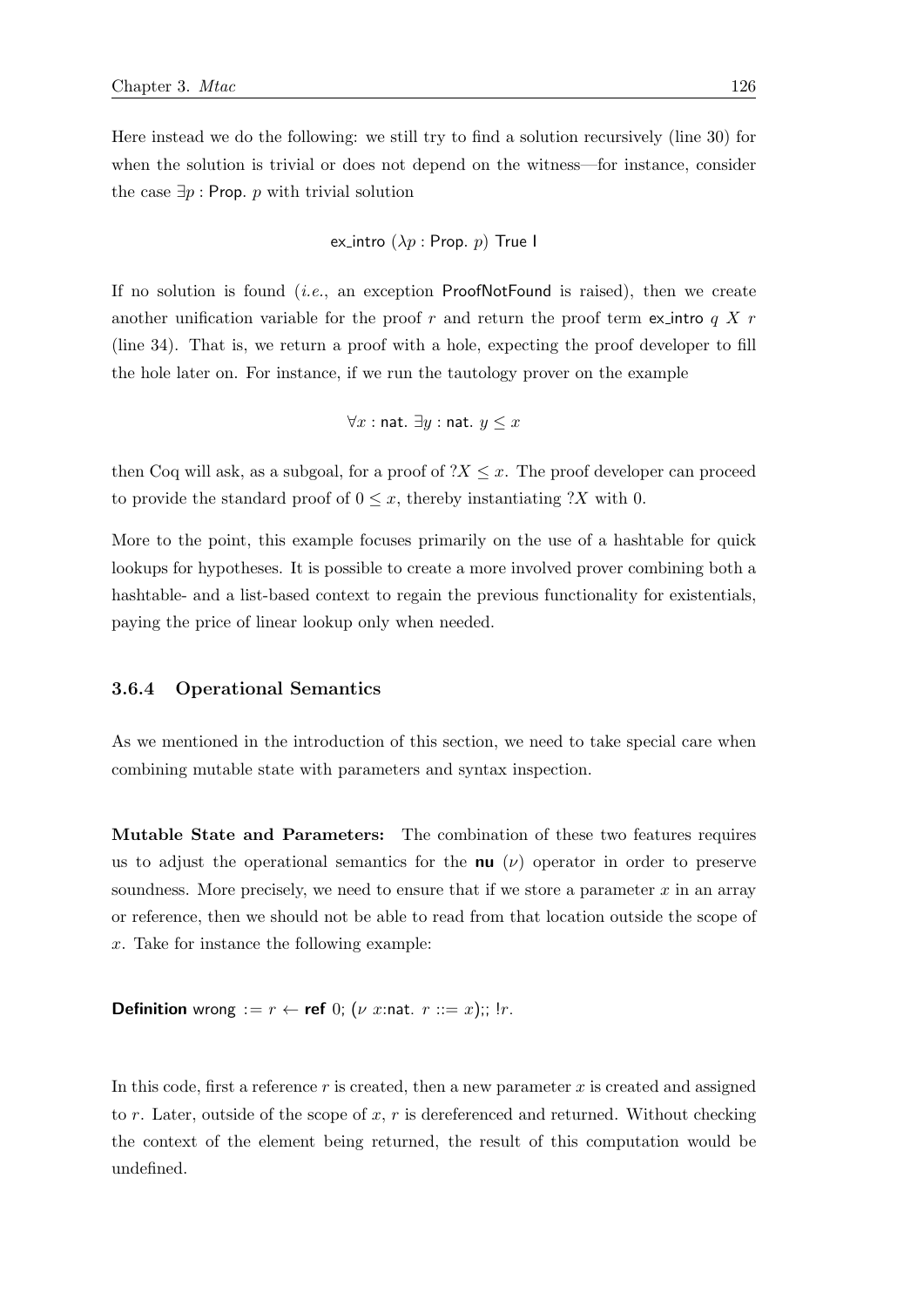```
01 Definition ctx := HashTbl.t Prop (\lambda x. x).
02
03 Definition tautoh' (c : ctx) := mfix f(p : Prop) : \bigcirc p :=<br>04 mmatch p as p' return \bigcirc p' with
04 mmatch p as p' return \bigcirc p' with<br>05 | True \Rightarrow ret l
       05 | True ⇒ ret I
06 \mid [p_1 \ p_2] \ p_1 \wedge p_2 \Rightarrow07 r_1 \leftarrow f \ p_1 ;08 r_2 \leftarrow f \ p_2 ;09 ret (conj r_1 r_2)
10 \left[\begin{array}{cc} p_1 & p_2 \end{array}\right] p_1 \vee p_2 \Rightarrow<br>11 mtry
              mtry
12 r_1 \leftarrow f \ p_1 ;13 ret (or_introl r_1)
14 with \Rightarrow15 r_2 \leftarrow f \ p_2 ;16 ret (or intror r_2)
17 end
18 \mid [p_1 \ p_2 : \text{Prop} \mid p_1 \rightarrow p_2 \Rightarrow19 \nu (x:p_1).
20 HashTbl.add c p_1 x;;
21 mtry r \leftarrow f \, p_2; HashTbl.remove c \, p_1;; abs x \, r22 with [e] e \Rightarrow HashTbl.remove c p_1;; raise e end
23 \left| \begin{array}{c} [A (q:A \rightarrow \text{Prop})] \ (\forall x:A, q \ x) \Rightarrow \end{array} \right|24 \nu (x:A).25 r \leftarrow f (q x);26 abs x r27 | [A (q:A \rightarrow Prop)] (\exists x:A. q x) \Rightarrow28 X \leftarrow evar A;
29 mtry
30 r \leftarrow f (q X);31 ret (ex_intro q X r)
32 with ProofNotFound ⇒
33 r \leftarrow evar (q X);
34 ret (ex_intro q X r)
35 end
36 \left| \begin{array}{c} [x] \ x \Rightarrow \text{HashTbl.find } c \ x \end{array} \right|37 end.
38
39 Definition tautoh P :=40 c \leftarrow HashTbl.create Prop (\lambda x. x);
41 tautoh' c P.
```
FIGURE 3.19: Tautology prover with hashing of hypotheses.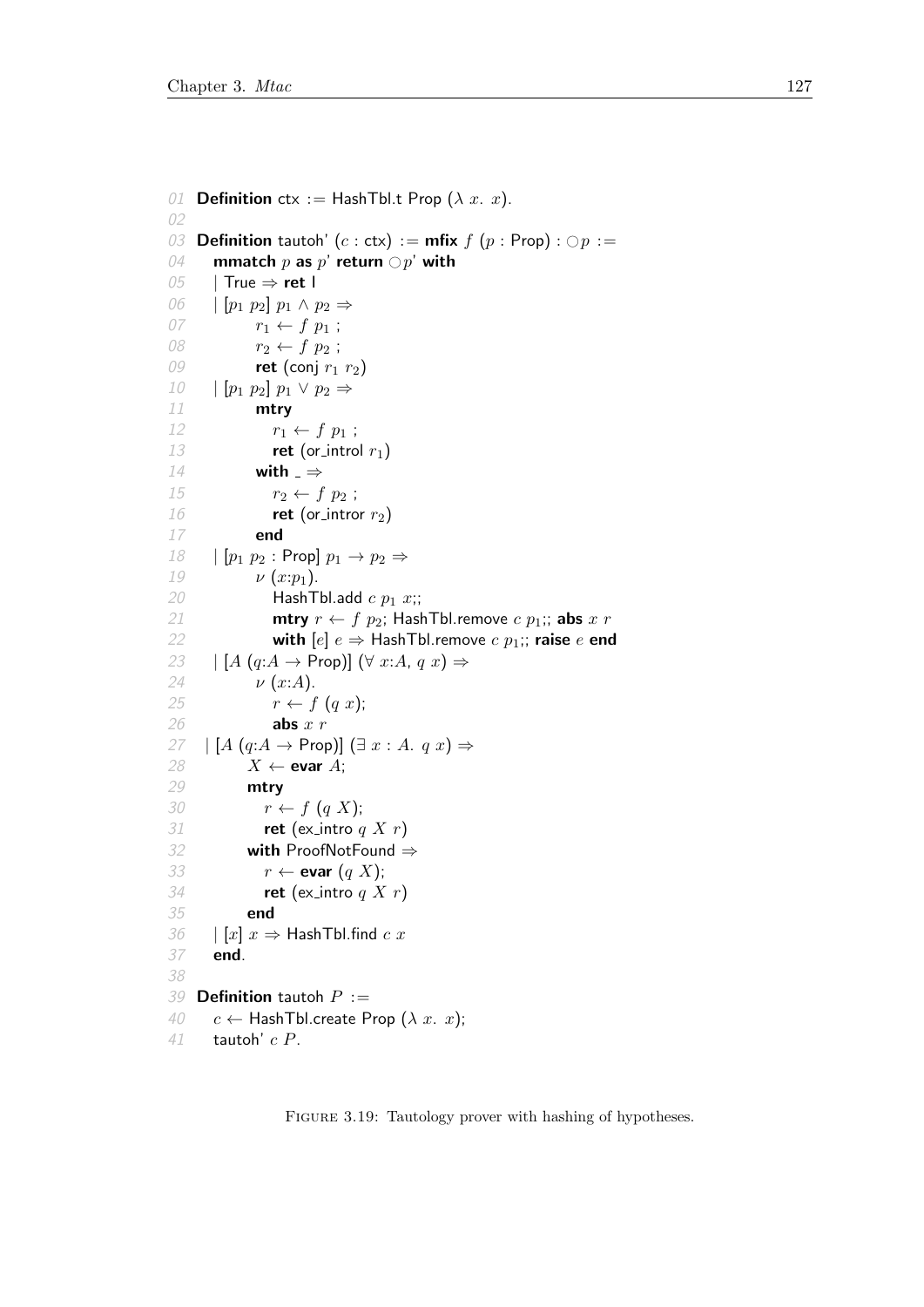With unification variables we also have this problem—we can encode a similar example using **evar** instead of **ref** and **mmatch** instead of the assignment. But with unification variables, the contextual type of the unification variable would prevent us from performing the instantiation, therefore effectively ensuring that "nothing goes wrong". For mutable state, on the other hand, it would be too restrictive to restrict assignments to only include variables coming from the context where the array was created. Take for instance the tautology prover: there, in the implication case, the parameter  $x$  is added to a hashtable that was created outside the scope of x.

Thus, for mutable state we take a different, more "dynamic" approach: before returning from a  $\nu x$  binder we *invalidate* all the cells in the state that refer (in the term or in the type) to  $x$ . If later on a read is performed on any such cell, the system simply gets blocked.

Mutable State and Syntax Inspection: The problem with combining mutable state and the **mmatch** constructor concerns (lack of) abstraction. In short, we would like to be able to prevent the user from breaking abstraction and injecting a spurious reference (a location that is not in the domain of the store or with a different type from the one in the store) in the execution of a Mtactic, as that would result in a violation of type soundness. However, we have been unable to find any simple and elegant way of preventing the user from doing that, and so instead we choose to incur the cost of dynamic safety checks when performing stateful operations.

In order to understand the problem, let us explain first how it is handled in Haskell, and why we cannot simply port the same approach to Mtac. In Haskell, the **runST** command [\(Launchbury and Peyton Jones,](#page-213-0) [1994\)](#page-213-0) enables one to escape the stateful ST monad by executing the stateful computation inside, much as with Mtac's run and  $\circ$ monad.

Since runST uses an effectful computation to produce a term of a pure Haskell type, it is essential to the soundness of **runST** that its computation runs inside a fresh store. Moreover, it is important to prevent the user from attempting to access an old reference within a new call to **runST**, as in the following code (here in Mtac syntax).

let  $r := \text{run}$  (ref 0) in run  $lr$ 

After creating the reference r in the first run, the reference is read in the second. In Haskell, this situation is prevented by giving **runST** the following more restrictive type:

 $\forall A. (\forall S. ST S A) \rightarrow A$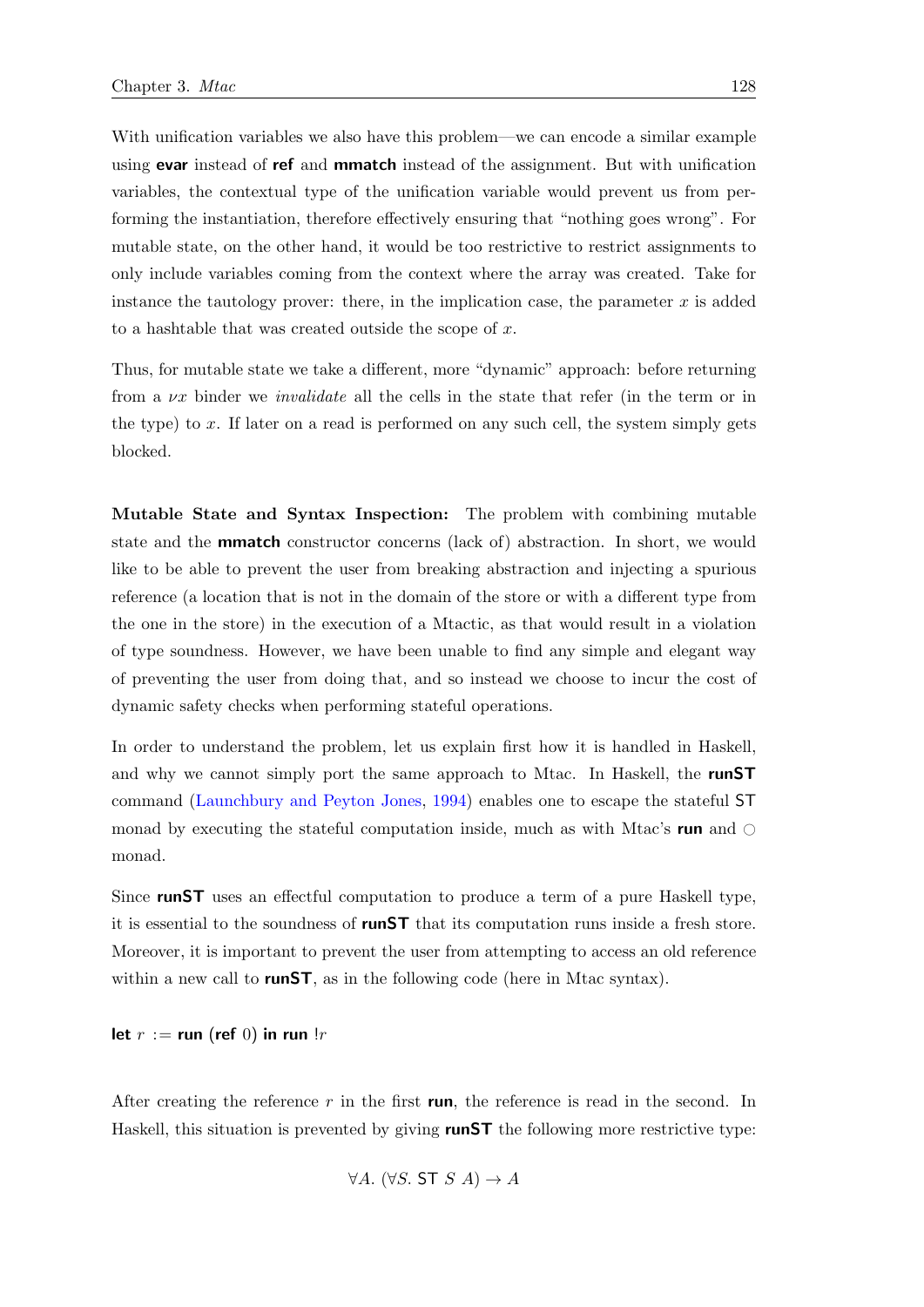where  $S$  is a phantom type parameter representing the state and  $A$  is the return type of the monad, which may not mention  $S$ . By making the monad parametric in the state type, the typechecker effectively ensures that the computation being executed can neither leak any references to nor depend on any references from its environment. For example, in the code above, the command ref 0 has type  $ST S$  (Ref S nat) for some S, but this cannot be generalized to runST's argument type ( $\forall S$ . ST S A) because  $A = \text{Ref } S$  nat mentions S.

Crucially, Haskell's built-in abstraction mechanisms also hide the constructor for the Ref type. That is, in Haskell the user is not entitled to pattern match an element of the Ref type simply because its constructor is hidden from the user.

Unfortunately, the same techniques will not help us in Mtac. The problem arises from the following observation: for any constant c with type  $\tau$ , if Mtac can create it, Mtac can inspect it. That is, we can always pattern match a term of type  $\tau$  and get a hold of its head constant  $(e,q, c)$ . The same happens with references. Say that we create a new type Ref A with constructor

$$
\mathsf{cref} : \forall A. \; \mathsf{Loc} \to \mathsf{Ref} \; A
$$

Say further that we hide the constructor from the user (by using the module system of Coq), so that the proof developer is not entitled to write the following code:

**mmatch** x with 
$$
[l : Loc]
$$
  $cref$   $l \Rightarrow \ldots$  **end**

There is still a way of achieving the same behavior with the following code:

**mmatch** x with 
$$
[(c : Loc \rightarrow Ref A) (l : Loc)] c l \Rightarrow ...
$$
 end

since, if Mtac is (somehow) allowed to construct a cref, then nothing can prevent it from matching a meta-variable with a cref.

And this can be disastrous from the perspective of soundness. Imagine, for instance, that the location of a reference with type  $A$  is accessed at type  $B$ :

mmatch  $(x, y)$  with  $\left| \right. \left[ \left( c_1 : \textsf{Loc} \rightarrow \textsf{Ref } A \right) \left( c_2 : \textsf{Loc} \rightarrow \textsf{Ref } B \right) \, l_1 \, l_2 \right] \, \left( c_1 \, l_1, \, c_2 \, l_2 \right) \Rightarrow \cdot \left( c_2 \, l_1 \right)$ end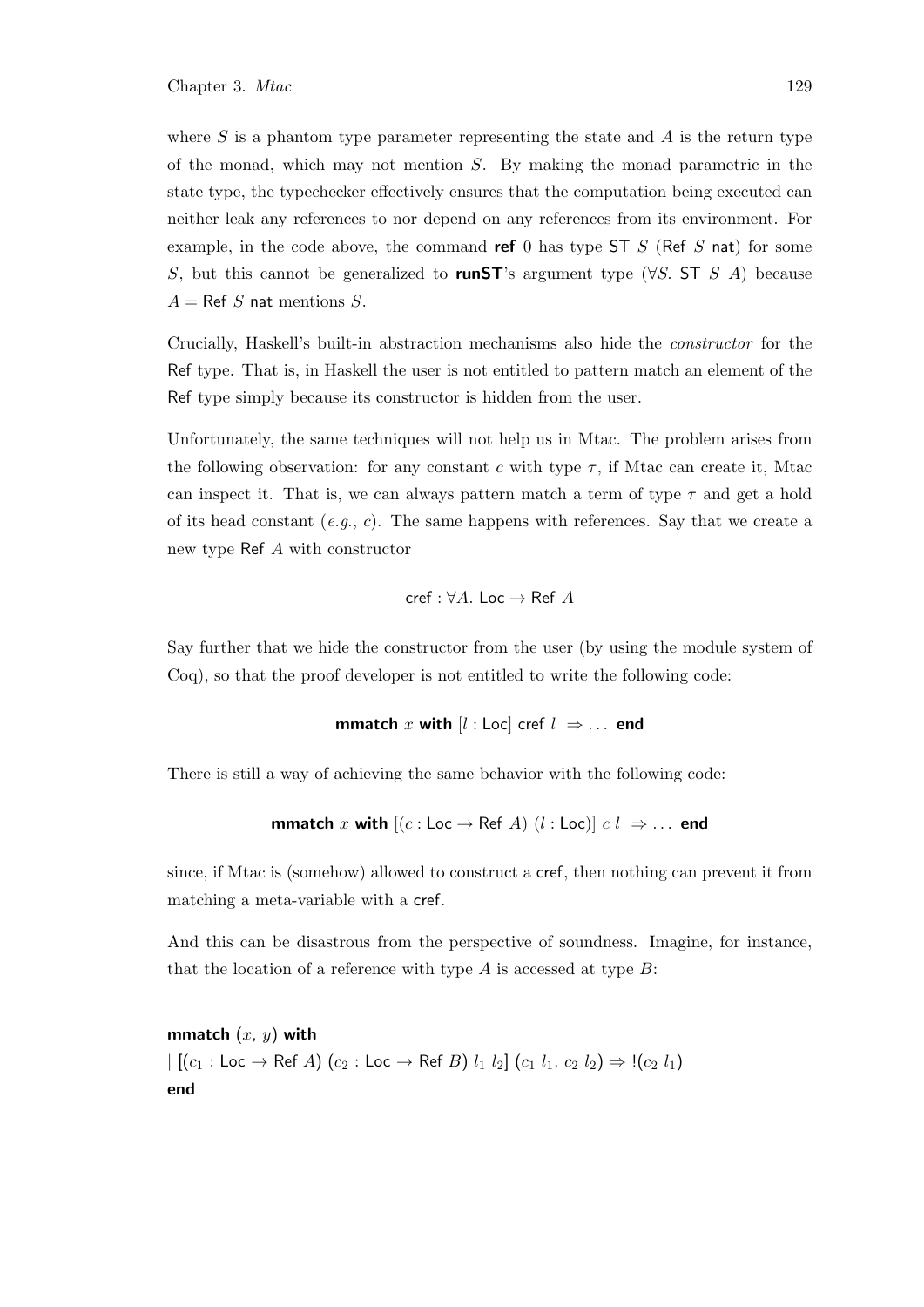One option for solving this problem might be to forbid **mmatch** from pattern matching an element containing a reference. However, this solution is too strict, as it would disallow legitimate matches on terms of data types containing references.

Instead, the solution that we have adopted in Mtac is not to hide cref at all, but rather to bite the bullet and perform the necessary dynamic checks to ensure that the code above gets blocked. More precisely, under Mtac semantics, the read of  $c_2$   $l_1$  will get blocked as it is reading from the location  $l_1$  at a different type  $(B)$  from the expected one  $(A)$ . Similarly, in the previous example, the attempt to read the reference r in run !r will get blocked since run  $\lfloor r \rfloor$  executes in a fresh store and r is not in the domain of that store.

With these considerations in mind, we can now move on to explain the actual rules. We extend the judgment from Section [3.4](#page-118-0) to include input and output stores. A store  $\sigma$  is a map from locations l to arrays annotated with the type  $\tau$  of their elements. An array element d is either null or a Coq term:

$$
\sigma ::= \cdot \mid l \mapsto [d; \dots; d]_{\tau}, \sigma
$$

$$
d ::= \text{null} \mid e
$$

The new judgment is

$$
\Sigma; \Gamma; \sigma \vdash t \leadsto (\Sigma'; \sigma'; t')
$$

On the Coq side, we have an inductive type of locations Loc and an inductive array type, where the number in carray represents the length of the array:

array : Type 
$$
\rightarrow
$$
 Type  
carry :  $\forall A$ . Loc  $\rightarrow$  N  $\rightarrow$  array A

Since we need to transform numbers and locations from Coq to ML and vice versa, we write  $\bar{e}$  for the interpretation of Coq numbers/locations e into ML, implicitly reducing e to normal form, and  $\underline{e}$  for the interpretation of ML numbers/locations e into Coq.

Figure [3.20](#page-150-0) shows the new rules concerning effectful computations. The first rule presents the aforementioned modifications to the original rule for the  $\nu x$  binder. The changes (highlighted) show that, upon return of the  $\nu x$  binder, we invalidate all the arrays whose type contains  $x$ , and all the array positions referring to  $x$ . The invalidate judgment is given in Figure [3.21.](#page-151-0) [5](#page-149-0)

<span id="page-149-0"></span><sup>&</sup>lt;sup>5</sup>For performance reasons, in the implementation we don't traverse the entire state. Instead, we keep a map relating each parameter x introduced by a  $\nu x$  binder with a list of array positions. When the parameter x is going out of scope, all the array positions associated with it are invalidated. The map is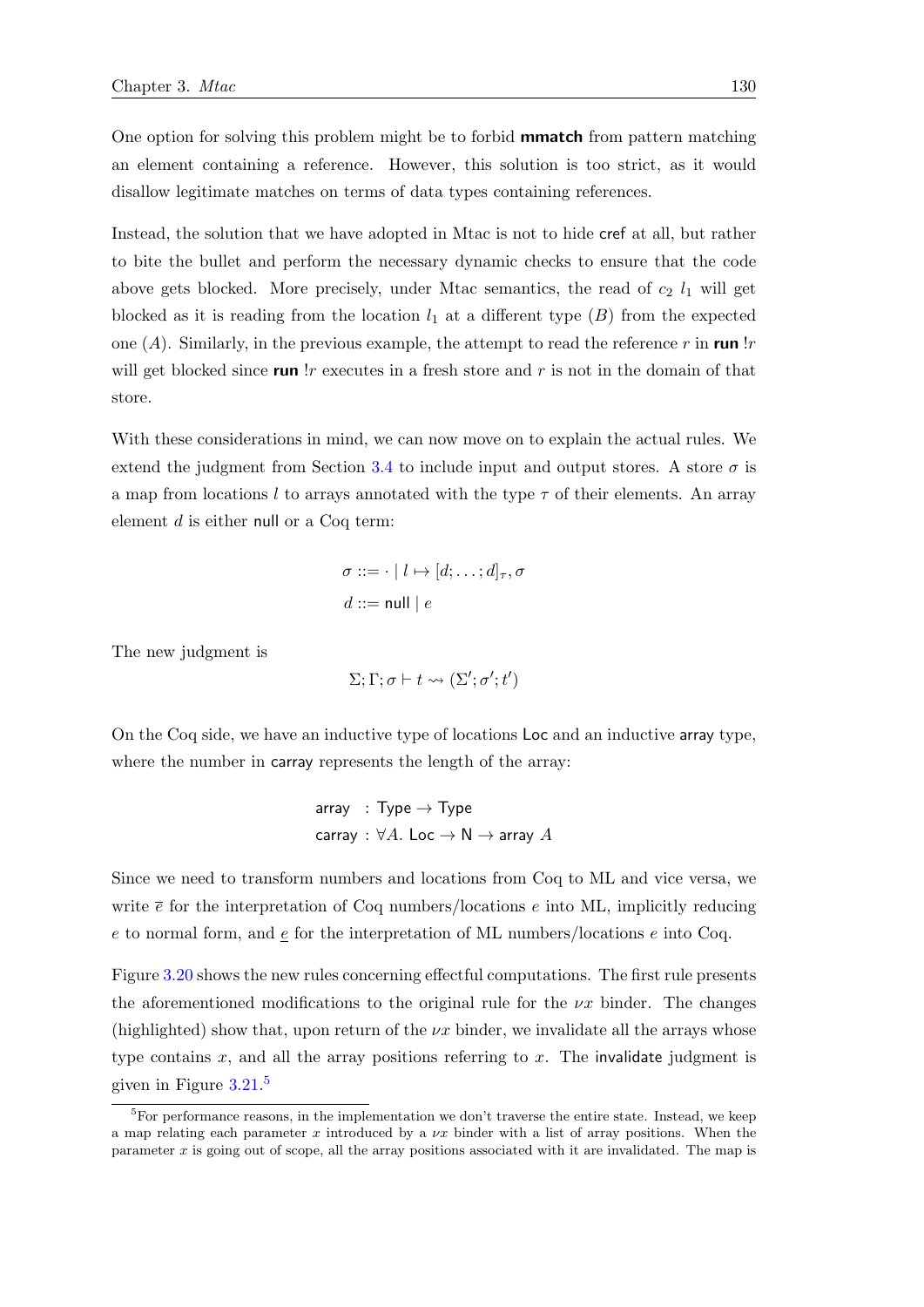<span id="page-150-0"></span>

FIGURE 3.20: Operational small-step semantics of references.

The second rule performs the **hash**-ing of a term  $e$ , limited by  $s$ . The element is hashed using an ML function hash, which we omit here.

The next rule creates an *n*-element array initialized with element  $e$ . A fresh location pointing to the new array is appended to the state, and this location, together with  $n$ , are returned as part of the carray constructor.

The next two rules describe the behavior of the getter. In both rules the array is first weak head-reduced in order to obtain the carray constructor applied to location l. Then the rules differ according to the case: if the index  $i$  is within the bounds of the array, and the element at index i is defined (i.e., not null), then the type of the array  $\tau$  is unified with the type coming from the carray constructor  $(\tau')$ , potentially instantiating new meta-variables. If the index is outside the bounds of the array, an error OutOfBounds is raised.

The two rules for the setter are similar: we first check that the index is within the bounds and that the type of the array unifies with the one from the constructor, and if so, the position i of the array is updated. Otherwise, an exception is raised.

populated in each operation array set, where we take the set of free parameters and add the position to their lists of positions.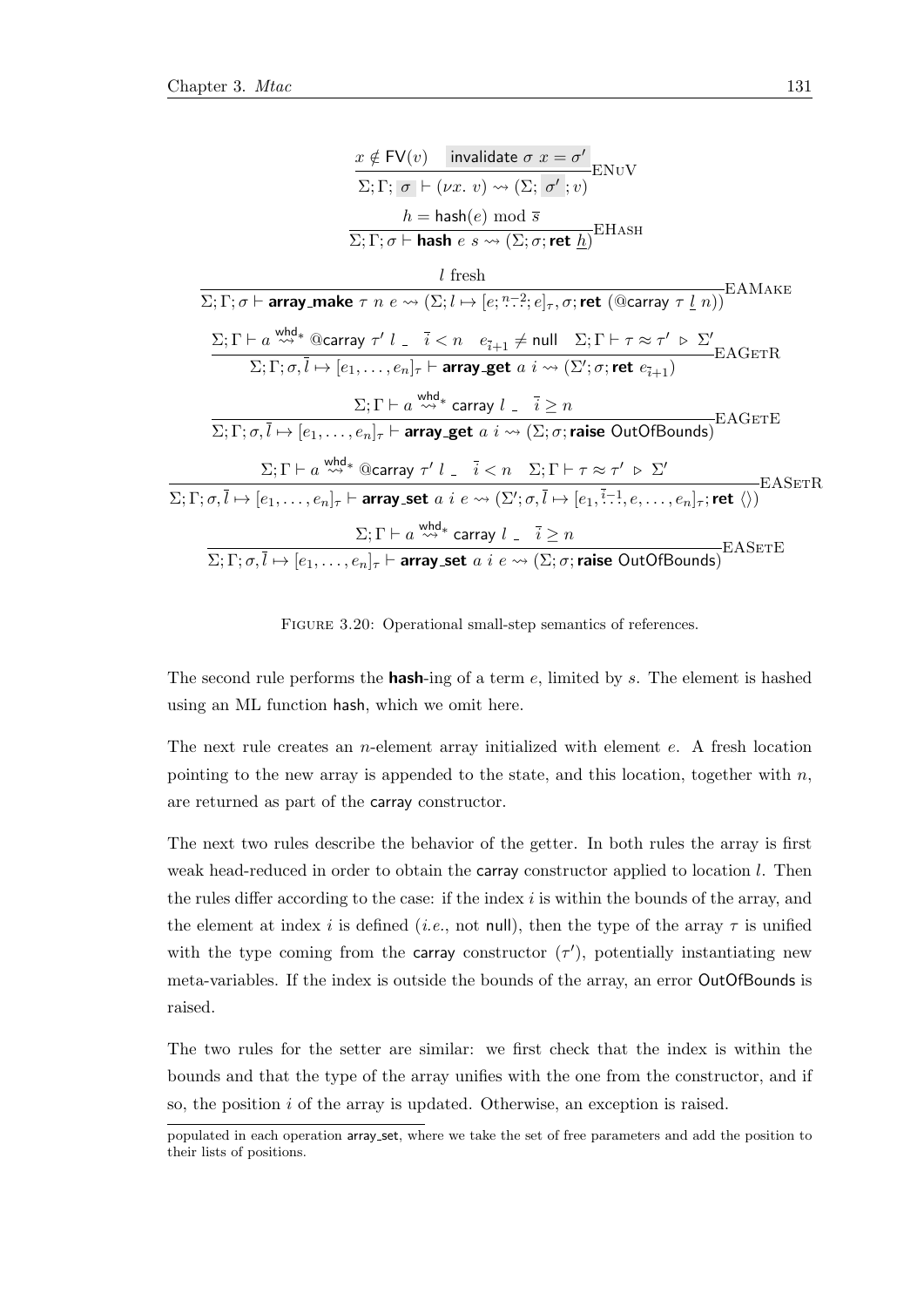<span id="page-151-0"></span>
$$
\text{invalarr } [e_1, \dots, e_n]_{\tau} \ x = [e'_1, \dots, e'_n]_{\tau} \qquad \forall i \in [1, n]. \ e'_i = \begin{cases} \text{null} & \text{if } x \in \text{FV}(e) \\ e_i & \text{otherwise} \end{cases}
$$

invalidate  $[| x = |]$ invalidate  $(l \mapsto a_{\tau}, \sigma)$   $x =$  invalidate  $\sigma$  x  $x \in FV(\tau)$ invalidate  $(l \mapsto a_{\tau}, \sigma)$   $x = (l \mapsto \text{invalar } a_{\tau} x, \text{invalidate } \sigma x)$   $x \notin FV(\tau)$ 

FIGURE 3.21: Invalidation of array positions whose contents are out of scope.

# <span id="page-151-1"></span>3.6.5 Use Once and Destroy

Allowing state to persist across multiple Mtactic runs is possible but technically challenging. For the present work, we have favored a simple implementation, and therefore restricted Mtactics to only use mutable state internally, as in [Launchbury and Pey](#page-213-0)[ton Jones](#page-213-0) [\(1994\)](#page-213-0).

If we were to consider generalizing to handle persistent state, we would encounter at least two key challenges. First, since Coq is interactive, the user is entitled to undo and redo operations. Allowing state to persist across multiple runs would thus require the ability to rollback the state accordingly. While this is doable using persistent arrays [\(Baker,](#page-210-0) [1991\)](#page-210-0) with reasonable amortized space and time complexity, there is still a technical challenge: how to know to which state to rollback.

A second challenge arises from the module system of Coq. In particular, a developer may create references and modify them in different modules. Then, importing a module from another file should replay the effects in that file in order to ensure a consistent view of the storage among different modules.

As mentioned above, we decided to leave this problem for future work and throw away the state after the execution of a Mtactic. While this decision may sound restrictive, it is flexible enough for us to be able to encode interesting examples, such as the one presented in this section.

The rule for elaborating the **run** operator is modified to start the evaluation of the Mtactic with an empty state:

> $\Sigma; \Gamma \vdash_{\bigcirc \tau'} t \hookrightarrow t' : \bigcirc \tau \supset \Sigma'$  $\Sigma'; \Gamma; \|\ | \vdash t' \leadsto^* (\Sigma''; \sigma; \text{ret } e)$  $\Sigma; \Gamma \vdash_{\tau'} \mathsf{run} \ t \hookrightarrow e : \tau \ \triangleright \ \Sigma''$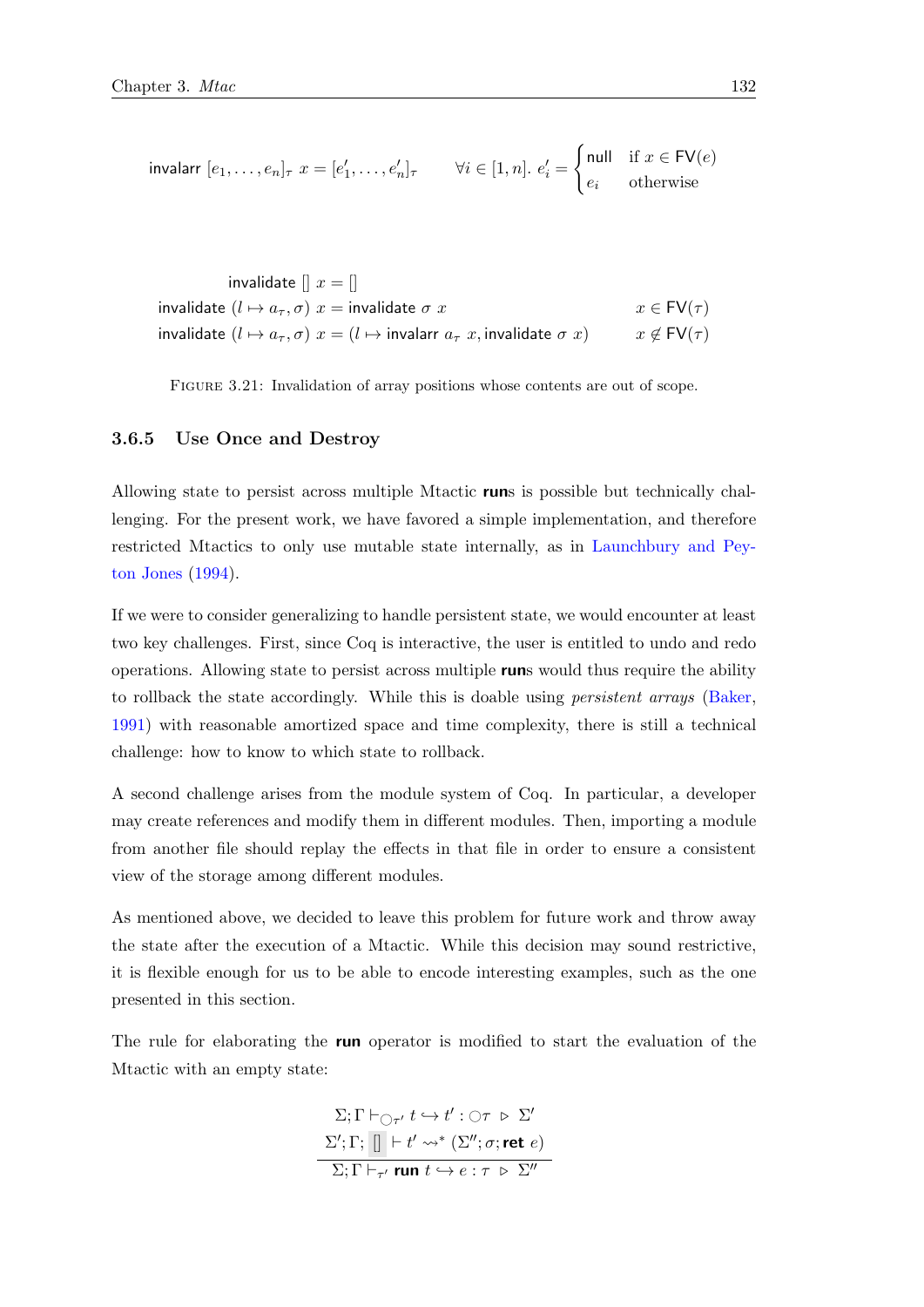<span id="page-152-0"></span>

Figure 3.22: Performance of three different implementations of tautology provers: using a list, a finite map over a balanced tree, and a hashtable.

# 3.6.6 A Word on Performance

Despite the various dynamic checks performed by our stateful extensions to Mtactics, we can obtain a significant speedup by using mutable state. To support our claim, we implemented three different versions of the tautology prover, using different data structures (both functional and imperative). Figure [3.22](#page-152-0) shows the time it takes for each prover to solve a certain class of tautologies, of the form  $p_1 \to \ldots \to p_n \to p_1 \wedge \ldots \wedge p_n$ , on an increasing number  $n$  of hypotheses. The slowest one is the functional prover from Section [3.3.2,](#page-108-0) which takes constant time for extending the context and linear time (in the size of the context) for lookup.

The second prover uses a functional map implemented with a balanced tree. As keys for the map we use the natural numbers coming from hashing the hypotheses, similarly to what the prover from Figure [3.19](#page-146-0) does. Both extending and querying the context take logarithmic time to compute.

Finally, the third prover is the one presented in this section, which performs both extension and lookup of the context in amortized constant time. As expected, it greatly outperforms the other two.

Before moving on to prove soundness of the system, we want to stress that the safety check done in the getter and setter rules (i.e., the unification of the type of the array with the one coming from the carray constructor) does not result in a significant performance cost. In particular, it is possible to cache the results, effectively avoiding the overhead in the most common cases (which cover almost all of the accesses). Even in our rather naive implementation, our experimental results shows that the invalidation of cells and the unification of types in the getter and setter operations cause no significant slowdowns (less than 5%).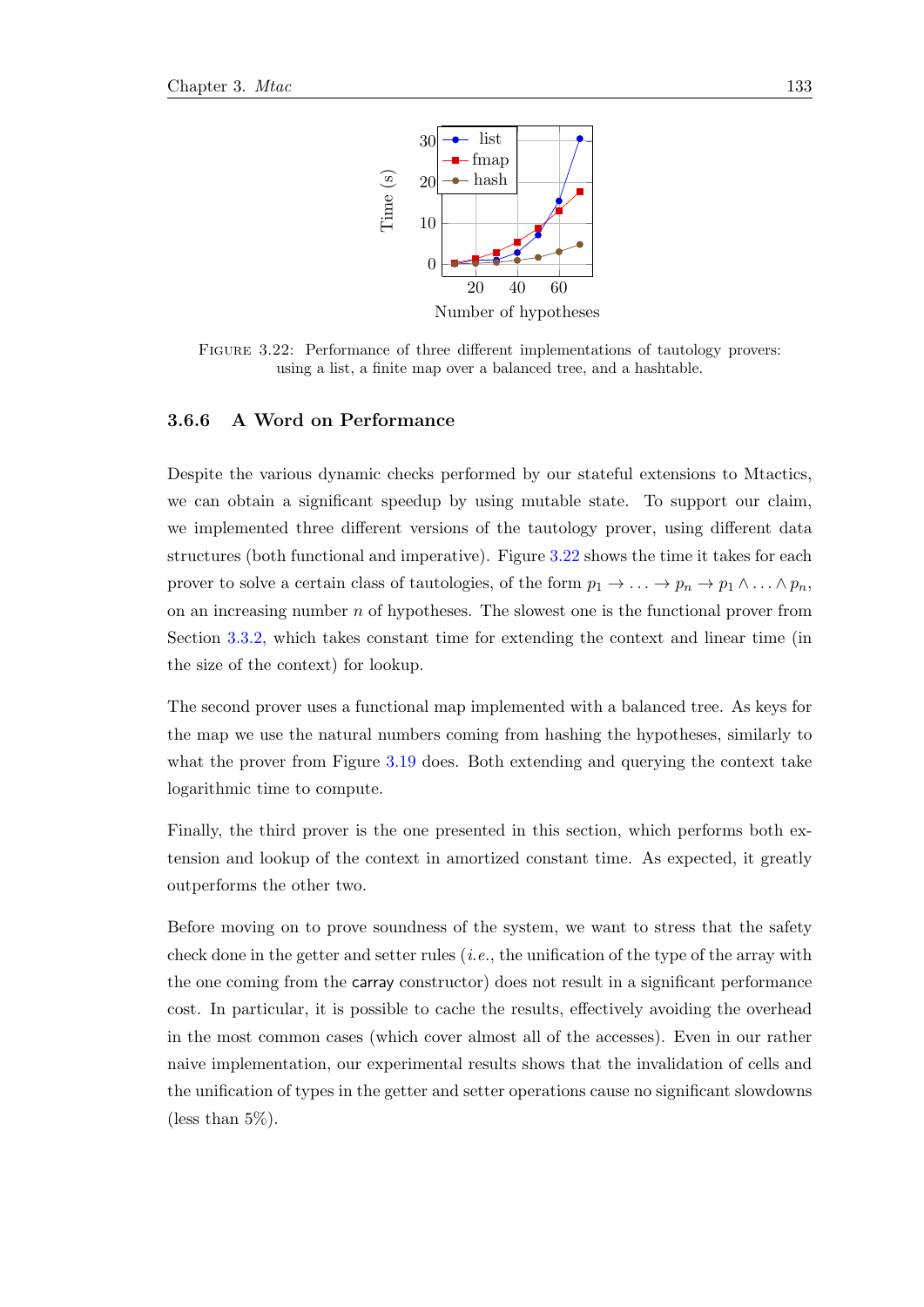# <span id="page-153-0"></span>3.6.7 Soundness in the Presence of State

The soundness theorem must now be extended to consider the store. We start by extending the definition of blocked terms to consider the new cases:

**Definition 4** (Blocked terms). A term t is blocked if and only if the subterm in reduction position satisfies one of the cases of Definition [2,](#page-127-0) or:

- It is an array operation (get or set), and the array or the index do not normalize to the array constructor or a natural number, respectively.
- It is an array operation (get or set), the array and the index normalize to @carray  $\tau l$ . and i respectively, for some  $\tau$ , l and i, but either
	- 1. l is not in the state  $\sigma$ , or
	- 2. there exists  $l \mapsto a_{\tau'} \in \sigma$ , but  $\tau$  does not unify with  $\tau'$  or  $a_i = \text{null}$ .

To state the preservation theorem, we need to say what it means for a store to be valid. A store  $\sigma$  is valid in contexts  $\Gamma$  and  $\Sigma$  if for every array a with element type  $\tau$  in  $\sigma$ , every element of a is either null or has type  $\tau$ . Formally,

$$
\frac{\forall j \in [1..n]. \ e_j = \text{null} \ \lor \ \Sigma; \Gamma \vdash e_j : \tau \qquad \Sigma; \Gamma \vdash \sigma \text{ valid}}{\Sigma; \Gamma \vdash (l \mapsto [e_1, \dots, e_n]_{\tau}, \sigma) \text{ valid}}
$$

We now extend the proof of type preservation, where we need to also ensure preservation of the validity of the store.

**Theorem 3.3** (Type preservation with references). If  $\Sigma$ ;  $\Gamma \vdash t : \bigcirc \tau$  and  $\Sigma$ ;  $\Gamma \vdash \sigma$  valid and  $\Sigma; \Gamma; \sigma \vdash t \leadsto (\Sigma'; \sigma'; t'), \text{ then } \Sigma'; \Gamma \vdash t': \bigcirc \tau \text{ and } \Sigma'; \Gamma \vdash \sigma' \text{ valid.}$ 

Proof. The proof poses little challenge. We only consider the new or modified cases.

- **Case ENuV:** We have  $t = \nu x$ . v. Since x goes out of scope in the returning term, in order to have a valid state we need to remove all the arrays with types referring to  $x$ , and invalidate all array positions with contents referring to  $x$ . This is precisely what the invalidate judgment does.
- Case EHash: Trivial, as it is returning a number.
- **Case EAMake:** We have  $t = \ar{ray\_make}\ \tau' n e$ . Let l be a fresh location. By hypothesis we know that e has type  $\tau'$ , so the new store  $\sigma' = l \mapsto [e; \dots, e]_{\tau'}, \sigma$  contains an array of elements of type  $\tau'$ . Therefore, the new state is valid, and the returned value @carray  $\tau'$  l n has type array  $\tau'$ .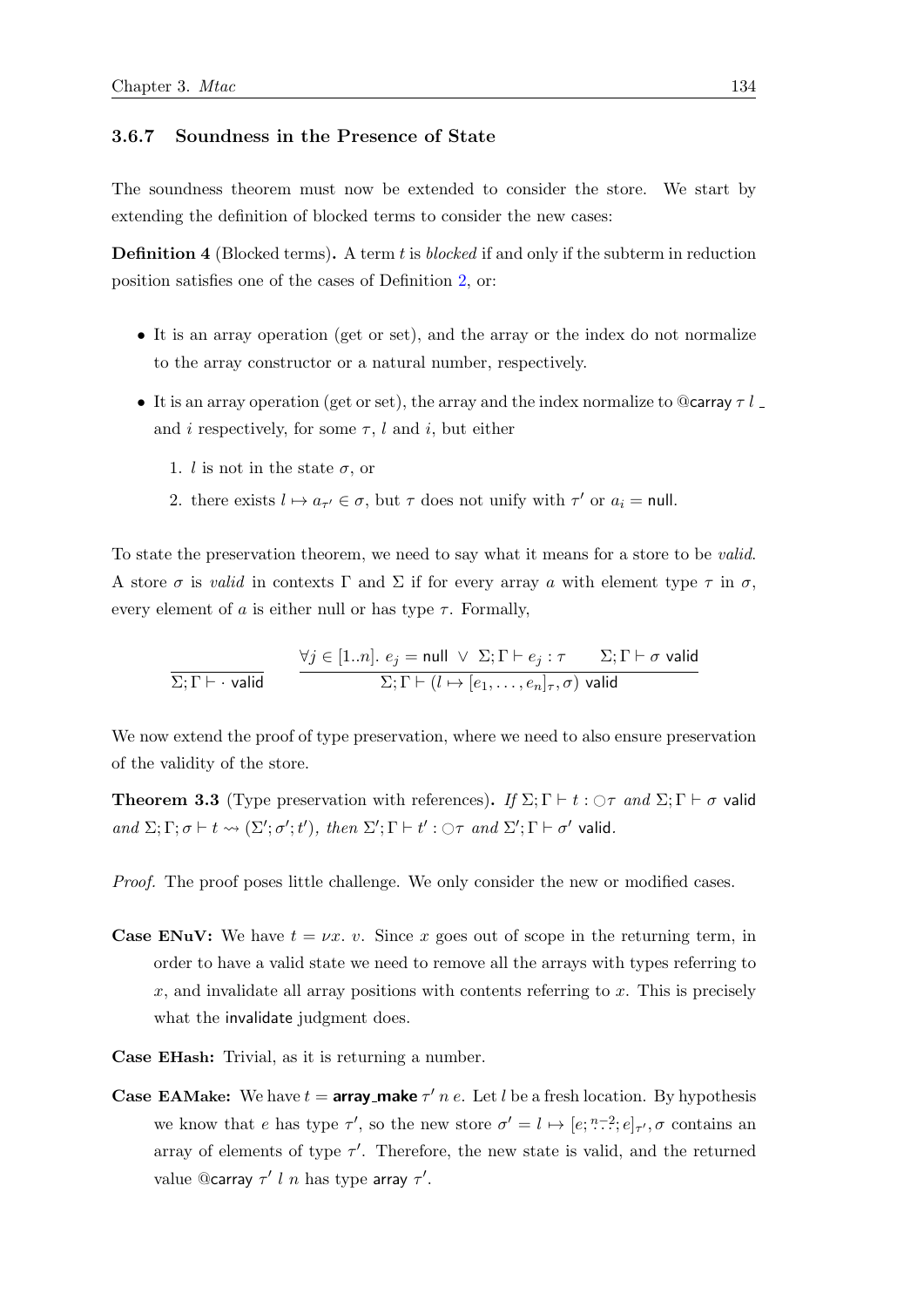**Case EAGetR:** We have  $t = \text{array.get } \tau'$  a i. By the premise of the rule, a normalizes to @carray  $\tau'$  l \_ and i to i' such that  $l \mapsto [e_1, \ldots, e_n]_{\tau} \in \sigma$  for some  $e_1, \ldots, e_n$ . Also by hypothesis,  $i' < n$ ,  $\tau$  unifies with  $\tau'$ , and  $e_{i'+1} \neq \text{null}$ . Therefore,  $e_{i'+1}$  has type (convertible with)  $\tau'$ . Note that, by soundness of unification (Postulate [9\)](#page-128-0),  $\Sigma' \geq \Sigma$ .

Case EAGetE: Trivial.

**Case EASetR:** We have  $t = \text{array}\text{-set }\tau'$  a i e. As in the EAGETR case, we also have that  $a \stackrel{\text{whd}}{\leadsto} a \otimes a$  carray  $\tau' l$  and there exist  $e_1, \ldots, e_n$  such that  $l \mapsto [e_1, \ldots, e_n]_{\tau} \in \sigma$ . We need to show that  $\Sigma; \Gamma \vdash \sigma'$  valid, where  $\sigma' = l \mapsto [e_1, \overline{i} \cdot l, e, \ldots, e_n]_{\tau}, \sigma$ . By hypothesis and the premises of the rule, we know that  $e$  has type  $\tau'$ , unifiable with  $\tau$ . Therefore, updating the *i*-th position cannot invalidate the store. Note that, as in the previous case, by soundness of unification (Postulate [9\)](#page-128-0),  $\Sigma' \geq \Sigma$ .

Case EASetE: Trivial.

 $\Box$ 

As before, our main theorem follows as an immediate corollary:

<span id="page-154-0"></span>**Theorem 3.4** (Type soundness with references). If  $\Sigma; \Gamma \vdash t : \bigcirc \tau$  and  $\Sigma; \Gamma \vdash \sigma$  valid, then either t is a value, or t is blocked, or there exist t',  $\Sigma'$  and  $\sigma'$  such that  $\Sigma; \Gamma; \sigma \vdash$  $t \leadsto (\Sigma'; \sigma'; t')$  and  $\Sigma'; \Gamma \vdash t' : \bigcirc \tau$  and  $\Sigma'; \Gamma \vdash \sigma'$  valid.

As a second corollary, we have that the new rule for run t (in  $\S 3.6.5$ ) is also sound: since the initial empty store under which t is run is trivially valid, Theorem [3.4](#page-154-0) tells us that the type  $\tau$  of t is preserved, and hence that the returned term e has type  $\tau$ .

# 3.7 Characteristics of Mtac and Conclusions

Maintainability. Mtac shares with Lemma Overloading the benefits of typed tactic programming. There is a difference though: the dynamic nature of the  $\nu x$  binder makes, in a sense, Mtactics be "less typed" than overloaded lemmas—i.e., they may fail (block) in ways overloaded lemmas are not allowed.

Composability. The noalias Mtactic from Section [3.3.1](#page-103-0) was presented to show how trivial is to compose Mtactics, in particular in comparison with Lemma Overloading. We have not mentioned how, or if, we can compose easily Mtactics with standard Coq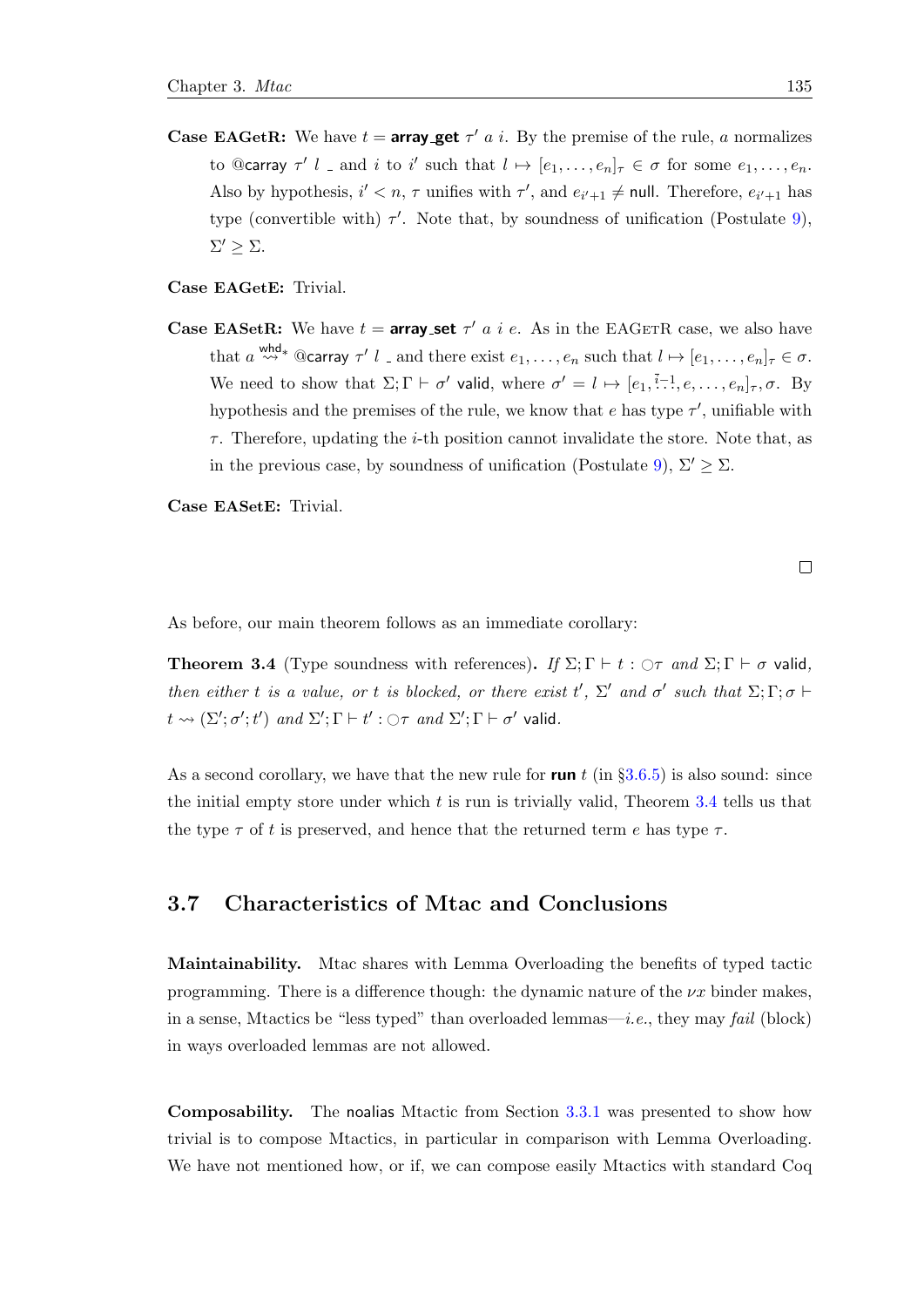lemmas. The answer is: yes, we can! For instance, the Mtactic noalias can be used in exactly the same way as the overloaded lemma from Section [2.6.](#page-77-0) We show here one of the examples shown at the end of that section, and the others are equally solvable. Assume F as before, with type  $\forall x \ y : \text{ptr. } \bigcirc (x := y)$ . We can compose the execution of F with the negbTE lemma and solve the following goal:

Goal : if  $(x_2 == x_3)$  &&  $(x_1 != x_2)$  then false else true Proof : by rewrite (negbTE (eval  $(F - )$ ))

Interactive Tactic Programming. As mentioned in Section [3.3.1.1,](#page-107-0) Mtactics can be built interactively.

Simplicity. The semantics of Mtac is quite simple, as shown by the multiple examples throughout this chapter, most notably the noalias Mtactic from Section [3.3.1.](#page-103-0) With Lemma Overloading, this example required several advanced features to work properly (Section [2.6\)](#page-77-0). And for those corner cases where intuition is not enough, and we require a more precise description of the semantics, we can turn our attention to figures [3.13](#page-121-0) and [3.20.](#page-150-0)

Formality. As mentioned in the previous paragraph, figures [3.13](#page-121-0) and [3.20](#page-150-0) provides the semantics of the language. Moreover, in sections [3.4.3](#page-127-1) and [3.6.7](#page-153-0) we provide the proof of soundness of the system. The only weakness in the semantics of Mtac, as with Lemma Overloading, is the dependency on the unification algorithm. As such, the formalization of such algorithm is crucial if we want to understand fully how Mtactics are run, and this is why we took the endeavor of building and describing a new unification algorithm in Chapter [4.](#page-160-0)

Performance. Being an interpreted language, Mtac has a competitive performance with, for instance, Ltac (another interpreted language). Furthermore, the addition of stateful tactics allows for a significant reduction of the complexity of Mtactics, as shown in Figure [3.22.](#page-152-0)

But we think we can do better. In the future we envision two orthogonal improvements to Mtac, which combined should greatly improve the overall performance of the language. The first one is to extract Ocaml code from Mtactics and compile it, borrowing ideas from [Claret et al.](#page-211-0) [\(2013\)](#page-211-0). The main challenge is how to amortize the cost of dynamic compilation and linking. The second improvement is related to the unification algorithm, which currently is one of the major bottlenecks of Mtac. This thesis makes the first step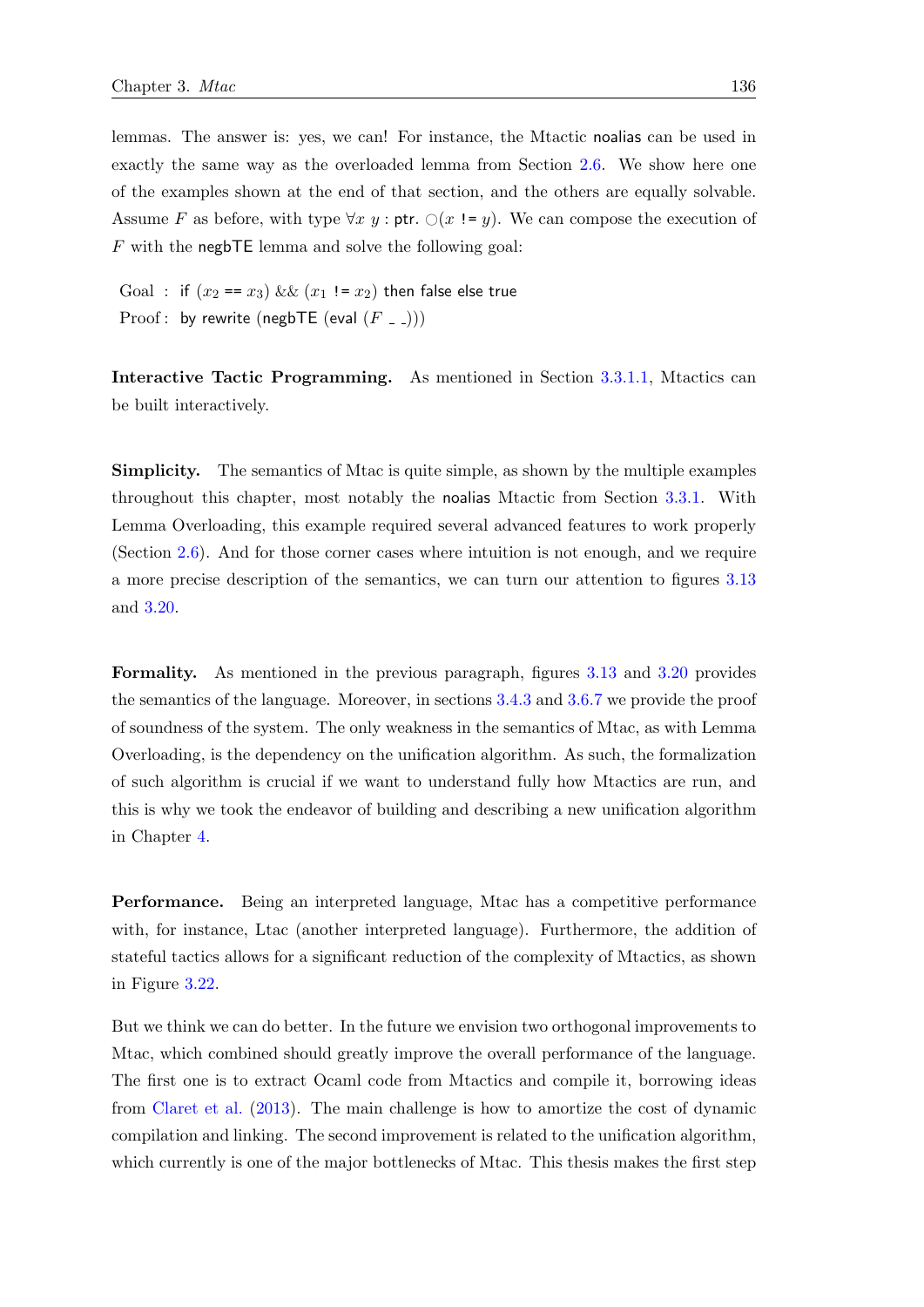of explaining the process of unification (Chapter [4\)](#page-160-0); the next step is to introduce the necessary mechanisms to improve its performance.

Extensibility. Mtac alone does not provide the tools to write extensible tactics. However, it is possible to combine Mtac with overloading and build extensible tactics. The idea is dead simple, although it requires some thinking to make it work. Recall from Section [3.2](#page-99-0) the definition of the pattern matching construct, **mmatch**, which takes a Coq list of patterns. If we manage to construct this list *dynamically*, then we can easily obtain an extensible tactic.

And how do we construct the list of patterns dynamically? Using overloading! As argued in Section [2.7,](#page-89-0) overloading is perfect to add cases in an algorithm, so we can as well use it to add elements in a list—in this case the list of patterns of an Mtactic!

Figure [3.23](#page-157-0) shows an extensible version of the search tactic from Section [3.1.](#page-97-0) It uses overloading for building the cases of the algorithm. For presentation purposes, we decided to use type classes [\(Sozeau and Oury,](#page-215-0) [2008\)](#page-215-0), instead of canonical structures, since the former, in this particular case, leads to shorter code, allowing us to concentrate on the relevant aspect of the algorithm we intend to highlight. Further down, and in Section [5.1.2,](#page-197-0) we discuss the key differences between the two overloading mechanism in Coq. For the moment, the important point to take is that this code is just a proof of concept for extensible Mtactics.

The code starts defining the type of a case, CaseT, which takes the element we are looking for,  $x$ , the function  $f$  to make recursive calls, and the list  $s$ , and returns an element of type Patt, the type for an **mmatch** pattern. Next, in line 5, the class Case is defined, parametrized over a natural number and with only one field, the case, with an element of CaseT. The natural number will be used as the key to find instances, as will be discussed below in detail.

In line 7 we find the build cases Mtactic that, as its name suggests, is in charge of building the list of cases. It does so by increasing a number  $n$  (starting from 0), at each step constructing an unknown instance (meta-variable)  $X$  with type Case  $n$ . For each  $X$  it triggers the type class resolution mechanism in order to obtain an instantiation for X. If such instance exists, then it appends the case in  $X$  to the list of already found cases  $l$  and recurses with the next number. If not, it returns the list  $l$  constructed so far.

Before explaining why this works, we should explain how canonical structures and type classes difere in two relevant aspects of overloading: (1) the triggering of instance resolution, and (2) the selection of a particular instance. In canonical structures, as we saw in Chapter [2,](#page-46-0) the resolution process starts at unification, when a projector of an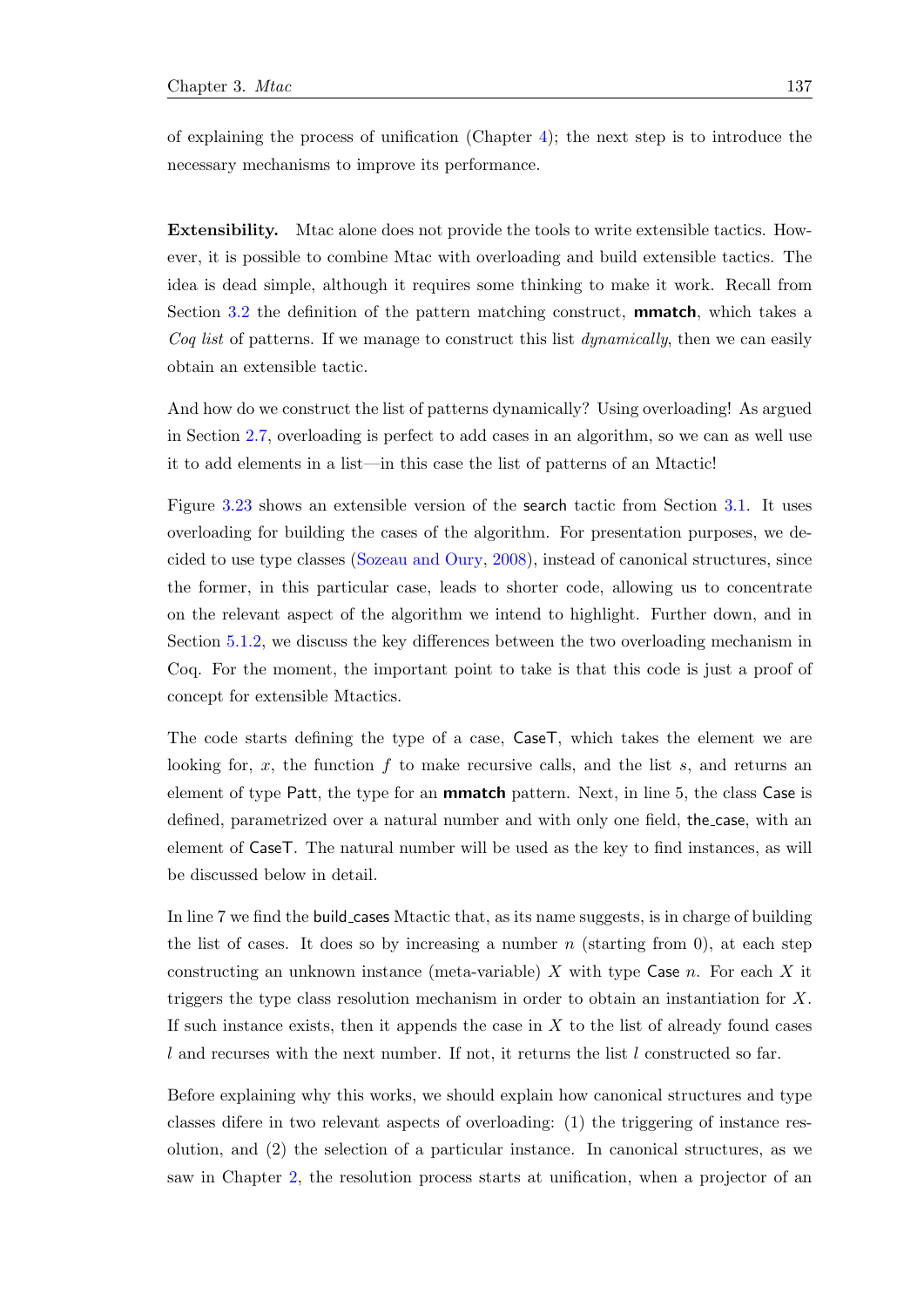```
01 Definition CaseT :=
02 \forall (x : A) (f : \forall s' : \text{seq } A, \bigcirc ((\lambda s : \text{seq } A, x \in s) s'))(s : \text{seq } A),<br>03 Patt (seq A) (\lambda s' : \text{seq } A, x \in s') s.
         Patt (seq A) (\lambda s' : seq A. x \in s') s.
04
05 Class Case (n : nat) := \{ the_case : CaseT \}.
06
07 Definition build_cases : \bigcirc (seq CaseT) := 08 let cases :=
         let cases :=09 mfix f(n : nat) (l : seq \text{ Case } T) : \bigcirc(\text{seq} \text{ Case } T) :=<br>10 X \leftarrow \text{evar} (\text{Case } n): \text{solve\_twoeclasses::}X \leftarrow evar (Case n); solve_typeclasses;;
11 b \leftarrow is evar X;
12 if b then ret l13 else f(S \ n) (Othe_case \_ X :: l)
14 in cases 0 nil.
15
16 Definition next no : \bigcirc nat := l \leftarrow build cases; retS (length l).
17
18 Instance default_inst : Case 0 :=19 \{ \mid \text{the\_case} := \lambda \; x \; f \; s. \; \{ \mid l \mid l \Rightarrow \text{raise NotFound} \} \}.
20
21 Instance iterate_inst : Case (run next_no) :=
22 {| the_case := \lambda x f s.
23 \left(\left[y s'\right] (y :: s') \Rightarrow r \leftarrow f s'; ret (in cons y = r) \right) \right) \right\}.
24
25 Instance found inst : Case (run next no) :=26 {| the_case := \lambda x f s. \left[ s' \right] (x :: s') \Rightarrow ret (in_eq _ _) \left[ \right] \left[ \right].27
28 Definition search_ext (x : A) s :=29 cs \leftarrow build_cases;
30 (mfix f(s : \text{seq } A) : \bigcirc (x \in s) :=<br>31 cs \leftarrow \text{retS} (map (\lambda c. c. x f s)
            cs \leftarrow retS (map (\lambda c. c x f s) cs);
32 mmatch (\lambda s'. x \in s') s cs) s.
```
Figure 3.23: Extensible search Mtactic.

unknown instance is unified with some particular value. In that case, the instance is selected based on the head constructor of the value. In type classes, instead, the resolution process is triggered for every unknown instance, at specific points in the Ocaml code of Coq. For instance, the refiner triggers it after refining a term, some tactics trigger it at certain points when the instances might be needed, etc. The selection of an instance is performed by unifying the type of the unknown instance with the type of the instances in the database.

In our code, we trigger the resolution process of type classes explicitly, by calling the new Mtac constructor **solve\_typeclasses**. The call is done right after the creation of the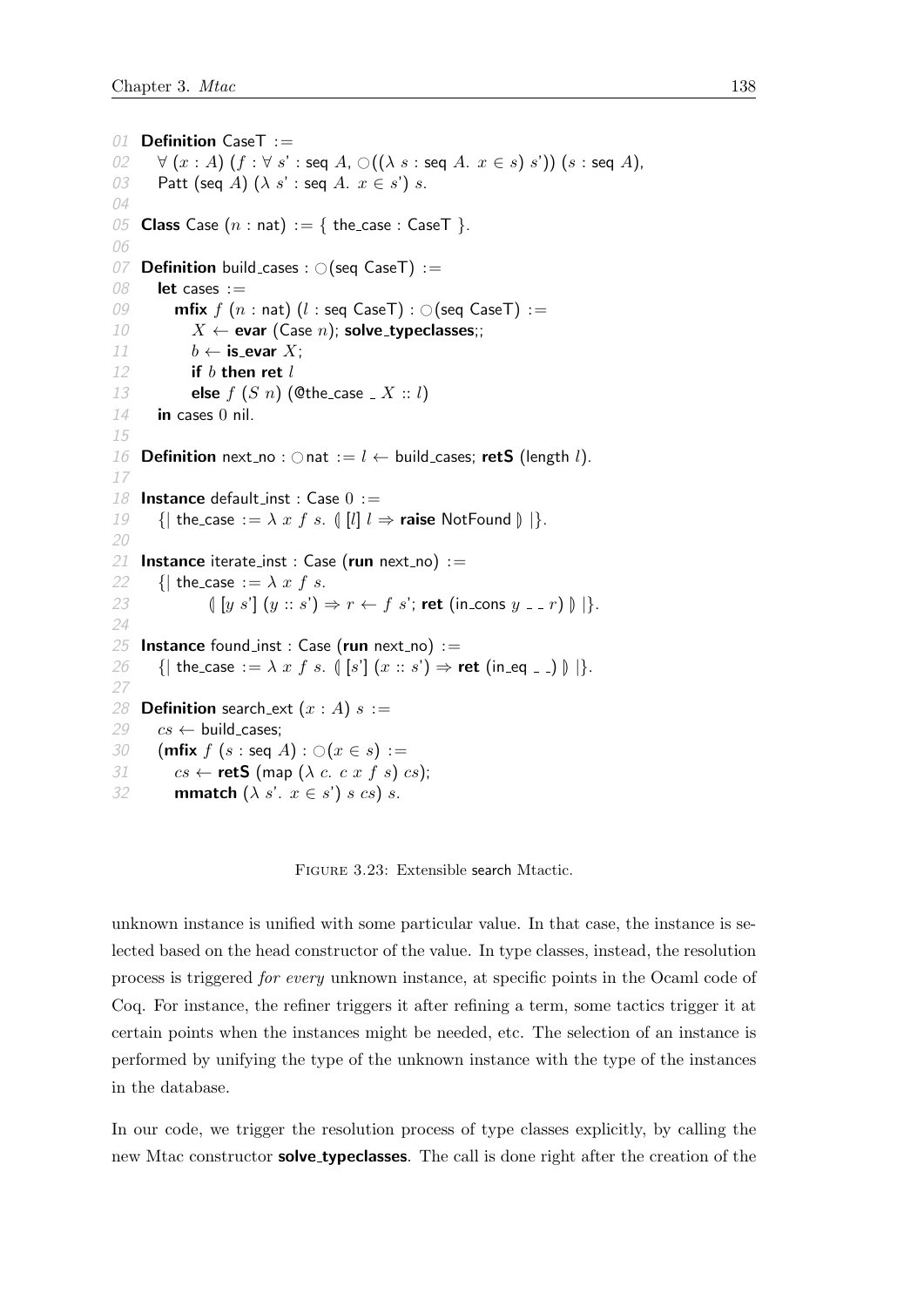meta-variable X with type Case  $n$ , in the hope that the resolution process will find an instance for it. The instances of the class are created with different, increasing numbers, starting from 0. The result is that, after adding  $m$  instances, the Mtactic build cases will build a list containing cases  $m-1, \ldots, 0$ , in that specific order.

To make things easier with the numbering, we defined the next no Mtactic in line 16, which simply creates the list of cases and returns its length. This is just to help providing unique numbers to instances, although, of course, it does not solve the known "diamond dependency problem", intrinsic to type classes.

In the code, only three instances are added, in lines 18–26. First, the default instance, added to fail gracefully when the element is not found, then the case for when the element is not in the head of the list, and finally the case for when the element is in the head of the list. Compared to the code in Figure [3.1,](#page-98-0) these instances corresponds to the last three instances of the search Mtactic, but in reverse order. In the code we use the notation  $\llbracket p \rrbracket$  to create pattern p using the notation for patterns provided in Section [3.2.](#page-99-0) Note the use of **run** next no in order to dynamically obtain the number for the instance.

Finally, in lines 28–32 we have the extensible Mtactic search ext. This Mtactic builds the set of cases and creates the **mfix**point iterating and pattern matching the list, similarly to the one in Figure [3.1.](#page-98-0) But unlike in the non-extensible version, here the mmatch is constructed with the list of cases built in line 29. Since the type of the cases depends on the element x, the fixpoint function  $f$ , and list s, we need to first apply each case to these values, which we do using the standard map function in line 31.

With this function we can prove, so far, that some element is in a list resulting from cons-ing elements. For instance, the first of the two examples below searches for  $x_2$ in a list resulting form concatenating list  $[x_1, x_2]$  with an unknown list s. Since the concatenation function iterates the list on the left, the unification process taking place in the pattern matching of the search ext Mtactic reduces the list to  $(x_1 :: x_2 :: s)$ , allowing the Mtactic to make progress and eventually succeed to prove the statement.

**Example** ex\_app\_ $(x_1 x_2 : \text{nat}) s : x_2 \in ([x_1; x_2] + + s) :=$ run (search  $ext = -$ ).

Fail Example ex\_app\_r  $(x_1 x_2 : \text{nat}) s : x_1 \in (s + |x_1; x_2|) :=$ run (search  $ext -$ ).

The second example is similar, although the unknown list  $s$  is now at the left of the concatenation function. Since we have not added a case for concatenation, and the list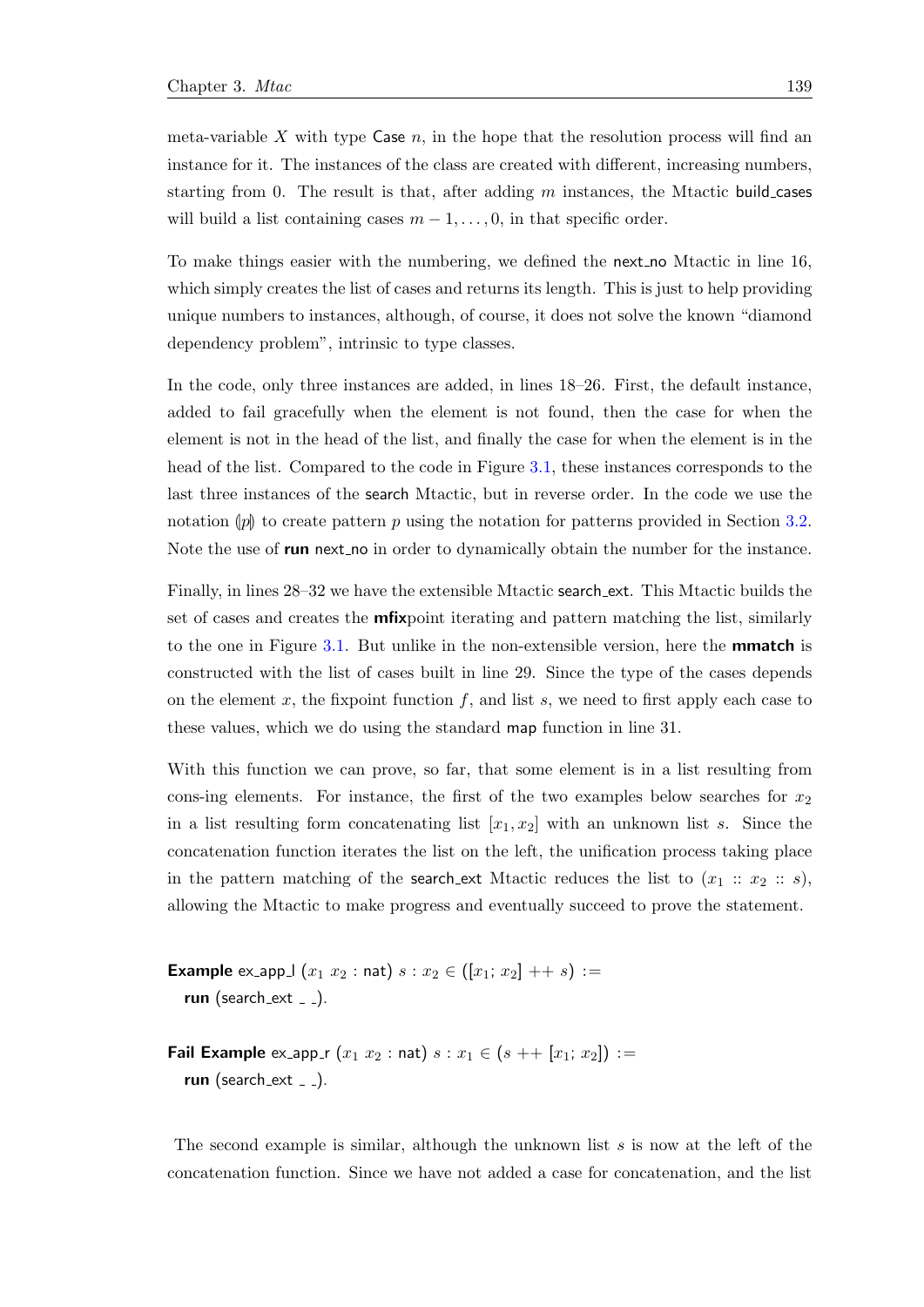cannot be reduced, the Mtactic fails, as noted with the Fail command. In order to make it succeed, we just need to add the case for concatenation:

```
Instance app_inst : Case (run next_no) :=
   {| the_case := \lambda A x f s. (
       \left[ l \; r \; \right] l \; ++ \; r \Rightarrowmtry
             il \leftarrow f l;
             ret (in_or_app l r x (or_introl il))
          with NotFound ⇒
             ir \leftarrow f r;ret (in_or_app l r x (or_intror ir))
          end
    | | }
```
Note that there is nothing special about the search Mtactic; we can as well use the same pattern to build any other extensible Mtactic.

We have answered the question on *how to build* extensible Mtactics, but we have not motivated the need for extensible Mtactics. After all, Lemma Overloading is already a method that facilitates the construction of extensible tactics. Why do we need extensible tactics in Mtac? The answer is simple: To build easy-to-use, easy-to-compose extensible functional tactics.

We conclude this chapter noting that we have succeeded in building a language for proof automation with all the characteristics enumerated in the introduction of this thesis.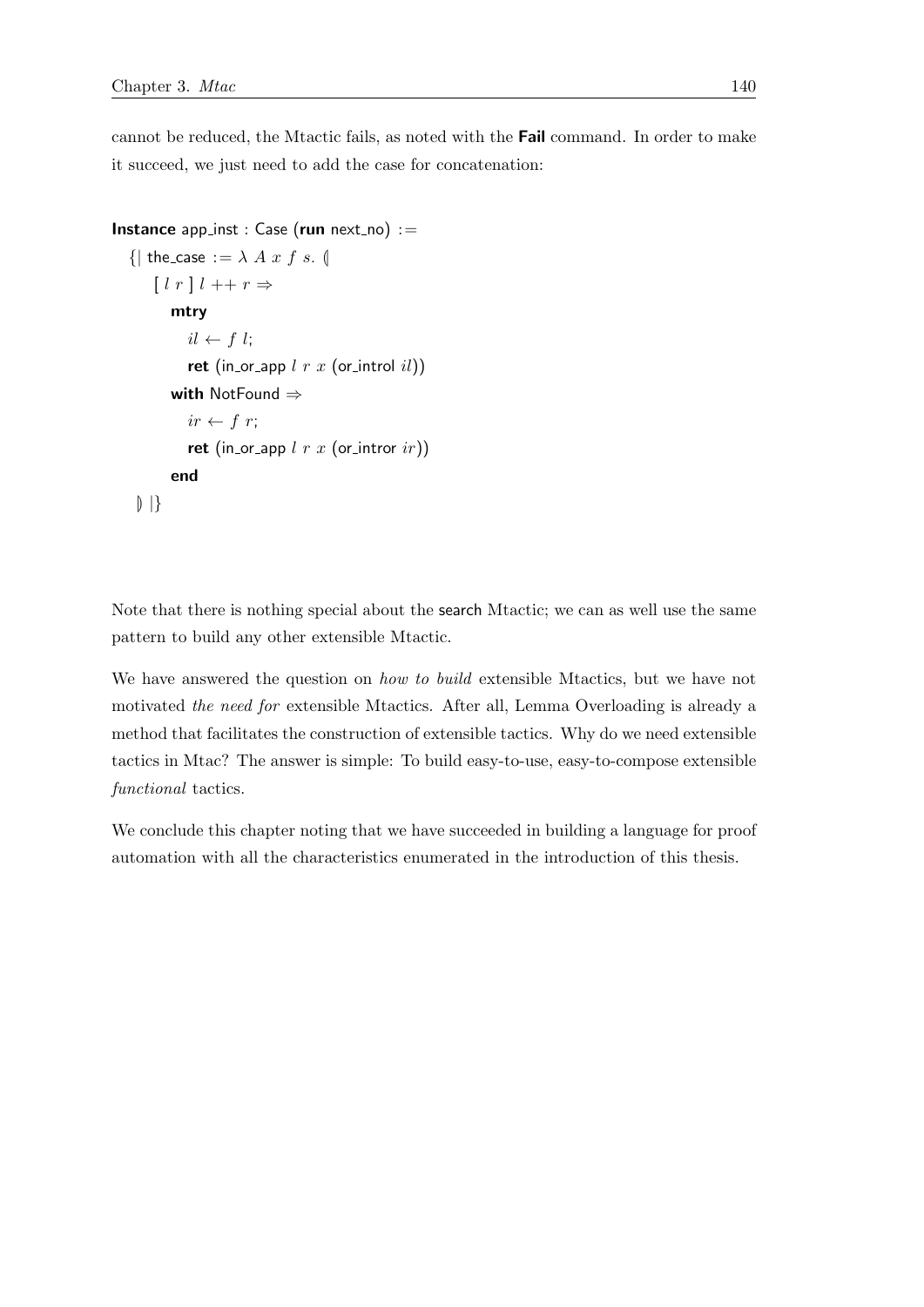# <span id="page-160-0"></span>Chapter 4

# An Improved Unification Algorithm for Coq

The unification algorithm is at the heart of a proof assistant like Coq. In particular, it is a key component of the refiner (the algorithm that has to infer implicit terms and missing type annotations), of certain tactics, and, as we saw in previous chapters, of proof automation.

Despite playing a central role in the proof development process, there is no good source of documentation to understand Coq's unification algorithm. We mentioned earlier (§[2.7\)](#page-89-0) two different works on this topic: [Sacerdoti Coen](#page-215-1) [\(2004,](#page-215-1) chp. 10) and Saïbi [\(1997\)](#page-215-2). The first one describes a unification algorithm for CIC, and the second one introduces (briefly) canonical structures. However, neither suffices to really understand the current state of affairs, in particular certain design decisions that shaped the current algorithm in Coq.

Unification is an inherently undecidable problem for CIC, as it must deal with higherorder problems up to conversion. For instance, how should the meta-variable  $?f$  be instantiated to satisfy the equation  $?f \times 41 + 1?$  This problem has infinitely many solutions, as  $\mathcal{F}_f$  can be instantiated with any function that returns number 42 when the input is 1. Many works in the literature  $(e.g.,$  [Abel and Pientka,](#page-210-1) [2011,](#page-210-1) [Miller,](#page-214-0) [1991b,](#page-214-0) [Reed,](#page-215-3) [2009\)](#page-215-3) are devoted to the creation of unification algorithms returning a Most General Unifier (MGU), that is, a *unique* solution that serves as a representative for all convertible solutions. In the example above, no such MGU exists, as the problem has (infinitely many) non-convertible solutions:  $e.g., ?f := \lambda x. 41 + x$  and  $?f := \lambda x. 42$ .

However, in Coq, restricting the algorithm to return only MGUs is impractical. Consider for instance the search Mtactic from Figure [3.1.](#page-98-0) Let's assume we are searching for an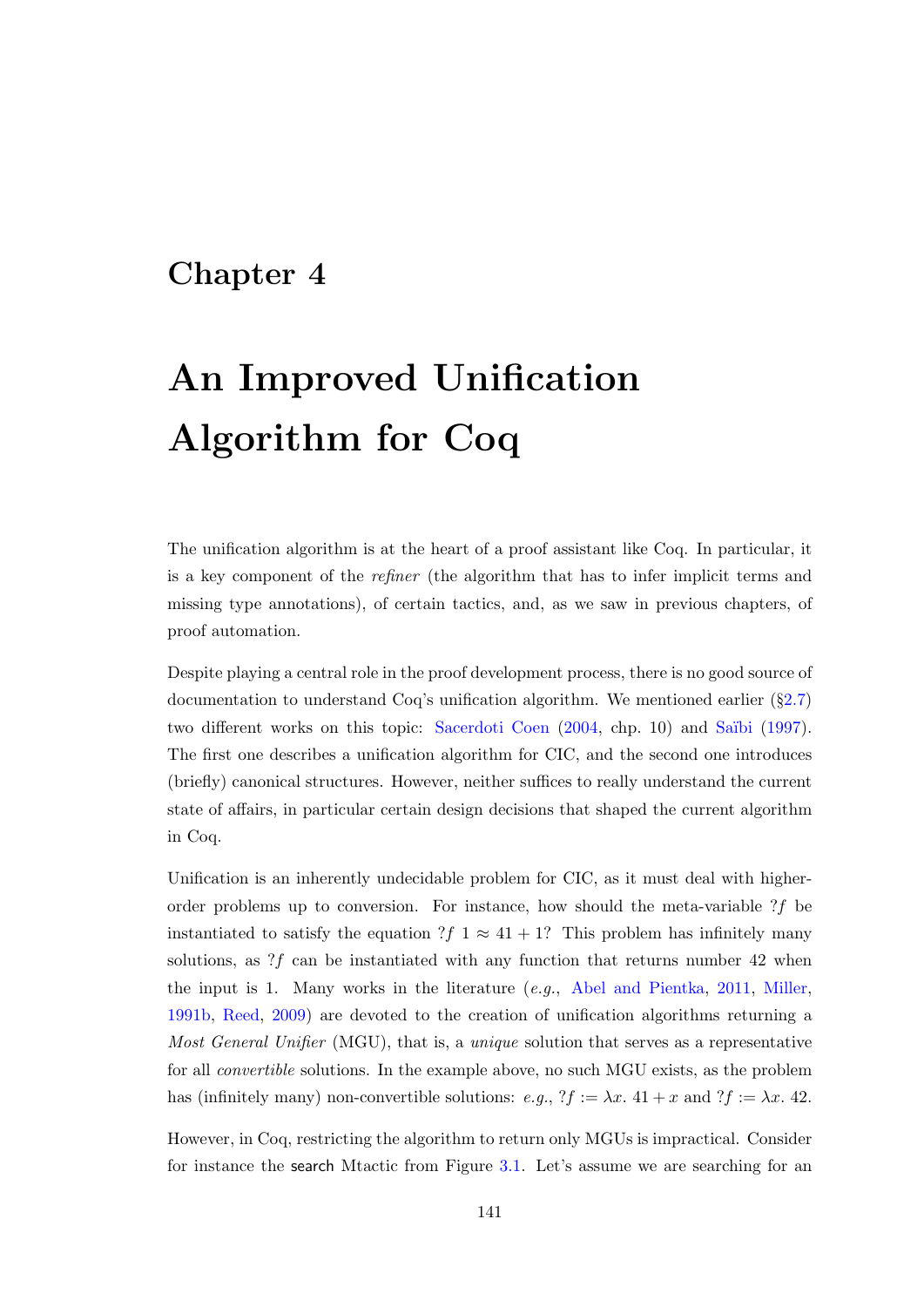element in the list  $[2]+[1]$ . We expect the Mtactic to match the concatenation case, searching for the element first in the list on the left and then on the right. For that, the semantics of **mmatch** must unify the term  $2l+2r$ , for fresh meta-variables  $2l$  and  $2r$ , with the list  $[2]+[1]$ . This unification should result in assigning  $\mathcal{U} := [2]$  and  $\mathcal{U} := [1]$ . However, there exist other solutions, like assigning the whole list to  $\mathcal{U}$ , and the empty list to ?r. If the unification algorithm is restricted to only return MGUs, it will fail in this case, rendering the search Mtactic unusable!

MGUs are not only impractical in Mtac, but also in almost any other process involving unification in Coq. For this reason, Coq's unification algorithm includes heuristics to provide what we call a "natural" unifier, that is, a solution as close as possible to what the proof developer expects (this is not a formal definition, but rather a consequence of years of development).

However, while certain heuristics are essential, there are others that introduce a certain brittleness to the algorithm. An example of this will be discussed in Section [4.3,](#page-186-0) but for the moment the important point to take away is the tension existing in the design of an unification algorithm: more heuristics means more unification problems are solved, but less predictably.

For this reason, we decided to build a new algorithm from scratch, instead of just performing reverse engineering on the existing algorithm. The process helped us identify the algorithm's relevant design decisions we have to take into account, which we diligently enumerate in this chapter. To the best of our knowledge, this is the first document describing such design decisions.

In the remainder of the chapter we go straight to the rules of the new algorithm  $(\S 4.1)$  $(\S 4.1)$ , explaining each of the design decisions we made. We expect this algorithm to be *sound*, for a specific definition of soundness  $(\S4.2)$  $(\S4.2)$ . As mentioned above, our algorithm does not incorporate all of the heuristics that exist in the current algorithm. Probably the most controversial omission is constraint postponement [\(Reed,](#page-215-3) [2009\)](#page-215-3), which helps disambiguating solutions when multiple ones exist, but at the cost of making the algorithm harder to reason about  $(\S4.3)$  $(\S4.3)$ . However, our results compiling the Mathematical Components library [\(Gonthier et al.,](#page-212-0) [2008\)](#page-212-0) using our algorithm show that this heuristic is not essential after all (§[4.4\)](#page-188-0). Still, there are many problems our algorithm cannot solve, but that are easily solvable by incorporating a much simpler heuristic than constraint postponement (§[4.5\)](#page-191-0).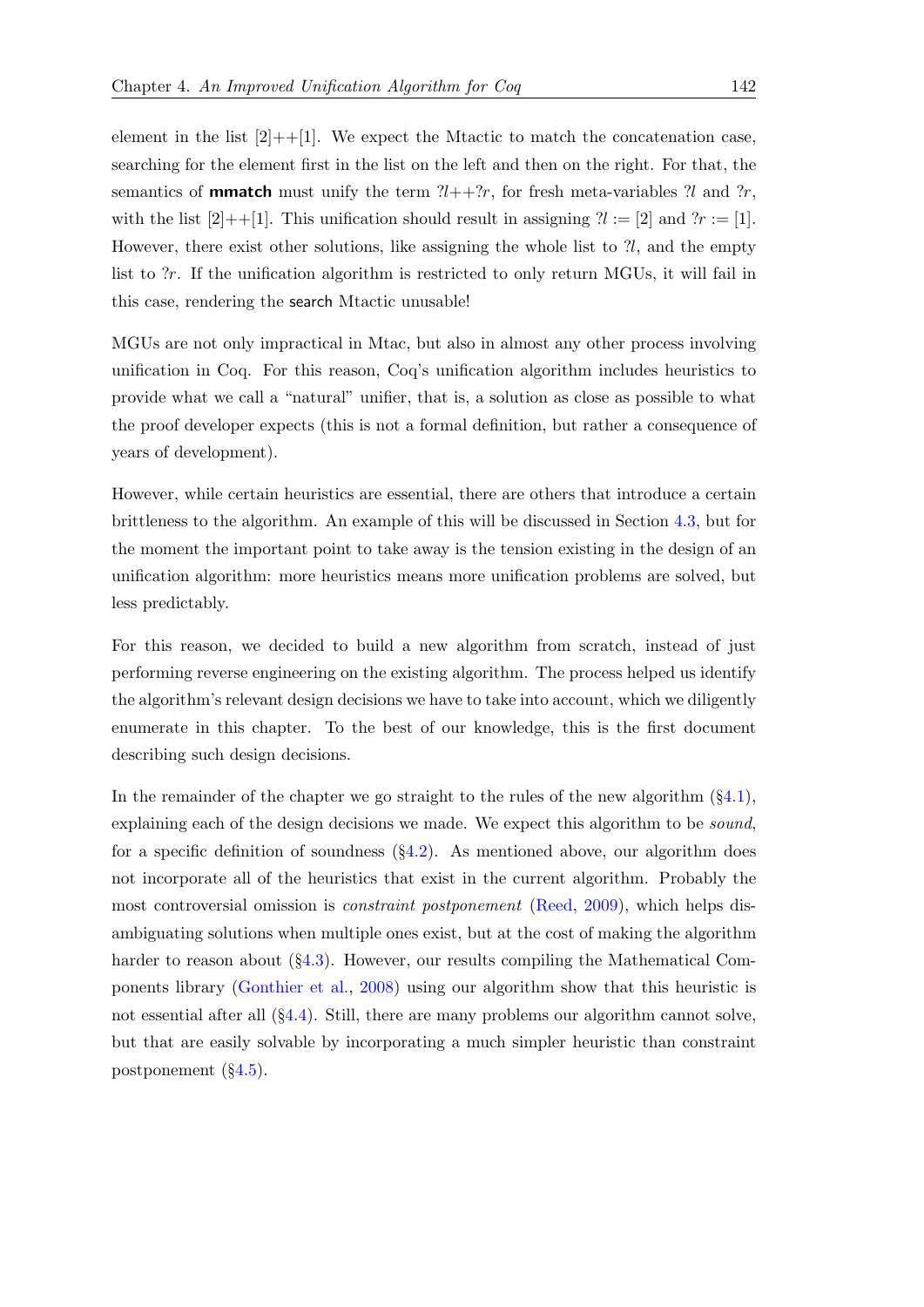# <span id="page-162-0"></span>4.1 The Algorithm

We proceed to describe our proposal in the following pages, emphasizing every nonstandard design decision. The unification judgment is of the form

$$
\Sigma;\Gamma\vdash t_1\approx t_2\triangleright\Sigma'
$$

It unifies terms  $t_1$  and  $t_2$ , given a well-formed meta-variable context  $\Sigma$  and a well-formed local context Γ. There is an implicit well-formed global environment  $E$ .

We assume that the two terms are well-typed, according to the rules in  $\S1.2.3$ . That is, there must exist  $T_1$  and  $T_2$  such that

$$
\Sigma; \Gamma \vdash t_i : T_i \qquad \text{for } i \in [1, 2]
$$

As a result, the algorithm returns a new meta-variable context  $\Sigma'$  with instantiations for the meta-variables appearing in the terms or in the contexts. The algorithm ensures that, upon success, terms  $t_1$  and  $t_2$  are *weakly* well-typed and convertible under the new meta-context. Weak typing is similar to typing, but without checks like the *guardedness* condition. We discuss the reason for such weakening in §[4.2.](#page-182-0)

Our algorithm closely relates to the original algorithm of Coq. In particular, it shares the following practical heuristics:

First-order approximation: As mentioned in the introduction of this chapter, when faced with a problem of the form

$$
c t_1 \ldots t_n \approx c u_1 \ldots u_n
$$

it decomposes the problem into n subproblems  $t_i \approx u_i$ , for  $0 < i \leq n$ . For instance, in order to solve the equation  $?l++?r \approx [2]++[1]$ , for fresh meta-variables  $?l$  and ?r, it obtains two unification problems,  $2l \approx [2]$  and  $2r \approx [1]$ .

- Backtracking: When first-order approximation fails, in an effort to find a solution to the equation, it reduces the terms. For instance, in the equation  $?x :: ?s \approx$  $[2]+[1]$ , for ?x an unknown element and ?s an unknown list, it reduces the righthand side, obtaining the (solvable) equation  $?x :: ?s \approx 2 :: (1 :: []).$
- Reduction of the goal first: The unification algorithm is used, for instance, for the application of lemmas. When applying a lemma with conclusion  $t$  to a goal  $u$ , it results in the equation  $t \approx u$ , that is, with the goal on the right-hand side.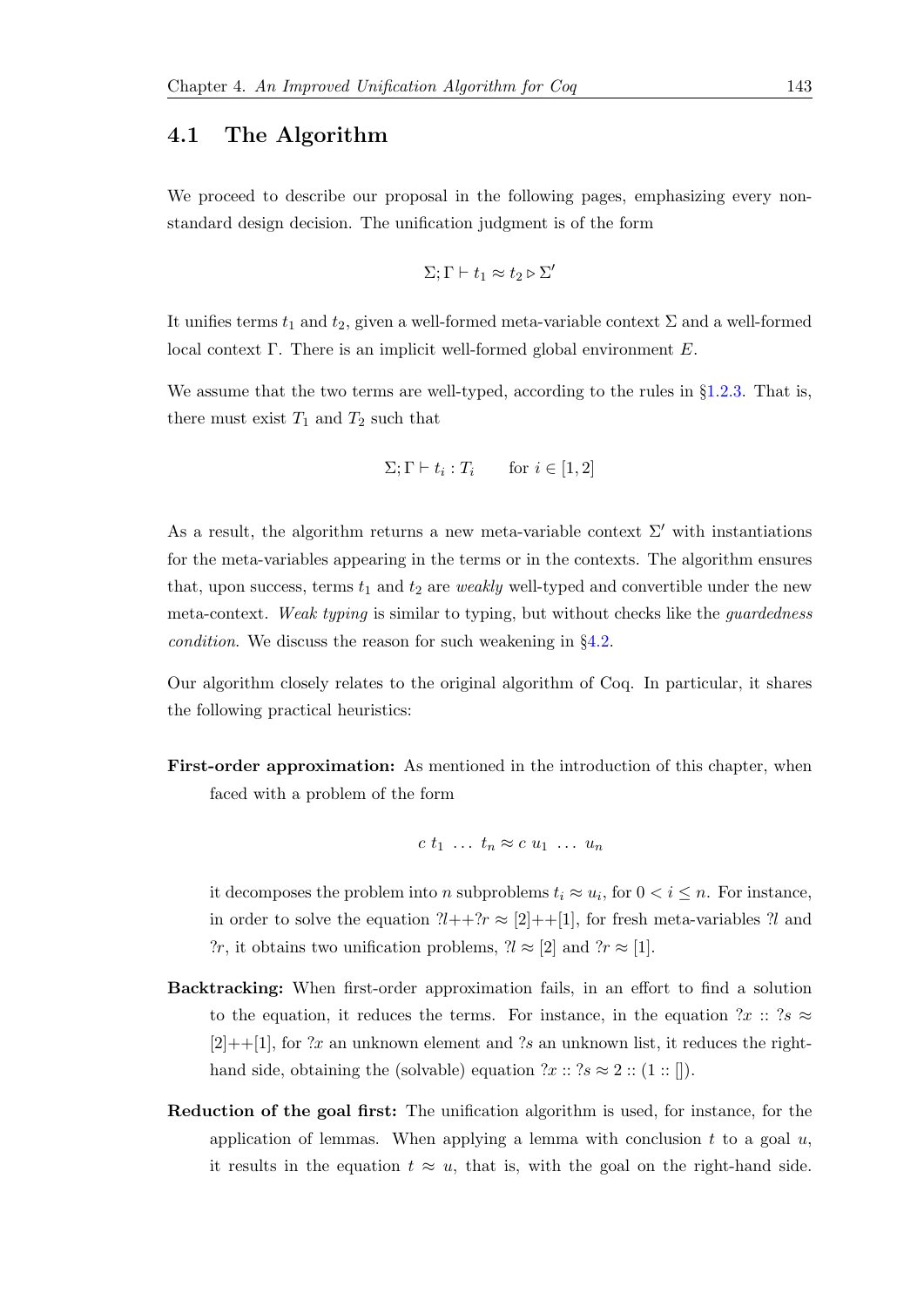Typically, we need to reduce the goal to adapt to the lemma being applied than the other way around, and for this reason the algorithm gives priority to reduction on the right-hand side.

- Delay unfolding of definitions: The previous heuristic, reduction on the right-hand side first, has an exception. When the right-hand side is a constant or variable definition, before expanding it, the algorithm tries to make progress on the lefthand side, in the hope of encountering the same constant/variable also on the left-hand side. As we are going to see in Section [4.1.2,](#page-165-0) this heuristic has also desirable consequences in canonical structures resolution.
- Canonical structures resolution: As mentioned several times throughout this manuscript (e.g., Section [1.3](#page-39-0) and Chapter [2\)](#page-46-0), the unification algorithm is in charge of instantiating unknown instances of structures with canonical values. More precisely, when it encounters a problem of the form proj ?s  $\approx c$  t, with proj being a projector of a structure,  $?s$  and unknown instance of that structure, and  $c$  some constant, it instantiates ?s with the canonical value stored in the database for the pair ( $proj, c$ ).

As for the differences with the current algorithm in Coq, we can mention the following:

Uniform treatment of applications: When faced with an equation of the form

$$
t\ t_1\ \ldots\ t_n \approx u\ u_1\ \ldots\ u_n
$$

the original algorithm performs a case analysis on terms  $t$  and  $u$ , ultimately unifying also each subterm  $t_i$  and  $u_i$  according to the first-order approximation heuristic. In our algorithm, instead, we first compare t and u using a restricted set of rules, and then proceed uniformly to unify the subterms. Ultimately, both algorithms behave similarly, but ours allows for a cleaner presentation (in paper and in code).

- No constraint postponement: As mentioned in the introduction of this chapter, we purposely did not incorporate constraint postponement [\(Reed,](#page-215-3) [2009\)](#page-215-3). This heuristic allows the postponement of unification problems with multiple solutions, in the hope that, at a later stage, more information may come to help disambiguate the solutions. The reason to not include this heuristic will be discussed in Section [4.3.](#page-186-0)
- Meta-variable instantiation: As we are going to see, solving a problem of the form ?f  $t_1$  ...  $t_n \approx u$  can be quite challenging. In the original algorithm of Coq, the heuristic implemented to solve these sort of equations is quite convoluted, so we have implemented our own, following closely the work by [Abel and Pientka](#page-210-1) [\(2011\)](#page-210-1).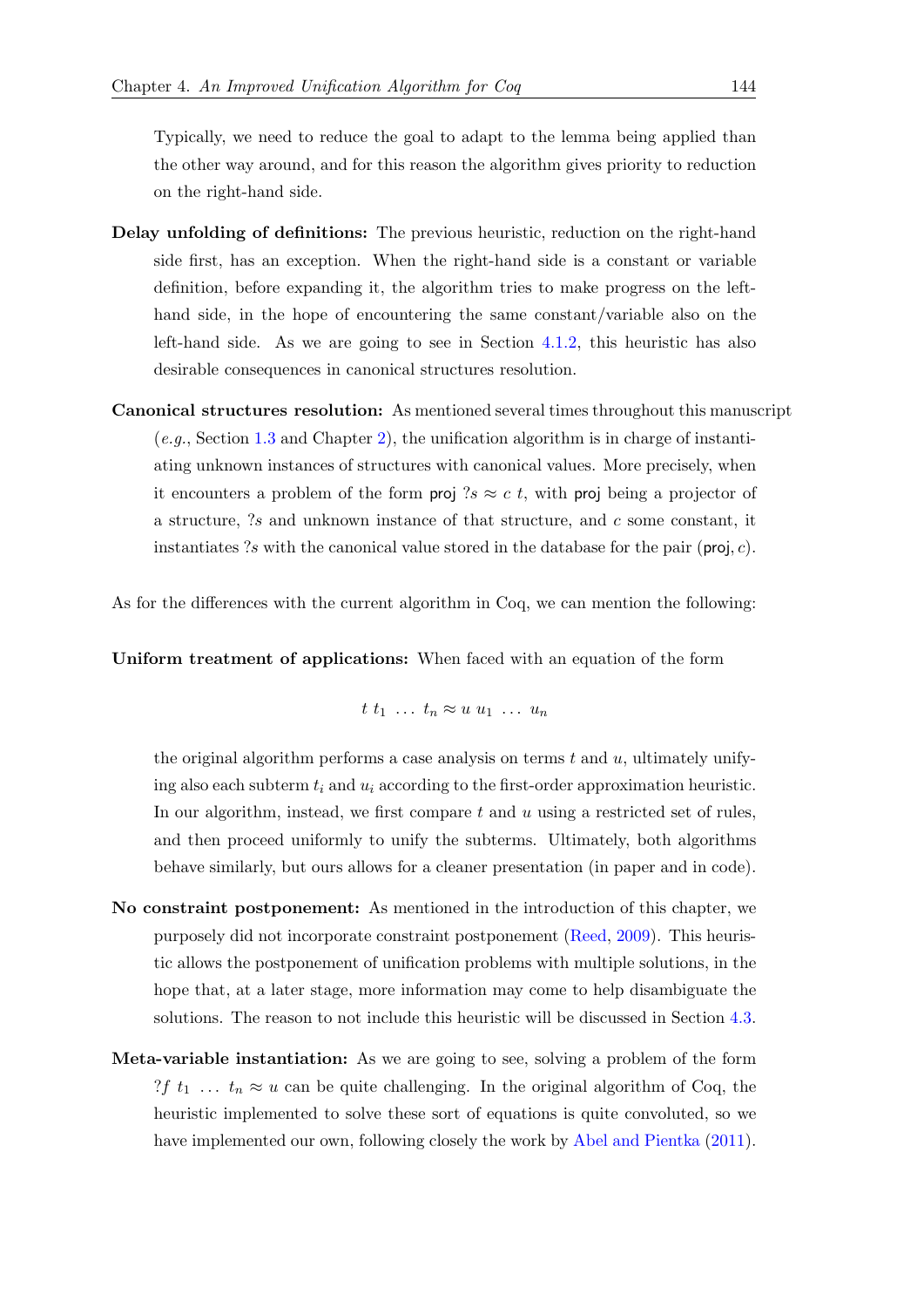<span id="page-164-1"></span>
$$
\Sigma; \Gamma \vdash_{0} \text{Prop} \approx \text{Prop} \triangleright \Sigma \text{ PROP-SAME}
$$
\n
$$
\frac{i = j}{\Sigma; \Gamma \vdash_{0} \text{ Type}(i) \approx \text{Type}(j) \triangleright \Sigma} \text{ Type-SAME}
$$
\n
$$
\frac{\Sigma_{0}; \Gamma \vdash T \approx U \triangleright \Sigma_{1} \quad \Sigma_{1}; \Gamma, x : T \vdash t \approx u \triangleright \Sigma_{2}}{\Sigma; \Gamma \vdash_{0} \lambda x : T. t \approx \lambda x : U. u \triangleright \Sigma_{2}} \text{ LAM-SAME}
$$
\n
$$
\frac{\Sigma_{0}; \Gamma \vdash T_{1} \approx U_{1} \triangleright \Sigma_{1} \quad \Sigma_{1}; \Gamma, x : T_{1} \vdash T_{2} \approx U_{2} \triangleright \Sigma_{2}}{\Sigma_{0}; \Gamma \vdash_{0} \forall x : T_{1}. T_{2} \approx \forall x : U_{1}. U_{2} \triangleright \Sigma_{2}} \text{ PROD-SAME}
$$
\n
$$
\Sigma_{0}; \Gamma \vdash T \approx U \triangleright \Sigma_{1} \quad \Sigma_{1}; \Gamma \vdash t_{2} \approx u_{2} \triangleright \Sigma_{2}
$$
\n
$$
\frac{\Sigma_{2}; \Gamma, x := t_{2} \vdash t_{1} \approx u_{1} \triangleright \Sigma_{3}}{\Sigma_{0}; \Gamma \vdash_{0} \text{ let } x := t_{2}: T \text{ in } t_{1} \approx \text{ let } x := u_{2}: U \text{ in } u_{1} \triangleright \Sigma_{3}} \text{ LET-SAME}
$$
\n
$$
\frac{\Sigma; \Gamma \vdash t_{1} \{t_{2}/x\} \approx u_{1} \{u_{2}/x\} \triangleright \Sigma'}{\Sigma; \Gamma \vdash_{0} \text{ let } x := t_{2}: T \text{ in } t_{1} \approx \text{ let } x := u_{2}: U \text{ in } u_{1} \triangleright \Sigma'} \text{ LET-PAR}\zeta}
$$
\n
$$
\frac{h \in \mathcal{V} \cup \mathcal{C} \cup \mathcal{I} \cup \mathcal{K}}{\Sigma; \Gamma \vdash_{0} h \approx h \triangleright \Sigma} \text{RIGD-SAME}
$$
\n
$$
\frac{\Sigma_{0}; \Gamma \vdash T \approx U \triangleright \Sigma_{1} \quad \Sigma_{1}; \Gamma \vdash t \approx u
$$

FIGURE 4.1: Unifying terms sharing the same head constructor.

The unification algorithm is quite involved, so to help readability we split the rules across four different subsections. Roughly, in §[4.1.1](#page-164-0) we consider the case when the two terms being unified have no arguments, and share the same head constructor; in §[4.1.2](#page-165-0) we consider terms having arguments; in  $\S4.1.3$  $\S4.1.3$  we consider meta-variable unification; and in §[4.1.4](#page-180-0) we consider canonical structures resolution. For each set of rules presented in each subsection, the algorithm tries them in the order presented. However, this implicit ordering is not enough to understand completely the algorithm's strategy, which backtracks in some particular cases. We devote the last subsection  $(\S 4.1.5)$  $(\S 4.1.5)$  to explain in detail the algorithm's strategy.

### <span id="page-164-0"></span>4.1.1 Same Constructor

Figure [4.1](#page-164-1) shows the rules that apply when both terms share the same constructor. We need to distinguish this set of rules from the others rules in the algorithm, so we annotate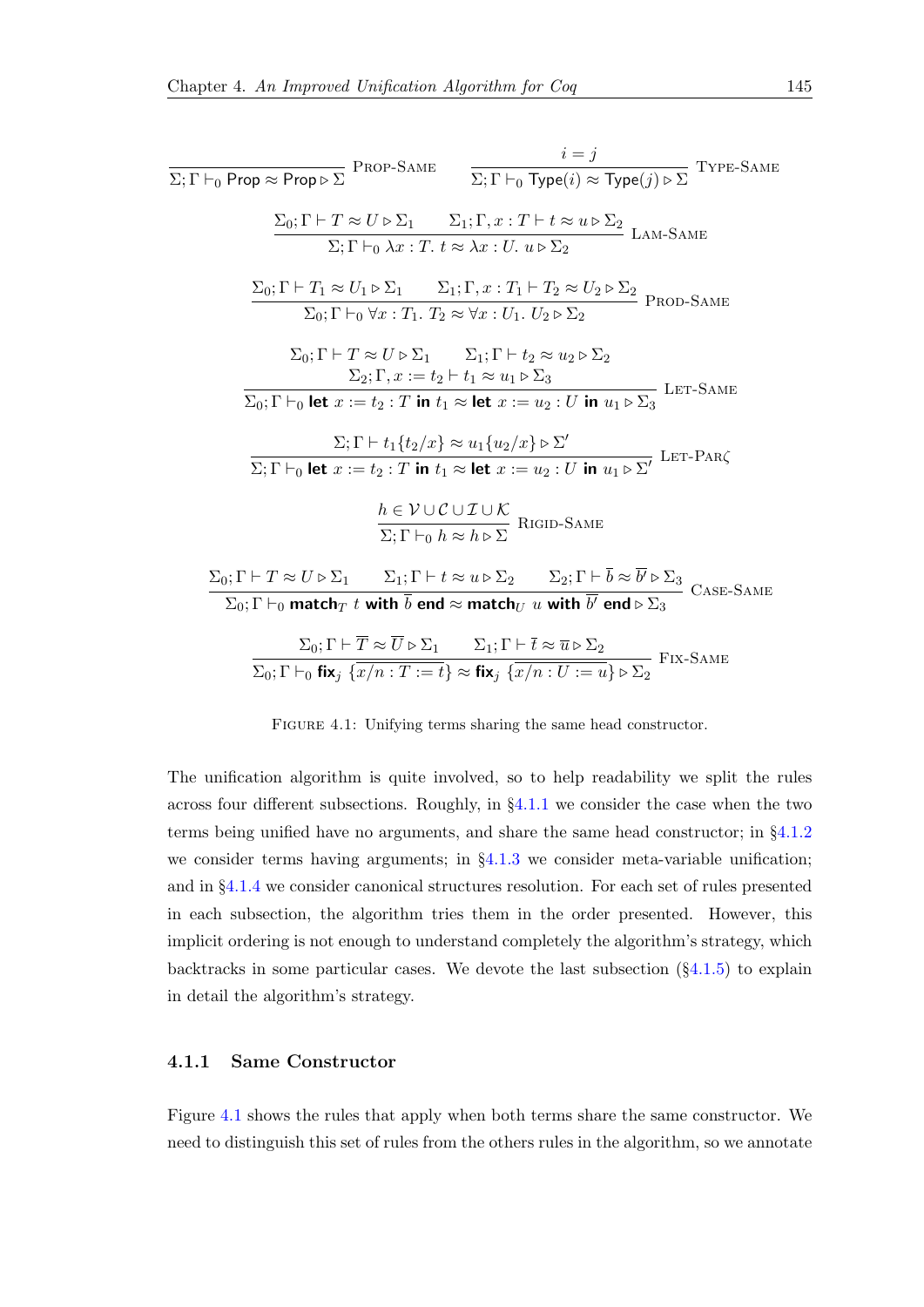them with a 0 as subscript of the turnstile  $(\vdash_0)$ . The reasons will become evident when we look at the rules in the next subsection.

The rules PROP-SAME and TYPE-SAME unify two sorts, either Prop or  $Type(i)$  for some universe level i. The current implementation supports optionally *sort subtyping*, that is, allowing the universe level in the sort on the left to be less than or equal to the one on the right (*i.e.*,  $Type(i) \approx Type(j)$  if  $i \leq j$ ). In this work we will ignore sort subtyping and only consider sort equality.

For abstractions (LAM-SAME) and products (PROD-SAME), we first unify the types of the arguments, and then the body of the binder, with the local context extended with the bound variable. When unifying two **let**s, the rule LET-SAME compares first the type of the definitions, then the definitions themselves, and finally the body. In the last case, it augments the local context with the definition on the left (taking the one on the left is somehow arbitrary, but after unification both definitions are convertible, so it does not really matter which one is used). If the definitions fail to unify, then LET-PAR $\zeta$  unfolds both definitions in the respective terms.

Rigid-Same equates the same variable, constant, inductive type, or constructor. The following two rules (Case-Same and Fix-Same) unify matches and fixpoints, respectively. In both cases we just unify pointwise every component of the term constructors.

### <span id="page-165-0"></span>4.1.2 Reduction

The previous subsection considered only the cases when both terms have no arguments and share the same constructor. If that is not the case, as we mentioned several times, the algorithm first tries first-order approximation (rule App-FO in Figure [4.2\)](#page-166-0). This rule, when considering two applications with the same number of arguments  $(n)$ , compares the head element  $(t \text{ and } t'$ , using only the rules in Figure [4.1\)](#page-164-1), and then proceeds to unify each of the arguments. As customary, we denote multiple applications as a spine [\(Cervesato](#page-211-1) [and Pfenning,](#page-211-1) [2003\)](#page-211-1), using the form  $t \overline{u_n}$  to represent the term  $(\ldots (t u_1) \ldots u_n)$ . We call t the head of the term.

If the rules in Figure [4.1](#page-164-1) plus App-FO fail to apply, then the algorithm tries different reduction strategies. Except in some particular cases, the algorithm first tries reducing the right-hand side (rules ending with R) and then the left-hand side (rules ending with L). Except where noted, every L rule is just the mirror of the corresponding R rule, swapping the positions of the terms being unified. We will often omit the last letter (R or L), and simply write  $e.g.,$  META- $\delta$  when referring to both rules.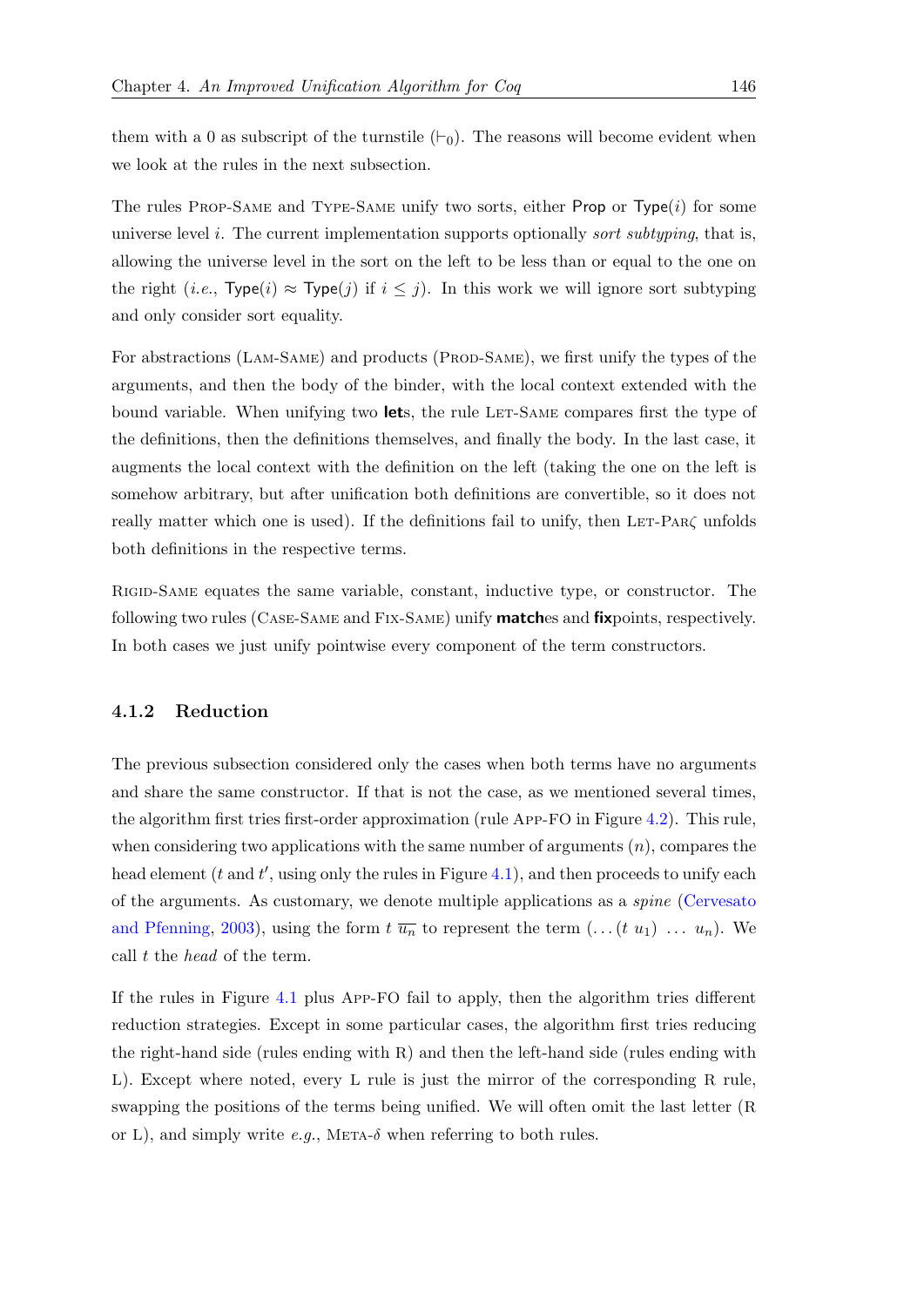<span id="page-166-0"></span>
$$
\frac{\Sigma_{0}:\Gamma\vdash_{0} t \approx u \triangleright \Sigma_{1} \qquad n \geq 0 \qquad \Sigma_{1}:\Gamma\vdash \overline{t_{n}} \approx u \overline{u_{n}} \triangleright \Sigma_{2} \qquad \text{APP-FO}
$$
\n
$$
\Sigma_{1}:\Gamma\vdash u \xrightarrow{\omega_{s}} u'
$$
\n
$$
\Sigma_{1}:\Gamma\vdash t \xrightarrow{\omega_{s}} u'
$$
\n
$$
\Sigma_{2}:\Gamma\vdash t \xrightarrow{\omega_{s}} u'
$$
\n
$$
\Sigma_{3}:\Gamma\vdash t \approx u \triangleright \Sigma'
$$
\n
$$
\Sigma_{4}:\Gamma\vdash t \approx u \triangleright \Sigma'
$$
\n
$$
\Sigma_{5}:\Gamma\vdash t \approx u \triangleright \Sigma'
$$
\n
$$
\Sigma_{6}:\Gamma\vdash t \approx u \triangleright \Sigma'
$$
\n
$$
\Sigma_{7}:\Gamma\vdash t \approx u \triangleright \Sigma'
$$
\n
$$
\Sigma_{8}:\Gamma\vdash t \approx u \triangleright \Sigma'
$$
\n
$$
\Sigma_{1}:\Gamma\vdash t \approx u \triangleright \Sigma'
$$
\n
$$
\Sigma_{2}:\Gamma\vdash t \approx u \triangleright \Sigma'
$$
\n
$$
\Sigma_{3}:\Gamma\vdash t \approx u \triangleright \Sigma'
$$
\n
$$
\Sigma_{4}:\Gamma\vdash t \approx u \triangleright \Sigma'
$$
\n
$$
\Sigma_{5}:\Gamma\vdash t \approx u \triangleright \Sigma'
$$
\n
$$
\Sigma_{6}:\Gamma\vdash t \approx u \triangleright \Sigma'
$$
\n
$$
\Sigma_{7}:\Gamma\vdash t \approx u \triangleright \Sigma'
$$
\n
$$
\Sigma_{8}:\Gamma\vdash t \times \Sigma_{9} t'
$$
\n
$$
\frac{t}{\Sigma_{1}:\Gamma\vdash u \approx t \triangleright \Sigma'}
$$
\n
$$
\Sigma_{1}:\Gamma\vdash t \approx u \triangleright \Sigma'
$$
\n
$$
\frac{t}{\Sigma_{1}:\Gamma\vdash t \approx u \triangleright \Sigma'} = \text{Lars-} \cdot \text{R}
$$
\n
$$
\frac{\Sigma_{1}:\Gamma\vdash t \times \Sigma_{1}t}{\Sigma_{1}:\Gamma\vdash t \approx u \triangleright \Sigma'} = \text{Lars-} \cdot \text{R}
$$

FIGURE 4.2: Reduction steps attempted during unification.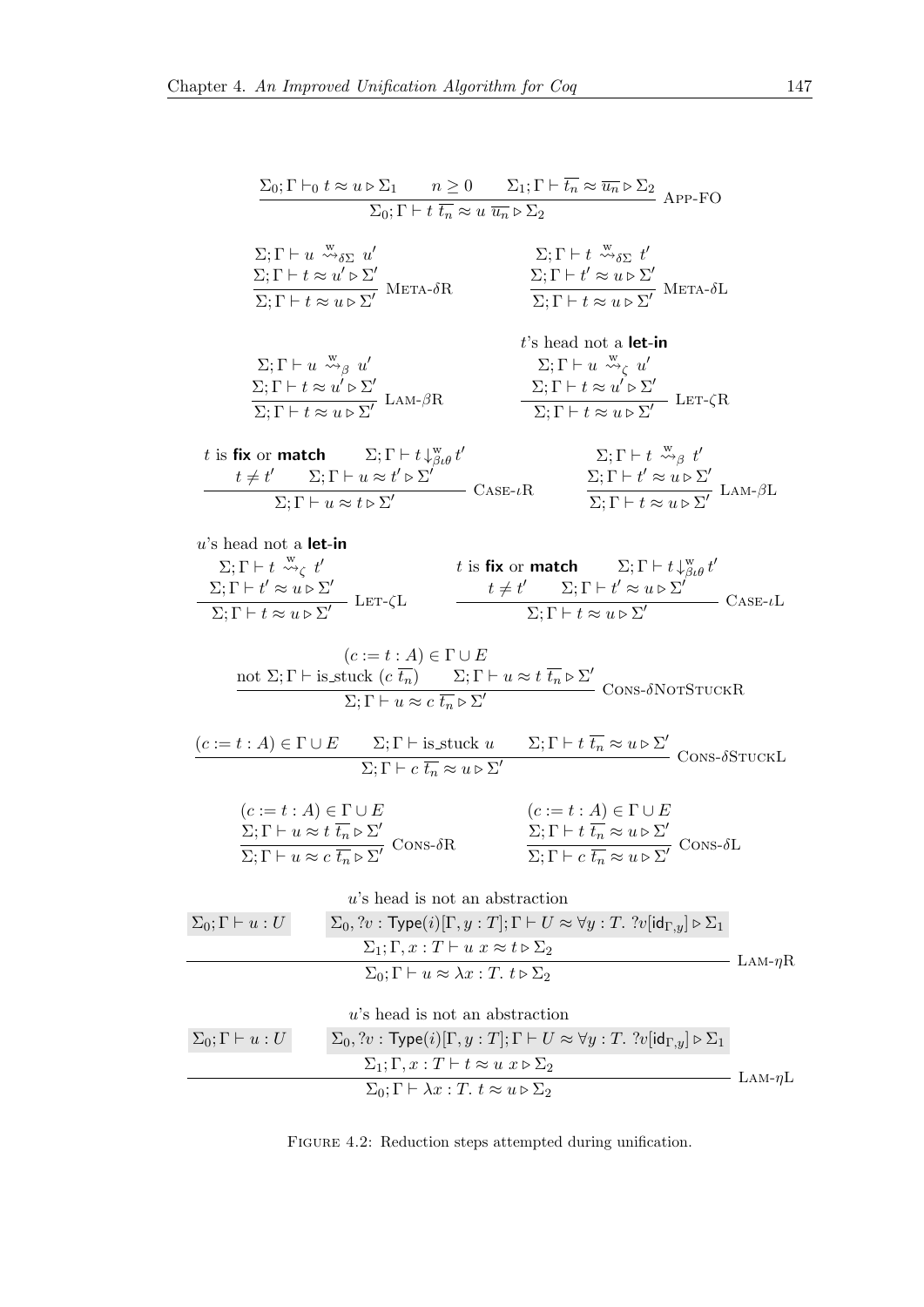The first reduction the algorithm tries is reduction of meta-variables,  $\delta \Sigma$ , as described in the rules META- $\delta$ R and META- $\delta$ L. Actually, as we are going to see in Section [4.1.5,](#page-181-0) this is what the algorithm tries prior to any other rule, including App-FO and the rules in Figure [4.1.](#page-164-1)

Next, the algorithm tries  $\beta$ ,  $\zeta$ , and  $\iota$  reduction, respectively (LAM- $\beta$ , LET- $\zeta$ , and CASE- $\iota$ ). In the first two cases, it performs one-step (weak) head reduction. In the case of let-ins, we make sure to avoid overlapping with the LET-PARζ rule.

More interesting are the cases for  $\delta\Gamma$ ,  $\delta E$  and  $\iota$  reductions. The high level idea is that we need to unfold constants carefully, because they may be used for the resolution of canonical instances. In the case of a **match** or a fix (rule  $\text{Case-}\iota\text{R}$ ), we want to be able to reduce the scrutinee using all reduction rules, including  $\delta E$ -reduction, and then (if applicable), continue reducing the corresponding branch of the match or the body of the fix, but avoiding the  $\delta E$ -reduction rule.

We illustrate this desired behavior with a simple example. Consider the environment  $E = \{d := 0, c := d\}$ , where there is also a structure with projector **proj.** Suppose further that there is a canonical instance i registered for proj and d. Then, the algorithm should succeed finding a solution for the following equation:

**match c with** 
$$
0 \Rightarrow d \mid 2 \Rightarrow 1
$$
 **end**  $\approx$  **proj**  $?f$  (4.1)

where  $?f$  is an unknown instance of the structure. More precisely, we expect the lefthand side to be reduced as

<span id="page-167-0"></span>
$$
d \approx \text{proj } ?f
$$

therefore enabling the use of the canonical instance  $i$  to solve for  $?f$ .

This is done in the rule CASE-L by weak-head normalizing the left-hand side using the standard  $\beta\iota$  rules plus a new reduction rule,  $\theta$ , that weak-head normalizes scrutiness:

$$
\begin{array}{ll}\n\text{match}_T \ t \text{ with } \overline{k} \ \overline{x} \Rightarrow t' \text{ end } \leadsto_{\theta} \text{ match}_T \ k_j \ \overline{a} \text{ with } \overline{k} \ \overline{x} \Rightarrow t' \text{ end } \qquad t \downarrow^{\text{w}}_{\beta \zeta \delta \iota} k_j \ \overline{a} \\
\text{fix}_j \ \{F\} \ a_1 \ \ldots \ a_{n_j} \ \leadsto_{\theta} \ \text{fix}_j \ \{F\} \ a_1 \ \ldots \ a_{n_j-1} \ (k \ \overline{b}) \qquad a_{n_j} \downarrow^{\text{w}}_{\beta \zeta \delta \iota} k \ \overline{b}\n\end{array}
$$

Note that we really need this new reduction rule: we cannot consider weak-head reducing the term using  $\delta E$  rule, as it will destroy the constant d in the example above, nor restrict reduction of the scrutinee to not include  $\delta E$ , as it will be too restrictive (disallowing  $\delta E$ in the reduction on the left-hand side makes Equation [4.1](#page-167-0) not unifiable).

In Equation [4.1](#page-167-0) we have a **match** on the left-hand side, and a constant on the righthand side (the projector). By giving priority to the  $\iota$  reduction strategy over the  $\delta E$  one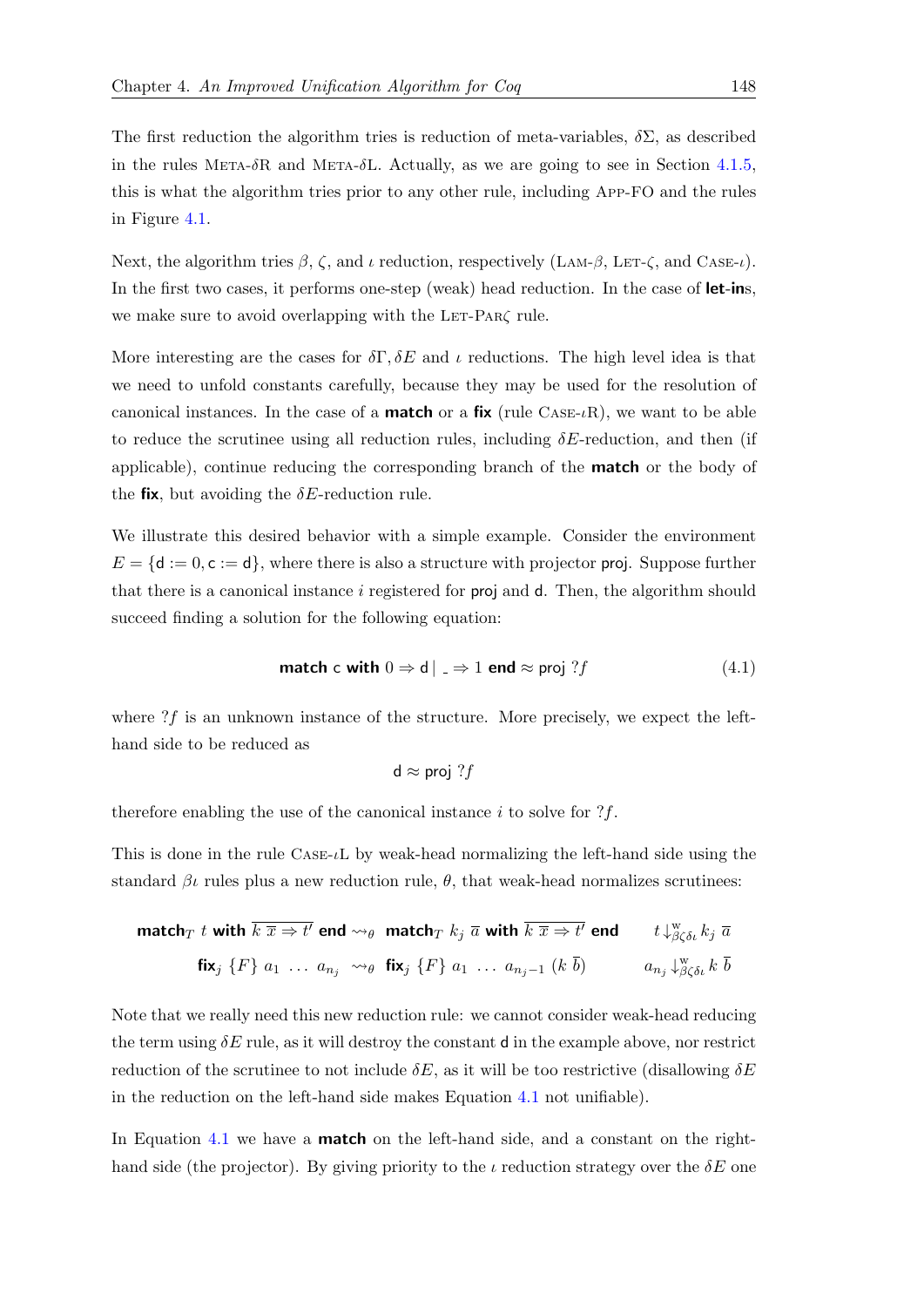we can be sure that the projector will not get unfolded beforehand, and therefore the canonical instance resolution mechanism will work as expected. Different is the situation when we have constants on both sides of the equation.

For instance, consider the following equation:

<span id="page-168-0"></span>
$$
c \approx \text{proj } ?f \tag{4.2}
$$

in the same context as before. Since there is no instance defined for c, we expect the algorithm to unfold it, uncovering the constant d. Then, it should solve the equation, as before, by instantiating  $?f$  with i.

If the projector is unfolded first instead, then the algorithm will not find the solution. The reason is that the projector unfolds to a case on the unknown ?f:

# $c \approx$  match ?f with Constr  $a_1 \ldots a_n \Rightarrow a_j$  end

(Assuming the projector proj corresponds to the j-th field in the structure, and Constr is the constructor of the structure.) Now the canonical instance resolution will fail to see that the right-hand side is (was) a projector, so after unfolding c and d on the left, the algorithm will give up and fail.

In this case we cannot just simply rely on the ordering of rules, since that will make the algorithm sensitive to the position of the terms. In order to solve Equation [4.2](#page-168-0) above, for instance, we need to prioritize reduction on the left-hand side over the right-hand side, but this prioritization will have a negative impact on similar equations with the projector occurring in the term on the left instead of in the term on the right. The solution is to unfold a constant on the right-hand side only if the term does not "get stuck", that is, does not evaluate to certain values, like an irreducible **match**. More precisely, we define the concept of "being stuck" as

is\_stuck  $t \triangleq \exists t'$   $t''$ .  $t \leadsto_{\delta E}^{0,1} t' \wedge t' \downarrow_{\beta \iota \zeta \theta}^{\infty} t''$  and  $t''$  head is a variable, case, fix, or abstraction

that is, after performing an (optional)  $\delta E$  step and  $\beta \iota \zeta \theta$ -weak head reducing the definition, the head element of the result is tested to be a **match, fix**, variable, or a  $\lambda$ abstraction. Note that the reduction will effectively stop at the first head constant, without unfolding it further. This is important, for instance, when having a definition that reduces to a projector of a structure. If the projector is not exposed, and is instead reduced, then some canonical solution may be lost.

The rule Cons- $\delta$ NotStuckR unfolds the right-hand side constant only if it will not get stuck. If it is stuck, then the rule CONS- $\delta$ STUCKL triggers and unfolds the left-hand side,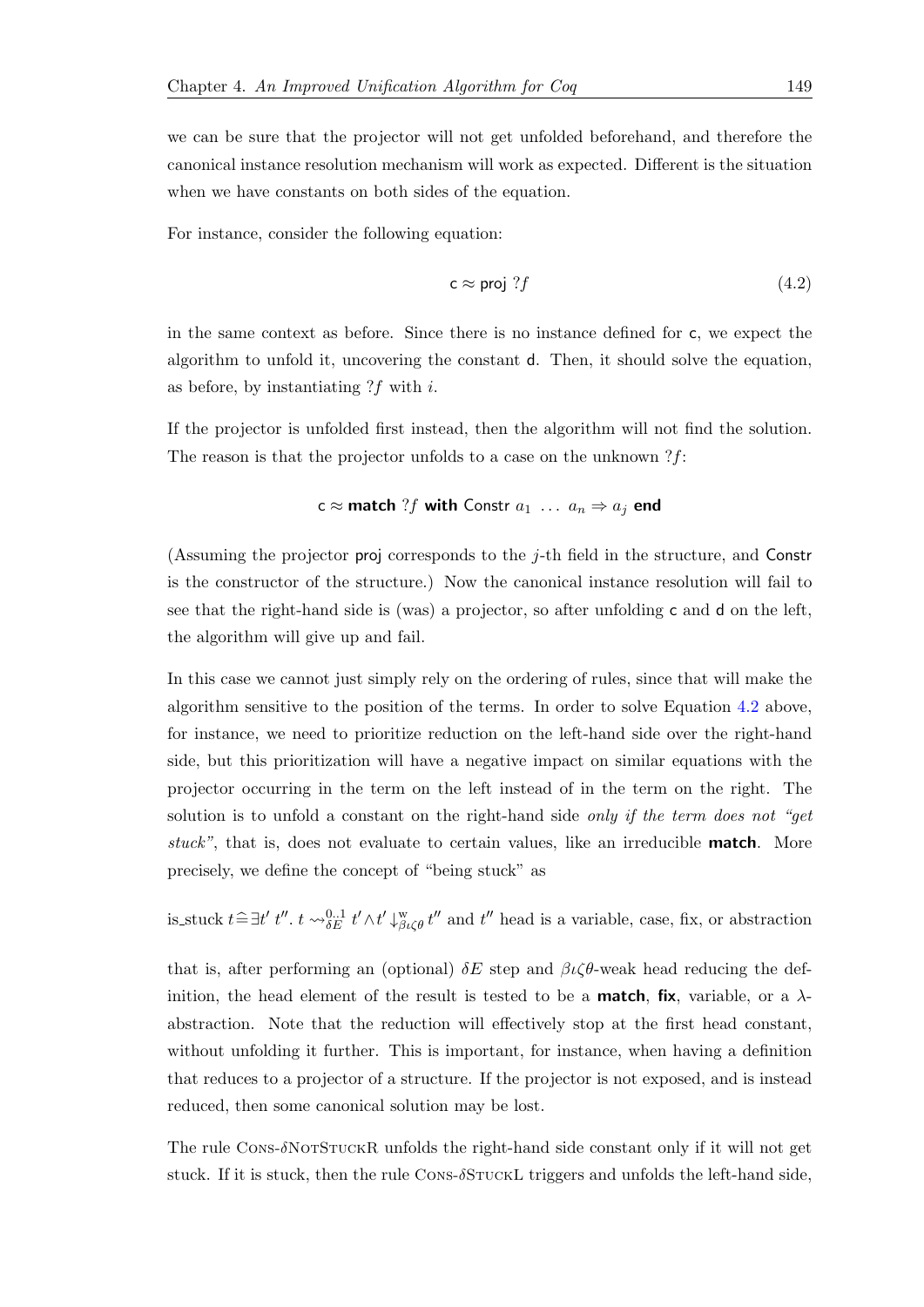which is precisely what happened in the example above. The rules  $\cos \delta$  are triggered as a last resort.

When none of the rules above applies, the algorithm tries  $\eta$ -expansion (LAM- $\eta$  rules). Note that we have the premise that  $u$ 's head is not an abstraction to avoid overlapping with the Lam-Same rules, otherwise it is possible to build an infinite loop together with the rules LAM- $\beta$ . The hypotheses inside the grey boxes ensure that u has product type with  $T$  as domain. It is interesting to point out that the current unification algorithm of Coq lacks these hypotheses, which makes the algorithm unsound  $(c.f., §4.2.2)$  $(c.f., §4.2.2)$ .

### <span id="page-169-0"></span>4.1.3 Meta-Variable Instantiation

The rules for meta-variable instantiation are considered in Figure [4.3,](#page-170-0) most of which are closely inspired by [Abel and Pientka](#page-210-1) [\(2011\)](#page-210-1). There are, however, several differences between their work and ours, since we have a different base logic (CIC instead of LF), and a different assumption on the types of the terms: they require the terms being unified to have the same (known) type, while we do not (types play no role in our unification judgment).

For presentation purposes, we only present the rules having a meta-variable on the right-hand side of the equation, but the algorithm also includes the rules with the terms swapped.

**Same Meta-Variable:** If both terms are the same meta-variable  $x$ , we have two distinct cases: if their substitution is exactly the same, the rule META-SAME-SAME applies, in which the arguments of the meta-variable are compared point-wise. Note that we require the elements in the substitution to be the same, and not just convertible. If, instead, their substitution is different, then the rule Meta-Same is attempted. To better understand this rule, let's look at an example. Say ?z has type  $T[x_1 : \text{nat}, x_2 : \text{nat}]$  and we have to solve the equation

$$
?z[y_1,y_2] \approx ?z[y_1,y_3]
$$

where  $y_1, y_2$  and  $y_3$  are defined in the local context. From this equation we cannot know yet what value ?z will hold, but at least we know it cannot refer to the second parameter,  $x_2$ , since that will render the equation above false. This reasoning is reflected in the rule Meta-Same in the hypothesis

$$
\Psi_1 \vdash \sigma \cap \sigma' \triangleright \Psi_2
$$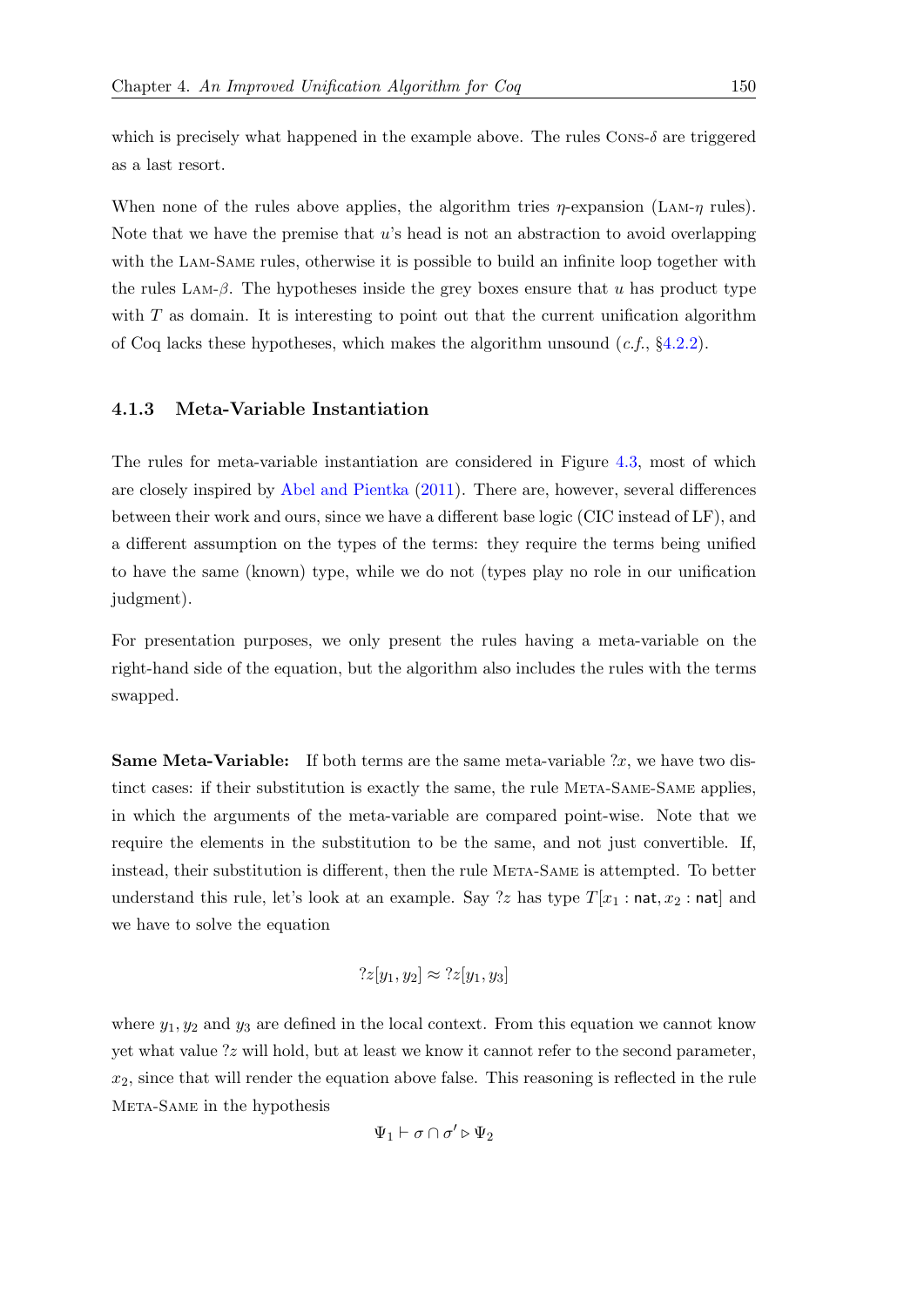<span id="page-170-0"></span>
$$
\Sigma; \Gamma \vdash \overline{t} \approx \overline{u} \triangleright \Sigma'
$$
\n
$$
\overline{\Sigma; \Gamma \vdash 2x[\sigma] \overline{t} \approx 2x[\sigma] \overline{u} \triangleright \Sigma'}
$$
\n
$$
\overline{\Sigma; \Gamma \vdash 2x[\sigma] \overline{t} \approx 2x[\sigma] \overline{u} \triangleright \Sigma'}
$$
\n
$$
\overline{\Sigma \cup \{2y : T[\Psi_2], 2x := 2y[\text{id}_{\Psi_2}]\}; \Gamma \vdash \overline{t} \approx \overline{u} \triangleright \Sigma'}
$$
\n
$$
\overline{\Sigma; \Gamma \vdash 2x[\sigma] \overline{t} \approx 2x[\sigma'] \overline{u} \triangleright \Sigma'}
$$
\n
$$
\overline{\Sigma; \Gamma \vdash 2x[\sigma] \overline{t} \approx 2x[\sigma'] \overline{u} \triangleright \Sigma'}
$$
\n
$$
\overline{\Sigma; \Gamma \vdash 2x[\sigma] \overline{t} \approx 2x[\sigma'] \overline{u} \triangleright \Sigma'}
$$
\n
$$
\Sigma_{\text{I}}; \Gamma \vdash \xi_1 : \overline{U} \qquad t'', \xi_1 = \text{remove-tail}(t; \xi') \qquad t' \downarrow^{\text{W}}_{\beta} t''
$$
\n
$$
\Sigma_0 \vdash \text{prune}(\xi, \xi_1; t'') \triangleright \Sigma_1
$$
\n
$$
\Sigma_1; \Gamma \vdash \xi_1 : \overline{U} \qquad t''' = \lambda y : U\{\xi, \xi_1/\hat{\Psi}, \overline{y}\}^{-1} : \Sigma_1(t'')\{\xi, \xi_1/\hat{\Psi}, \overline{y}\}^{-1}
$$
\n
$$
\Sigma_1; \Psi \vdash t''': \Gamma' \qquad \Sigma_1; \Psi \vdash T' \approx T \triangleright \Sigma_2 \qquad 2x \notin \text{FMV}(t'')
$$
\n
$$
\overline{\Sigma_0; \Gamma \vdash t \approx 2x[\xi] \xi' \triangleright \Sigma_2 \cup \{2x := t'''\}} \qquad \text{META-InSTR}
$$
\n
$$
\overline{2x : T[\Psi] \in \Sigma_0 \qquad 0 < n \qquad \Sigma_0; \Gamma \vdash u \approx 2x[\
$$

Figure 4.3: Meta-variable instantiation.

<span id="page-170-1"></span>
$$
\frac{\Psi \vdash \sigma \cap \sigma' \triangleright \Psi'}{\Psi, x : A \vdash \sigma, t \cap \sigma', t \triangleright \Psi', x : A}
$$
\n
$$
\frac{\Psi \vdash \sigma \cap \sigma' \triangleright \Psi'}{\Psi, x : x \vdash \sigma, t \cap \sigma', t \triangleright \Psi', x : A}
$$
\n
$$
\frac{\Psi \vdash \sigma \cap \sigma' \triangleright \Psi'}{\Psi, x : x \vdash \sigma, y \cap \sigma', z \triangleright \Psi'}
$$
\n
$$
\frac{\Psi \vdash \sigma \cap \sigma' \triangleright \Psi'}{\Psi, x : x \vdash \sigma, y \cap \sigma', z \triangleright \Psi'}
$$
\n
$$
\frac{\Psi \vdash \sigma \cap \sigma' \triangleright \Psi'}{\Psi, x : x \vdash \sigma, y \cap \sigma', z \triangleright \Psi'}
$$

FIGURE 4.4: Intersection of substitutions.

This judgment performs an intersection of both substitutions, filtering out those positions from the context of the meta-variable  $\Psi_1$  where the substitutions disagree, resulting in  $\Psi_2$ .

The intersection judgment is defined in Figure [4.4.](#page-170-1) The definition is conservative: it only filters different variables. The judgment is undefined if the two substitutions have different *terms* (not variables) in some position. Of course, a more aggressive approach is possible, checking for convertibility of the terms instead of just syntactic equality, but it is not clear whether the few more cases covered compensates for the potential loss in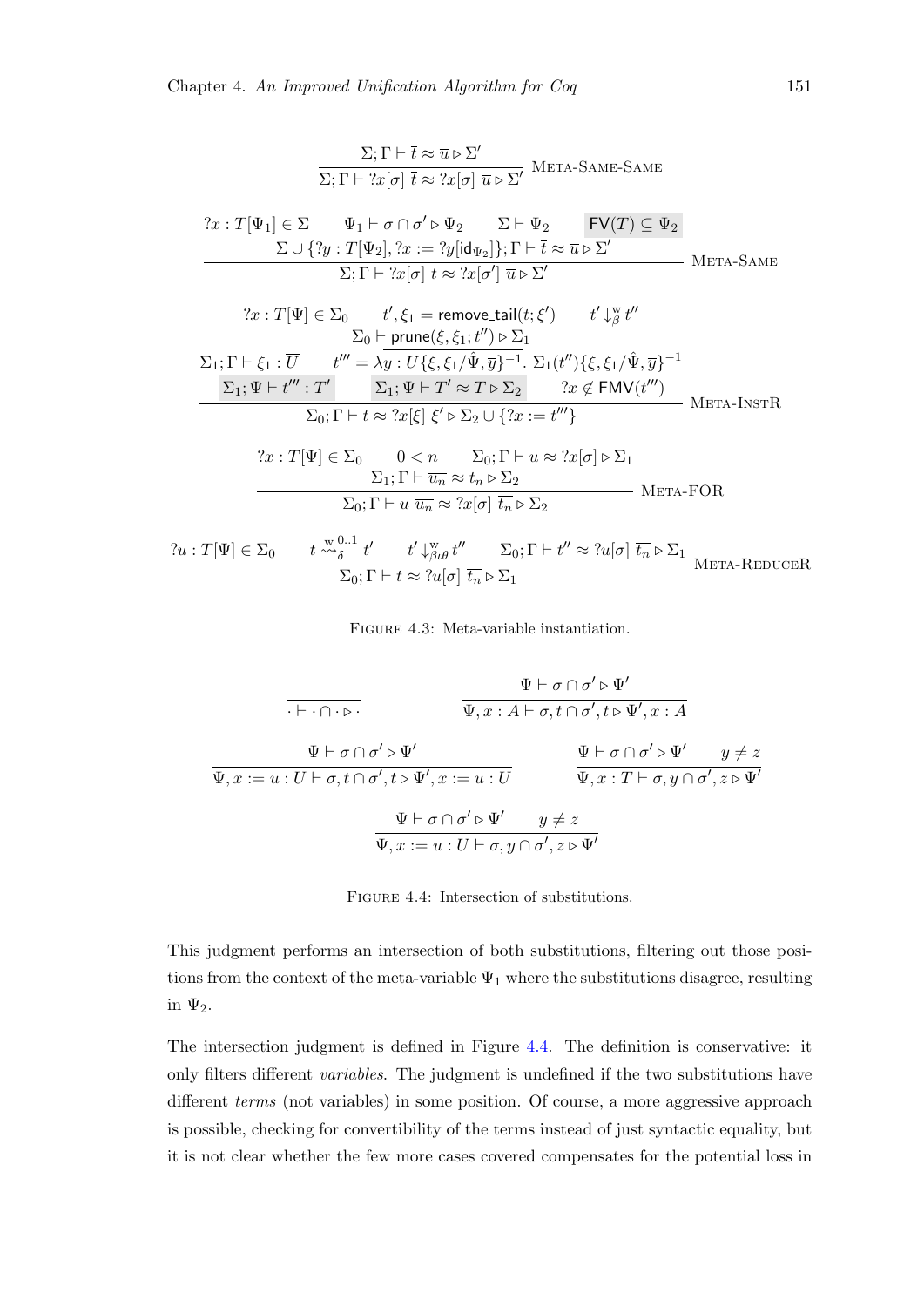performance.

Coming back to the rule Meta-Same, by filtering out the disagreeing positions of the substitution, we obtain a new context  $\Psi_2$ , which is a subset of  $\Psi_1$ . Then, we restrict ?x to only refer to the variables in  $\Psi_2$ . We do this by creating a new meta-variable ?y with the type of ?x, but in the context  $\Psi_2$ . We further instantiate ?x with ?y. Both the creation of ?y and the instantiation of ?x in the context  $\Sigma$  is expressed in the fragment  $\Sigma \cup \{?y : T[\Psi_2], ?x := ?y[\text{id}_{\Psi_2}]\}$  of the last hypothesis. We use this new context to compare point-wise the arguments of the meta-variable.

There are two other hypotheses that ensure that nothing goes wrong. Again, we explain them by means of example. The hypothesis

$$
\mathsf{FV}(T) \subseteq \Psi_2
$$

ensures that the type T of  $\mathcal{X}$  (and therefore, of  $\mathcal{Y}$ ), is well formed in the new (shorter) context  $\Psi_2$ . This condition is enclosed in a grey box because it's optional: if the terms on both sides of the equation are assumed to have the same type, it can be omitted. In [Abel and Pientka](#page-210-1) [\(2011\)](#page-210-1), for instance, the condition is not present, because in their setting this assumption holds. But if the terms are allowed to have different types, then it's possible for the intersection judgment to return an ill-formed context. To illustrate, consider the equation

$$
?f[y] \approx ?f[z]
$$

under contexts

$$
\Sigma = \{?f : x[x : Type]\} \qquad \Gamma = \{y : Type, z : Type\}
$$

The intersection of both substitutions will return an empty context. But we cannot create a new meta-variable  $?f'$  with type x in the empty context! The problem comes from the fact that the terms have different types  $(y \text{ and } z \text{ respectively})$ . By ensuring that every free variable in the type of the meta-variable is in the context  $\Psi_2$  we prevent this problem.

More subtle is the premise ensuring the well-formedness of  $\Psi_2$ :

$$
\Sigma \vdash \Psi_2
$$

The intersection judgment may return an invalid context; a context where some type refers to a variable that was wiped out from the context. This can only happen if the two substitutions agree on a term whose type depends on a variable where the two substitutions disagree. This sounds odd, but convertibility makes it possible.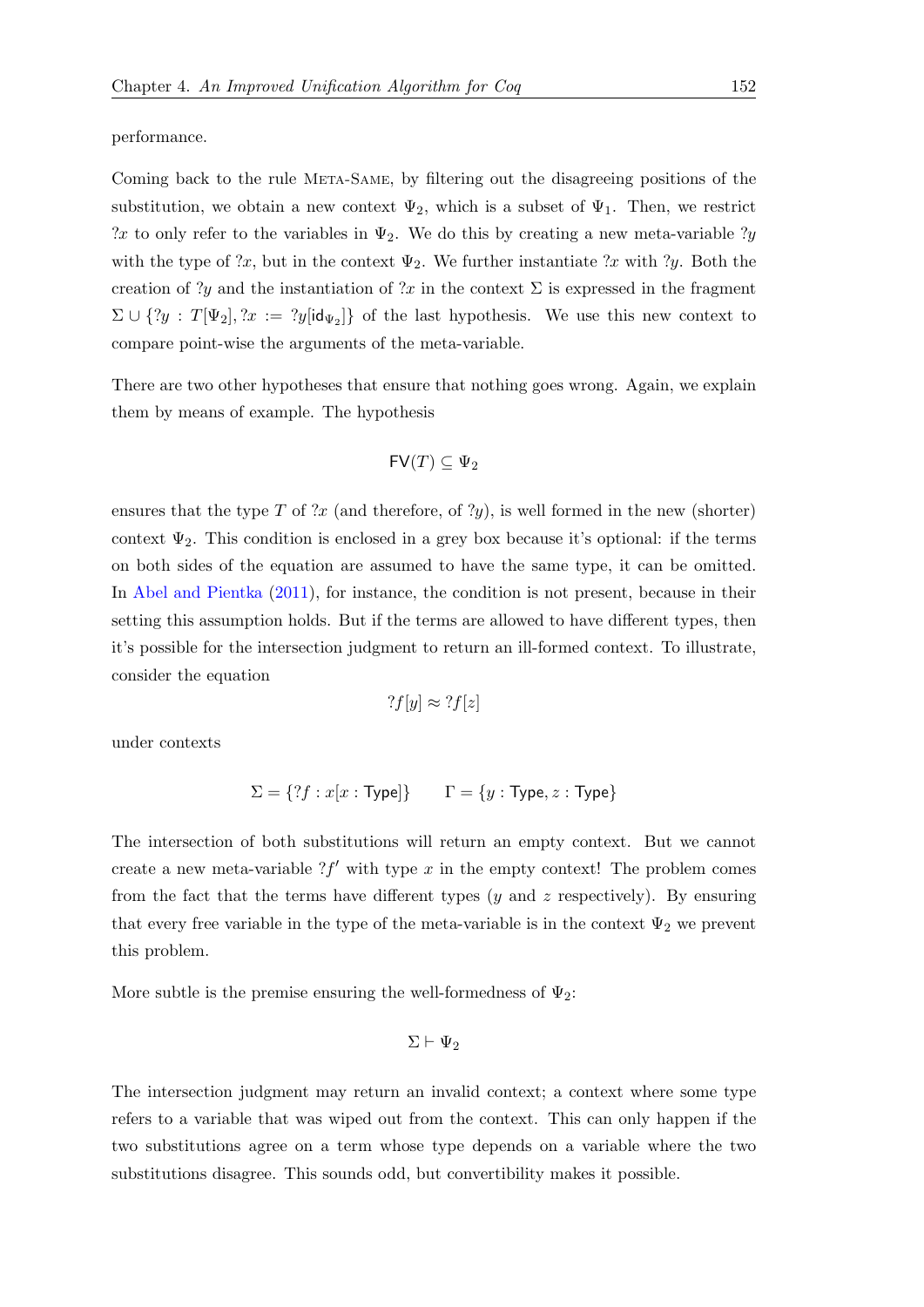For example, consider contexts

$$
\Sigma = \{?v : \mathsf{Prop}[x : \mathsf{Type}, p : \mathsf{fst}(\mathsf{Prop}, x)]\} \qquad \Gamma = \{y : \mathsf{Type}, z : \mathsf{Type}, w : \mathsf{Prop}\}
$$

and the equation

$$
?v[y, w] \approx ?v[z, w]
$$

Both substitutions agree on the value for  $p$ ,  $w$ , which has type Prop. But the type of p, convertible to Prop, depends also on  $x$ , a type variable where both substitutions disagree (with values  $y$  and  $z$  respectively). After performing the intersection, we get the ill-formed context  $[p : \mathsf{fst}(\mathsf{Prop}, x)].$ 

A more sophisticated intersection judgment may detect a situation like this and reduce the type to avoid the dependency.

Meta-Variable Instantiation: The Meta-Inst rules instantiate a meta-variable applying a variation of higher-order pattern unification (HOPU) [\(Miller,](#page-214-0) [1991b\)](#page-214-0). They unify a meta-variable  $x$  with some term t. As required by HOPU, the meta-variable is applied to a suspended substitution mapping variables to variables,  $\xi$ , and a spine of arguments  $\xi'$ , of only variables. Assuming ?x has (contextual) type  $T[\Psi]$ , this rule must find a term  $t^{\prime\prime\prime}$  to instantiate ?x such that, after performing the suspended substitution ξ and applying arguments  $\xi'$  (formally,  $t'''$ { $\xi/\hat{\Psi}$ }  $\xi'$ ), results in a term convertible to t.

However, we do not want any solution; we want the most natural one, often meaning also the most general one. We show with examples what we mean.

Example 4.1 (Equation without a most general solution). This example shows a case where no most general unifier exists. In this case, we expect the rule to fail to instantiate the meta-variable.

Consider the equation

<span id="page-172-0"></span>
$$
?f[x] x \approx \text{addn } x 0 \tag{4.3}
$$

where ?f is an uninstantiated meta-variable with type nat  $\rightarrow$  nat[y : nat], and addn is the addition operator for natural numbers. This equation has the following incomparable solutions:

- 1.  $?f := \lambda z$ . addn z 0
- 2. ? $f := \lambda_+$  addn  $y \neq 0$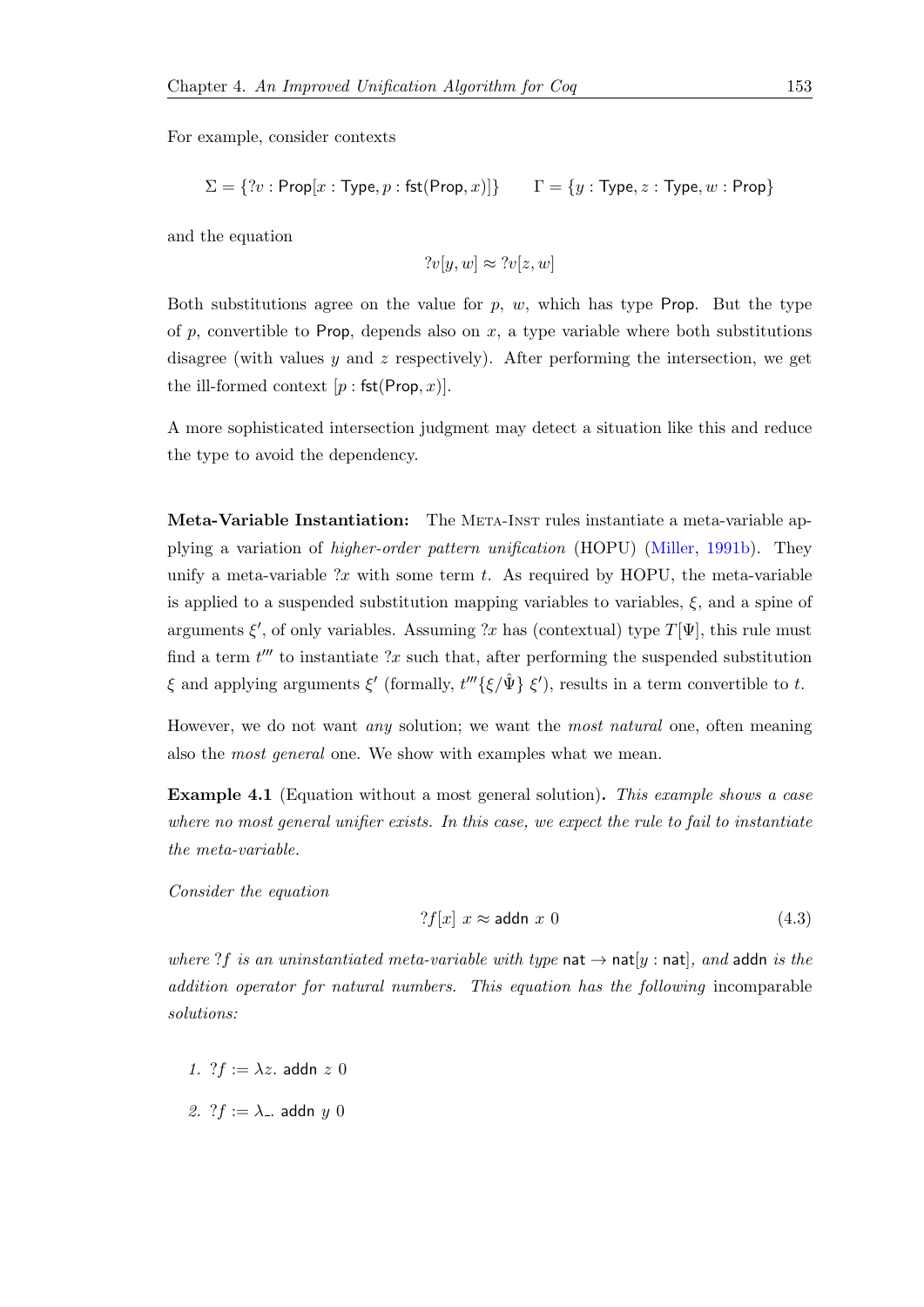(Note that the solution should have all its free variables included in the local context of the type of ?f,  $\{y\}$ . Unfolding each solution of ?f in Equation [4.3,](#page-172-0) after applying the suspended substitution  $[x]$ , we obtain terms convertible to addn x 0.)

The problem with the previous example is that  $x$  occurs twice, once in the substitution and once in the arguments of the unification variable. However this is not always a problem, as the following example illustrates.

Example 4.2 (Equation with the same variable occurring twice, but having a most general solution). Consider ?f now with type nat  $\rightarrow$  nat $[y_1 : \text{nat}, y_2 : \text{nat}]$  in the following equation:

$$
?f[x, z] x \approx \text{addn } z 0 \tag{4.4}
$$

This equation has the following most general solution:

$$
?f := \lambda_-\ \text{addn}\ y_2\ 0
$$

Since x does not occur in the term, it does not matter that it occurs twice in the arguments of the meta-variable.

In theory, a solution and its  $\eta$ -expansion are comparable. However, from a practical perspective, an  $\eta$ -expanded term is less natural, and it potentially hides the head constant from the canonical structures resolution algorithm. Consider the following example:

<span id="page-173-1"></span>**Example 4.3** (Equation whose solutions are  $\eta$ -convertible). Consider the equation

<span id="page-173-0"></span>
$$
?f \parallel x \ y \approx \text{addn} \ x \ y \tag{4.5}
$$

This equation has the following solutions convertible up to η-expansion:

- 1.  $?f :=$ addn
- 2. ? $f := \lambda z$ . addn z
- 3.  $?f := \lambda z$ .  $\lambda w$ . addn z w

However, the last two solutions in this example have two problems. First, they are not intuitive. The proof developer will find awkward that  $?f$  was not assigned the more compact and simple term. Second, and more importantly, a solution may be lost if  $?f$ is used in another equation later on. For instance, consider the following equation:

proj 
$$
?s \approx ?f
$$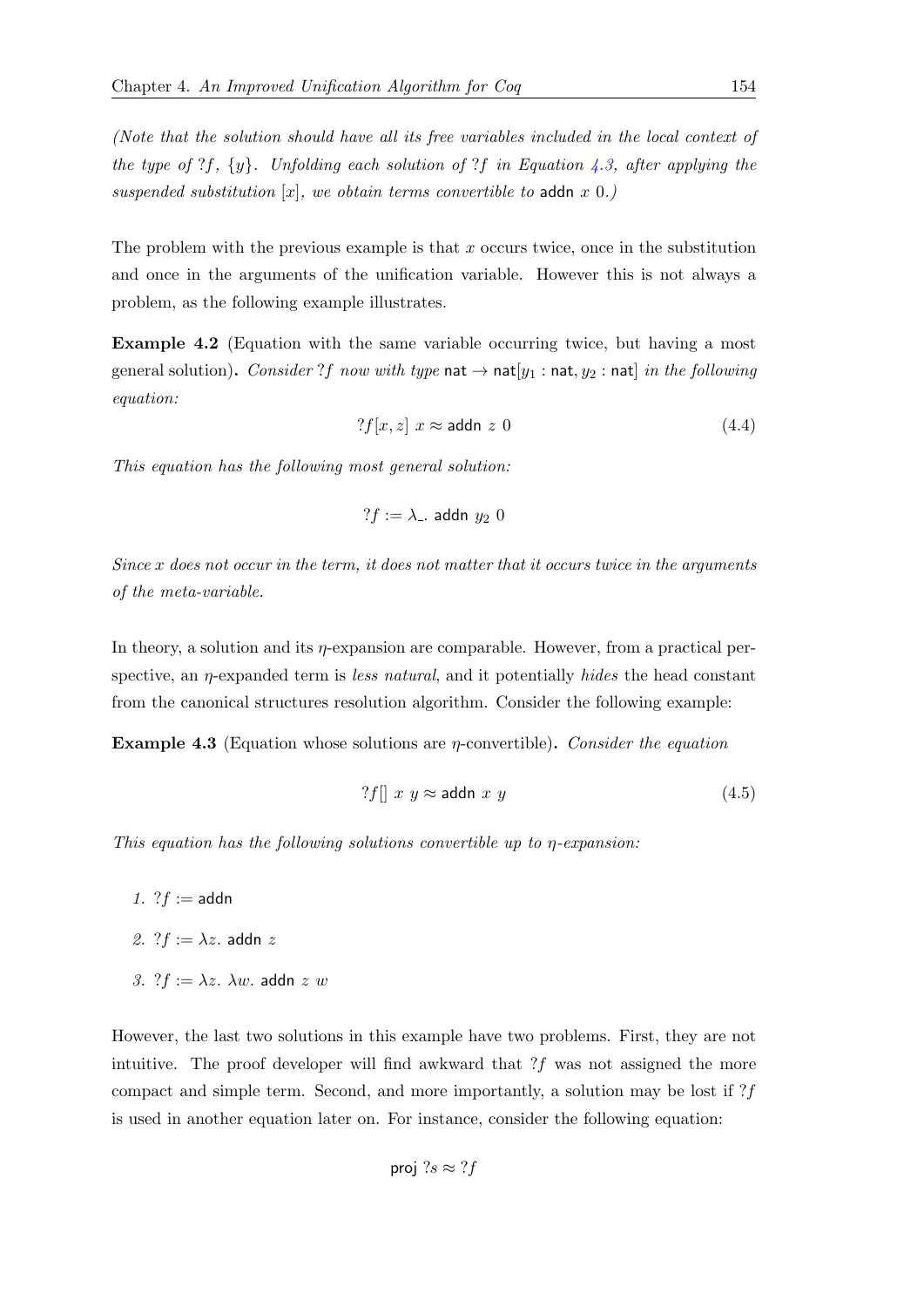where  $?s$  is an unknown instance of a structure with projector **proj**, and  $?f$  has been instantiated with the second or third solution from Equation [4.5.](#page-173-0) Then, if there is a canonical instance with key (proj, addn), it will not be taken into account, since the  $\lambda$ -abstractions are "hiding" the constant addn.

In the previous example there was a direct correspondance between the arguments of the meta-variable and the addition function. This will not always be the case, but we still make an effort to obtain the shortest possible term. The following example illustrates this point.

<span id="page-174-0"></span>Example 4.4 (Equation with most general solution, with only one out of two arguments in common). Consider equation:

$$
?f[z] x y \approx \text{addn} \ z \ y
$$

This equation has the following  $\eta$ -convertible solutions:

- 1.  $?f := \lambda x$ . addn z
- 2.  $?f := \lambda x \ y$ . addn z y

Our algorithm will favor the first solution.

With these examples in mind, we come back to the META-INST rules, more specifically, the Meta-InstR rule. This rule should find a solution for the equation

$$
t \approx 2x[\xi] \xi'
$$

under contexts  $\Sigma_0$  and  $\Gamma$ . t is crafted into a new term  $t^{\prime\prime\prime}$  following these steps:

1. To avoid  $\eta$ -expanded solutions, the term t and arguments  $\xi'$  are decomposed using the function remove\_tail $(\cdot; \cdot)$ :

$$
\begin{aligned}\n\text{remove\_tail}(t \ x; \xi, x) &\stackrel{\frown}{=} \text{remove\_tail}(t; \xi) & \text{if } x \notin \mathsf{FV}(t) \\
\text{remove\_tail}(t; \xi) &\stackrel{\frown}{=} (t, \xi) & \text{in any other case}\n\end{aligned}
$$

This function, applied to t and  $\xi'$ , returns a new term t' and a list of variables  $\xi_1$ , where there exists  $\xi_2$  such that  $t = t' \xi_2$  and  $\xi' = \xi_1, \xi_2$ , and  $\xi_2$  is the longest such list. For instance, in Example [4.3,](#page-173-1)  $\xi_1$  will be empty, and  $\xi_2$  will be  $x, y$ , while in Example [4.4,](#page-174-0)  $\xi_1$  will be x and  $\xi_2$  will be y.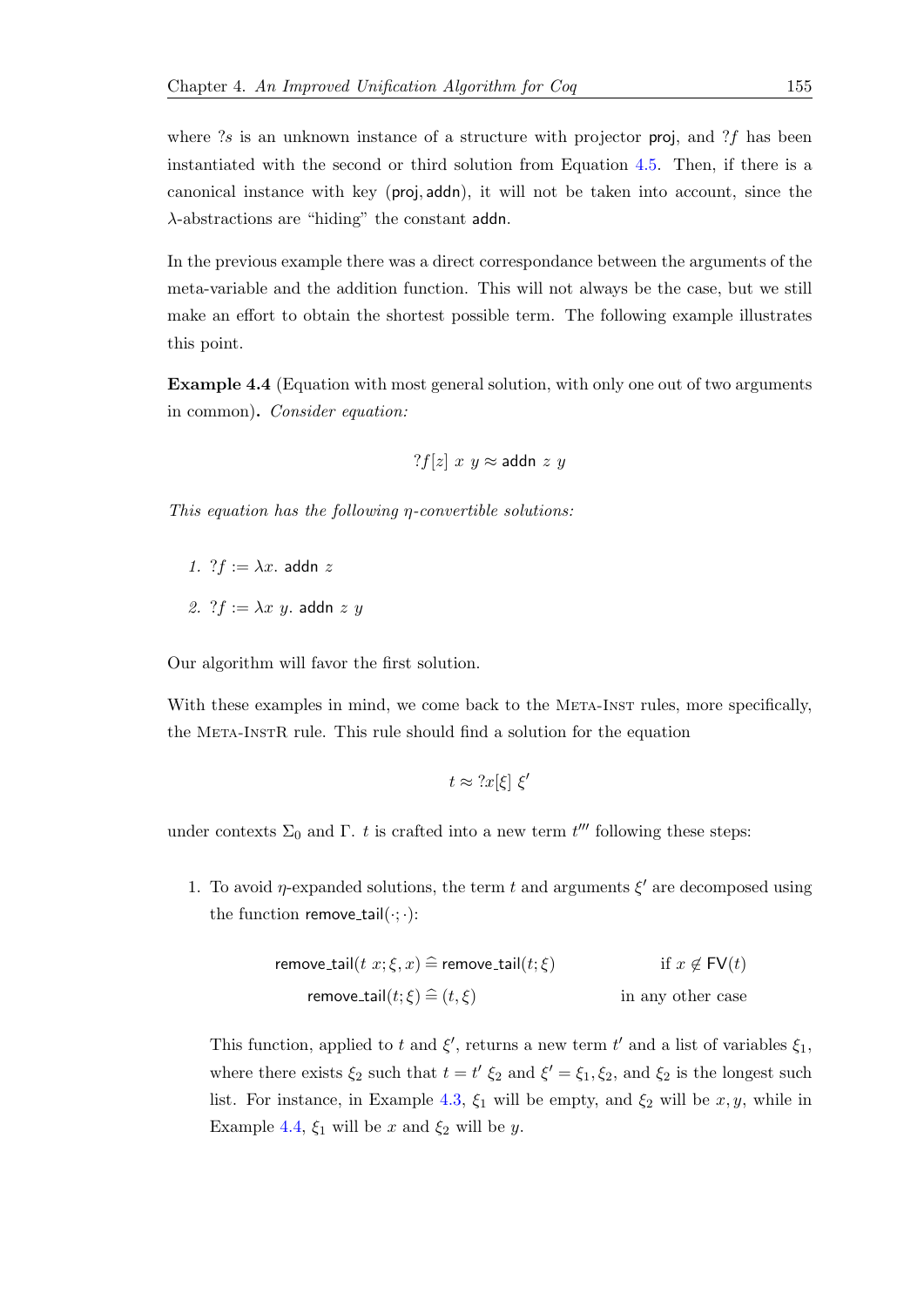The check that  $x \notin FV(t)$  in the first case above ensures that no solutions are erroneously discarded. Consider the following equation:

$$
?f|| x \approx \text{addn0 } x x
$$

If we remove the argument of the meta-variable, we will end up with the unsolvable equation:

$$
?f[] \approx \text{addn0 } x
$$

- 2. The term obtained in the previous step is weak head  $\beta$  normalized, noted  $t' \downarrow^w_{\beta} t''$ . This is performed in order to remove false dependencies, like variable x in  $(\lambda_-, 0)$  x.
- 3. The meta-variables in  $t''$  are pruned. This process is quite involved, so we defer the explanation for next subsection  $(\S 4.1.3.1)$  $(\S 4.1.3.1)$ . At high level, the pruning judgment ensures that the term  $t''$  has no "offending variables", that is, free variables outside of those occurring in the substitution  $\xi, \xi_1$ . It does so by restricting meta-variables occurring in  $t''$  whose suspended substitutions have such offending variables. The output of this judgment is a new meta-context  $\Sigma_1$ .
- 4. The final term  $t^{\prime\prime\prime}$  is constructed as

$$
\lambda\overline{y:U\{\xi,\xi_1/\hat{\Psi},\overline{y}\}^{-1}}.\ \Sigma_1(t'')\{\xi,\xi_1/\hat{\Psi},\overline{y}\}^{-1}
$$

First, note from Example [4.4](#page-174-0) that  $t^{\prime\prime\prime}$  has to be a function taking n arguments  $\overline{y}$ , where  $n = |\xi_1|$ . For the moment, let's forget about the types of each  $y_i$ .

The body of this function is the term obtained from the second step,  $t''$ , after performing a few changes. First, all of its defined meta-variables are normalized with respect to the meta-context obtained in the previous step,  $\Sigma_1$ , in order to replace the meta-variables with the pruned ones. This step effectively removes false dependencies on variables not occurring in  $\xi, \xi_1$ .

Then, the *inversion* of substitution  $\xi, \xi_1/\hat{\Psi}, \overline{y}$  is performed. This inversion ensures that all free variables in  $\Sigma_1(t'')$  are replaced by variables in  $\Psi$  and  $\overline{y}$ . More precisely, it replaces every variable in  $\Sigma_1(t'')$  appearing only once in the image of the substitution  $(\xi, \xi_1)$  by the corresponding variable in the domain of the substitution  $(\hat{\Psi}, \overline{y})$ . If a variable appears multiple times in the image and occur in term  $t''$ , then inversion fails.

The type of each argument  $y_j$  of the function is the type  $U_j$ , obtained from the j-th element in  $\xi_1$ , after performing the inversion substitution (with the caveat that the substitution includes only the  $j-1$  elements in  $\overline{y}$ ).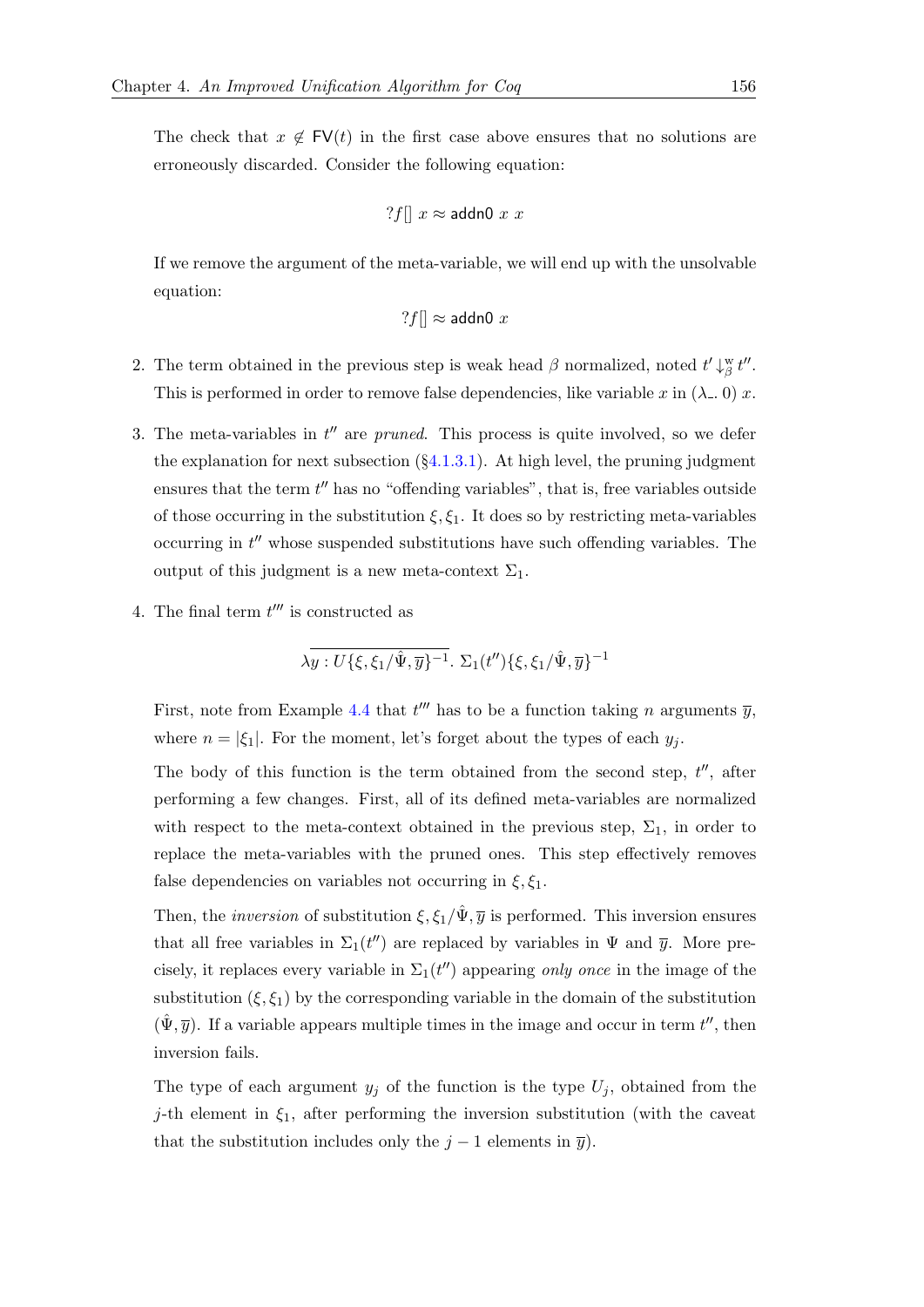- 5. The type of  $t^{\prime\prime\prime}$ , which now only depends on the context  $\Psi$ , is computed as  $T'$ . This introduces a penalty in the performance of the algorithm, but since  $t^{\prime\prime\prime}$  is well typed (since  $t$  is assumed to be, and every step above preserves its type), then we can perform a fast re-typing. Re-typing assumes terms are well-typed, therefore omitting to typecheck arguments of functions: for example, to compute the type of the term  $t_1$   $t_2$ , it suffices to compute the type of  $t_1$ , say  $\forall x : A$ . B, and substitute  $t_2$  for x in B. There is no need to compute the type of  $t_2$ .
- 6. The type obtained in the previous step,  $T'$ , is unified with the type of  $x$ , obtaining a new meta-context  $\Sigma_2$ . These last two steps are shown inside a grey box in the rules, in order to indicate that they can be omitted if the types of the terms are unified prior to the term themselves.
- 7. Finally, an *occurs check* is performed to prevent illegal solutions, making sure  $x$ does not occur in  $t^{\prime\prime\prime}$ .

The algorithm outputs the new context  $\Sigma_2$ , instantiating ?x with  $t'''$ .

First-Order Approximation: The meta-variable in the rules META-INST is restricted to have only variables in the spine of arguments. This can be quite restrictive, in particular when meta-programming. Consider for instance the following equation that tries to unify an unknown function, applied to an unknown argument, with the term 1 (expanded to S 0):

$$
\mathsf{S} \; 0 \approx ?f \parallel ?y \parallel
$$

As usual, such equation have multiple solutions, but one that is "more natural": assign S to ?f and 0 to ?y. However, since the argument to the meta-variable is not a variable, it does not fall into the higher-order pattern fragment, and therefore is not considered by the META-INST rules. In an scenario like this, the META-FO rules perform a *first order* approximation, unifying the meta-variable  $($ *:* $f$  in the equation above) with the term on the left-hand side without the last n arguments  $(S)$ , which are in turn unified pointwise with the *n* arguments in the spine of the meta-variable  $(0 \text{ and } ?y$ , respectively). Note that the rule App-FO does not subsume this rule, as it requires both terms being equated to have the same number of arguments.

Eliminating Dependencies: If none of the rules above apply, then the algorithm makes a last attempt reducing the term, as this may remove dependencies (Meta-REDUCE). For instance, the following example has a solution, even when the term refers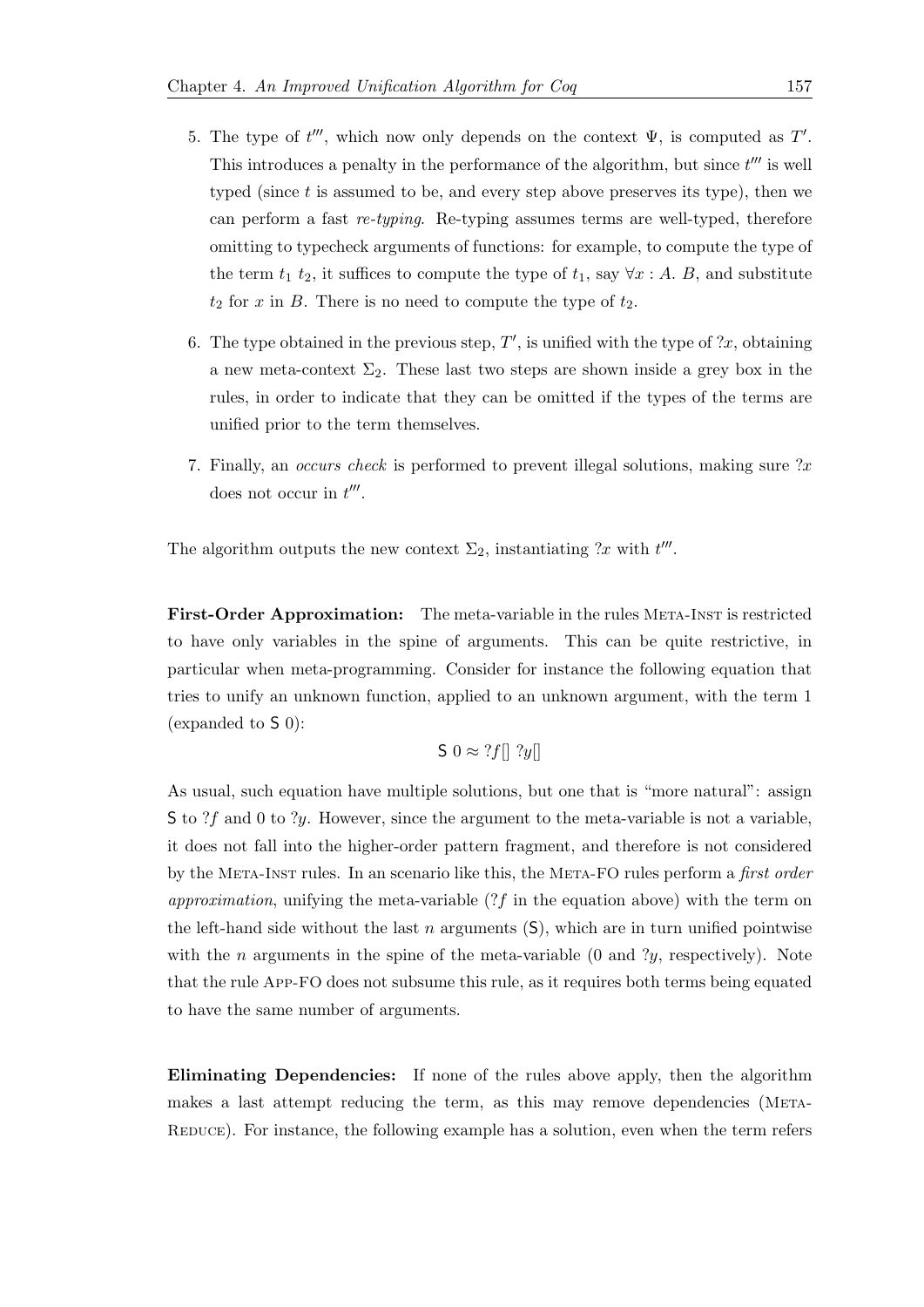<span id="page-177-2"></span>
$$
h \in \mathcal{S} \cup \mathcal{C}
$$
\n
$$
\sum \vdash \text{prune}(\xi; h) \triangleright \sum \text{PRUNE-CONSTANT}
$$
\n
$$
\sum \vdash \text{prune}(\xi; x) \triangleright \sum' \text{PRUNE-LAN}
$$
\n
$$
\sum \vdash \text{prune}(\xi, x; t) \triangleright \sum' \text{PRUNE-LAM}
$$
\n
$$
\sum \vdash \text{prune}(\xi, x; t) \triangleright \sum' \text{PRUNE-LAM}
$$
\n
$$
\sum \vdash \text{prune}(\xi; \forall x; t) \triangleright \sum' \text{PRUNE-PROD}
$$
\n
$$
\sum \vdash \text{prune}(\xi; t) \triangleright \sum_{1} \sum_{i} \vdash \text{prune}(\xi; t_{i}) \triangleright \sum_{i+1} i \in [1, n]
$$
\n
$$
\sum \vdash \text{prune}(\xi; t) \triangleright \sum_{1} \sum_{i} \vdash \text{prune}(\xi; t \overline{t_{n}}) \triangleright \sum_{i+1} i \in [1, n]
$$
\n
$$
\text{PRUNE-APP}
$$
\n
$$
\sum \vdash \text{prune}(\xi; t_{2}) \triangleright \sum_{2} \sum_{2} \vdash \text{prune}(\xi, x; t_{1}) \triangleright \sum_{3} \text{PRUNE-LEFT}
$$
\n
$$
\sum \vdash \text{prune}(\xi; t_{2}) \triangleright \sum_{2} \sum_{i} \vdash \text{prune}(\xi; x; t_{1}) \triangleright \sum_{3} \text{PRUNE-LET}
$$
\n
$$
\frac{?x : T[\Psi] \in \Sigma \qquad \Psi \vdash \text{prune}.\text{ctx}(\xi; \sigma) \triangleright \Psi}{\sum \vdash \text{prune}(\xi; ?x[\sigma]) \triangleright \Sigma}
$$
\n
$$
?x : T[\Psi] \in \Sigma \qquad \Psi \vdash \text{prune}.\text{ctx}(\xi; \sigma) \triangleright \Psi' \qquad \Sigma \vdash \Psi'
$$
\n
$$
\frac{\sum \vdash \text{prune}(\text{idx}(\xi; t_{n}) \triangleright \sum_{i} \text{PRUNE-MENT}}{\sum \vdash \text{prune}(\text{idx}(\xi; t_{n}) \triangler
$$

FIGURE 4.5: Pruning of meta-variables.

<span id="page-177-3"></span>
$$
\frac{\text{Prune\_ctx}(\xi; \cdot) \triangleright}{\text{Prune\_ctx}(\xi; \sigma) \triangleright \Psi'}
$$
\n
$$
\frac{\text{FV}(t) \in \xi \qquad \Psi \vdash \text{prune\_ctx}(\xi; \sigma) \triangleright \Psi'}{\Psi, x : A \vdash \text{prune\_ctx}(\xi; \sigma, t) \triangleright \Psi', x : A} \text{PRUNECTX-NOPRUNE}
$$
\n
$$
\frac{y \notin \xi \qquad \Psi \vdash \text{prune\_ctx}(\xi; \sigma) \triangleright \Psi'}{\Psi, x : A \vdash \text{prune\_ctx}(\xi; \sigma, y \overline{t_n}) \triangleright \Psi'} \text{PRUNECTX-PRUNE}
$$

Figure 4.6: Pruning of contexts.

to a variable that is not in the context of the meta-variable:

$$
fst(0, x) \approx ?g||
$$

# <span id="page-177-0"></span>4.1.3.1 Pruning

The idea behind pruning can be understood with an example. Say we want to unify terms

<span id="page-177-1"></span>
$$
?w[x, y] \approx c \; ?u[z, ?v[y]] \tag{4.6}
$$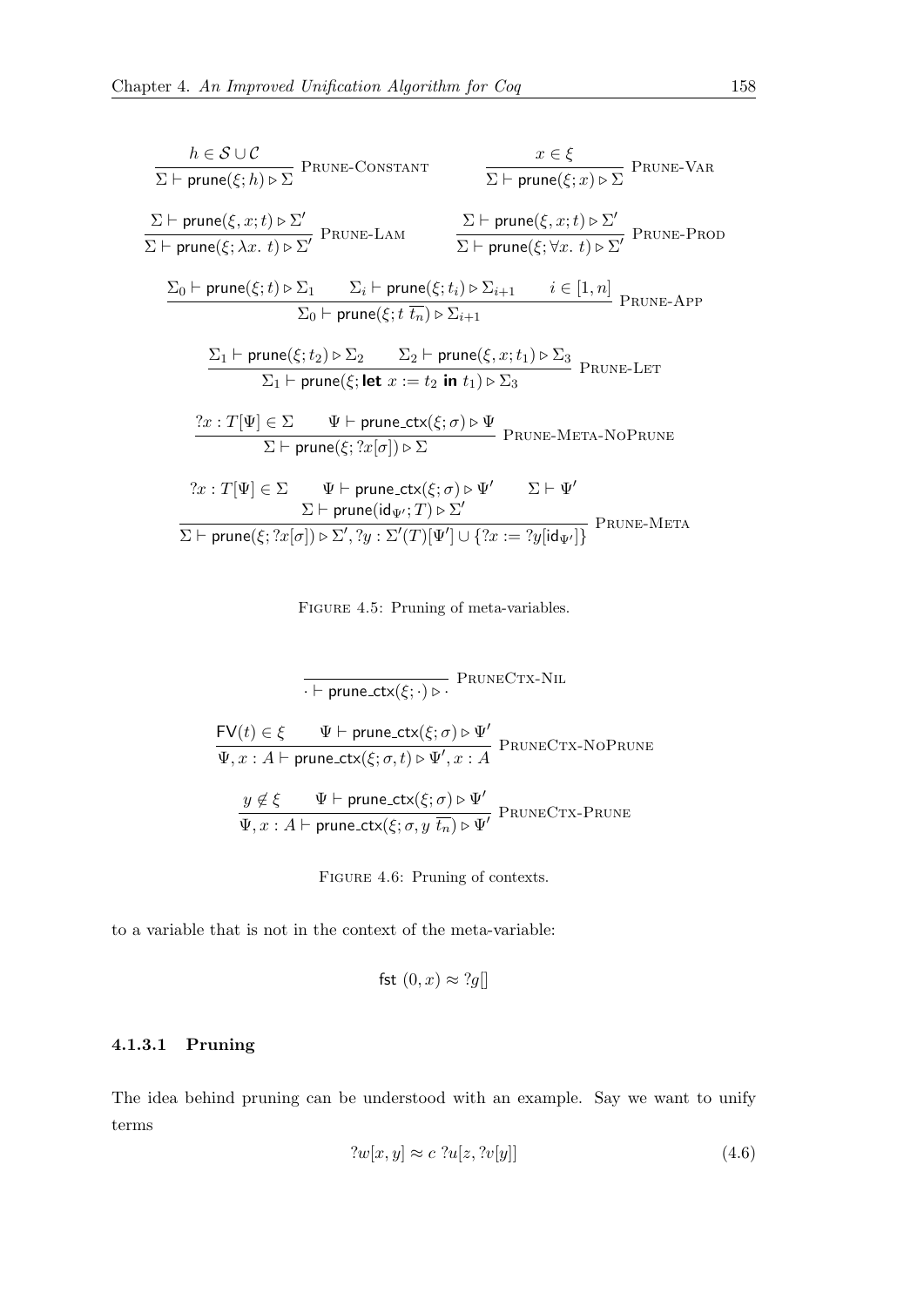A solution exists, although  $z$  is a free variable in the right-hand side not appearing in the image of the substitution of the left-hand side. The solution has to restrict ?u to ensure that it does not depend on the first element of the substitution. This can be done by meta-substituting ?u with a new ?u' having a smaller context, as we did with the intersection of substitutions in the rule META-SAME. That is, if  $?u : U[z_1 : T_1, z_2 : T_2],$ then a fresh meta-variable  $?u'$  is created with type  $U[z_2 : T_2]$ , and  $?u := ?u'[z_2]$ . The result of this process in Equation [4.6](#page-177-1) is

$$
?w[x,y] \approx c \; ?u'[?v[y]]
$$

which can now be easily solved.

But not every offending variable occurring inside a substitution can be pruned. Consider a similar example as Equation [4.6,](#page-177-1) where the offending variable  $z$  now occurs inside the substitution of ?v:

$$
?w[x, y] \approx c \; ?u[x, ?v[z]]
$$

z cannot be pruned, since a solution may exists by pruning z from  $2v$ , or by pruning the second argument  $(2v|z|)$  from  $2u$ .

There is an extra consideration to take into account. The offending variable can only occur at the head of the term in the suspended substitution, otherwise the pruning may lose solutions, and fail in unexpected places. The following example illustrates this point.

Example 4.5 (Bad pruning).

let 
$$
p := (x, y)
$$
 in  $(?u[x], ?v[p]) \approx$  let  $p := (x, y)$  in  $(c ?v[(x, y)],$ fst  $p)$ 

After unifying the definition of the let, it introduces the definition  $p := (x, y)$  in the local context and proceeds to pairwise unify the components of the pair, obtaining the following equations:

$$
?u[x] \approx c \; ?v[(x, y)]
$$

$$
?v[p] \approx \text{fst } p
$$

When considering the first equation, it can be tempting to prune the argument of  $?v$ , as it has the offending variable y, thus instantiating ?v with ?v'[], where ?v' is a fresh metavariable having an empty context. However, such pruning renders the second equation unsolvable. After unfolding the definition of  $?v$ , we obtain the equation

$$
?v'|\rvert \approx \mathsf{fst}\; p
$$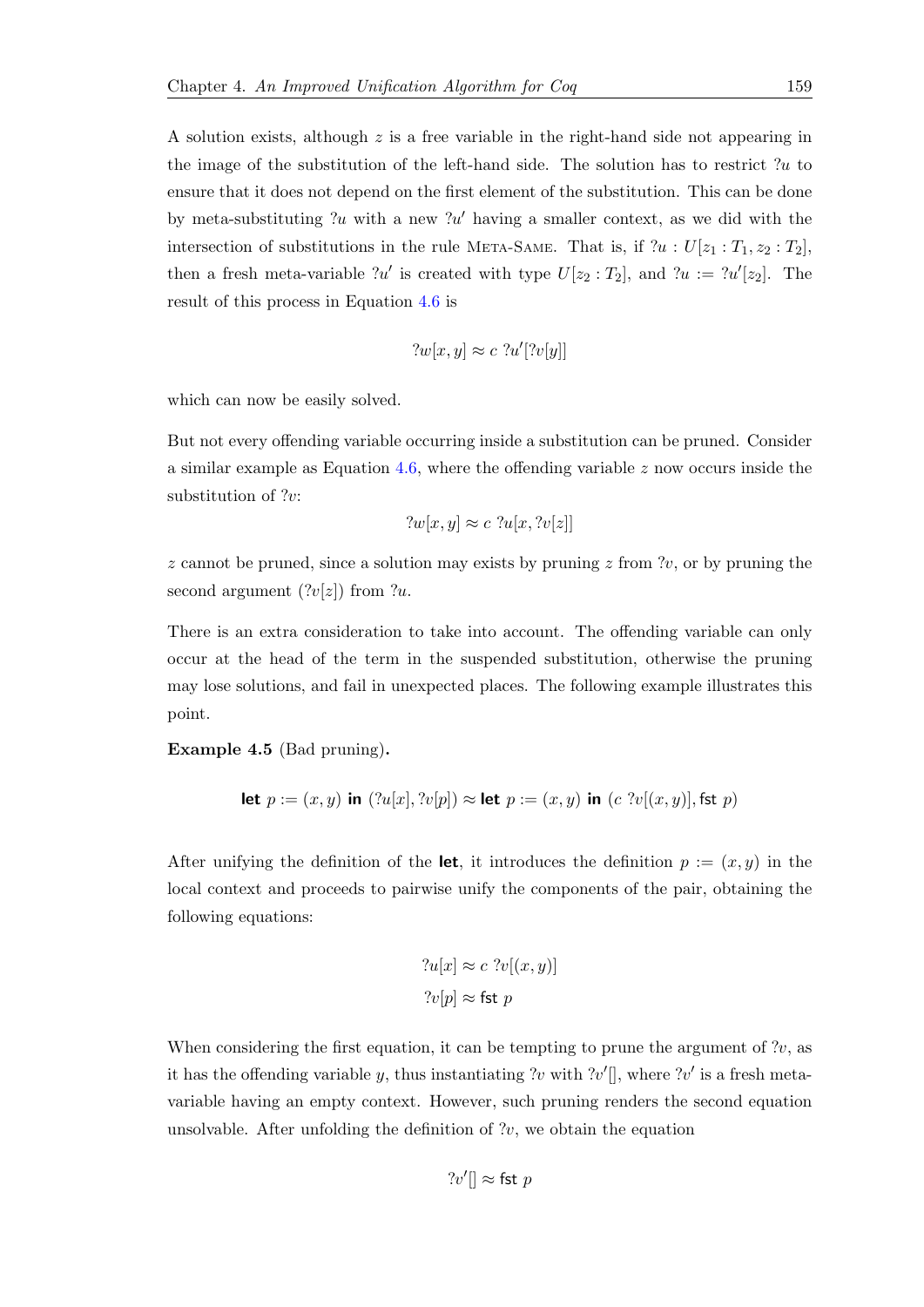which has no solution. In this example it is easy to see where things went wrong, but in general it is a bad idea to fail at the wrong place, as it forces the developer to trace the algorithm to find out where the problem was originated. The original algorithm of Coq performs such ill-prunings, and in this example incorrectly flags the problem as coming from the second equation.

We can now get into the formal description of the pruning process (Figure [4.5\)](#page-177-2). The pruning judgment is noted

$$
\Sigma \vdash \mathsf{prune}(\xi; t) \triangleright \Sigma'
$$

It takes a meta-context  $\Sigma$ , a list of variables  $\xi$ , the term to be pruned t, and returns a new meta-context  $\Sigma'$ , which is an extension of  $\Sigma$  where all the meta-variables with offending variables in their suspended substitution are instantiated with pruned ones.

For brevity, we only show rules for the Calculus of Constructions fragment of CIC, i.e., without considering pattern matching and fixpoints. The missing rules are easy to extrapolate from the given ones. The only interesting case is when the term  $t$  is a meta-variable ?x applied to the suspended substitution  $\sigma$ . We have two possibilities: either every variable from every term in  $\sigma$  is included in  $\xi$ , in which case we do not need to prune (Prune-Meta-NoPrune), or there exists some terms which have to be removed (pruned) from  $\sigma$  (PRUNE-META).

These two rules use an auxiliary judgment to prune the local context of the meta-variable Ψ. This judgment has the form

$$
\Psi \vdash \mathsf{prune\_ctx}(\xi; \sigma) \triangleright \Psi'
$$

and its rules are described in Figure [4.6.](#page-177-3) Basically, it filters out every variable in  $\Psi$ where  $\sigma$  has an *offending term*, that is, a term whose head variable is not in  $\xi$ .  $\Psi'$  is the result of this process.

Coming back to the rules in Figure [4.5,](#page-177-2) in Prune-Meta-NoPrune we have the condition that the pruning of context  $\Psi$  resulted in the same context (no need for a change). More interestingly, when the pruning of  $\Psi$  results in a new context  $\Psi'$ , Prune-Meta does the actual pruning of  $x$ . At high level, it creates a new meta-variable ?y with type T, the type of  $x$ , but with local context  $\Psi'$ , and then it instantiates  $x$  with  $y$  applied to the identity substitution of  $\Psi'$ . Similar to META-SAME, we have to make sure that the new context is well-typed (condition  $\Sigma \vdash \Psi'$ ), since the pruning of the local context may return an ill-typed context.

There is a little burden required to ensure that the type  $T$  respects the new context  $\Psi'$ . This is reflected in the pruning of T with respect to the variables of  $\Psi'$ . Note that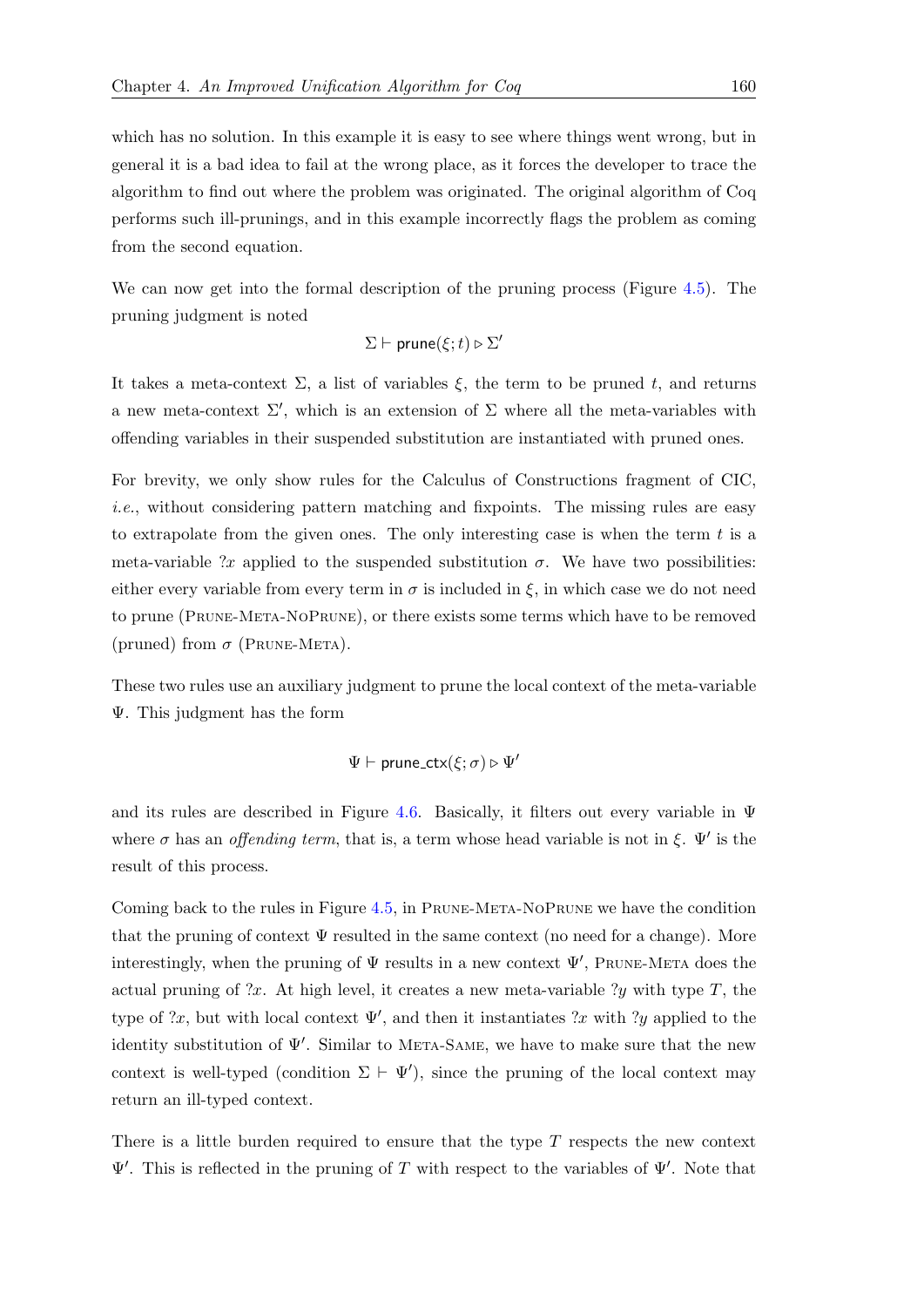<span id="page-180-0"></span>
$$
(p_j, c, t) \in \Delta_{db} \qquad t := \lambda \overline{x} : \overline{T}. k \overline{d} \overline{v} \qquad v_j = c \overline{u'}
$$
  
\n
$$
\Sigma_1 = \Sigma_0, \overline{?y} : \overline{T} \qquad \Sigma_1; \Gamma \vdash \overline{a} \approx a' \{\overline{?y}/\overline{x}\} \triangleright \Sigma_2
$$
  
\n
$$
\Sigma_2; \Gamma \vdash \overline{u} \approx a' \{\overline{?y}/\overline{x}\} \triangleright \Sigma_3 \qquad \Sigma_3; \Gamma \vdash i \approx t \overline{?y} \triangleright \Sigma_4 \qquad \Sigma_4; \Gamma \vdash \overline{t} \approx \overline{t'} \triangleright \Sigma_5 \qquad \text{CS-CosrR}
$$
  
\n
$$
\Sigma_0; \Gamma \vdash c \overline{u} \overline{t'} \approx p_j \overline{a} \overline{i} \overline{t} \triangleright \Sigma_5 \qquad v_j = u \rightarrow u'
$$
  
\n
$$
\Sigma_1 = \Sigma_0, \overline{?y : \overline{T}} \qquad \Sigma_1; \Gamma \vdash \overline{a} \approx a' \{\overline{?y}/\overline{x}\} \triangleright \Sigma_2 \qquad \Sigma_2; \Gamma \vdash t \approx u \{\overline{?y}/\overline{x}\} \triangleright \Sigma_3
$$
  
\n
$$
\Sigma_3; \Gamma \vdash t' \approx a' \{\overline{?y}/\overline{x}\} \triangleright \Sigma_4 \qquad \Sigma_4; \Gamma \vdash i \approx t \overline{?y} \triangleright \Sigma_5 \qquad \text{CS-PRODR}
$$
  
\n
$$
(p_j, s, t) \in \Delta_{db} \qquad t := \lambda \overline{x : \overline{T}. k \overline{a'} \overline{v} \qquad \Sigma_1 = \Sigma_0, \overline{?y : \overline{T}} \qquad \text{CS-PRODR}
$$
  
\n
$$
(p_j, s, t) \in \Delta_{db} \qquad t := \lambda \overline{x : \overline{T}. k \overline{a'} \overline{v} \qquad \Sigma_1 = \Sigma_0, \overline{?y : \overline{T}} \qquad \text{CS-SoRTR}
$$
  
\n
$$
(p_j, s, t) \in \Delta_{db
$$

FIGURE 4.7: Canonical structures resolution.

pruning not only prunes meta-variables, but also ensures that the term does not contain offending variables (see rule PRUNE-VAR). The pruning of  $T$  results in the new metacontext  $\Sigma'$ . The result of the whole process is  $\Sigma'$  extended with the fresh meta-variable  $?y$ , and with  $?x$  instantiated with this new meta-variable.

#### 4.1.4 Canonical Structures Resolution

Canonical structures resolution is listed in Figure [4.7.](#page-180-0) The rules are rather involved, but they follow the informal description already given in §[2.3.2.](#page-53-0) Assume an equation of the form

$$
t'' \approx p_j \bar{a} i \bar{t}
$$

where  $p_j$  is a projector of a structure,  $\bar{a}$  are the arguments of the structure, i is the instance (usually a meta-variable), and  $\bar{t}$  are the arguments of the projected value, in the case when it has product type. In order to solve this equation the algorithm proceeds as follows:

1. First, the instance  $\iota$  is selected from the Canonical Instances Database ( $\Delta_{db}$ ), keying on the projector  $p_j$  and the head element h of  $t''$ . According to the class of  $h$ , the algorithm considers different rules: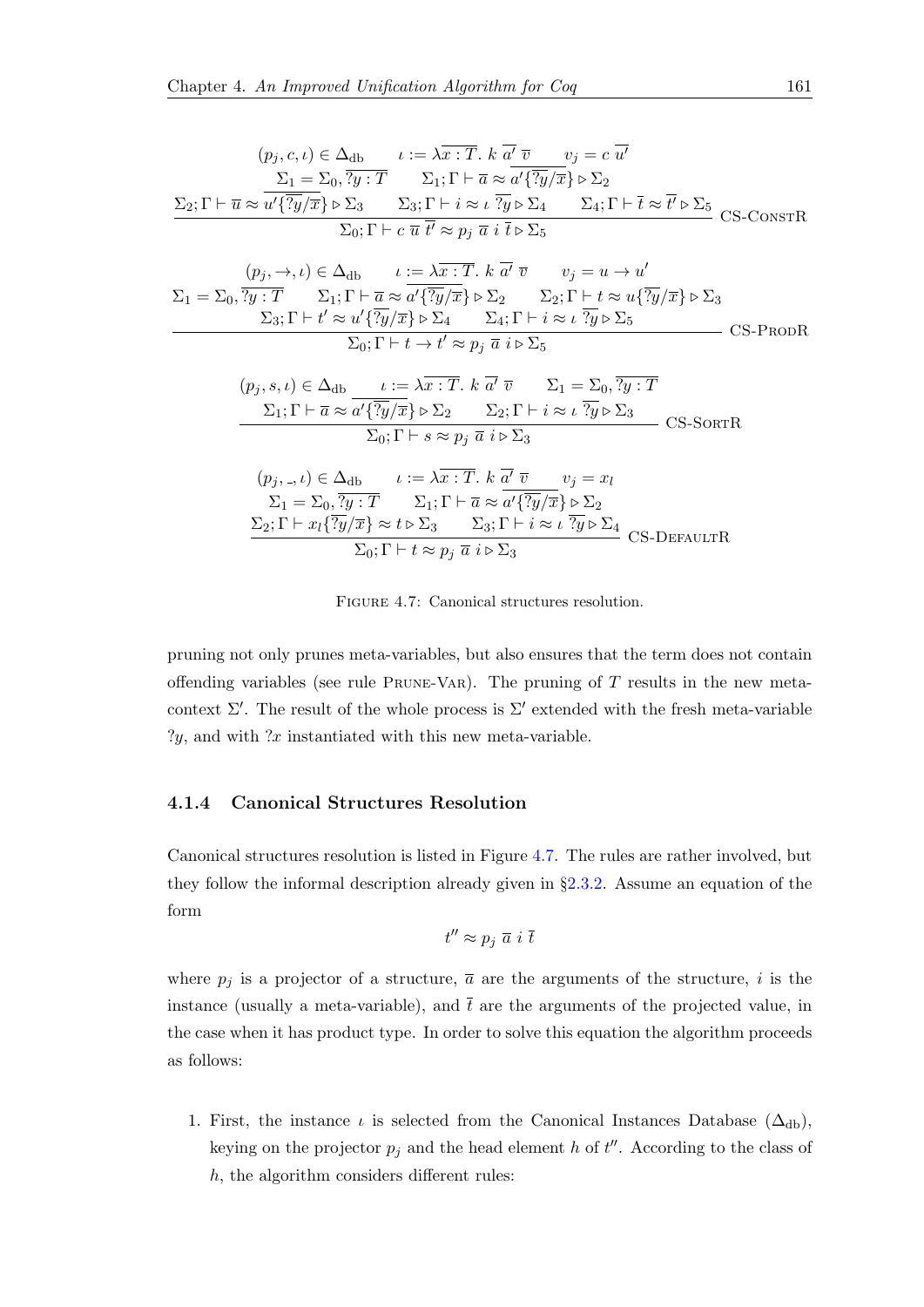- (a) CS-CONST if  $h$  is a constant  $c$ .
- (b) CS-PROD if h is a non-dependent product  $t \to t'$ .
- (c) CS-SORT if h is a sort s.

If these do not apply, then it tries CS-DEFAULT.

The instance  $\iota$  stored in the database is a function taking arguments  $\overline{x : T}$  and returning the term  $k \overline{a'} \overline{v}$ , with k the constructor of the structure,  $\overline{a'}$  the arguments of the structure, and  $\bar{v}$  the values for each of the fields of the structure.

- 2. Then, the arguments of the expected structure  $\bar{a}$  are unified with the arguments in the instance  $\overline{a'}$ , after replacing every argument x with a corresponding fresh unification variable  $?y$ .
- 3. Next, for CS-CONST and CS-PROD only, the subterms in  $t''$  are unified with those in the value of the instance for the j-th field. If  $t''$  is a constant c applied to arguments  $\overline{u}$ , and the value  $v_j$  of the j-th field of  $\iota$  is c applied to  $\overline{u'}$ , then  $\overline{u}$  and  $\overline{u'}$  are unified. If t'' is a product with premise t and conclusion t', they are unified with the corresponding terms  $(u \text{ and } u')$  in  $v_j$ .
- 4. The instance of the structure  $i$  is unified with the instance found in the database,  $\iota$ , applied to the meta-variables  $\bar{y}$ . Typically, i is a meta-variable, and this step results in instantiating the meta-variable with the constructed instance.
- 5. Finally, for CS-Constr only, if the j-th field of the structure has product type, and is applied to  $\bar{t'}$  arguments, then these arguments are unified with the arguments  $\bar{t}$ of the projector.

As with the rules for meta-variable instantiation, we only show the rules in one direction, with the projector on the right-hand side, but the algorithm also includes the rules in the opposite direction.

#### <span id="page-181-0"></span>4.1.5 Rule Priorities and Backtracking

The figures shown above does not precisely nail the priority of the rules, nor when the algorithm backtracks. Below we show the precise order of application of the rules, where the rules in the same line are tried in the given order without backtracking (the first matching conclusion is used). Rules in different lines (when overlapping) are tried with backtracking (if one fails to apply, the next is tried).

1. If a term has a defined meta-variable in its head position: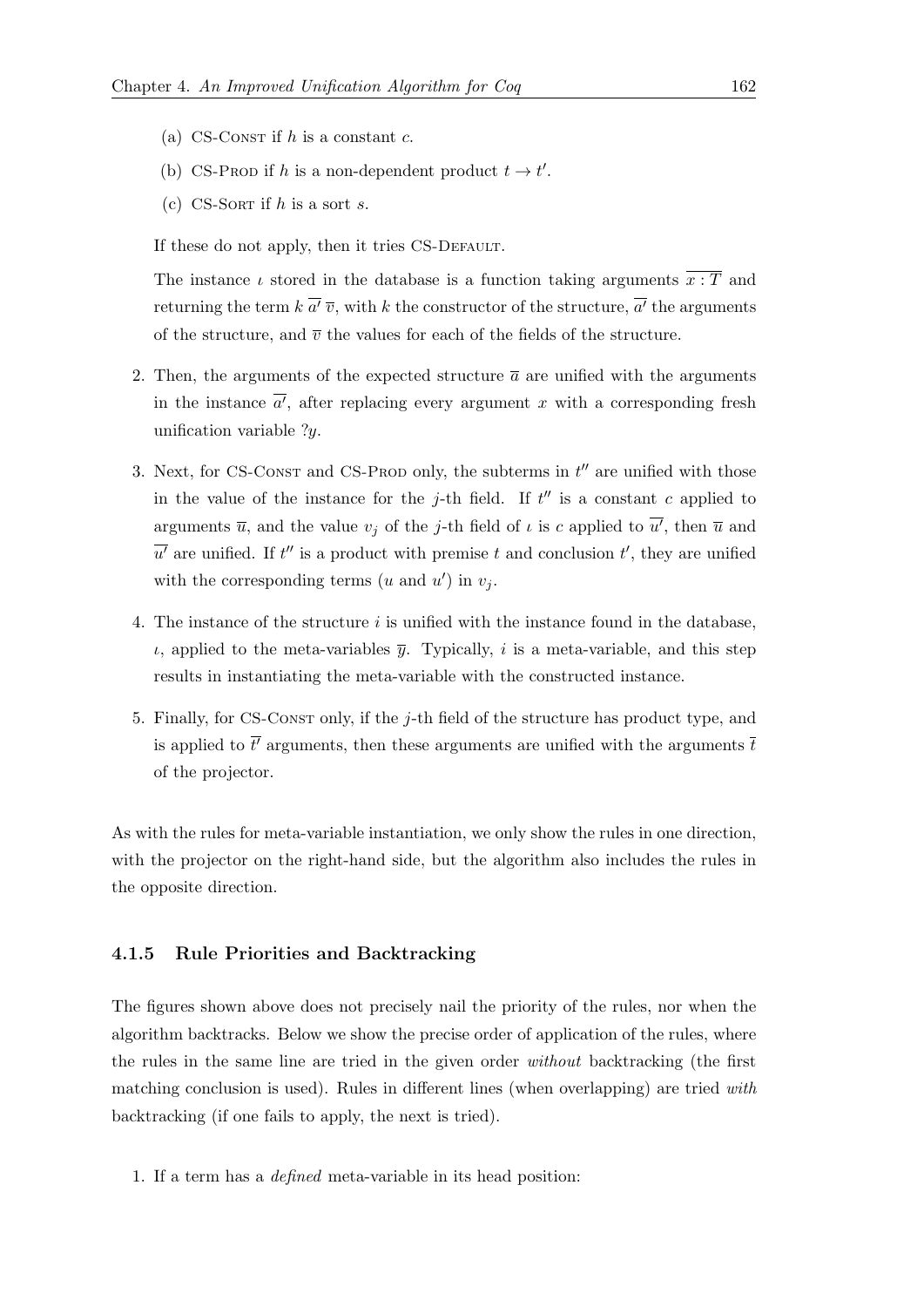- (a) META- $\delta$ R, META- $\delta$ L
- 2. If both terms has the same undefined meta-variable in its head position:
	- (a) Meta-Same-Same, Meta-Same
- 3. If one term has an undefined meta-variable, and the other term does not have the same meta-variable in its head position:
	- (a) Meta-InstR
	- (b) Meta-FOR
	- (c) Meta-ReduceR
	- (d) LAM- $\eta$ R
	- (e) Meta-InstL
	- (f) Meta-FOL
	- (g) Meta-ReduceL
	- (h) LAM- $\eta$ L
- 4. Else:
	- (a) If the two terms have different head constants:
		- i. CS-ConstR, CS-ProdR, CS-SortR
		- ii. CS-DEFAULTR
		- iii. CS-ConstL, CS-ProdL, CS-SortL
		- iv. CS-DEFAULTL
	- (b) App-FO, the head being compared using the rules in Figure [4.1](#page-164-0) in the order shown, backtracking only in the rules LET-SAME and LET- $\zeta$ .
	- (c) Rules in Figure [4.2,](#page-166-0) in the order specified without backtracking.

## <span id="page-182-0"></span>4.2 Formalities

Ideally, we expect the unification algorithm to satisfy the following:

Conjecture 1 (Incorrect Conjecture of Soundness of Unification). If

$$
\Sigma; \Gamma \vdash t_i : T_i \qquad \text{for } i \in [1, 2]
$$

and

$$
\Sigma;\Gamma\vdash t_1\approx t_2\triangleright\Sigma'
$$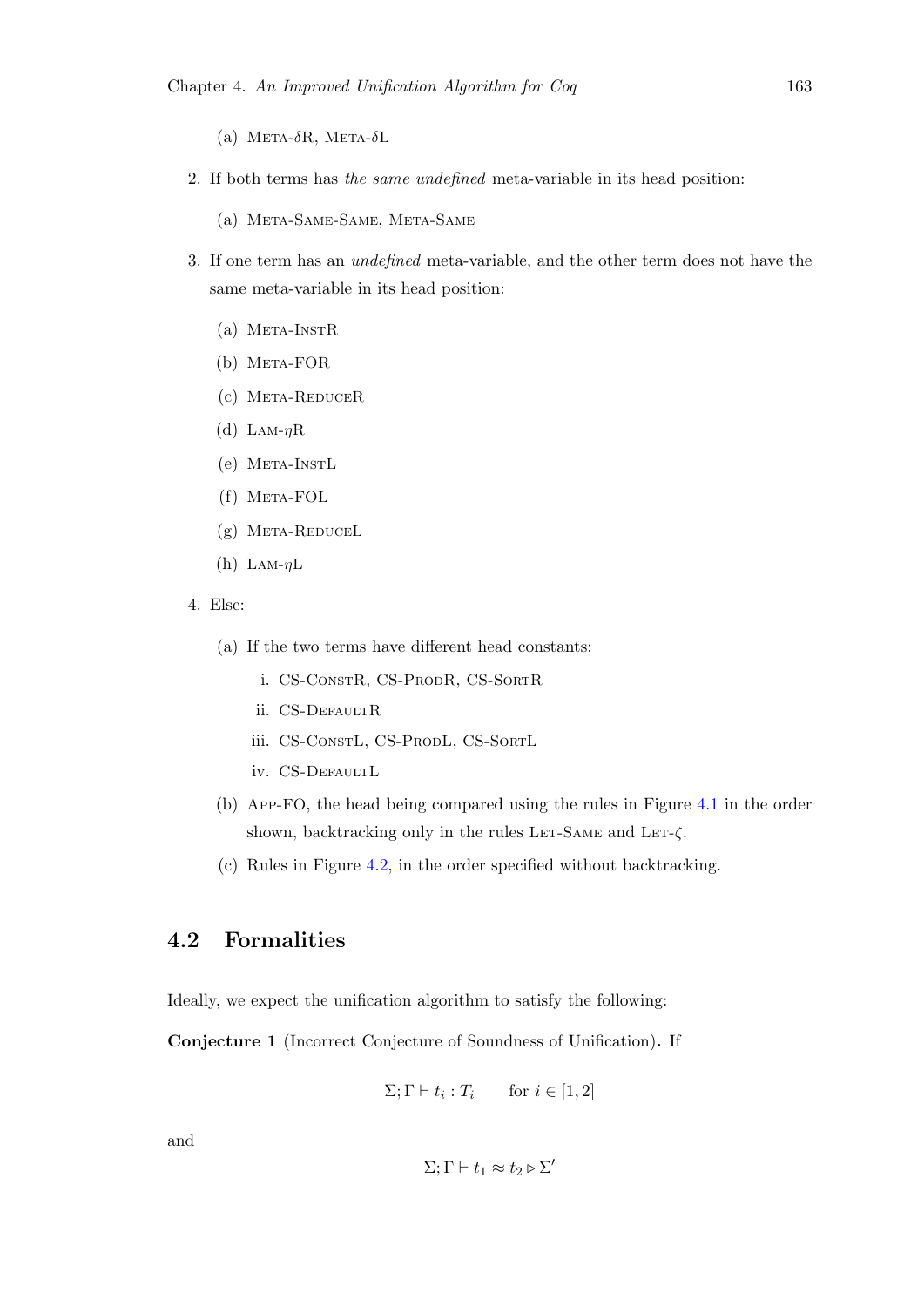then

```
\Sigma'; \Gamma \vdash t_i : T_i \quad \text{for } i \in [1,2]
```
and

 $\Sigma'; \Gamma \vdash t_1 \equiv t_2$ 

That is, if two well-typed terms  $t_1$  and  $t_2$  unify under meta-context  $\Sigma$ , resulting in a new meta-context  $\Sigma'$ , both terms should also be well typed under  $\Sigma'$ . More over, both terms should be convertible under  $\Sigma'$ .

However, as the name suggests, this conjecture is false—for both the current algorithm implemented in Coq, and the one described in this chapter. We present the reason why this conjecture is false, and provide a weaker conjecture we expect our algorithm to support. As it turns out, the current algorithm in Coq does not support the weaker conjecture. At the end of this section we present an example showing how to build an ill-typed term with the current unification algorithm of Coq.

#### 4.2.1 Proving False

The following code exploits unification to *almost* prove False: except for the **Qed** command in the last line, every other line is happily accepted by Coq. It is important to remark that it is possible to encode the same example as one big unification problem. We decided to present it with a proof script to help readability.

```
01 Theorem False_proof : False.
02 Proof.
03 evar (h : (nat \rightarrow False) \rightarrow nat \rightarrow False).
04 pose (T := \textbf{fix } f(x:\textbf{nat}) : \textbf{False} := h f x.
05 assert (H : h = \mathbb{Q} \text{id} \text{ (nat } \rightarrow \text{False)}).06 unfold h.
07 reflexivity.
08 apply (T\ 0).
```

```
09 Qed.
```
The example works as follows: First, it creates a meta-variable ?h with type (nat  $\rightarrow$ False)  $\rightarrow$  nat  $\rightarrow$  False. Then, it defines T as a fixpoint f, with type nat  $\rightarrow$  False, whose body is the meta-variable  $2h$  applied to f and the argument x. The assertion and its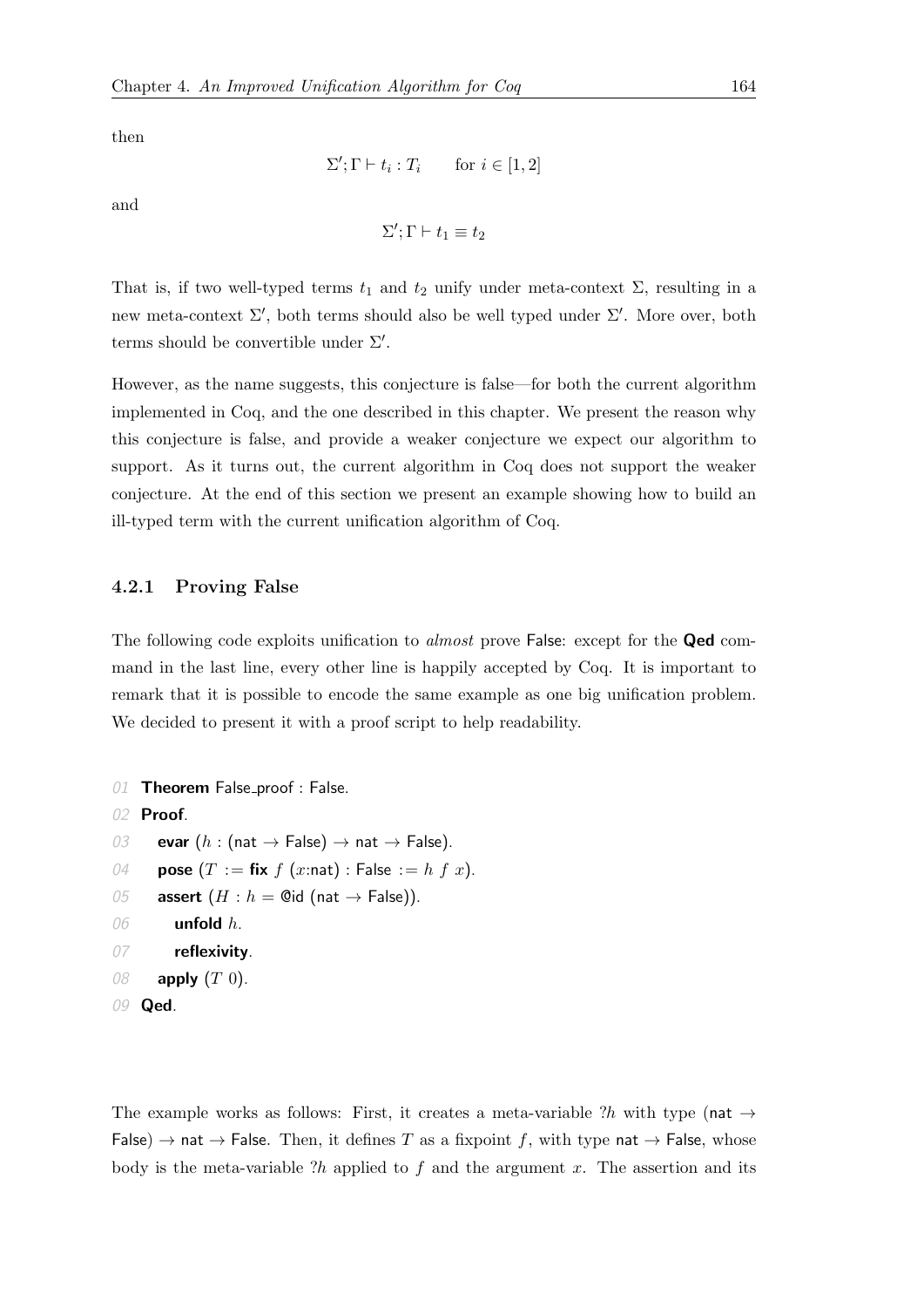proof in lines  $5-7$  has the effect of instantiating ?h with the identity function. Finally, at line 8, it applies the fixpoint  $T$  to 0, getting a complete proof term (*i.e.*, without meta-variables) with type False. Coq announces that the proof is complete, although, as mentioned before, in the last line the Qed command disagrees, saying that we have constructed an unbounded fixpoint.

The culprit is in the unification problem in line 7, which at first sight looks harmless:

$$
?h[] \approx id \text{ (nat } \rightarrow \text{False)}
$$

The unification algorithm has no reason to distrust this equation, so it innocently proceeds to instantiate ?h with the identity function. However, it failed to notice that  $?h$  is included in the body of the fixpoint,

**fix** 
$$
f(x : \text{nat}) : \text{False} := ?h f x
$$

After reducing ?h and the id function, we obtain the infamous infinite loop that allows us to prove False!

$$
\mathbf{fix}\;f\;(x:\mathsf{nat}):\mathsf{False}:=f\;x
$$

We leave for future work the study of a solution to avoid this problem. A possible solution could be to taint every meta-variable occurring in the body of a fixpoint, performing the guardedness condition check prior to instantiation on those tainted meta-variables.

This example shows that we have to weaken the conjecture. In [Sacerdoti Coen](#page-215-0) [\(2004\)](#page-215-0) they use a notion of weak typing, which are the rules for typing given in Section [1.2.3](#page-38-0) without the guardedness check on incomplete terms. That is, the body of a fixpoint is not checked for termination if it contains uninstantiated meta-variables. We borrow this notion here and note

$$
\Sigma;\Gamma\vdash_\omega t:T
$$

for term t having type  $T$  with the weak-typing relation. We also need the definition of a valid extension:

**Definition 5** (Valid Extension). For two meta-contexts  $\Sigma'$  and  $\Sigma$  such that  $\Sigma' \geq \Sigma$  (c.f., Definition [3\)](#page-128-0),  $\Sigma'$  is a *valid* extension of  $\Sigma$  for term t and context  $\Gamma$ , noted  $\Sigma' \geq_{\Gamma \vdash t} \Sigma$ , iff for every body u of a fixpoint in t, with uninstantiated meta-variables in  $\Sigma$ , either u still have uninstantiated meta-variables in  $\Sigma'$ , or  $\Sigma'(u)$  satisfy the guardedness condition.

Now we are ready to present the conjecture we expect the algorithm to satisfy: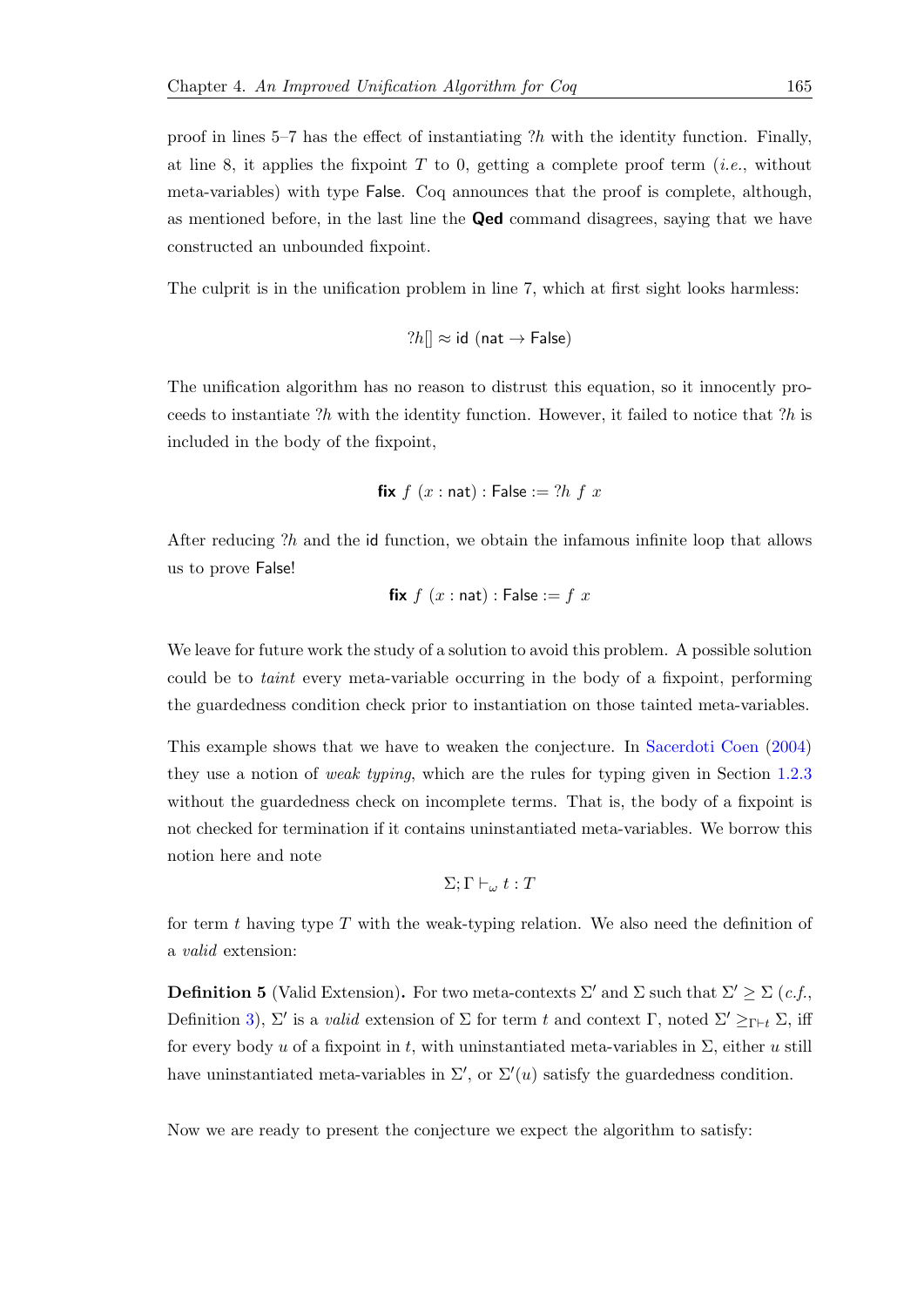<span id="page-185-1"></span>Conjecture 2 (Soundness of Unification). If

 $\Sigma; \Gamma \vdash_{\omega} t_i : T_i \quad \text{for } i \in [1,2]$ 

and

$$
\Sigma;\Gamma\vdash t_1\approx t_2\triangleright\Sigma'
$$

then  $\Sigma' \geq \Sigma$  and, if

 $\Sigma' \geq_{\Gamma \vdash t_i} \Sigma$  for  $i \in [1, 2]$ 

then

 $\Sigma'; \Gamma \vdash_{\omega} t_i : T_i \quad \text{for } i \in [1,2]$ 

and

 $\Sigma'; \Gamma \vdash t_1 \equiv t_2$ 

We leave the proof of this conjecture for future work.

#### <span id="page-185-0"></span>4.2.2 A Bug in the Original Algorithm

In the process of writing this thesis we found a bug in the current algorithm of Coq (version 8.4). The bug exploits two rules,  $\text{LAM-}\eta$  and LET-SAME, which in Coq are weaker than in Figure [4.2.](#page-166-0) In Coq, LET-SAME does not unify the types of the definitions prior to unifying the definitions, and  $\text{LAM-}\eta$  does not verify that the term is a product.

In the following example the unification algorithm instantiates a meta-variable with an ill-typed term. Luckily, the kernel realizes the mistakes and does not allow the definition to enter the pristine environment of Coq!

**Definition** it fails  $(c : \text{bool} \rightarrow \text{nat})$ : (let  $z_1 := \lambda x$ :nat  $\Rightarrow$  ( $\Box$ : nat) in 0) = (let  $z_2 := c$  in 0)  $:=$  eq\_refl.

Without getting into the details, the main unification problem in this example is as follows:

$$
\mathbf{let } z_1 := \lambda x : \mathbf{nat.} \; ?e[c, x] \text{ in } 0 \approx \mathbf{let } z_2 := c \text{ in } 0
$$

with  $\Sigma = \{?e : \text{nat}[c : \text{bool} \rightarrow \text{nat}, x : \text{nat}]\}$  and  $\Gamma = \{c : \text{bool} \rightarrow \text{nat}\}$ . Note that applying the rule LET-PAR $\zeta$  both sides reduce to 0 and the problem is solved (but leaving ?e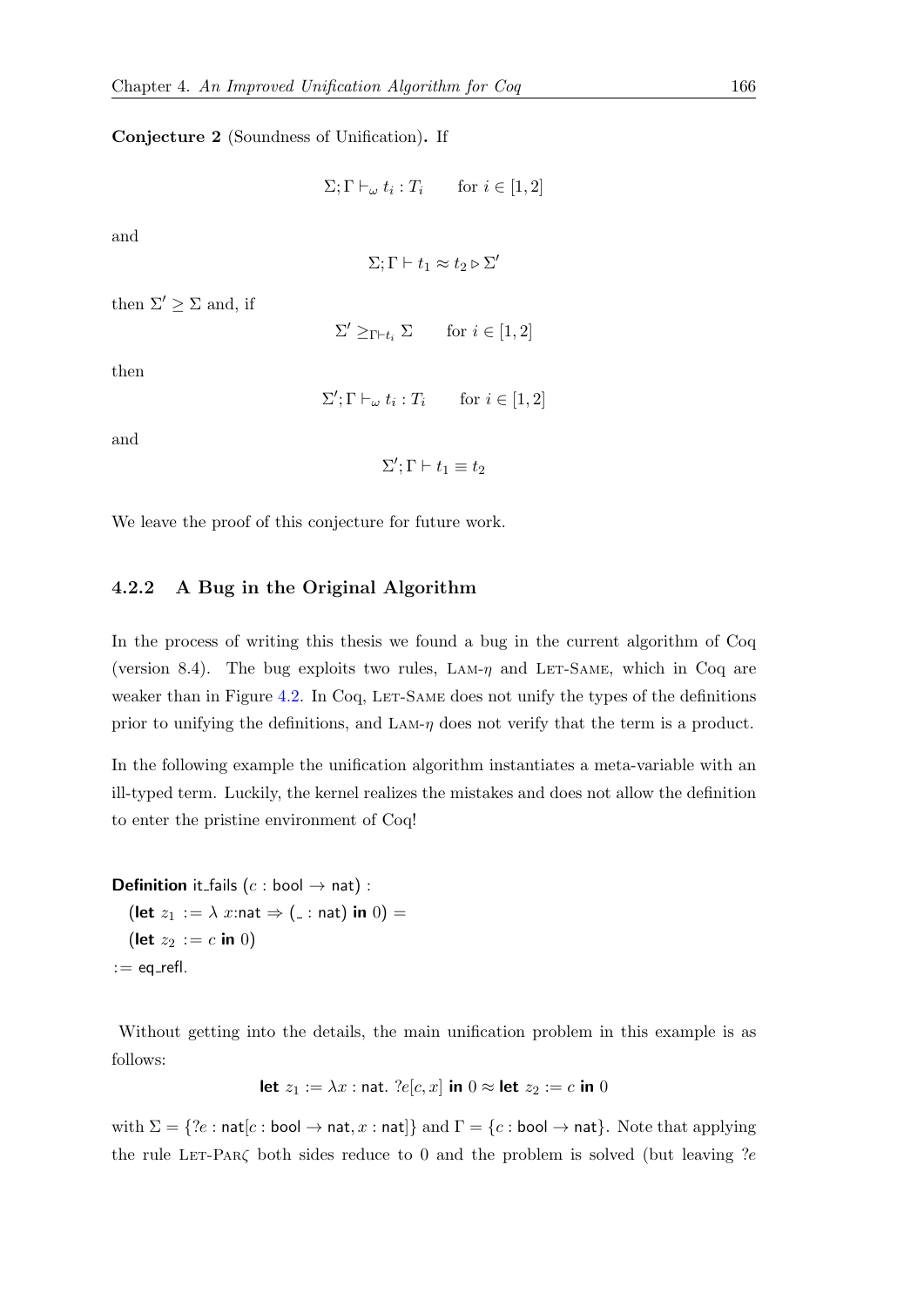uninstantiated). This is what our algorithm does. Instead, Coq 8.4 applies the weak version of the rule LET-SAME, which equates the definitions without checking their types:

$$
\lambda x : \text{nat. } ?e[c, x] \approx c
$$

In our algorithm, since c does not have type nat  $\rightarrow$  nat, LET-SAME fails, backtracking to LET-PAR $\zeta$ . Instead, the algorithm of Coq applies the rule LET- $\eta$ L, getting the following equation:

$$
?e[c, x] \approx c \; x
$$

(in the new context  $\Gamma, x$ : nat). Note that c x is ill-typed! Since the meta-variable ?e expects something of type nat, and  $c \, x$  is (incorrectly) re-typed with type nat, it instantiates  $?e := c x$ . As mentioned above, the kernel finds the problem and complains:

```
Error: Illegal application (Type Error):
The term "c" of type "bool -> nat" cannot be applied
  to the term "x" : "nat"
```
### 4.3 A Missing Heuristic: Constraint Postponement

So far we have described what our algorithm does, but not what it does not (with respect to the original algorithm of Coq). The most important piece we have purposely left out is constraint postponement [\(Reed,](#page-215-1) [2009\)](#page-215-1). This heuristic, widely used in many proof assistants, has negative consequences in the context of Coq. In this section we present the motivation for why it exists in Coq today, followed by a discussion of its drawbacks. In the next section we will see that, actually, it is not as important as one might think of.

Sometimes the unification algorithm is faced with an equation that has multiple solutions, in a context where there should only be one possible candidate. For instance, consider the following term witnessing an existential quantification:

exist 
$$
\overline{\phantom{x}}
$$
0 (le $\overline{\phantom{x}}$ 0) :  $\exists x. x \leq x$ 

where exist is the constructor of the type  $\exists x. P x$ , with P a predicate over the (implicit) type of x. More precisely, exist takes a predicate  $P$ , an element x, and a proof that  $P$ holds for  $x$ , that is,  $P(x)$ . In the example above we are providing an underscore in place of P, since we want Coq to find out the predicate, and we annotate the term with a typing constraint (after the colon) to specify that we want the whole term to be a proof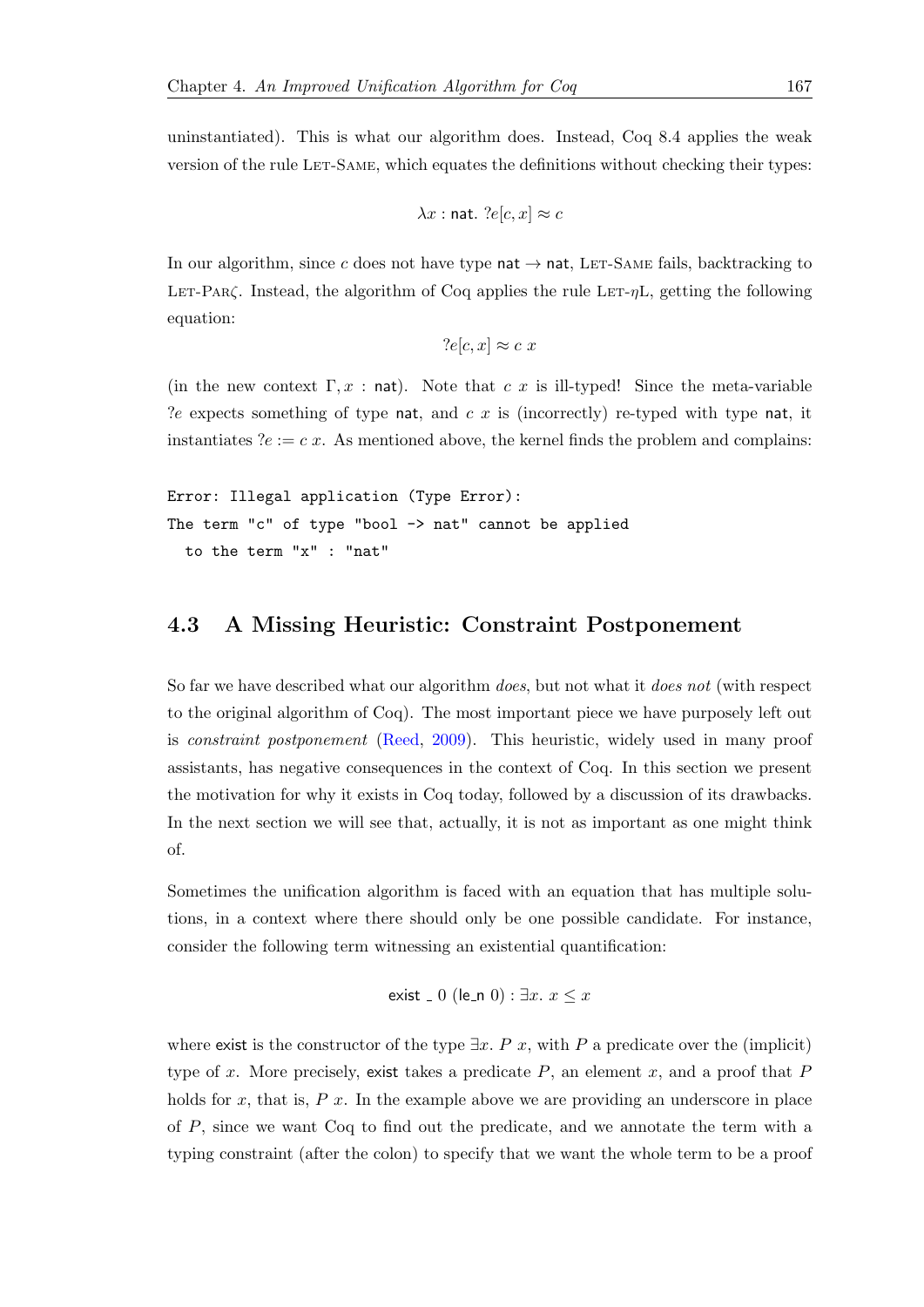that there exists a number that is lesser or equal to itself. In this case, we provide 0 as such number, and the proof le\_n 0 which has type  $0 \le 0$ .

During typechecking, Coq first typechecks the term on the left of the colon, and only then it verifies that its type is compatible  $(i.e.,$  convertible) with the typing constraint. More precisely, Coq will create a fresh meta-variable for the predicate  $P$ , let's call it ? $P$ , and unify ?P 0 with  $0 \leq 0$ . Without any further information, Coq has four different (incomparable) solutions for P:  $\lambda x. 0 \leq 0, \lambda x. x \leq 0, \lambda x. 0 \leq x, \lambda x. x \leq x.$ 

When faced with such an ambiguity, Coq delays the equation in the hope that further information will help disambiguate the problem. In this case, the necessary information is given later on through the typing constraint, which narrows the set of solution to a unique solution.

The inclusion of such heuristic has its consequences, though: On one hand, the algorithm can solve more unification problems and hence fewer typing annotations are required (in this case, we do not need to specify  $P$ ). On the other hand, since constraints are delayed, the algorithm becomes hard to debug and, at times, slow.

The code below exemplifies both these problems at once.

#### Definition postponing :

let  $f : \text{nat} \rightarrow \text{nat} := \square$  in let  $x : f \nvert 0 = 0 :=$  eq\_refl in  $1000 + (f 0) = 1000 :=$  eq\_refl.

This code creates a meta-variable  $?f$  and tries to solve two different equations:

$$
?f \; 0 \approx 0 \tag{4.7}
$$

$$
1000 + (?f \ 0) \approx 1000 \tag{4.8}
$$

Note that the second equation amounts to solve the same problem as in the first one, since evaluating the addition we obtain a thousand successors applied to  $?f$  0, and on the right we have a thousand successors applied to 0.

Since this problem has multiple solutions, and since it does not fall into the decidable higher-order pattern fragment, the current algorithm of Coq postpones both equations. The consequences of this decision are two: first, it shows the error in the second equation, although the problem appears in the first equation. Second, in order to obtain the unsolvable equation in the second equation, it has to spend time reducing it.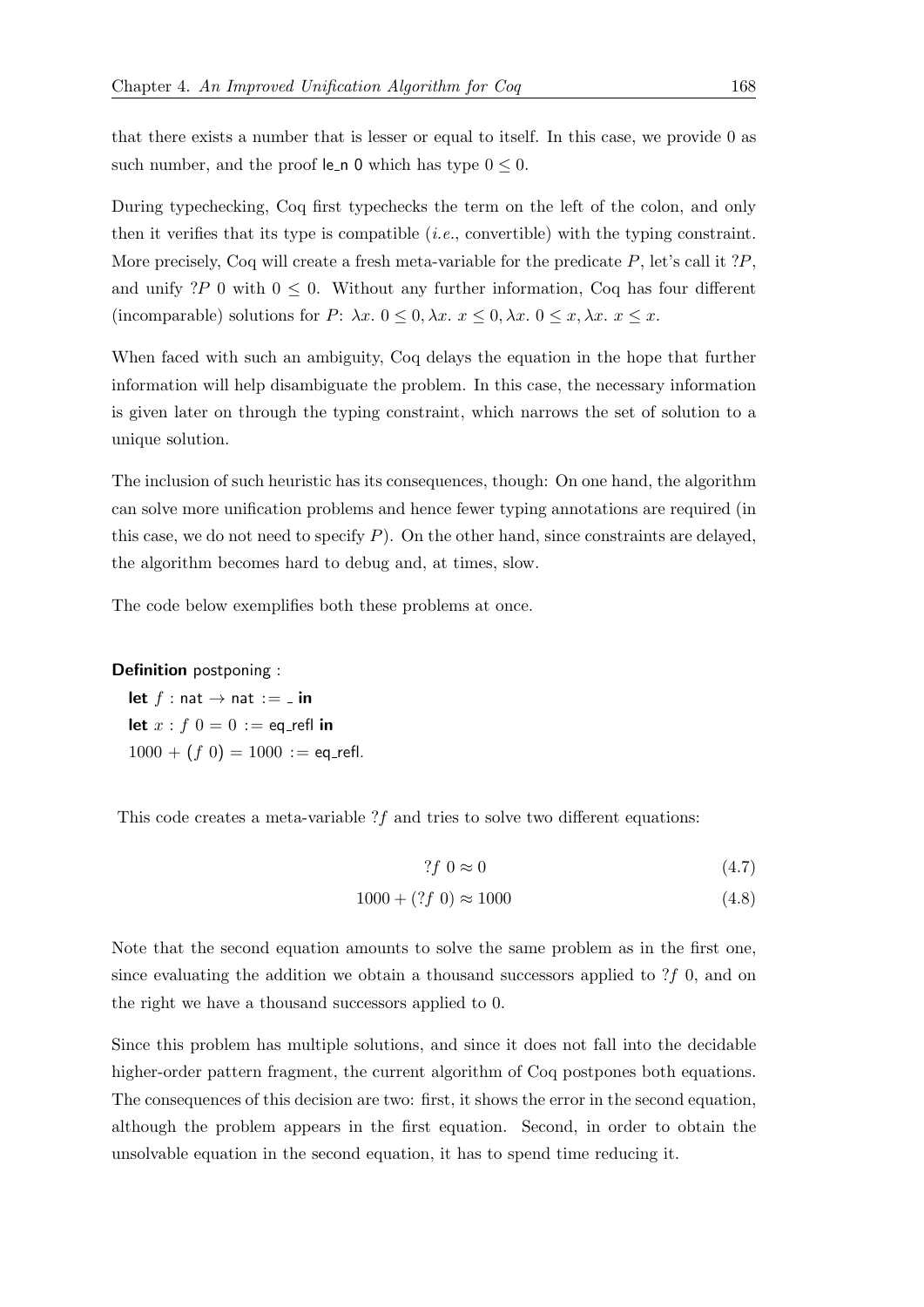For these reasons we decided to remove constraint postponement from the algorithm, making the example above fail immediately, correctly pointing out the error in the first equation. And, as we show in the next section, this does not shrink much the set of solvable problems.

## <span id="page-188-0"></span>4.4 Evaluation of the Algorithm

We tested our algorithm compiling the Mathematical Components library [\(Gonthier](#page-212-0) [et al.,](#page-212-0) [2008\)](#page-212-0), version 1.4. We chose this library as test-bench for three reasons: (1) It is a huge development, with a total of 62 files. (2) It uses canonical structures heavily, providing us with several examples of canonical structures idioms that our algorithm should support. (3) It uses its own set of better behaved tactics. This last point is extremely important, although a bit technical. Truth be told, Coq has actually two different unification algorithms. One of these algorithms is mainly used by the type inference mechanism, and it outputs a sound substitution (up to bugs, like the one shown in §[4.2.2\)](#page-185-0). This is the one mentioned in this thesis as "the original unification algorithm of Coq". The other algorithm is used by most of Coq's original tactics (like apply or rewrite), and it is unsound, with convoluted semantics. Ssreflect's tactics use the former, better-behaved algorithm, which for this evaluation we have replaced with our own.

Since, as we saw in the previous section, our algorithm does not incorporate certain heuristics, it is reasonable to expect that it will not solve all the unification problems posed by the theories in the library. Surprisingly, only a very small set of problems were not solved by our algorithm. In total, only about 300 lines out of about 67,000 required changes. To give a sense of the magnitude of the task, our algorithm is called about 32 million times, of which only a very small fraction of times did it fail to find a solution when the original algorithm did (0.005%).

In the following paragraphs we group the different issues we found, ordered by number of affected lines. After presenting the issues, we discuss different solutions to solve them.

Non-dependent **if**−then−elses: Most notably, two thirds of the problematic lines can be easily solved with a minor change in the way Ssreflect handles if−then−elses. Indeed, 200 out of those 300 lines are if−then−else constructions in which the return type does not depend on the conditional. While in standard Coq this is not a problem, in Ssreflect the type of the branches is assumed to be dependent on the conditional. The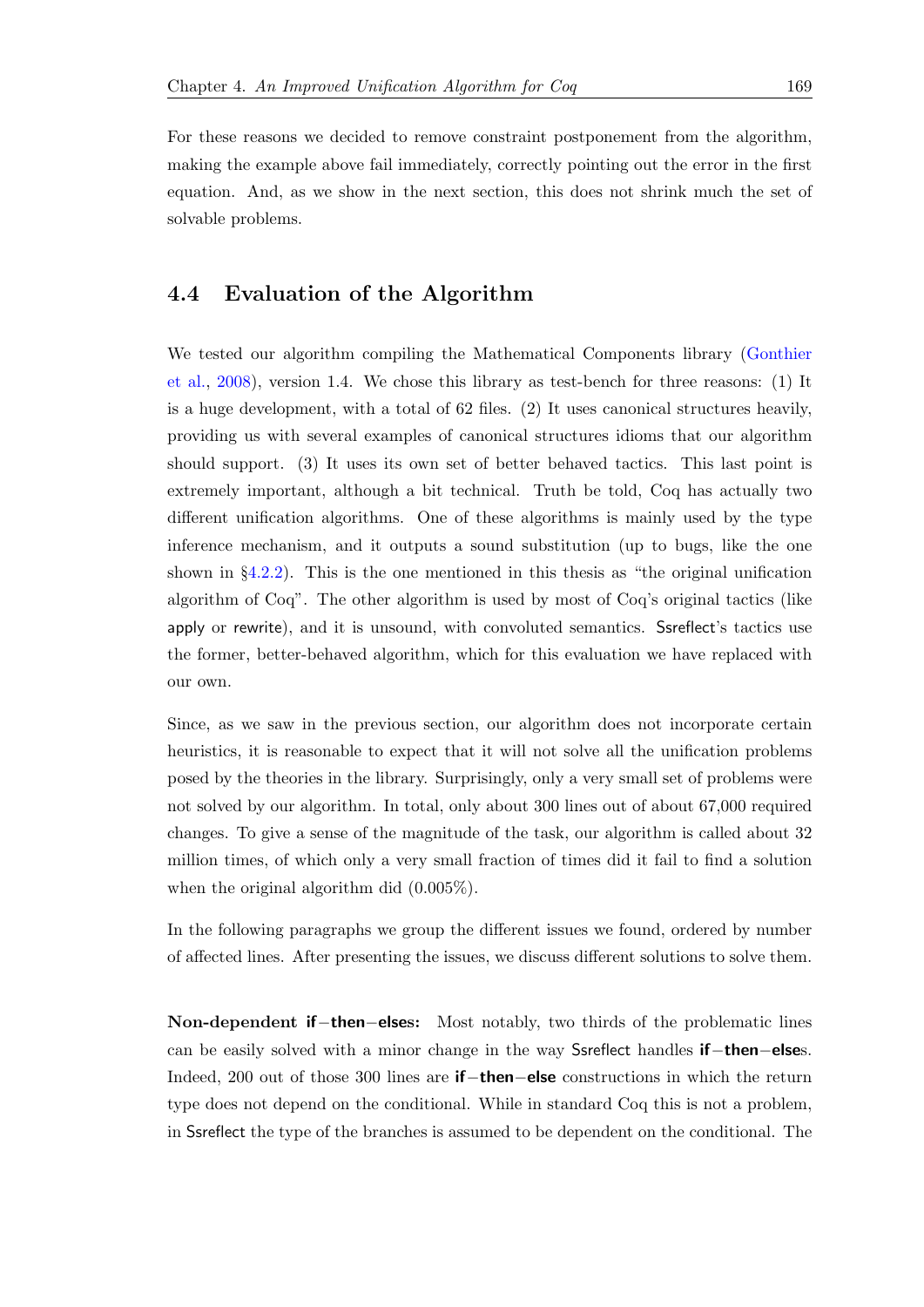following example illustrates this point:

#### if  $b$  then  $0$  else  $1$

It features a simple if−then−else with conditional b : bool, and branches with type nat. In standard Coq (modified to use our algorithm) this example typechecks, but it does not if the Ssreflect library is imported. With Ssreflect, the typechecker generates a fresh meta-variable  $T$  for the type of the branches, and proceeds to unify this meta-variable with the actual type of each branch. More precisely,  $T$  is created with contextual type  $Type[b:true]$ , and when unifying it with the actual type of each branch, b is substituted by the corresponding boolean constructor. This results in the following equations:

$$
?T[\mathsf{true}] \approx \mathsf{nat}
$$
  

$$
?T[\mathsf{false}] \approx \mathsf{nat}
$$

Since they are not of the form required by higher-order pattern unification, our algorithm fails. If ?T were created without depending on b, these equations can be easily solved.

False dependency in the in modifier: Another issue affecting 35 lines comes from the in modifier in Ssreflect's rewrite tactic. This modifier allows the selection of a portion of the goal to perform the rewrite. For instance, if the goal is

$$
1 + x = x + 1
$$

and we want to apply commutativity of addition on the term on the right, we can perform the following rewrite:

#### rewrite  $\left[\ln X\right]$  in  $= X$  addnC

The standard unification algorithm of Coq instantiates  $X$  with the right hand side of the equation, and rewrite applies commutativity only to that portion of the goal. With our algorithm, however, rewrite fails. Again, the culprit is in the way meta-variables are created, with false dependencies forbidding the algorithm to apply higher-order pattern unification. In this case, the implicit  $\binom{1}{k}$  is replaced by a meta-variable ?y, which is assumed to depend on X. But X is also replaced by a meta-variable,  $\mathcal{Z}$ , therefore the unification problem becomes

$$
?y[x, ?z[x]] = ?z[x] \approx 1 + x = x + 1
$$

that, in turn, poses the equation  $2y[x, 2z[x]] \approx 1 + x$ , which does not have an MGU.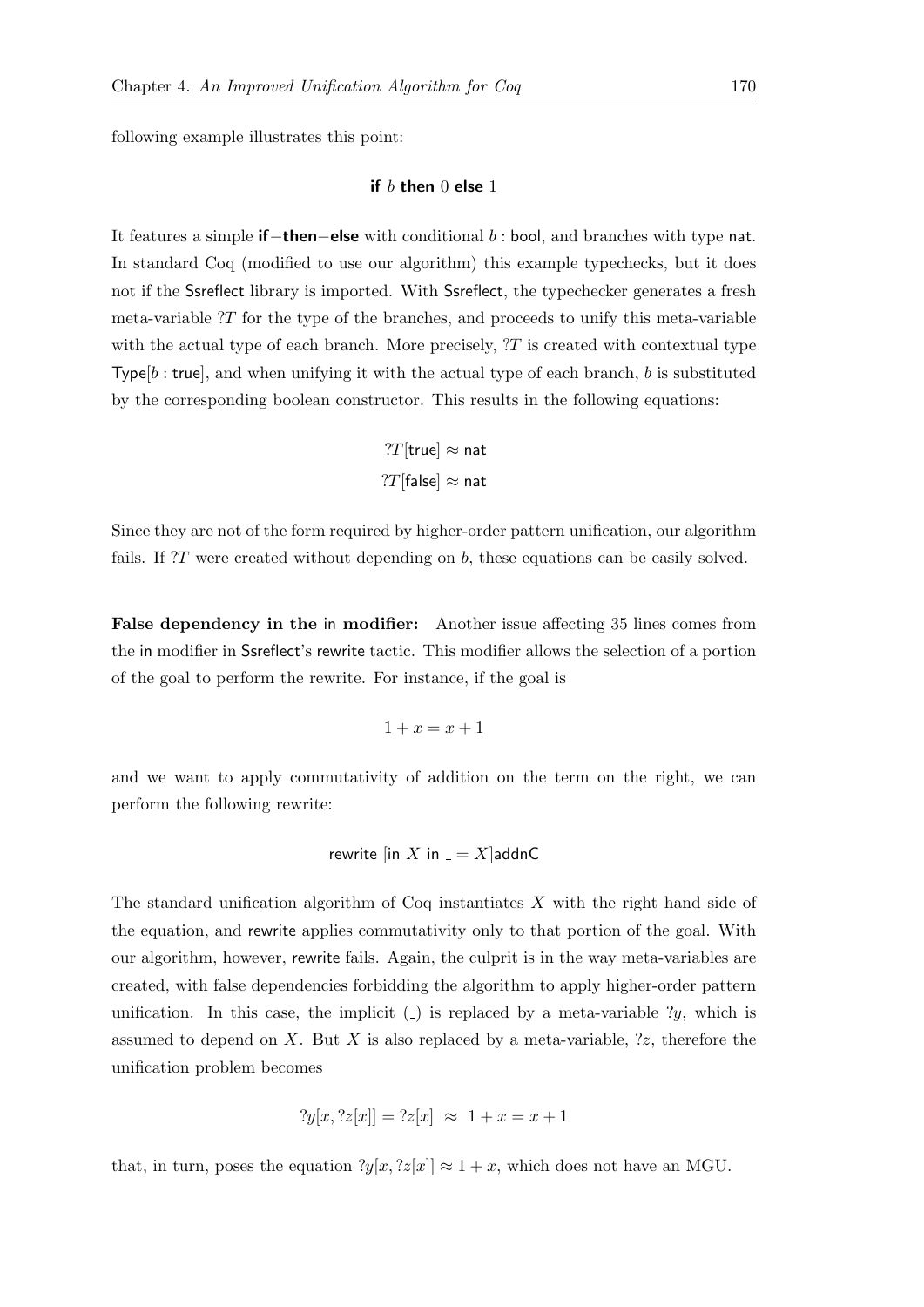Non-dependent products: 30 lines required a simple typing annotation to remove dependencies in products. Consider the following Coq term:

$$
\forall P \ x. \ (P \ (S \ x) = \mathsf{True})
$$

When Coq refines this term, it first assigns P and x two unknown types,  $T$  and  $U$ respectively, the latter depending on P. Then, it refines the term on the left of the equal sign, obtaining further information about the type  $T$  of P: it has to be a (possibly dependent) function  $\forall y$ : nat. ?T'[y]. The type of the term on the left is the type of P applied to S x, that is,  $T'[S x]$ . After refining the term on the right and finding out it is a Prop, it unifies the types of the two terms, obtaining the equation

$$
?U'[S\ x] \approx \text{Prop}
$$

Since, again, this equation does not fall into the HOPU fragment, our algorithm fails.

Explicit duplicated dependencies: In 11 lines, the proof developer wrote explicitly a dependency that duplicates an existing one. Consider for instance the following rewrite statement:

$$
rewrite [-*_- w] multC
$$

Here, the proof developer tries to rewrite using the commutativity of rings (mulrC), on a fragment of the goal matching the pattern  $-* w$ . Let's assume that in the goal there are several occurrences of the ∗ operator, but only one has w occurring in the right-hand side. For illustration purposes, let's assume this occurrence has the form  $t * (w + u)$ , for some terms  $t$  and  $u$ . The proof dev intends to select this particular expression, however, the pattern fails to match the expression.

The problem comes from the way implicit arguments are refined: An implicit  $\overline{\phantom{a}}$  is refined as a meta-variable depending on the entire local context. In this case, the local context will include w, so the pattern will be refined as  $?y[w] * ?z[w] w$  (assuming no other variables appear in the local context). When unifying the pattern with the desired occurrence of the ∗ operator we obtain the problem:

$$
?z[w] w \approx w + u
$$

As we saw in Example [4.1,](#page-172-0) this equation does not have a most general unifier.

Other issues: The remaining 14 lines have other issues, and in most cases they require attention from an Ssreflect expert to identify the origin of the problem.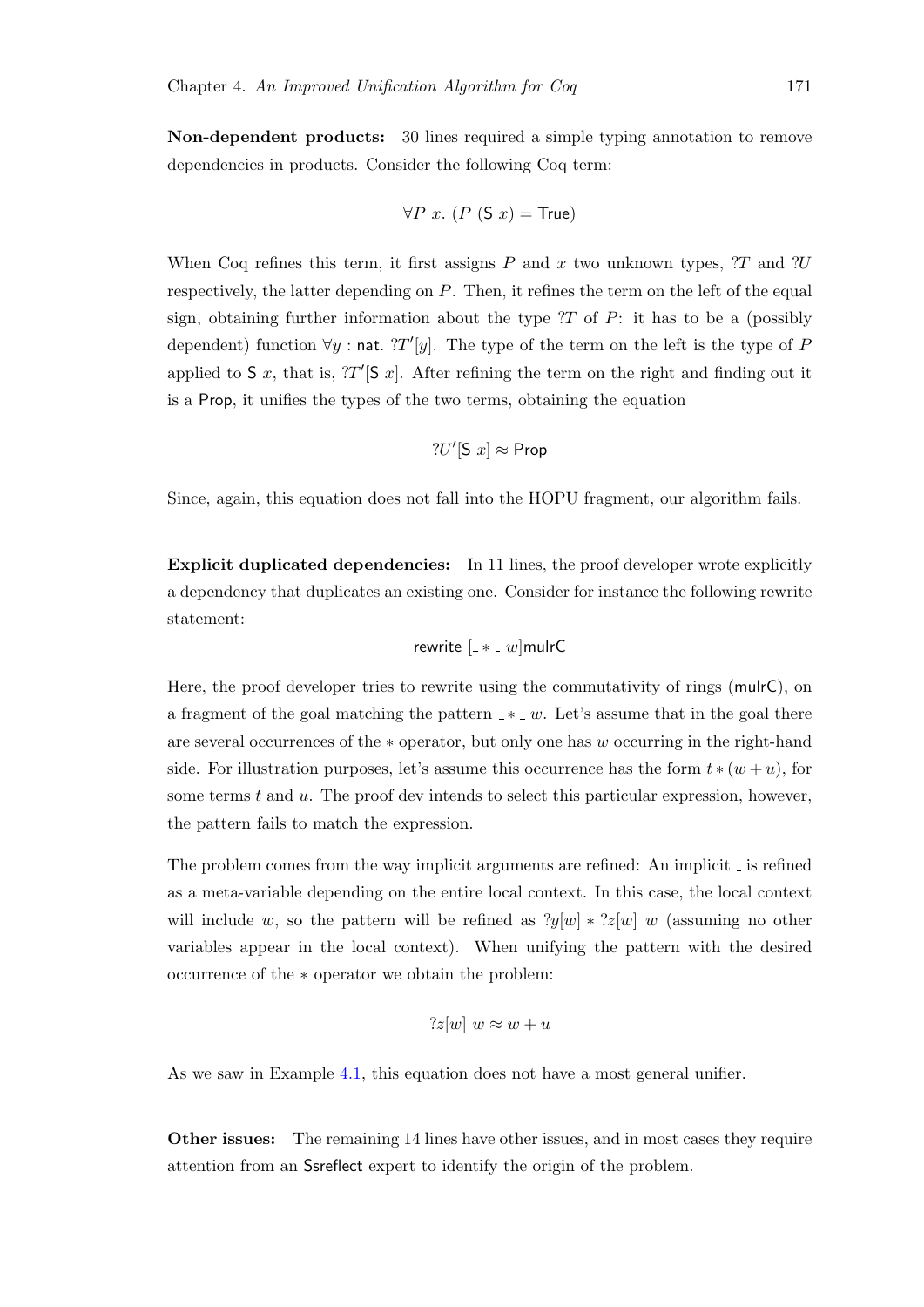There are two possible solutions to solve these problems: (1) to modify the Ssreflect library to avoid these dependencies (to solve the first two cases), and the refiner to avoid creating spurious dependencies (to solve the third and fourth cases), or (2) to extend the class of problems handled by the unification algorithm. The former solution is out of the scope of this work, although we plan to explore it in the near future. We are convinced that it is not the role of the unification algorithm to decide which dependencies should be ignored. Nevertheless, in the following section  $(\S 4.5)$  $(\S 4.5)$  we explore the second solution, obtaining very good results.

#### 4.4.1 Performance

We have not yet looked into improving the performance of the algorithm. Our preliminary findings show that compiling the whole Ssreflect library takes about 35% more time with our algorithm than with the original algorithm of Coq. Note that our algorithm performs more checks than the original algorithm (*e.g.*, the hypotheses inside the grey box in LAM- $\eta$ ). We are certain that, with a careful profiling of the algorithm, we will detect major issues, and bring the compilation time closer to the current algorithm. In the long term, we aim to find ways to drastically improve the performance of the algorithm.

## <span id="page-191-0"></span>4.5 A Heuristic to Remove Potentially Spurious Dependencies

The algorithm presented so far is a bit conservative: when instantiating a meta-variable, in order to cope with problems outside the higher-order pattern fragment, it only attempts the first-order approximation heuristic. For this reason, as we saw in the previous section, many equations with "false dependencies" are rejected right away, without any further attempt to find, if not the most general solution, at least *some* solution. In the context of the Ssreflect library, we demonstrated that this conservative approach is acceptable, since only a few lines required changes to work with our algorithm. And, moreover, in those cases, it is arguable who's to blame, if our algorithm for not finding a solution, or the tactics and the refiner for posing equations with such false dependencies.

However, we should not jump to conclusions: the Ssreflect library was conceived for a specific problem (verification of mathematical components), and with specific programming patterns, coherently shared among the whole set of files. Other libraries may have different programming patterns, therefore expecting different results from the unification algorithm. For this reason, we decided to compile the files from the book Certified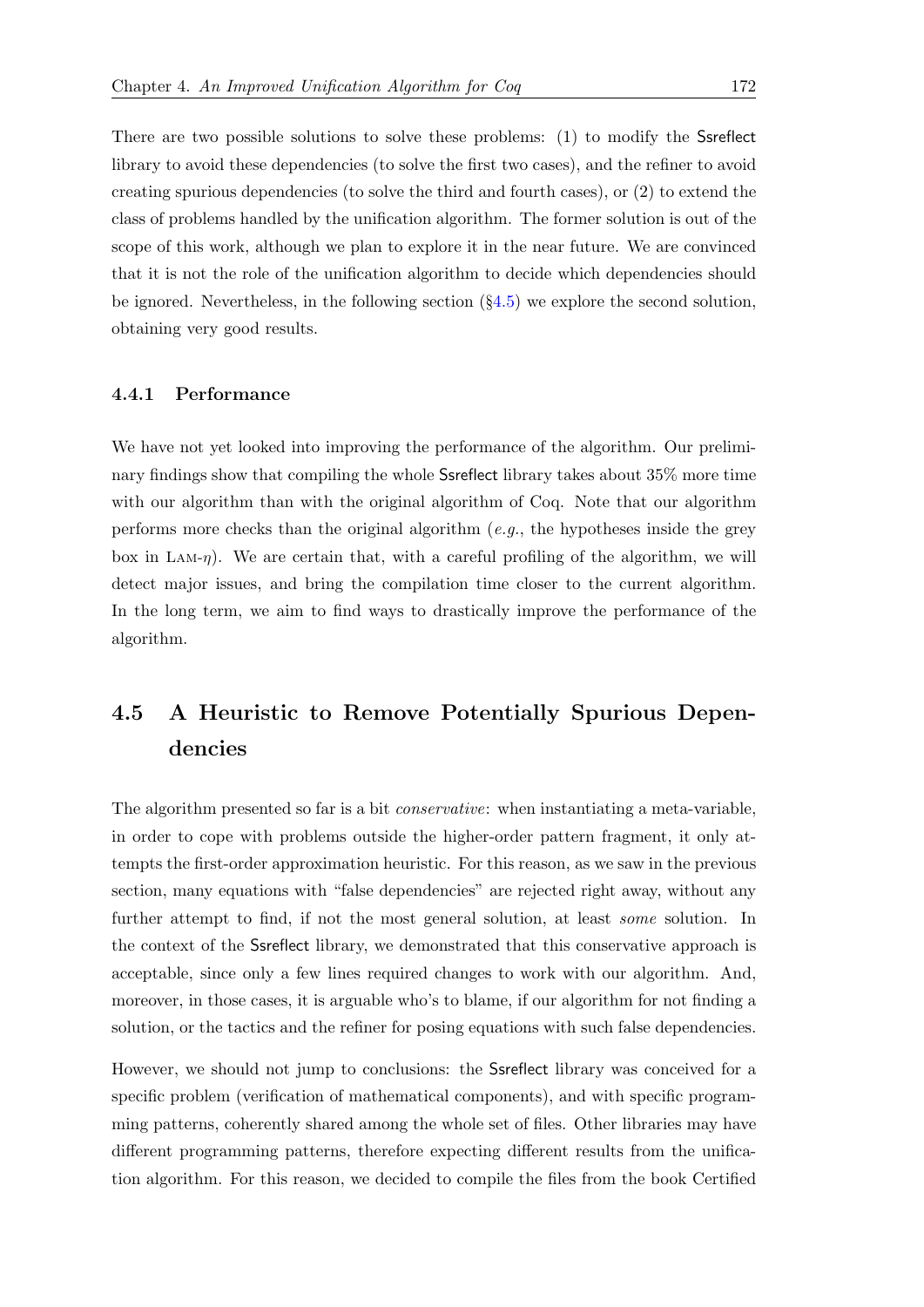Programming with Dependent Types (CPDT) [\(Chlipala,](#page-211-0) [2011a\)](#page-211-0) , which provides several examples of functional programming with dependent types, in a radically different style from that of Ssreflect.

The result is rather discouraging: from the total of 6.200 lines, more than 60 lines (about 0.01%) require modifications. The problem is exacerbated if we consider that this library uses standard Coq tactics instead of Ssreflect's ones. As mentioned in the introduction of the previous section, most of Coq's original tactics use a different unification algorithm than the one we are replacing, so our algorithm is being called to solve fewer cases than when compiling Ssreflect.

We are left with two options: either we change the refiner and tactics to make sure that fewer equations get false dependencies, or we introduce a new rule to the algorithm to brutally chop off those dependencies, therefore cherry-picking one specific solution from the set of possible solutions. Since the first option is out of the scope of this work, we pursue the second one. In particular, we extend the algorithm with the rule shown below, which simply removes all elements in the suspended substitution  $\sigma$  of a metavariable ?x that are not variables, or that occurs more than once in the substitution. Given a list of indices l, we note  $\sigma_l$  as the substitution obtained after filtering out those elements in  $\sigma$  whose indices are not in l. Similarly, we denote  $\Psi_l$  as the filtering of local context  $\Psi$  with respect to l.

$$
?x : T[\Psi] \in \Sigma \qquad l = [i|\sigma_i \text{ is variable and } \nexists j > i. \ \sigma_i = (\sigma, \overline{u})_j]
$$
\n
$$
\Psi' = \Psi_l \qquad \Sigma \vdash \Psi' \qquad \text{FV}(T) \subseteq \Psi'
$$
\n
$$
\frac{\Sigma \cup \{?y : T[\Psi'], ?x := ?y[\text{id}_{\Psi'}]\}; \Gamma \vdash t \approx ?y[\sigma_l] \ \overline{u} \triangleright \Sigma' \qquad \text{META-PRUNER}
$$
\n
$$
\Sigma; \Gamma \vdash t \approx ?x[\sigma] \ \overline{u} \triangleright \Sigma' \qquad \text{META-PRUNER}
$$

What this rule does, then, is to take each position i in  $\sigma$  such that  $\sigma_i$  is a variable with no duplicated occurrence in  $\sigma, \overline{u}$ . The list containing those positions l is used to filter out the local context of the meta-variable, obtaining the new context  $\Psi'$ . After making sure this context is valid, a fresh meta-variable  $y$  is created in this restricted local context, and ?x is instantiated with this meta-variable. The new meta-context obtained after this instantiation is used to recursively call the unification algorithm to solve the problem  $?y[\sigma_l] \overline{u} \approx t.$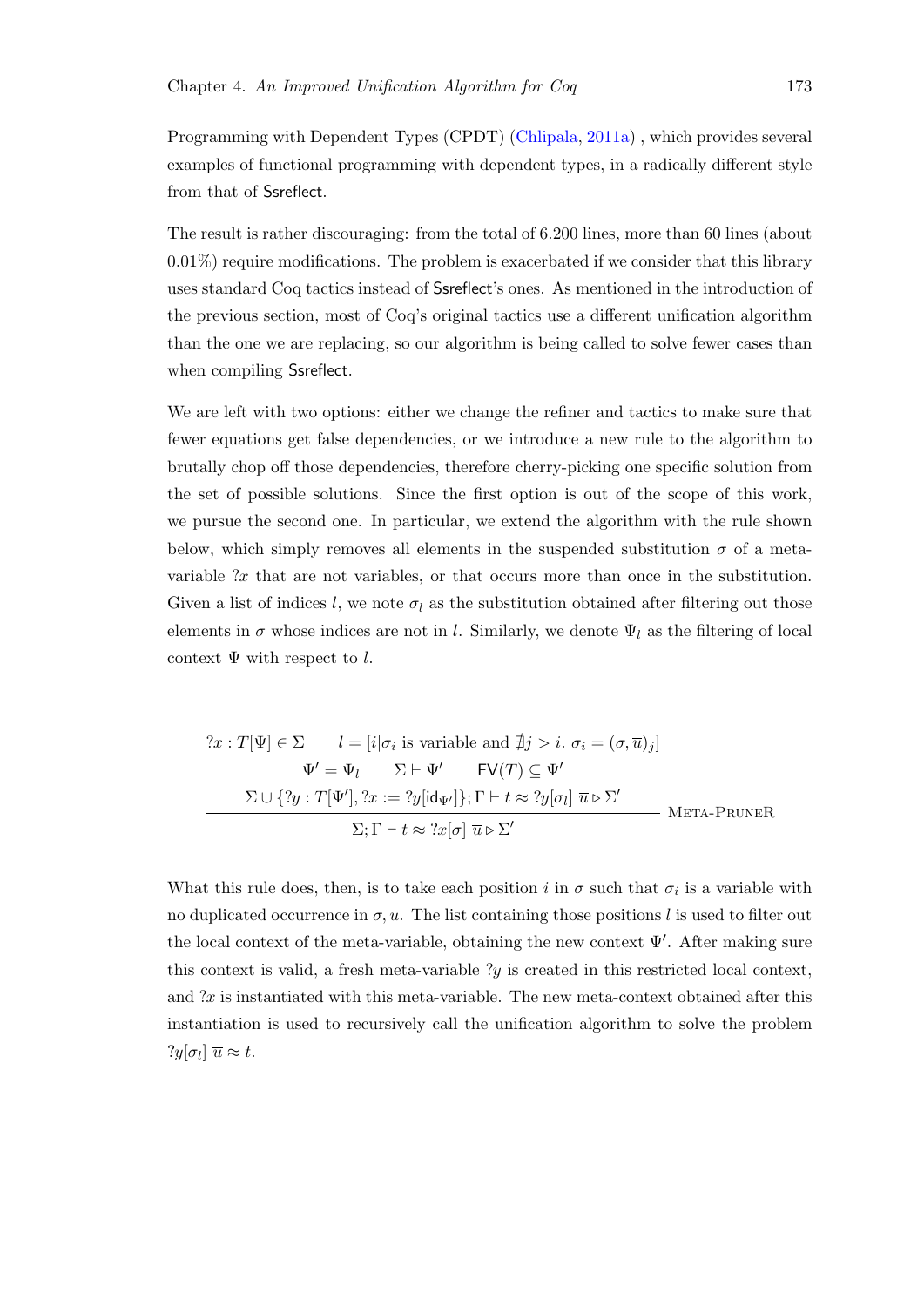We illustrate the effect of this rule with the examples from Section [4.4.](#page-188-0) The first issue was with non-dependent **if−then−else**s, which produced equations of the form

$$
?T[\mathsf{true}] \approx \mathsf{nat}
$$
  

$$
?T[\mathsf{false}] \approx \mathsf{nat}
$$

In this case, the rule Meta-PruneR will remove the dependency to the conditional, obtaining the following solvable equations, for a fresh meta-variable  $T'$ :

$$
?T'[] \approx \mathsf{nat}
$$
  

$$
?T'[] \approx \mathsf{nat}
$$

The second issue was with meta-variable dependency due to incorrect dependency injection by the in modifier in Ssreflect's rewrite tactic. In the example, we ended up with the following equation:

$$
?y[x, ?z[x]] \approx 1 + x
$$

The rule Meta-PruneR will remove the second dependency, obtaining the solvable equation

$$
?y'[x] \approx 1 + x
$$

The third issue was with non-dependen products. In the example, the equation that fall outside the higher-order pattern fragment was:

$$
?U'[S\ x] \approx \mathsf{Prop}
$$

Again, Meta-PruneR will remove the dependency and obtain the equation:

$$
?U''[] \approx \mathsf{Prop}
$$

The fourth issue was with explicit duplicated dependencies. The problematic equation there was:

$$
?z[w] w \approx t * (w + u)
$$

where the second  $w$  in the left-hand side corresponds to an explicit written dependency (as in  $\omega$ ). Our algorithm, extended with the rule META-PRUNER, will chop off the first occurrence, obtaining the equation:

$$
?z'|| w \approx t * (w + u)
$$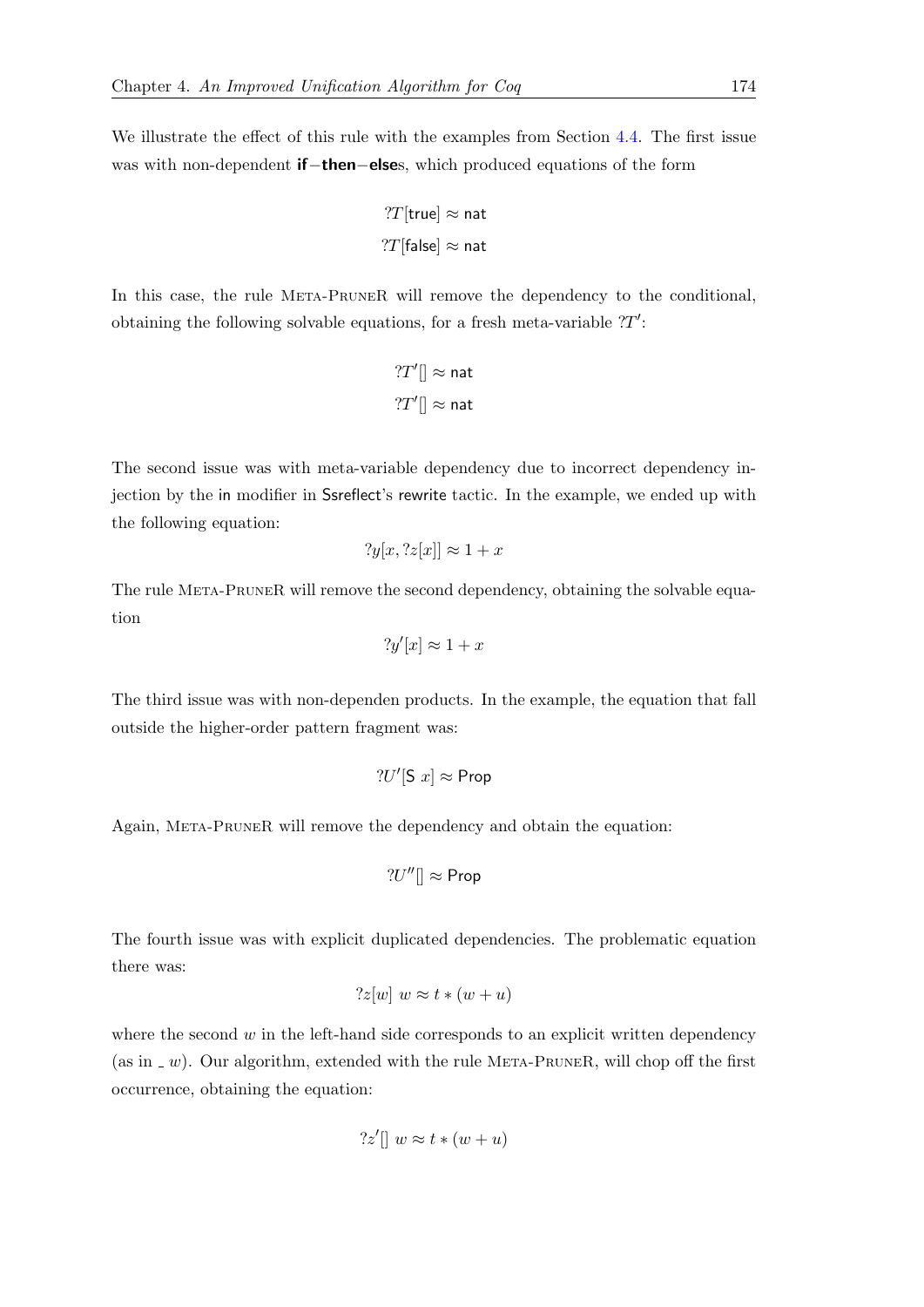As expected, with the addition of this rule the Ssreflect library compiles almost out of the box, with only 23 lines requiring modifications. We also obtain a significant reduction in the number of lines requiring modifications in the CPDT book: only 14 lines had to be revised. In most of the cases, the problem comes from our algorithm picking a different solution to the one expected. This is unsurprising, since we are deciding early on a solution, instead of postponing the equation until more information is obtained. And even when the selected solution works most of the times, it simply cannot work always. We are certain that, with a smarter refiner and tactics, the number of unsolved problems can be drastically reduced. The question that we leave open for future work is if such modifications to the refiner and tactics are enough, or if this heuristic is, after all, essential.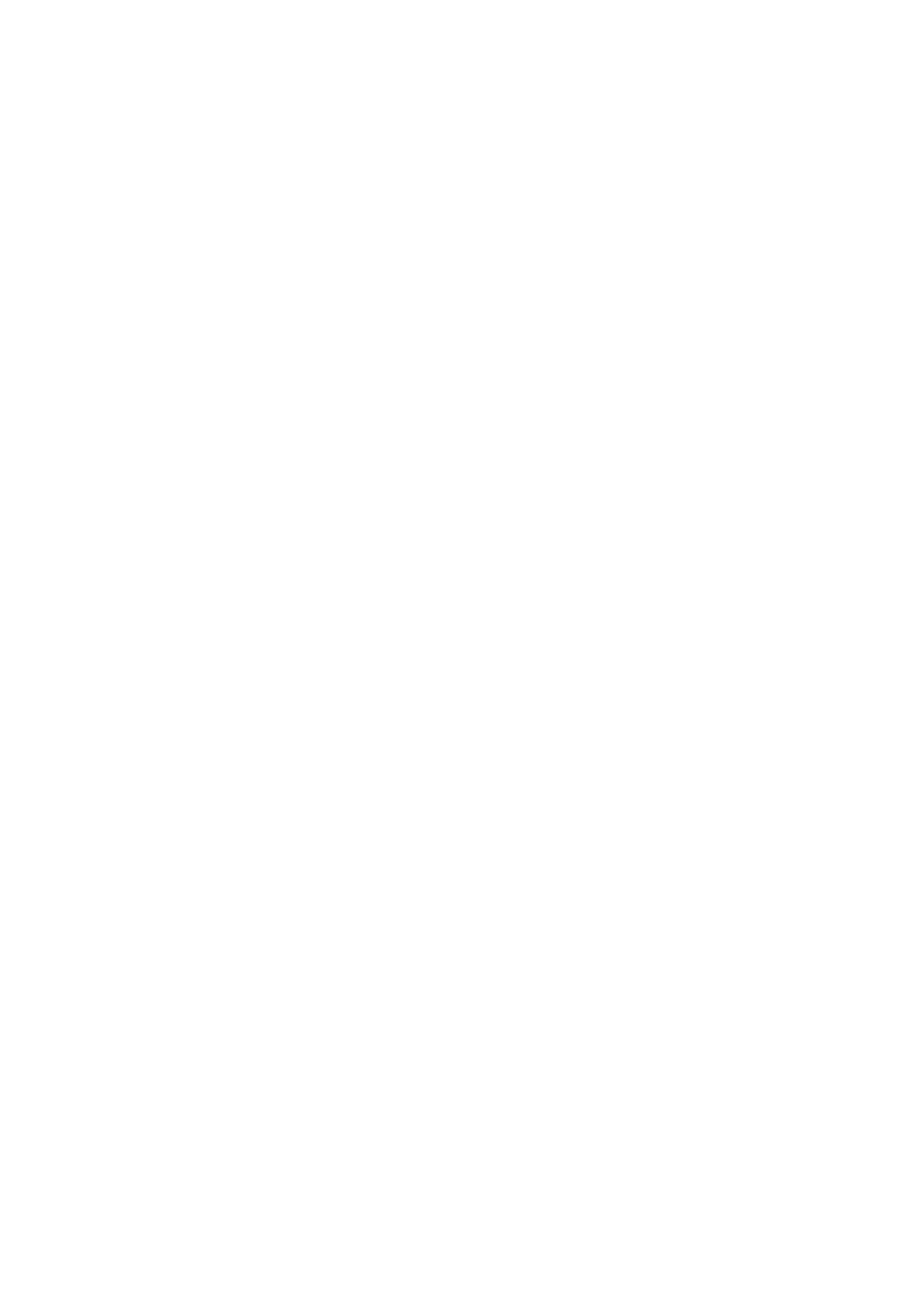## Chapter 5

# Related Work

## 5.1 Overloading

#### 5.1.1 Canonical Structures

To the best of our knowledge, the first application of term classes, that is, canonical structures keying on terms rather than just types, appeared in [Bertot et al.](#page-211-1) [\(2008\)](#page-211-1). Term classes are used for encoding iterated versions of classes of algebraic operators.

[Gonthier](#page-212-1) [\(2011\)](#page-212-1) describes a library for matrix algebra in Coq, which introduces a variant of the tagging and lemma selection patterns  $(\S2.2 \text{ and } \S2.5.2, \text{ respectively})$  $(\S2.2 \text{ and } \S2.5.2, \text{ respectively})$  $(\S2.2 \text{ and } \S2.5.2, \text{ respectively})$  $(\S2.2 \text{ and } \S2.5.2, \text{ respectively})$  $(\S2.2 \text{ and } \S2.5.2, \text{ respectively})$ , but briefly, and as a relatively small part of a larger mathematical development. In contrast, in Chapter [2,](#page-46-0) we give a more abstract and detailed presentation of the general tagging pattern and explain its operation with a careful trace. We also present several other novel design patterns for canonical structures, and explore their use in reasoning about heap-manipulating programs.

[Asperti et al.](#page-210-0) [\(2009\)](#page-210-0) present unification hints, which generalize Coq's canonical structures by allowing a canonical solution to be declared for any class of unification equations, not only for equations involving a projection out of a structure. Hints are shown to support applications similar to our reflection pattern from Section [2.4.](#page-56-0) However, they come with limitations; for example, the authors comment that hints cannot support backtracking. Thus, we believe that the design patterns that we have developed in Chapter [2](#page-46-0) are not obviated by the additional generality of hints, and would be useful in that framework as well.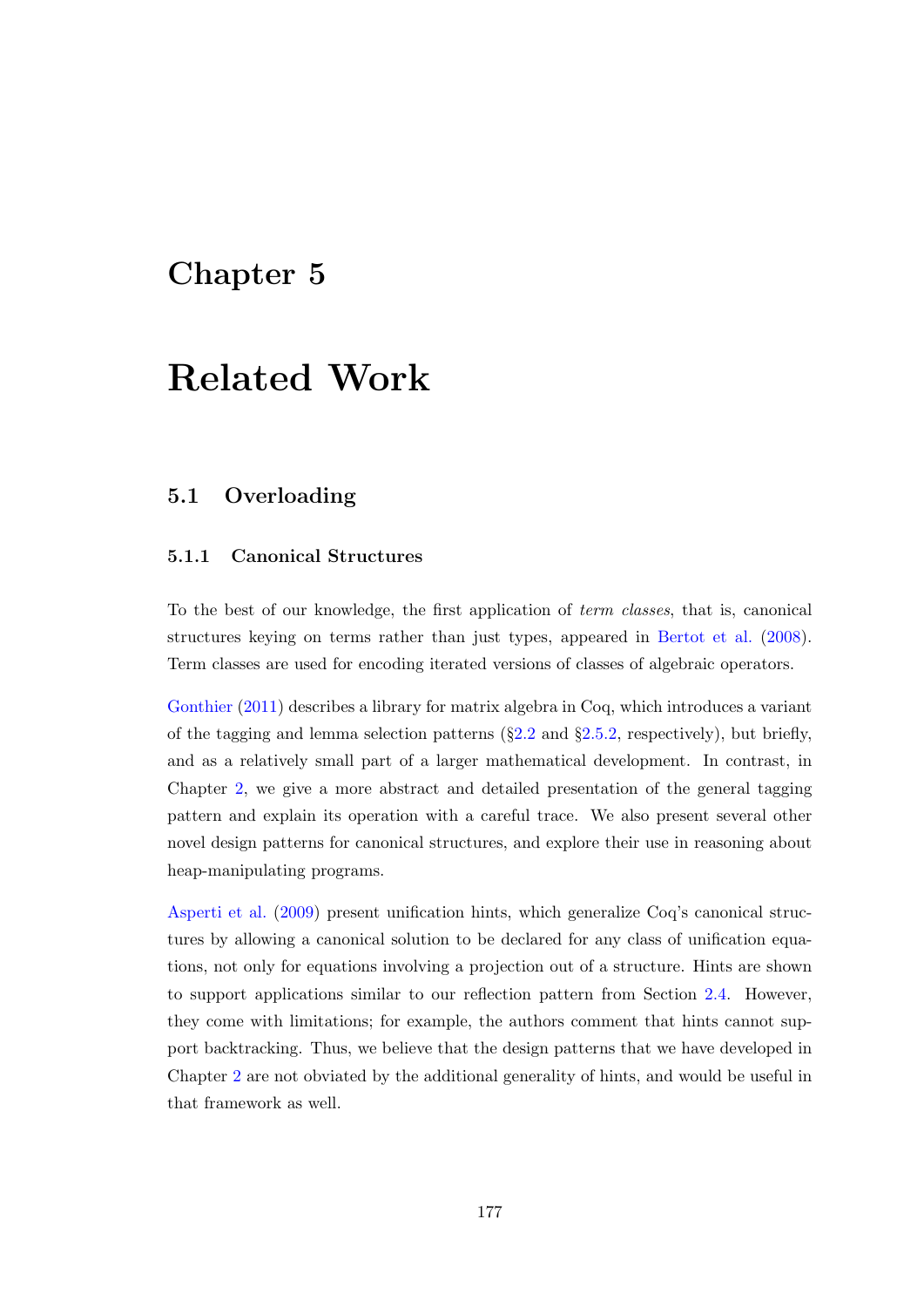[Sozeau and Oury](#page-215-2) [\(2008\)](#page-215-2) present type classes for Coq, which are similar to canonical structures, but differ in a few important respects. The most salient difference is that inference for type class instances is not performed by unification, but by general proof search. This proof search is triggered after unification, and it is possible to give a weight to each instance to prioritize the search. This leads to somewhat simpler code, since no tagging is needed, but, on the other hand, it seems less expressive. For instance, we were not able to implement the search-and-replace pattern of Section [2.5](#page-66-0) using Coq type classes, due to the lack of connection between proof search and unification. We were able to derive a different solution for bnd writeR using type classes, but the solution was more involved (requiring two specialized classes to differentiate the operations such as write which perform updates to specific heaps, from the operations which merely inspect pointers without performing updates). More importantly, we were not able to scale this solution to more advanced lemmas from our implementation of higher-order separation logic. In contrast, canonical structures did scale, and we provide the overloaded code for these lemmas in our source files [\(Ziliani,](#page-216-0) [2014\)](#page-216-0).

In the end, we managed to implement all the examples in this paper using Coq type classes, demonstrating that lemma overloading is a useful high-level concept and is not tied specifically to canonical structures. (The implementations using type classes are included in our source files as well [\(Ziliani,](#page-216-0) [2014\)](#page-216-0).) Nevertheless, we have not yet arrived at a full understanding of how Coq type classes perform instance resolution. In particular, its semantics are hard to grasp, since type classes uses a completely unsound unification algorithm. In contrast, the semantics of canonical structures were thoroughly described in chapters [2](#page-46-0) and [4.](#page-160-0)

Besides this, ultimately, it may turn out that the two formalisms (canonical structures and type classes) are interchangeable in practice, but we need more experience with type classes to confirm this. In the future, we hope the unification algorithm presented in this thesis will be also used by the type class mechanism. This will add predictability to type classes, and allow us to frame the semantics of type classes in the same semantical framework.

Using Coq type classes, [Spitters and van der Weegen](#page-215-3) [\(2011\)](#page-215-3) present a reflection algorithm based on the example of Asperti et al. discussed above. In addition, they consider the use of type classes for overloading and inheritance when defining abstract mathematical structures such as rings and fields. They do not, however, consider lemma overloading more generally as a means of proof automation, as we have presented in Chapter [2.](#page-46-0)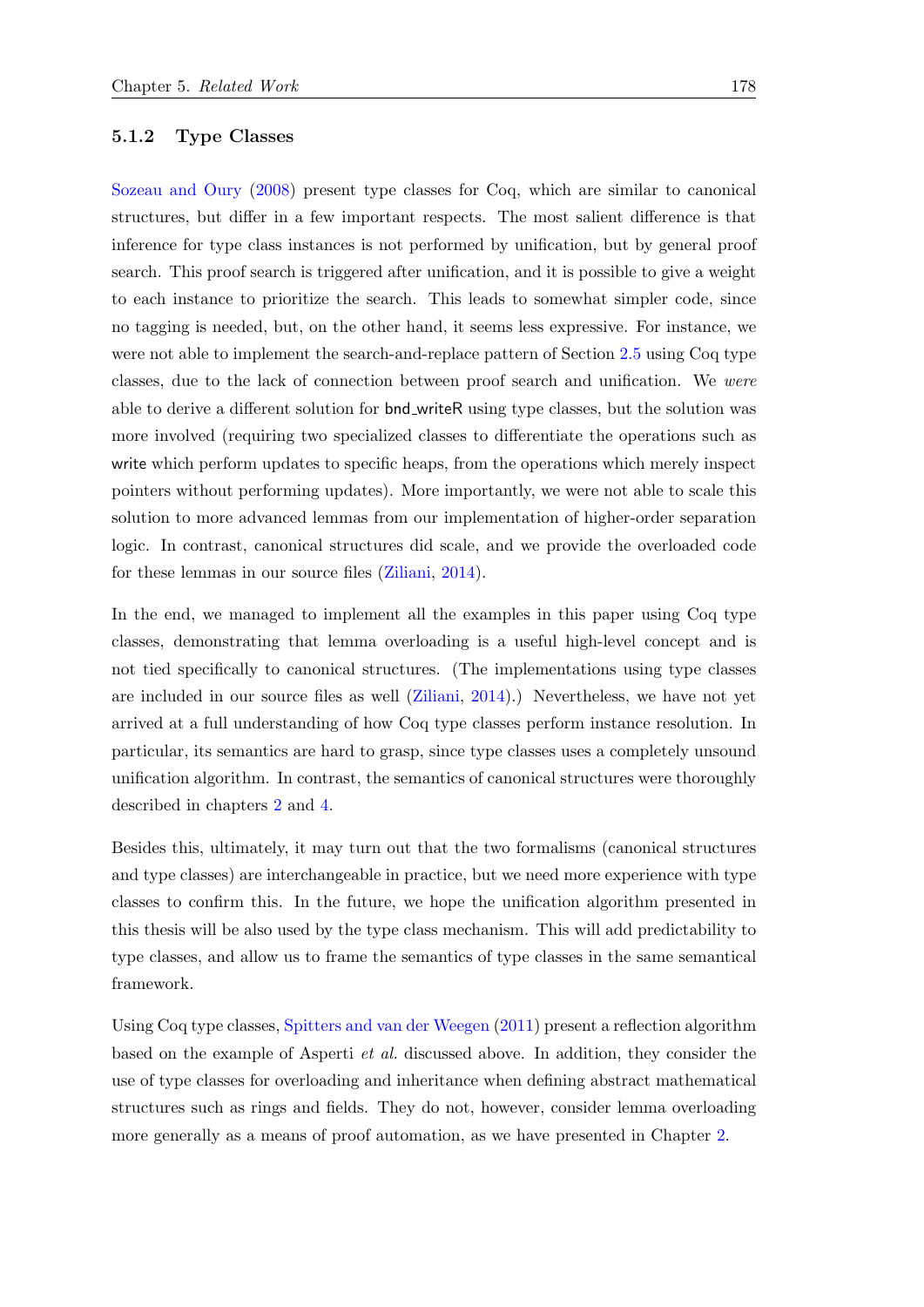Finally, in the context of Haskell, [Morris and Jones](#page-214-0) [\(2010\)](#page-214-0) propose an alternative design for a type class system, called **ilab**, which is based on the concept of *instance chains*. Essentially, instance chains avoid the need for overlapping instances by allowing the programmer to control the order in which instances are considered during constraint resolution and to place conditions on when they may be considered. Our tagging pattern (Section [2.2\)](#page-49-0) can be seen as a way of coding up a restricted form of instance chains directly in existing Coq, instead of as a language extension, by relying on knowledge of how the Coq unification algorithm works. **ilab** also supports *failure clauses*, which enable one to write instances that can only be applied if some constraint fails to hold. Our approach does not support anything directly analogous, although (as Morris and Jones mention) failure clauses can be encoded to some extent in terms of more heavyweight type class machinery.

## <span id="page-198-0"></span>5.2 Languages for Typechecked Tactics

In the last five years there has been increasing interest in languages that support safe tactics to manipulate proof terms of dependently typed logics. Delphin [\(Poswolsky](#page-214-1) and Schürmann, [2009\)](#page-214-1), Beluga [\(Cave and Pientka,](#page-211-2) [2012,](#page-211-2) [Pientka,](#page-214-2) [2008,](#page-214-2) [Pientka and](#page-214-3) [Dunfield,](#page-214-3) [2008\)](#page-214-3), and VeriML [\(Stampoulis and Shao,](#page-215-4) [2010,](#page-215-4) [2012\)](#page-216-1) are languages that, like Lemma Overloading (LO) and Mtac, fall into this category. By "safe" we mean that, if the execution of a tactic terminates, then the resulting proof term has the type specified by the tactic.

But, unlike LO and Mtac, these prior systems employ a strict separation of languages: the computational language (the language used to write tactics) is completely different from the logical language (the language of proofs), making the meta-theory heavier than in our work. Indeed, our proof of type soundness is completely straightforward, as it inherits from CIC all the relevant properties such as type preservation under substitution. Having a simple meta-theory is particularly important to avoid precluding future language extensions—indeed, extensions of the previous systems have often required a reworking of their meta-theory [\(Cave and Pientka,](#page-211-2) [2012,](#page-211-2) [Stampoulis and Shao,](#page-216-1) [2012\)](#page-216-1). In comparison, the extension of the Mtac language to support state  $(\S3.6)$  $(\S3.6)$  did not require much rewriting of the original proof of soundness.

Another difference between these languages and ours is the logical language they support. For Delphin and Beluga it is LF [\(Harper et al.,](#page-213-0) [1993\)](#page-213-0), for VeriML it is λHOL [\(Barendregt](#page-210-1) [and Geuvers,](#page-210-1)  $2001$ , and for LO and Mtac it is CIC (Bertot and Castéran,  $2004$ ). CIC is the only one among these that provides support for computation at the term and type level, thereby enabling proofs by reflection  $(e.g.,\,$  see  $\S 3.3.3)$  $\S 3.3.3)$ . Instead, in previous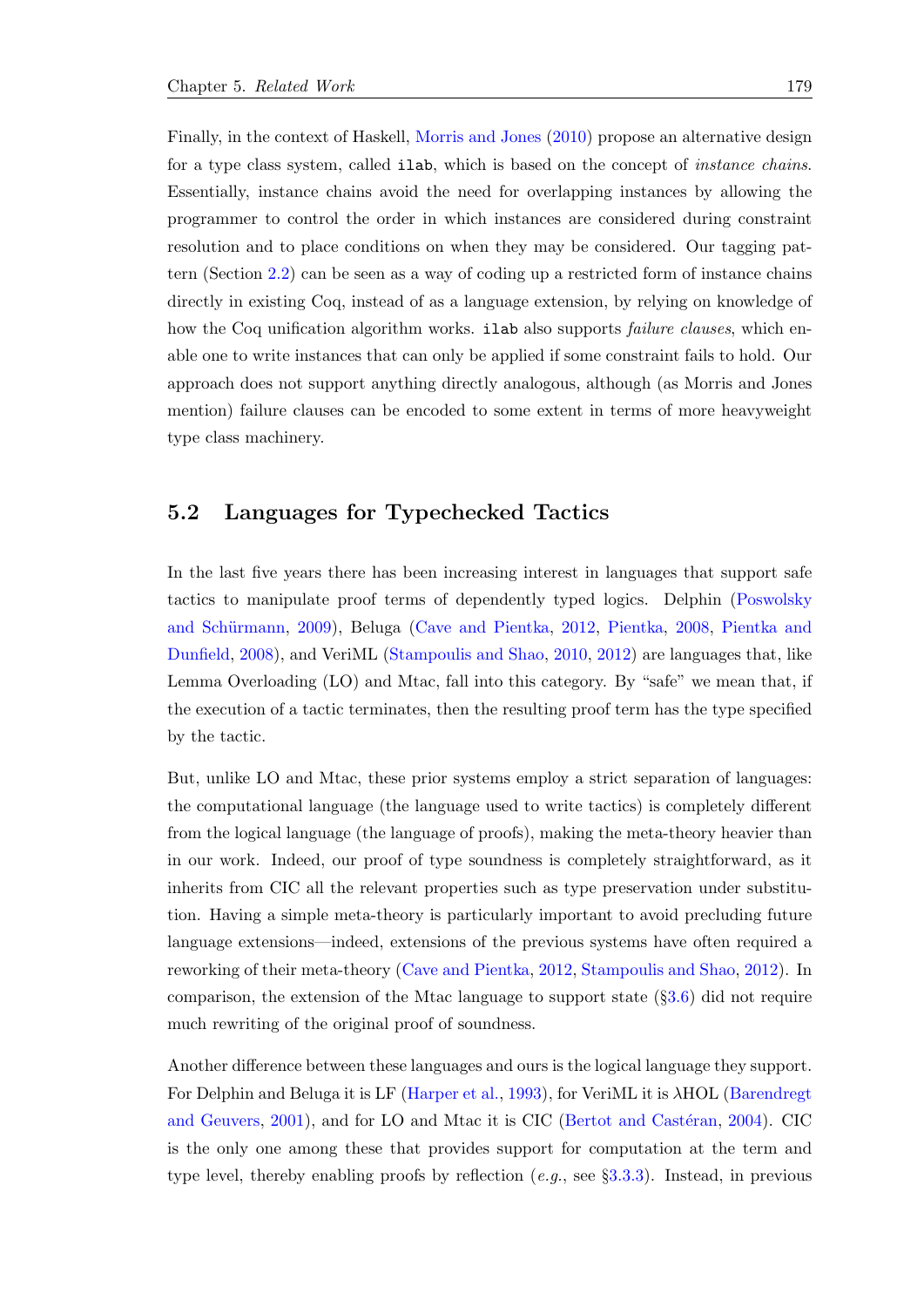systems term reduction must be witnessed explicitly in proofs. To work around this, VeriML's computational language includes a construct letstatic that allows one to stage the execution of tactics, so as to enable equational reasoning at typechecking time. Then, proofs of (in-)equalities obtained from tactics can be directly injected in proof terms generated by tactics. This is similar to our use of **run** in the example from §[3.3.3,](#page-112-0) with the caveat that letstatic cannot be used within definitions, as we did in the inner-prod example, but rather only inside tactics.

In Beluga and VeriML the representation of objects of the logic in the computational language is based on Contextual Modal Type Theory [\(Nanevski et al.,](#page-214-4)  $2008c$ ).<sup>[1](#page-199-0)</sup> Therefore, every object is annotated with the context in which it is immersed. For instance, a term t depending only on the variable x is written in Beluga as  $[x, t]$ , and the typechecker enforces that t has only x free. In Mtac, it is only possible to perform this check dynamically, writing an Mtactic to inspect a term and rule out free variables not appearing in the set of allowed variables. (The interested reader may find an example of this Mtactic in the distributed files.) On the other hand, the syntax of the language and the meta-theory required to account for contextual objects are significantly heavier than those of Mtac.

Delphin shares with Mtac the  $\nu x : A$  binder from [Nanevski](#page-214-5) [\(2002\)](#page-214-5), Schürmann et al.  $(2005)$ . In Delphin, the variable x introduced by this binder is distinguished with the type  $A^{\#}$ , in order to statically rule out offending terms like  $\nu x : A$ . ret x. In Mtac, instead, this check gets performed dynamically. Yet again, we see a tension between the simplicity of the meta-theory and the static guarantees provided by the system. In Mtac we favor the former.

Of all these systems, VeriML is the only one that provides ML-style references at the computational level. Our addition of mutable state to Mtac is clearly inspired by the work of [Stampoulis and Shao](#page-215-4) [\(2010\)](#page-215-4), although, as we do not work with Contextual Modal Type Theory, we are able to keep the meta-theory of references quite simple.

Beluga's typechecker is constantly growing in complexity in order to statically verify the completeness and correctness of tactics (through coverage and termination checking). If a tactic is proved to cover all possible shapes of the inspected object, and to be terminating, then there is no reason to execute it: it is itself a meta-theorem one can trust. This concept, also discussed below, represents an interesting area of future research for Mtac.

<span id="page-199-0"></span><sup>1</sup>The contextual types of CMTT are not to be confused with the lightweight "contextual types" that LO and Mtac assigns to unification variables  $(e,q, \S 3.4.2)$  $(e,q, \S 3.4.2)$ . In our setting, we only use contextual types to ensure soundness of unification, inheriting the mechanism from Coq. Coq's contextual types are essentially hidden from the user, whereas in VeriML and Beluga they are explicit in the computational language.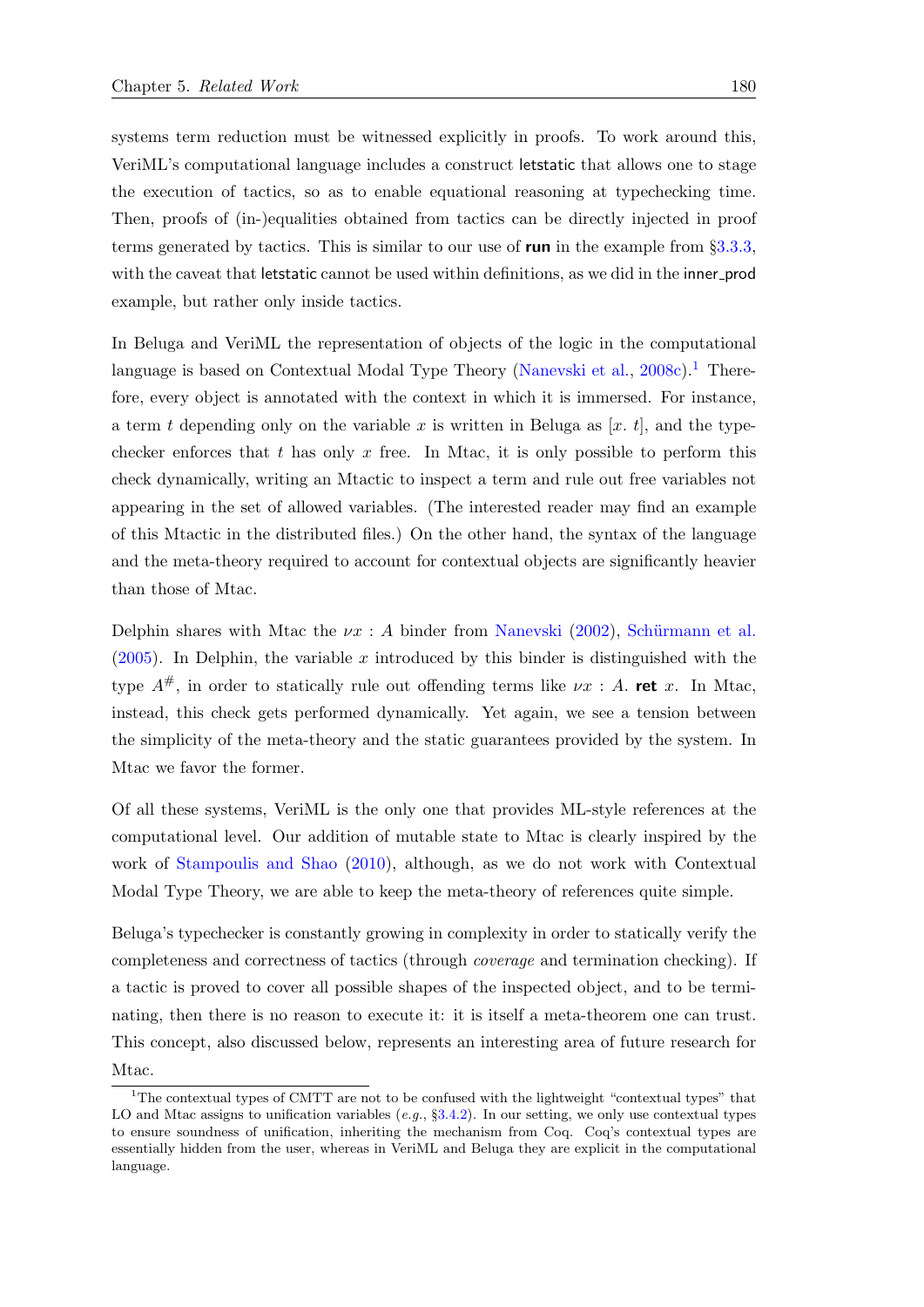Finally, a key difference between our work and all the aforementioned systems is the ability to program tactics interactively, as shown in §[2.7](#page-89-0) and §[3.3.1.](#page-103-0) None of the prior systems support this.

## 5.3 Dependent Types Modulo Theories

Several recent works have considered enriching the term equality of a dependently typed system to natively admit inference modulo theories. One example is Strub *et al.*'s CoqMT [\(Barras et al.,](#page-210-2) [2011,](#page-210-2) [Strub,](#page-216-2) [2010\)](#page-216-2), which extends Coq's typechecker with firstorder equational theories. Another is Jia et al.'s language  $\lambda^{\cong}$  (pronounced "lambdaeek") [\(Jia et al.,](#page-213-1) [2010\)](#page-213-1), which can be instantiated with various abstract term-equivalence relations, with the goal of studying how the theoretical properties  $(e.g.,\)$  the theory of contextual equivalence) vary with instantiations. Also related are Braibant et al.'s AAC tactics for rewriting modulo associativity and commutativity in Coq [\(Braibant and Pous,](#page-211-4) [2010\)](#page-211-4).

In the two systems for proof automation presented in this thesis, we do not change the term equality of Coq. Instead, we allow user-supplied algorithms to be executed when desired, rather than by default whenever two terms have to be checked for equality. Moreover, these algorithms do not have to be only decision procedures, but can implement general-purpose computations.

## 5.4 Typechecked Tactics Through Reflection

There is a large, mostly theoretical, body of work on using the theory of a proof assistant to reason about tactics written for the same proof assistant. The high-level idea is to reflect (a fraction of) the object language of the proof assistant into a Term datatype inside the same proof assistant. Tactics are then constructed using this datatype, and can be verified just like any other procedure built inside the proof assistant. If the tactic is proven to be correct, then it can be safely used as an axiom, without having to spend time executing it, or checking its result.

While this idea is appealing, the circularity that comes from reasoning about the logic of a proof assistant within itself endangers the soundness of the logic, and therefore special care must be taken. In theory, one can avoid this circularity by restricting the objects of the language that can be reflected, and by establishing a hierarchy of assistants: an assistant at level  $k$  can reason about tactics for the assistant at level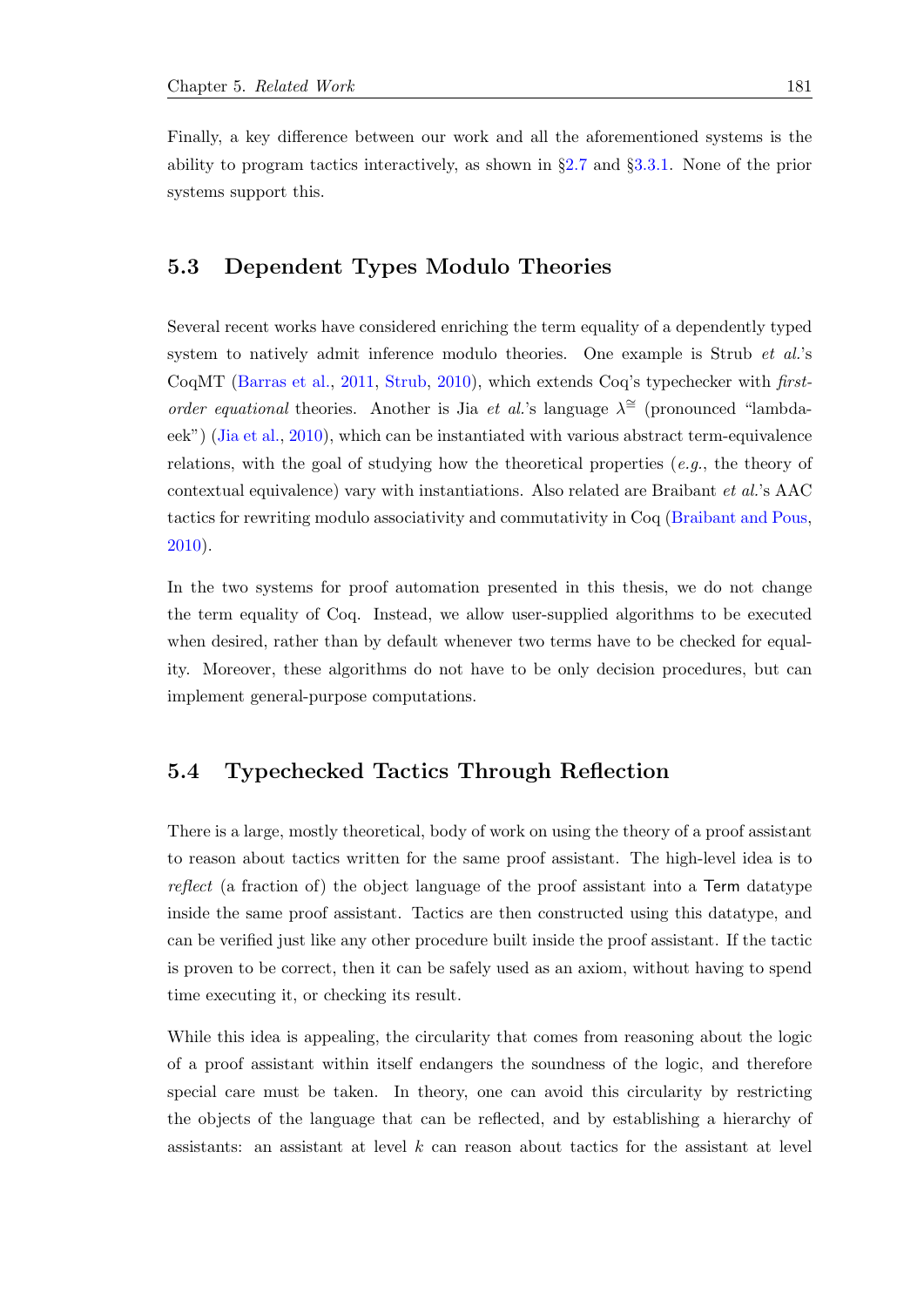$k-1$  or below.<sup>[2](#page-201-0)</sup> This concept is discussed in depth, from a theoretical point of view, in [Allen et al.](#page-210-3) [\(1990\)](#page-210-3), Artëmov [\(1999\)](#page-210-4), [Constable](#page-211-5) [\(1992\)](#page-211-5), [Harrison](#page-213-2) [\(1995\)](#page-213-2), [Howe](#page-213-3) [\(1993\)](#page-213-3), [Pollack](#page-214-6) [\(1995\)](#page-214-6). More recently, [Devriese and Piessens](#page-212-2) [\(2013\)](#page-212-2) provide, to the best of our knowledge, the first attempt at implementing it, but without arriving yet at a practical and sound implementation.

More pragmatically, the programming language Agda suports a lightweight implemen-tation of reflection.<sup>[3](#page-201-1)</sup> It does so with two primitives, **quoteGoal** and **unquoteGoal**. The first one reflects the current goal into a Term datatype, and the second one solves the current goal by the proof term that results from interpreting a term of the same datatype. This mechanism avoids the circularity problem mentioned above in two ways: first, as mentioned above, by restricting the object language supported and, second, by dynamically typechecking the proof term before solving a goal with it. That is, like in LO and Mtac, a tactic is never trusted, and therefore cannot be used as an axiom. An example of proof automation using Agda's reflection mechanism, and its limitations, can be found in [van der Walt and Swierstra](#page-216-3) [\(2013\)](#page-216-3).

All of the aforementioned works require tactics to be written using a de Bruijn encoding of objects, in contrast to the direct style promoted in LO and Mtac. In Agda this can be annoying, but is not fatal. However, if tactics have to be proven correct, as in [Devriese](#page-212-2) [and Piessens](#page-212-2) [\(2013\)](#page-212-2), then the overhead of verifying a tactic quickly negates the benefit of using it. Another disadvantage is that tactics are restricted to the pure language of the assistant, and therefore cannot use effects like non-termination and mutable state.

Recent work by [Malecha et al.](#page-213-4) [\(2014\)](#page-213-4) restricts the use of reflection to reflective hints. Hints, in their setting, are lemmas reflected into an inductive datatype, similar to what the reflection mechanism of Agda does, packed together with a proof of soundness. These hints are then used by a specialized auto tactic that reflects the goal and tries to prove it automatically using the reflective hints. This work shares with the reflection mechanism of Agda the de Bruijn encoding of terms, but, unlike in [Devriese and Piessens](#page-212-2) [\(2013\)](#page-212-2), the soundness proof is local to the hint: the auto tactic will be in charge of performing the recursion, so the effort required to verify a hint is significantly smaller. Unlike Mtac, this work does not aim at a full language for meta-programming.

## 5.5 Simulable Monads

[Claret et al.](#page-211-6) [\(2013\)](#page-211-6) present Cybele, a framework for building more flexible proofs by reflection in Coq. Like Mtac, it provides a monad to build effectful computations,

<span id="page-201-0"></span> $2$ This is reminiscent of the universe level hierarchy in Type Theory.

<span id="page-201-1"></span> $^3$ <http://wiki.portal.chalmers.se/agda/pmwiki.php?n=ReferenceManual.Reflection>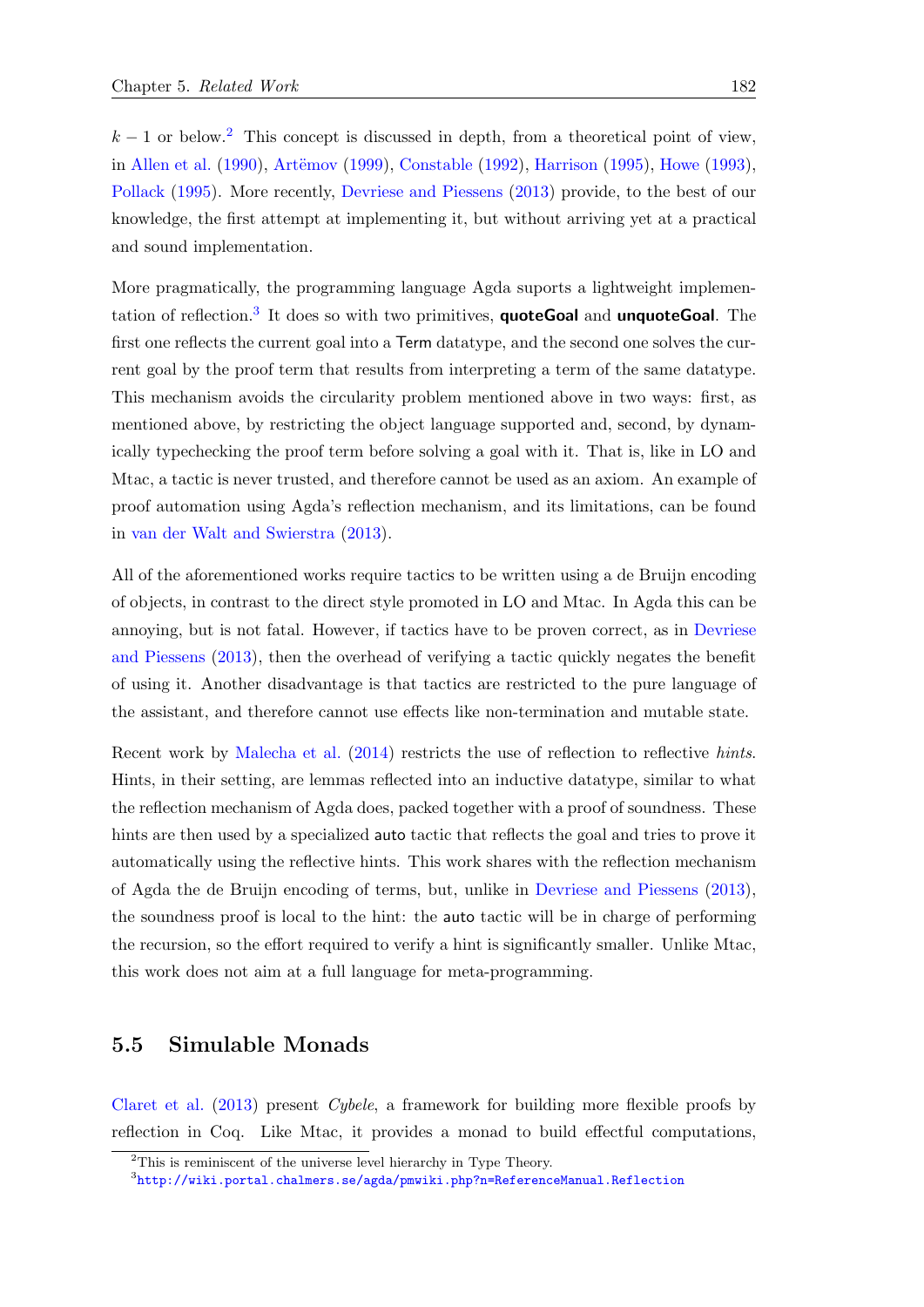although these effects are compiled and executed in OCaml. Upon success, the OCaml code creates a prophecy that is injected back into Coq to simulate the effects in pure CIC. On the one hand, since the effects Cybele supports must be replayable inside CIC, it does not provide meta-programming features like Mtac's mmatch, nu, abs, and evar, which we use heavily in our examples. On the other hand, for the kinds of effectful computations Cybele supports, the proof terms it generates ought to be smaller than those Mtac generates, since Cybele enforces the use of proof by reflection. The two systems thus offer complementary benefits, and can in principle be used in tandem.

## 5.6 Effectful Computations in Coq

There is a large body of work incorporating or modeling effectful computations in Coq. Concerning the former, in [Armand et al.](#page-210-5) [\(2010\)](#page-210-5) the kernel of Coq is extended to handle machine integers and persistent arrays [\(Baker,](#page-210-6) [1991\)](#page-210-6). As discussed in Section [3.6,](#page-139-0) in Mtac we favored the more generic reference model à la ML, and we did not need to modify the kernel.

Concerning the latter, there are two different approaches when it comes to modeling state in Coq. The more traditional one, exemplified by [Miculan and Paviotti](#page-213-5) [\(2012\)](#page-213-5), [Nanevski](#page-214-7) [et al.](#page-214-7) [\(2008a](#page-214-7)[,b,](#page-214-8) [2010\)](#page-214-9), is to encapsulate the effectful computations in a monad, and provide two different views of it. Inside the prover, this monad performs the computation in an inefficient functional (state-passing) way: easy to verify, but slow to execute. Then, the verified code is extracted into a programming language with imperative features (typically Haskell or OCaml) using the efficient model of imperative computation that these languages provide.

[Vafeiadis](#page-216-4) [\(2013\)](#page-216-4) argues that the monadic style of programming imposed by the previous approach is inconvenient, as it drags all functions that use stateful operations into the monadic tarpit, from which they cannot escape even if they are observably pure. He proposes an alternative called adjustable references, to enable the convenient use of references within code that is not observably stateful. An adjustable reference is like an ML reference cell with the addition of an invariant ensuring that updates to the cell are not observable. As with the previous approach, the code written in the prover is extracted into efficient OCaml code.

In contrast to the above approaches, stateful Mtactics do not offer any formal model for reasoning about code that uses references. State is restricted to the language of Mtactics, whose operational behavior cannot be reasoned about within Coq itself.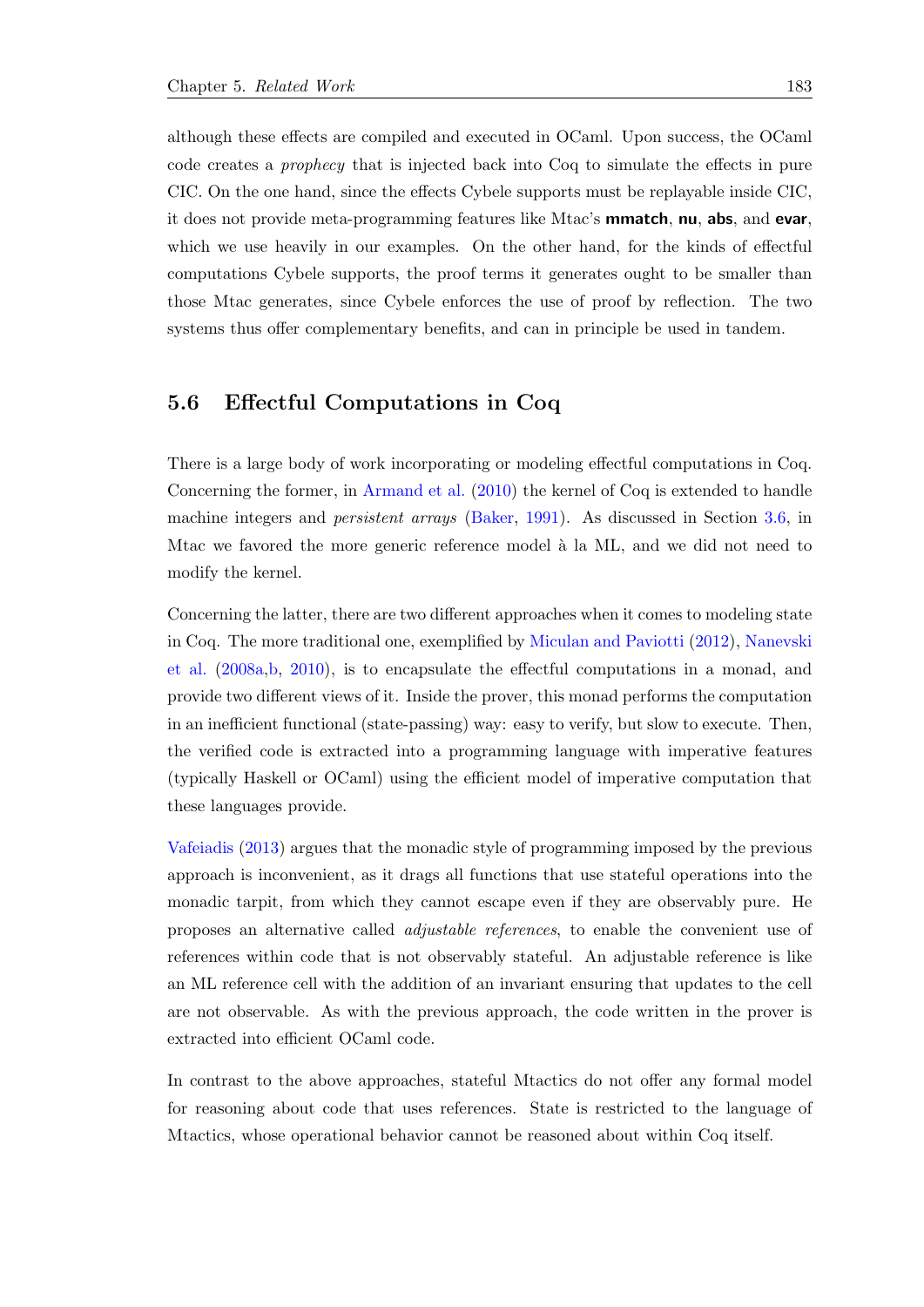## 5.7 The Expression Problem

The examples at the end of Section [2.7](#page-89-0) and Section [3.7](#page-154-0) for extensible overloaded lemmas and Mtactics, respectively, can be seen as representatives for a subset of problems encompassed in The Expression Problem.<sup>[4](#page-203-0)</sup> As originally formulated by P. Wadler, The Expression Problem focuses on dynamically extending a datatype with new constructors and, accordingly, in extending the functions acting on that datatype to handle the new constructors. In Haskell, the expression problem was solved using type classes in "Data types `a la Carte" [\(Swierstra,](#page-216-5) [2008\)](#page-216-5). In Coq, it is possible to port this idea, extending it further to support proofs, as shown in "Meta-theory à la Carte" [\(Delaware et al.,](#page-211-7) [2013a\)](#page-211-7). In this work, improved in [Delaware et al.](#page-212-3) [\(2013b\)](#page-212-3), the extensibility of datatypes and functions is used to modularly prove meta-theorems of languages with a different set of features.

In our setting, however, the problem is significantly simpler: an extensible tactic solely extends a meta-function acting on program expressions of a given type. That is, the type of programs itself does not change. For this reason, the solution offered in Section [2.7](#page-89-0) and Section [3.7](#page-154-0) are significantly simpler than that of [Delaware et al.](#page-211-7) [\(2013a\)](#page-211-7), [Swierstra](#page-216-5) [\(2008\)](#page-216-5). It might be fruitful to combine our work with that of [Delaware et al.](#page-211-7) [\(2013a\)](#page-211-7) to obtain "Tactics `a la Carte": given a set of features for a programming language, in addition to the set of modular meta-theorems, one can obtain a set of tactics to help proving that programs in that language met a specification.

## <span id="page-203-1"></span>5.8 Unification

The first formal introduction of the problem of unification is due to [Robinson](#page-215-6) [\(1965\)](#page-215-6), 50 years ago, making the task of listing related work on the area a rather dull and daunting task. Instead, we focus our attention on a set of works that inspired our work, in the narrower area of higher-order unification, and refer the reader to different books and surveys [\(Baader and Nipkow,](#page-210-7) [1998,](#page-210-7) [Baader and Siekmann,](#page-210-8) [1994,](#page-210-8) [Huet,](#page-213-6) [2002,](#page-213-6) [Knight,](#page-213-7) [1989\)](#page-213-7).

Metaphorically speaking, Chapter [4,](#page-160-0) the chapter on unification, is a "coqtail" with the following recipe:

#### Ingredients:

<span id="page-203-0"></span><sup>4</sup> [http://en.wikipedia.org/wiki/Expression\\_problem](http://en.wikipedia.org/wiki/Expression_problem)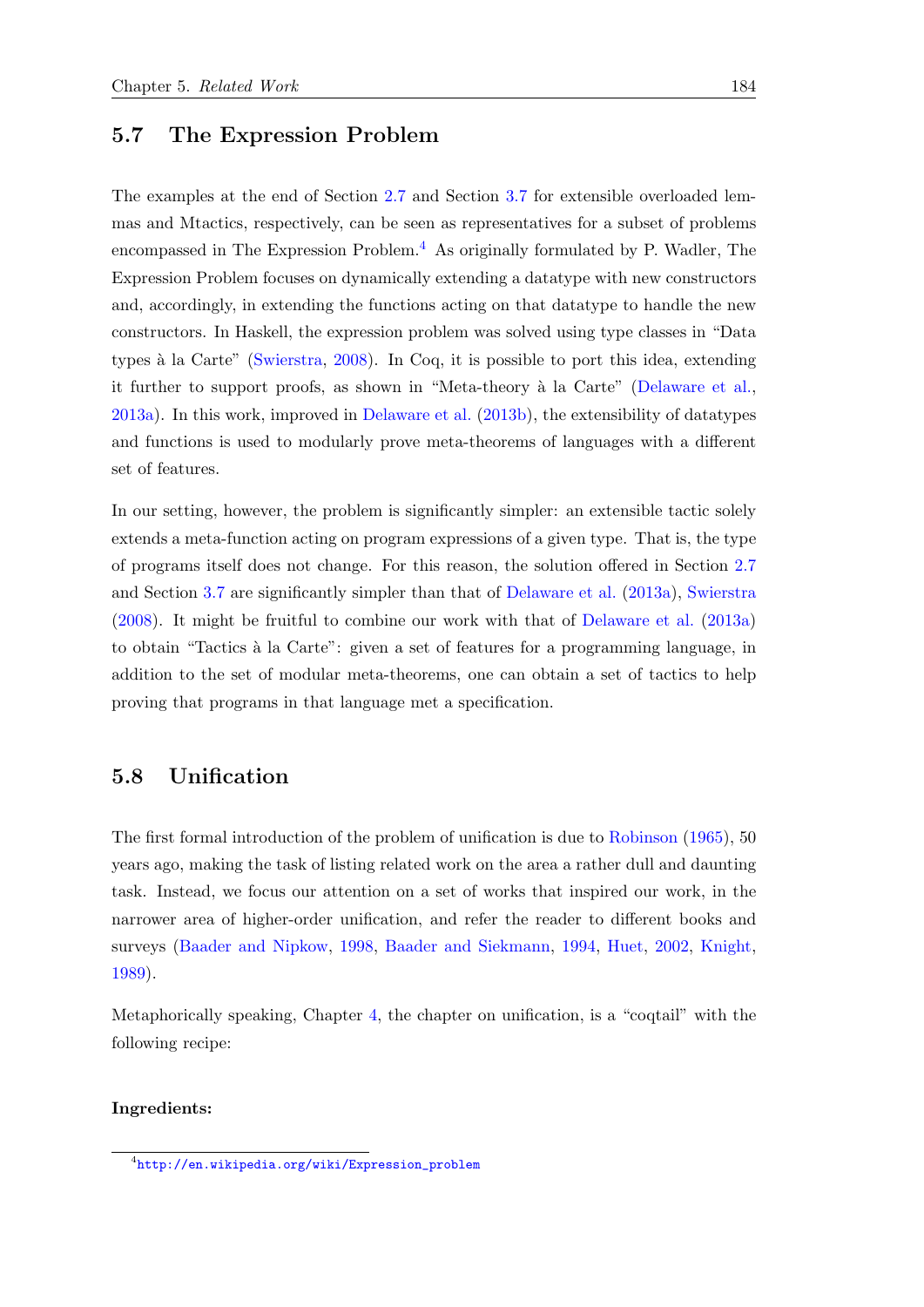1 part [Sacerdoti Coen](#page-215-0) [\(2004,](#page-215-0) chap. 10). 1 part [Abel and Pientka](#page-210-9) [\(2011\)](#page-210-9). 1 part Saïbi [\(1999,](#page-215-7) chap. 4). 1 part Homegrown rules. 1 Cherry.

#### Preparation:

- 1. Pour into the glass the description of first-order unification for CIC from [Sacerdoti](#page-215-0) [Coen](#page-215-0) [\(2004,](#page-215-0) chap. 10). Use a strainer to filter out meta-variable instantiation, since it does not perform higher-order pattern unification.
- 2. Slowly add the treatment for meta-variable instantiation from [Abel and Pientka](#page-210-9) [\(2011\)](#page-210-9), including the pruning and substitution intersection judgments. At the same time, pay special attention to avoid dropping into the mix constraint postponement (an ingredient coming from [Reed](#page-215-1)  $(2009)$ ), and unnecessary  $\eta$ -expansions.
- 3. Prior to mixing in the treatment of canonical structures from Saïbi [\(1999,](#page-215-7) chap. 4), fix the order of unification of the subproblems to match the current algorithm in Coq. Note that, although it is shipped all the way from France, this ingredient has a richer description of canonical structures than Saïbi [\(1997\)](#page-215-8).
- 4. Finish the mix by adding the following homegrown rules: (i) missing cases for canonical structures (CS-Prod, CS-Sort, and CS-Default), and (ii) heuristics for meta-variable instantiation (META-FO, META-REDUCE).
- 5. Garnish with cherry: a novel precise description of how reduction and backtracking is handled  $(\S 4.1.2 \text{ and } \S 4.1.5)$  $(\S 4.1.2 \text{ and } \S 4.1.5)$  $(\S 4.1.2 \text{ and } \S 4.1.5)$  $(\S 4.1.2 \text{ and } \S 4.1.5)$ .

The cherry provides a sort of sweet-sour flavor, which, depending on the meal, might lend to a bit of reflux. Consider pairing the mix with the following food:

$$
\mathsf{fst}'\ M\ N \approx \mathsf{fst}'\ P\ Q
$$

where fst' is a constant defined as  $\lambda x$  y. x, and M and P are non-unifiable terms, heavy on fats. Because of reduction, the food will reflux as

$$
M\approx F
$$

which is processed again to ultimately fail to digest. In fact, it is not hard to come up with a meal with exponential reflux. In Pfenning and Schürmann  $(1998)$  they propose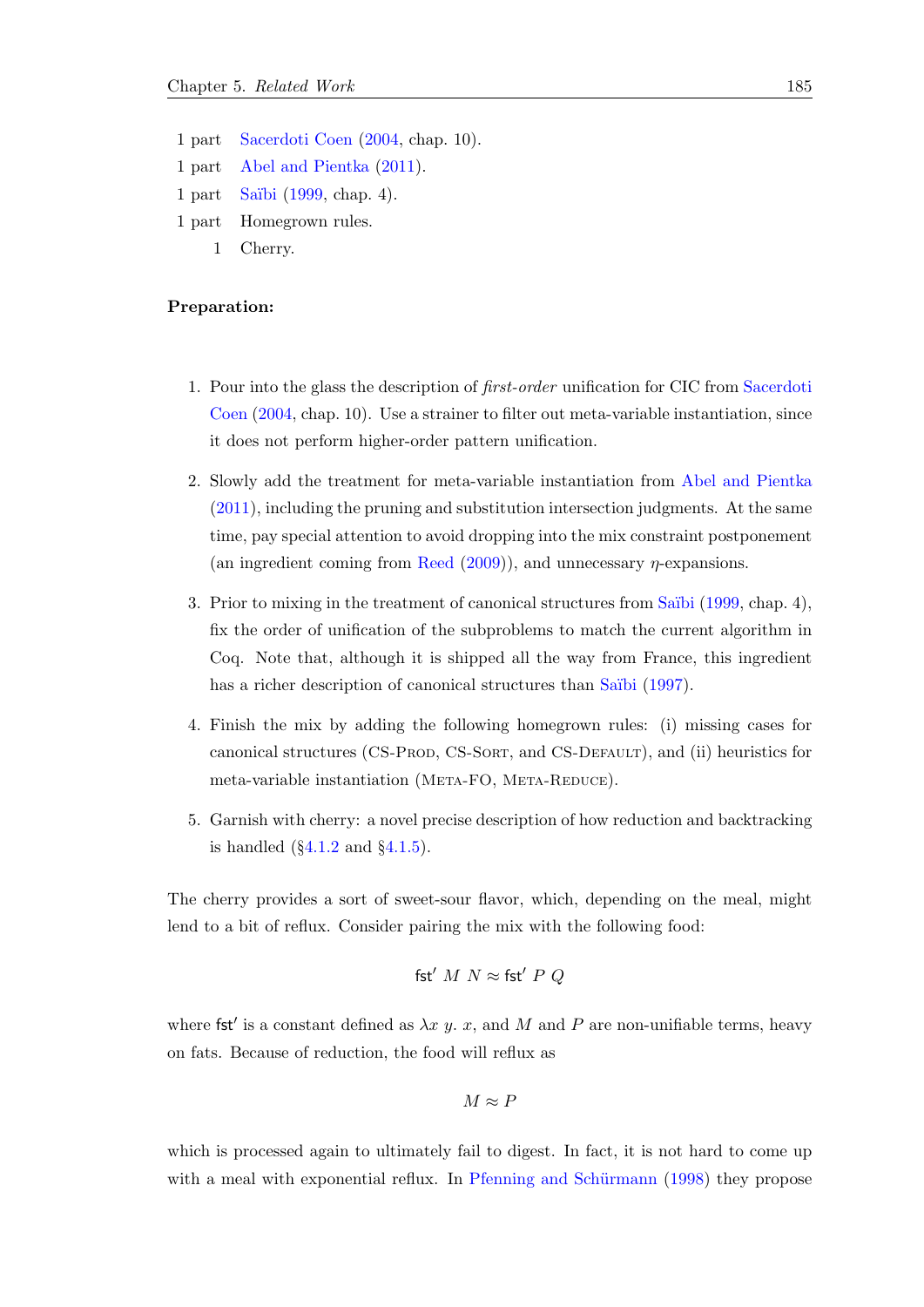a strict diet to avoid reflux; statically analyzing definitions to see if they expose their arguments, therefore ensuring that a failure to unify arguments implies a failure to unify the definition. In the example above, for instance,  $\text{fst}'$  exposes the first argument, so a failure to unify that argument implies that no further reduction is necessary: the problem is unsolvable.

A simpler option to solve similar issues is to implement a cache of failures. In the future, we are considering experimenting with different ingredients of this sort, in the interest of obtaining a gentler drink.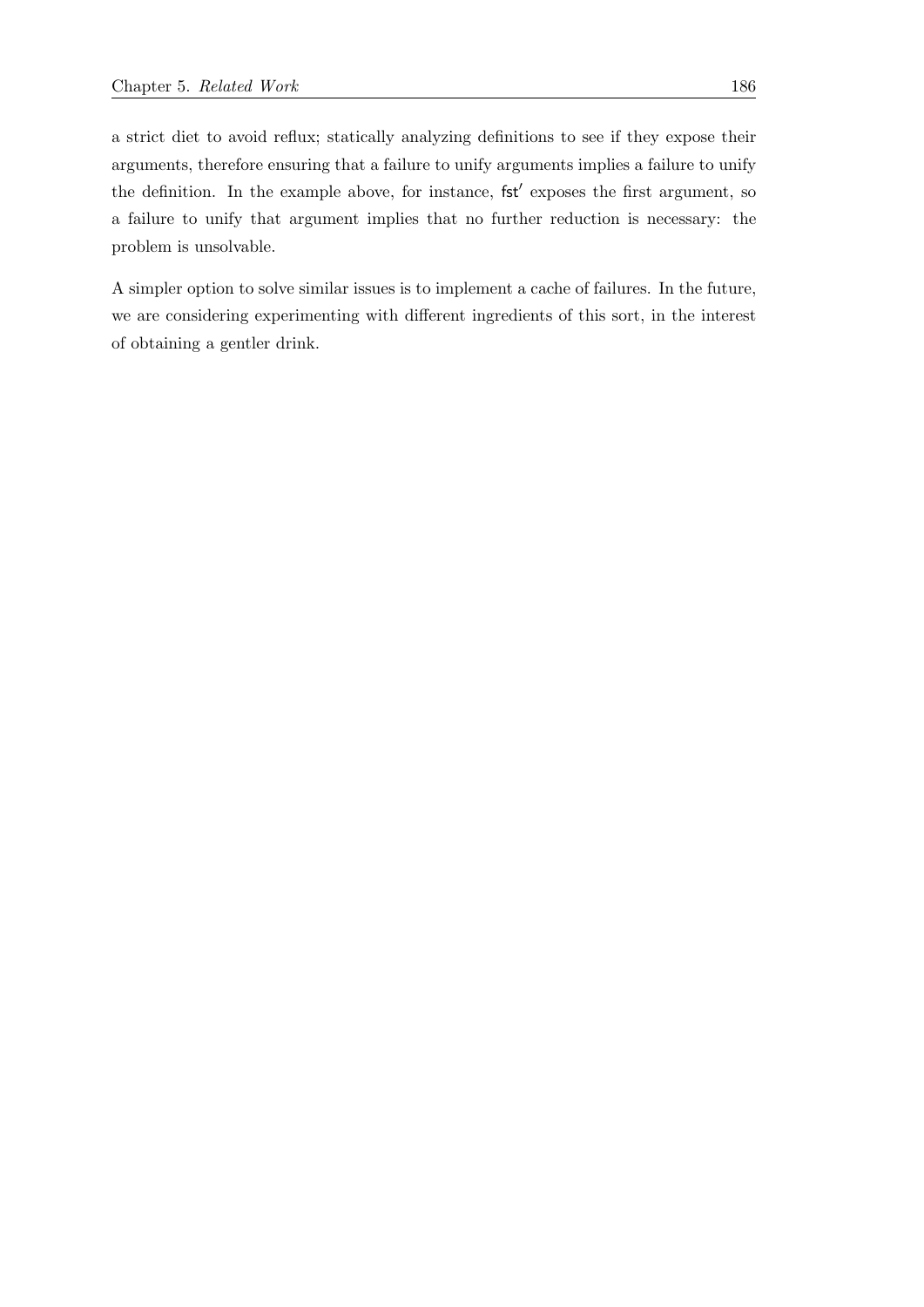## <span id="page-206-0"></span>Chapter 6

# Conclusions and Future Work

The work presented in this dissertation shines a new light on typed languages for tactic development, based on the following key observation:

The dependently typed logic of Coq (CIC) provides the necessary ingredients to provide (dependent-)types—within the same logic—to tactics.

From this observation, I have explored two different idioms for (dependently) typed tactic languages:

- Lemma Overloading: With overloading—in the form of type classes or, actually, term classes—one obtains a logic programming language.
- Mtac: With an inductive type resembling a monad, and a simple interpreter baked into the refiner, one obtains a functional programming language, which may include imperative features.

Both idioms, in the context of the Coq interactive proof assistant, allow the construction of tactics interactively. I have studied several examples to show the trade-off between the two idioms, proving that, actually, it is fruitful to combine the two  $(\S3.7)$  $(\S3.7)$ . This combination gives raise to extensible functional tactics. Putting it all together, one arrives at the first formulation of a language for extensible interactive typechecked functional tactic programming with imperative features.

The semantics of both programming idioms rely on Coq's unification algorithm. For this reason, I devoted part of this dissertation to describing and building a novel unification algorithm for CIC, more predictable than the current algorithm of Coq. To the best of my knowledge, this is the first work introducing a unification algorithm for CIC including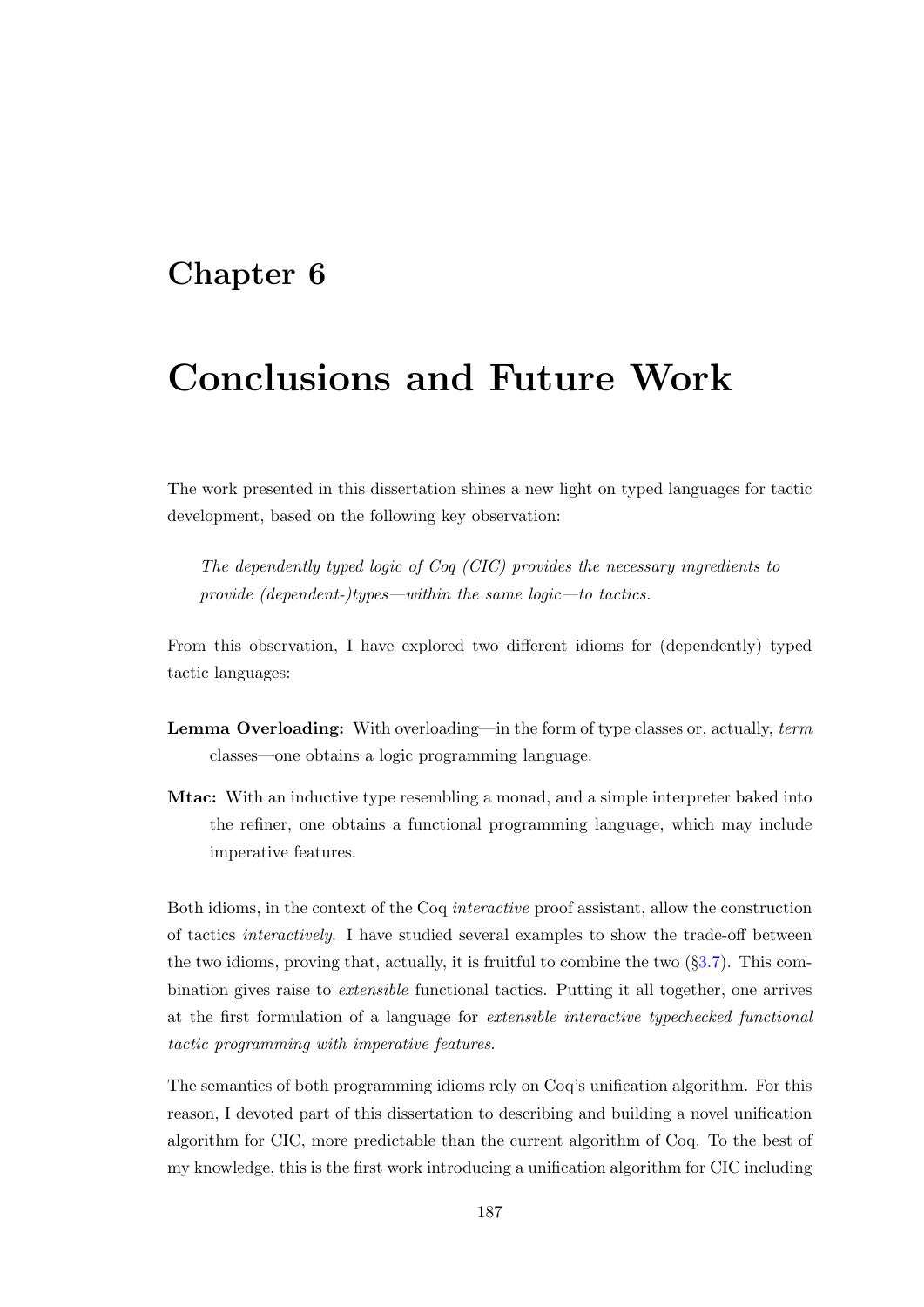canonical structures and first order approximation with backtracking and reduction. In this algorithm I purposely left out a heuristic known as constraint postponement [\(Reed,](#page-215-1) [2009\)](#page-215-1), which makes the algorithm unpredictable and, in some cases, slow. Despite this omission, I managed to compile the Mathematical Components library [\(Gonthier et al.,](#page-212-0) [2008\)](#page-212-0) using our algorithm, having to change only a small number of lines. This result shows that predictability is not at odds with practicality.

To conclude, I enumerate different interesting directions for future work, some of which were already mentioned in the corpus of this dissertation.

- Persistent State in Mtac: In §[3.6.5](#page-151-0) I mentioned the challenges maintaining persistent state across multiple executions of Mtactics. I believe that overcoming these challenges is a very promising direction for future work, since persistent state will allow Mtac to maintain tables of information similar to those used for overloading.
- Compilation of Mtactics: In §[6](#page-206-0) I mentioned already the possibility to compile Mtactics into Ocaml to build more efficient tactics.
- Coverage and Termination Checker for Mtactics: In §[5.2](#page-198-0) I mentioned that Beluga performs static checks to promote tactics into meta-theorems, avoiding the need to execute them (such tactics will always return a proof of the appropriate type). It is interesting to study how to incorporate those checks into Mtac.
- Extensions to the Mtac Language: Mtac suffers from several limitations: it cannot (directly) manipulate goals, it cannot inspect inductive types, etc. These extensions would help Mtac cover the functionality provided by Ltac, and more.
- Formalization of Unification: This thesis makes the first steps in the direction of a new, sound unification algorithm. A natural next step is to fully formalize in Coq the algorithm, thereby proving Conjecture [2.](#page-185-1) The main challenge lies in the encoding of Coq within Coq. Some steps in this direction were already given by Bruno Barras in his contribution CoqInCoq<sup>[1](#page-207-0)</sup>.
- Formalization of the Refiner: The refiner is another key component of an interactive proof assistant. Once the unification algorithm is formalized, formalizing the refiner should not be a challenging task, and it would provide stronger guarantees for the tools outside Coq's kernel.
- Strengthening Unification: Somewhat related to the previous two points, the conjecture made in §[4.2](#page-182-0) is not as strong as one would hope, as it does not take into account the guardedness condition for meta-variables occurring inside fixpoints.

<span id="page-207-0"></span> $^{\rm 1}$ <http://coq.inria.fr/pylons/pylons/contribs/view/CoqInCoq/v8.4>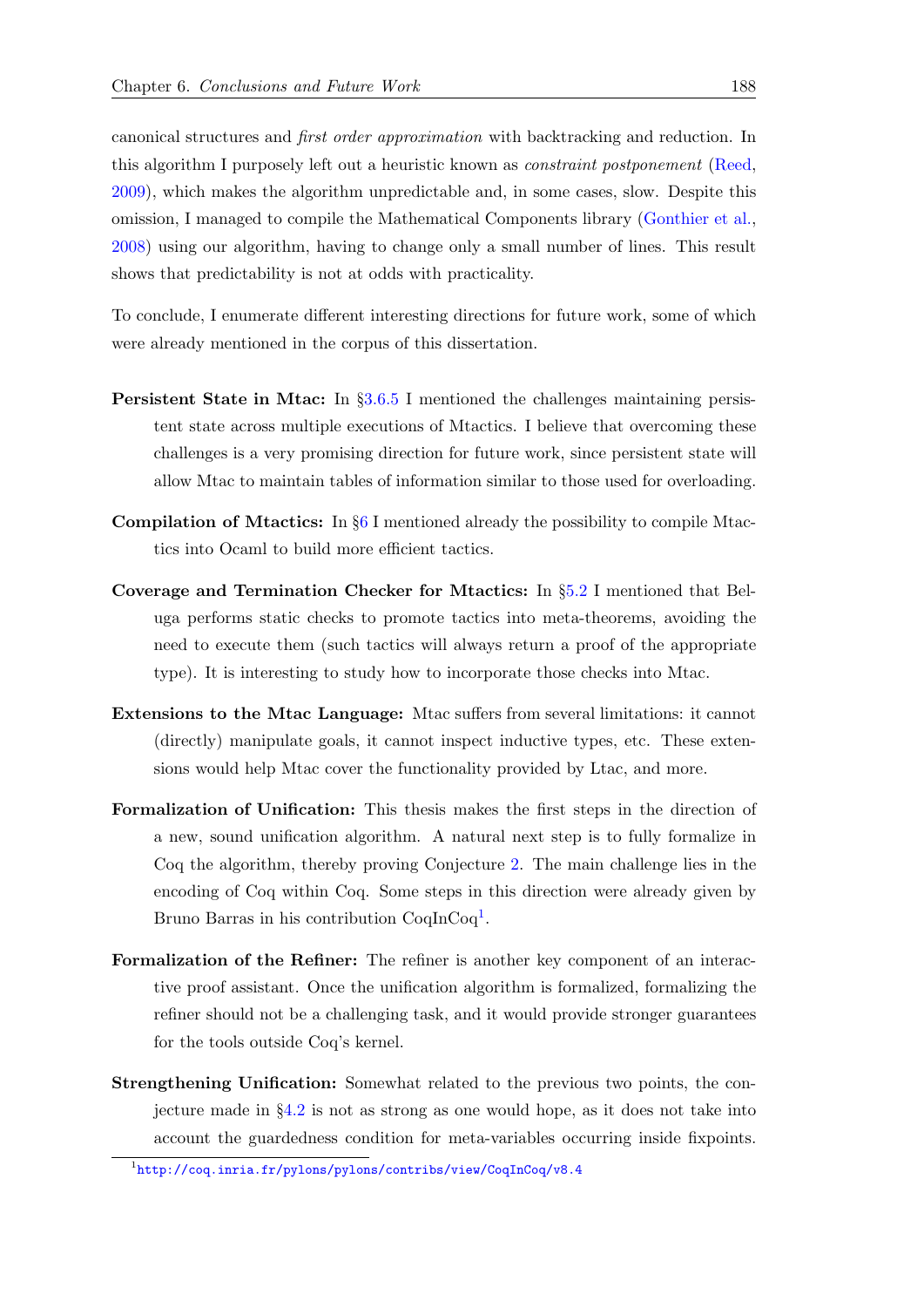One option could be for the refiner to taint those meta-variables, so unification can perform the check upon instantiation.

Improvements in the Performance of Unification: At the end of §[5.8](#page-203-1) I mentioned that unification backtracks too much, trying hard to unify non-unifiable terms. It is critical to find methods to avoid unnecessary backtracking, without losing predictability, and without missing solutions. Somewhat related to this, in cases where a term is unified with multiple terms, as in a **mmatch**, it would be interesting to figure out how to reuse some of the steps performed by previous unification problems.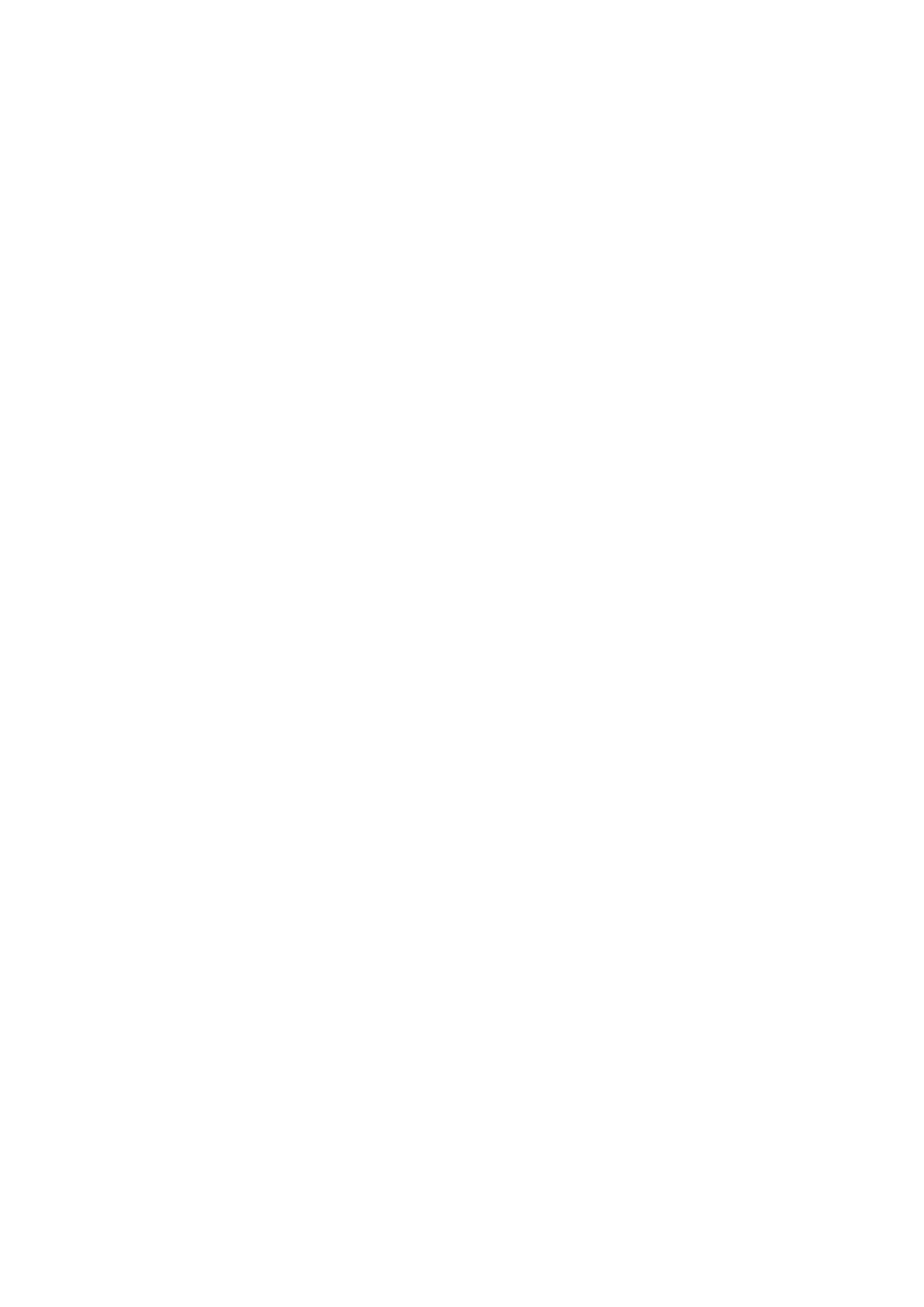# Bibliography

- <span id="page-210-9"></span>Abel, A. and Pientka, B. (2011). Higher-order dynamic pattern unification for dependent types and records. In Proceedings of the 10th international conference on Typed lambda calculi and applications, TLCA'11, pages 10–26, Berlin, Heidelberg. Springer-Verlag.
- <span id="page-210-3"></span>Allen, S. F., Constable, R. L., Howe, D. J., and Aitken, W. E. (1990). The semantics of reflected proof. In LICS.
- Appel, K. and Haken, W. (1976). Every map is four colourable. In Bulletin of the American Mathematical Society, volume 82, pages 711–712.
- <span id="page-210-5"></span>Armand, M., Grégoire, B., Spiwack, A., and Théry, L. (2010). Extending Coq with imperative features and its application to SAT verification. In ITP.
- <span id="page-210-4"></span>Artëmov, S. N. (1999). On explicit reflection in theorem proving and formal verification. In CADE.
- <span id="page-210-0"></span>Asperti, A., Ricciotti, W., Coen, C. S., and Tassi, E. (2009). Hints in unification. In TPHOLs, volume 5674 of LNCS, pages 84–98.
- <span id="page-210-7"></span>Baader, F. and Nipkow, T. (1998). Term Rewriting and All That. Cambridge University Press, New York, NY, USA.
- <span id="page-210-8"></span>Baader, F. and Siekmann, J. H. (1994). Handbook of logic in artificial intelligence and logic programming. chapter Unification Theory, pages 41–125. Oxford University Press, Inc., New York, NY, USA.
- <span id="page-210-6"></span>Baker, H. G. (1991). Shallow binding makes functional arrays fast. SIGPLAN Notices, 26(8):145–147.
- <span id="page-210-1"></span>Barendregt, H. and Geuvers, H. (2001). Proof-assistants using dependent type systems. In Robinson, A. and Voronkov, A., editors, Handbook of automated reasoning.
- <span id="page-210-2"></span>Barras, B., Jouannaud, J.-P., Strub, P.-Y., and Wang, Q. (2011). CoqMTU: a higherorder type theory with a predicative hierarchy of universes parametrized by a decidable first-order theory. In LICS, pages 143–151.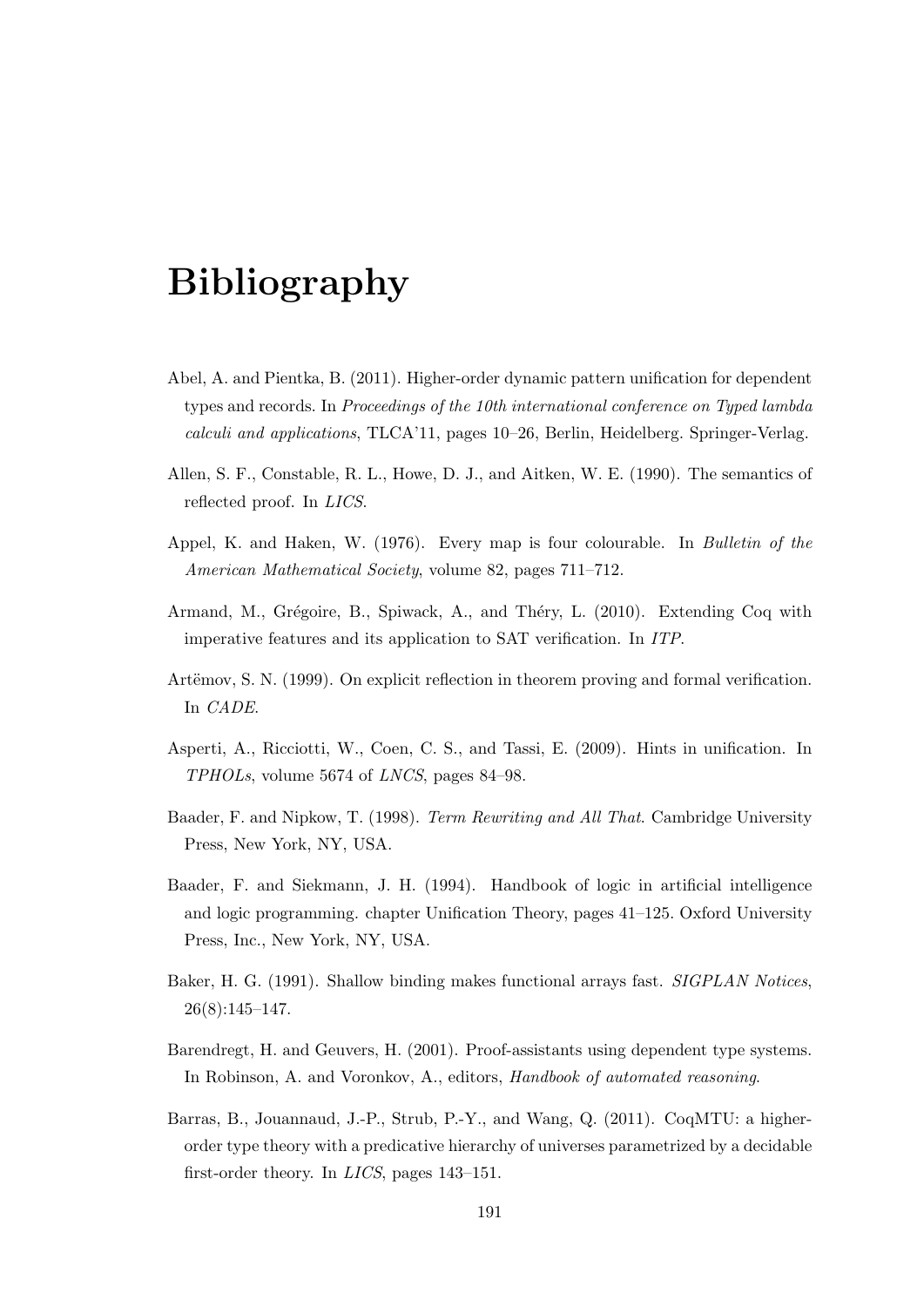- <span id="page-211-3"></span>Bertot, Y. and Castéran, P. (2004). *Interactive Theorem Proving and Program De*velopment: Coq'Art: The Calculus of Inductive Constructions. Texts in Theoretical Computer Science. An EATCS Series. Springer.
- <span id="page-211-1"></span>Bertot, Y., Gonthier, G., Ould Biha, S., and Pasca, I. (2008). Canonical big operators. In TPHOLs, volume 5170 of LNCS, pages 86–101.
- <span id="page-211-4"></span>Braibant, T. and Pous, D. (2010). Rewriting modulo associativity and commutativity in Coq. In Second Coq workshop.
- <span id="page-211-2"></span>Cave, A. and Pientka, B. (2012). Programming with binders and indexed data-types. In POPL.
- Cervesato, I. and Pfenning, F. (2003). A linear spine calculus. Journal of Logic and Computation, 13(5):639–688.
- <span id="page-211-0"></span>Chlipala, A. (2011a). Certified Programming with Dependent Types. MIT Press. [http:](http://adam.chlipala.net/cpdt/) [//adam.chlipala.net/cpdt/](http://adam.chlipala.net/cpdt/).
- Chlipala, A. (2011b). Mostly-automated verification of low-level programs in computational separation logic. In PLDI, pages 234–245.
- Chlipala, A. (2013). Certified programming with dependent types. MIT Press.
- <span id="page-211-6"></span>Claret, G., del Carmen González Huesca, L., Régis-Gianas, Y., and Ziliani, B. (2013). Lightweight proof by reflection using a posteriori simulation of effectful computation. In ITP.
- <span id="page-211-5"></span>Constable, R. L. (1992). Metalevel programming in constructive type theory. In Broy, M., editor, Programming and Mathematical Method, volume 88 of NATO ASI Series, pages 45–93.
- Constable, R. L., Allen, S. F., Bromley, H. M., Cleaveland, W. R., Cremer, J. F., Harper, R. W., Howe, D. J., Knoblock, T. B., Mendler, N. P., Panangaden, P., Sasaki, J. T., and Smith, S. F. (1986). Implementing Mathematics with the Nuprl Proof Development System. Prentice-Hall, Inc., Upper Saddle River, NJ, USA.
- Delahaye, D. (2000). A tactic language for the system coq. In Proceedings of the 7th international conference on Logic for programming and automated reasoning, LPAR'00, pages 85–95, Berlin, Heidelberg.
- <span id="page-211-7"></span>Delaware, B., d. S. Oliveira, B. C., and Schrijvers, T. (2013a). Meta-theory  $\&\#224$ ; la carte. In Proceedings of the 40th Annual ACM SIGPLAN-SIGACT Symposium on Principles of Programming Languages, POPL '13, pages 207–218, New York, NY, USA. ACM.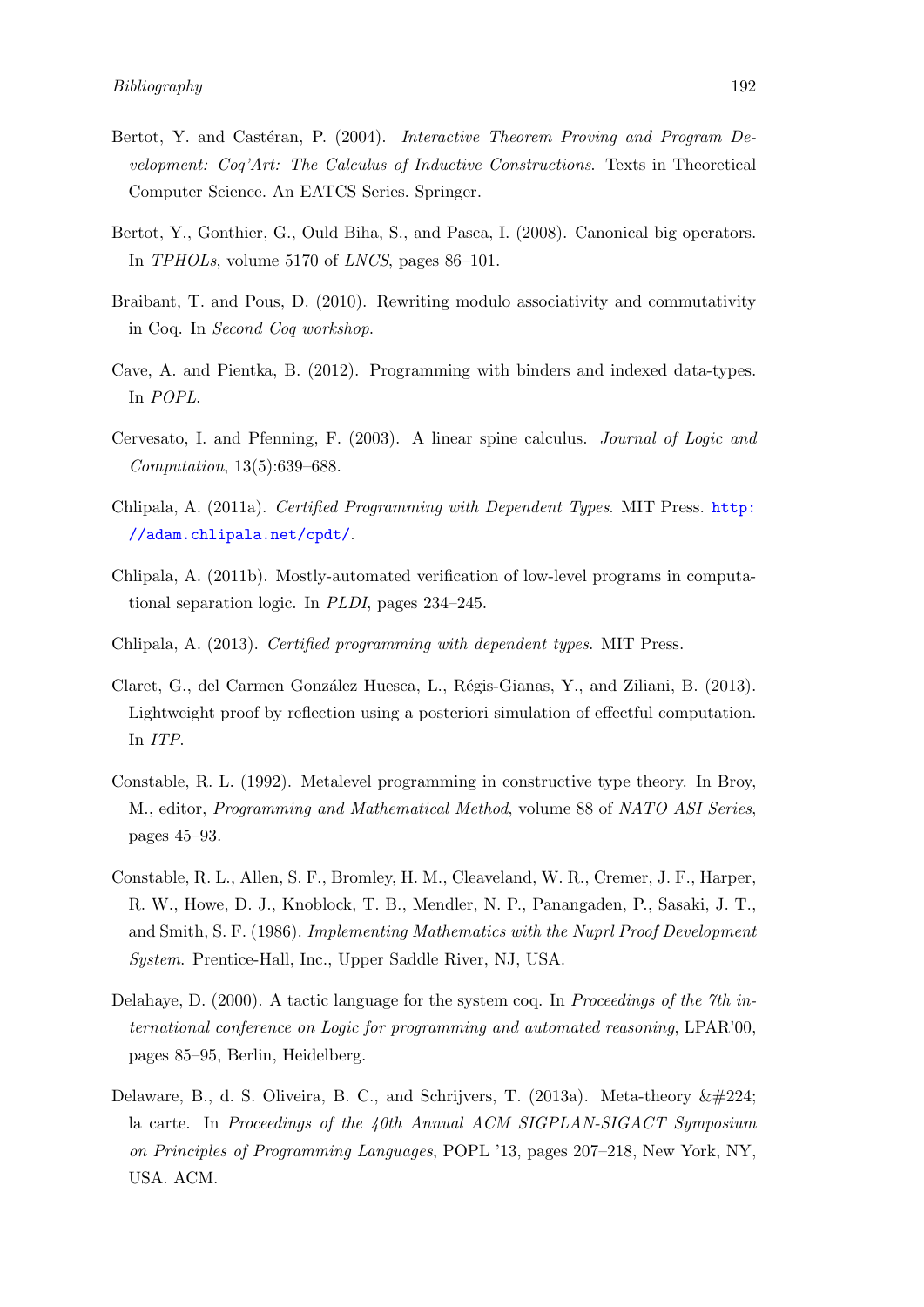- <span id="page-212-3"></span>Delaware, B., Keuchel, S., Schrijvers, T., and Oliveira, B. C. (2013b). Modular monadic meta-theory. In Proceedings of the 18th ACM SIGPLAN International Conference on Functional Programming, ICFP '13, pages 319–330, New York, NY, USA. ACM.
- <span id="page-212-2"></span>Devriese, D. and Piessens, F. (2013). Typed syntactic meta-programming. In ICFP.
- Goldfarb, W. D. (1981). The undecidability of the second-order unification problem. Theoretical Computer Science, 13(2):225–230.
- Gonthier, G.  $(2008)$ . Formal proof the four-color theorem. Notices of the AMS, 55(11):1382–93.
- <span id="page-212-1"></span>Gonthier, G. (2011). Point-free, set-free concrete linear algebra. In ITP, pages 103–118.
- Gonthier, G., Asperti, A., Avigad, J., Bertot, Y., Cohen, C., Garillot, F., Le Roux, S., Mahboubi, A., O'Connor, R., Ould Biha, S., Pasca, I., Rideau, L., Solovyev, A., Tassi, E., and Théry, L. (2013a). A machine-checked proof of the odd order theorem. In ITP.
- Gonthier, G. and Mahboubi, A. (2010). An introduction to small scale reflection in Coq. Journal of Formalized Reasoning, 3(2):95–152.
- <span id="page-212-0"></span>Gonthier, G., Mahboubi, A., and Tassi, E. (2008). A small scale reflection extension for the Coq system. Technical report, INRIA.
- Gonthier, G., Ziliani, B., Nanevski, A., and Dreyer, D. (2013b). How to make ad hoc proof automation less ad hoc. JFP, 23(4):357–401.
- Gordon, A. D. (1994). A mechanisation of name-carrying syntax up to alpha-conversion. In Proceedings of the 6th International Workshop on Higher Order Logic Theorem Proving and Its Applications, HUG '93, pages 413–425, London, UK, UK. Springer-Verlag.
- Gordon, M. J. C. and Melham, T. F., editors (1993). Introduction to HOL: A Theorem Proving Environment for Higher Order Logic. Cambridge University Press, New York, NY, USA.
- Grégoire, B. and Leroy, X. (2002). A compiled implementation of strong reduction. In ICFP.
- Grégoire, B. and Mahboubi, A. (2005). Proving equalities in a commutative ring done right in Coq. In TPHOLs, pages 98–113.
- Hall, C., Hammond, K., Jones, S. P., and Wadler, P. (1996). Type classes in Haskell. TOPLAS, 18(2):241–256.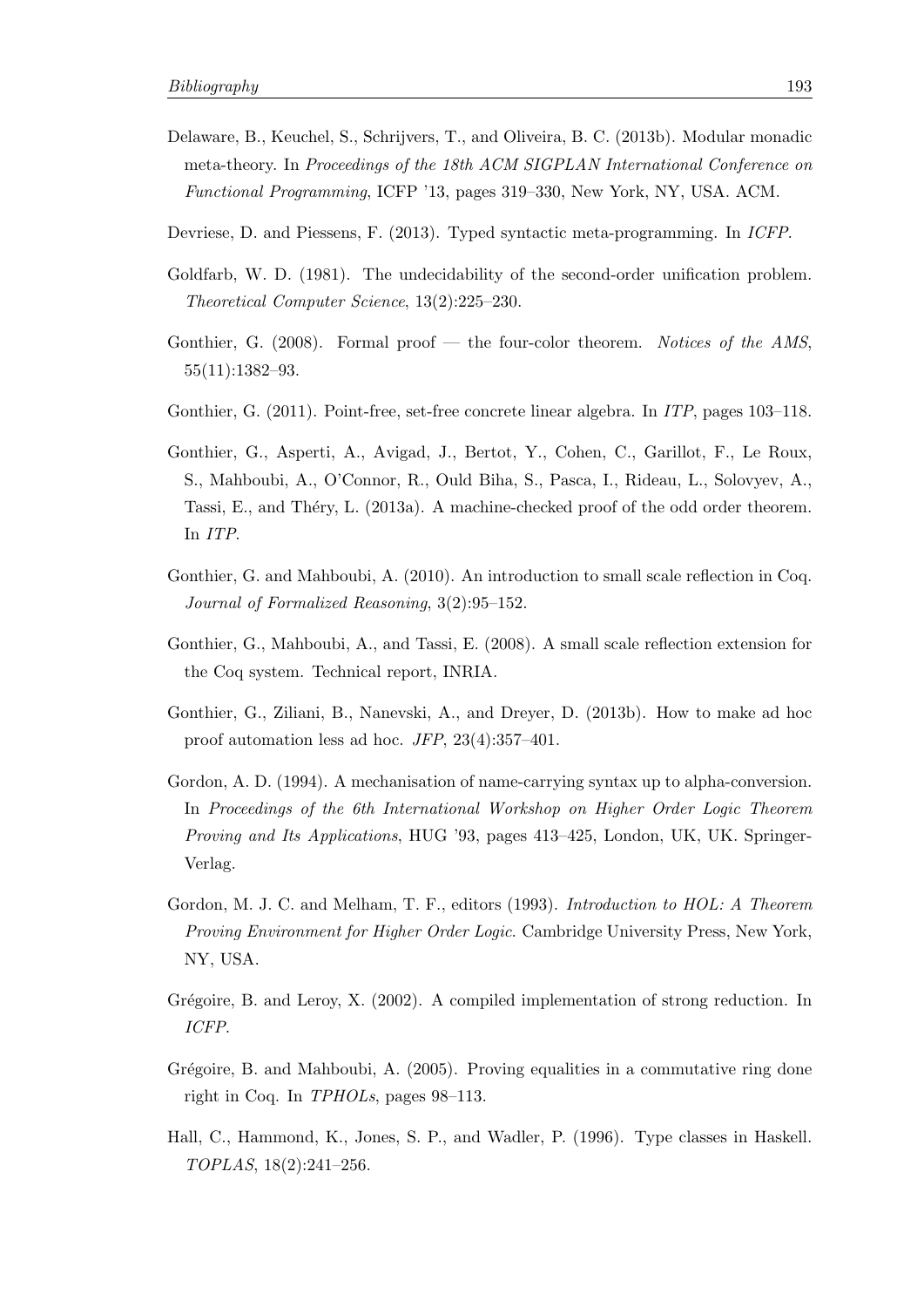- <span id="page-213-0"></span>Harper, R., Honsell, F., and Plotkin, G. (1993). A framework for defining logics. J. ACM, 40(1):143–184.
- <span id="page-213-2"></span>Harrison, J. (1995). Metatheory and reflection in theorem proving: A survey and critique. Technical Report CRC-053, SRI Cambridge, Millers Yard, Cambridge, UK.
- <span id="page-213-3"></span>Howe, D. J. (1993). *Reflecting the semantics of reflected proof.* Cambridge University Press.
- <span id="page-213-6"></span>Huet, G. P. (2002). Higher order unification 30 years later. In *Proceedings of the 15th* International Conference on Theorem Proving in Higher Order Logics, TPHOLs '02, pages 3–12, London, UK, UK. Springer-Verlag.
- Hur, C.-K., Neis, G., Dreyer, D., and Vafeiadis, V. (2013). The power of parameterization in coinductive proof. In POPL.
- Jedynak, W. (2013). Operational semantics of Ltac. Master's thesis, Institute of Computer Science, University of Wrocław.
- Jedynak, W., Biernacka, M., and Biernacki, D. (2013). An operational foundation for the tactic language of coq. In Proceedings of the 15th Symposium on Principles and Practice of Declarative Programming, PPDP '13, pages 25–36, New York, NY, USA. ACM.
- <span id="page-213-1"></span>Jia, L., Zhao, J., Sjöberg, V., and Weirich, S. (2010). Dependent types and program equivalence. In POPL, pages 275–286.
- <span id="page-213-7"></span>Knight, K. (1989). Unification: A multidisciplinary survey. ACM Comput. Surv., 21(1):93–124.
- Launchbury, J. and Peyton Jones, S. L. (1994). Lazy functional state threads. In PLDI.
- Leroy, X. (2009). Formal verification of a realistic compiler. *CACM*, 52(7):107-115.
- Luo, Z. and Pollack, R. (1992). The LEGO proof development system: A user's manual. Technical Report ECS-LFCS-92-211, University of Edinburgh.
- <span id="page-213-4"></span>Malecha, G., Chlipala, A., and Braibant, T. (2014). Compositional computational reflection. In ITP.
- Mendler, N. P. (1991). Inductive types and type constraints in the second-order lambda calculus. Annals of Pure and Applied Logic,  $51(1-2):159-172$ .
- <span id="page-213-5"></span>Miculan, M. and Paviotti, M. (2012). Synthesis of distributed mobile programs using monadic types in coq. In ITP.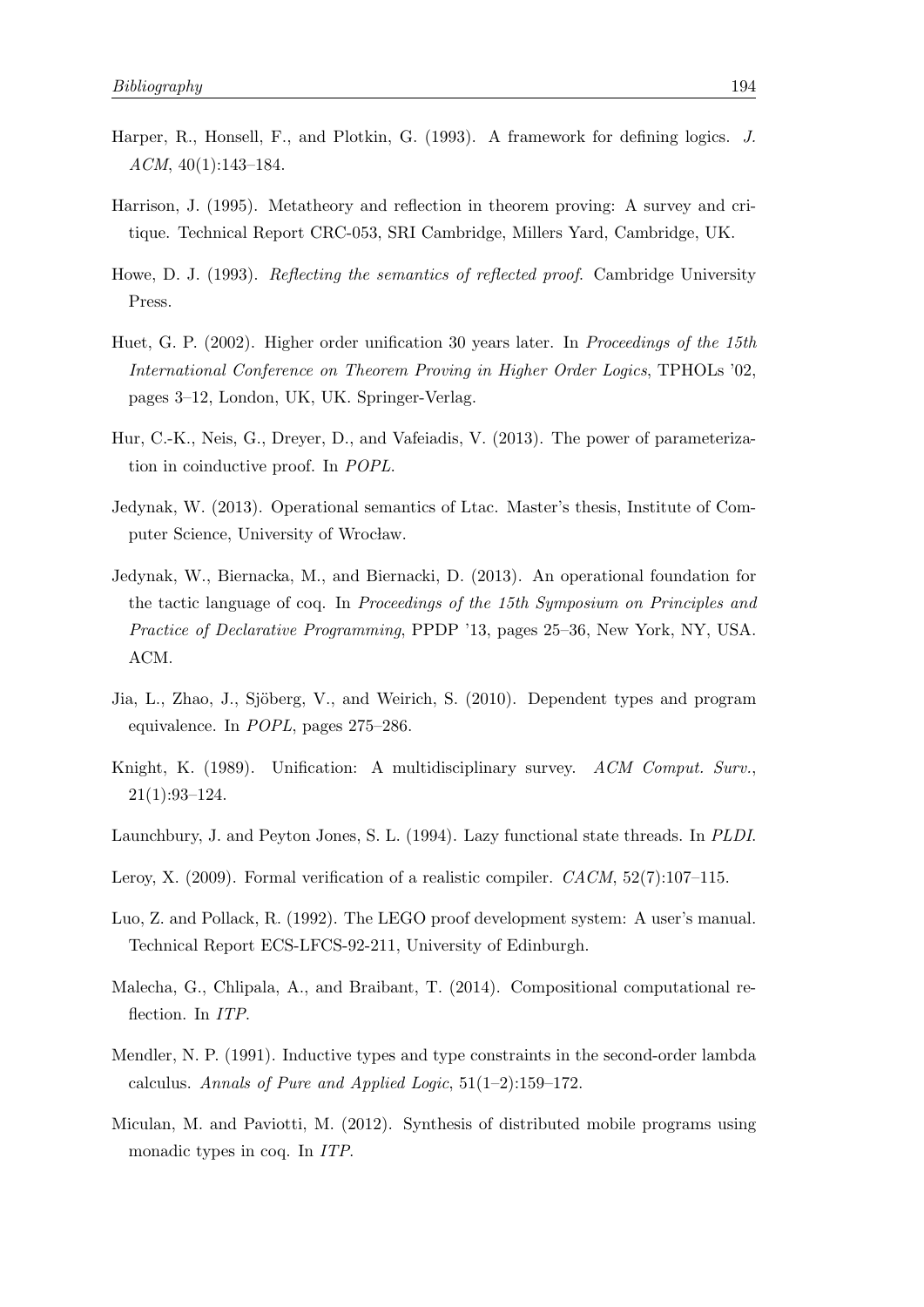- Miller, D. (1991a). Unification of simply typed lambda-terms as logic programming. In ICLP, pages 255–269.
- Miller, D. (1991b). Unification of simply typed lamda-terms as logic programming. In ICLP.
- <span id="page-214-0"></span>Morris, J. G. and Jones, M. P. (2010). Instance chains: Type class programming without overlapping instances. In ICFP, pages 375–386.
- <span id="page-214-5"></span>Nanevski, A. (2002). Meta-programming with names and necessity. In ICFP.
- <span id="page-214-7"></span>Nanevski, A., Morrisett, G., Shinnar, A., Govereau, P., and Birkedal, L. (2008a). Ynot: Dependent types for imperative programs. In ICFP.
- <span id="page-214-8"></span>Nanevski, A., Morrisett, J. G., and Birkedal, L. (2008b). Hoare type theory, polymorphism and separation.  $JFP$ , 18(5-6):865–911.
- <span id="page-214-4"></span>Nanevski, A., Pfenning, F., and Pientka, B. (2008c). Contextual modal type theory. ACM Trans. Comput. Logic, 9(3).
- <span id="page-214-9"></span>Nanevski, A., Vafeiadis, V., and Berdine, J. (2010). Structuring the verification of heap-manipulating programs. In POPL.
- Paulson, L. (1994). Isabelle: A Generic Theorem Prover. Springer.
- <span id="page-214-10"></span>Pfenning, F. and Schürmann, C. (1998). Algorithms for equality and unification in the presence of notational definitions. In Types for Proofs and Programs, page 1657. Springer-Verlag LNCS.
- Pfenning, F. and Schürmann, C. (1999). System description: Twelf a meta-logical framework for deductive systems. In Proceedings of the 16th International Conference on Automated Deduction: Automated Deduction, CADE-16, pages 202–206, London, UK, UK. Springer-Verlag.
- <span id="page-214-2"></span>Pientka, B. (2008). A type-theoretic foundation for programming with higher-order abstract syntax and first-class substitutions. In POPL.
- <span id="page-214-3"></span>Pientka, B. and Dunfield, J. (2008). Programming with proofs and explicit contexts. In PPDP.
- Pientka, B. and Pfenning, F. (2003). Optimizing higher-order pattern unification. In Automated Deduction–CADE-19, pages 473–487. Springer Berlin Heidelberg.
- <span id="page-214-6"></span>Pollack, R. (1995). On extensibility of proof checkers. In TYPES.
- <span id="page-214-1"></span>Poswolsky, A. and Schürmann, C.  $(2009)$ . System description: Delphin – a functional programming language for deductive systems. ENTCS, 228:113–120.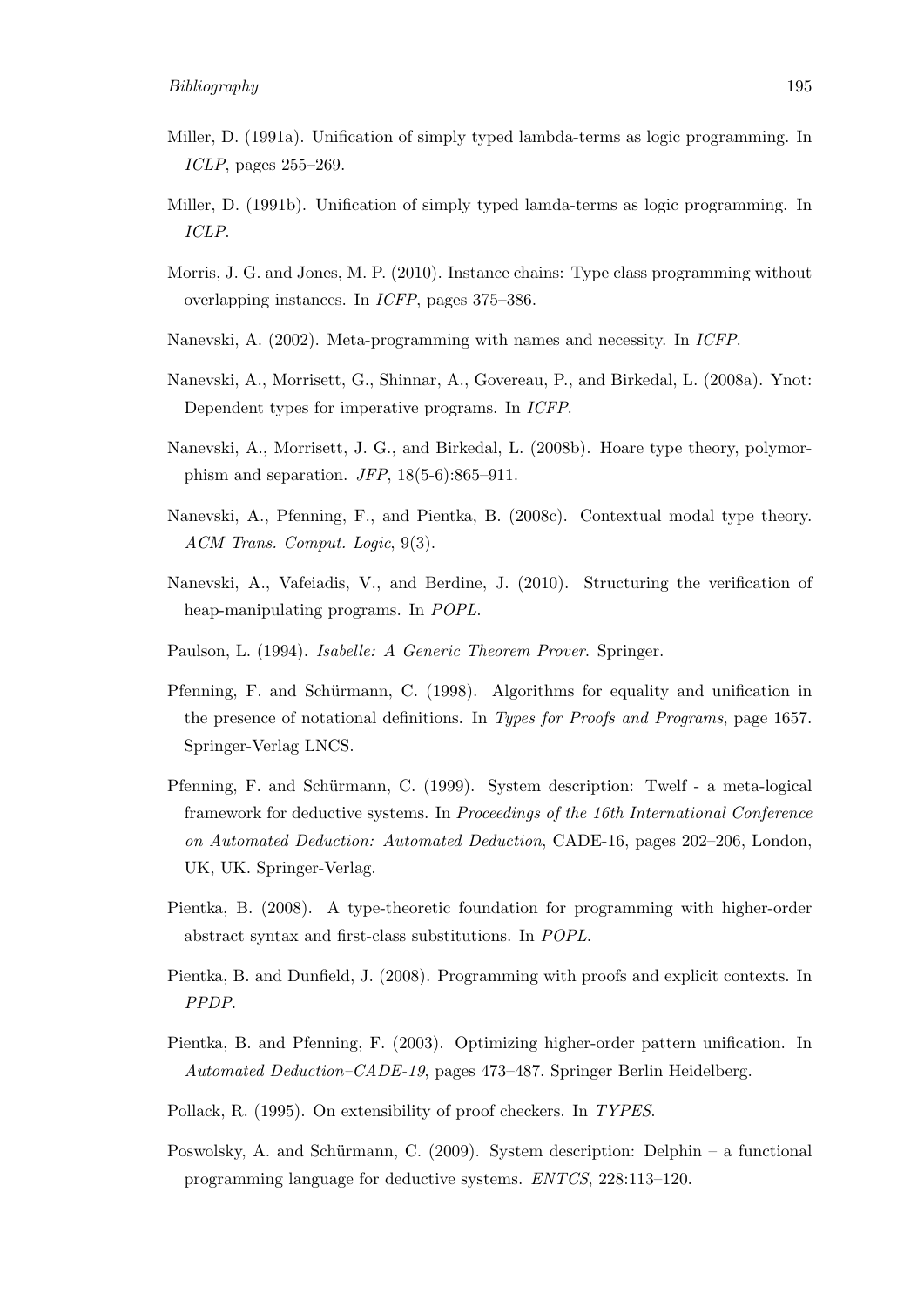- <span id="page-215-1"></span>Reed, J. (2009). Higher-order constraint simplification in dependent type theory. In Proceedings of the Fourth International Workshop on Logical Frameworks and Meta-Languages: Theory and Practice, LFMTP '09, pages 49–56, New York, NY, USA. ACM.
- Reynolds, J. C. (2002). Separation logic: a logic for shared mutable data structures. In LICS, pages 55–74.
- Robertson, N., Sanders, D., Seymour, P., and Thomas, R. (1997). The four-colour theorem. J. Comb. Theory Ser. B,  $70(1):2-44$ .
- <span id="page-215-6"></span>Robinson, J. A. (1965). A machine-oriented logic based on the resolution principle. J. ACM, 12(1):23–41.
- Saaty, T. and Kainen, P. (1977). The four-color problem: assaults and conquest. Advanced Book Program. McGraw-Hill International Book Co.
- <span id="page-215-0"></span>Sacerdoti Coen, C. (2004). Mathematical Knowledge Management and Interactive Theorem Proving. PhD thesis, University of Bologna.
- <span id="page-215-8"></span>Saïbi, A. (1997). Typing algorithm in type theory with inheritance. In *POPL*.
- <span id="page-215-7"></span>Saïbi, A. (1999). Outils Generiques de Modelisation et de Demonstration pour la Formalisation des Mathematiques en Theorie des Types. Application a la Theorie des Categories. PhD thesis, University Paris 6.
- <span id="page-215-5"></span>Schürmann, C., Poswolsky, A., and Sarnat, J. (2005). The  $\nabla$ -calculus. Functional programming with higher-order encodings. In TLCA.
- Sørensen, M. H. and Urzyczyn, P. (2006). Lectures on the Curry-Howard Isomorphism, Volume 149 (Studies in Logic and the Foundations of Mathematics). Elsevier Science Inc., New York, NY, USA.
- Sozeau, M. (2007). Subset coercions in Coq. In TYPES.
- <span id="page-215-2"></span>Sozeau, M. and Oury, N. (2008). First-class type classes. In TPHOLs.
- <span id="page-215-3"></span>Spitters, B. and van der Weegen, E. (2011). Type classes for mathematics in type theory. MSCS, 21(4):795–825.
- Stampoulis, A. (2012). *VeriML: A dependently-typed, user-extensible and language*centric approach to proof assistants. PhD thesis, Yale University.
- <span id="page-215-4"></span>Stampoulis, A. and Shao, Z. (2010). VeriML: Typed computation of logical terms inside a language with effects. In ICFP.